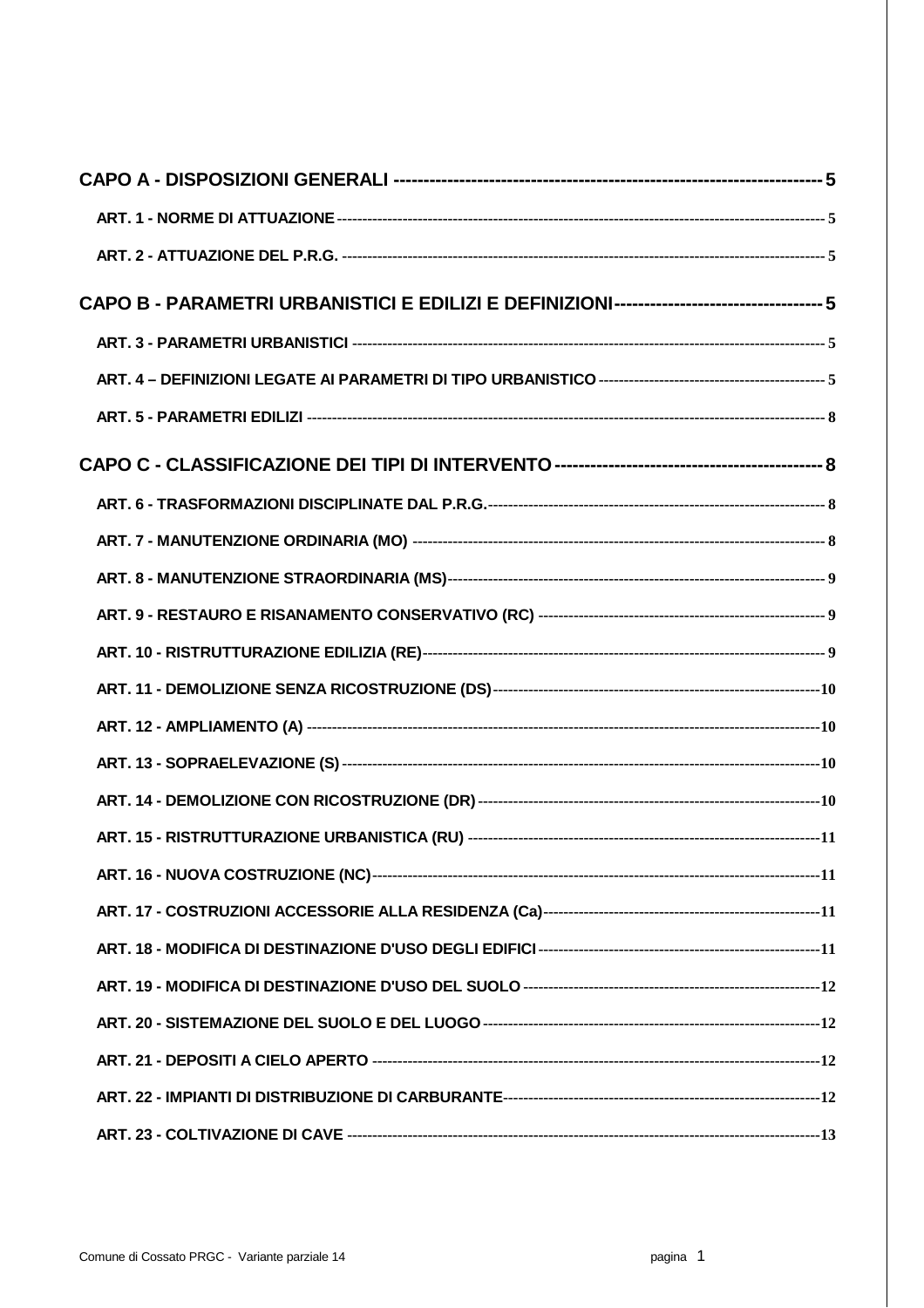| CAPO D - TUTELA DELL'AMBIENTE, DELL'IDENTITA' CULTURALE E DELL'INTEGRITA'                         |
|---------------------------------------------------------------------------------------------------|
|                                                                                                   |
|                                                                                                   |
| ART. 26 - SISTEMA DEGLI INSEDIAMENTI STORICI URBANI ED EXTRAURBANI-----------------------------13 |
|                                                                                                   |
|                                                                                                   |
|                                                                                                   |
|                                                                                                   |
|                                                                                                   |
|                                                                                                   |
|                                                                                                   |
|                                                                                                   |
|                                                                                                   |
|                                                                                                   |
|                                                                                                   |
| ART. 36 - RITROVAMENTO DI OPERE O RESTI DI VALORE STORICO O ARTISTICO O DI MATERIALE DI           |
|                                                                                                   |
|                                                                                                   |
|                                                                                                   |
| CAPO F - AREE DA SOTTOPORRE A TUTELA IDROGEOLOGICA------------------------------ 21               |
|                                                                                                   |
|                                                                                                   |
|                                                                                                   |
|                                                                                                   |
| CAPO G - STRUMENTI E MODALITA' DI ATTUAZIONE DEL PRG ----------------------------- 27             |
|                                                                                                   |
|                                                                                                   |
| ART. 46 - CONCESSIONI O AUTORIZZAZIONI GIÀ RILASCIATE ANTERIORMENTE ALLA DATA DI                  |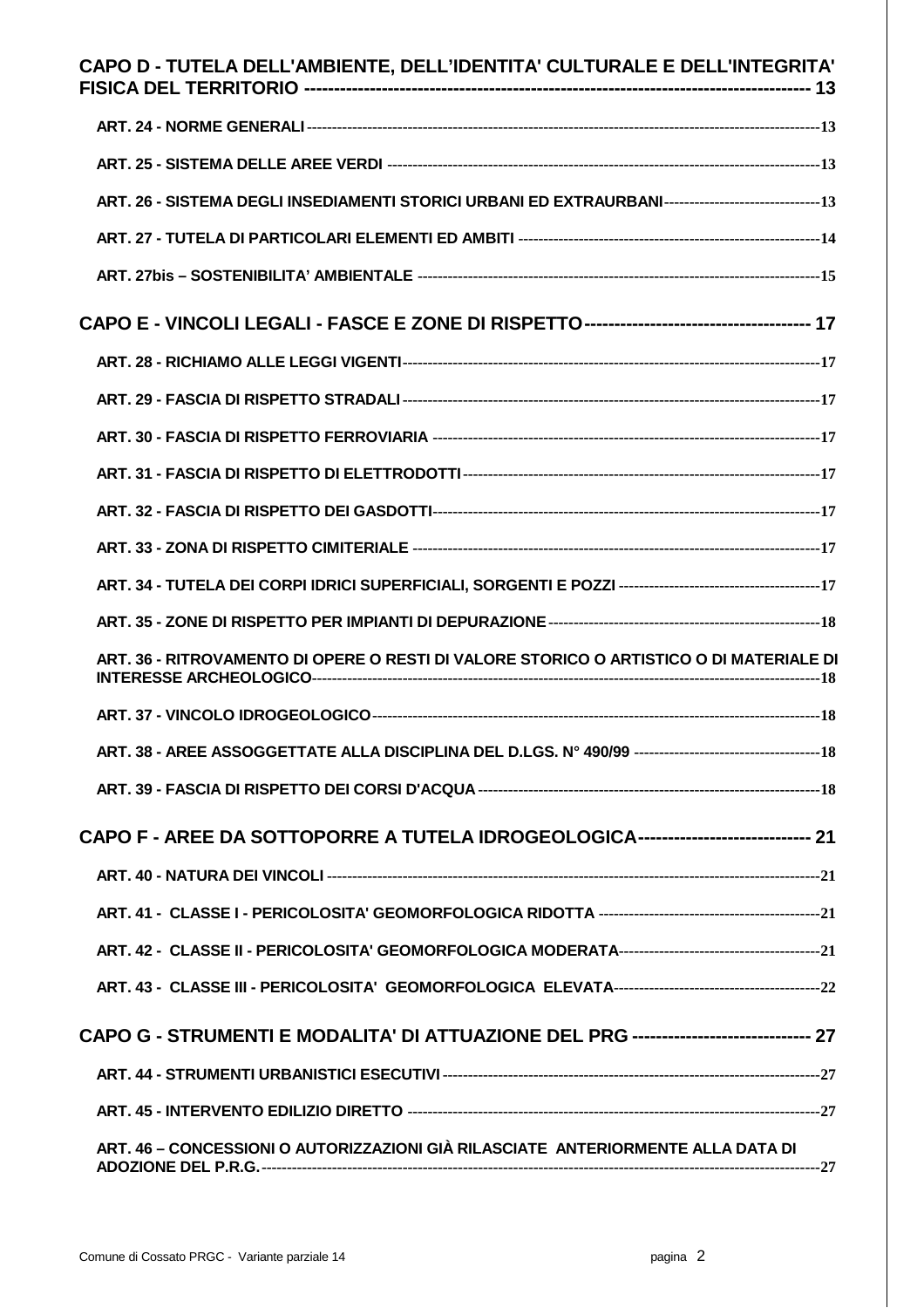| ART. 50 - AREE PER SERVIZI ED ATTREZZATURE A LIVELLO COMUNALE (SP) -----------------------------31 |  |
|----------------------------------------------------------------------------------------------------|--|
|                                                                                                    |  |
|                                                                                                    |  |
|                                                                                                    |  |
|                                                                                                    |  |
|                                                                                                    |  |
|                                                                                                    |  |
|                                                                                                    |  |
|                                                                                                    |  |
|                                                                                                    |  |
|                                                                                                    |  |
|                                                                                                    |  |
|                                                                                                    |  |
|                                                                                                    |  |
|                                                                                                    |  |
|                                                                                                    |  |
| ART. 65 - AREE DA ATTREZZARE PER NUOVI INSEDIAMENTI PRODUTTIVI - D3 ----------------------------50 |  |
|                                                                                                    |  |
|                                                                                                    |  |
|                                                                                                    |  |
|                                                                                                    |  |
|                                                                                                    |  |
|                                                                                                    |  |
|                                                                                                    |  |
|                                                                                                    |  |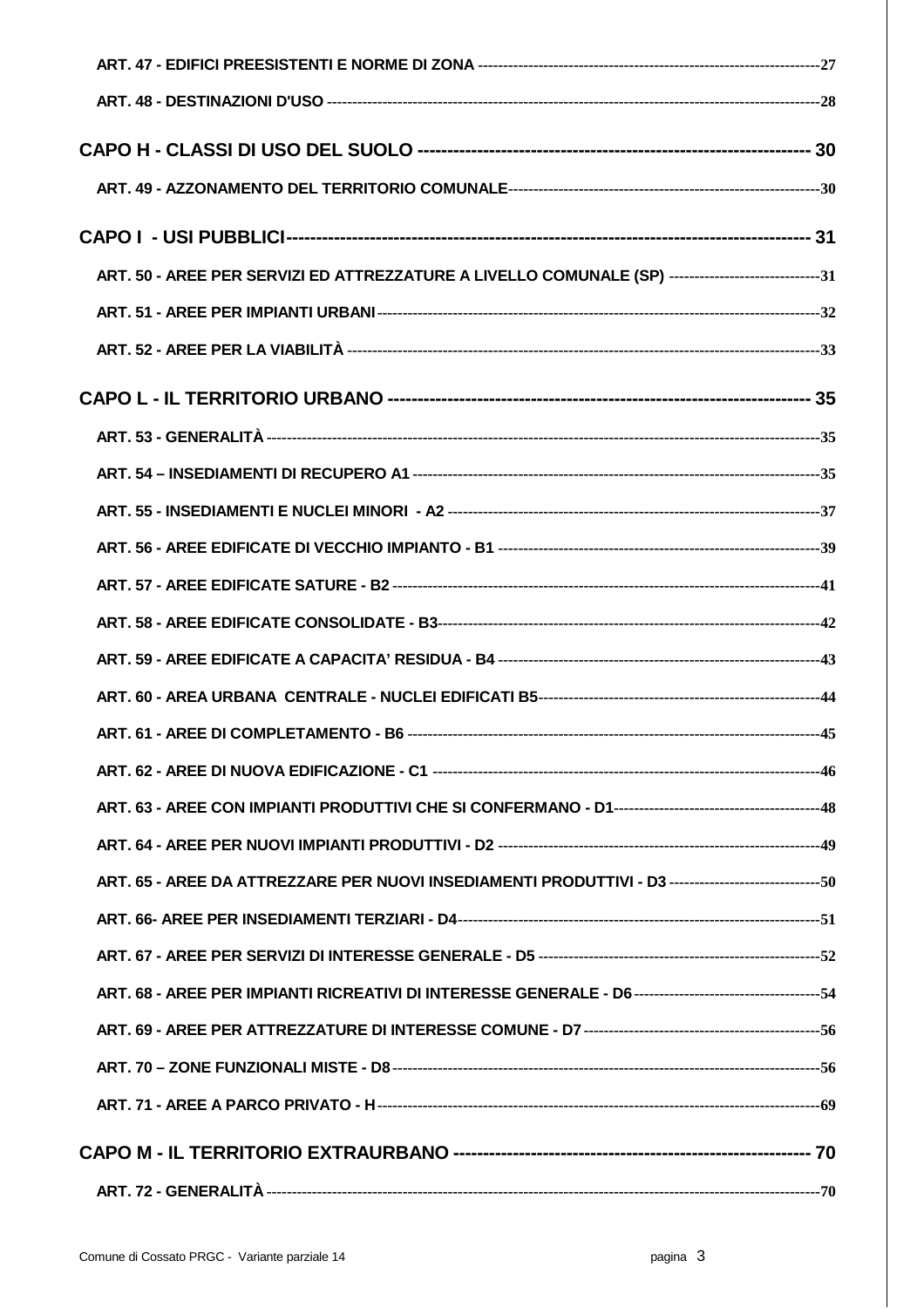| ALLEGATO 1 - PRESCRIZIONI INERENTI IL POZZO DELL'ACQUEDOTTO COMUNALE UBICATO IN          |
|------------------------------------------------------------------------------------------|
| ALLEGATO 2 - GRAFICO NORMATIVO RICHIAMATO DALL'ARTICOLO 17, 2^ COMMA------------------75 |
|                                                                                          |

Testo introdotto con la variante parziale 14 L'uso del suolo e le trasformazioni urbanistiche e edilizie

Testo soppresso con la variante parziale 14 L'uso del suolo e le trasformazioni urbanistiche e edilizie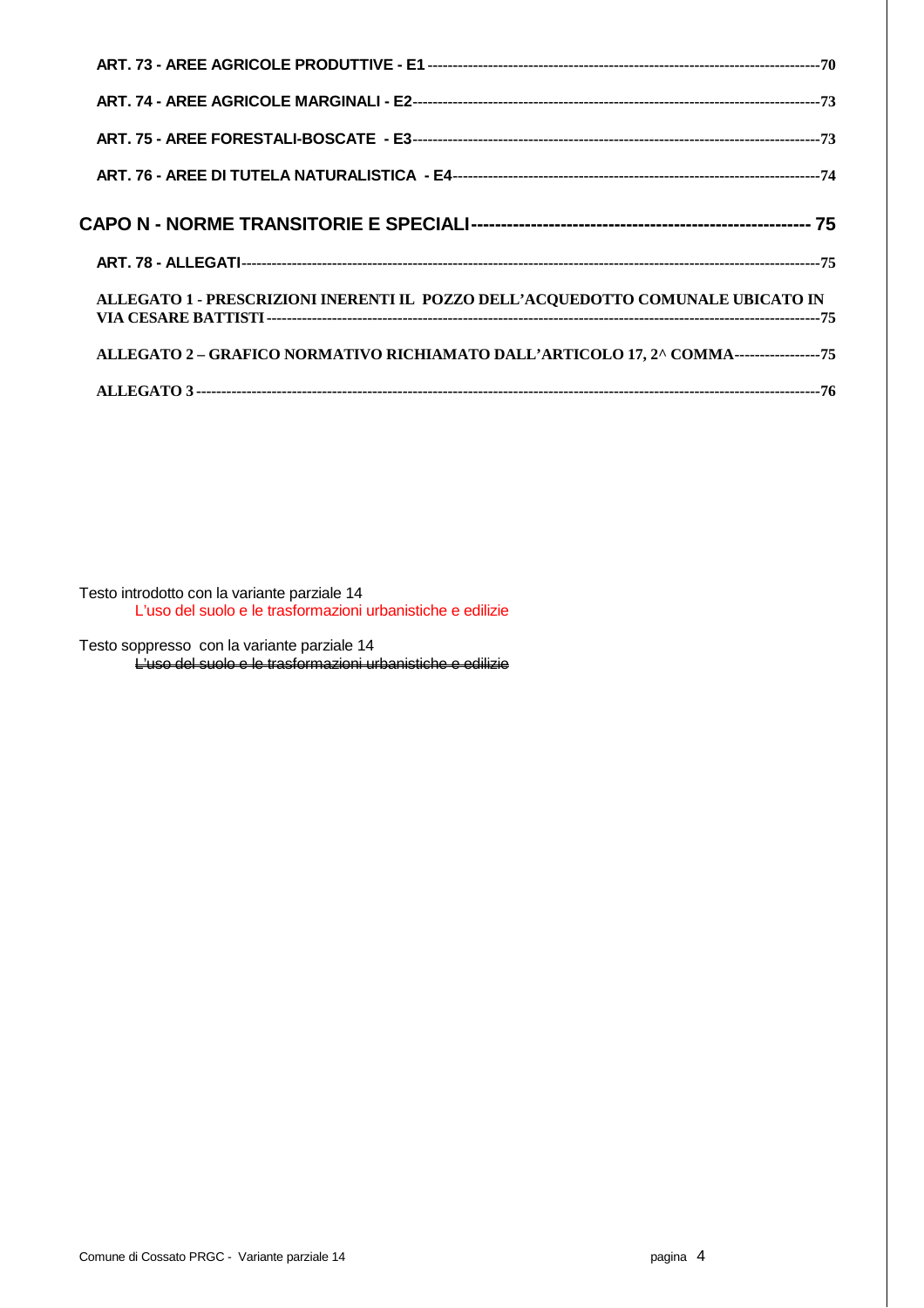## **CAPO A - DISPOSIZIONI GENERALI**

## **ART. 1 - NORME DI ATTUAZIONE**

 L'uso del suolo e le trasformazioni urbanistiche e edilizie sono soggetti alle leggi vigenti, alla disciplina delle presenti norme nonché degli altri regolamenti comunali per quanto non in contrasto con il dettato delle norme stesse. ll presente articolato normativo, che integra, precisa e specifica le previsioni contenute nelle tavole grafiche, costituisce parte integrante del P.R.G. del Comune di Cossato.

 Nell'applicazione delle prescrizioni, previsioni e vincoli del P.R.G., in caso di mancata corrispondenza o di dubbio interpretativo fra Norme tecniche ed Elaborati grafici, prevale la norma scritta.

## **ART. 2 - ATTUAZIONE DEL P.R.G.**

 Il P.R.G. si attua, nel rispetto delle indicazioni grafiche riportate sulle tavole di progetto e delle prescrizioni contenute nelle presenti Norme, per mezzo di strumenti urbanistici esecutivi o per interventi diretti, come meglio specificato agli articoli seguenti.

 In caso di mancata corrispondenza o dubbio interpretativo fra elaborati a scala diversa, prevale l'indicazione contenuta in quello con scala di maggior dettaglio.

## **CAPO B - PARAMETRI URBANISTICI E EDILIZI E DEFINIZIONI**

## **ART. 3 - PARAMETRI URBANISTICI**

- **St = Superficie Territoriale**
- **Sf = Superficie Fondiaria**
- **It = Indice di densità territoriale**
- **If = Indice di densità fondiaria**
- **Uf = Indice di utilizzazione fondiaria (mq. Sul/mq SF)**

**Ut = Indice di utilizzazione territoriale (mq Sul/mq ST)**

si rimanda alle definizioni di cui al Regolamento Edilizio.

## **ART. 4 – DEFINIZIONI LEGATE AI PARAMETRI DI TIPO URBANISTICO**

### **U1 = Superfici e opere di urbanizzazione primaria**

La superficie per opere di urbanizzazione primaria U1 è la somma di tutte le superfici complessivamente destinate alle seguenti opere di urbanizzazione primaria:

• strade di distribuzione e di servizio, e relativi svincoli;

- piazze e parcheggi pubblici (P1);
- percorsi e spazi pedonali attrezzati, piste ciclabili;
- spazi attrezzati a verde pubblico di nucleo residenziale o di quartiere (compreso verde di arredo e di protezione delle strade e degli altri spazi pubblici);
- fognature per lo smaltimento delle acque bianche e nere (possibilmente in reti separate);
- impianti di depurazione e smaltimento;
- barriere di protezione dal rumore;
- reti tecnologiche di distribuzione di acqua, gas, energia elettrica, pubblica illuminazione, telefono, linee telematiche, teleriscaldamento, e simili;
- sottostazioni e centraline delle reti tecnologiche;
- spazi attrezzati per la raccolta dei rifiuti solidi;
- spazi attrezzati per la fermata dei mezzi di trasporto pubblico.
	- **U2 = Superfici e opere di urbanizzazione secondaria**

La superficie per opere di urbanizzazione secondaria U2 è la somma di tutte le superfici destinate alle seguenti opere di urbanizzazione secondaria:

- asili nido e scuole materne;
- scuole dell'obbligo elementari e medie e relative attrezzature;
- scuole secondarie superiori e relative attrezzature;
- mercati pubblici (permanenti o periodici);
- uffici comunali ed altri uffici pubblici di quartiere;
- chiese ed altri edifici per servizi religiosi;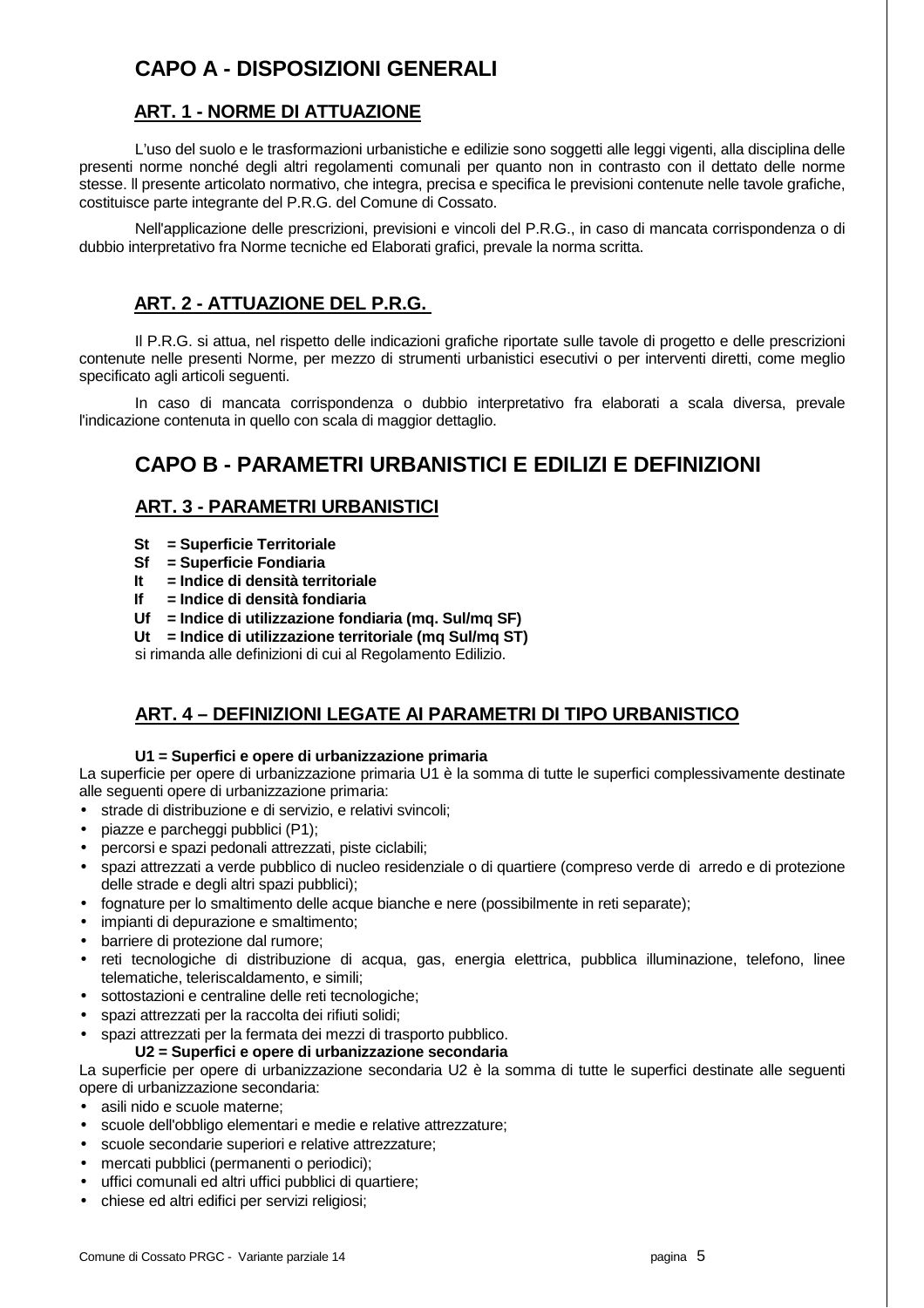- centri civici e sociali;
- attrezzature culturali, ricreative e sanitarie;
- spazi pubblici attrezzati a parco, per il gioco e per lo sport;
- parcheggi pubblici (P2).

#### **Standard urbanistici**

Gli standard urbanistici rappresentano la dotazione minima inderogabile di spazi pubblici necessari per la realizzazione delle opere di urbanizzazione primaria (U1) e secondaria (U2). Essi sono stabiliti, per i diversi tipi di insediamento e di zona, dal P.R.G., ai sensi di legge.

#### **P1 = Parcheggi di urbanizzazione primaria**

Sono parcheggi pubblici o comunque di uso pubblico, che devono soddisfare esigenze di sosta e di parcheggio al servizio dell'intero sistema della viabilità urbana.

I parcheggi P1 sono indispensabili per l'idoneità urbanistica di un'area edificabile, essi vanno sempre progettati e realizzati in stretto rapporto con la viabilità, di cui costituiscono elemento complementare indispensabile.

Ai fini dell'applicazione dello standard si considera un posto-auto pari a 25 mq, l'area di manovra compresa nel calcolo dello standard P1 deve essere ad esclusivo servizio del parcheggio; quando possibile, i parcheggi P1 devono essere adeguatamente alberati.

Apposita Deliberazione Consiliare, nei casi previsti dalla normativa, fissa i limiti e le tariffe per l'eventuale monetizzazione.

#### **P2 = Parcheggi di urbanizzazione secondaria**

Sono parcheggi pubblici di interesse generale, che debbono soddisfare, specifiche esigenze di sosta e di parcheggio al servizio degli insediamenti e delle attrezzature collettive.

I parcheggi P2 vanno sempre progettati e realizzati in stretto rapporto con il sistema del verde, dei servizi e delle attrezzature collettive cui sono connessi.

Ai fini dell'applicazione dello standard si considera un posto-auto pari a 25 mq, l'area di manovra compresa nel calcolo dello standard P2 deve essere ad esclusivo servizio del parcheggio.

#### **P3 = Parcheggi e autorimesse di pertinenza degli edifici**

I parcheggi e le autorimesse di pertinenza degli edifici P3 sono parcheggi riservati al servizio di singoli edifici, che soddisfano specifiche esigenze di parcheggio e rimessaggio privato, o comunque ad uso condominiale.

Ai fini dell'applicazione dello standard dei parcheggi P3, si considera un posto-auto scoperto pari a 25 mq., ed un posto-auto coperto pari a 12,5 mq..

I parcheggi P3, e comunque tutti quelli realizzati ai sensi dell'Art. 9 della L. n° 122/1989 e successive modifiche e integrazioni, per la quota necessaria al raggiungimento del minimo standard richiesto, restano vincolati nella destinazione d'uso e non possono essere ceduti separatamente dall'unità immobiliare secondo quanto previsto dalle normative vigenti.

#### **CA = Comparto urbanistico di attuazione**

Il comparto urbanistico di attuazione CA è la porzione di territorio destinata all'attuazione mediante strumento urbanistico esecutivo, pubblico o privato. Esso può comprendere, al suo interno, aree di diverse proprietà e con diverse destinazioni d'uso, nonché la superficie per opere di urbanizzazione primaria e secondaria.

Perimetri dei comparti urbanistici di attuazione

I perimetri dei comparti urbanistici di attuazione CA sono graficamente individuati dal P.R.G. In sede di elaborazione del progetto di piano esecutivo relativo al CA, qualora le indicazioni grafiche del P.R.G. riguardanti il perimetro e le suddivisioni interne del CA cadano in prossimità - ma non coincidano - con elementi di suddivisione reale del territorio rilevabili sul posto o su mappe in scala maggiore (quali ad esempio i confini catastali e di proprietà, le recinzioni, i fossati, i manufatti esistenti, i limiti di rispetto obbligatori, ecc.), dette linee grafiche di perimetrazione e di suddivisione possono essere portate a coincidere con i corrispondenti elementi di suddivisione reale del territorio.

Nei casi di cui al comma precedente, l'approvazione dello strumento urbanistico esecutivo vale come approvazione della corrispondente variante di rettifica delle indicazioni di P.R.G., secondo le disposizioni di cui al nono comma dell'art. 17 della L.R. 56/77 modificata e integrata.

Sulla base del progetto approvato, i CA possono essere attuati per parti, attraverso stralci funzionali, secondo un programma di attuazione approvato contestualmente al progetto ed inserito quale parte integrante della convenzione fra Comune e soggetto attuatore.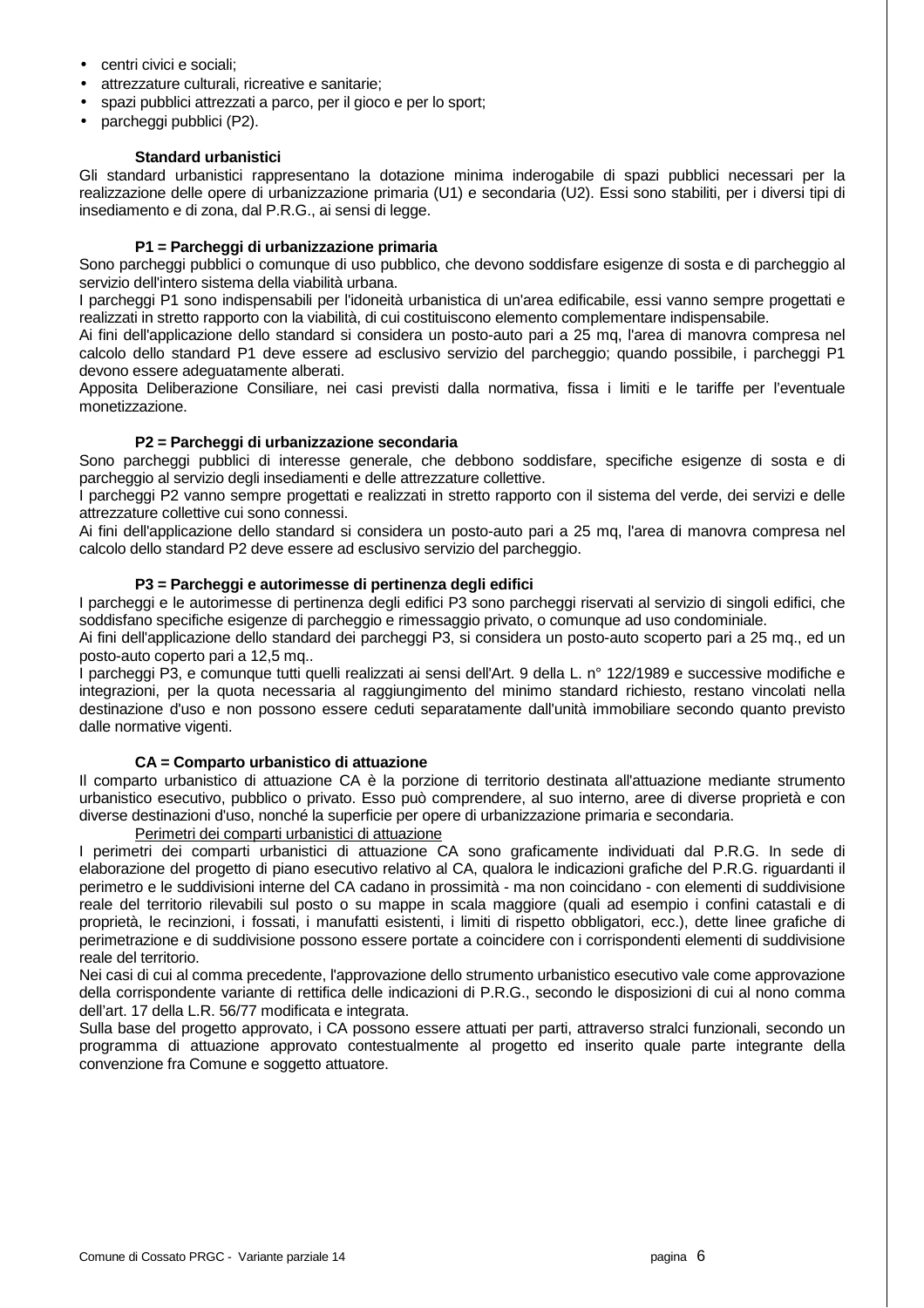#### Aree destinate agli standard urbanistici

Le aree destinate agli standard urbanistici sono generalmente ricavate e attrezzate all'interno del comparto urbanistico di attuazione, tali aree possono anche essere reperite al di fuori del CA, purché in conformità alle previsioni del P.R.G. stesso, fermo restando l'obbligo di localizzare all'interno del CA almeno gli standard relativi ai parcheggi pubblici.

Nei casi in cui il P.R.G. lo prevede, la cessione delle aree destinate agli standard urbanistici può essere sostituita dal pagamento di un corrispondente onere monetario stabilito da apposita Deliberazione Consiliare, e destinato al fondo per l'attuazione delle opere di urbanizzazione.

#### **Ci = Comparto minimo di intervento**

si intende l'ambito territoriale individuato graficamente nelle tavole di progetto o indicato specificatamente nelle presenti Norme, soggetto a specifiche prescrizioni e/o modalità di intervento.

#### **Intervento edilizio diretto convenzionato**

Gli interventi che richiedano opere infrastrutturali eccedenti al semplice allacciamento ai pubblici servizi o il coordinamento tra più soggetti, possono essere subordinati alla stipula di una convenzione o di un atto di impegno unilaterale da parte del richiedente, che disciplini modalità, requisiti e tempi di realizzazione.

#### **Sm = Superficie minima di intervento**

rappresenta il valore minimo di St o Sf richiesto dalle Norme di zona o individuato graficamente nelle tavole di progetto per interventi urbanistici o edilizi.

#### **Pe = Potenzialità edificatoria**

Si definisce potenzialità edificatoria di un'area la quantità edilizia massima - edificabile, trasformabile o conservabile - consentita dalla completa applicazione dei parametri urbanistici e edilizi stabiliti per quell'area dagli strumenti urbanistici vigenti. Essa può essere espressa in superficie o in volume, definiti come nel R.E, oppure in altra corrispondente unità di misura definita dagli strumenti urbanistici stessi. La completa applicazione dei parametri urbanistici e edilizi degli strumenti vigenti su di un'area, ne esclude ogni ulteriore applicazione indipendentemente da frazionamenti e passaggi di proprietà successivi.

#### **Cu = Carico urbanistico**

Si definisce carico urbanistico CU di un insediamento, l'insieme delle esigenze urbanistiche che questo determina in relazione alle opere di urbanizzazione primaria e secondaria; tale CU si valuta applicando gli standard delle opere di urbanizzazione alle dimensioni ed alle attività funzionali dell'insediamento stesso.

#### **AI = Area dell'insediamento**

Si definisce area dell'insediamento AI, la superficie fondiaria Sf di un insediamento all'aperto comprendente attrezzature scoperte destinate ad attività sportive, ricreative, turistiche o comunque di interesse collettivo, delimitata da opere di recinzione e/o come tale individuata catastalmente o progettualmente. La misura della AI si utilizza, nei casi di cui al comma uno, per la determinazione convenzionale dell'incidenza degli oneri di urbanizzazione primaria e secondaria, ai fini del calcolo del contributo di intervento edilizio diretto.

#### **Centro abitato**

Il perimetro di un centro abitato è quello che risulta approvato in esecuzione del Nuovo Codice della Strada; il Piano Regolatore Generale recepisce tale delimitazione nell'elaborato contenente la classificazione delle strade.

#### **Edifici esistenti costituenti volume negli azzonamenti A1- A2- B1- E**

Quelle costruzioni chiuse anche parzialmente (almeno al piano terreno), con struttura portante in muratura vincolata al suolo tramite fondazioni, con regolare struttura di tetto e manto di copertura; la volumetria viene calcolata con riferimento alla sagoma dell'edificio emergente dal terreno.

Nel caso di edifici abbandonati e fatiscenti privi di copertura, in assenza di riferimenti, si considera un'altezza massima di ml 6,00, esclusivamente se evidente, dallo stato in essere dell'edificio oggetto di intervento, la preesistenza di due piani.

#### **Casi particolari di edifici esistenti costituenti volume nell'azzonamento B3**

Esclusivamente per gli esistenti fabbricati rustici di tipo rurale (fienili, stalle e simili) e di vecchio impianto, si applicano i criteri indicati al punto precedente.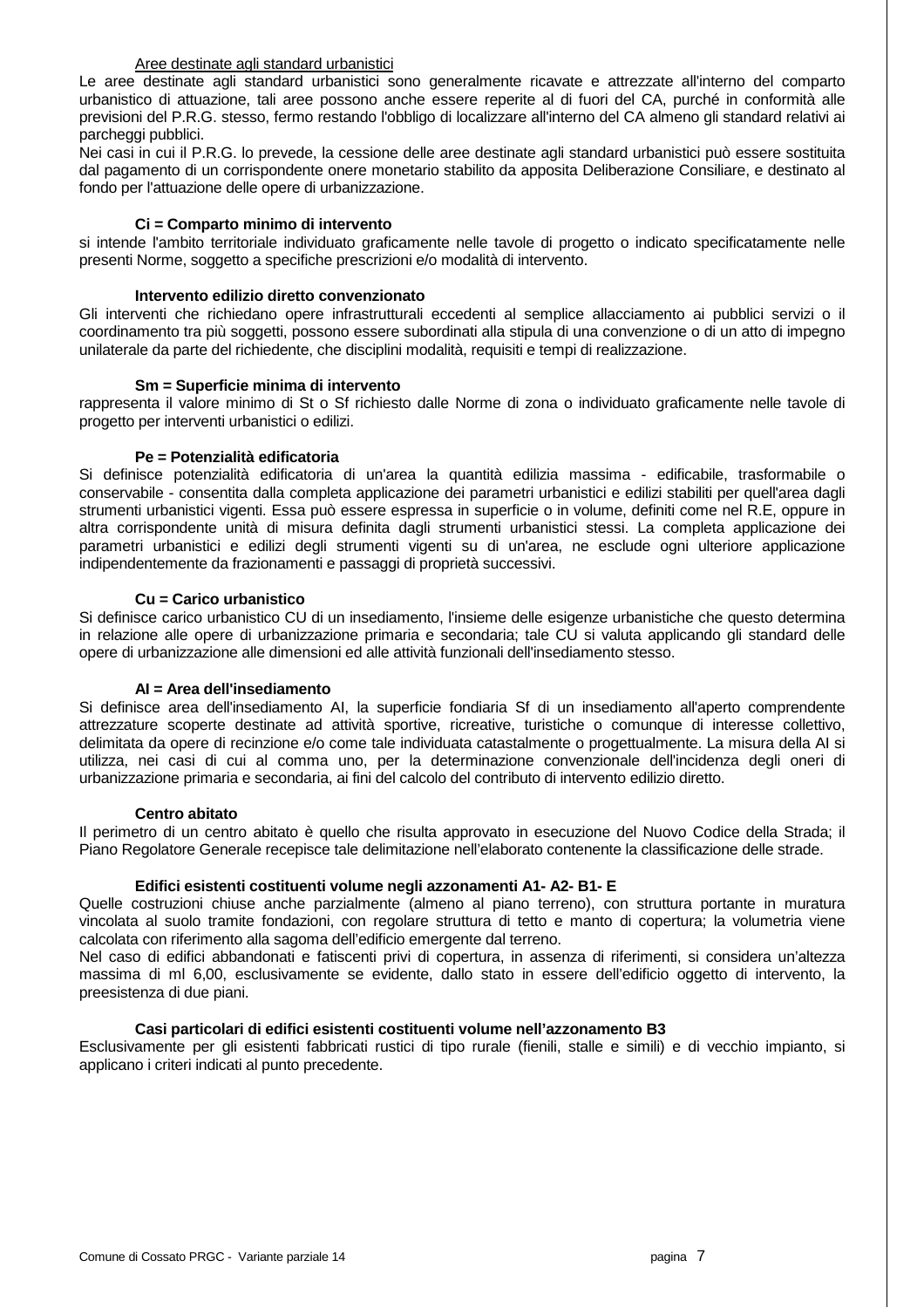## **ART. 5 - PARAMETRI EDILIZI**

- **Sul = Superficie utile lorda della costruzione**
- **Sun = Superficie utile netta della costruzione**
- **V = Volume della costruzione**
- **H = Altezza della costruzione**
- **Np = Numero dei piani**
- **Sc = Superficie coperta della costruzione**
- **Rc = Rapporto di copertura**
- **Sl = Superficie libera del lotto (Sf Sc).**
- **Sp = Superficie permeabile del lotto**
- **Dc = Distanza di una costruzione dai confini di proprietà**
- **Ds = Distanza di una costruzione dal confine stradale**
- **D = Distanza tra le costruzioni**
- **Vl = Visuale libera**
- **L = Limite di zona**

per i suddetti parametri edilizi e per le definizioni ad essi legate si rimanda cui al Regolamento Edilizio.

## **CAPO C - CLASSIFICAZIONE DEI TIPI DI INTERVENTO**

## **ART. 6 - TRASFORMAZIONI DISCIPLINATE DAL P.R.G.**

Sono soggette alla disciplina del P.R.G. le seguenti trasformazioni edilizie ed urbanistiche:

- manutenzione ordinaria (MO)
- manutenzione straordinaria (MS)
- restauro e risanamento conservativo (RC) distinto in:
	- restauro conservativo (RC1)
	- risanamento conservativo (RC2)
- ristrutturazione edilizia (RE) distinta in:
	- ristrutturazione edilizia di tipo A (REA)
	- ristrutturazione edilizia di tipo B (REB)
- demolizione con ricostruzione (DR)
- ampliamento (A) e sopraelevazione (S)
- demolizione senza ricostruzione (DS)
- ristrutturazione urbanistica (RU)
- nuova costruzione (NC)
- costruzione di fabbricati accessori (Ca)
- modifica di destinazione d'uso degli edifici
- modifica di destinazione d'uso del suolo
- coltivazione di cave
- recinzioni e muri di contenimento (secondo le indicazioni e le prescrizioni del Regolamento Edilizio).

 I diversi tipi di intervento sugli edifici sono classificati secondo una successione che va dal più semplice al più complesso, per quelli che vanno da MO a DR, le opere ammissibili per ogni tipo di intervento comprendono, anche se non espressamente richiamati, quelli del tipo precedente; fa eccezione il Restauro Conservativo (RC1), che si riferisce esclusivamente ad edifici di pregio e interesse storico-artistico, ed esige particolari cautele anche per interventi di minore portata.

## **ART. 7 - MANUTENZIONE ORDINARIA (MO)**

 " Le opere di riparazione, rinnovamento e sostituzione delle finiture degli edifici e quelle necessarie ad integrare o mantenere in efficienza gli impianti tecnologici esistenti ". (D.P.R. 6 giugno 2001, n. 380 e ss. mm. ed ii.).

 Ai fini dell'ammissibilità delle opere e di ulteriori prescrizioni procedurali si intende integralmente riportata la Circolare Regionale n° 5/SG/URB del 27.10.84.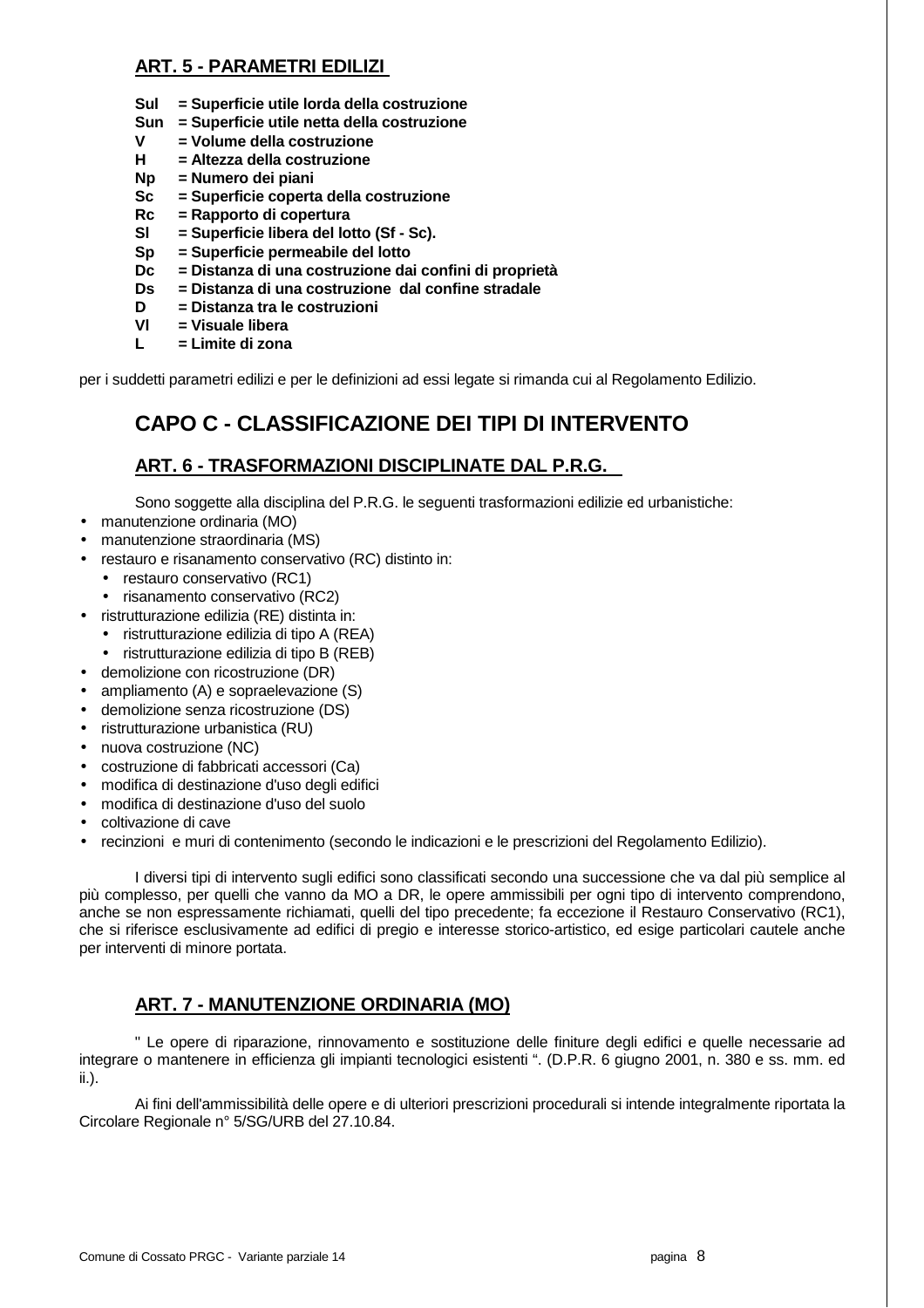## **ART. 8 - MANUTENZIONE STRAORDINARIA (MS)**

 "Le opere e le modifiche necessarie per rinnovare e sostituire parti anche strutturali degli edifici, nonché per realizzare ed integrare i servizi igienico-sanitari e tecnologici, sempre che non alterino i volumi e le superfici delle singole unità immobiliari e non comportino modifiche delle destinazioni d'uso". (D.P.R. 6 giugno 2001, n. 380 e ss. mm. ed ii.).

 Ai fini dell'ammissibilità delle opere e di ulteriori prescrizioni procedurali si intende integralmente riportata la Circolare Regionale n° 5/SG/URB del 27.10.84.

## **ART. 9 - RESTAURO E RISANAMENTO CONSERVATIVO (RC)**

 "Interventi edilizi rivolti a conservare l'organismo edilizio e ad assicurarne la funzionalità mediante un insieme sistematico di opere che, nel rispetto degli elementi tipologici, formali e strutturali dell'organismo stesso, ne consentano destinazioni d'uso con essi compatibili. Tali interventi comprendono il consolidamento, il ripristino ed il rinnovo degli elementi costitutivi dell'edificio, l'inserimento degli elementi accessori e degli impianti richiesti dalle esigenze dell'uso, l'eliminazione degli elementi estranei all'organismo edilizio". (D.P.R. 6 giugno 2001, n. 380 e ss. mm. ed ii.).

 Ai fini dell'ammissibilità delle opere e di ulteriori prescrizioni procedurali si intende integralmente riportata la Circolare Regionale n° 5/SG/URB del 27.10.84 secondo la distinzione nei due seguenti tipi di intervento:

- restauro conservativo (RC1)
- risanamento conservativo (RC2).

Per gli edifici soggetti all'intervento di tipo RC2 è comunque consentito il recupero abitativo di sottotetti, secondo quanto previsto dalla L.R. 06.08.98 n° 21.

## **ART. 10 - RISTRUTTURAZIONE EDILIZIA (RE)**

 "Interventi rivolti a trasformare gli organismi edilizi mediante un insieme sistematico di opere che possono portare ad un organismo edilizio in tutto o in parte diverso dal precedente. Tali interventi comprendono il ripristino o la sostituzione di alcuni elementi costitutivi dell'edificio, l'eliminazione, la modifica e l'inserimento di nuovi elementi ed impianti". (D.P.R. 6 giugno 2001, n. 380 e ss. mm. ed ii.).

 Ai fini dell'ammissibilità delle opere e di ulteriori prescrizioni procedurali si intende integralmente riportata la Circolare Regionale n° 5/SG/URB del 27.10.84 con eventuali integrazioni di cui al Regolamento Edilizio Comunale e secondo la distinzione nei due seguenti tipi di intervento:

- ristrutturazione edilizia di tipo A (REA) che non configura aumenti di superfici e volumi;
- ristrutturazione edilizia di tipo B (REB) che ammette anche variazioni di superficie utile e recupero di volumi rustici.

 Sono ammessi, nel rispetto dei parametri di zona, interventi di tipo REA comportanti incremento di Sul se questo avviene all'interno della sagoma esistente.

Sono ammessi, nel rispetto dei parametri di zona, interventi di tipo REB comportanti incremento volumetrico (recupero residenziale di volumi rustici, rifacimento di solai con modifica della quota d'imposta, modeste sopraelevazioni e minime modifiche planimetriche connesse a esigenze igieniche e funzionali), fatte salve le seguenti limitazioni:

- che non venga superata l'altezza di gronda dei fabbricati confinanti **(1)** e ne venga rispettato l'allineamento planimetrico, nel caso di cortina edilizia - **(1)** in caso di fabbricati confinanti più alti (su uno o entrambi i lati) è ammesso un aumento della quota di gronda contenuto nel limite generale successivamente indicato (ml 1,00) e comunque non superiore a quella del fabbricato più alto;
- che non venga superata l'altezza media dei fabbricati limitrofi, nel caso di edificio isolato;
- in ogni caso la sopraelevazione del filo di gronda non superi ml 1,00.

 Sono comunque consentite nelle aree normative di tipo A e B1, in caso di intervento secondo quanto previsto dalla L.R. 06.08.98 n° 21, modifiche alla quota di imposta dei sottotetti nel limite massimo di 30 cm.

E' ammessa inoltre la parziale demolizione di strutture portanti e murature perimetrali a condizione che vengano ricostruite nel rispetto dei caratteri architettonici originari o delle prescrizioni contenute nel Regolamento Edilizio; il rispetto di tale condizione e le relative modalità esecutive devono essere indicate negli elaborati di progetto.

Eventuali casi di demolizione totale, connessi a gravi problemi di ordine statico certificati da perizia tecnica asseverata redatta da tecnico laureato ed abilitato alla progettazione strutturale, potranno essere assentiti come intervento di tipo DR (art. 13) nel rispetto delle condizioni di cui al punto precedente.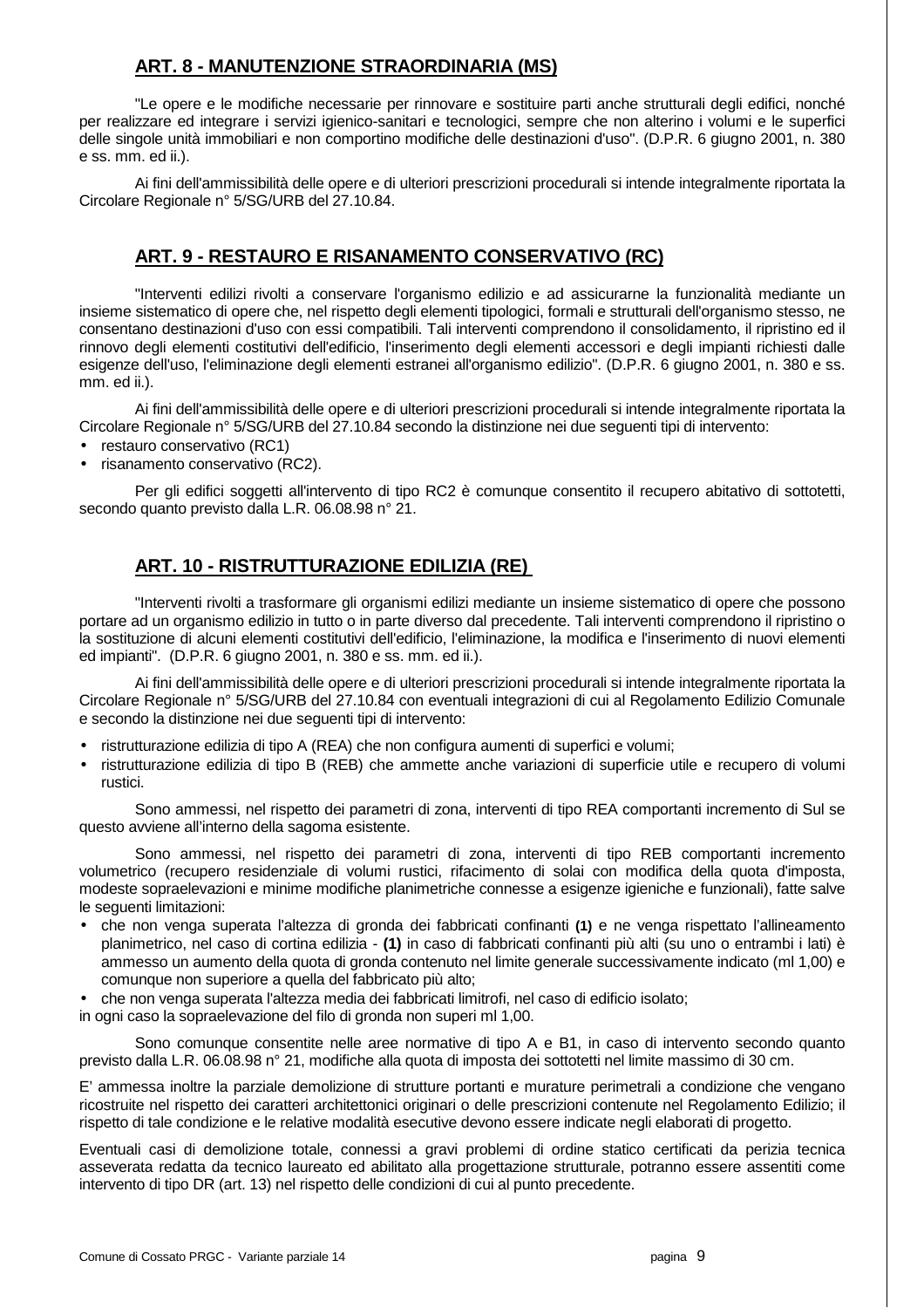Nell'ambito delle aree normative A - B1 e per gli altri azzonamenti quando puntualmente richiamata, la ristrutturazione edilizia di tipo A assume le caratteristiche di Ristrutturazione tipologica, soggetta pertanto alle prescrizioni particolareggiate contenute nel Regolamento Edilizio. L'intervento deve essere finalizzato ad un recupero dell'unità edilizia anche in funzione di nuove e diverse destinazioni d'uso, purché ne siano conservati quei caratteri tipologici che sono da ritenersi essenziali per il tipo edilizio di cui si tratta. Gli interventi possono dunque comprendere anche l'inserimento di nuovi elementi architettonici e di finitura, semprechè ciò consenta di mantenere coerentemente in evidenza i caratteri tipologici riconosciuti come pertinenti, e perciò vincolati dalla disciplina particolareggiata.

 Nell'ambito delle aree normative A - B1 e per gli altri azzonamenti quando puntualmente richiamata, la ristrutturazione edilizia di tipo B assume le caratteristiche di Ripristino tipologico, soggetta pertanto alle prescrizioni particolareggiate contenute nel Regolamento Edilizio. L'intervento, oltre a includere le opere di cui al punto precedente, comprende anche opere di completamento dell'unità edilizia, nei limiti del rispetto di un vincolo tipologico riconosciuto; gli interventi sono finalizzati alla ricostituzione del tessuto edilizio nel suo insieme, secondo regole di coerenza tipologica, e possono quindi portare al completamento di un organismo edilizio che abbia esaurito la sua funzione originaria nel contesto di appartenenza. Le opere comportano il ripristino e il completamento nella sua forma più coerente con il tessuto edilizio secondo caratteri tipologici accertati, secondo quanto prescritto nella relativa disciplina particolareggiata, o in base a specifiche documentazioni storiche.

## **ART. 11 - DEMOLIZIONE SENZA RICOSTRUZIONE (DS)**

 Si tratta di interventi di totale demolizione dell'esistente senza ricostruzione, fa eccezione la ricostruzione vincolata all'esecuzione di opere pubbliche.

 Gli edifici indicati da demolire nelle planimetrie del P.R.G. possono essere soggetti, in attesa della demolizione, a sola manutenzione ordinaria o straordinaria (limitatamente agli interventi necessari ad evitare situazioni di rischio immediato); l'area liberata da costruzioni demolite è vincolata agli usi previsti dal P.R.G.

## **ART. 12 - AMPLIAMENTO (A)**

 Gli interventi di ampliamento sono volti ad aumentare la volumetria o la sagoma esistente mediante l'estensione in senso orizzontale del fabbricato, nel rispetto dei parametri edilizi e delle eventuali indicazioni cartografiche dei singoli azzonamenti. Tali interventi sono da considerarsi di nuova costruzione ai sensi del D.P.R. 6 giugno 2001, n. 380 e ss. mm. ed ii. quando l'incremento volumetrico o di sagoma è superiore al 20% dell'esistente.

## **ART. 13 - SOPRAELEVAZIONE (S)**

 Gli interventi di soprelevazione sono volti ad aumentare la volumetria o la sagoma esistente mediante l'estensione in senso verticale del fabbricato, nel rispetto dei parametri edilizi e delle eventuali indicazioni cartografiche dei singoli azzonamenti. Tali interventi sono da considerarsi di nuova costruzione ai sensi del D.P.R. 6 giugno 2001, n. 380 e ss. mm. ed ii. quando l'incremento volumetrico o di sagoma è superiore al 20% dell'esistente.

## **ART. 14 - DEMOLIZIONE CON RICOSTRUZIONE (DR)**

Ai fini dell'ammissibilità delle opere è prevista la distinzione nei due seguenti tipi di intervento:

 DR1 - Si tratta di interventi di totale demolizione dell'esistente e di successiva ricostruzione del fabbricato, senza modifica della sagoma e della conformazione planovolumetrica.

 DR2 – Prevede anche incrementi volumetrici o di sagoma (come quelli previsti per gli interventi di tipo REB-A-S), diversi allineamenti e nuove localizzazioni sono consentiti nel rispetto dei parametri edilizi e delle indicazioni cartografiche dei singoli azzonamenti e ne determinano la trasformazione in intervento di nuova costruzione ai sensi del D.P.R. 6 giugno 2001, n. 380 e ss. mm. ed ii.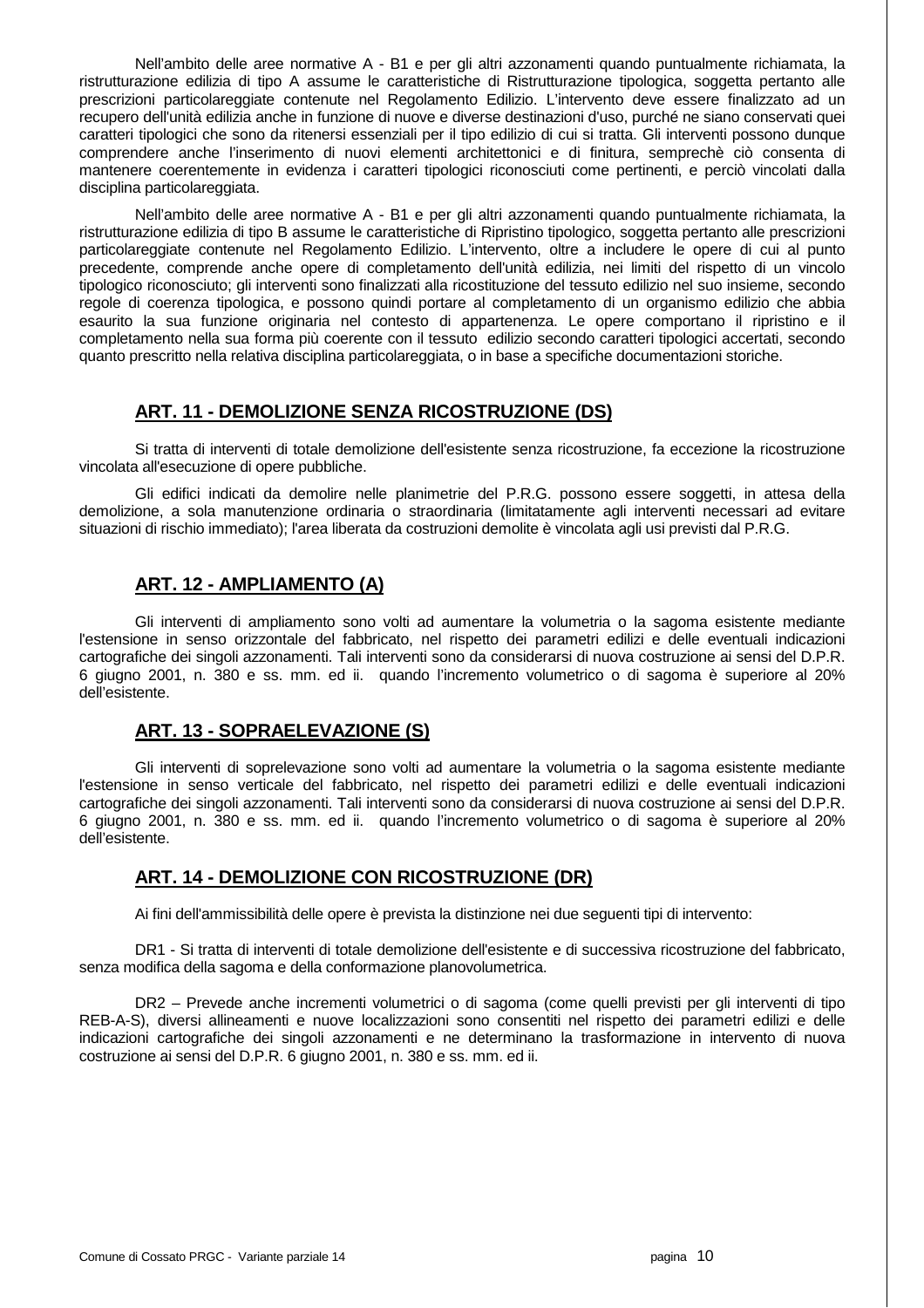## **ART. 15 - RISTRUTTURAZIONE URBANISTICA (RU)**

 Gli interventi rivolti a sostituire l'esistente tessuto urbanistico - edilizio con altro diverso mediante un insieme sistematico di interventi edilizi, anche con la modificazione del disegno dei lotti, degli isolati e della rete stradale" (art. 13 comma 3 lett. e) della L.R. 56/77).

 Tali interventi, nel quadro di uno strumento urbanistico esecutivo, hanno l'obbiettivo di qualificare o riqualificare l'impianto urbanistico esistente, mediante gli interventi descritti agli artt. precedenti.

## **ART. 16 - NUOVA COSTRUZIONE (NC)**

 Gli interventi di nuova costruzione (da eseguirsi sia fuori terra sia interrati) consistono nella realizzazione di nuovi edifici o di nuovi fabbricati accessori o manufatti, nell'ampliamento o sopraelevazione di fabbricati esistenti, quando gli incrementi eccedono le percentuali indicate ai precedenti artt. 12 e 13, nonché negli altri interventi così definiti tali dal D.P.R. 6 giugno 2001, n. 380 e ss. mm. ed ii.. Per tali interventi le modalità di attuazione sono quelle dettate per le rispettive aree normative.

## **ART. 17 - COSTRUZIONI ACCESSORIE ALLA RESIDENZA (Ca)**

 Sono costruzioni a servizio di edifici residenziali e quindi sul medesimo lotto, oppure autonome su lotto proprio, destinate a recepire esigenze collaterali e precisamente:

- autorimesse, depositi di attrezzi, di legna ed altri materiali;
- tettoie, serre e simili;
- ricoveri per animali domestici o da cortile.

 Prescrizioni generali, nel rispetto dei parametri edilizi e delle eventuali indicazioni cartografiche dei singoli azzonamenti:

- per le costruzioni fuori terra (Np max = 1 non considerando un eventuale piano seminterrato), l'impiego di forme e materiali coerenti con il contesto urbano di riferimento, con esclusione comunque dei prefabbricati in lamiera e in calcestruzzo;
- per le costruzioni addossate ad edifici esistenti, le forme ed i materiali da adottare devono essere coerenti con essi;
- le costruzioni completamente interrate devono essere coperte da uno strato di terra vegetale dello spessore minimo di cm. 40, a livello del terreno circostante su tutti i lati, escluso quello di accesso, in ambiti edificati è ammessa, su giudizio della C.I.E., la pavimentazione della copertura a livello del terreno circostante;
- per la costruzione su terreno in pendenza, lungo le strade o non, non è ammessa la tipologia indicata nell'allegato 2.

Per fabbricati con altezza non > a ml 2,70 (riferita al punto più alto della parete interessata), i parametri relativi alla distanza dai confini ed a quella dai fabbricati, nel rispetto degli altri parametri dei singoli azzonamenti (It, If, Rc, H max, Sl, Sp, Ds, DL) sono sostituiti dai seguenti:

Dc min = ml 3,00 o in aderenza a pareti cieche su confine

nulla o minore previo accordo registrato e trascritto tra le parti confinanti;

 $D \text{ min}$  = ml 4,50 o in aderenza a pareti cieche su confine

ml 3,00 nell'ambito della stessa proprietà

Vl min = vedi azzonamento - ml 6,00 nell'ambito della stessa proprietà

 Gli interventi per parcheggi pertinenziali ricavati al piano terreno ovvero al piano interrato degli edifici, o comunque nel sottosuolo di aree pertinenziali esterne al fabbricato, sono realizzati ai sensi e secondo le condizioni e i limiti previsti dalla Legge n° 122/1989 (articolo 9) e successive modifiche ed integrazioni.

## **ART. 18 - MODIFICA DI DESTINAZIONE D'USO DEGLI EDIFICI**

 Si ha modifica di destinazione d'uso di un edificio ogni volta che questo passa (in tutto o in parte), anche senza opere edilizia, da una ad un'altra delle seguenti funzioni:

- residenziale;
- accessoria alla residenza;
- produttiva di tipo artigianale e/o industriale;
- commerciale;
- direzionale e di servizio;
- turistico-ricettiva;
- agricola.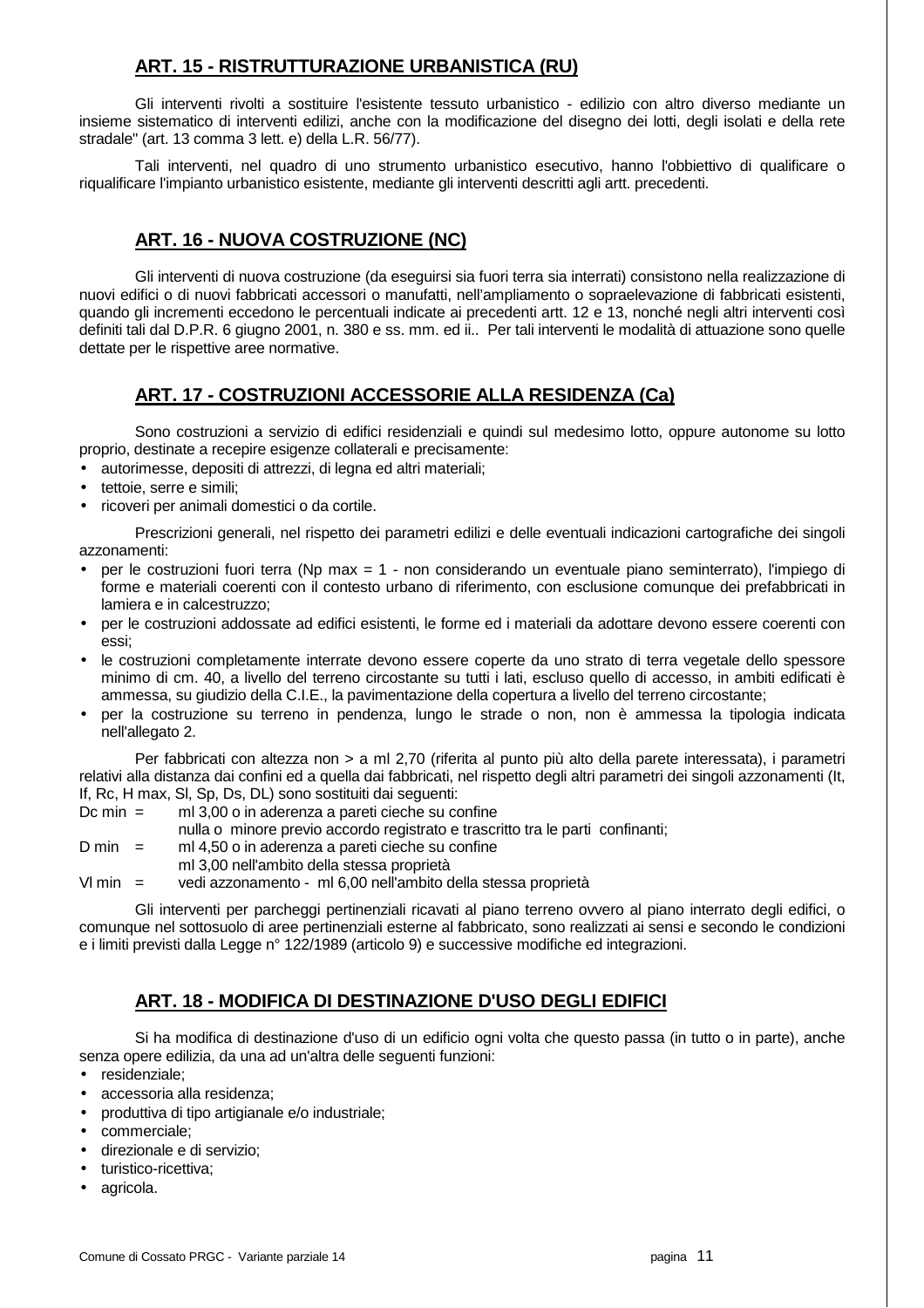Ai fini dell'ammissibilità dell'intervento si precisa che ciò è subordinato alle seguenti condizioni:

- che la nuova destinazione sia fra quelle ammesse per l'area in oggetto ed alle condizioni specifiche previste, nel rispetto delle procedure e modalità di intervento previste dalla vigente Legislazione Regionale.
- che la nuova destinazione sia compatibile con la legislazione vigente nel campo dell'osservanza di norme di sicurezza specifiche (antincendio, antinquinamento, barriere architettoniche, ecc.).

 La civilizzazione di fabbricati accessori realizzati in franchigia ai sensi del PRG intercomunale e delle successive varianti nonché ai sensi del vigente PRG, costituisce aumento di Sul e quindi soggetto agli indici di edificabilità ed alle eventuali prescrizioni delle singole aree normative.

## **ART. 19 - MODIFICA DI DESTINAZIONE D'USO DEL SUOLO**

 Si ha modifica di destinazione d'uso del suolo nel momento in cui, con opere, manufatti, attività che si installano, interventi di sfruttamento delle risorse di sopra e sottosuolo (con eccezione delle modifiche connesse con le attività produttive agricole) lo stesso viene predisposto per attività ed usi diversi dai precedenti.

 La modifica di destinazione è connaturata all'intervento edilizio diretto per gli interventi di carattere edilizio ed urbanistico di cui agli artt. precedenti; negli altri casi la disciplina è istituita dagli artt. 48, 54, 55 della L.R. 56/77, nonché dell'art. 56 della medesima Legge per quanto attiene agli interventi soggetti a denuncia di inizio attività.

## **ART. 20 - SISTEMAZIONE DEL SUOLO E DEL LUOGO**

 Negli interventi di carattere urbanistico e edilizio ogni modificazione morfologica ed altimetrica - quali scavi, reinterri e rilevati - permanente e significativa deve essere sottoposto a giudizio di compatibilità ambientale da parte della C.I.E. allo scopo di salvaguardare le caratteristiche naturali dei pendii e delle piane, nel rispetto di quanto fissato dal Regolamento Edilizio.

## **ART. 21 - DEPOSITI A CIELO APERTO**

 Sono interventi di deposito a cielo aperto quelli che riguardano spazi aperti destinati al deposito temporaneo di materiali, manufatti e merci (esclusi rottami, cascami e rifiuti), con finalità di stoccaggio, oppure di esposizione o di vendita, e con esclusione di qualsiasi attività di trasformazione e lavorazione. Tali depositi devono essere collegati ad una specifica attività insediata.

 Non fanno parte di tali interventi le discariche pubbliche, gli impianti di rottamazione di autoveicoli, di recupero di cascami industriali, di trattamento di rifiuti tossici e nocivi, normati dalla vigente Legislazione Nazionale e Regionale.

## **ART. 22 - IMPIANTI DI DISTRIBUZIONE DI CARBURANTE**

 L'installazione di impianti stradali di distribuzione carburanti è regolato dal D.L. 11.02.1998 n° 32 e ss. mm. ed ii. secondo i "Criteri generali per la verifica delle compatibilità degli impianti stradali di distribuzione carburanti" adottati dall'Amministrazione Comunale, nel rispetto dei seguenti parametri:

If max  $=$  0,20 mg/mg  $Rc$  max = 30%  $H$  max  $=$  ml 6, libera per le pensiline Np  $max = 1$ Dc min  $=$  ml 5.00  $D \text{ min}$  =  $m16.00$ 

Distanza minima dal confine stradale: ml 5 o maggiori distanze se indicate

 Le stazioni di autoservizio non sono consentite nelle aree che il P.R.G. destina a verde pubblico e nelle seguenti aree normative: A1-A2-B1-B2-Area Urbana centrale.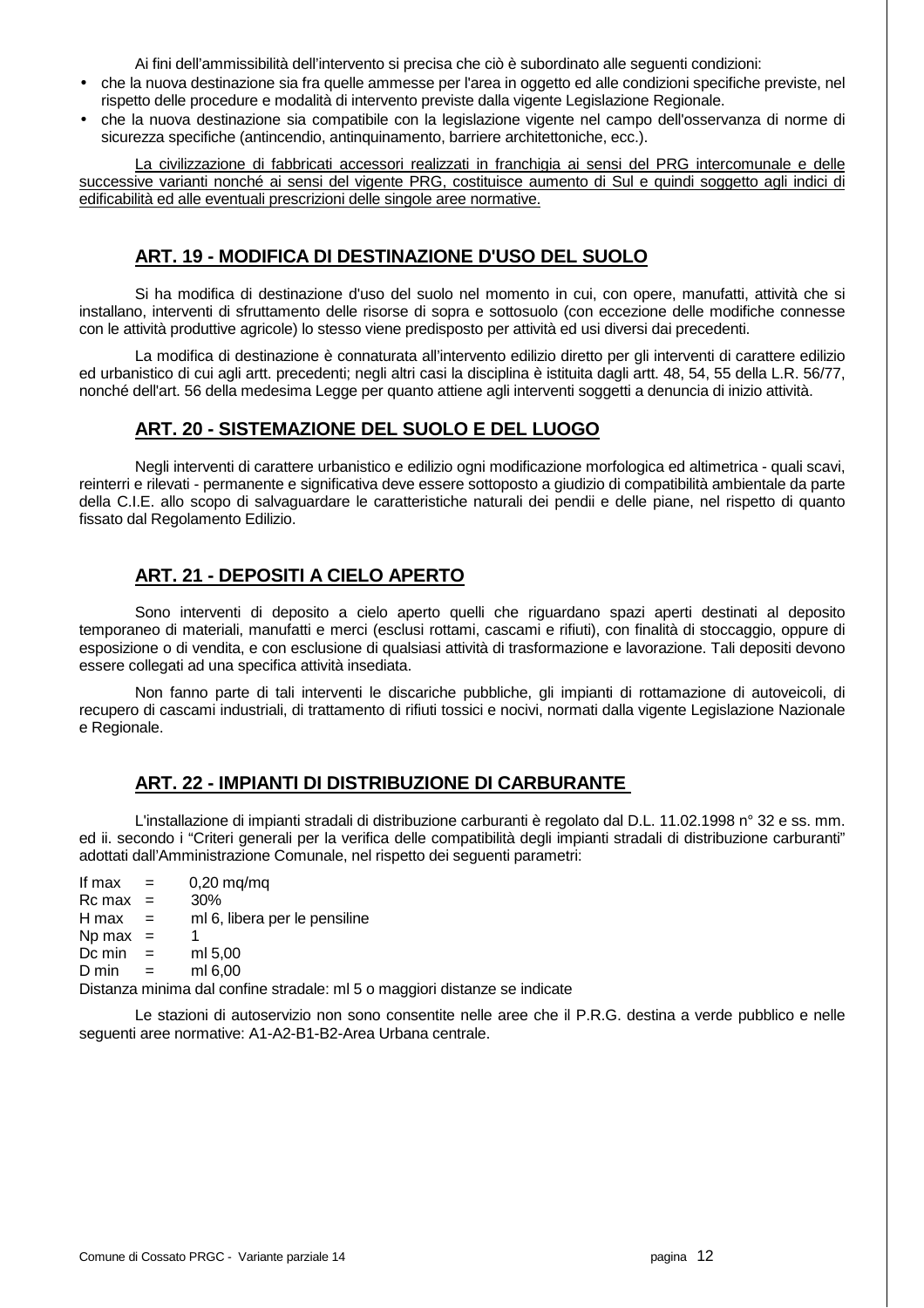## **ART. 23 - COLTIVAZIONE DI CAVE**

 L'eventuale apertura di cave, è disciplinata dalla L.R. 22/11/78 n°69 e successive integrazioni e modificazioni; gli interventi di coltivazione sono soggetti ad apposita intervento edilizio diretto oneroso ai sensi della Legge 10/77 e art. 55 della L.R. 56/77.

 Il Comune potrà richiedere che a determinate scadenze i concessionari presentino progetto di coltivazione con esatto rilievo topografico in scala 1/200 delle escavazioni operate, nonché delle modifiche planimetriche ed altimetriche apportate allo stato iniziale dei luoghi, imponendo le sistemazioni del suolo funzionali ad interessi pubblici o a necessità di decoro dell'ambiente.

## **CAPO D - TUTELA DELL'AMBIENTE, DELL'IDENTITA' CULTURALE E DELL'INTEGRITA' FISICA DEL TERRITORIO**

## **ART. 24 - NORME GENERALI**

 Il P.R.G. individua tutti gli ambiti o elementi territoriali meritevoli di un'azione di salvaguardia, tutela e valorizzazione, con specifico riferimento a:

- sistema delle aree verdi;
- sistema degli insediamenti storici urbani ed extraurbani.

## **ART. 25 - SISTEMA DELLE AREE VERDI**

 Al sistema delle aree verdi appartengono tutte quelle porzioni del territorio comunale, sia prettamente extraurbane sia marginali o interne al tessuto urbano, che, per localizzazione e presenza di componenti vegetali atte a caratterizzarne la tipologia funzionale, sono oggetto di specifica destinazione d'uso o di apposito azzonamento urbanistico.

Al suo interno sono individuati i seguenti sottosistemi:

- agricolo e forestale boscato;
- di tutela paesaggistica e/o naturalistica;
- dei parchi privati.

## **ART. 26 - SISTEMA DEGLI INSEDIAMENTI STORICI URBANI ED EXTRAURBANI**

 Il PRG tutela gli insediamenti storici urbani, extraurbani e di archeologia industriale presenti sul territorio e che rivestono carattere di Beni Culturali ai sensi dell'art. 24 della L.R. 56/77 e successive modifiche ed integrazioni e li sottopone alla disciplina particolareggiata di intervento di cui allo stesso articolo.

Tali insediamenti sono così identificati e classificati negli elaborati cartografici di Piano:

- Insediamenti urbani o extraurbani di origine storica Azzonamento tipo A che rivestono carattere storico-artistico e/o ambientale o documentario costituenti testimonianza storica, culturale e tradizionale; compresi i relativi dintorni significativi che concorrono a determinare il valore di insieme. Si suddividono in:
	- Insediamenti di recupero A1;
	- Insediamenti e nuclei minori di recupero A2;
	- Unità edilizie di valore storico artistico e/o ambientale o documentario;
	- Beni culturali minori di cui al Regolamento Edilizio;
	- Beni vincolati ai sensi della Legge 1089/39;
	- Bene culturale ai sensi del 15° comma art. 49 L.R. 56/77.

 Sono altresì tutelati, nel loro insieme, i nuclei urbani e i borghi rurali di antico impianto che, pur non rivestendo carattere di Bene Culturale, concorrono tuttavia alla caratterizzazione ambientale; su di essi si interviene nel rispetto delle prescrizioni contenute nell'art. 56 delle presenti norme (azzonamento B1). Ulteriori prescrizioni generali sui Beni Culturali minori e sul patrimonio edilizio esistente di antica formazione sono contenute nel Regolamento Edilizio.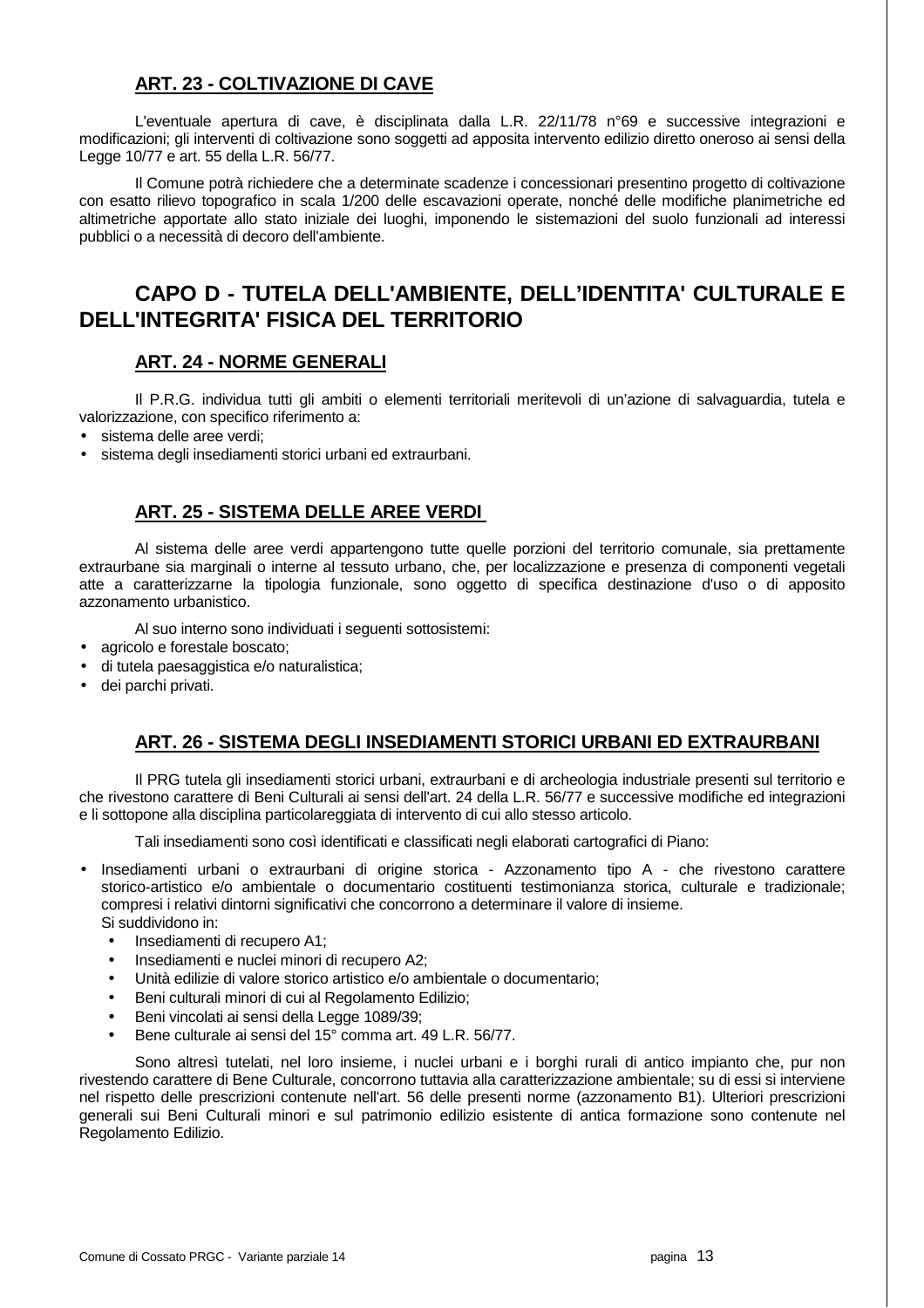## **ART. 27 - TUTELA DI PARTICOLARI ELEMENTI ED AMBITI**

 Le norme di cui al presente articolo si applicano agli interventi consentiti nelle diverse zone, qualora vengano ad interessare elementi ed ambiti di seguito elencati, secondo il criterio della norma più restrittiva.

 Appartiene ai compiti della Commissione Igienico Edilizia (C.I.E.) l'accertamento del rispetto delle norme generali e particolari di cui al presente articolato, fornendo, se del caso, indicazioni ed orientamenti.

### **1) Alberi monumentali**

Sono "alberi monumentali" quegli esemplari che per aspetto, maestosità, portamento, età ed importanza storica devono essere tutelati e protetti. Per gli esemplari elencati nell'allegato 7 alle presenti norme (alberi ritenuti monumentali) è fatto divieto assoluto di abbattimento, di potatura e di tutti gli interventi che possono alterare l'equilibrio ambientale nel quale vive la pianta. Nel caso di pericolo per la popolazione ed in seguito a relazione di un tecnico esperto (Dottore agronomo o forestale, perito agrario) iscritto al rispettivo albo professionale, sono ammissibili interventi di messa in sicurezza (compreso l'eventuale abbattimento). Detto elenco può essere modificato ed integrato le procedure previste dalla normativa vigente.

#### **2) Viabilità minore**

Il P.R.G. individua la viabilità minore con caratteristiche di valore storico, ambientale, documentario, soggetta pertanto a salvaguardia e tutela. I proprietari di aree interessate da percorsi ciclo-pedonali possono, nel rispetto delle finalità di rete extraurbana di collegamento, proporre tracciati diversi nell'ambito della proprietà.

#### **3) Unità paesaggistiche**

Il P.R.G. individua le aree caratterizzate da coerenza e riconoscibilità paesaggistica nelle quali è evidente non solo a tratti, un felice connubio tra natura e uomo, pertanto li salvaguardia e tutela assoggettando gli interventi ammessi alle seguenti prescrizioni:

#### **Destinazioni**

Quelle delle singole aree normative.

#### **Interventi**

Gli interventi previsti dovranno essere compatibili con l'obiettivo di mantenere e migliorare la coerenza paesaggistica dell'area. I progetti dovranno essere corredati da elaborati grafici e fotografici estesi ad un intorno tale da consentire la valutazione preventiva (anche attraverso simulazioni fotografiche e/o tridimensionali) del grado di inserimento nel paesaggio.

#### **Prescrizioni particolari**

È obbligatorio caratterizzare gli interventi con una particolare attenzione volta a non alterare la valenza paesaggistica del luogo ed in particolare adottando i seguenti indirizzi progettuali:

- Ridurre al minimo i movimenti terra e curare gli aspetti di inserimento paesaggistico-ambientale, con particolare riferimento alla definizione volumetrica, all'ubicazione, agli elementi del verde di arredo e schermatura.
- In tutti gli interventi sugli edifici e nei casi di nuova costruzione ove consentiti, dovranno essere impiegati preferibilmente materiali e tecnologie rispondenti alle caratteristiche tradizionali locali.
- Tutelare i segni e le informazioni esistenti (antichi tracciati, assi e cannocchiali visivi, visibilità di campanili, torri ed altre emergenze paesaggistiche).
- Salvaguardare i crinali ed i punti panoramici ricercando, per interventi che ne compromettano la percezione visiva, una diversa collocazione.
- Privilegiare, per eventuali opere di difesa da dissesti idrogeologici, gli interventi non impattanti quali quelli di bioingegneria forestale.
- Limitare, nel caso di nuovi interventi, al 40% la superficie impermeabilizzata.
- Adottare tipologie di recinzione tradizionali; in base alla loro collocazione sul territorio può essere prescritto un contenimento dell'altezza del cordolo in cemento (se ammesso) e possono essere indicate specifiche tipologie per gli altri elementi, privilegiando l'uso di siepi vive.
- Evitare l'installazione di ripetitori, antenne particolarmente visibili.
- Evitare cartelli pubblicitari lungo le strade, limitandoli a quelli indicativi di attività ivi insediate.
- Evitare impianti di illuminazione pubblica incoerenti con il luogo.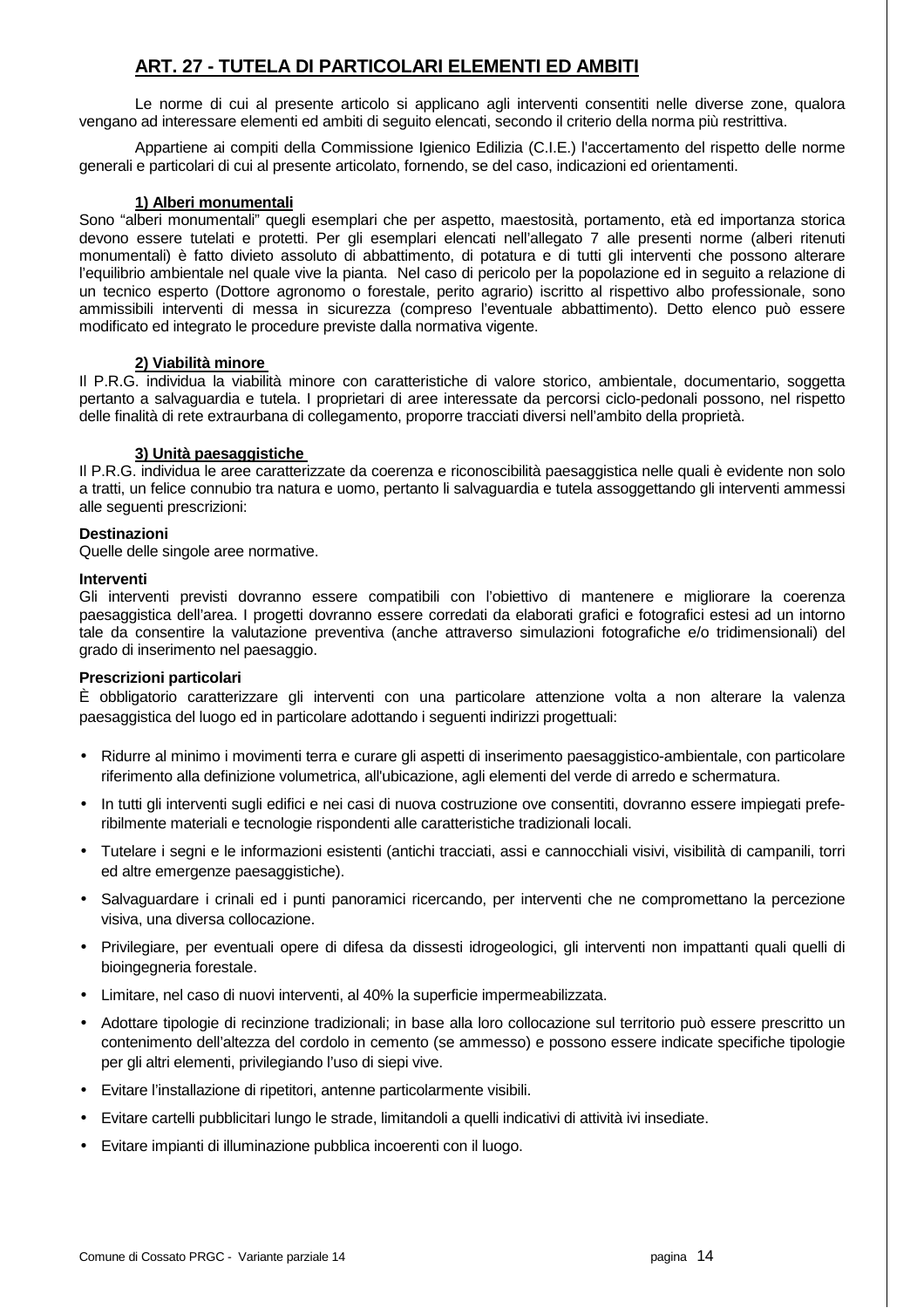• L'uso di strutture prefabbricate (anche per usi pubblici) va limitato e comunque soggetto all'utilizzo di rivestimenti esterni (pannelli, coperture) con finiture coerenti con il contesto circostante; nel caso di interventi a servizio di insediamenti agricoli devono essere adottati rivestimenti esterni, colori e manti di copertura non in contrasto con l'ambiente circostante (esempio: esclusi i paramenti esterni grezzi, i manti di copertura in inox, lamiera naturale o canadesi, ammessi il rame, la lamiera preverniciata scura e le tegole).

#### **4) Riserva Naturale della Baraggia**

L'ambito Baraggivo individuato in cartografia, di cui alla Legge Regionale 14 Gennaio 1992 n° 3 e ss. mm. ed ii. istitutiva della Riserva naturale orientata delle Baraggie, è sottoposto alle prescrizioni del relativo Piano naturalistico che prevalgono nei confronti di eventuali diverse disposizioni contenute nel presente strumento urbanistico; parte dell'ambito territoriale è inoltre gravato da servitù militare.

## **ART. 27bis – SOSTENIBILITA' AMBIENTALE**

- Per gli interventi A-S-DR-RU-NC è prescritto il rispetto degli indice di densità arborea e di densità arbustiva come di seguito computati :
	- a) L'indice densità arborea esprime il numero minimo di alberi d'alto fusto da mettere a dimora per ogni 100 m2 , o frazione di 100 m2, di superficie fondiaria asservita all'intervento
		- − ≥ 2 per usi residenziali
		- − ≥ 4 per usi produttivi , terziari e commerciali
	- b) L'indice densità arbustiva esprime il numero minimo di arbusti da mettere a dimora per ogni 100 m2 , o frazione di 100 m2, di superficie fondiaria asservita all'intervento
		- − ≥ 5 per usi residenziali, produttivi , terziari e commerciali

Nel caso in cui non sia possibile disporre di aree libere all'interno del area di proprietà per mettere a dimora gli alberi e arbusti prescritti sarà facoltà del Comune individuare le aree verdi pubbliche in cui effettuare la piantagione

- Nelle aree permeabili di cui al precedente punto dovranno essere messe a dimora ,in continuità con aree naturali o aree verdi esistenti , essenze aboree o arbustive autoctone non idroesigenti al fine di costituire o consolidare la permeabilità ecologica
- Nel caso di nuovi strumenti urbanistici attuativi dovrà essere posta particolare cura allo studio dell'impianto arboreo da insediare. In sede di convenzionamento tali opere dovranno essere previste all'interno delle opere di urbanizzazione primaria.
- Negli strumenti urbanistici attuativi e negli interventi diretti non compresi nell'ambito di strumento urbanistico attuativo ma che interessino una Superficie utile lorda (Sul) ≥ 1000 mq. dovrà essere previsto un sistema di raccolta delle acque meteoriche e la loro dispersione per processi lenti con un loro impiego per usi non pregiati (irrigazione aree verdi, servizi igienici, ecc.)
- Eventuali progetti di impianti di illuminazione delle aree verdi dovranno dimostrare, attraverso una specifica relazione tecnica, di prevedere tutti gli accorgimenti necessari a massimizzare il contenimento dei consumi energetici ed ad evitare inquinamento luminoso
- Negli strumenti urbanistici attuativi e negli interventi diretti non compresi nell'ambito di strumento urbanistico attuativo ma che interessino una Superficie utile lorda (Sul) ≥ 1000 mq occorre predisporre idonee isole ecologiche per lo stoccaggio differenziato dei rifiuti .I contenitori dei rifiuti dovranno essere posati su platee impermeabilizzate dotate di opportune pendenza, in modo da convogliare gli sversamenti accidentali ad un pozzetto di raccolta, non collegato al sistema fognario. Le isole ecologiche devono opportunamente mascherate alla vista ed integrate nell'ambiente.
- Per le aree agricole, derivanti dalla trasformazione di aree edificabili o di aree a bosco, in concomitanza con interventi di riorganizzazione dei coltivi, deve essere garantita la dotazione di strutture ecosistemiche (filari, fasce arboreo – arbustive, gruppi arborei) a salvaguardia dei valori culturali, per la conservazione ed il miglioramento del paesaggio rurale, per la formazione e conservazione degli habitat e della biodiversità, dell'efficienza della rete ecologica. Per gli stessi motivi i corsi d'acqua minori, quali canali, rogge , fossi e fontanili a cielo aperto dovranno essere mantenuti nei relativi aspetti strutturali (quali : tracciato, giacitura) e caratteristiche essenziali (naturalità) .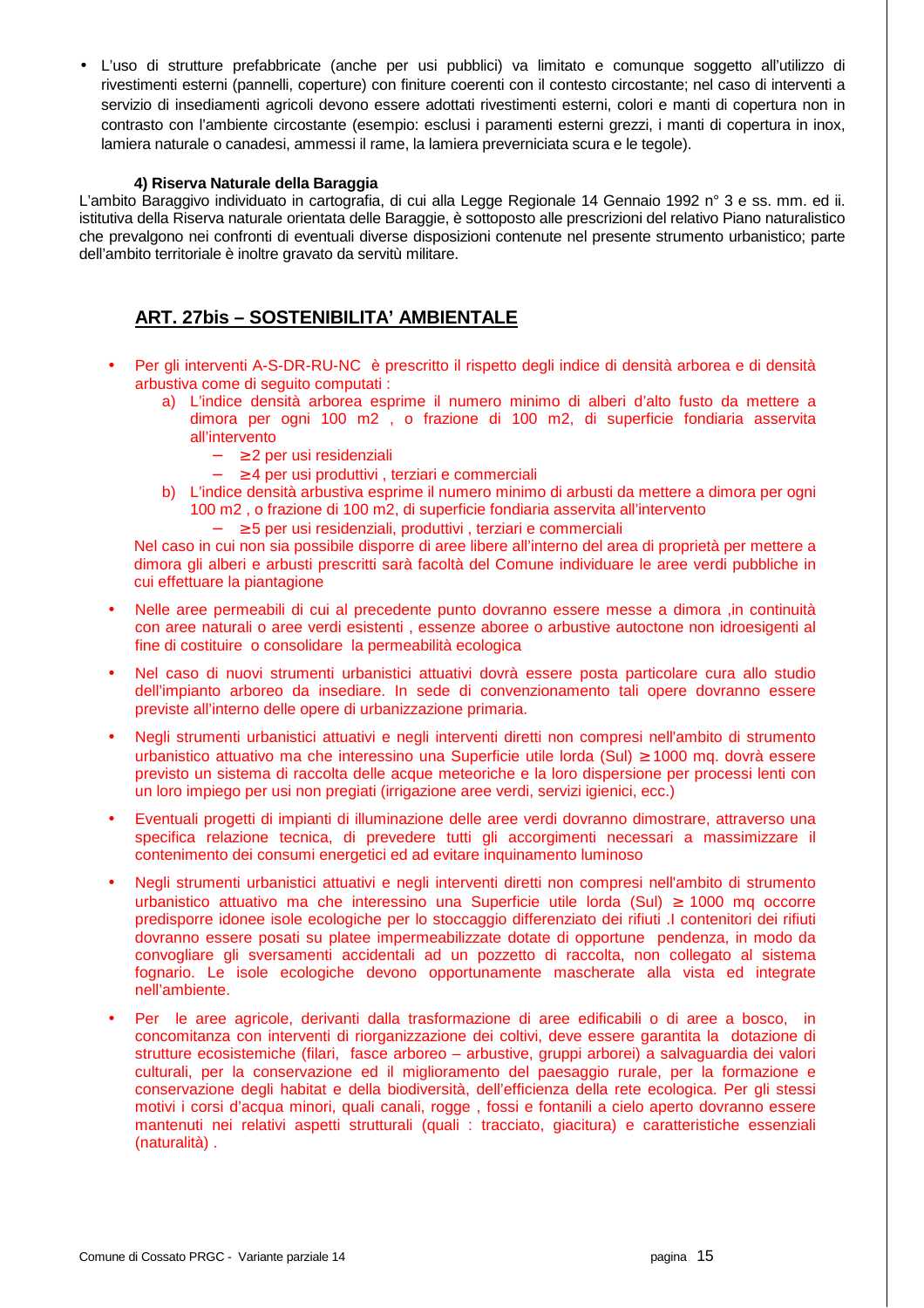• Sia durante le fasi di cantiere che durante quelle di esercizio delle aree scoperte e dei fabbricati, è vietato spandere sul suolo, immettere o far infiltrare negli stati superficiali e profondi del suolo, sostanze inquinanti.

Le acque di prima pioggia, per le aree destinate a parcheggio pubblico e privato per superfici pari o superiori a 500 mq, dovranno essere convogliate in pubblica fognatura.

Il progetto di nuove costruzioni o di utilizzo di aree scoperte dovrà essere accompagnato da studi sulla falda freatica eventualmente presente al fine di preservarne le caratteristiche qualitative e quantitative.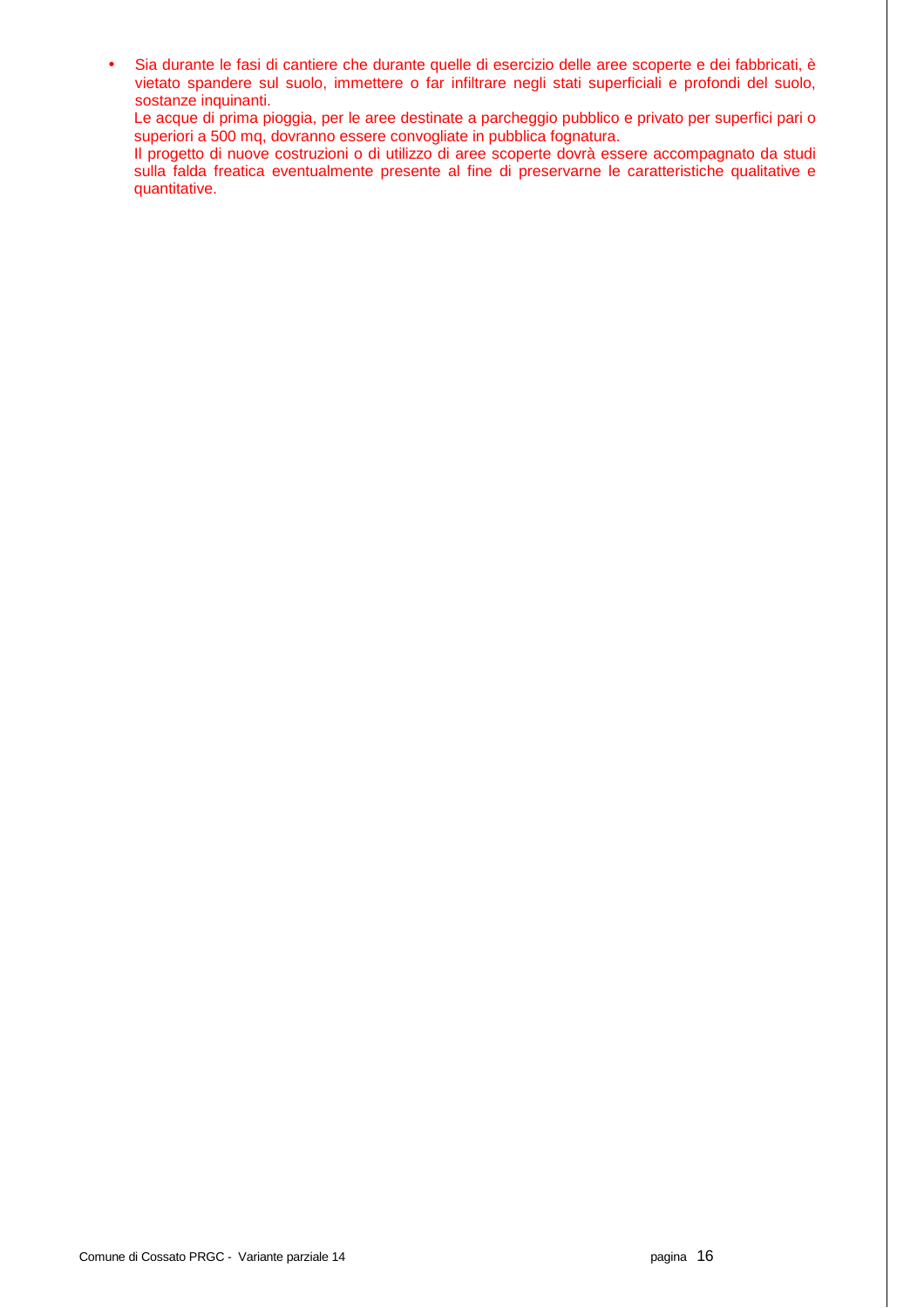## **CAPO E - VINCOLI LEGALI - FASCE E ZONE DI RISPETTO**

## **ART. 28 - RICHIAMO ALLE LEGGI VIGENTI**

 Vengono denominati vincoli legali quelli derivanti da specifiche disposizioni di leggi vigenti; eventuali loro modificazioni o integrazioni comporteranno l'automatica modifica a quanto qui previsto, senza dar luogo alla procedura di variante al P.R.G. Si richiama inoltre quanto previsto dal comma 13 dell'art. 27 della L.R. 56/77 e ss. mm. ed ii. circa l'ubicazione di impianti ed infrastrutture per la trasformazione ed il trasporto dell'energia, nonché le attrezzature di rete per l'erogazione dei pubblici servizi.

## **ART. 29 - FASCIA DI RISPETTO STRADALI**

 Gli interventi sugli edifici esistenti rientranti nella fascia di rispetto possono essere esclusivamente di tipo MO-MS-RC1-RC2-REA-REB-S-DS, gli ampliamenti planimetrici, nel rispetto del 3° e 12° comma dell'art. 27 della L.R. 56/77, ammessi devono essere realizzati sul lato del fabbricato opposto a quello stradale; sono comunque fatte salve le possibilità e le deroghe dettate dal seguente art. 52.

 Si richiamano inoltre tutti gli interventi ammessi dal D.L. n° 285 del 30.04.1992 e successive modifiche ed integrazioni; per quanto riguarda le recinzioni e gli accessi lungo le strade si richiama il Regolamento Edilizio.

## **ART. 30 - FASCIA DI RISPETTO FERROVIARIA**

 Per una profondità di ml. 30,00 dal limite della zona di occupazione della più vicina rotaia viene individuata, ai lati della linea ferroviaria, una fascia di rispetto; per interventi sugli edifici ricadenti in essa o per nuovi interventi si rimanda alle disposizioni contenute nel D.P.R. 11/7/1980 n° 753.

## **ART. 31 - FASCIA DI RISPETTO DI ELETTRODOTTI**

 Le zone di rispetto agli elettrodotti non sono riportate in cartografia. Sono invece riportati gli elettrodotti con potenzialità superiore a 30.000 Volt; per essi valgono le normative specifiche, fasce di rispetto comprese, di cui alla norme nazionali (D.Lgs 01.08.03 n° 259, D.P.C.M. 08.07.2003, Legge 22.02.2001 n° 36) e regionale (L.R. 03.08.2004 n° 19), nonché tutte quelle eventualmente di aggiornamento e modifica.

 All'interno di tali fasce sono vietate nuove costruzioni e gli interventi sugli edifici esistenti possono essere esclusivamente di tipo MO-MS-RC1-RC2-REA-REB-A-S-DS senza aumento di unità immobiliari e, in caso di cambiamento di destinazione d'uso, le nuove funzioni possono essere ammesse a condizione che il campo elettromagnetico sia compatibile con l'uso proposto, previo parere dell'ARPA competente.

## **ART. 32 - FASCIA DI RISPETTO DEI GASDOTTI**

 Le costruzioni di qualsiasi tipo in prossimità delle tubazioni principali dei gasdotti, dovranno rispettare le distanze prescritte dall'Ente gestore della rete nel nulla-osta che l'interessato dovrà richiedere e trasmettere al Comune prima dell'inizio dei lavori.

## **ART. 33 - ZONA DI RISPETTO CIMITERIALE**

 Si richiamano i disposti dell'art. 27 comma 5° della L.R. 56/77: non sono ammesse nuove costruzioni; per gli edifici esistenti sono ammessi interventi di tipo MO - MS - REA - REB - A - S con un incremento massimo del 10%, oltreché la realizzazione di aree parcheggio, parchi pubblici anche attrezzati, colture arboree industriali. Le aree ricadenti nella zona vincolata sono comunque computabili ai fini dell'applicazione dei parametri urbanistici e edilizi.

 Il P.R.G. prevede, ai sensi dell'art. 27 della L.R. 56/77, le fasce di rispetto cimiteriale, restando comunque ferma la fascia inedificabile di ml 150 di cui alle norme sanitarie; le eventuali riduzioni, approvate nelle forme di Legge, saranno direttamente applicabili costituendo automatica variante al Piano Regolatore.

## **ART. 34 - TUTELA DEI CORPI IDRICI SUPERFICIALI, SORGENTI E POZZI**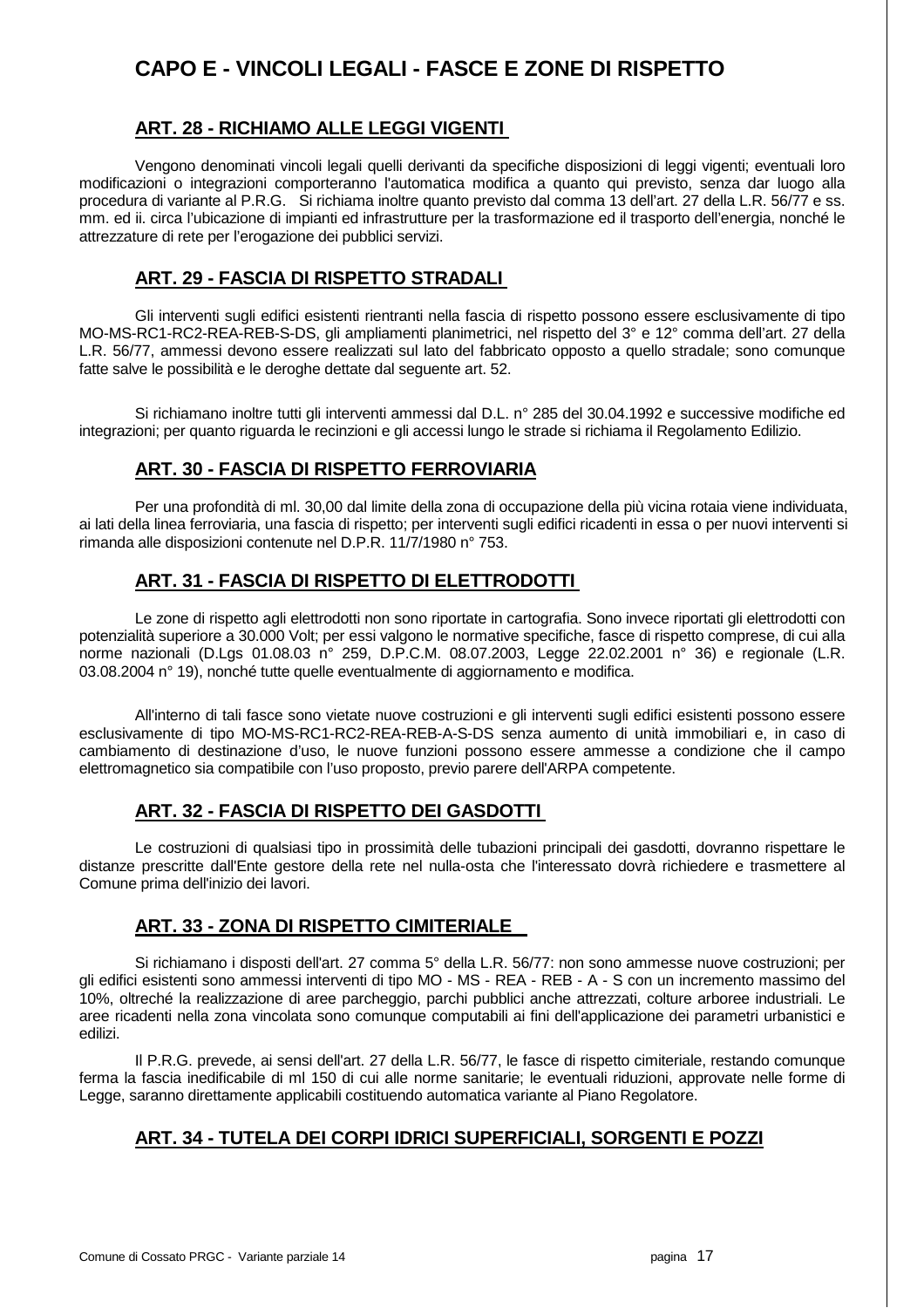Attorno alle sorgenti, ai pozzi, ed ai punti di presa dell'acquedotto (anche non indicate in cartografia) viene istituita, ai sensi del D.L. n° 152 del 11.05.1999 e n° 258 del 18.08.2000, una zona di rispetto del raggio di ml 200 nella quale sono vietati gli interventi e le attività di cui all'art. 21 comma 5 del citato D.L.

 Le indicazioni di riduzione o ampliamento di detta fascia quando autorizzate dall'Autorità competente, o l'annullamento in seguito a dismissione dell'utilizzo a fini potabili di pozzi e sorgenti, saranno direttamente applicabili costituendo automatica Variante al Piano Regolatore; eventuali prescrizioni normative e modifiche cartografiche saranno recepite secondo le procedure di cui dell'ottavo comma dell'art. 17 della L.R. 56/77 modificata e integrata; eventuali estensioni di fascia dovranno essere recepite con procedura di Variante allo S.U.G.

Per prescrizioni particolari (Pozzo via Cesare Battisti) vedi art. 78 allegato 1.

## **ART. 35 - ZONE DI RISPETTO PER IMPIANTI DI DEPURAZIONE**

 Per gli impianti che trattano scarichi contenenti micro-organismi patogeni e/o sostanze pericolose alla salute dell'uomo viene istituita, in applicazione della delibera 04.02.1977 del Comitato dei Ministri per la tutela delle acque, una fascia di rispetto inedificabile di estensione non inferiore a ml 100,00.

 Negli edifici pre-esistenti ricadenti entro tale fascia possono essere ammessi esclusivamente interventi di tipo MO-MS-RC1-RC2-REA-REB-DS, è inoltre consentita la realizzazione di aree parcheggio, attrezzature tecnologiche di interesse pubblico, la coltivazione.

## **ART. 36 - RITROVAMENTO DI OPERE O RESTI DI VALORE STORICO O ARTISTICO O DI MATERIALE DI INTERESSE ARCHEOLOGICO**

 Chiunque nel corso di interventi di qualsiasi tipo su edifici o durante lavori di scavo o di lavorazioni agricole porti alla luce tracce, elementi, opere, manufatti ecc... che possano rivestire interesse artistico, storico, archeologico, è tenuto a sospendere i lavori e darne immediata comunicazione al Sindaco, il quale provvederà ad informare la competente Soprintendenza.

 I lavori potranno riprendere solo dopo il sopralluogo ed il rilascio di nullaosta da parte della Soprintendenza, che dovrà comunque esprimersi entro 30 giorni dalla segnalazione.

## **ART. 37 - VINCOLO IDROGEOLOGICO**

 Alla materia relativa al vincolo idrogeologico sono applicate le disposizioni contenute nel R.D. 30.12.1923 n°3267 e successive modificazioni ed integrazioni, nonché nella L.R. 09.08.1989 n° 45. Nelle zone assoggettate a vincolo idrogeologico la realizzazione delle opere indicate dal R.D. n°3267/1923 e dalla L.R. 45/89, nel rispetto delle previsioni del P.R.G., è subordinata, quando prevista, alla prescritta autorizzazione. La delimitazione del vincolo è riportata sull'elaborato 3P3 di progetto.

## **ART. 38 - AREE ASSOGGETTATE ALLA DISCIPLINA DEL D.LGS. N° 490/99**

 Le fasce, per una profondità di ml 150,00 dalle sponde di torrenti e corsi d'acqua iscritti negli elenchi di cui al R.D. 11.12.1933 n° 1775 e le aree boscate sono sottoposte alla disciplina del D.Lgs. 29.10.1999 n° 490. Per esse ogni intervento consentito dal PRG è subordinato, quando previsto, all'autorizzazione di cui alla L.R. n° 20/89 e successive modifiche ed integrazioni. I seguenti corsi d'acqua, iscritti negli elenchi di cui al R.D. 11.12.1933 n° 1775, sono evidenziati sull'elaborato 3P3 di progetto:

• torrrente Cervo, rio Druma, rio di Castellengo, torrente Strona di Cossato, rio Peschiera, rio Chiebbia, rio Quargnasca, rio Miola, rio Clarolo, rio Posca.

 Il territorio comunale incluso nel perimetro della Riserva naturale orientata della Baraggia è area vincolata ai sensi del D.Lgs. n° 490 del 29.10.99 (ex D.M. 01.08.85 – Galassini).

## **ART. 39 - FASCIA DI RISPETTO DEI CORSI D'ACQUA**

 Ai fini della tutela dei corsi d'acqua, classificati come acque pubbliche o di interesse perchè comunque interessanti porzioni urbanizzate sensibili, il PRG prevede la conservazione di fasce di rispetto ovvero il miglioramento degli spazi già compromessi dall'edificato sulla base del combinato disposto di quanto previsto: • dal R.D. 25/07/1904 n° 523 art.96; dalla L.R. 56/77 art. 29; dal P.A.I. doc.7-Norme di attuazione art. 7/18/21.

#### **Fasce di rispetto e relative limitazioni di intervento - Torrente Cervo**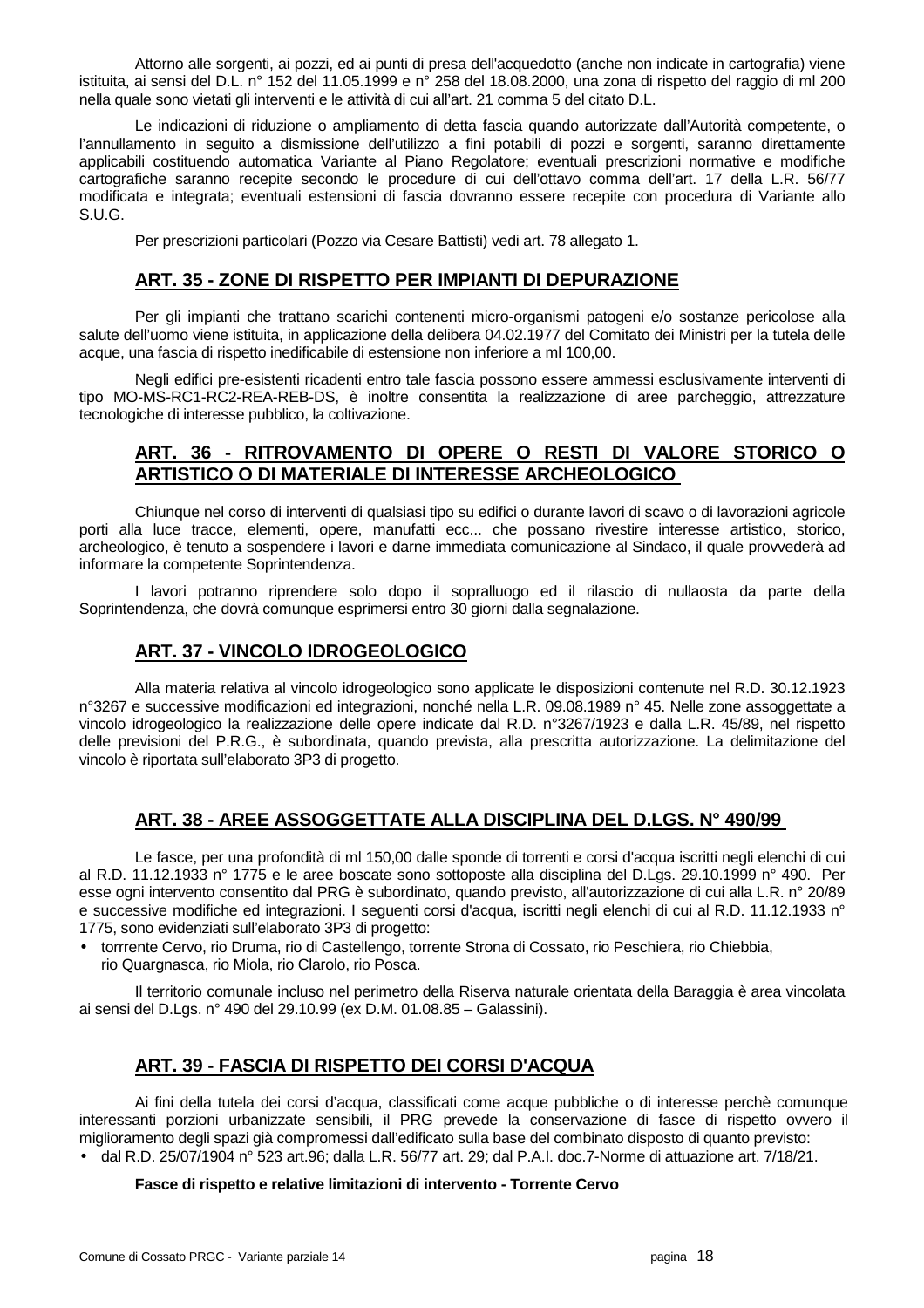I fianchi del torrente Cervo sono interessati dalla delimitazione delle Fasce Fluviali dell'Autorità di Bacino del Fiume Po. Tali ambiti sono soggetti alla normativa di cui al titolo II delle Norme di Attuazione del PAI, e in particolare:

- nella Fascia A sono vietate:
	- a) le attività di trasformazione dello stato dei luoghi, che modifichino l'assetto morfologico, idraulico, infrastrutturale, edilizio;
	- b) la realizzazione di nuovi impianti di smaltimento e di recupero dei rifiuti, l'ampliamento degli impianti esistenti, nonché l'esercizio delle operazioni di smaltimento e recupero dei rifiuti;
	- c) la realizzazione di nuovi impianti di trattamento delle acque reflue, nonché l'ampliamento degli impianti esistenti di trattamento delle acque reflue;
	- d) le coltivazioni erbacee non permanenti e arboree, fatta eccezione per gli interventi di bioingegneria forestale e gli impianti di rinaturazione con specie autoctone, per un'ampiezza di almeno 10 m dal ciglio di sponda, al fine di assicurare il mantenimento o il ripristino di una fascia continua di vegetazione spontanea lungo le sponde dell'alveo inciso, avente funzione di stabilizzazione delle sponde e riduzione della velocità della corrente;
	- e) la realizzazione di complessi ricettivi all'aperto;
	- f ) il deposito a cielo aperto, ancorché provvisorio, di materiali di qualsiasi genere.
- nella Fascia B sono vietati:
	- a) gli interventi che comportino una riduzione apprezzabile o una parzializzazione della capacità di invaso, salvo che questi interventi prevedano un pari aumento delle capacità di invaso in area idraulicamente equivalente;
	- b) la realizzazione di nuovi impianti di smaltimento e di recupero dei rifiuti, l'ampliamento degli impianti esistenti, nonché l'esercizio delle operazioni di smaltimento e recupero dei rifiuti;
	- c) in presenza di argini, interventi e strutture che tendano a orientare la corrente verso il rilevato e scavi o abbassamenti del piano di campagna che possano compromettere la stabilità delle fondazioni dell'argine.

Per quanto riguarda la Fascia C si rimanda a quanto previsto dalla normativa relativa all'idoneità all'utilizzo urbanistico.

Si intendono di seguito richiamate le disposizioni del Titolo II e più in particolare gli articoli 29, 30 e 39 del P.A.I.

#### **Altri corsi d'acqua**

I valori di ampiezza delle fasce di rispetto debbono intendersi minimi nel senso che, di volta in volta, sulla carta di pericolosità geomorfologica e dell'idoneità urbanistica tale vincolo potrà essere esteso in relazione alla pericolosità.

Le fasce di rispetto dei corsi d'acqua (per ogni lato del corso rispetto al limite della piena annuale) interessano un'ampiezza variabile in relazione ai tipi di intervento.

Individuazione delle fasce in rapporto agli interventi non ammessi:

- per un'ampiezza di m.15,00 non sono ammessi interventi di nuova edificazione (interventi edilizi di tipo A-DR-NC);
- per un'ampiezza di m.10,00 non sono ammessi nuovi manufatti (art. 96 punto f) RD 1904), né modificazioni morfologiche caratterizzate da movimenti di terra, riporti, scogliere, non connessi a consolidamenti e sistemazioni idrogeologiche;
- per un'ampiezza di m.4,00 non sono ammessi interventi di alcun tipo, comprese le modificazioni morfologiche (art. 96 punto f) RD 1904).

#### Interventi ammissibili (**fatte salve prescrizioni più restrittive di cui all'art. 43 delle presenti norme):** Entro le fasce di rispetto sopra indicate sono ammissibili i seguenti interventi:

- opere di urbanizzazione a rete, impianti tecnologici e infrastrutture di interesse pubblico, non altrimenti localizzabili (esclusi, per la fascia da 0 a 4 ml, i manufatti e/o le costruzioni fuori terra);
- recinzioni (esclusivamente con tipologia a staccionata in legno e/o siepe), coltivazioni e piantumazioni per la fascia da 4,00 a 10,00 ml;
- modificazioni morfologiche con movimenti di terra, scogliere e muri di contenimento (preferibili gli interventi di ingegneria naturalistica), recinzioni con o senza cordolo in muratura - per la fascia da 10,00 a 15,00 ml.

Per gli edifici ricadenti nella fascia fra i 10 e i 15 m. sono ammessi esclusivamente gli interventi di tipo MO-MS-RC1-RC2-REA-REB-S-DS.

Per gli edifici esistenti e le "fabbriche" (muri- recinzioni, terrazzamenti e riporti) ricadenti tra la sponda e i 10 m. sono ammessi solo i seguenti interventi: MO-DS-MS (sono comunque esclusi incrementi di superfici accessorie, balconi, pensiline o altre strutture aggettanti). Tuttavia, entro le aree fortemente antropizzate ed entro le fasce di cui sopra, allo scopo di consentire:

- la rinaturazione del corso d'acqua;
- la ricalibratura delle sezioni di deflusso riconducibili alle portate di cui al precedente punto specifico;
- la messa a giorno dei tratti tombinati;
- l'adeguamento degli attraversamenti esistenti;

e a condizione che, per il tratto prospiciente l'intervento, il proponente abbia:

• effettuato le studio idraulico e le relative verifiche per un'estensione di 100 m. a valle e 100 m. a monte della proprietà;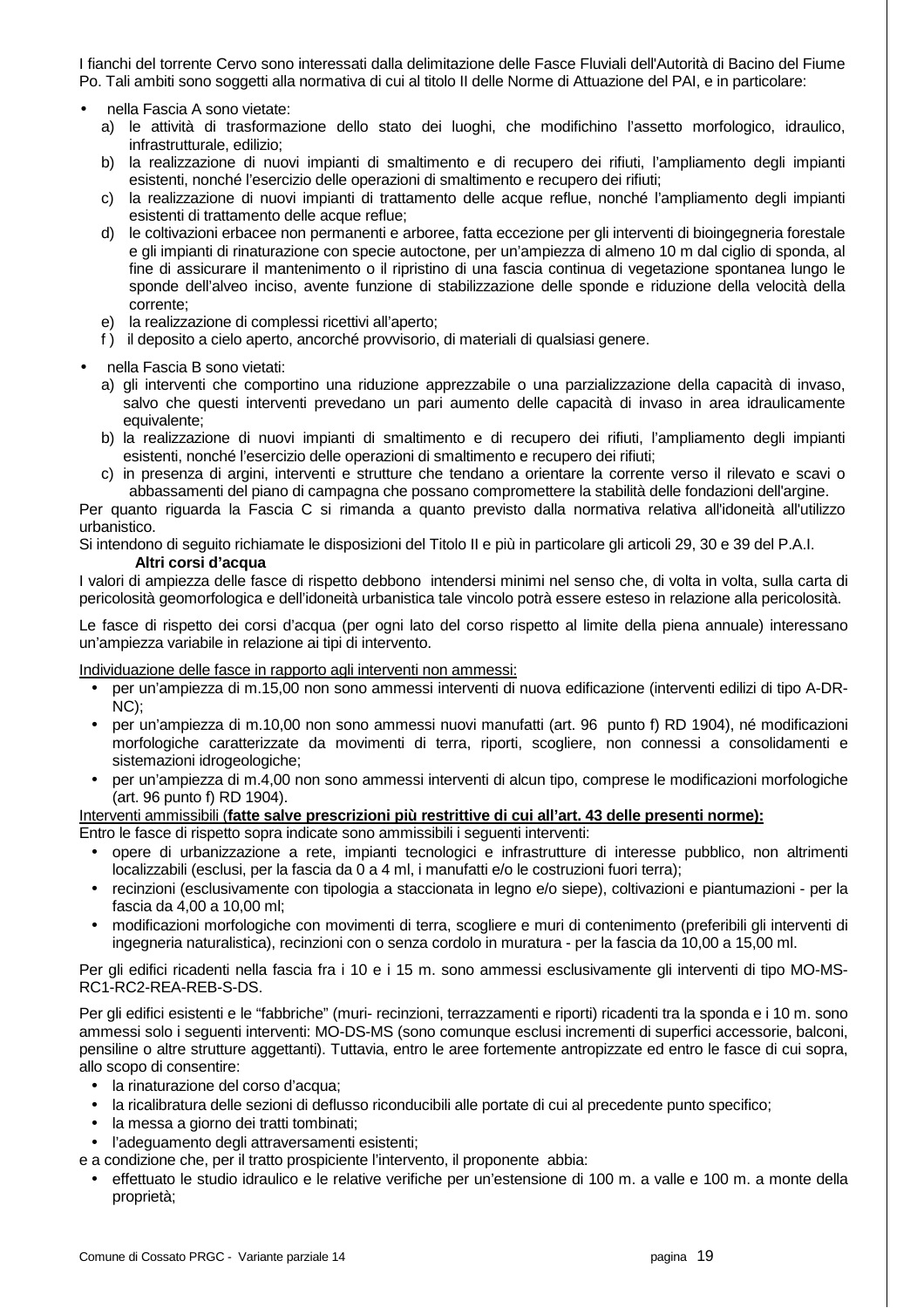- previsto la realizzazione di eventuali interventi migliorativi nel senso indicato in premessa;
- ottenuto il N.O. idraulico per tutte le opere oggetto di richiesta e per quelle preesistenti se non già autorizzate;
- sono ammessi anche gli interventi di tipo RC1-RC2-REA-REB senza ampliamento planimetrico-S.

#### Normativa acque pubbliche e demaniali - Prescrizioni particolari

Per i corsi d'acqua iscritti all'elenco delle acque pubbliche nonché quelli appartenenti al demanio (individuati nell'elaborato G8 dell'indagine geologica), che sono soggetti al R.D. 25/07/1904 n° 523, tutti gli interventi, compresi quelli su edifici esistenti o fabbriche e le loro demolizioni, ricadenti tra la sponda e una distanza di 10 metri devono essere compatibili con le disposizioni di tale Regolamento ed avere relativa autorizzazione idraulica. Ciò vale anche per i tratti tombinati.

Le opere di attraversamento stradale dovranno essere realizzate con manufatti di larghezza tale della sezione di deflusso che non riducano in alcun modo la larghezza dell'alveo a "rive piene" misurata a monte dell'opera Non sono ammesse occlusioni, anche parziali, dei corsi d'acqua incluse le zone di testata tramite riporti vari. In caso di intervento gli attraversamenti esistenti e i tratti tombinati a sezione idraulica insufficiente dovranno essere adeguati secondo le prescrizioni dell'art. 21 delle Norme di Attuazione del PAI, privilegiando il ripristino di sezioni di deflusso a cielo libero.

Ai fini manutentivi ed ispettivi, nei corsi d'acqua arginati artificialmente dovrà potersi consentire l'accesso, possibilmente veicolare, delle sponde.

#### **Portate di riferimento**

L'elaborato I2 dello studio idrogeologico "Carta dei bacini idrografici minori" riporta le portate di riferimento dei corsi d'acqua interessati. Tali portate dovranno essere utilizzate per il dimensionamento sia degli interventi ammessi di nuovo impianto sia per il dimensionamento degli interventi di recupero, adeguamento e rinaturazione dei corsi d'acqua nei tratti compromessi. Il coefficiente di scabrezza assunti di Manning non dovranno portare a valori di coefficienti scabrezza totale di Strickler maggiori di 25 per i tratti naturali e 40 per i tratti interamente artificiali.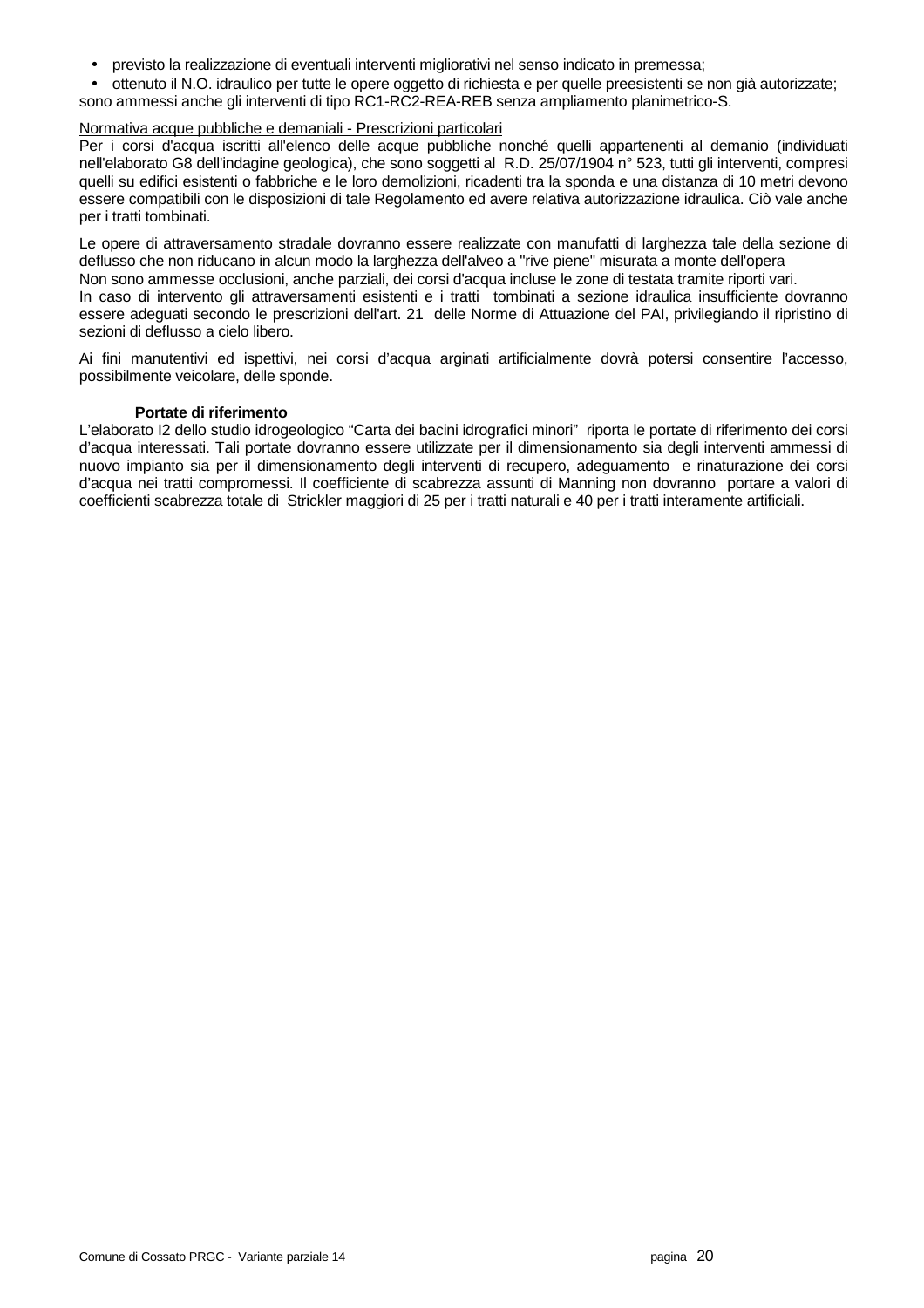## **CAPO F - AREE DA SOTTOPORRE A TUTELA IDROGEOLOGICA**

## **ART. 40 - NATURA DEI VINCOLI**

 La carta della pericolosità geomorfologica e dell'idoneità all'utilizzazione urbanistica (ripresa integralmente nell'elaborato 3P2 in sovrapposizione all'azzonamento generale del territorio), rappresenta la sintesi degli elementi di carattere geolitologico, geomorfologico, idrogeologico ed idrologico emersi nelle fasi d'indagine.

 Sulla base delle indagini geologiche e degli studi idraulici, è stata elaborata la carta di sintesi e di idoneità all'utilizzazione urbanistica, secondo le indicazioni della "Circolare del Presidente della Giunta regionale n.7/LAP approvata in data 6 maggio 1996 - L.R. 5 Dicembre 1977, N. 56, e successive modifiche ed integrazioni", delle "Specifiche tecniche per l'elaborazione degli studi geologici a supporto degli strumenti urbanistici" e della "Nota tecnica esplicativa del dicembre 1999".

 Il territorio comunale di Cossato è stato suddiviso in sei raggruppamenti (facenti capo a tre classi di utilizzazione), caratterizzati da differenti condizioni geomorfologiche ed ai quali corrisponde una diversa normativa per gli interventi edificatori e di trasformazione morfologica, comunque nel rispetto di quanto previsto dall'art. 39 delle presenti N.di A. per quanto concerne la fascia di rispetto dei corsi d'acqua.

 Si ricorda che per qualsiasi intervento che incida sul territorio, non solamente di edificazione, occorre inoltre fare riferimento alla normativa dettata dal D.M. 11.3.1988 "Norme tecniche riguardanti le indagini su terreni e rocce, la stabilità dei pendii naturali e delle scarpate, i criteri generali e le prescrizioni per la progettazione, l'esecuzione e il collaudo delle opere di sostegno, delle terre e delle opere di fondazione", in particolare per quanto riguarda la relazione geotecnica (che deve sempre far parte degli atti progettuali) e la relazione geologica (prescritta per manufatti di materiali sciolti, manufatti sotterranei, stabilità dei pendii e dei fronti di scavo, opere su grandi aree, discariche, emungimenti da falde idriche, consolidamento dei terreni, ancoraggi, oltre che per tutti gli interventi in aree soggette a vincoli particolari come quello idrogeologico).

 Nelle aree classificate in termini di vulnerabilità idrogeologica di grado medio o superiore dalla tavola IGT-S del Piano Territoriale Provinciale in fase di attuazione delle previsioni urbanistiche la realizzazione di porzioni interrate degli edifici è subordinata alla verifica in ordine alla presenza di collettori fognari ad una quota adeguata, nonché del livello di massima escursione della falda.

## **ART. 41 - CLASSE I - PERICOLOSITA' GEOMORFOLOGICA RIDOTTA**

 Comprende le porzioni di territorio dove le condizioni di pericolosità geomorfologica sono tali da non porre particolari limitazioni all'utilizzo urbanistico.

 Si tratta di aree, pianeggianti o poco acclivi, non soggette ad attiva dinamica morfologica e senza rilevanti limitazioni litotecniche.

 In questa classe sono consentiti interventi di edificazione nel rispetto del D.M. 11.3.1988, in particolare per quanto riguarda la caratterizzazione geotecnica dei materiali interessati dalle opere di fondazione.

## **ART. 42 - CLASSE II - PERICOLOSITA' GEOMORFOLOGICA MODERATA**

 Si tratta di aree potenzialmente assoggettabili a condizioni di moderata pericolosità. L'utilizzo urbanistico può avvenire con l'adozione di limitati accorgimenti tecnici sulla base di un'analisi geologica puntuale. In genere sono settori del territorio con acclività media e/o con morfologia varia in breve spazio; talvolta la limitazione è data dalla presenza di materiali con caratteristiche geotecniche mediocri.

 Sono inoltre comprese aree assoggettabili ad una bassa probabilità di inondazione, con possibili fenomeni caratterizzati da tiranti modesti e bassa energia.

 In queste aree, quando gli interventi comportano una significativa incidenza sul territorio, è necessario che il progetto di intervento sia basato su di un'indagine geologica attuata secondo le indicazioni del D. M. 11.3.1988; per quelle ricadenti nella condizione Ema (bassa probabilità di inondazione) l'indagine geologica dovrà specificatamente valutare il possibile rischio idraulico ed indicare gli accorgimenti necessari per prevenire il possibile rischio (anche in riferimento alla realizzazione di piani interrati e seminterrati).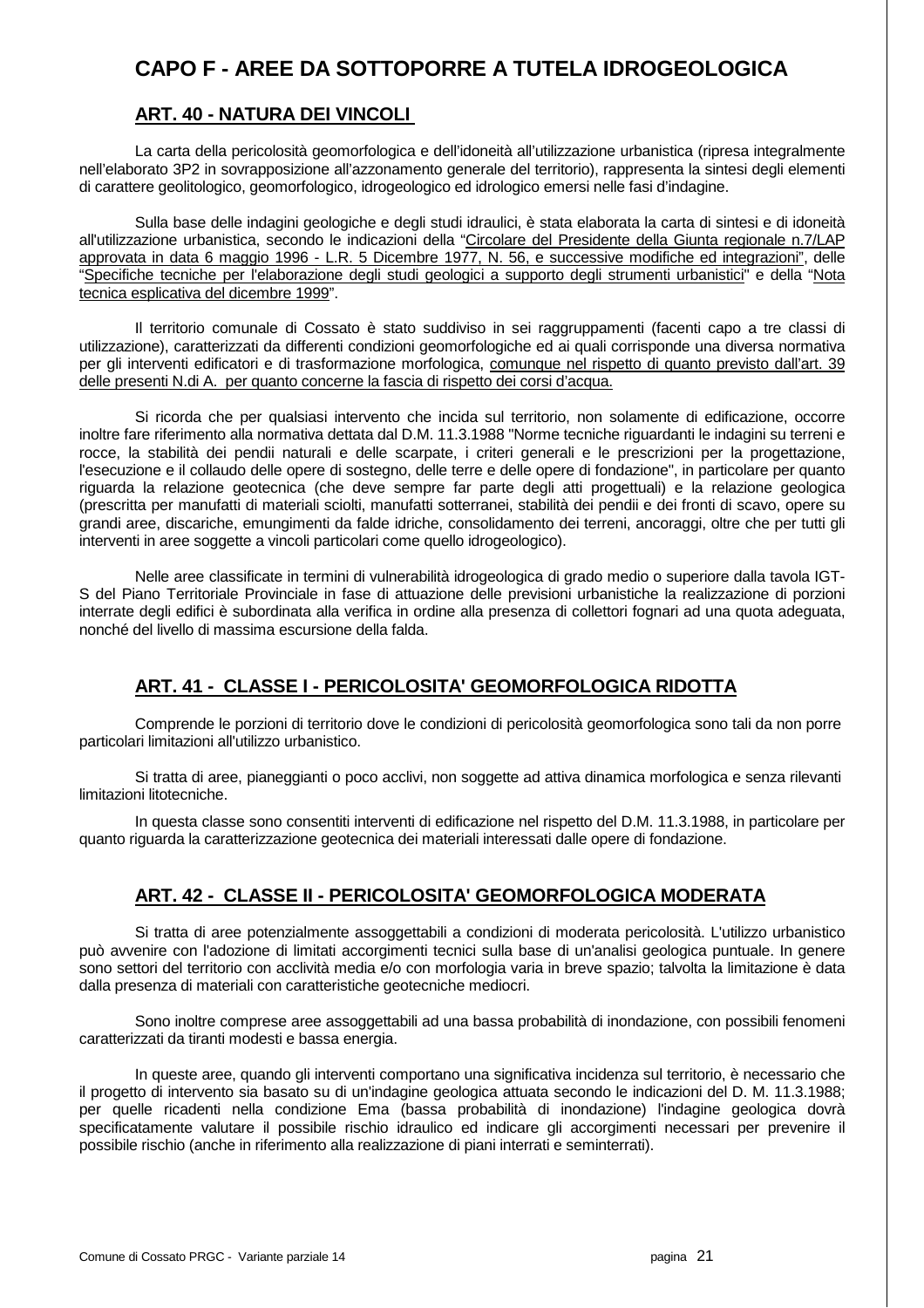## **ART. 43 - CLASSE III - PERICOLOSITA' GEOMORFOLOGICA ELEVATA**

 In questa classe ricadono le aree che sono soggette o assoggettabili a condizioni di pericolosità geomorfologica ed ove il rischio può accrescersi con l'urbanizzazione. A secondo delle condizioni di edificazione e del grado di intensità dei fenomeni, la classe è articolata nei seguenti quattro gruppi.

## **CLASSE III A**

## **AREE NON EDIFICATE O CON EDIFICAZIONE ISOLATA – FASCE LUNGO I CORSI D'ACQUA**

La limitazione è dovuta alla presenza di una o più delle seguenti caratteristiche:

- aree interessate da fenomeni di dissesto;
- pendii molto acclivi con condizioni predisponenti ad instabilità;
- aree soggette al rischio di caduta di massi o di colate di fango;
- aree con emergenze idriche diffuse e ristagni;
- aree soggette ad azione idrica;
- fasce di rispetto dei corsi d'acqua.

#### Prescrizioni generali

Nell'ambito di queste aree non sono consentiti interventi di nuova edificazione.

Per gli edifici esistenti sono consentiti solo interventi che non aumentino il carico antropico.

Sono consentiti inoltre interventi mirati al consolidamento o al riassetto geologico per la messa in sicurezza dei siti, le coltivazioni agricole, le opere di recupero ambientale e di sistemazione morfologica, la realizzazione di piste forestali, strade di accesso, aree verdi, percorsi naturalistici, ecc. E' inoltre ammessa l'attuazione di opere di interesse pubblico, non diversamente localizzabili (strade, linee elettriche, edifici per impianti tecnologici, fognature, acquedotti, ecc.).

Secondo quanto indicato al Paragrafo 6.2 della nota tecnica esplicativa della Circolare n° 7/LAP, sono possibili, in assenza di alternative praticabili, nuove costruzioni che riguardino in senso stretto edifici per attività agricole e residenze rurali connesse alla conduzione aziendale. Tali edifici dovranno risultare non diversamente localizzabili nell'ambito dell'azienda agricola e la loro fattibilità verificata ed accertata da opportune indagini geologiche di dettaglio.

Secondo le indicazioni dell'art. 9 delle Norme di Attuazione del PAI (Piano Assetto Idrogeologico) del Bacino del fiume Po, nelle aree interessate da fenomeni di dissesto o da condizioni di rischio idraulico sono consentiti gli interventi di seguito elencati.

#### Aree interessate da fenomeni di dissesto o da condizioni di rischio

Nelle aree di frana attiva (Fa) sono esclusivamente consentiti:

- gli interventi di demolizione senza ricostruzione;
- gli interventi di manutenzione ordinaria degli edifici:
- gli interventi volti a mitigare la vulnerabilità degli edifici e degli impianti esistenti e a migliorare la tutela della pubblica incolumità, senza aumenti di superficie e volume, senza cambiamenti di destinazione d'uso che comportino aumento del carico insediativo;
- gli interventi necessari per la manutenzione ordinaria e straordinaria di opere pubbliche o di interesse pubblico e gli interventi di consolidamento e restauro conservativo di beni di interesse culturale;
- le opere di bonifica, di sistemazione e di monitoraggio dei movimenti franosi;
- le opere di regimazione delle acque superficiali e sotterranee;
- la ristrutturazione e la realizzazione di infrastrutture lineari e a rete riferite a servizi pubblici essenziali non altrimenti localizzabili, previo studio di compatibilità dell'intervento con lo stato di dissesto esistente validato dall'Autorità competente. .

#### Aree interessabili da dissesti torrentizi con pericolosità molto elevata Nelle aree (EeA) sono esclusivamente consentiti:

- - gli interventi di demolizione senza ricostruzione;
	- gli interventi di manutenzione ordinaria e straordinaria, di restauro e di risanamento conservativo degli edifici (senza cambiamenti di destinazione d'uso che comportino aumento del carico insediativo);
	- gli interventi volti a mitigare la vulnerabilità degli edifici e degli impianti esistenti e a migliorare la tutela della pubblica incolumità, senza aumenti di superficie o volume, senza cambiamenti di destinazione d'uso che comportino aumento del carico insediativo;
	- gli interventi necessari per la manutenzione ordinaria e straordinaria di opere pubbliche e di interesse pubblico e di restauro e di risanamento conservativo di beni di interesse culturale;
	- gli interventi volti alla ricostituzione degli equilibri naturali alterati e alla eliminazione, per quanto possibile, dei fattori incompatibili di interferenza antropica;
	- le opere di difesa, di sistemazione idraulica e di monitoraggio dei fenomeni;
	- la ristrutturazione e la realizzazione di infrastrutture lineari e a rete riferite a servizi pubblici essenziali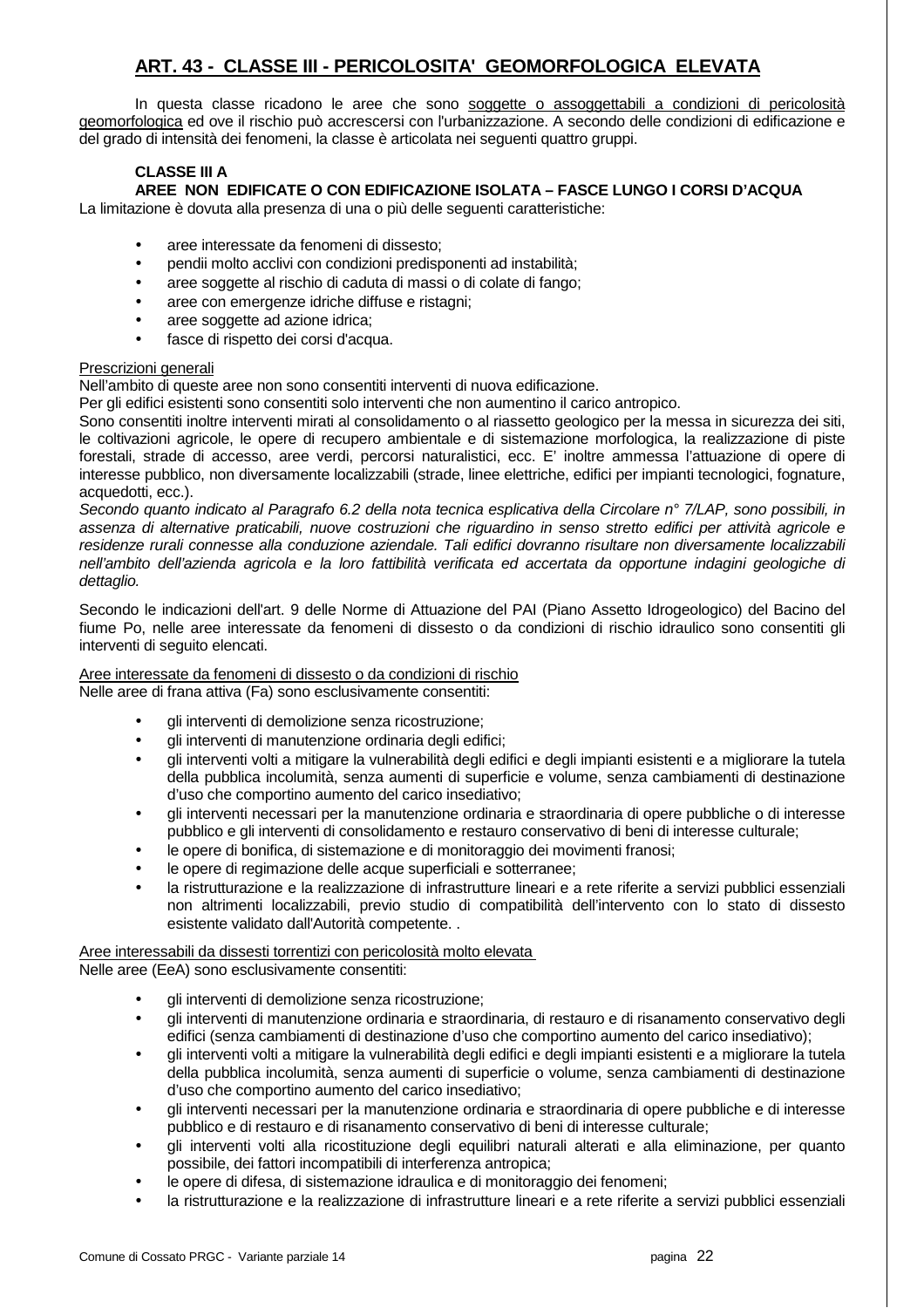non altrimenti localizzabili e relativi impianti, previo studio di compatibilità dell'intervento con lo stato di dissesto esistente validato dall'Autorità competente;

l'ampliamento o la ristrutturazione degli impianti di trattamento delle acque reflue.

Nelle aree interessabili da dissesti torrentizi con pericolosità elevata (EbA) oltre agli interventi di cui al precedente comma per le aree EeA, sono consentiti:

- gli interventi di ristrutturazione edilizia, così come definiti alla lettera d) dell'art. 31 della L. 5 agosto 1978, n. 457, senza aumenti di superficie e volume;
- gli interventi di ampliamento degli edifici esistenti per adeguamento igienico-funzionale;
- la realizzazione di nuovi impianti di trattamento delle acque reflue;
- il completamento degli esistenti impianti di smaltimento e recupero dei rifiuti a tecnologia complessa, quand'esso risultasse indispensabile per il raggiungimento dell'autonomia degli ambiti territoriali ottimali.

#### **CLASSE III B - AREE EDIFICATE**

Porzioni di territorio edificate nelle quali gli elementi di pericolosità geologica e di rischio sono tali da imporre in ogni caso interventi di riassetto territoriale di carattere pubblico a tutela del patrimonio urbanistico esistente. Nuove opere o nuove costruzioni saranno ammesse solo a seguito della realizzazione di interventi ed opere per la mitigazione del rischio ed al relativo collaudo con verifica da parte dell'Amministrazione Comunale. Per le opere infrastrutturali di interesse pubblico non altrimenti localizzabili vale quanto indicato negli artt. 29 e 31 della L. R. 56/1977.

#### **Sottoclasse III B 4**

Aree che sono assoggettabili ad alta probabilità di inondazione. A seguito della realizzazione delle opere di riassetto e sistemazione idraulica, nonché della valutazione puntuale delle caratteristiche geomorfologiche dell'area, mediante adeguate indagini ed eventuali prescrizioni per la mitigazione del rischio, saranno possibili solo interventi che non determinano aumento del carico antropico, secondo le modalità di seguito indicate e con il divieto assoluto di realizzare piani interrati o seminterrati (per quelli esistenti sono ammessi esclusivamente usi accessori). Interventi ammessi, nel rispetto dei seguenti parametri e prescrizioni, di quelli dei singoli azzonamenti, di più restrittive prescrizioni cartografiche e/o normative:

• Fabbricati civili esistenti a prevalente destinazione residenziale

Oltre ai seguenti interventi (sempre consentiti) MO - MS - DS -RC1\* - RC2\*, sono ammessi: REA\* \* senza incremento del numero di unità immobiliari.

• Fabbricati a destinazione accessoria alla residenza – fabbricati rustici

Oltre ai seguenti interventi (sempre consentiti) MO - MS - DS -RC1\* - RC2\*, sono ammessi: REA\* \* senza cambio di destinazione d'uso.

• Fabbricati esistenti a prevalente destinazione produttiva (artigianali-industriali)

Oltre ai seguenti interventi (sempre consentiti) MO - MS - DS -RC1\* - RC2\*, sono ammessi: REA\* \* senza cambio di destinazione d'uso – sono ammessi minimi incrementi di Sc solo per interventi di adeguamento a normative di sicurezza

• Fabbricati esistenti a prevalente destinazione terziaria

Oltre ai seguenti interventi (sempre consentiti) MO - MS - DS -RC1\* - RC2\*, sono ammessi: REA\* \* non è ammesso cambio di destinazione d'uso a fini residenziali o ricettivi.

#### **Sottoclasse III B 3**

Aree che sono assoggettabili a moderata probabilità di inondazione con tiranti anche ingenti. In assenza di interventi di riassetto e sistemazione idraulica, ma a seguito di valutazione puntuale delle caratteristiche geomorfologiche dell'area, mediante adeguate indagini e prescrizioni per la mitigazione del rischio, saranno consentiti gli interventi che non determinano aumento del carico antropico secondo le modalità di seguito indicate e con il divieto di realizzare piani interrati o seminterrati (per quelli esistenti sono ammessi esclusivamente usi accessori). Interventi ammessi, nel rispetto dei seguenti parametri e prescrizioni, di quelli dei singoli azzonamenti, di più restrittive prescrizioni cartografiche e/o normative:

• Fabbricati civili esistenti a prevalente destinazione residenziale

Oltre ai seguenti interventi (sempre consentiti) MO-MS-DS-RC1\*-RC2\*-REA\*-REB\*, sono ammessi: A\* - S\* = fino ad un incremento massimo del 20% della volumetria esistente per esigenze igienico-funzionali; \* senza incremento del numero di unità immobiliari.

• Fabbricati a destinazione accessoria alla residenza – fabbricati rustici

Oltre ai seguenti interventi (sempre consentiti) MO-MS-DS-RC1\*-RC2\*-REA\*-REB\*, sono ammessi:

A\* - S\* = fino ad un incremento massimo del 20% della volumetria o della Superficie coperta esistenti;

\* senza cambio di destinazione d'uso

E' inoltre ammessa la realizzazione di nuovi fabbricati accessori pertinenziali (Sc massima 25,00 mq/unità immobiliare).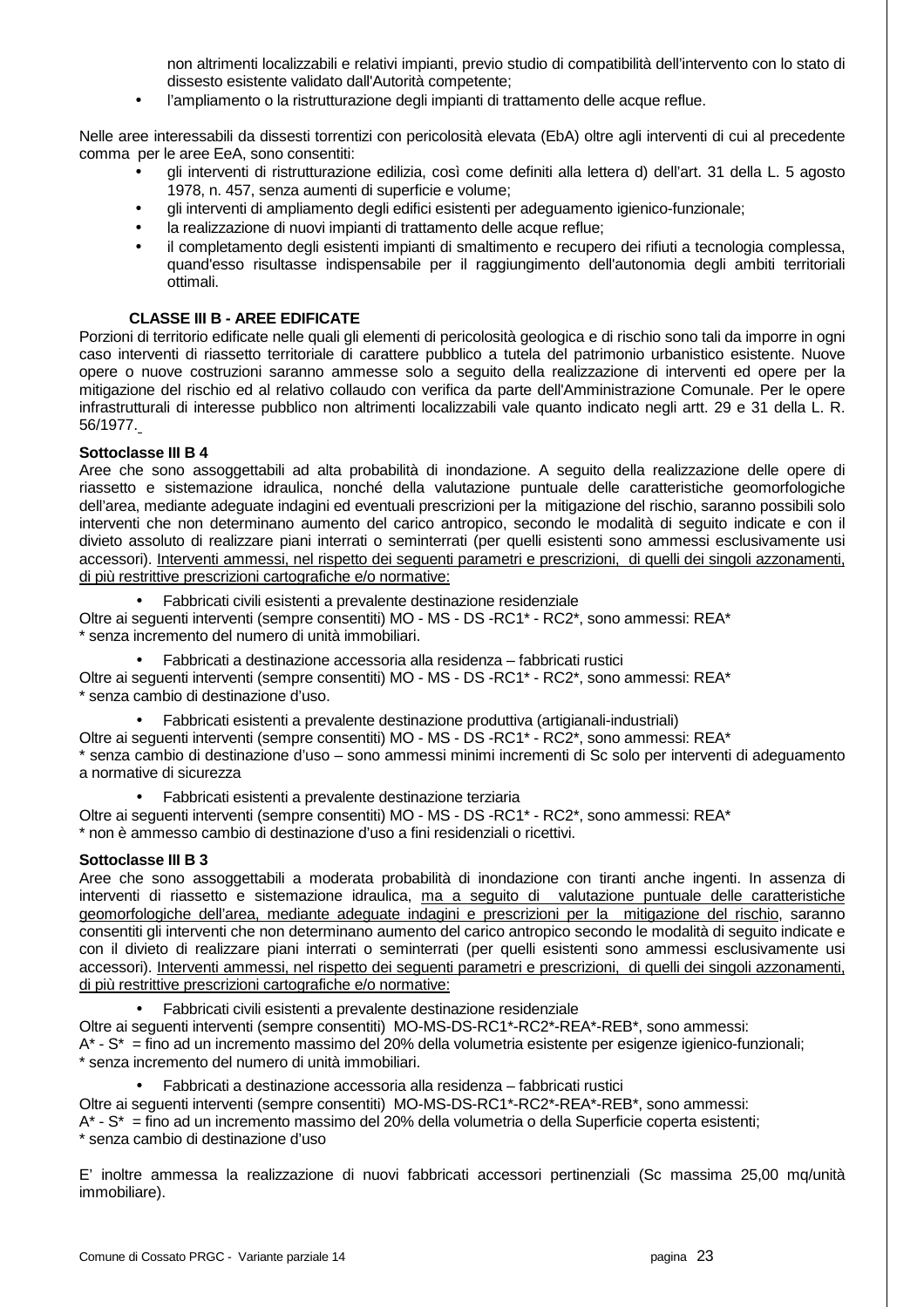• Fabbricati esistenti a prevalente destinazione produttiva (artigianali-industriali)

Oltre ai seguenti interventi (sempre consentiti) MO-MS-DS-RC1\*-RC2\*-REA\*-REB\*, sono ammessi:

A\* - S\* = per la realizzazione di volumi o vani tecnici e/o interventi di adeguamento a normative di sicurezza; per esigenze igienico-funzionali dell'attività insediata è inoltre consentito un incremento del 20% della Sul con un massimo di mq 200;

- \* senza cambio di destinazione
	- Fabbricati esistenti a prevalente destinazione terziaria

Oltre ai seguenti interventi (sempre consentiti) MO-MS-DS-RC1\*-RC2\*-REA\*-REB\*, sono ammessi:

A\* - S\* = per la realizzazione di volumi o vani tecnici e/o interventi di adeguamento a normative di sicurezza; per esigenze igienico-funzionali dell'attività insediata è inoltre consentito un incremento del 20% della Sul con un massimo di mq 200;

\* non è ammesso cambio di destinazione d'uso a fini residenziali o ricettivi.

A seguito della realizzazione delle opere di riassetto e sistemazione idraulica (vedi elaborato 3P2.1- Cronoprogramma), della valutazione puntuale delle caratteristiche geomorfologiche dell'area, mediante adeguate indagini ed eventuali prescrizioni per la mitigazione del rischio, saranno possibili anche interventi che determinano un modesto aumento del carico antropico, secondo le modalità di seguito indicate e con il divieto di realizzare piani interrati o seminterrati (sono possibili deroghe finalizzate al soddisfacimento di standard per parcheggi pubblici e/o privati, subordinate all'indicazione, negli elaborati progettuali, degli accorgimenti tecnici necessari per prevenire il possibile rischio), per quelli esistenti sono ammessi esclusivamente usi accessori. Interventi ammessi, nel rispetto dei seguenti parametri e prescrizioni, di quelli dei singoli azzonamenti, di più restrittive prescrizioni cartografiche e/o normative:

• Fabbricati civili esistenti a prevalente destinazione residenziale Oltre agli interventi di tipo MO - MS - DS, sono ammessi: RC1-RC2-REA-REB-DR-A-S

- Fabbricati a destinazione accessoria alla residenza fabbricati rustici
- Oltre agli interventi di tipo MO MS DS, sono ammessi:

RC1-RC2-REA-REB-DR-A-S = senza cambiamento di destinazione d'uso; con cambiamento di destinazione d'uso fino ad un incremento massimo del 20% della volumetria o della Superficie coperta esistenti; E' inoltre ammessa la realizzazione di nuovi fabbricati accessori pertinenziali.

• Fabbricati esistenti a prevalente destinazione produttiva (artigianali-industriali) Oltre agli interventi di tipo MO – MS - DS - RC1\* - RC2\* - REA\* - REB\*, sono ammessi:  $A^*$  -  $S^*$  = fino ad un incremento massimo del 20% della Sul esistente; \* non è ammesso cambio di destinazione d'uso a fini residenziali e ricettivi.

• Fabbricati esistenti a prevalente destinazione terziaria

Oltre agli interventi di tipo MO - MS - DS - RC1<sup>\*</sup> - RC2<sup>\*</sup> - REA<sup>\*</sup> - REB<sup>\*</sup>, sono ammessi:

 $A^*$  -  $S^*$  = fino ad un incremento massimo del 20% della Sul esistente:

\* non è ammesso cambio di destinazione d'uso a fini residenziali e ricettivi.

### **Sottoclasse III B 2.A**

Aree che sono assoggettabili a moderata probabilità di inondazione, con tiranti localmente anche ingenti, ma inserite in un contesto edificato con presenza di opere di protezione continue. In assenza di interventi di riassetto e sistemazione idraulica, ma a seguito di valutazione puntuale delle caratteristiche geomorfologiche dell'area, mediante adeguate indagini e prescrizioni per la mitigazione del rischio, saranno possibili anche interventi che determinano un modesto aumento del carico antropico, secondo le modalità di seguito indicate e con il divieto di realizzare piani interrati o seminterrati (per quelli esistenti sono ammessi esclusivamente usi accessori). Interventi ammessi, nel rispetto dei seguenti parametri e prescrizioni, di quelli dei singoli azzonamenti, di più restrittive prescrizioni cartografiche e/o normative:

• Fabbricati civili esistenti a prevalente destinazione residenziale Oltre ai seguenti interventi (sempre consentiti) MO-MS-DS-RC1-RC2-REA-REB, sono ammessi:

A - S - DR = fino ad un incremento massimo del 20% della volumetria esistente;

• Fabbricati a destinazione accessoria alla residenza – fabbricati rustici

Oltre ai seguenti interventi (sempre consentiti) MO-MS-DS-RC1\*-RC2\*-REA\*-REB\*, sono ammessi:

A\* - S\* - DR\* = fino ad un incremento massimo del 20% della volumetria o della Superficie coperta esistenti;

E' inoltre ammessa la realizzazione di nuovi fabbricati accessori pertinenziali (Sc massima 25,00 mq/unità immobiliare).

\* non è ammesso cambio di destinazione d'uso a fini residenziali e ricettivi.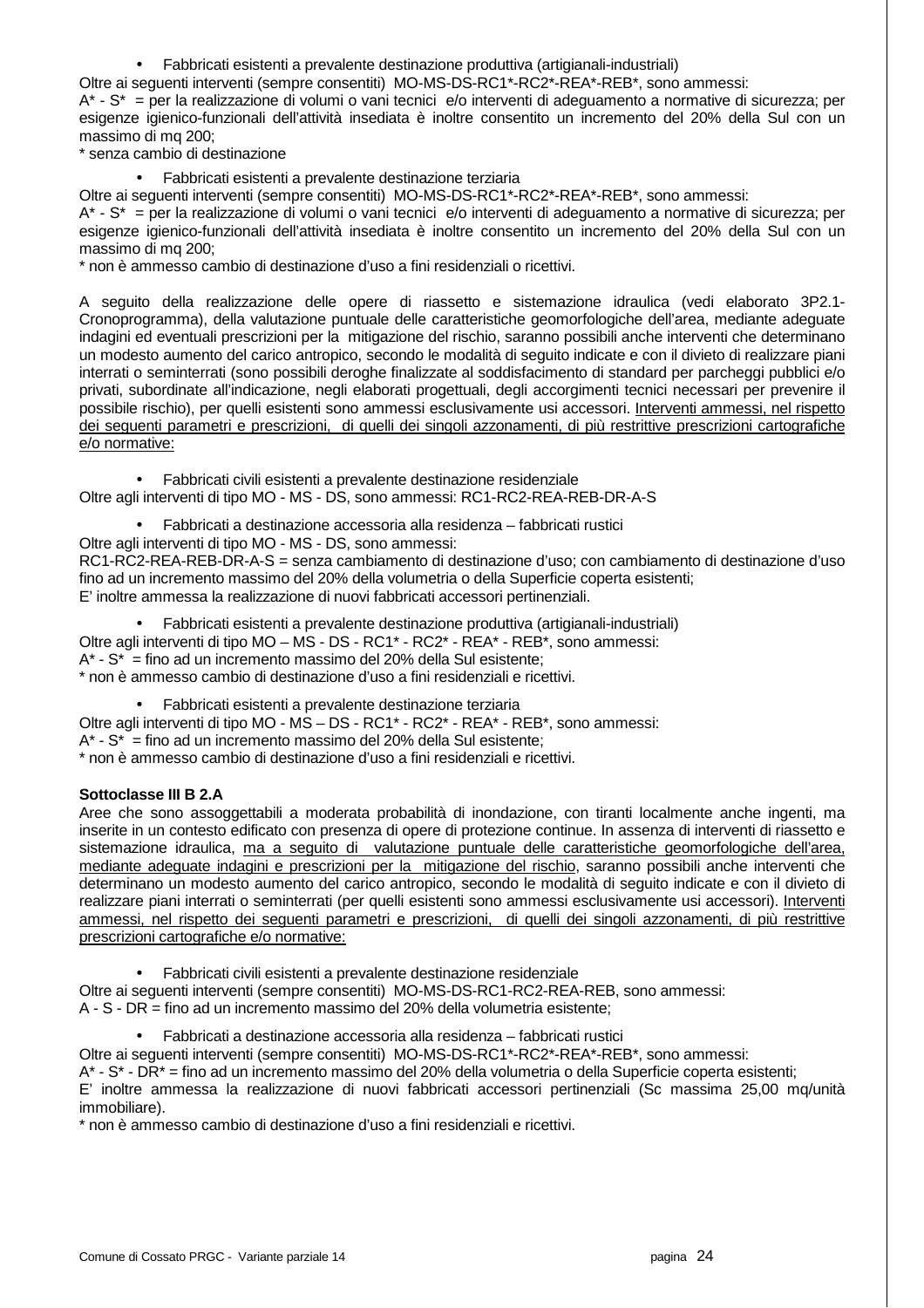• Fabbricati esistenti a prevalente destinazione produttiva (artigianali-industriali)

Oltre ai seguenti interventi (sempre consentiti) MO-MS-DS-RC1\*-RC2\*-REA\*-REB\*, sono ammessi:

A\* - S\* = per la realizzazione di volumi o vani tecnici e/o interventi di adeguamento a normative di sicurezza; per esigenze igienico-funzionali dell'attività insediata è inoltre consentito un incremento del 20% della Sul con un massimo di mq 200;

\* non è ammesso cambio di destinazione d'uso a fini residenziali e ricettivi

• Fabbricati esistenti a prevalente destinazione terziaria

Oltre ai seguenti interventi (sempre consentiti) MO-MS-DS-RC1\*-RC2\*-REA\*-REB\*, sono ammessi:

A\* - S\* = per la realizzazione di volumi o vani tecnici e/o interventi di adeguamento a normative di sicurezza; per esigenze igienico-funzionali dell'attività insediata è inoltre consentito un incremento del 20% della Sul con un massimo di mq 200;

\* non è ammesso cambio di destinazione d'uso a fini residenziali e ricettivi.

A seguito della realizzazione delle opere di riassetto e sistemazione idraulica (vedi elaborato 3P2.1- Cronoprogramma), della valutazione puntuale delle caratteristiche geomorfologiche dell'area, mediante adeguate indagini ed eventuali prescrizioni per la mitigazione del rischio, sono possibili gli interventi di seguito indicati, con il divieto di realizzare piani interrati o seminterrati (sono possibili deroghe finalizzate al soddisfacimento di standard per parcheggi pubblici e/o privati, subordinate all'indicazione, negli elaborati progettuali, degli accorgimenti tecnici necessari per prevenire il possibile rischio), per quelli esistenti sono ammessi esclusivamente usi accessori. Interventi ammessi, nel rispetto dei seguenti parametri e prescrizioni, dei parametri e delle prescrizioni dei singoli azzonamenti, di più restrittive prescrizioni cartografiche e/o normative:

• Fabbricati civili esistenti a prevalente destinazione residenziale Oltre agli interventi di tipo MO - MS - DS, sono ammessi: RC1-RC2-REA-REB-DR-A-S

• Fabbricati a destinazione accessoria alla residenza – fabbricati rustici

Oltre agli interventi di tipo MO - MS - DS, sono ammessi: RC1-RC2-REA-REB-DR-A-S E' inoltre ammessa la realizzazione di nuovi fabbricati accessori pertinenziali.

• Fabbricati esistenti a prevalente destinazione produttiva (artigianali-industriali) Oltre agli interventi di tipo MO – MS - DS - RC1\* - RC2\* - REA\* - REB\*- sono ammessi: DR\*- A\*- S\* \* non è ammesso cambio di destinazione d'uso a fini residenziali e ricettivi.

- Fabbricati esistenti a prevalente destinazione terziaria
- Oltre agli interventi di tipo MO MS DS RC1\* RC2\* REA\* REB\*, sono ammessi: DR\*- A\*- S\*

\* non è ammesso cambio di destinazione d'uso a fini residenziali e ricettivi.

### **Sottoclasse III B 2.B**

Aree che sono assoggettabili a bassa o moderata probabilità di inondazione, con tiranti modesti e bassa energia. In assenza di interventi di riassetto e sistemazione idraulica, ma a seguito di valutazione puntuale delle caratteristiche geomorfologiche dell'area, mediante adeguate indagini e prescrizioni per la mitigazione del rischio, saranno possibili gli interventi di seguito indicati. Interventi ammessi, nel rispetto dei seguenti parametri e prescrizioni, di quelli dei singoli azzonamenti, di più restrittive prescrizioni cartografiche e/o normative:

• Fabbricati civili esistenti a prevalente destinazione residenziale Oltre agli interventi di tipo MO - MS - DS, sono ammessi: RC1-RC2-REA-REB-DR-A-S

• Fabbricati a destinazione accessoria alla residenza – fabbricati rustici Oltre agli interventi di tipo MO - MS - DS, sono ammessi: RC1-RC2-REA-REB-DR-A-S E' inoltre ammessa la realizzazione di nuovi fabbricati accessori.

• Fabbricati esistenti a prevalente destinazione produttiva (artigianali-industriali) Oltre agli interventi di tipo MO - MS DS - RC1\* - RC2\* - REA\* - REB\*, sono ammessi - DR\* - A\* e S\* \* non è ammesso cambio di destinazione d'uso a fini residenziali e ricettivi.

• Fabbricati esistenti a prevalente destinazione terziaria

Oltre agli interventi di tipo MO - MS DS - RC1\* - RC2\* - REA\* - REB\*, sono ammessi - DR\* - A\* e S\* \* non è ammesso cambio di destinazione d'uso a fini residenziali e ricettivi.

A seguito della realizzazione delle opere di riassetto e sistemazione idraulica (vedi elaborato 3P2.1- Cronoprogramma), della valutazione puntuale delle caratteristiche geomorfologiche dell'area, mediante adeguate indagini ed eventuali prescrizioni per la mitigazione del rischio, saranno possibili tutti gli interventi sul patrimonio edilizio esistente e di nuova edificazione previsti nei singoli azzonamenti, nel rispetto dei relativi parametri e prescrizioni, e di più restrittive indicazioni cartografiche e/o normative.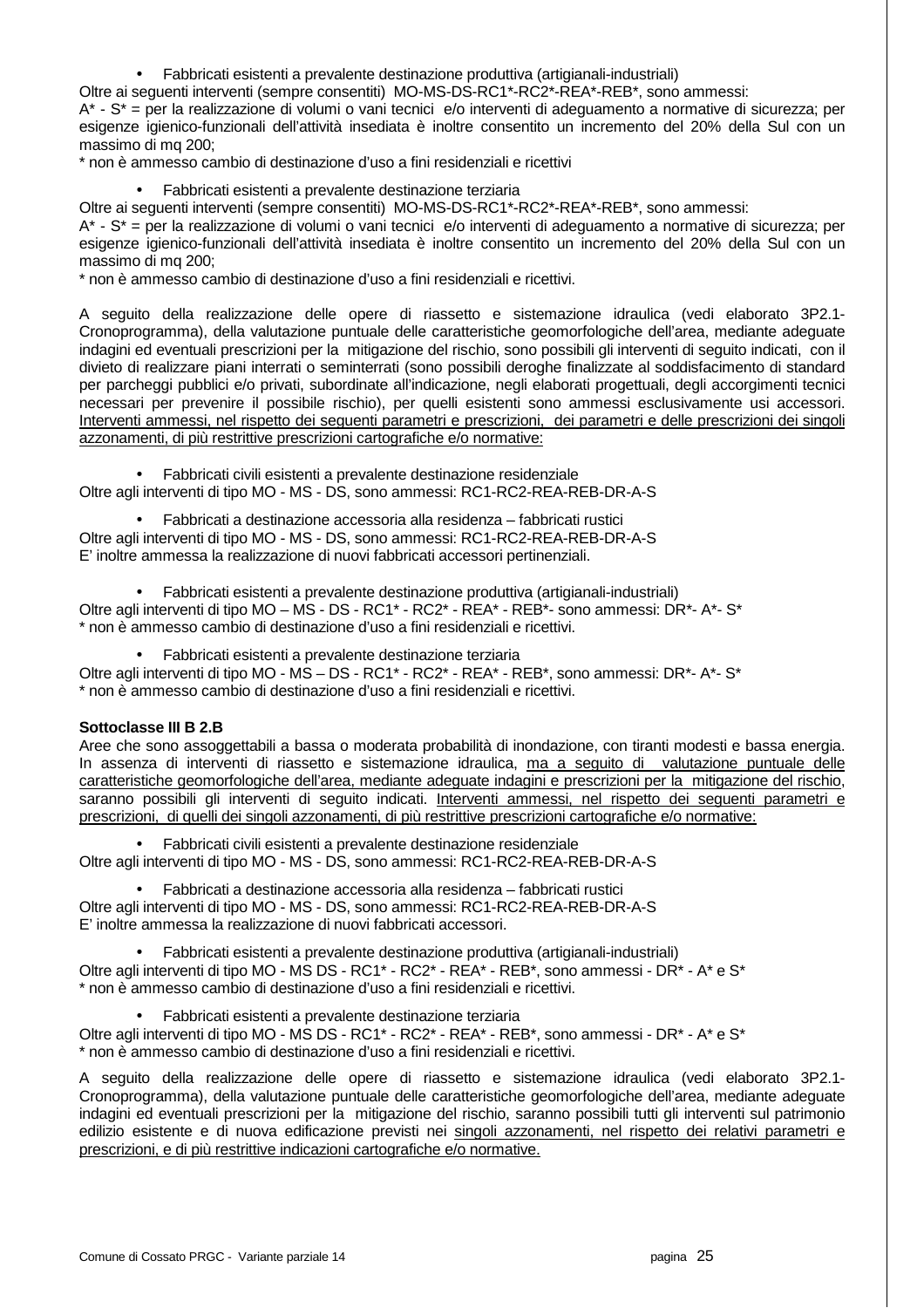#### **DISPOSIZIONI PARTICOLARI PER GLI INTERVENTI DI RILOCALIZZAZIONE DI INSEDIAMENTI PER ATTIVITÀ ECONOMICHE (PRODUTTIVI E/O TERZIARI) INCLUSI NELLE SOTTOCLASSI IIIB3 E IIIB4.**

In caso di rilocalizzazione, in aree compatibili, di insediamenti per attività economiche (con contestuale dismissione degli insediamenti esistenti) sono previsti i seguenti incentivi:

- per attività di tipo produttivo (artigianale e/o industriale):
	- possibilità di intervento secondo i parametri di cui all'azzonamento D1 anche per localizzazioni in azzonamenti D2 e D3;
	- oneri di OO.UU. secondo la tariffa minima (interventi in ambiti edificati);
	- possibilità di scomputo dagli OO.UU. delle spese di demolizione dei fabbricati dismessi;
	- possibilità di cessione delle aree standard, dovute per la rilocalizzazione, nell'ambito delle aree di pertinenza delle strutture oggetto di dismissione;
	- **(1)** le aree rimanenti possono essere cedute a terzi per soddisfare (previa convenzione con il Comune) la dotazione di standard richiesta per interventi soggetti a tale obbligo (per la quota monetizzabile o cedibile al di fuori dell'area di insediamento).
- per attività di tipo terziario:
	- oneri di OO.UU. secondo la tariffa minima (interventi su immobili esistenti);
	- possibilità di scomputo dagli OO.UU. delle spese di demolizione dei fabbricati dismessi;
	- possibilità di parziale cessione delle aree standard, dovute per la rilocalizzazione, nell'ambito delle aree di pertinenza delle strutture oggetto di dismissione:
	- **(1)** le aree rimanenti possono essere cedute a terzi per soddisfare (previa convenzione con il Comune) la dotazione di standard richiesta per interventi soggetti a tale obbligo (per la quota monetizzabile o cedibile al di fuori dell'area di insediamento).

**(1)** in questi casi, previa verifica del dimensionamento delle aree standard, dovranno essere ridimensionate, con apposita variante parziale al PRG, le aree assoggettate ad uso pubblico.

Le agevolazioni di cui sopra possono essere applicate anche nei seguenti casi:

- scomputo degli oneri di OO.UU.
	- a seguito di realizzazione da parte di privati di interventi previsti dal Cronoprogramma (elaborato 3P2.1) o comunque interventi di riassetto e sistemazione idraulica di interesse generale;
- aree standard:

la copertura dei fabbisogni di aree per uso pubblico può, parzialmente, avvenire attraverso l'assoggettamento a tale uso di aree derivanti dalla demolizione di edifici esistenti o dalla loro inclusione nella fascia di pertinenza torrentizia con benefici idraulici di interesse generale.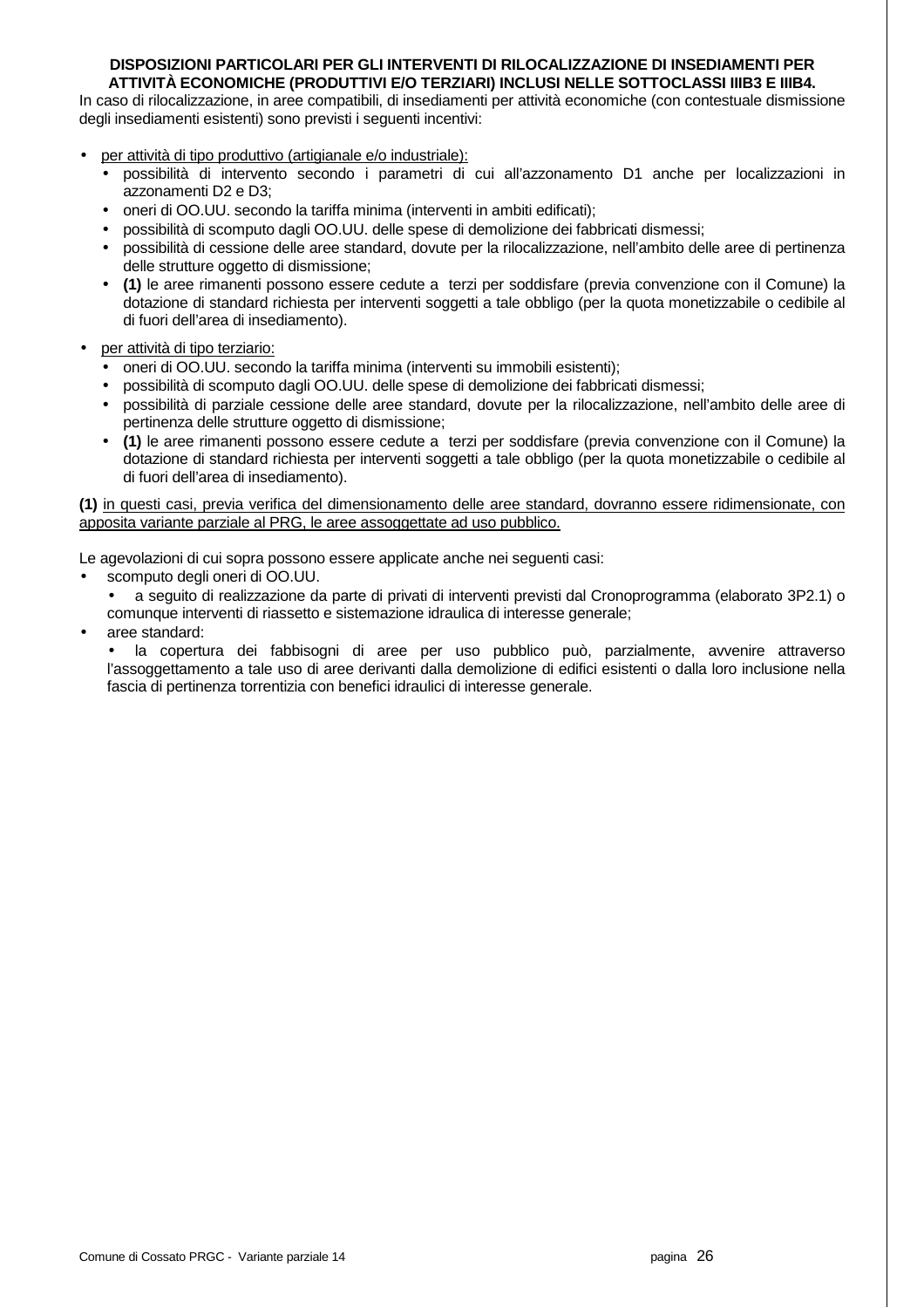## **CAPO G - STRUMENTI E MODALITA' DI ATTUAZIONE DEL PRG**

## **ART. 44 - STRUMENTI URBANISTICI ESECUTIVI**

Gli strumenti urbanistici esecutivi sono:

- Piano Particolareggiato (P.P.) di cui agli artt. 38-39-40 L.R. 56/77;
- Piano per l'Edilizia Economica Popolare (P.E.E.P.) di cui alla Legge 167/62 e secondo l'art. 2 della L. 10/77 e l'art. 41 della L.R. 56/77;
- Piano Esecutivo Convenzionato di libera iniziativa (P.E.C.) di cui all'art. 43 della L.R. 56/77;
- Piano Esecutivo Convenzionato Obbligatorio (P.E.C.O.) di cui all'art. 44 della L.R. 56/77;
- Piano di Recupero (P. di R.) di cui agli artt. 27, 28, 30 della L. 457/78 e con le specificazioni di cui agli appositi articoli della L. 56/77;
- Piano delle Aree da destinare per Insediamenti Produttivi (P.I.P.) formato ai sensi dell'art. 27 della 865/71;
- Piani integrati di riqualificazione urbanistica edilizia ed ambientale di cui alla L. R. 8/96.

 I piani esecutivi dovranno essere accompagnati dalla convenzione di cui all'art. 45 della L.R. 56/77, nella quale la cessione gratuita di aree SP all'interno del piano esecutivo può essere sostituita, a giudizio del Comune, dalla cessione di pari area altrove tra quelle già indicate dal P.R.G. (esclusa la quota per parcheggi pubblici), oppure dalla sua monetizzazione quando non esclusa dalle presenti norme.

 Tale sostituzione, relativamente alla superficie indicata, è esclusa per i casi in cui le aree SP sono individuate cartograficamente nell'ambito di comparti di attuazione, progetti norma o specifiche prescrizioni cartografiche o normative; esse possono essere oggetto di modeste modificazioni planimetriche, nell'ambito del comparto, a condizione che ne sia mantenuto l'impianto funzionale.

 Nel caso di edifici ricadenti all'interno di comparti assoggettati a strumenti urbanistici esecutivi, in attesa della formazione dello stesso potranno essere consentite esclusivamente opere interne e opere di manutenzione ordinaria e straordinaria, e nel caso anche interventi di tipo RC1-RC2 o quelli ammessi dalle specifiche schede normative.

## **ART. 45 - INTERVENTO EDILIZIO DIRETTO**

Per intervento edilizio diretto s'intende il caso in cui si può procedere anche senza la preventiva formazione dello strumento urbanistico esecutivo, e precisamente:

• tutti gli interventi per cui è richiesta la denuncia di inizio attività o il permesso di costruire secondo le disposizioni e con le esclusioni previste dalla normativa di Legge vigente.

## **ART. 46 – CONCESSIONI O AUTORIZZAZIONI GIÀ RILASCIATE ANTERIORMENTE ALLA DATA DI ADOZIONE DEL P.R.G.**

 Gli atti sindacali per opere di urbanizzazione o edilizie rilasciati anteriormente alla data di adozione del P.R.G., conservano la loro validità purché i lavori autorizzati abbiano inizio e siano conclusi entro i termini previsti dagli atti medesimi, salvo proroghe concesse nei casi previsti dalla vigente legislazione e nel rispetto delle modalità di rito.

 Dopo la scadenza di tali termini gli interventi dovranno essere adeguati alle nuove previsioni e prescrizioni contenute nel P.R.G.

## **ART. 47 - EDIFICI PREESISTENTI E NORME DI ZONA**

 Per gli edifici esistenti alla data di adozione del P.R.G. può essere richiesto l'adeguamento alle nuove indicazioni e prescrizioni allorquando vengano sottoposti ad interventi che non rientrino nelle seguenti tipologie:  **MO-MS-RC1-RC2-REA** 

e sempre fatte salve più restrittive indicazioni contenute nelle specifiche norme di zona o nella disciplina particolareggiata per le zone A

 Sono considerati conformi gli edifici che per destinazione d'uso, volume, superficie, distanze, altezza e dotazione di parcheggi e opere di U1 e U2, rientrano nelle prescrizioni previste dal presente articolato normativo per la zona urbanistica in cui ricadono.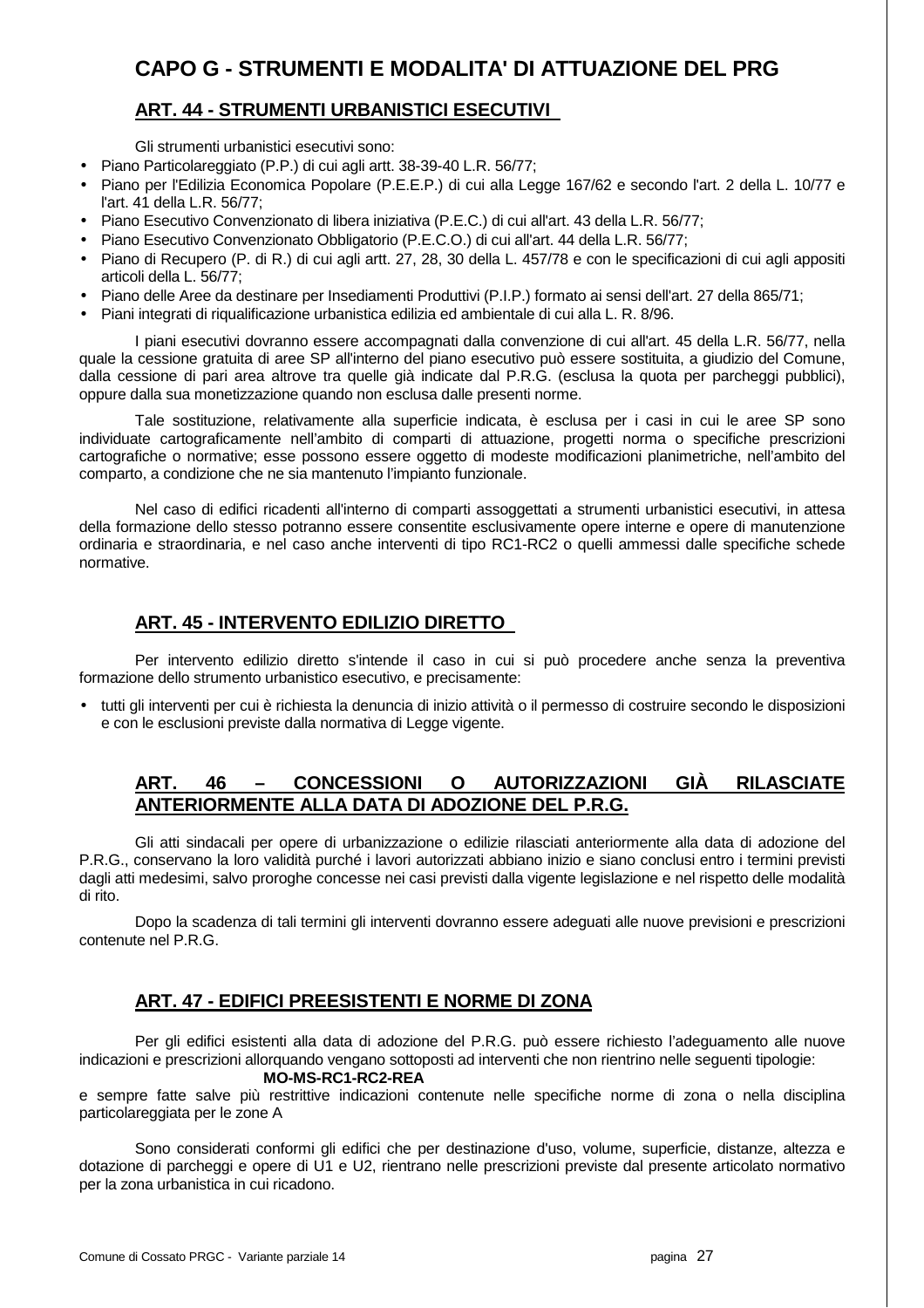## **ART. 48 - DESTINAZIONI D'USO**

 In conformità alle prescrizioni delle presenti Norme e degli elaborati del P.R.G. le destinazioni d'uso sono così individuate e raggruppate (per le unità immobiliari urbane le sigle sottoriportate fanno riferimento alle categorie del Nuovo Catasto Edilizio Urbano):

#### **a) USI RESIDENZIALI**

#### **a.1 abitazione private di ogni tipo** A.1/A.9 ad esso sono assimilati anche i locali per attività lavorative a domicilio e connesse con l'abitazione, purché abbiano un carattere compatibile e non eccedano i 30 mq. o il 30% della Sul; **a.2 abitazioni collettive**

#### **collegi, convitti, case di riposo, case protette, conventi e simili** B.1 questo uso comprende ogni tipo di abitazione collettiva a carattere stabile, pubblica o privata con i relativi servizi comuni complementari; **a.3 autorimesse** C.6

#### **b) USI TERZIARI DIFFUSI**

#### **b.1 uffici e studi privati A.10 A.10 A.10**

(D5)

questo uso comprende gli uffici privati e gli studi professionali e ambulatoriali che hanno un carattere diffuso, promiscuo e complementare con gli altri usi urbani-residenziali; sono escluse le grandi strutture terziarie e quelle direzionali che producono intenso concorso di pubblico;

#### **b.2 hegozi, botteghe, pubblici esercizi comparison in the comparison of the comparison of comparison of comparison of comparison of comparison of comparison of comparison of comparison of comparison of comparison of c**

questo uso comprende i negozi per la vendita al dettaglio, le botteghe dell'artigianato di servizio, i locali di ristoro e di ritrovo di ogni tipo con esclusione dei locali di svago ad intenso concorso di pubblico;

#### **b.3 laboratori per arti e mestieri** C.3

questo uso comprende i piccoli laboratori artigiani (con esclusione dei servizi-auto), che hanno un carattere diffuso, promiscuo e complementare con gli altri usi urbani-residenziali;

#### **b.4 magazzini e locali di deposito** C.2

questo uso comprende magazzini e depositi sia di pertinenza delle attività di cui ai punti precedenti, sia esterni a queste e di servizio generale, esclusi quelli destinati al commercio all'ingrosso ed alla movimentazione delle merci, nonché le sedi degli spedizionieri e degli autotrasportatori e le rimesse degli automezzi;

### **b.5 fabbricati per speciali esigenze di attività commerciali** D.8

questo uso comprende anche le attrezzature per mostre ed esposizioni, temporanee o permanenti, ed anche le attrezzature commerciali di rappresentanza a grande effetto espositivo.

#### **c) USI TERZIARI SPECIALIZZATI**

| c.1 | direzionali, finanziari, assicurativi                                                          | D.5 (A10)      |  |  |  |  |  |
|-----|------------------------------------------------------------------------------------------------|----------------|--|--|--|--|--|
|     | questo uso comprende tutte le maggiori attrezzature terziarie private a carattere direzionale; |                |  |  |  |  |  |
|     | particolare le attrezzature che per dimensione, concentrazione di funzioni e<br>in.            |                |  |  |  |  |  |
|     | specializzazione, producono un forte concorso di pubblico e comunque tutte quelle aventi Sul   |                |  |  |  |  |  |
|     | $> 250$ mg;                                                                                    |                |  |  |  |  |  |
| c.2 | case di cura e ospedali                                                                        | <b>B.2 D.4</b> |  |  |  |  |  |
|     | questo uso comprende i presidii sociosanitari, i poliambulatorii, gli ospedali, le cliniche,   |                |  |  |  |  |  |
|     | le case di cura ed in genere tutte le attrezzature sociosanitarie, pubbliche e private;        |                |  |  |  |  |  |
| c.3 | uffici pubblici                                                                                | B.4            |  |  |  |  |  |
| c.4 | scuole e laboratori scientifici pubblici e (privati)                                           | B.5(D.11)      |  |  |  |  |  |
| c.5 | biblioteche, pinacoteche, musei, gallerie d'arte, accademie                                    | <b>B.6</b>     |  |  |  |  |  |
|     | questo uso comprende tutte le attrezzature e i centri culturali, pubblici o privati;           |                |  |  |  |  |  |
| c.6 | cappelle ed oratori non destinate all'esercizio pubblico dei culti                             | B.7            |  |  |  |  |  |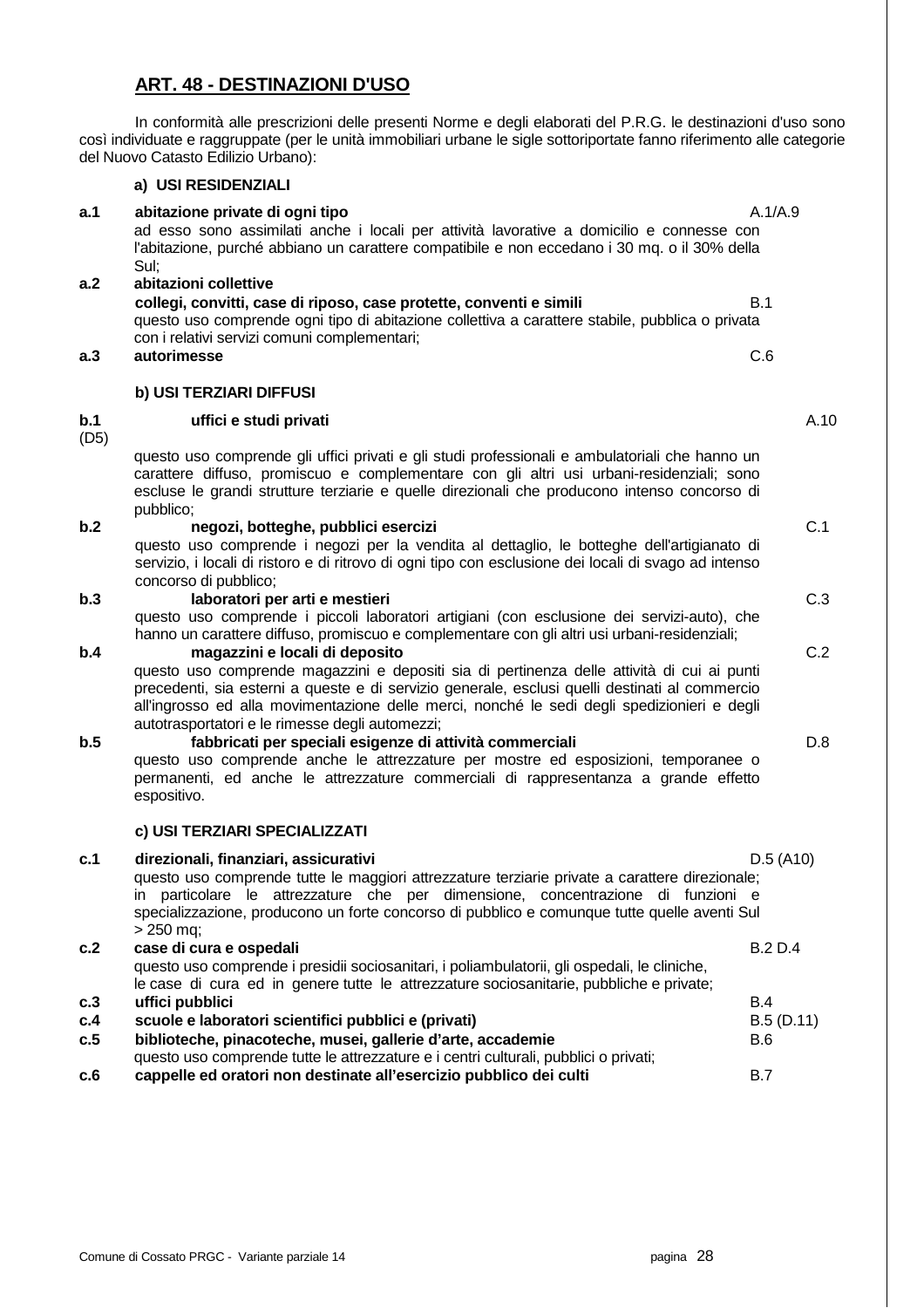| c.7  | attività sportive di enti operanti con o senza fini di lucro                                                                                                                                                                                                                         | D.6 C.4 |  |  |  |  |  |
|------|--------------------------------------------------------------------------------------------------------------------------------------------------------------------------------------------------------------------------------------------------------------------------------------|---------|--|--|--|--|--|
|      | questo uso comprende tutte le attrezzature sportive e ricreative, pubbliche e private, scoperte                                                                                                                                                                                      |         |  |  |  |  |  |
|      | e coperte, quando non hanno il carattere prevalente di attrezzature per lo spettacolo;                                                                                                                                                                                               |         |  |  |  |  |  |
| c.8  | alberghi, pensioni, motel, case albergo, locande e simili                                                                                                                                                                                                                            | D.2     |  |  |  |  |  |
| c.9  | teatri, cinema, sale concerti e spettacoli                                                                                                                                                                                                                                           | D.3     |  |  |  |  |  |
|      | questo uso comprende tutte le attrezzature, pubbliche e private, per lo spettacolo ed il                                                                                                                                                                                             |         |  |  |  |  |  |
|      | divertimento, a forte concorso di pubblico, quali cinema, teatri, auditorium, sale da ballo,                                                                                                                                                                                         |         |  |  |  |  |  |
|      | discoteche, impianti per lo sport-spettacolo;                                                                                                                                                                                                                                        |         |  |  |  |  |  |
| c.10 | stazioni per servizi di trasporto<br>E.1 (C.6)                                                                                                                                                                                                                                       |         |  |  |  |  |  |
|      | questo uso comprende gli impianti e le attrezzature, pubbliche e private, per il sistema della<br>mobilità nel suo complesso, le stazioni, le rimesse, i parcheggi attrezzati (quando non sono di<br>urbanizzazione U1 ed U2 né pertinenziali), ed i relativi servizi complementari; |         |  |  |  |  |  |
| c.11 | costruzioni e fabbricati per speciali esigenze pubbliche                                                                                                                                                                                                                             | E.3     |  |  |  |  |  |
|      | questo uso comprende le attrezzature, pubbliche e private, che hanno un carattere                                                                                                                                                                                                    |         |  |  |  |  |  |
|      | prevalentemente finalizzato all'esercizio ed alla gestione di un servizio tecnico o di una                                                                                                                                                                                           |         |  |  |  |  |  |
|      | funzione tecnologica per il territorio;                                                                                                                                                                                                                                              |         |  |  |  |  |  |
| c.12 | recinti chiusi per mercati, fiere, posteggio bestiame e simili                                                                                                                                                                                                                       | E.4     |  |  |  |  |  |
| c.13 | attività pubblica di culto                                                                                                                                                                                                                                                           | E.7     |  |  |  |  |  |
| c.14 | edifici a destinazione particolare non compresi nelle categorie precedenti                                                                                                                                                                                                           | E.9     |  |  |  |  |  |
|      | d) USI PRODUTTIVI                                                                                                                                                                                                                                                                    |         |  |  |  |  |  |
| d.1  | attività produttive di tipo manifatturiero:                                                                                                                                                                                                                                          |         |  |  |  |  |  |
|      | opifici                                                                                                                                                                                                                                                                              | D.1     |  |  |  |  |  |
|      | questo uso comprende gli opifici destinati ad attività artigianali produttive, con i relativi servizi<br>accessori e complementari (1), come pure piccole industrie a questi assimilabili                                                                                            |         |  |  |  |  |  |
|      | fabbricati per speciali esigenze industriali                                                                                                                                                                                                                                         | D.7     |  |  |  |  |  |
|      | questo uso comprende tutti gli stabilimenti e gli impianti produttivi-industriali che non<br>rientrano nell'uso d.1., con tutti i relativi servizi accessori e complementari (1).<br>(1) comprese le superfici di vendita connesse all'attività produttiva.                          |         |  |  |  |  |  |
| d.2  | magazzini e locali di deposito                                                                                                                                                                                                                                                       | C.2     |  |  |  |  |  |
|      | questo uso comprende magazzini e depositi sia di pertinenza delle attività di cui ai punti                                                                                                                                                                                           |         |  |  |  |  |  |
|      | precedenti, sia esterni a queste e di servizio generale, compresi quelli destinati al commercio<br>all'ingrosso ed alla movimentazione delle merci, nonché le sedi degli spedizionieri e degli<br>autotrasportatori e le rimesse degli automezzi.                                    |         |  |  |  |  |  |
| d.3  | depositi a cielo libero                                                                                                                                                                                                                                                              | G.5     |  |  |  |  |  |
|      | questo uso comprende lo stoccaggio in assenza di attività di lavorazione o                                                                                                                                                                                                           |         |  |  |  |  |  |
|      | commercializzazione                                                                                                                                                                                                                                                                  |         |  |  |  |  |  |
|      | <b>USI AGRICOLI</b>                                                                                                                                                                                                                                                                  |         |  |  |  |  |  |
| f)   | casa di abitazione                                                                                                                                                                                                                                                                   | F.1     |  |  |  |  |  |
|      | annessi rustici                                                                                                                                                                                                                                                                      | F.2     |  |  |  |  |  |
|      | annessi zootecnici                                                                                                                                                                                                                                                                   | F.3     |  |  |  |  |  |
|      | altre funzioni: attività agrituristiche                                                                                                                                                                                                                                              | F.4     |  |  |  |  |  |
|      |                                                                                                                                                                                                                                                                                      |         |  |  |  |  |  |
| g)   | USI DEL SUOLO INEDIFICATO                                                                                                                                                                                                                                                            |         |  |  |  |  |  |
|      | impianti sportivi a raso                                                                                                                                                                                                                                                             | G.1     |  |  |  |  |  |
|      | impianti sportivi per la balneazione                                                                                                                                                                                                                                                 | G.2     |  |  |  |  |  |
|      | parchi e giardini pubblici                                                                                                                                                                                                                                                           | G.3     |  |  |  |  |  |
|      | parcheggi                                                                                                                                                                                                                                                                            | G.4     |  |  |  |  |  |

 Per destinazioni o attività eventualmente non comprese nel precedente elenco si procederà secondo il criterio dell'analogia o similitudine.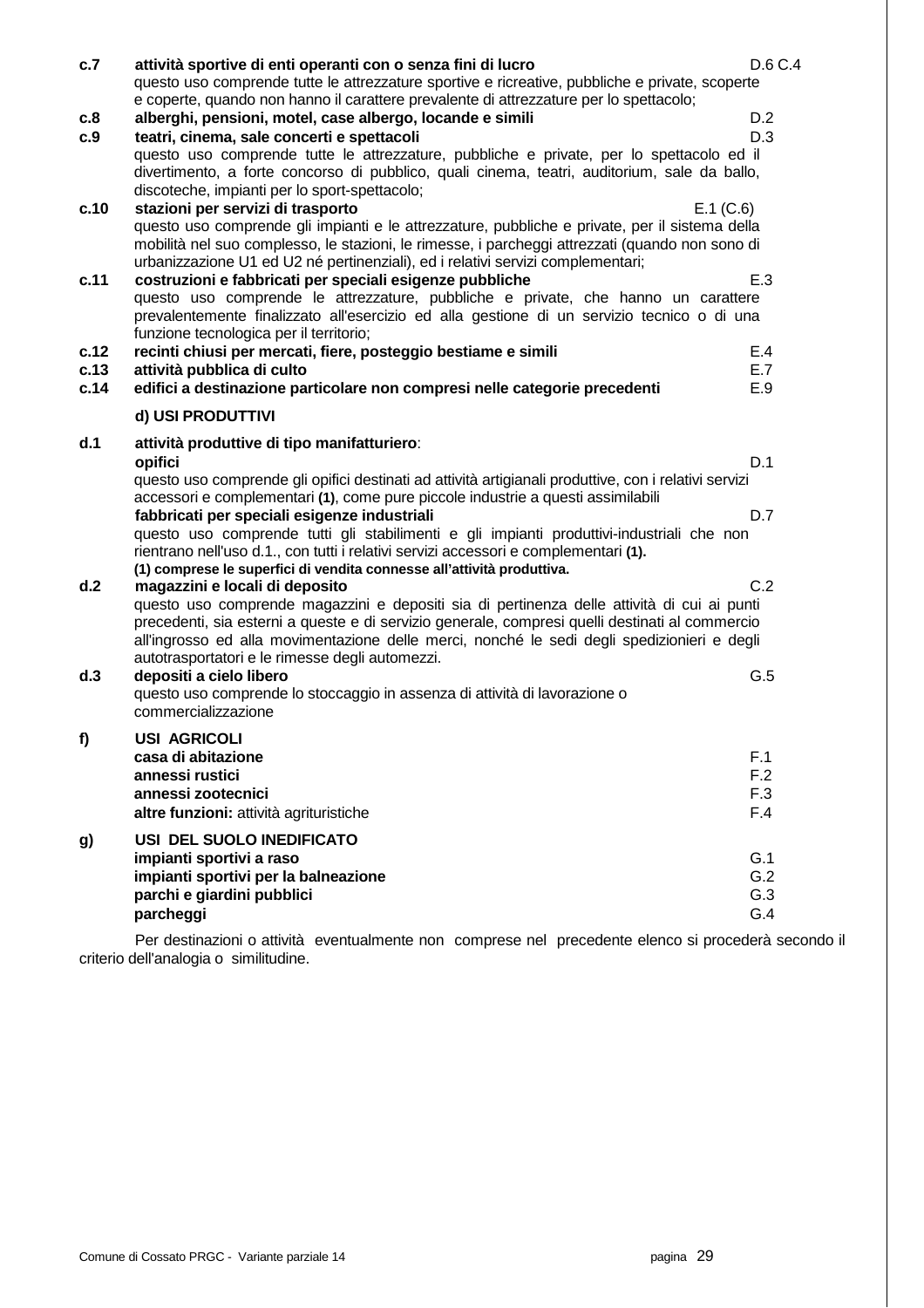## **CAPO H - CLASSI DI USO DEL SUOLO**

## **ART. 49 - AZZONAMENTO DEL TERRITORIO COMUNALE**

 Il P.R.G. suddivide il territorio comunale in aree normative, dettando per ciascuno di essi precise norme sull'utilizzazione dei suoli e del patrimonio edilizio esistente, secondo la seguente classificazione:

#### **Aree pubbliche o di uso pubblico (S.P.)**

Parti del territorio destinate a spazi ed attrezzature pubbliche o di uso pubblico. Sono soggette alla normativa di cui all'art. 50.

#### **Insediamenti urbani di origine storica - Azzonamento tipo A**

Si suddividono in:

- Insediamenti di recupero A1 (art. 54);
- Insediamenti e nuclei minori di recupero A2 (art. 55);

#### **Aree Edificate prevalentemente residenziali - Azzonamento tipo B**

Si suddividono in:

- Aree edificate di vecchio impianto (B1 art. 56);
- Aree edificate sature (B2 art. 57);
- Aree edificate consolidate (B3 art. 58);
- Aree edificate a capacità residua (B4 art. 59);
- Area urbana centrale Nuclei edificati B5 (art. 60);
- Aree di completamento (B6 art. 61).

#### **Aree per nuovi insediamenti prevalentemente residenziali - Azzonamento tipo C**

• Aree di nuova edificazione (C1 - art. 62).

#### **Zone a specifica destinazione per attività economiche - Azzonamento tipo D**

Si suddividono in:

- Aree con impianti produttivi che si confermano (D1 art. 63);
- Aree per nuovi impianti produttivi (D2 art. 64);
- Aree da attrezzare per nuovi insediamenti produttivi (D3 art. 65)
- Aree per insediamenti terziari (D4 art. 66);
- Aree per servizi di interesse generale (D5 art. 67);
- Aree per impianti ricreativi di interesse generale (D6 art. 68);
- Aree per attrezzature di interesse comune (D7 art. 69);
- Zone funzionali miste (D8 art. 70).

Comparti soggetti a interventi di riconversione – riqualificazione - trasformazione

#### **Aree a parco privato - Azzonamento tipo H (art. 71)**

Parti del territorio con caratteristiche di Parco, posti in genere in connessione con edifici testimoni di un dato periodo storico, di un particolare stile architettonico e di uno specifico modello di vita, che presentano un elevato valore botanico, ambientale, paesaggistico, storico e ricreazionale.

#### **Aree agricole e boscate - Azzonamento tipo E**

Parti del territorio per le quali viene previsto un uso agricolo inteso non solo in funzione produttiva, ma anche a tutela dell'equilibrio ecologico, naturale ed idrogeologico. Tali aree sono state suddivise in aree normative (E1, E2, E3, E4) come definite e normate dagli artt. 72 - 73 - 74 - 75 - 76.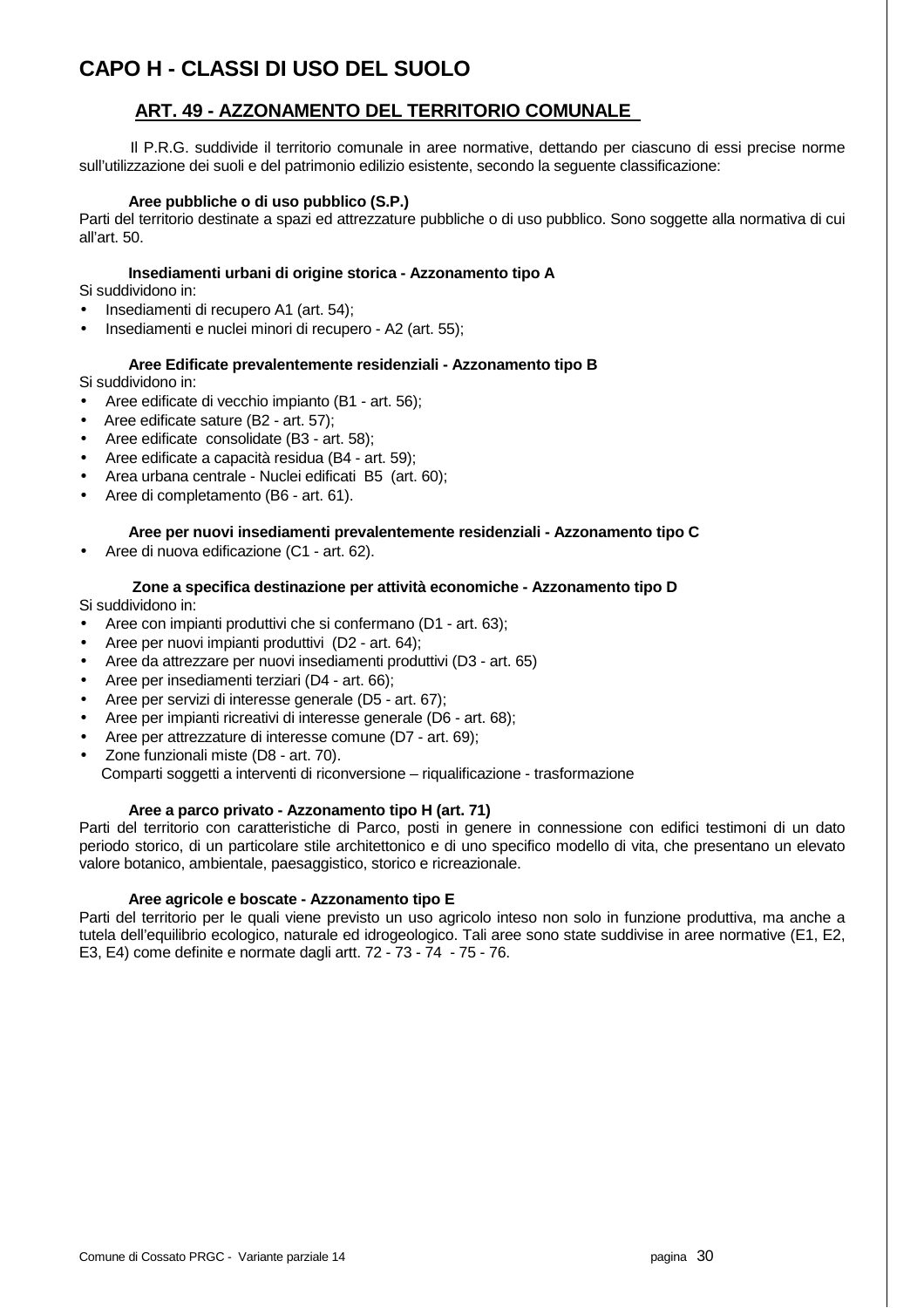## **CAPO I - USI PUBBLICI**

## **ART. 50 - AREE PER SERVIZI ED ATTREZZATURE A LIVELLO COMUNALE (SP)**

 Le localizzazioni e le destinazioni specifiche delle aree per servizi sociali ed attrezzature pubbliche (SP), nel rispetto degli standard di cui all'art. 21 della L.R. 56/77, sono graficamente indicate negli elaborati di piano (destinazioni SP specifiche diverse sono ammesse nel rispetto degli standard), salvo quelle per le quali il reperimento può risultare prescritto attraverso la normativa.

 In tali aree SP possono essere realizzate dall'Ente Pubblico, o dietro approvazione del Comune, da privati enti ed associazioni di interesse pubblico attrezzature di uso pubblico, mediante la stipula di apposita convenzione col Comune, che contempli le modalità di realizzazione delle opere, la loro eventuale cessione al Comune stesso o il loro assoggettamento ad uso pubblico. Le destinazioni specifiche previste sono:

#### **a) a servizio di insediamenti residenziali (art. 21 punto 1 L.R. 56/77)**

- Aree con attrezzature per l'istruzione ed aree per attrezzature di interesse comune (religiose, culturali, sociali, assistenziali, sanitarie, amministrative, mercati su aree pubbliche e centri commerciali pubblici) per le quali l'edificabilità e le prescrizioni funzionali o/e tipologiche sono disciplinate dalle leggi in materia; in mancanza di esse la superficie coperta non potrà essere superiore ai 2/3 della superficie di competenza e l'altezza degli immobili non superiore a ml. 13,50 (salvo altezze maggiori preesistenti e strutture o volumi tecnici), la distanza dai confini pari ad un minimo di ml. 5,00 (salvo accordi registrati e trascritti per distanze minori), la visuale libera pari ad un minimo di ml 10,00 o preesistente. Per l'area di Castellengo è prevista la possibilita' di realizzare un edificio destinato alle attivita' di interesse generale con un limite di superficie coperta massima di mq. 1500 ed un'altezza massima di ml 4,00 secondo le prescrizioni stabilite dalle norme di carattere geologico-tecnico. Per l'area destinata a Caserma dei Carabinieri individuata con il simbolo 1 sugli elaborati, è consentita la realizzazione di un edificio di servizio e di un edificio per la residenza connessa con un'altezza massima di ml 16,50, il tutto secondo le esigenze funzionali e di sicurezza previste dalle disposizioni in materia, compresa la recinzione da realizzarsi secondo il modello in uso, arretrata al confine interno dell'area a parcheggio pubblico prevista sul fronte della via; la volumetria residenziale massima consentita è di mc. 3500.
- Spazi pubblici a parco, per il gioco e lo sport; per la realizzazione di attrezzature sportive e ricreative d'uso collettivo e per interventi edilizi, quali chioschi, spogliatoi, sedi di società sportive, locali di servizio o di ristoro e simili, sono da rispettare i seguenti parametri:
	- $Rc = 0,30$  mg/mg
	- H = 12,00 ml. per le attrezzature (salvo maggiori altezze per l'omologazione di impianti sportivi)

 $Dc = 6.00$  ml minimo.

- Aree a parcheggi destinati a posti-macchina in superficie, all'installazione di autorimesse collettive pluripiano o interrate; in esecuzione di interventi di nuova costruzione dovrà essere garantito il rispetto di quanto previsto dalla Legge 122/89.
	- Sulle seguenti aree:
	- SP Frazione Borio SP Frazione Cerro SP Frazione Margherita

è ammessa, previo convenzionamento e per una superficie coperta massima del 30%, la costruzione di autorimesse private a servizio di residenti nel relativo insediamento A1. La convenzione regolerà la cessione al Comune o l'assoggettamento ad uso pubblico della porzione rimanente dell'area, nonché le modalità di esecuzione dell'intervento che dovrà essere unitario e conforme alla tipologia costruttiva indicata. L'accesso può avvenire anche attraverso la porzione di area assoggettata ad uso pubblico.

### **b) a servizio di insediamenti produttivi (punto 2)**

- la dotazione di aree per attrezzature al servizio degli insediamenti produttivi di nuovo impianto di cui alle lettere a) e d) dell'art. 26 della L.R. 56/77 e ss. mm. ed ii. non dovrà scendere al di sotto del 20% della superficie territoriale di ciascuna unità locale di nuovo impianto, per gli interventi su lotti liberi in aree di cui alla lettera b) art. 26 L.R. 56/77 e ss.mm. ed ii. la dotazione è stabilita nella misura del 10% della superficie fondiaria interessata;
- per gli insediamenti esistenti, nel caso di interventi di ampliamento, la misura della dotazione non sarà inferiore al 10% della superficie fondiaria teoricamente asservita alla superficie coperta oggetto di intervento, calcolata in base al rapporto di copertura massimo stabilito dal piano;
- per insediamenti in ambiti residenziali (anche derivanti da cambio di destinazione d'uso), la dotazione non sarà inferiore al 20% della Sul oggetto di intervento;
- le aree occorrenti per attrezzature e servizi pubblici di cui ai punti precedenti, potranno essere reperite nell'ambito degli appositi spazi vincolati dal PRG e destinati a standard produttivi o terziari, la quota destinata a parcheggio pubblico (con caratteristiche tali da garantire accessibilità ed effettiva sosta degli automezzi) dovrà comunque essere localizzata nell'ambito dell'insediamento o in aree direttamente confinanti se già destinate a standard misti;
- nel caso di insediamenti esistenti che abbiano comprovate difficoltà nel reperimento di tali aree (causa l'elevata densità edificatoria e/o la localizzazione rispetto alla viabilità), esse potranno essere oggetto di monetizzazione, a condizione che siano garantite idonee dotazioni di parcheggio privato quando ritenute necessarie;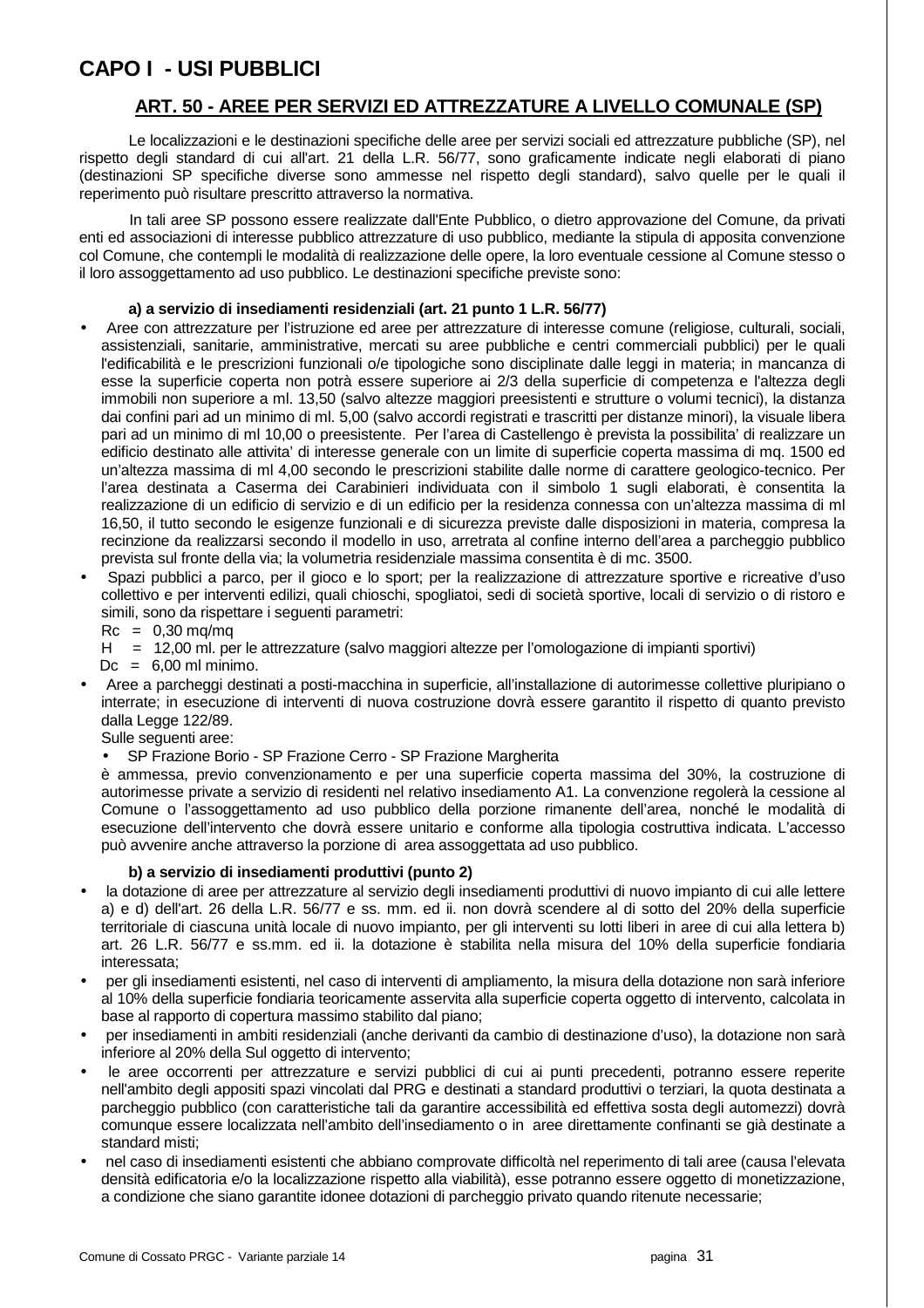- la destinazione specifica dell'area è decisa dal Comune, tra quelle indicate all'art. 21 primo comma punto 2) L.R. 56/77;
- tutto ciò fatto salvo le aree soggette a strumenti urbanistici esecutivi, per le quali si rimanda a quanto previsto dagli artt. 3 e 44.

#### **c) a servizio di insediamenti di tipo commerciale (punto 3)**

• la dotazione di aree per attrezzature al servizio di attività commerciali di cui all'articolo 4 del D.L. 114/1998 è stabilita dalla vigente normativa regionale con specifico riferimento ai parametri, indirizzi e criteri in essa contenti. Si rimanda pertanto ad essi, secondo le modalità con cui sono stati recepiti ed integrati dall'Amministrazione Comunale (vedi allegato 6 alle presenti N.di A.).

#### **d) a servizio di insediamenti di tipo terziario compresi quelli commerciali con superficie di vendita fino a 400 mq**

- la dotazione minima di aree per attrezzature al servizio di questi insediamenti non dovrà scendere al di sotto del 80% della superficie lorda del pavimento per interventi compresi nelle aree normative A1-A2, e per gli interventi di ristrutturazione urbanistica e di completamento di cui all'art. 13, terzo comma, lettere e) e f) della L.R. 56/77 e ss. mm. ed ii; nei casi di intervento di nuovo impianto di cui all'art. 13, terzo comma, lettera g) la dotazione minima è pari al 100% della superficie lorda del pavimento;
- per gli insediamenti esistenti, nel caso di interventi di ampliamento, la dotazione è rapportata alla quota di superficie lorda di pavimento incrementata;
- le aree occorrenti per attrezzature e servizi pubblici potranno essere reperite nell'ambito degli appositi spazi vincolati dal PRG e destinati a standard terziari o misti (anche tramite monetizzazione), la quota destinata a parcheggio (secondo la quantità prevista dall'art. 21 della L.R. 56/77) dovrà comunque essere localizzata nell'ambito dell'insediamento o in aree direttamente confinanti, se già destinate a standard misti, nel caso di interventi di tipo RU-NC;
- per insediamenti ubicati in aree normative del tipo A1-A2-B1-B2-B3-B4-B5, che abbiano comprovate difficoltà nel reperimento di tali aree (causa l'elevata densità edificatoria e/o la localizzazione rispetto alla viabilità), esse potranno essere oggetto di monetizzazione.
- la destinazione specifica dell'area è decisa dal Comune, fra quelle indicate all'art. 21 primo comma punto 3) L.R. 56/77;
- tutto ciò fatto salvo le aree soggette a strumenti urbanistici esecutivi, per le quali si rimanda a quanto previsto dagli artt. 3 e 44.

#### **e) prescrizioni particolari per interventi terziari di tipo diffuso**

• per gli usi non residenziali compresi nel punto a.1 dell'art. 48 e per gli usi b.1-b.2-b.3 dello stesso articolo, se compresi in aree normative del tipo A1-A2-B1 esterni agli addensamenti di cui alla normativa commerciale, la dotazione di standard si ritiene già coperta dalla dotazione complessiva prevista dal PRG e pertanto non soggetta a monetizzazione.

#### **f) a servizio di insediamenti misti**

• si tratta di aree previste dal PRG che, per caratteristiche localizzative e dimensionali, sono idonee a soddisfare dotazioni di aree pubblico o di uso pubblico relativamente a tutti gli usi individuati ai punti precedenti.

## **ART. 51 - AREE PER IMPIANTI URBANI**

Si tratta di aree per infrastrutture ed impianti destinate a:

- cimiteri;
- aree di stoccaggio e trattamento provvisorio dei rifiuti;
- pozzi, captazioni ed impianti idrici;
- impianti di depurazione dei rifiuti liquidi e reti fognarie;
- centrali e stazioni per la trasformazione, l'erogazione e distribuzione di energia e relative reti;
- impianti tecnologici per le comunicazioni e le trasmissioni e relative reti;
- eliporto:
- e comunque costruzioni e fabbricati per speciali esigenze pubbliche (punto c.11 art. 48)

 Il piano individua le aree esistenti o progettate; per le ulteriori esigenze di intervento, relative ad opere a rete afferenti la distribuzione, le attrezzature potranno essere realizzate anche su aree ad esse non destinate, nel rispetto delle prescrizioni dei singoli azzonamenti e dei vincoli di tutela ambientale, legale e geologica presenti sul territorio (Capo D, E, F, L, M, N delle presenti norme) nonché delle normative di legge del settore vigenti al momento dell'intervento.

 Nell'apposito capitolo delle Norme di Attuazione, riportante i vincoli e le salvaguardie, sono indicate le fasce di rispetto per i diversi impianti urbani; per l'area dell'eliporto dovranno essere previste fasce di rispetto secondo le specifiche normative di settore.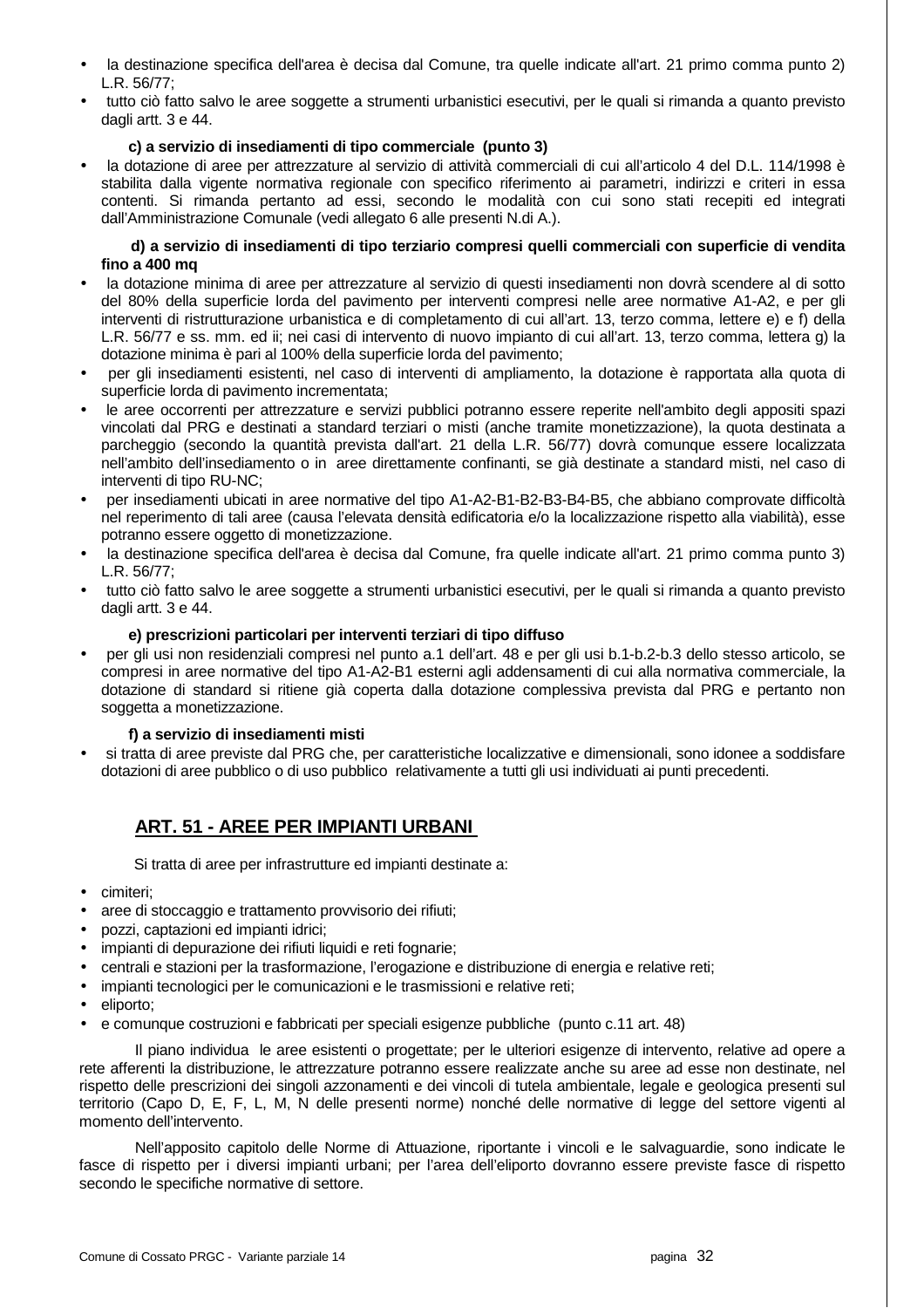Per quanto concerne i cimiteri per animali di affezione di cui alla L.R. n. 39 del 07.04.2000, si rimanda al relativo Regolamento di attuazione (D.P.G.R. 22.05.2001, n. 5/R) con le seguenti integrazioni:

- sono ammissibili esclusivamente nell'ambito delle zone agricole E1 con esclusione di quelle incluse nel perimetro delle unità di rispetto paesaggistico di Ronco e della Margherita;
- la fascia di rispetto prevista dal Regolamento (50 ml) può interessare terreni agricoli di altra proprietà solo previo assenso della proprietà stessa.

## **ART. 52 - AREE PER LA VIABILITÀ**

 Il P.R.G. individua le aree destinate alla viabilità esistenti ed in progetto secondo la classificazione dettata dal nuovo Codice della Strada, D.L. 30.07.1992 n° 285 e relativo Regolamento di attuazione D.P.R. 16.12.1992 n° 495 come modificato dal D.P.R. 16.06.96 n° 610. Le tipologie previste sono le seguenti:

STRADA A - Autostrade

STRADA B - Strade extraurbane principali

STRADA C - Strade extraurbane secondarie

STRADA D - Strade urbane di scorrimento

STRADA E - Strade urbane di quartiere

STRADA F - Strade locali

STRADA R - Strade rurali interpoderali

 Le strade classificate nelle tipologie A - B - C - D - vengono normate per quanto concerne le distanze e gli arretramenti dal D.P.R. 16.06.96 n° 610, al quale si rimanda per le specifiche proprie di ogni tipo. Le presenti norme definiscono, per le strade di tipo B-C-E-F nonché per le strade rurali "R", gli arretramenti e gli allineamenti per le recinzioni e per l'edificazione, che vengono riportati nella tabella allegata al presente articolo.

 Le tavole di Piano individuano le strade appartenenti alla categoria B (S.S. Cossato-Rollino e Superstrada Cossato-Vallemosso), C (S.S. Biella-Laghi e S.S. Cossato-Vallemosso - S.P. per Castelletto e S.P. per Mottalciata), E o F (tutte le strade di distribuzione interne al territorio comunale, comprese i tratti interni al centro abitato delle strade di tipo C) e R di uso rurale (interpoderali o di collegamento dei poderi alla viabilità ordinaria e/o ai centri abitati).

 I nuovi tracciati indicati nel piano possono subire, in sede di progetto esecutivo, rettifiche contenute all'interno delle relative fasce di rispetto individuate dal piano (cartograficamente o attraverso la normativa), senza che tali modifiche comportino variante di piano; si precisa inoltre che la tipologia delle nuove strade in progetto è indicata in cartografia e per la relativa fascia di rispetto si rimanda alla tabella seguente con l'avvertenza che ogni intervento compreso in detta fascia o comunque in una fascia minima (su ogni lato) pari ml 10,00 dovrà ottenere il nulla osta dei competenti uffici comunali.

La cartografia di PRG individua gli assi stradali o percorsi per i quali è prevista la realizzazione di piste ciclabili; i sentieri ed i percorsi pedonali di interesse naturalistico individuati sulle planimetrie di P.R.G., sono soggetti ad uso pubblico. A tali percorsi viene asservita una fascia minima, di norma non inferiore a ml 1,50 di larghezza, di uso pubblico

 Nelle aree destinate alla viabilità è ammessa la realizzazione di parcheggi anche se non indicati in cartografia.

 Nell'ambito degli interventi oggetto di Strumenti Urbanistici Esecutivi, possono essere previste opere di viabilità destinate sia al traffico pedonale e ciclabile che al traffico veicolare anche non indicate dalle tavole di P.R.G., o a modifica di quelle individuate senza che ciò costituisca variante al P.R.G.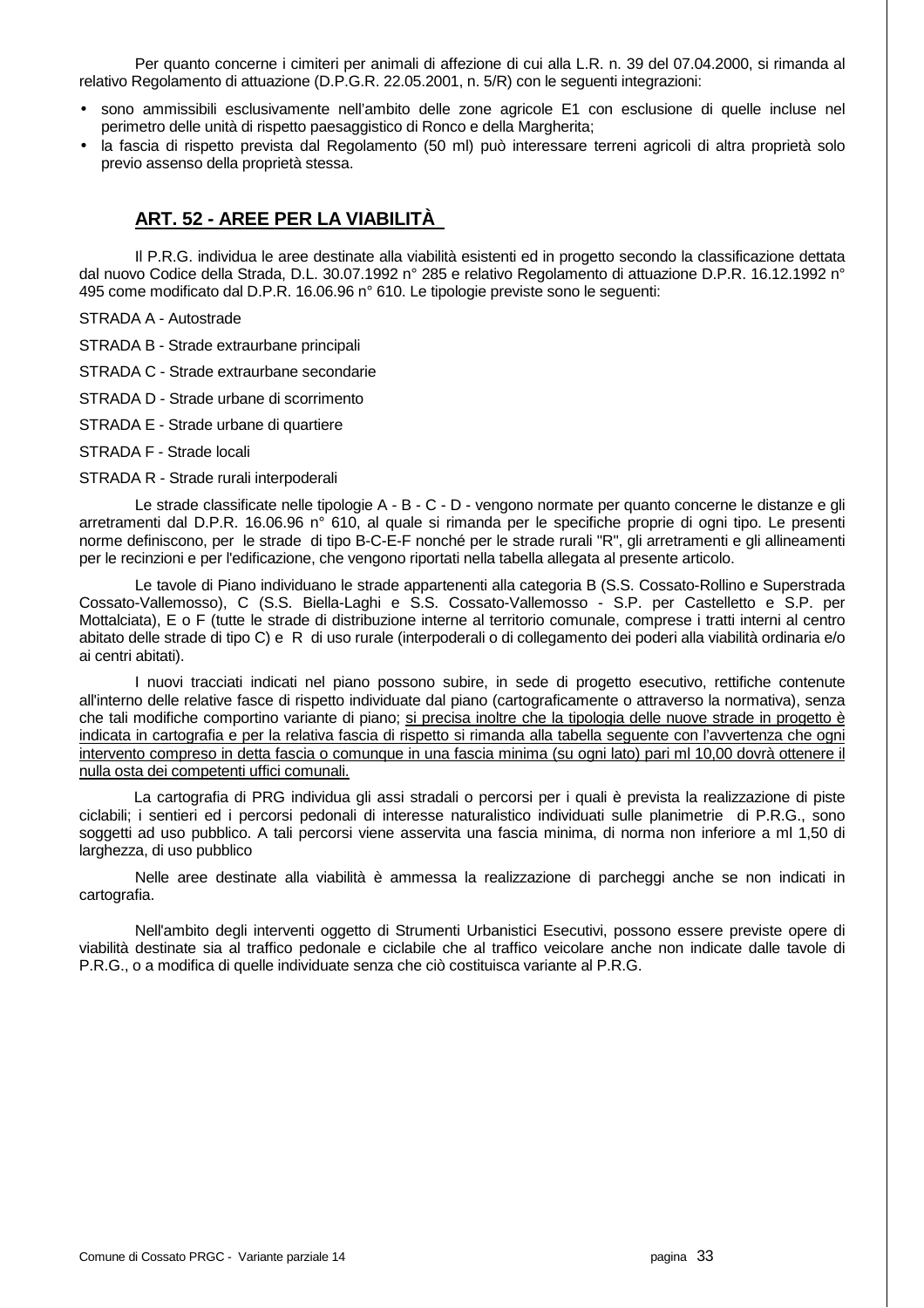#### **TABELLA DELLA CLASSIFICAZIONE DELLE STRADE E DEGLI ARRETRAMENTI DAL CONFINE STRADALE**

| <b>CLASSIFICAZIONE</b><br><b>STRADE</b> | <b>AZZONAMENTI</b> |                       |      |              |                                 |                                          |                             |                                  |      |  |
|-----------------------------------------|--------------------|-----------------------|------|--------------|---------------------------------|------------------------------------------|-----------------------------|----------------------------------|------|--|
|                                         | A(1)               | B                     |      | $C - D1 - H$ |                                 | da D <sub>2</sub> a D <sub>8</sub><br>E. |                             | Е<br><b>FUORI CENTRO ABITATO</b> |      |  |
|                                         |                    | Ε.                    | R.   | Ε.           | R.                              | Е.                                       | $R_{\cdot}$                 | Е.                               | R.   |  |
| <b>STRADE TIPO E</b>                    |                    | 4,50                  | 2,00 | 6,00         | 2,00                            | 7,50                                     | 2,00                        |                                  |      |  |
| <b>STRADE TIPO F</b>                    |                    | 4,50                  | 1,50 | 6,00         | 1,50                            | 7,50                                     | 1,50                        | 15,00                            | 3,00 |  |
| <b>STRADE TIPO R</b>                    |                    | 4,50                  | 1,00 | 4,50         | 1,00                            | 6,00                                     | 1,00                        | 10,00                            | 1,50 |  |
|                                         |                    | <b>CENTRO ABITATO</b> |      |              |                                 |                                          | <b>FUORI CENTRO ABITATO</b> |                                  |      |  |
|                                         | A(1)               |                       | B    |              | <b>C-D-H</b><br>$B - C - D - H$ |                                          |                             |                                  | E    |  |
|                                         |                    | Е.                    | R.   | Е.           | R.                              | Е.                                       | R.                          | Ε.                               | R.   |  |
| <b>STRADE TIPO B</b>                    |                    | 6,00                  | 2,00 | 7,50         | 2,00                            | 20,00                                    | 5,00                        | 40,00                            | 5,00 |  |
| <b>STRADE TIPO C</b>                    |                    | 6,00                  | 2,00 | 7,50         | 2,00                            | 10,00                                    | 3,00                        | 30,00                            | 3,00 |  |

legenda: E. = EDIFICAZIONE R. = RECINZIONE

**(1)** Sono da mantenere gli esistenti allineamenti stradali, salvo il caso di costruzione di nuovi corpi edilizi (ampliamenti e ricostruzioni in DR) per i quali la C.I.E. può prescrivere eventuali modificazioni dell'allineamento per esigenze di viabilità od ambientali.

Negli azzonamenti di tipo B e D1, gli arretramenti per gli interventi del tipo REB-DR-S-A, in deroga a quanto previsto in tabella, saranno pari all'allineamento esistente, o riallineati sui fili prevalenti nel contesto urbano di riferimento o secondo la tabella nei seguenti casi:

- a) quando l'arretramento esistente è maggiore di quelli di riferimento;
- b) quando il mantenimento o il prolungamento dell'allineamento esistente costituisce pericolo o intralcio per la circolazione (anche pedonale o ciclabile) o comunque motivo di disturbo alla visibilità in prossimità di curve o incroci.

Per le recinzioni è ammissibile l'allineamento sul filo esterno dei marciapiedi, sono altresì ammissibili arretramenti inferiori a quelli previsti in tabella quando prevalenti nel contesto urbano di riferimento e ciò non costituisca pericolo o disturbo per la circolazione stradale (anche pedonale o ciclabile). Di norma, in corrispondenza degli incroci, dovrà essere previsto uno smusso circolare di raggio non inferiore a ml 2,00.

 Nell'ambito di insediamenti soggetti a Strumenti Urbanistici Esecutivi o oggetto di specifiche indicazioni normative o cartografiche di PRG, possono essere previsti arretramenti o allineamenti difformi da quelli di cui alla tabella, nel rispetto comunque di quanto previsto dalla Vigente Normativa Stradale (vedi ultimo comma del presente articolo).

 Le strade private a servizio o comprese in strumenti urbanistici esecutivi devono avere larghezza minima della sede stradale pari a ml 4,50, con arretramenti delle recinzioni equiparati a quelli previsti per le strade di tipo R; negli altri casi sono ammissibili larghezze inferiori con un minimo di ml 3,00.

 Entro le fasce di arretramento previste sono ammesse le costruzioni di impianti ed attrezzature per l'erogazione di carburante ed i relativi servizi e le strutture connesse con il trasporto pubblico su gomma (nel rispetto delle prescrizioni dei singoli azzonamenti). Le aree comprese in tali fasce si intendono preeordinate alla realizzazione di opere di urbanizzazione compatibili dal punto di vista normativo.

 Devono comunque essere rispettate le disposizioni di cui il D.L. 30.04.1992 n.285 integrato con D.L. 10.09.1993 n.360 ed al D.P.R. 16.12.1992 n.495 integrato con D.P.R. 26.04.1993 n.147 ed eventuali modifiche ed integrazioni nel momento in cui entreranno in vigore.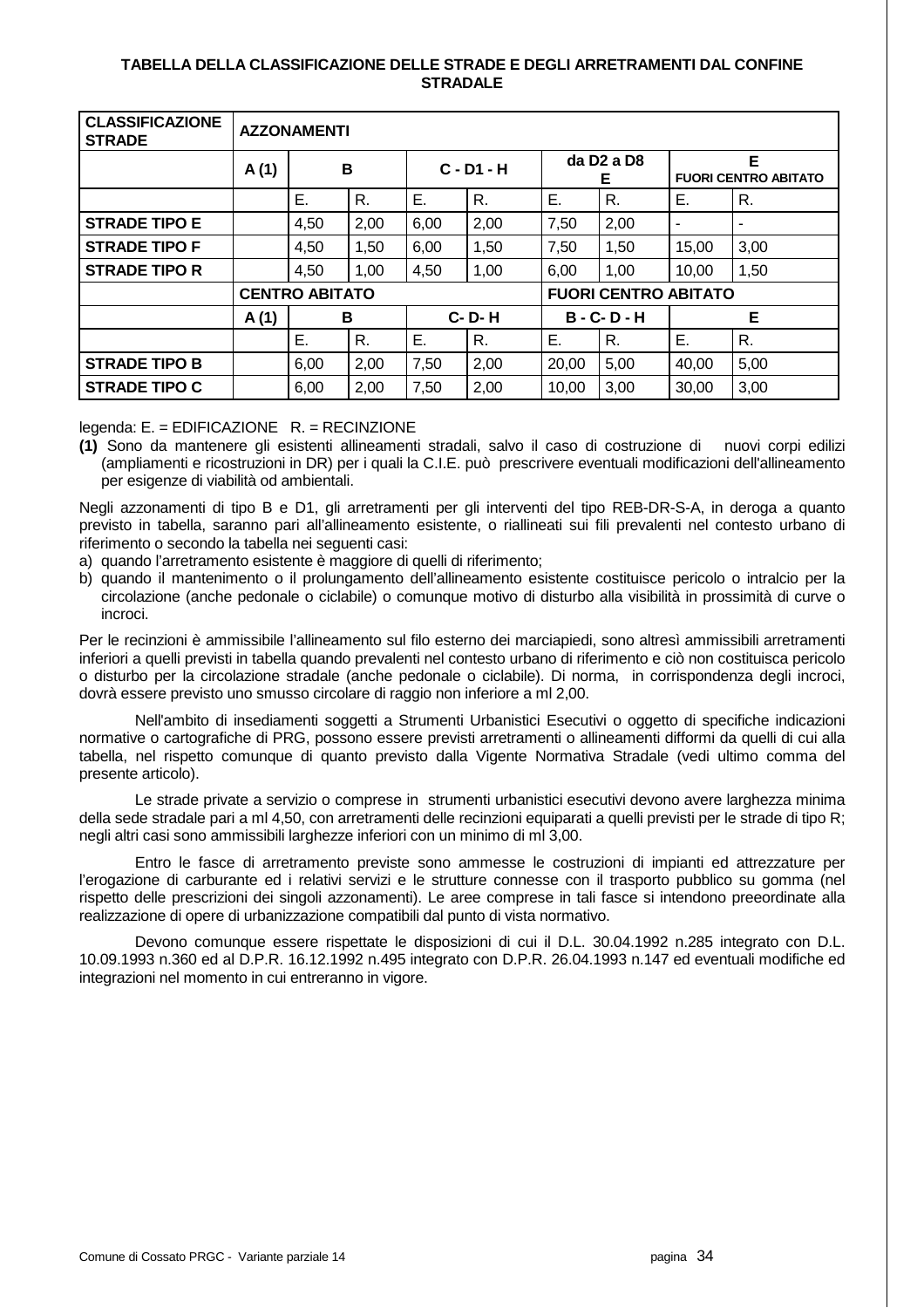# **CAPO L - IL TERRITORIO URBANO**

## **ART. 53 - GENERALITÀ**

 E' definito territorio urbano la parte di territorio comunale interessato dagli azzonamenti di cui alle aree normative di tipo A, B, C, D e H, come definiti al precedente art. 49 ed individuati nella cartografia di Piano relativa al territorio urbanizzato (Elaborati: 3P1 e serie 4P).

 In base alla suddivisione in sottozone di cui allo stesso articolo il P.R.G. prescrive diverse modalità di intervento, descritte negli articoli seguenti. Le destinazioni d'uso ammesse vengono riportate per raggruppamenti e con la sigla di riferimento all'elenco di cui all'art. 48; viene anche indicata la quantità massima o minima di Sul attribuibile alle diverse funzioni insediabili (principali o complementari). L'identificazione cartografica dei comparti di attuazione e delle singole aree normative (richiamata a volte in normativa) avviene attraverso una sigla numerica composta dal numero del foglio NCT e dal relativo numero d'ordine.

 Nell'ambito del territorio urbano sono ammesse, previo convenzionamento, strutture di parcheggio pluripiano nel rispetto delle seguenti prescrizioni:

- azzonamenti di tipo A ed aree normative B1e B5: esclusivamente interrate;
- aree normative B2-B3-B4--B6 ed azzonamenti di tipo C e D: interrate e fuori terra.

Nell'esecuzione degli interventi ammessi sono sempre da rispettare:

- le indicazioni contenute nel Regolamento Edilizio e relativi allegati e nel Regolamento di Igiene;
- le prescrizioni di cui al Capo E Vincoli e zone di rispetto e al Capo F Tutela idrogeologica;
- le prescrizioni contenute nell'indagine Geologico-Tecnica (allegato G1);
- le prescrizioni contenute nell'art. 27 a tutela di particolari elementi ed ambiti;
- le prescrizioni previste dall'azzonamento acustico del territorio.

## **ART. 54 – INSEDIAMENTI DI RECUPERO A1**

 Le planimetrie del P.R.G. contengono la delimitazione degli insediamenti A1, normati ai sensi dell'articolo 24 della L.R. 56/77 e ss. mm. ed ii. (elaborati: 3P1 e serie 4P), e all'interno di essa (elaborati 5P1-5P2-5P3), l'individuazione degli edifici di elevato valore storico-ambientale e di quelli dotati di valore documentario della tradizione insediativa e della cultura locale, nonché le categorie di intervento ammesse per ciascun edificio. Essi sono da considerare zone di recupero ai sensi della Legge 457/78.

## **Destinazione prevalente:** RESIDENZIALE

## **Usi ammessi (art. 48)**

- a) USI RESIDENZIALI
- a.1 abitazione private di ogni tipo
- a.2 abitazioni collettive = collegi, convitti, case di riposo, case protette, conventi e simili
- a.3 autorimesse
- b) USI TERZIARI DIFFUSI
- b.1 uffici e studi privati
- b.2 negozi, botteghe, pubblici esercizi (nei limiti della normativa commerciale)
- b.3 laboratori per arti e mestieri
- b.4 **(1)** magazzini e locali di deposito
- b.5 fabbricati per speciali esigenze di attività commerciali  **(1) Sono comunque esclusi i depositi a cielo aperto**
- c) USI TERZIARI SPECIALIZZATI
- c.1 **(2)** direzionali, finanziari, assicurativi
- c.2 case di cura e ospedali **limitatamente ai presidii sociosanitari ed ai poliambulatorii**
- c.3 uffici pubblici
- c.4 scuole e laboratori scientifici pubblici e (privati)
- c.5 biblioteche, pinacoteche, musei, gallerie d'arte, accademie
- c.6 cappelle ed oratori non destinate all'esercizio pubblico dei culti
- c.7 attività sportive di enti operanti con o senza fini di lucro
- c.8 alberghi, pensioni, motel, case albergo, locande e simili
- c.9 **(2)** teatri, cinema, sale concerti e spettacoli
- c.13 attività pubblica di culto

## **(2) se compresi in uno S.U.E. o ammessi da prescrizioni particolari**

- f) USI AGRICOLI: casa di abitazione annessi rustici attività agrituristiche
- g) USI DEL SUOLO INEDIFICATO: parchi e giardini pubblici parcheggi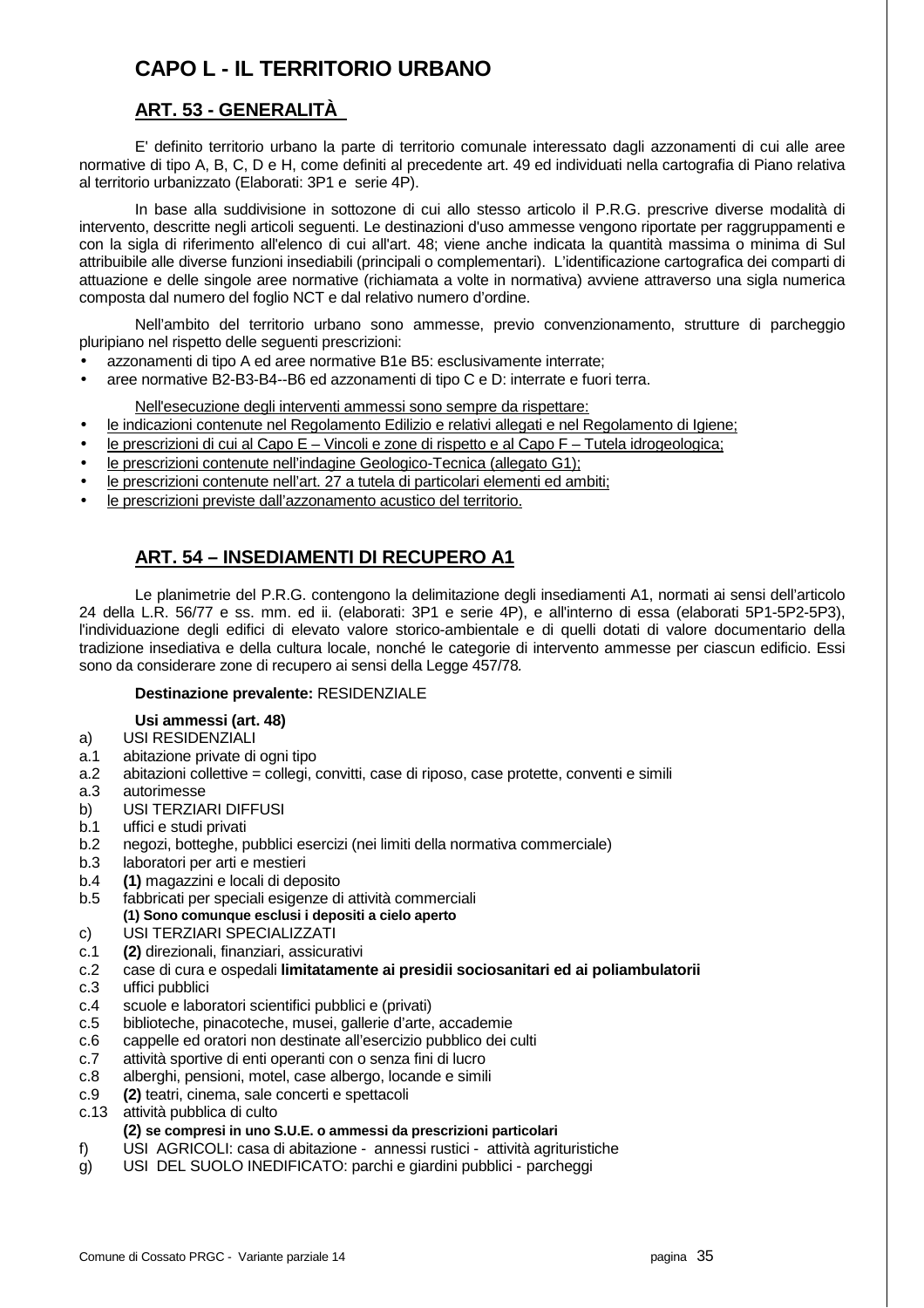#### **Interventi ammessi (art. 6)**

MO - MS - RC1 - RC2 - REA - REB - DS -DR1- DR2 - S sono ammessi nel rispetto di quanto indicato negli elaborati 5P1-5P2-5P3 - Ca sono ammesse esclusivamente se interrate oppure se ricavate in volumi esistenti o derivanti da interventi del tipo REB-DR-A; per quelli esistenti, quando isolati, è ammesso l'intervento di tipo REB o DR (con gli incrementi consentiti al punto parametri) se indicato in cartografia.

In tutti gli interventi edilizi ammessi vanno utilizzati materiali, elementi costruttivi, tecniche e forme di lavorazione analoghe o compatibili a quelle della tradizione locale secondo le indicazioni e le prescrizioni contenute nel Regolamento Edilizio e relativo allegato A.

E' vietato apportare modifiche allo stato delle aree libere (compresa la chiusura o l'occultamento di androni), salvo quelle finalizzate al recupero degli spazi urbani e del sistema viario storico, con adeguate sistemazioni del suolo pubblico, dell'arredo urbano, del verde e con l'individuazione dei parcheggi marginali, e salvo gli interventi sugli edifici contemplati nel presente articolo.

E' ammessa la modifica di destinazione d'uso a fini residenziali dei volumi esistenti (rustici o altri fabbricati accessori accorpati ad edifici residenziali oppure isolati) quando cartograficamente inseriti tra gli edifici per cui è ammesso l'intervento di tipo REB; si rimanda all'art. 10 per quanto attiene aspetti specifici.

Non sono ammesse nuove recinzioni nelle aree che risultano, indipendentemente dal regime proprietario, avere funzioni di cortile o di passaggio o comunque di uso pubblico. E' vietato sostituire muri a secco e recinzioni in mattoni facciavista fatti mano, possono essere oggetto di rifacimento, quando le condizioni statiche del manufatto lo richiedano, o di modificazioni per ricavare nuovi passi carrai, utilizzando le stesse tecniche costruttive originarie e materiali di recupero. Le nuove recinzioni, se ammesse, devono essere realizzate con muri in pietra a vista, in mattoni facciavista fatti a mano, in muratura intonacata, preferibilmente non più alti di ml. 2,00, secondo le altre tipologie ammesse dal regolamento su specifico giudizio di compatibilità ambientale da parte della C.I.E.

All'interno dei cortili prima della fine dei lavori di recupero eccedenti la manutenzione straordinaria devono essere demoliti i fabbricati individuati in cartografia come superfetazioni incongrue rispetto alla caratterizzazione storico architettonica dell'ambiente. Tali interventi devono essere finalizzati al ripristino del disegno originario dei cortili o di un disegno coerente ai caratteri storico architettonici.

 **Modalità:** Intervento edilizio diretto - Strumento urbanistico esecutivo

## **Parametri per intervento diretto**

La densità fondiaria è pari all'esistente, eventuali incrementi, per interventi che li contemplano, non potranno essere superiori al 20% del volume esistente; fanno eccezione i casi di sopraelevazione e ampliamento (anche derivanti da interventi di tipo DR), quando i nuovi allineamenti plano-volumetrici sono indicati nella cartografia specifica (elaborati 5P1-5P2-5P3). Nel rispetto dei seguenti parametri:

- D min = minimo ml 6,00 o in aderenza a pareti cieche su confine per interventi di tipo A; pari alla D preesistente con un minimo di ml 3,00 o in aderenza a pareti cieche su confine per interventi di tipo S; preesistente, se inferiore a ml 3,00, per interventi contenuti nei limiti della REB senza aumento della quota di gronda e/o modifiche planimetriche
- Vl min = minimo ml 6,00 per interventi di tipo A; pari alla D preesistente con un minimo di ml 3,00 per interventi di tipo S; pari alla D preesistente, se inferiore a ml 3,00, per interventi contenuti nei limiti della REB senza aumento della quota di gronda e/o modifiche planimetriche

Sono da mantenere gli esistenti allineamenti stradali, salvo il caso di costruzione di nuovi corpi edilizi (ampliamenti e ricostruzioni in DR) per i quali la C.I.E. può prescrivere eventuali modificazioni dell'allineamento per esigenze di viabilità od ambientali.

Dovranno di norma essere conservati gli allineamenti degli edifici soggetti ad intervento, fatte salve le indicazioni cartografiche e i casi di demolizione con ricostruzione (DR) per i quali potranno essere prescritti nuovi allineamenti.

Per ogni altro parametro si applicano le norme del Codice Civile.

#### **Parametri per intervento mediante strumento urbanistico esecutivo**

L'intervento su più unità edilizie, nel rispetto delle prescrizioni cartografiche o di altri vincoli specifici, per interventi unitari di recupero e riqualificazione anche mediante demolizione, ricostruzione, recupero con accorpamento di volumi rustici, è assoggettato a strumento urbanistico esecutivo nel rispetto dei seguenti parametri:

If max = è ammesso un incremento del 20% rispetto alla volumetria esistente, fatto salvo un incremento maggiore derivante da nuovi allineamenti plano-volumetrici quando indicati nella cartografia specifica (elaborati serie 5P).

Sm = come da comparto proposto H max = preesisterne e comunque entro i limiti del contesto Dc min  $=$  ml 3,00 o in aderenza a pareti cieche su confine D min = ml 6,00 o in aderenza a pareti cieche su confine  $Vl$  min = ml 10,00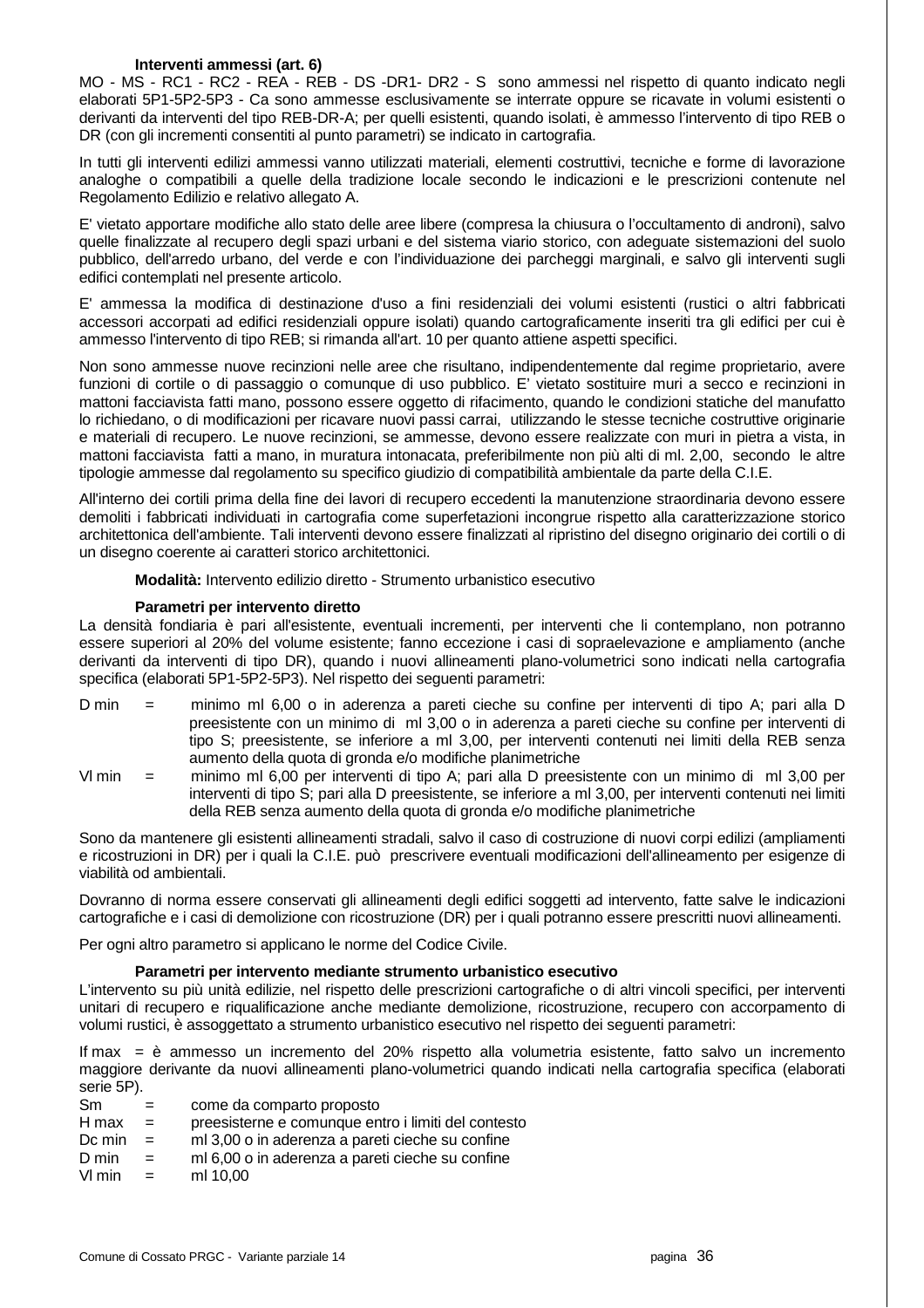Il progetto di intervento deve prevedere uno studio esteso ad una parte sufficientemente ampia, tale da dimostrare i legami d'insieme, il corretto inserimento dell'intervento rispetto ai caratteri storico architettonici dell'ambiente e le modalità costruttive degli edifici compresi nell'intorno, con particolare attenzione per le parti comuni.

E' comunque necessario il parere della Commissione Regionale per i Beni Culturali, ai sensi del 8° comma dell'art. 40 della L.R. 56/77 e successive modifiche ed integrazioni.

#### **Ambiti di intervento unitario – da AU.1 a AU.5**

Sono i comparti (indicati nelle tavole di PRG) per cui sono previsti interventi di riqualificazione dell'ambiente storico attraverso la parziale demolizione e ricostruzione di edifici, il recupero ed il riuso degli edifici esistenti.

I parametri di trasformazione urbanistici e edilizi sono quelli previsti per gli interventi soggetti a S.U.E. e/o quelli previsti nelle schede e nelle tavole normative allegate alle presenti norme.

#### **Prescrizioni particolari**

Per gli standard urbanistici si rimanda agli artt. 3, 44, 50 ed a quanto previsto nelle schede e/o nelle tavole normative.

In caso di formazione di nuovi accessi veicolari, ed in relazione al livello di rischio relativo all'ammissione del veicolo sulla strada, potrà essere imposto l'arretramento o un diverso posizionamento.

Per gli edifici di elevato valore storico-ambientale individuati nelle tavole di P.R.G. con apposita simbologia (**R)**, è necessario il parere vincolante della Commissione Regionale per i Beni Culturali, ai sensi del 15° comma dell'art. 49 della L.R. 56/77 e successive modifiche ed integrazioni.

Nel caso in cui venga dimostrata, attraverso idonea documentazione, la condizione di oggettivo degrado di un'unità edilizia, che ne pregiudichi il recupero secondo i tipi di intervento ammessi, le nuove tipologie di intervento saranno individuate con deliberazione dell'Amministrazione Comunale, mediante variante ex art. 17, 7° comma; in rapporto alla consistenza dell'intervento potrà essere richiesto l'intervento mediante Piano di recupero sottoposto al parere della Commissione Regionale per i Beni Culturali.

## **ART. 55 - INSEDIAMENTI E NUCLEI MINORI - A2**

 Le planimetrie del P.R.G. contengono la delimitazione degli insediamenti A2, normati ai sensi dell'articolo 24 della L.R. 56/77 e ss. mm. ii. (elaborati: 3P1 e serie 4P), e all'interno di essa l'individuazione degli edifici di elevato valore storico-ambientale. Essi sono da considerare zone di recupero ai sensi della Legge 457/78.

#### **Destinazione prevalente:** RESIDENZIALE

 **Usi ammessi (art. 48):** Quelli previsti per gli insediamenti di recupero A1

 **Interventi ammessi (art. 6) nel rispetto del Codice Civile e dei parametri di cui al presente articolo:**  MO - MS - RC1 - RC2 - REA - REB - DS - DR1\* - DR2\* - \*A - \*S - \*Ca

\*DR (demolizione con ricostruzione di tipo 1 e di tipo 2) – è ammessa, nei casi previsti dal 7° comma dell'art. 10 e nel rispetto delle prescrizioni indicate per il ripristino tipologico, secondo il volume e la sagoma preesistente o con le prescrizioni e gli incrementi ammessi per gli interventi di tipo A e S.

\*A (ampliamento) è ammesso:

- a) nel caso di unità edilizia in testata ad una cortina edilizia, se ne ammette il prolungamento e l'allineamento al fabbricato confinante;
- b) nel caso di unità edilizia isolata, se ne ammette l'ampliamento planimetrico;
- c) nel caso di unità edilizia inserita in una cortina è possibile un ampliamento planimetrico con allineamento riferito alla sagoma dell'edificio confinante (quella che comporta la minore estensione planimetrica).

#### \*S (sopraelevazione) è ammessa:

- a) nel caso di unità edilizia inserita in una cortina edilizia, quando di altezza inferiore agli edifici adiacenti, si ammette la sopraelevazione sino a raggiungere l'altezza dell'edificio più basso tra essi;
- b) nel caso di unità edilizia in testata ad una cortina edilizia, se ne ammette la sopraelevazione sino a raggiungere l'altezza dell'edificio confinante;
- c) nel caso di unità edilizie isolate (con esclusione dei bassi fabbricati), si ammette la sopraelevazione a condizione che non venga superata l'altezza media degli edifici circostanti della stessa tipologia.

\*Ca sono ammesse esclusivamente se interrate oppure se ricavate in volumi esistenti o derivanti da interventi del tipo REB-DR-A; per quelli esistenti, quando isolati e se non costituiscono superfetazione, è ammesso l'intervento di tipo DR o REB (con un eventuale incremento massimo pari a quello consentito per l'intervento di tipo A).

In tutti gli interventi edilizi ammessi vanno utilizzati materiali, elementi costruttivi, tecniche e forme di lavorazione analoghe o compatibili a quelle della tradizione locale secondo le indicazioni e le prescrizioni contenute nel Regolamento Edilizio e relativo allegato A. Negli edifici in cui interventi recenti abbiano compromesso i caratteri storico architettonici, le prescrizioni sono vincolanti soltanto per le parti dell'edificio che ancora presentino le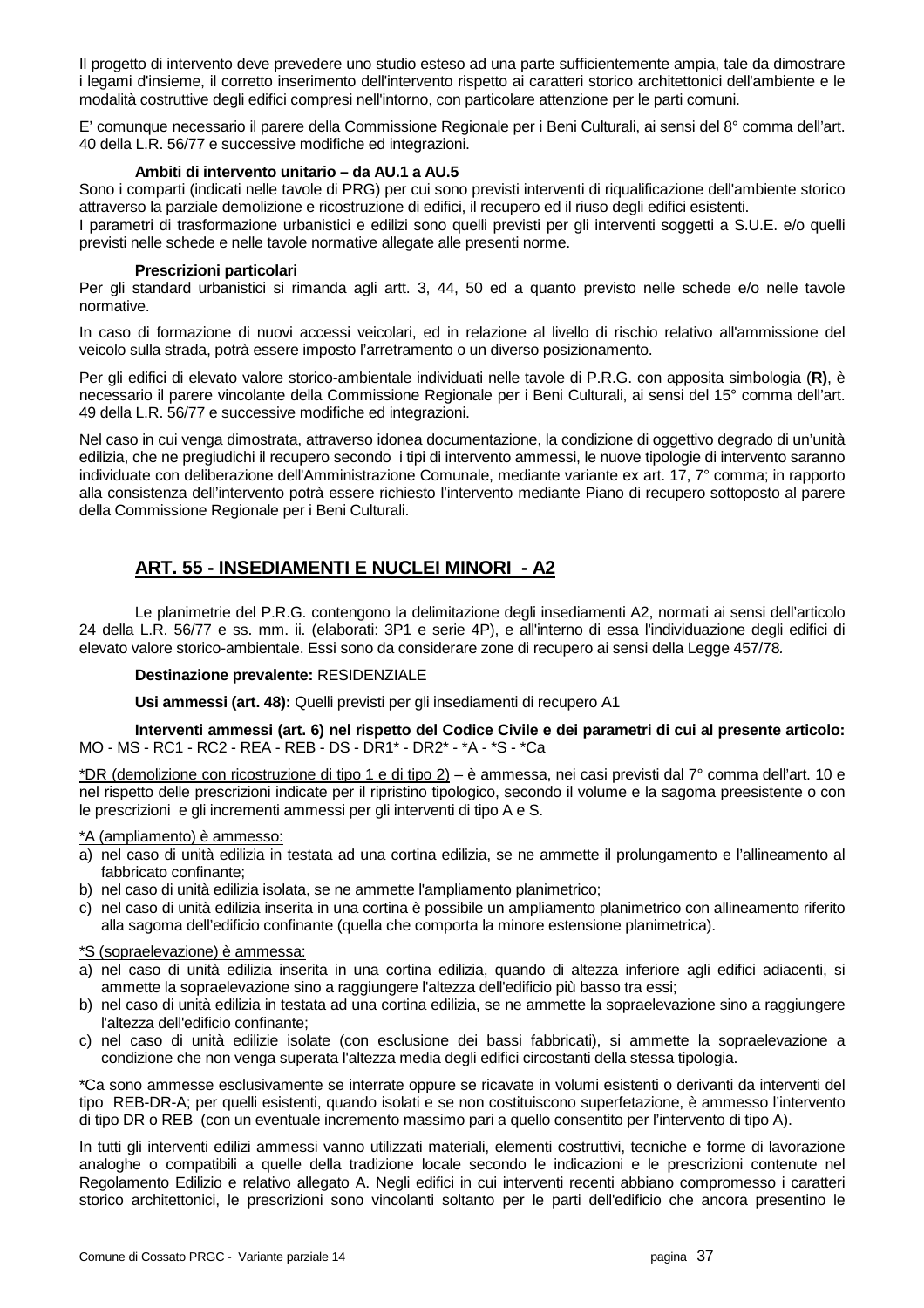caratteristiche proprie degli edifici storici; per le parti compromesse, riscontrabili nella documentazione di rilievo dello stato attuale, gli interventi consentiti non devono comunque entrare in contrasto con le indicazioni relative alle restanti parti dell'edificio e devono concorrono a ripristinare, quando possibile, l'impianto storico e i caratteri edilizi originari del fabbricato e comunque a eliminare gli elementi deturpanti.

E' vietato apportare modifiche allo stato delle aree libere (compresa la chiusura o l'occultamento di androni), salvo quelle finalizzate al recupero degli spazi urbani e del sistema viario storico, con adeguate sistemazioni del suolo pubblico, dell'arredo urbano, del verde e con l'individuazione dei parcheggi marginali, e salvo gli interventi sugli edifici contemplati nel presente articolo.

Non sono ammesse nuove recinzioni nelle aree che risultano, indipendentemente dal regime proprietario, avere funzioni di cortile o di passaggio o comunque di uso pubblico. E' vietato sostituire muri a secco e recinzioni in mattoni facciavista fatti mano, possono essere oggetto di rifacimento, quando le condizioni statiche del manufatto lo richiedano, o di modificazioni per ricavare nuovi passi carrai, utilizzando le stesse tecniche costruttive originarie e materiali di recupero. Le nuove recinzioni, se ammesse, devono essere realizzate con muri in pietra a vista, in mattoni facciavista fatti a mano, in muratura intonacata, preferibilmente non più alti di ml. 2,00, secondo le altre tipologie ammesse dal regolamento su specifico giudizio di compatibilità ambientale da parte della C.I.E.

All'interno dei cortili prima della fine dei lavori di recupero eccedenti la manutenzione straordinaria devono essere demoliti i fabbricati che risultino chiaramente come superfetazioni incongrue rispetto alla caratterizzazione del contesto ambientale

## **Modalità**

Intervento edilizio diretto - Strumento urbanistico esecutivo

## **Parametri per intervento diretto**

- La densità fondiaria è pari all'esistente, è ammesso:
- per gli interventi del tipo A un incremento volumetrico pari al 20% della volumetria esistente;
- per l'intervento di tipo S è ammesso, nei casi previsti dal presente articolo, un incremento anche in eccedenza rispetto al limite del 20%;

con un massimo di 200 mc per ogni unità immobiliare e nel rispetto dei seguenti parametri:

- D min = minimo ml 6,00 o in aderenza a pareti cieche su confine per interventi di tipo A; pari alla D preesistente con un minimo di ml 3,00 o in aderenza a pareti cieche su confine per interventi di tipo S; preesistente, se inferiore a ml 3,00, per interventi contenuti nei limiti della REB senza aumento della quota di gronda e/o modifiche planimetriche
- Vl min = minimo ml 6,00 per interventi di tipo A; pari alla D preesistente con un minimo di ml 3,00 per interventi di tipo S; pari alla D preesistente, se inferiore a ml 3,00, per interventi contenuti nei limiti della REB senza aumento della quota di gronda e/o modifiche planimetriche

Sono da mantenere gli esistenti allineamenti stradali, salvo il caso di costruzione di nuovi corpi edilizi (ampliamenti e ricostruzioni in DR) per i quali la C.I.E. può prescrivere eventuali modificazioni dell'allineamento per esigenze di viabilità od ambientali.

Dovranno di norma essere conservati gli allineamenti degli edifici soggetti ad intervento, fatti salvi gli interventi ammessi e i casi di demolizione con ricostruzione (DR) per i quali potranno essere prescritti nuovi allineamenti.

Per ogni altro parametro si applicano le norme del Codice Civile.

## **Parametri per intervento mediante strumento urbanistico esecutivo**

Gli interventi unitari di recupero e riqualificazione su più unità edilizie, mediante interventi di demolizione, ricostruzione (DR1-DR2), recupero con accorpamento di volumi rustici, sono ammessi nel rispetto dei casi previsti dal presente articolo (punto interventi ammessi) e/o di altri vincoli, nonchè assoggettati a strumento urbanistico esecutivo nel rispetto dei seguenti parametri:

- It max = è ammesso un incremento del 20% rispetto alla volumetria esistente;
- Sm = come da comparto proposto
- H max = preesistente e comunque entro i limiti del contesto
- Dc min  $=$  ml 3,00 o in aderenza a pareti cieche su confine
- $D \text{ min} = \text{ m} \cdot 6,00$  o in aderenza a pareti cieche su confine
- $Vl$  min = ml 10.00

Il progetto di intervento deve prevedere uno studio esteso ad una parte sufficientemente ampia, tale da dimostrare i legami d'insieme, il corretto inserimento dell'intervento rispetto ai caratteri storico architettonici dell'ambiente e le modalità costruttive degli edifici compresi nell'intorno, con particolare attenzione per le parti comuni.

E' comunque necessario il parere della Commissione Regionale per i Beni Culturali, ai sensi del 8° comma dell'art. 40 della L.R. 56/77 e successive modifiche ed integrazioni.

## **Ambiti di intervento unitario – A2.Cridis e A2.Tarino – Tavola normativa 5P4**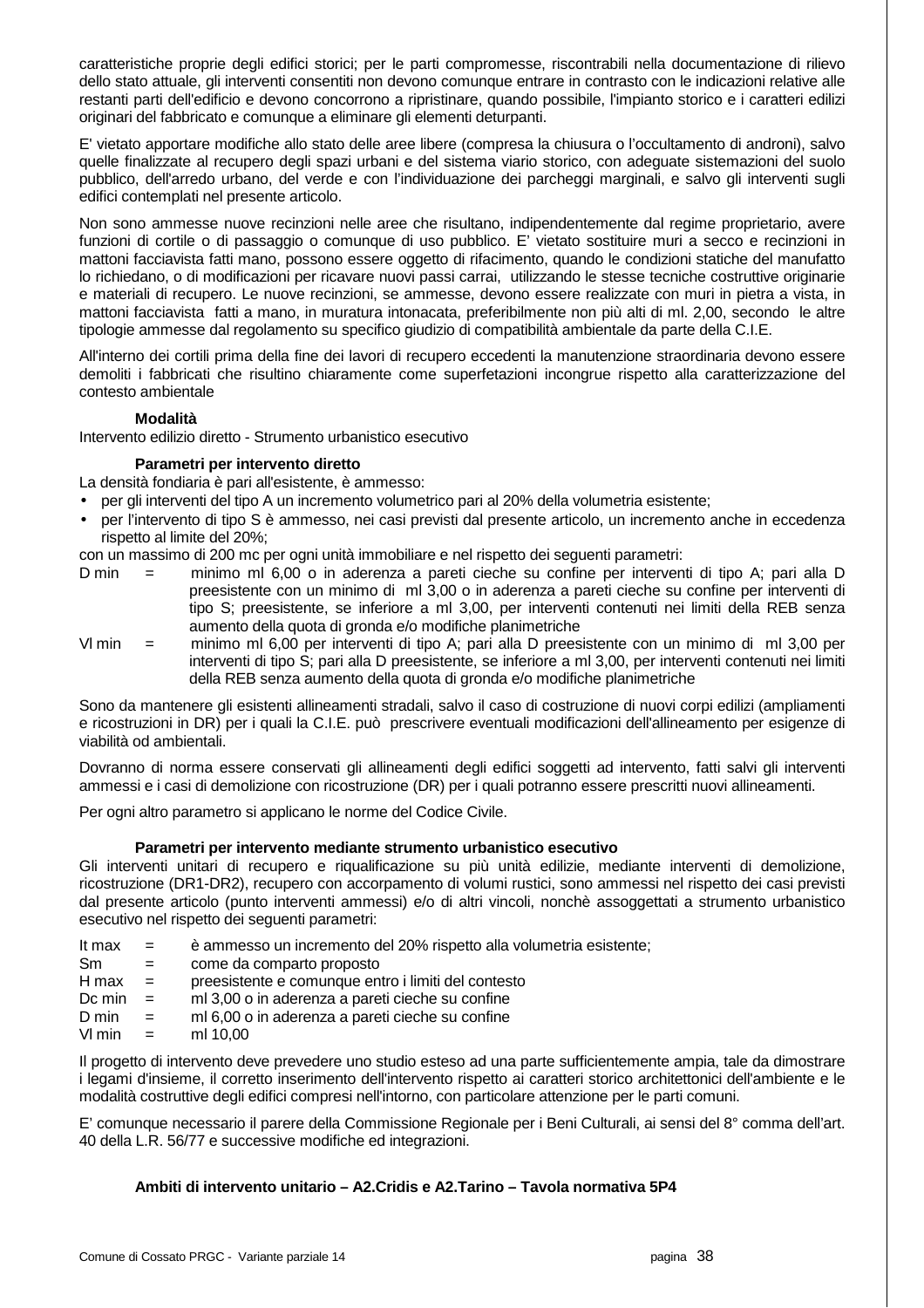Sono i comparti (indicati nelle tavole di PRG) per cui sono previsti interventi di riqualificazione dell'ambiente storico attraverso la parziale demolizione e ricostruzione di edifici, il recupero ed il riuso degli edifici esistenti.

I parametri di trasformazione urbanistici e edilizi sono quelli previsti per gli interventi soggetti a S.U.E. e/o quelli previsti nelle schede e nelle tavole normative allegate alle presenti norme.

#### **Prescrizioni particolari**

Per gli standard urbanistici si rimanda agli artt. 3, 44, 50 ed a quanto previsto nelle schede e/o nelle tavole normative.

In caso di formazione di nuovi accessi veicolari, ed in relazione al livello di rischio relativo all'ammissione del veicolo sulla strada, potrà essere imposto l'arretramento o un diverso posizionamento.

Per gli edifici di elevato valore storico-ambientale individuati nelle tavole di P.R.G. con apposita simbologia (**R)** è necessario il parere vincolante della Commissione Regionale per i Beni Culturali, ai sensi del 15° comma dell'art. 49 della L.R. 56/77 e successive modifiche ed integrazioni.

## **ART. 56 - AREE EDIFICATE DI VECCHIO IMPIANTO - B1**

## **Destinazione prevalente:** RESIDENZIALE

## **Usi ammessi (art. 48)**

- a) USI RESIDENZIALI
- a.1 abitazione private di ogni tipo
- a.2 abitazioni collettive = collegi, convitti, case di riposo, case protette, conventi e simili
- a.3 autorimesse
- b) USI TERZIARI DIFFUSI (nei limiti della normativa commerciale)
- b.1 uffici e studi privati
- b.2 negozi, botteghe, pubblici esercizi
- b.3 laboratori per arti e mestieri
- b.4 **(1)** magazzini e locali di deposito
- b.5 fabbricati per speciali esigenze di attività commerciali  **(1) Sono comunque esclusi i depositi a cielo aperto**
- c) USI TERZIARI SPECIALIZZATI
- c.1 direzionali, finanziari, assicurativi
- c.2 case di cura e ospedali **limitatamente ai presidii sociosanitari ed ai poliambulatorii**
- c.3 uffici pubblici
- c.4 scuole e laboratori scientifici pubblici e privati
- c.5 biblioteche, pinacoteche, musei, gallerie d'arte, accademie
- c.6 cappelle ed oratori non destinate all'esercizio pubblico dei culti
- c.7 attività sportive di enti operanti con o senza fini di lucro
- c.8 alberghi, pensioni, motel, case albergo, locande e simili
- c.9 teatri, cinema, sale concerti e spettacoli
- c.13 attività pubblica di culto
- f) USI AGRICOLI: casa di abitazione annessi rustici attività agrituristiche
- g) USI DEL SUOLO INEDIFICATO: parchi e giardini pubblici parcheggi

## **Interventi ammessi (art. 6) nel rispetto del Codice Civile e dei parametri di cui al presente articolo:**

## MO - MS - RC1 - RC2 - REA - REB - DS – DR1\*- DR2\* - \*A - \*S - \*Ca

\*DR (demolizione con ricostruzione di tipo 1 e tipo 2) – nel rispetto delle prescrizioni indicate per il ripristino tipologico e con riferimento a quanto previsto dall'art. 10 per quanto pertinente - è ammessa secondo il volume e la sagoma preesistente o con le prescrizioni e gli incrementi ammessi per gli interventi di tipo A e S; nel caso di fabbricato isolato diversi allineamenti e/o localizzazioni alternative nell'ambito del lotto di proprietà sono ammissibili previa valutazione del loro grado di inserimento nel contesto ed eventuale assoggettamento a intervento edilizio diretto convenzionato.

\*A (ampliamento) casi particolari (nel rispetto dei parametri di cui al presente articolo):

- a) nel caso di unità edilizia in testata ad una cortina edilizia, se ne ammette il prolungamento e l'allineamento al fabbricato confinante;
- b) nel caso di unità edilizia inserita in una cortina è possibile un ampliamento planimetrico con allineamento riferito alla sagoma dell'edificio confinante (quella che comporta la minore estensione planimetrica).

\*S (sopraelevazione) casi particolari (nel rispetto dei parametri di cui al presente articolo):

a) nel caso di unità edilizia inserita in una cortina edilizia, quando di altezza inferiore agli edifici adiacenti, si ammette la sopraelevazione sino a raggiungere l'altezza dell'edificio più basso tra essi;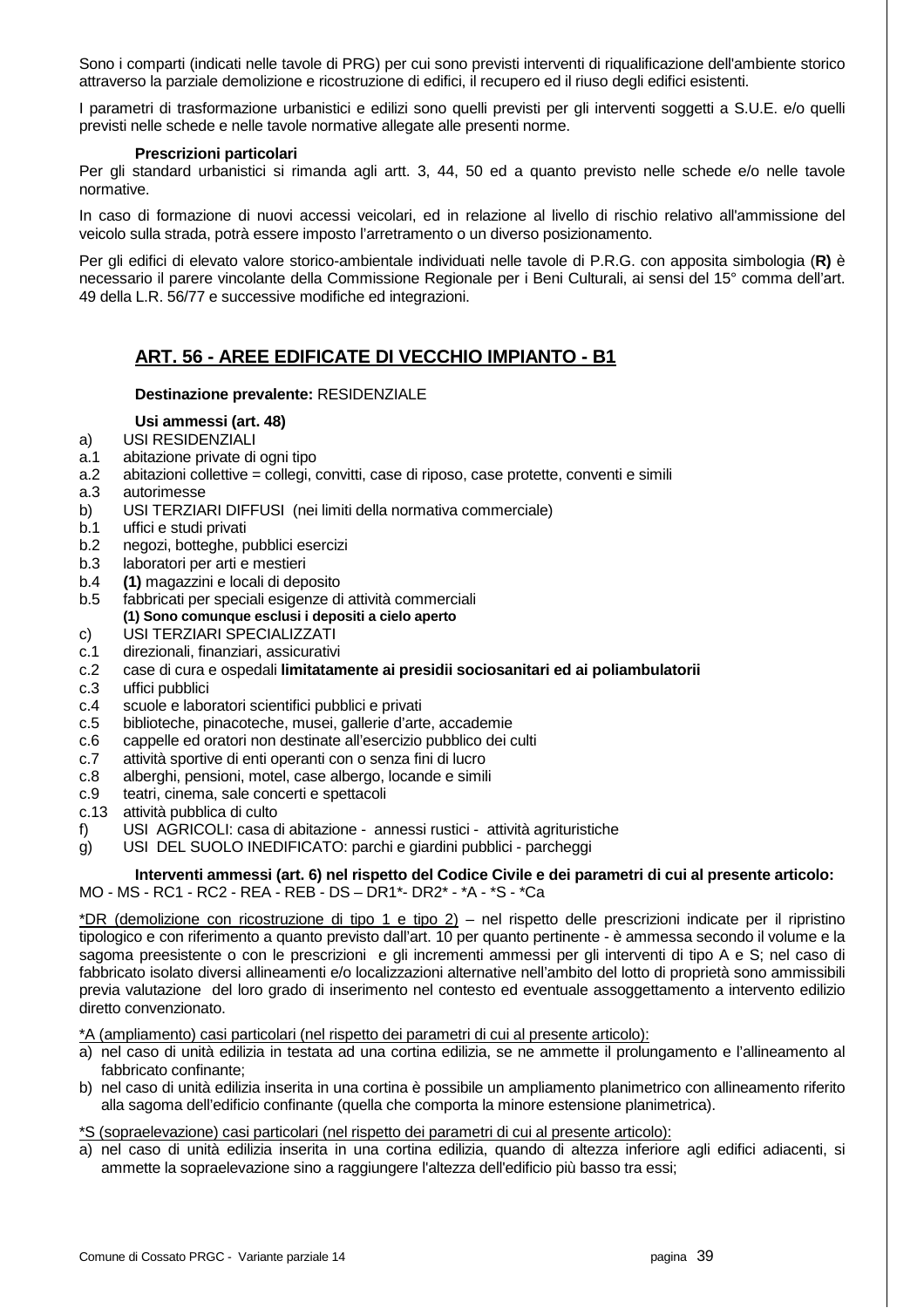b) nel caso di unità edilizia in testata ad una cortina edilizia, se ne ammette la sopraelevazione sino a raggiungere l'altezza dell'edificio confinante.

\*Ca sono ammesse preferibilmente se interrate o ricavate in volumi esistenti o derivanti da interventi del tipo REB-DR-A, isolate (ad uso autorimessa e nei limiti di pertinenzialità definiti dal Regolamento Edilizio) su giudizio di compatibilità della C.I.E. e secondo le relative prescrizioni.

In tutti gli interventi edilizi ammessi vanno utilizzati materiali, elementi costruttivi, tecniche e forme di lavorazione analoghe o compatibili a quelle della tradizione locale secondo le indicazioni e le prescrizioni contenute nel Regolamento Edilizio e con riferimento alle indicazioni di cui al relativo allegato A. Negli edifici in cui interventi recenti abbiano compromesso i caratteri originari, gli interventi consentiti non devono comunque entrare in contrasto con le indicazioni relative al contesto e devono concorrono a ripristinare, quando possibile, l'impianto originario del fabbricato o comunque a eliminare gli elementi deturpanti.

Non sono ammesse nuove recinzioni nelle aree che risultano, indipendentemente dal regime proprietario, avere funzioni di cortile o di passaggio o comunque di uso pubblico. E' vietato sostituire muri a secco e recinzioni in mattoni facciavista fatti mano, possono essere oggetto di rifacimento, quando le condizioni statiche del manufatto lo richiedano, o di modificazioni per ricavare nuovi passi carrai, utilizzando le stesse tecniche costruttive originarie e materiali di recupero. Le nuove recinzioni, se ammesse, devono essere realizzate con muri in pietra a vista, in mattoni facciavista fatti a mano, in muratura intonacata, preferibilmente non più alti di ml. 2,00, sono ammesse altre tipologie se prevalenti nel contesto circostante.

## **Modalità**

Intervento edilizio diretto - Strumento urbanistico esecutivo

## **Parametri**

E' ammesso:

• per gli interventi del tipo DR-A-S un incremento volumetrico pari al 50% della volumetria esistente con un massimo di 300 mc per ogni unità immobiliare;

nel rispetto dei seguenti parametri:

| If max      | $=$      | 3,00 mc/mq per gli interventi di ampliamento (esclusi i casi particolari indicati)                    |
|-------------|----------|-------------------------------------------------------------------------------------------------------|
|             |          | 25 mq di Sul sono consentiti nel caso di capacità edificatoria già esaurita al momento                |
|             |          | dell'adozione del Progetto Preliminare                                                                |
| Sm          | $=$      | unità immobiliare o particella catastale                                                              |
| $H$ max $=$ |          | ml 10,50 o pari all'esistente se superiore                                                            |
| Dc min      | $\equiv$ | ml 3,00 o in aderenza a pareti cieche su confine                                                      |
|             |          | nulla o minore previo accordo registrato e trascritto fra le parti confinanti                         |
|             |          | preesistente per interventi contenuti nei limiti della REB                                            |
| D min       | $=$      | minimo ml 6,00 o in aderenza a pareti cieche su confine per interventi di tipo A e di tipo S;         |
|             |          | preesistente, se inferiore a ml 6,00, per interventi contenuti nei limiti della REB senza aumento     |
|             |          | della quota di gronda e/o modifiche planimetriche                                                     |
| VI min      | $=$      | ml 10,00; pari alla D preesistente, se inferiore, per interventi contenuti nei limiti della REB senza |
|             |          | aumento della quota di gronda e/o modifiche planimetriche                                             |

Sono da mantenere gli esistenti allineamenti stradali, salvo il caso di costruzione di nuovi corpi edilizi (ampliamenti e ricostruzioni in DR) per i quali si rimanda a quanto previsto dall'art. 52. Dovranno di norma essere conservati gli allineamenti degli edifici soggetti ad intervento, fatti salvi gli interventi ammessi e i casi di demolizione con ricostruzione (DR) per i quali potranno essere prescritti nuovi allineamenti.

Per gli standard urbanistici si rimanda all'art. 50.

## **Parametri per intervento mediante strumento urbanistico esecutivo**

L'intervento su più unità edilizie, nel rispetto di prescrizioni di tipo RC1 e RC2 o di altri vincoli, per interventi unitari di recupero e riqualificazione anche mediante interventi di demolizione, ricostruzione, recupero con accorpamento di volumi rustici, è assoggettato a strumento urbanistico esecutivo nel rispetto dei seguenti parametri:

It max = è ammesso un incremento del 20% rispetto alla volumetria esistente;

- $Rc$  max = 70%
- Sm = come da comparto proposto
- H max = 10,50 o pari all'esistente se superiore e comunque entro i limiti del contesto
- Dc min  $=$  ml 5,00 o in aderenza a pareti cieche su confine
- $D \text{ min} = \text{ m}$ l 6,00 o in aderenza a pareti cieche su confine
- $Vl$  min = ml 10.00

Il progetto di intervento deve prevedere uno studio esteso ad una parte sufficientemente ampia, tale da dimostrare il corretto inserimento dell'intervento in rapporto alla viabilità, ai caratteri architettonici d'insieme, con particolare attenzione per le parti comuni.

Gli standard urbanistici a servizio della residenza possono essere monetizzati, escluse le aree destinate a parcheggio pubblico (minimo di 25 mq per unità immobiliare). Per gli usi non residenziali si rimanda all'art. 50.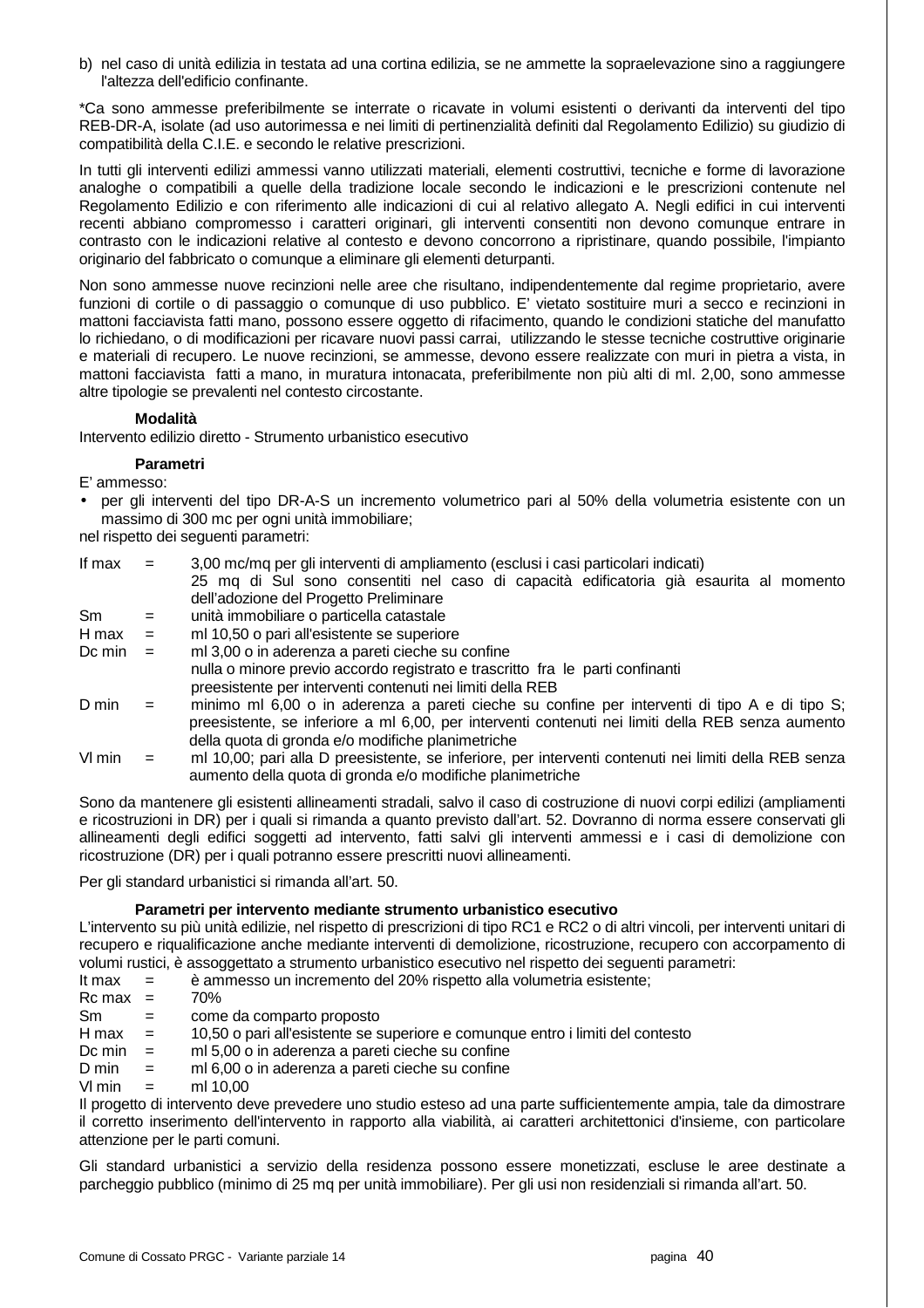## **Prescrizioni particolari**

Gli interventi di demolizione con ricostruzione (DR) sono ammessi secondo le modalità dell'intervento edilizio diretto se riferiti a singole unità edilizie, negli altri casi (quando non sussistono le condizioni per intervento con S.U.E.) è prescritto l'intervento edilizio diretto convenzionato.

In caso di formazione di nuovi accessi veicolari, ed in relazione al livello di rischio relativo all'ammissione del veicolo sulla strada, potrà essere imposto l'arretramento o un diverso posizionamento.

#### **AMBITO B1.1**

L'intervento unitario è soggetto a intervento edilizio diretto convenzionato, con le seguenti ulteriori prescrizioni (prevalenti sui parametri generali del presente articolo):

- l'incremento volumetrico massimo deve essere contenuto nel 20% della volumetria esistente (esclusa la porzione soggetta a RC2);
- Standard urbanistici l'intervento di recupero è soggetto alle seguenti prescrizioni: 5 mq/ab con un minimo di 25 mq/unità immobiliare (tramite monetizzazione).

## **AMBITO B1.2**

Nel rispetto degli altri parametri di cui al presente articolo è ammessa il recupero ad uso residenziale dell'immobile esistente, per una Volumetria massima pari a 150 mc.

## **ART. 57 - AREE EDIFICATE SATURE - B2**

#### **Destinazione prevalente**: RESIDENZIALE

## **Usi ammessi (art. 48)**

- a) USI RESIDENZIALI
- a.1 abitazione private di ogni tipo
- a.2 abitazioni collettive = collegi, convitti, case di riposo, case protette, conventi e simili
- a.3 autorimesse
- b) USI TERZIARI DIFFUSI (nei limiti della normativa commerciale)
- b.1 uffici e studi privati
- b.2 negozi, botteghe, pubblici esercizi
- b.3 laboratori per arti e mestieri (compresi i servizi-auto previo parere ASL)
- b.4 **(1)** magazzini e locali di deposito
- b.5 fabbricati per speciali esigenze di attività commerciali  **(1) Sono comunque esclusi i depositi a cielo aperto**
- c) USI TERZIARI SPECIALIZZATI
- c.1 direzionali, finanziari, assicurativi:
- c.2 case di cura e ospedali **limitatamente ai presidii sociosanitari ed ai poliambulatorii**
- c.3 uffici pubblici
- c.4 scuole e laboratori scientifici pubblici e (privati)

## c.5 biblioteche, pinacoteche, musei, gallerie d'arte, accademie

- c.6 cappelle ed oratori non destinate all'esercizio pubblico dei culti
- c.7 attività sportive di enti operanti con o senza fini di lucro
- c.8 alberghi, pensioni, motel, case albergo, locande e simili
- c.9 teatri, cinema, sale concerti e spettacoli
- c.13 attività pubblica di culto
- d) USI PRODUDUTTIVI: attività produttive di tipo manifatturiero limitatamente a quelle esistenti. Nel caso di insediamenti ritenuti incompatibili con la residenza e/o non conformi a normative e regolamenti, essi vanno classificati come impianti in sede impropria ai sensi e con gli effetti dell'art. 26, comma 1°, sub. e) della L.R. 56/1977 e soggetti a soli interventi di adeguamento (messa in sicurezza degli impianti ed eliminazione dei fattori inquinanti) e di manutenzione ordinaria e straordinaria; nel caso di rilocalizzazione dell'insediamento non è ammesso l'utilizzo di tali immobili per la stessa o per altre attività incompatibili.
- g) USI DEL SUOLO INEDIFICATO: parchi e giardini pubblici G.3 parcheggi G.4

## **Interventi ammessi (art. 6)**

MO - MS - RC1 - RC2 - REA - REB - DS - DR - Ca

 **Modalità**: Intervento edilizio diretto - Strumento urbanistico esecutivo.

#### **Parametri**

La densità fondiaria è pari all'esistente. Sono comunque ammissibili volumi e vani tecnici se necessari. È inoltre ammessa la realizzazione di fabbricati accessori ad uso autorimesse.  $Rc$  max  $=$  80%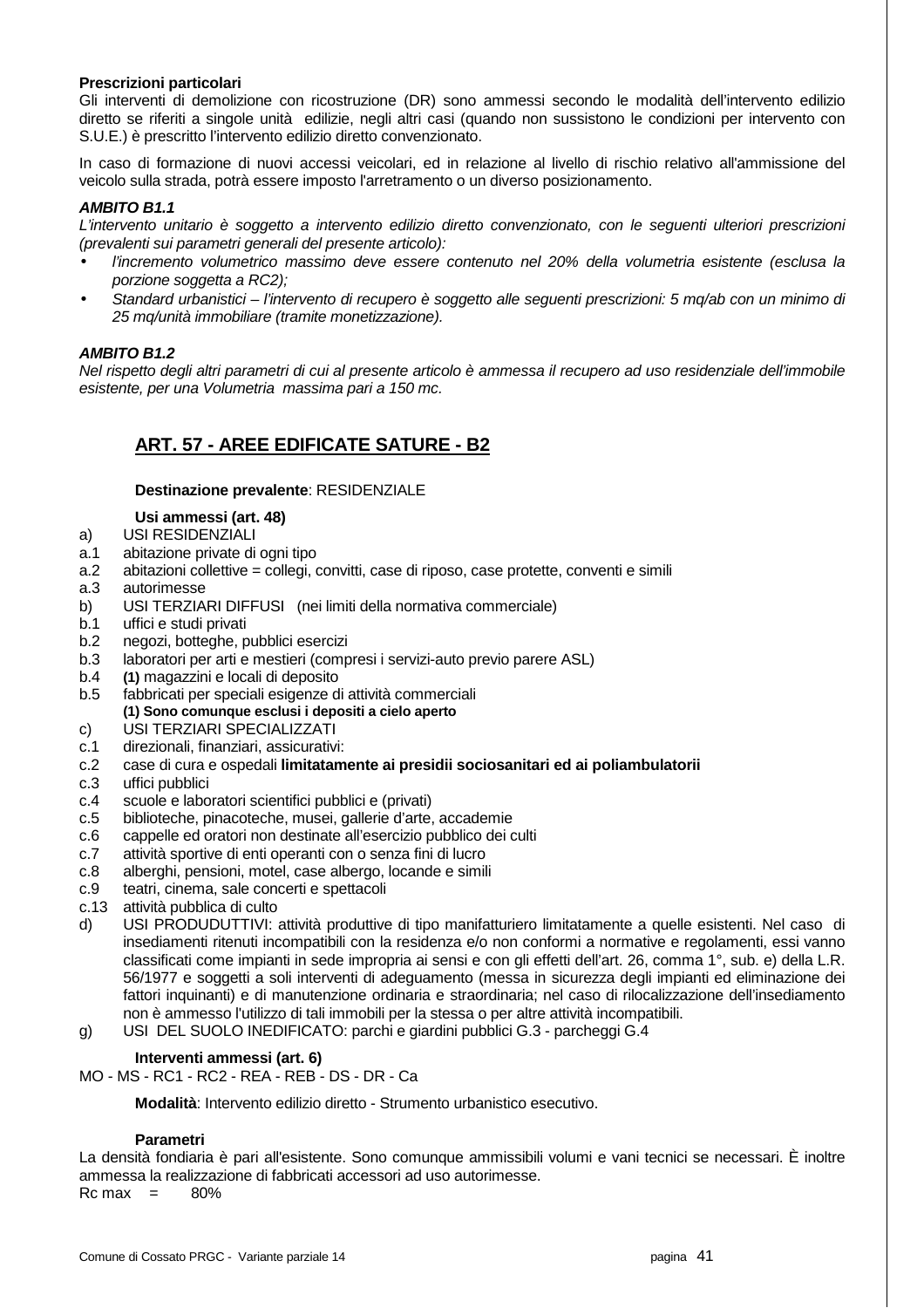$H$  max  $=$  pari all'esistente

Dc min  $=$  ml 5,00 o in aderenza a pareti cieche su confine nulla o minore previo accordo registrato e trascritto fra le parti confinanti

 $D \text{ min}$  = ml 6.00 o in aderenza a pareti cieche su confine

 $Vl$  min = ml 10.00

E' consentito il recupero dei sottotetti per usi residenziali purché collegato all'unità immobiliare sottostante, l'aumento della Sul, in questo caso, è sempre ammesso.

#### **Prescrizioni particolari**

Standard urbanistici: si rimanda agli artt. 3, 44, 50; parcheggio privato secondo quanto previsto dalla normativa vigente.

Gli interventi di demolizione con ricostruzione (DR) di fabbricati civili, quando non previsti in cartografia, sono ammessi previa predisposizione di uno S.U.E..

## **ART. 58 - AREE EDIFICATE CONSOLIDATE - B3**

## **Destinazione prevalente**

RESIDENZIALE

## **Usi ammessi (art. 48)**

- a) USI RESIDENZIALI
- a.1 abitazione private di ogni tipo
- a.2 abitazioni collettive = collegi, convitti, case di riposo, case protette, conventi e simili
- a.3 autorimesse
- b) USI TERZIARI DIFFUSI (nei limiti della normativa commerciale)
- b.1 uffici e studi privati
- b.2 negozi, botteghe, pubblici esercizi
- b.3 laboratori per arti e mestieri, compresi i servizi-auto **(1)** su parere A.S.L.
- b.4 **(2)** magazzini e locali di deposito
- b.5 fabbricati per speciali esigenze di attività commerciali  **(1) In caso di interventi soggetti a S.U.E. possono essere considerati non compatibili (2) Sono comunque esclusi i depositi a cielo aperto**
- c) USI TERZIARI SPECIALIZZATI
- c.1 direzionali, finanziari, assicurativi
- c.2 case di cura e ospedali: **limitatamente ai presidii sociosanitari ed ai poliambulatorii**
- c.3 uffici pubblici
- c.4 scuole e laboratori scientifici pubblici e privati
- c.5 biblioteche, pinacoteche, musei, gallerie d'arte, accademie
- c.6 cappelle ed oratori non destinate all'esercizio pubblico dei culti
- c.7 attività sportive di enti operanti con o senza fini di lucro
- c.8 alberghi, pensioni, motel, case albergo, locande e simili
- c.9 teatri, cinema, sale concerti e spettacoli
- c.13 attività pubblica di culto
- d) USI PRODUDUTTIVI: attività produttive di tipo manifatturiero limitatamente a quelle esistenti. Nel caso di insediamenti ritenuti incompatibili con la residenza e/o non conformi a normative e regolamenti, essi vanno classificati come impianti in sede impropria ai sensi e con gli effetti dell'art. 26, comma 1°, sub. e) della L.R. 56/1977 e soggetti a soli interventi di adeguamento (messa in sicurezza degli impianti ed eliminazione dei fattori inquinanti) e di manutenzione ordinaria e straordinaria; nel caso di rilocalizzazione dell'insediamento non è ammesso l'utilizzo di tali immobili per la stessa o per altre attività incompatibili.
- g) USI DEL SUOLO INEDIFICATO: parchi e giardini pubblici G.3 parcheggi G.4

#### **Interventi ammessi (art. 6)**

MO - MS - RC1 - RC2 - REA - REB - DS - DR - A - S - Ca - RU

 **Modalità**: Intervento edilizio diretto - Strumento urbanistico esecutivo.

## **Parametri**

#### E' ammesso:

• per interventi del tipo DR-A-S un incremento volumetrico pari al 100% della volumetria esistente, con un massimo di 360 mc per ogni unità edilizia (al lordo degli incrementi eseguiti ai sensi del PRG vigente e con riferimento alla volumetria esistente al netto di tali incrementi);

nel rispetto dei seguenti parametri: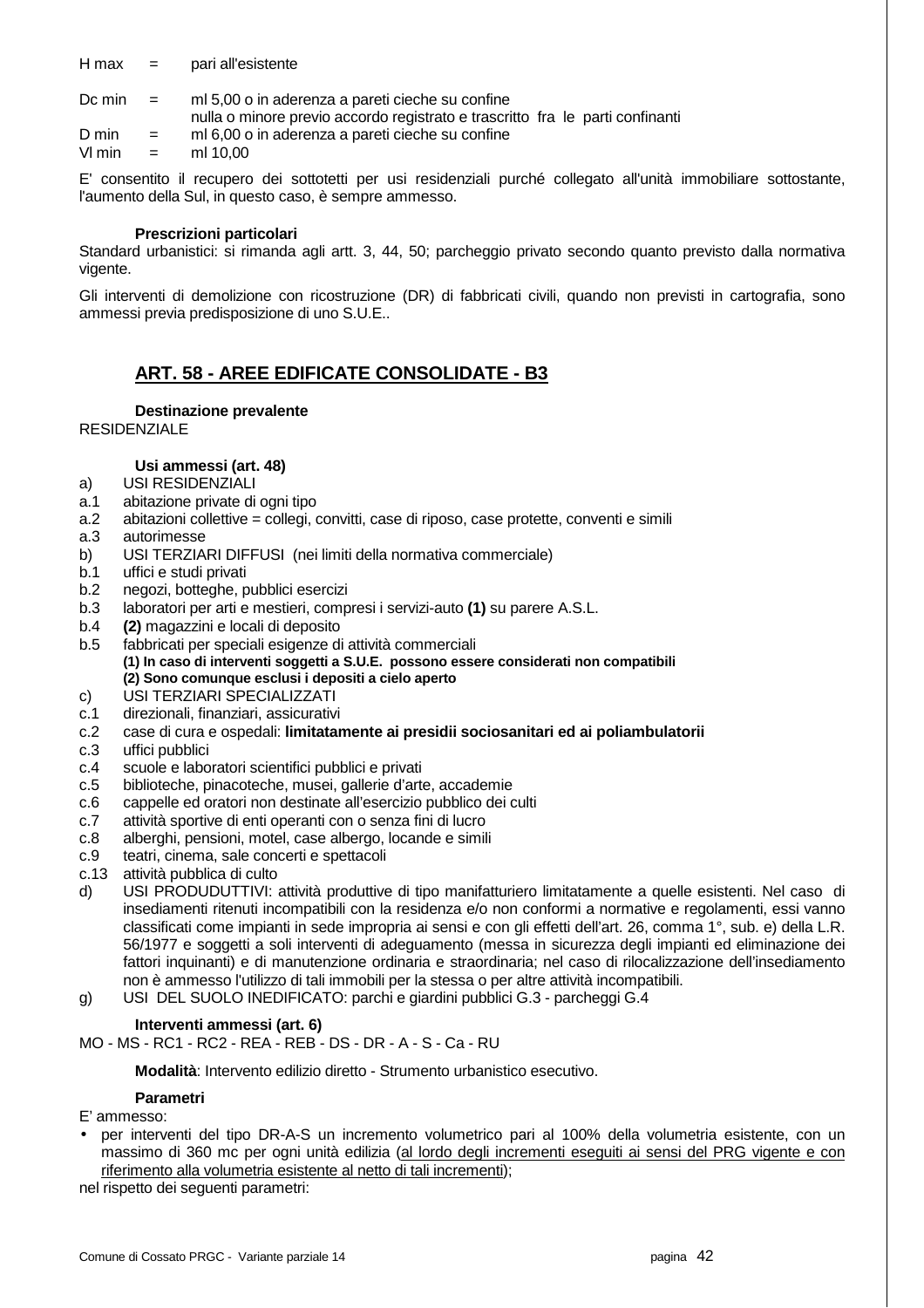- If max = 2,00 mc/mq 25 mq di Sul sono comunque consentiti, anche in eccedenza all'indice fondiario
- $Rc$  max  $=$  60%
- H max  $=$  ml 10,50 o pari all'esistente se superiore
- Dc min  $=$  ml 5,00 o in aderenza a pareti cieche su confine
- nulla o minore previo accordo registrato e trascritto fra le parti confinanti

D min = ml 6,00 o in aderenza a pareti cieche su confine – inferiore preesistente nel caso di intervento di tipo REB senza aumento della quota di gronda e/o modifiche planimetriche

Vl min = ml 10,00; pari alla D preesistente, se inferiore, per interventi di tipo REB senza aumento della quota di gronda e/o modifiche planimetriche; nel caso di aumento della quota di gronda contenuto nei limiti della REB (con il consenso dell'altra proprietà) se si fronteggiano locali con aperture libere su altri affacci

Standard urbanistici - gli interventi di recupero ad uso residenziale di unità edilizie con altra destinazione, che comportano il ricavo di oltre due unità immobiliari, sono soggetti alle seguenti prescrizioni: 5 mq/ab con un minimo di 25 mq/unità immobiliare (di norma tramite monetizzazione).

Per gli usi non residenziali si rimanda all'art. 50.

## **Parametri per intervento mediante strumento urbanistico esecutivo**

L'intervento su più unità edilizie, nel rispetto di prescrizioni di tipo RC1 e RC2 o di altri vincoli, per interventi unitari di recupero e riqualificazione mediante interventi di demolizione, ricostruzione, recupero con accorpamento di volumi rustici, è assoggettato a strumento urbanistico esecutivo nel rispetto dei seguenti parametri:

- It max  $=$  1,50 mc/mq
- $Rc$  max = 60% Sm = come da comparto proposto
- H max = pari all'esistente sono ammesse altezze superiori entro i limiti del contesto circostante
- Dc min  $=$  ml 5,00 o in aderenza a pareti cieche su confine
- D min = ml 6,00 o in aderenza a pareti cieche su confine
- Vl min = ml 10,00 o pari all'altezza dell'edificio più alto

Il progetto di intervento deve prevedere uno studio esteso ad una parte sufficientemente ampia, tale da dimostrare il corretto inserimento dell'intervento in rapporto alle OO.UU. esistenti o previste.

Gli standard urbanistici a servizio della residenza possono essere monetizzati, escluse le aree destinate a parcheggio pubblico (minimo di 25 mq per unità immobiliare) e quelle a verde attrezzato (U1) che complessivamente non possono essere inferiori a 10,00 mq/ab. Per gli usi non residenziali si rimanda all'art. 50.

## **Ambiti di intervento unitario: B3.1 - B3.2 - B3.3a - B3.3b**

Sono i comparti (indicati nelle tavole di PRG) per cui sono previsti interventi di riqualificazione e/o riconversione attraverso interventi unitari di demolizione e ricostruzione. I parametri di trasformazione urbanistici e edilizi sono quelli previsti per gli interventi soggetti a S.U.E. e/o quelli previsti nelle schede e nelle tavole normative allegate alle presenti norme.

## **Prescrizioni particolari**

Parcheggio privato secondo quanto previsto dalla normativa vigente.

Per gli interventi del tipo DR-A-S relativi a funzioni non residenziali (se compatibili ed inclusi tra gli usi di cui al comma 2 del presente articolo) è ammesso un incremento del 100% della superficie lorda esistente (Sul), nel rispetto dei parametri di cui al 5° comma del presente articolo (da If a Vl) e senza il limite massimo di 360 mc; tali interventi dovranno inserirsi armonicamente nel contesto residenziale, secondo le indicazioni contenute nell'art. 32 del Regolamento Edilizio.

Lotto B3.4 - è ammesso, nel rispetto dei parametri di cui al 5° comma del presente articolo (da If a VI), un intervento di nuova costruzione (a servizio e completamento dell'attività artigianale già insediata) per una Sul massima pari a 350 mq.

Lotto B3.5 - è ammessa, nel rispetto dei parametri di cui al 5° comma del presente articolo (escluse le limitazioni percentuali per gli incrementi volumetrici), la costruzione della residenza per il titolare dell'attività esistente, con un limite massimo pari a mq 150 di Sul.

Lotto B3.6 - sono ammessi, nel rispetto degli altri parametri di cui al 5° comma del presente articolo, una volumetria ed un rapporto di copertura pari a quelli della concessione edilizia originaria.

Lotto B3.8 - è ammesso, nel rispetto dei parametri di cui al 5° comma del presente articolo (da If a VI), un intervento di ampliamento per una volumetria massima pari a 1.318 mc.

Gli interventi di demolizione con ricostruzione (DR) sono ammessi secondo le modalità dell'intervento edilizio diretto se riferiti a singole unità edilizie e se non si configurano come interventi di RU, sempre soggetta alla predisposizione di uno S.U.E. Nel caso detti interventi riguardino fabbricati a destinazione residenziale tale uso deve rimanere prevalente.

## **ART. 59 - AREE EDIFICATE A CAPACITA' RESIDUA - B4**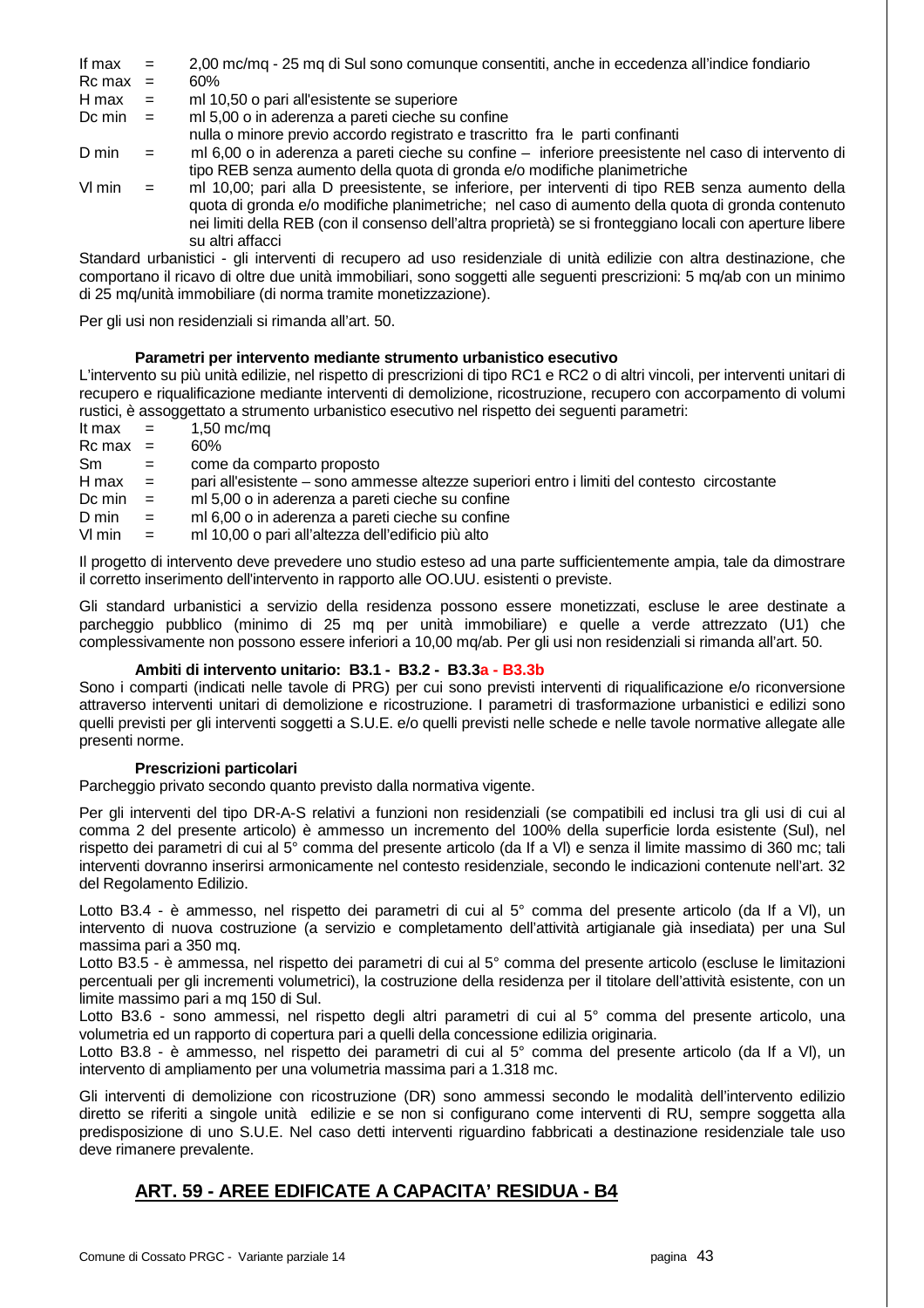Le aree edificate B4 sono soggette alla stessa normativa delle aree B3.

#### **Prescrizioni particolari**

Lotto B4.1 – per gli immobili esistenti è ammesso, nel rispetto dei parametri di cui al 5° comma dell'art. 58, l'uso residenziale di tipo a.1

## **ART. 60 - AREA URBANA CENTRALE - NUCLEI EDIFICATI B5**

 Le planimetrie del P.R.G. contengono la delimitazione dell'Area Urbana Centrale comprendente al suo interno aree normative diverse (A1-B1-B3-C1-D4-D8), nonché i nuclei edificati B5 soggetti a specifica normativa. L'elaborato 5P3 contiene la delimitazione degli ambiti B5 e all'interno di essa l'individuazione degli edifici di elevato valore architettonico-ambientale. Essi sono da considerare zone di recupero ai sensi della Legge 457/78.

## **Prescrizioni generali valide per l'area urbana centrale, aggiuntive e non**

## **sostitutive di quelle previste nelle singole aree normative (comprese i nuclei B5)**

Per l'esecuzione di tutti gli interventi ammessi, ad eccezione degli interventi di manutenzione ordinaria, dovrà essere presentata, oltre agli elaborati previsti dal Regolamento Edilizio, una relazione illustrativa delle tecniche e dei materiali che si intendono adottare, ai fini di un corretto inserimento dell'intervento rispetto ai caratteri ed alle modalità costruttive degli edifici circostanti.

La trasformazione di esistenti unità immobiliari in autorimesse è soggetta alle seguenti limitazioni:

- se inserite nella sagoma degli edifici esistenti o derivanti da interventi di tipo REA-REB-DR-A-S l'accesso, di norma, non può essere aperto direttamente sulla strada per le seguenti arterie (via Mazzini, viale Paietta, via Amendola, via Martiri, via Lamarmora, via Marconi, via Trieste, via Trento, via Mercato, via Matteotti, P.zza Angiono, P.zza Piave, P.zza Gramsci e P.zza Mercato);
- nuovi fabbricati autonomi sono ammessi esclusivamente all'interno delle aree cortilizie, a condizione che non ci sia affaccio diretto sulle arterie sopra indicate.

Sono da mantenere gli esistenti allineamenti stradali, salvo il caso di costruzione di nuovi corpi edilizi (ampliamenti e ricostruzioni in DR) per i quali possono essere prescritti eventuali modificazioni dell'allineamento per esigenze di viabilità od ambientali; dovranno di norma essere conservati gli allineamenti degli edifici soggetti ad intervento, fatti salvi gli interventi ammessi e i casi di demolizione con ricostruzione (DR) per i quali potranno essere prescritti nuovi allineamenti.

In caso di formazione di nuovi accessi veicolari, ed in relazione al livello di rischio relativo all'ammissione del veicolo sulla strada, potrà essere imposto l'arretramento o un diverso posizionamento.

Gli interventi di demolizione con ricostruzione (DR) sono ammessi secondo le modalità dell'intervento edilizio diretto se riferiti a singole unità edilizie e se non si configurano come interventi di RU, sempre soggetta alla predisposizione di uno S.U.E. Nel caso detti interventi riguardino fabbricati a destinazione residenziale tale uso deve rimanere prevalente.

## **NUCLEI EDIFICATI B5**

#### **Usi ammessi (art. 48)**

- a) USI RESIDENZIALI
- a.1 abitazione private di ogni tipo
- a.2 abitazioni collettive = collegi, convitti, case di riposo, case protette, conventi e simili
- a.3 autorimesse
- b) USI TERZIARI DIFFUSI
- b.1 uffici e studi privati
- b.2 negozi, botteghe, pubblici esercizi (nei limiti della normativa commerciale)
- b.3 laboratori per arti e mestieri
- b.4 **(1)** magazzini e locali di deposito
- b.5 fabbricati per speciali esigenze di attività commerciali  **(1) Sono comunque esclusi i depositi a cielo aperto**
- c) USI TERZIARI SPECIALIZZATI
- c.1 direzionali, finanziari, assicurativi
- c.2 case di cura e ospedali **limitatamente ai presidii sociosanitari ed ai poliambulatorii**
- c.3 uffici pubblici
- c.4 scuole e laboratori scientifici pubblici e (privati)
- c.5 biblioteche, pinacoteche, musei, gallerie d'arte, accademie
- c.6 cappelle ed oratori non destinate all'esercizio pubblico dei culti
- c.7 attività sportive di enti operanti con o senza fini di lucro
- c.8 alberghi, pensioni, motel, case albergo, locande e simili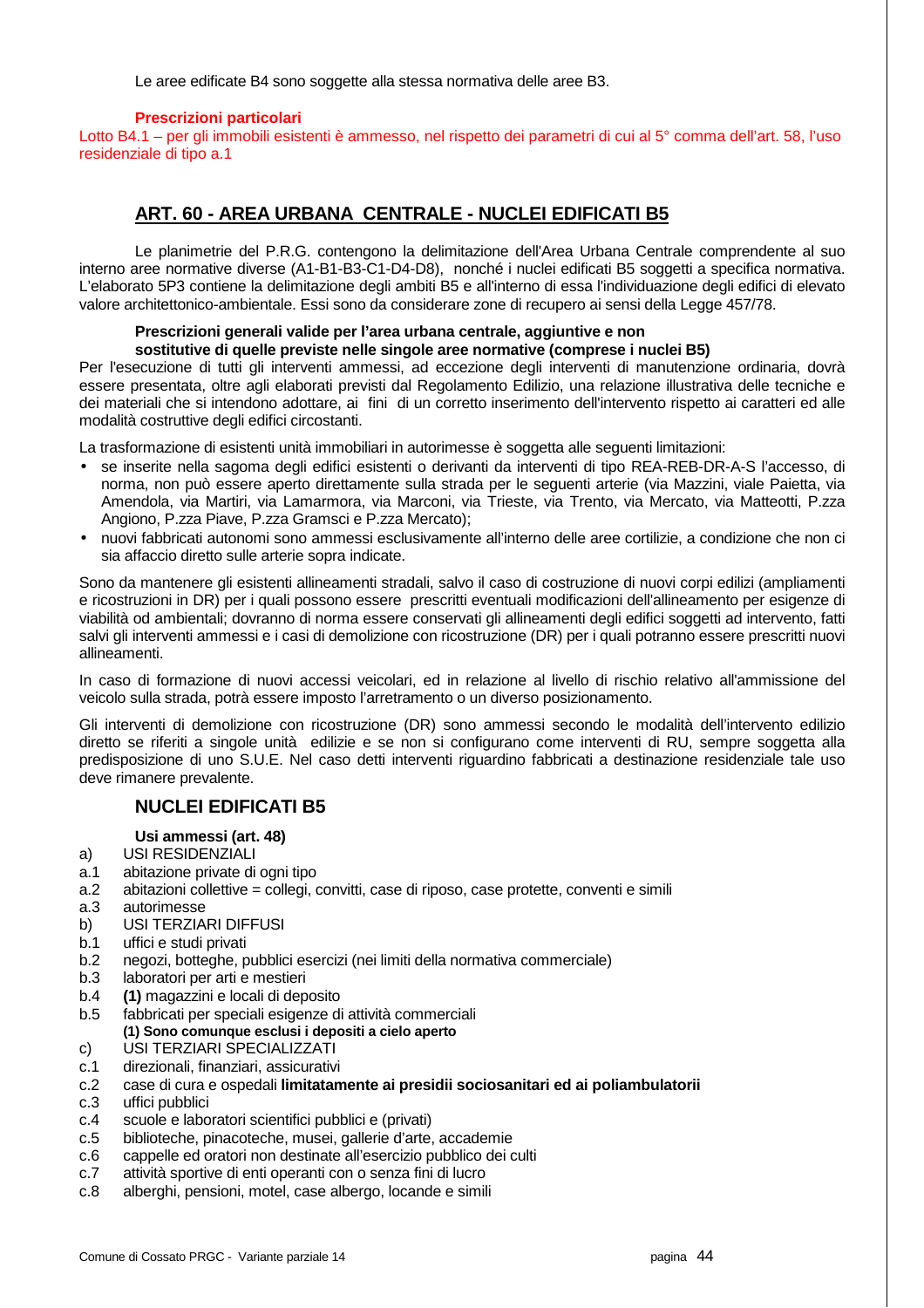- c.9 teatri, cinema, sale concerti e spettacoli
- c.13 attività pubblica di culto
- g) USI DEL SUOLO INEDIFICATO: parchi e giardini pubblici parcheggi

 **Interventi ammessi (art. 6) nel rispetto delle prescrizioni cartografiche sulle singole unità edilizie:**  MO - MS - RC1 - RC2 - REA - REB - DS - DR - A - S - Ca

 **Modalità:** Intervento edilizio diretto - Strumento urbanistico esecutivo

## **Parametri per intervento diretto**

La densità fondiaria è pari all'esistente, è ammesso un incremento pari al 20% della volumetria esistente per gli interventi che lo contemplano; nei casi di sopraelevazione individuati in cartografia l'incremento può eccedere il limite del 20%.

- $Rc$  max = 80%<br> $H$  max = ml 1 ml 10,50 o pari all'esistente se superiore Dc min = ml 5,00 o in aderenza a pareti cieche su confine nulla o minore previo accordo registrato e trascritto fra le parti confinanti D min = ml 6,00 o in aderenza a pareti cieche su confine; inferiore preesistente nel caso di intervento di tipo REB senza aumento della quota di gronda e/o modifiche planimetriche Vl min = ml 10,00; pari alla D preesistente, se inferiore, per interventi di tipo REB senza aumento della
- quota di gronda e/o modifiche planimetriche

## Standard urbanistici

Gli interventi di recupero ad uso residenziale di unità edilizie con altra destinazione, che comportano il ricavo di oltre due unità immobiliari, sono soggetti alle seguenti prescrizioni:

Parcheggio pubblico P1= 5 mg/ab con un minimo di 25 mg per unità immobiliare (è ammessa la monetizzazione).

Per gli usi non residenziali si rimanda all'art. 50.

#### **Parametri per intervento mediante strumento urbanistico esecutivo**

L'intervento su più unità edilizie, nel rispetto di prescrizioni di tipo RC1 e RC2 o di altri vincoli, per interventi unitari di recupero e riqualificazione anche mediante interventi di demolizione, ricostruzione, recupero con accorpamento di volumi rustici, è assoggettato a strumento urbanistico esecutivo nel rispetto dei seguenti parametri:

| It max       | $=$                       | $3,00$ mc/mq                                                                                  |
|--------------|---------------------------|-----------------------------------------------------------------------------------------------|
| $Rc$ max $=$ |                           | $60\%$                                                                                        |
| Sm           | $=$                       | come da comparto proposto o indicato in cartografia                                           |
| H max        | $\mathbf{r} = \mathbf{r}$ | 16,50 o pari all'esistente se superiore e comunque entro i limiti del contesto<br>circostante |
| Dc min       | $\mathbf{r} = \mathbf{r}$ | ml 5,00 o in aderenza a pareti cieche su confine                                              |
| D min        | $=$                       | ml 6,00 o in aderenza a pareti cieche su confine                                              |
| VI min       | $=$                       | ml 10.00 o pari all'altezza dell'edificio più alto                                            |

Il progetto di intervento deve prevedere uno studio esteso ad una parte sufficientemente ampia, tale da dimostrare i legami d'insieme, il corretto inserimento dell'intervento rispetto ai caratteri ed alle modalità costruttive degli edifici compresi nell'intorno, le problematiche connesse alla viabilità.

Per gli usi non residenziali si rimanda all'art. 50.

## **Ambiti di intervento unitario – B5.1 – B5.2 – B5.3**

Sono le parti (indicate nelle tavole di PRG) per le quali sono previsti interventi di riqualificazione attraverso la parziale demolizione e ricostruzione di edifici, il recupero ed il riuso degli edifici esistenti. Essi sono soggetti alla predisposizione di uno S.U.E.; in assenza di detto strumento l'intervento sulla singola unità edilizia deve essere contenuto nei limiti della REA.

#### **Prescrizioni particolari per tutti i Nuclei B5**

Per gli standard urbanistici si rimanda agli artt. 3, 44, 50 ed a quanto previsto nelle schede e/o nelle tavole normative.

In caso di formazione di nuovi accessi veicolari, ed in relazione al livello di rischio relativo all'immissione del veicolo sulla strada, potrà essere imposto l'arretramento o un diverso posizionamento.

Nell'ambito dell'area normativa in oggetto è ammesso, anche per gli interventi di tipo REA individuati in cartografia, l'aumento di Sul se questo avviene all'interno della sagoma esistente; in tal caso l'intervento non è soggetto alla verifica dell'indice fondiario o di altri limiti relativi all'incremento volumetrico.

## **ART. 61 - AREE DI COMPLETAMENTO - B6**

#### **Destinazione prevalente:** RESIDENZIALE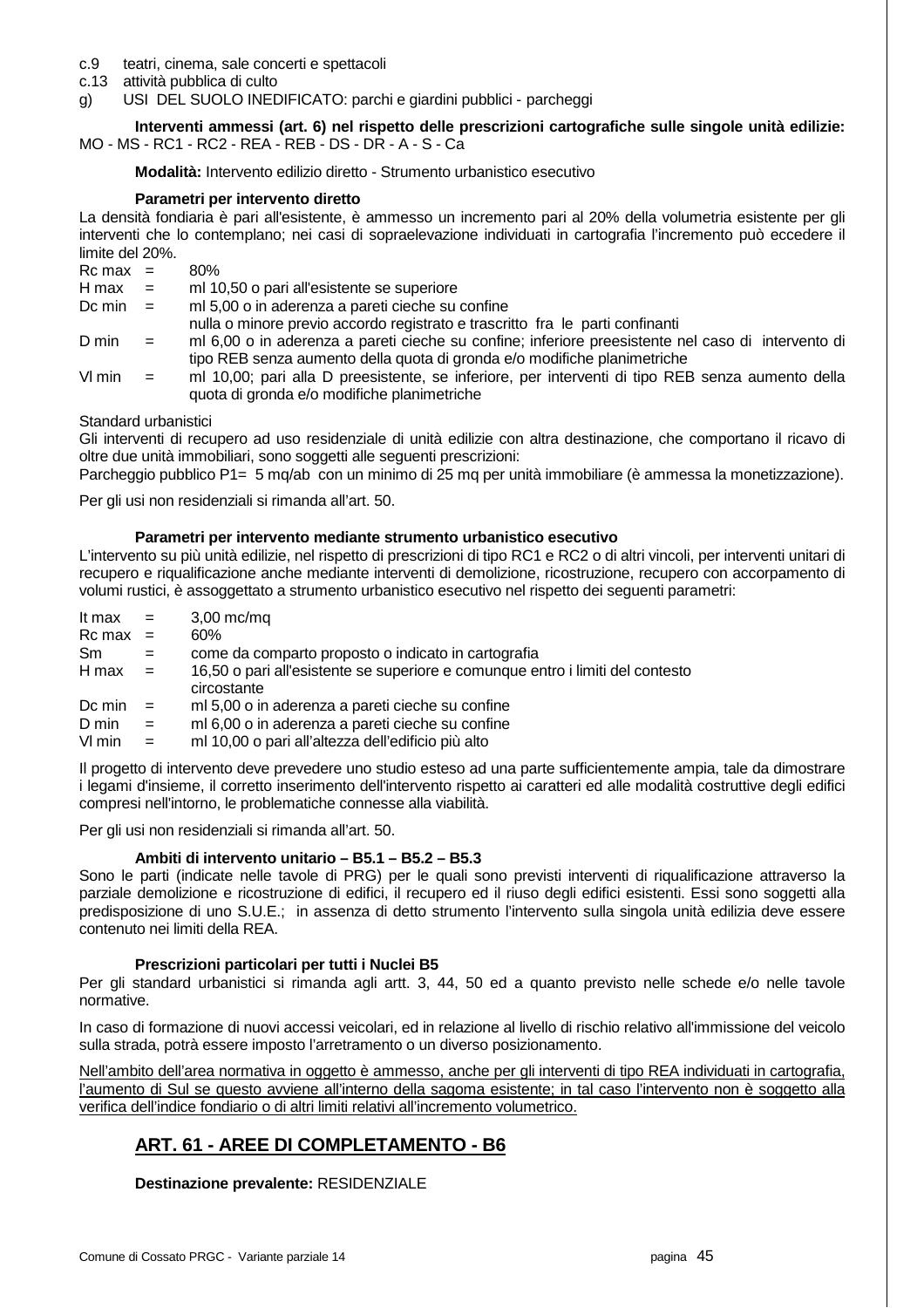## **Usi ammessi (art. 48)**

- a) USI RESIDENZIALI (minimo 50%)
- a.1 abitazione private di ogni tipo
- a.2 abitazioni collettive = collegi, convitti, case di riposo, case protette, conventi e simili
- a.3 autorimesse
- b) USI TERZIARI DIFFUSI (massimo 50% nei limiti della normativa commerciale)
- b.1 uffici e studi privati
- b.2 negozi, botteghe, pubblici esercizi
- b.3 laboratori per arti e mestieri (compresi i servizi-auto se localizzati nell'unità edilizia di residenza posta su lotto singolo di proprietà e previo parere A.S.L.)
- b.4 **(1)** magazzini e locali di deposito
- b.5 fabbricati per speciali esigenze di attività commerciali  **(1) Sono comunque esclusi i depositi a cielo aperto**
- c) USI TERZIARI SPECIALIZZATI (massimo 50%)
- c.1 direzionali, finanziari, assicurativi
- c.2 case di cura e ospedali **limitatamente ai presidii sociosanitari ed ai poliambulatorii**
- c.3 uffici pubblici
- c.4 scuole e laboratori scientifici pubblici e privati
- c.5 biblioteche, pinacoteche, musei, gallerie d'arte, accademie
- c.6 cappelle ed oratori non destinate all'esercizio pubblico dei culti
- c.7 attività sportive di enti operanti con o senza fini di lucro
- c.8 alberghi, pensioni, motel, case albergo, locande e simili
- c.9 teatri, cinema, sale concerti e spettacoli
- c.13 attività pubblica di culto
- g) USI DEL SUOLO INEDIFICATO: parchi e giardini pubblici G.3 parcheggi G.4

 **Interventi ammessi (art. 6)**

MO - MS - RC1 - RC2 - REA - REB - DS - DR - A - S - NC - Ca

 **Modalità:** Intervento edilizio diretto semplice o convenzionato

#### **Parametri**

| It max | $=$ | pari all'indice fondiario                                                     |
|--------|-----|-------------------------------------------------------------------------------|
| If max | $=$ | da 0,60 a 0,80 mc/mq (vedi ALLEGATO 4 alle presenti norme)                    |
| Rc max | $=$ | 50%                                                                           |
| H max  | $=$ | da ml 7,50 a ml 10,50 (vedi ALLEGATO 4 alle presenti norme)                   |
| Sm     | $=$ | mg 400                                                                        |
| Сi     | $=$ | come da indicazione cartografica quando prevista                              |
| Dc min | $=$ | ml 5,00 o in aderenza a pareti cieche su confine                              |
|        |     | nulla o minore previo accordo registrato e trascritto fra le parti confinanti |
| D min  | $=$ | ml 10,00 o in aderenza a pareti cieche su confine                             |
| VI min | $=$ | ml 10,00                                                                      |
| DL min | $=$ | ml 5,00 dai limiti di zona D                                                  |
| Sp min | $=$ | 50% di SI                                                                     |
|        |     |                                                                               |

#### Standard urbanistici e prescrizioni di attuazione:

5 mq/ab per usi residenziali con un minimo di 25 mq/unità immobiliare (di norma tramite monetizzazione) per interventi su aree singole (come individuate in cartografia e nell'allegato 4) eccedenti l'unità edilizia mono o bifamiliare o comportanti la suddivisione in lotti. Per i lotti delimitati come Ci (comparti minimi di intervento) e nel caso di suddivisione in lotti di aree singole, la previsione delle eventuali OO.UU. da realizzare (con particolare riguardo a quelle inerenti l'accessibilità all'insediamento e l'allacciamento alla rete idrica e fognaria) deve avvenire in modo unitario. Gli interventi possono essere assoggettati alle procedure dell'intervento edilizio diretto convenzionato. Per gli usi non residenziali si rimanda all'art. 50.

#### **Prescrizioni particolari**

Parcheggio privato secondo quanto previsto dalla normativa vigente.

Per l'area identificata dalla sigla **20.1** sulla cartografia del PRG (elaborato 4P2), l'edificazione deve avvenire nel rispetto del contesto architettonico di vecchio impianto in cui è inserito l'intervento. Per l'area identificata dalla sigla **30.13** sulla cartografia del PRG (elaborato 4P2) è ammesso, nel rispetto dei parametri di cui al presente articolo (escluso l'indice fondiario), un intervento di nuova costruzione per una volumetria massima pari a mc 2.057. L'intervento sarà soggetto a concessione convenzionata con obbligo di realizzazione e cessione gratuita al Comune del parcheggio pubblico contiguo previsto in cartografia.

## **ART. 62 - AREE DI NUOVA EDIFICAZIONE - C1**

**Destinazione prevalente:** RESIDENZIALE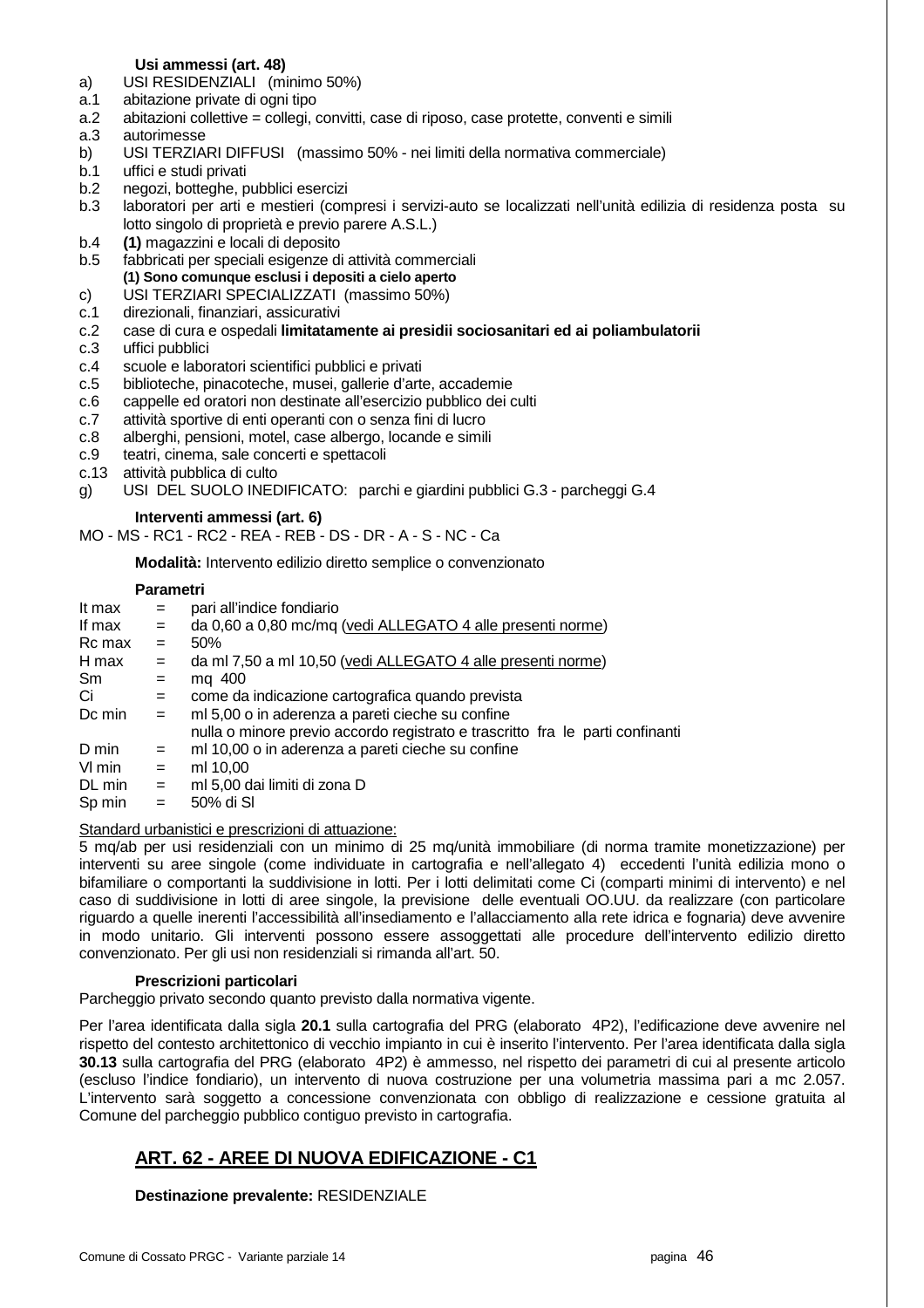#### **Usi ammessi (art. 48)**

- a) USI RESIDENZIALI (minimo 70%)
- a.1 abitazione private di ogni tipo
- a.2 abitazioni collettive = collegi, convitti, case di riposo, case protette, conventi e simili
- a.3 autorimesse
- b) USI TERZIARI DIFFUSI (massimo 30% nei limiti della normativa commerciale)
- b.1 uffici e studi privati
- b.2 negozi, botteghe, pubblici esercizi
- b.3 laboratori per arti e mestieri
- b.4 **(1)** magazzini e locali di deposito
- b.5 fabbricati per speciali esigenze di attività commerciali  **(1) Sono comunque esclusi i depositi a cielo aperto**
- c) USI TERZIARI SPECIALIZZATI (massimo 30%)
- c.1 direzionali, finanziari, assicurativi
- c.2 case di cura e ospedali **limitatamente ai presidii sociosanitari ed ai poliambulatorii**
- c.3 uffici pubblici
- c.4 scuole e laboratori scientifici pubblici e privati
- c.5 biblioteche, pinacoteche, musei, gallerie d'arte, accademie
- c.6 cappelle ed oratori non destinate all'esercizio pubblico dei culti
- c.7 attività sportive di enti operanti con o senza fini di lucro
- c.8 alberghi, pensioni, motel, case albergo, locande e simili
- c.9 teatri, cinema, sale concerti e spettacoli
- c.13 attività pubblica di culto

g) USI DEL SUOLO INEDIFICATO: parchi e giardini pubblici G.3 - parcheggi G.4

#### **Interventi ammessi (art. 6)**

MO - MS - RC1 - RC2 - REA - REB - DS - DR - A - S - NC - Ca

 **Modalità:** Strumento urbanistico esecutivo

#### **Parametri**

| It max  | $=$          | da 0,60 a 1,10 mc/mq (vedi ALLEGATO 5 alle presenti norme)                   |
|---------|--------------|------------------------------------------------------------------------------|
| Rc max  | $=$          | 40%                                                                          |
| H max   | $=$          | da ml 7,50 a ml 19,50 (vedi ALLEGATO 5 alle presenti norme)                  |
| CA      | $=$          | come da comparto indicato in cartografia                                     |
| Dc min  | $=$          | ml 6.00                                                                      |
| D min*  | $=$          | ml 10,00 o nulla in caso di costruzioni in aderenza nell'ambito del comparto |
| VI min* | $\alpha = 1$ | ml 10,00 o pari all'altezza dell'edificio più alto                           |
|         |              | *(fatte salve le deroghe ammesse dal D.M. 1444/68)                           |
| DL min  | $=$          | ml 6,00 dai limiti di zona A, D, ml 3,00 dai limiti di zona E                |
| Sp min  | $=$          | 50% di SI                                                                    |
|         |              |                                                                              |

Gli standard urbanistici a servizio della residenza possono essere monetizzati, escluse le aree destinate a parcheggio pubblico (minimo di 25 mq per unità immobiliare) e quelle a verde attrezzato (U1) che complessivamente non possono essere inferiori a 10,00 mq/ab.

Per gli usi non residenziali si rimanda all'art. 50.

#### **Prescrizioni particolari**

Parcheggio privato secondo quanto previsto dalla normativa vigente.

Tipologie ammesse: edificio pluripiano ( > 4 piani f.t.) - palazzine, case a schiera, casa abbinata, casa singola, secondo quanto previsto dalle schede normative.

Gli S.U.E. dovranno affrontare con particolare attenzione la problematica dell'inserimento ambientale dei nuovi volumi in rapporto alle architetture pre-esistenti ed alla morfologia del terreno, nel rispetto delle indicazioni contenute nell'ALLEGATO 5 alle presenti norme, con la possibilità di proporre anche limitate variazioni alle altezze e tipologie previste dal citato allegato.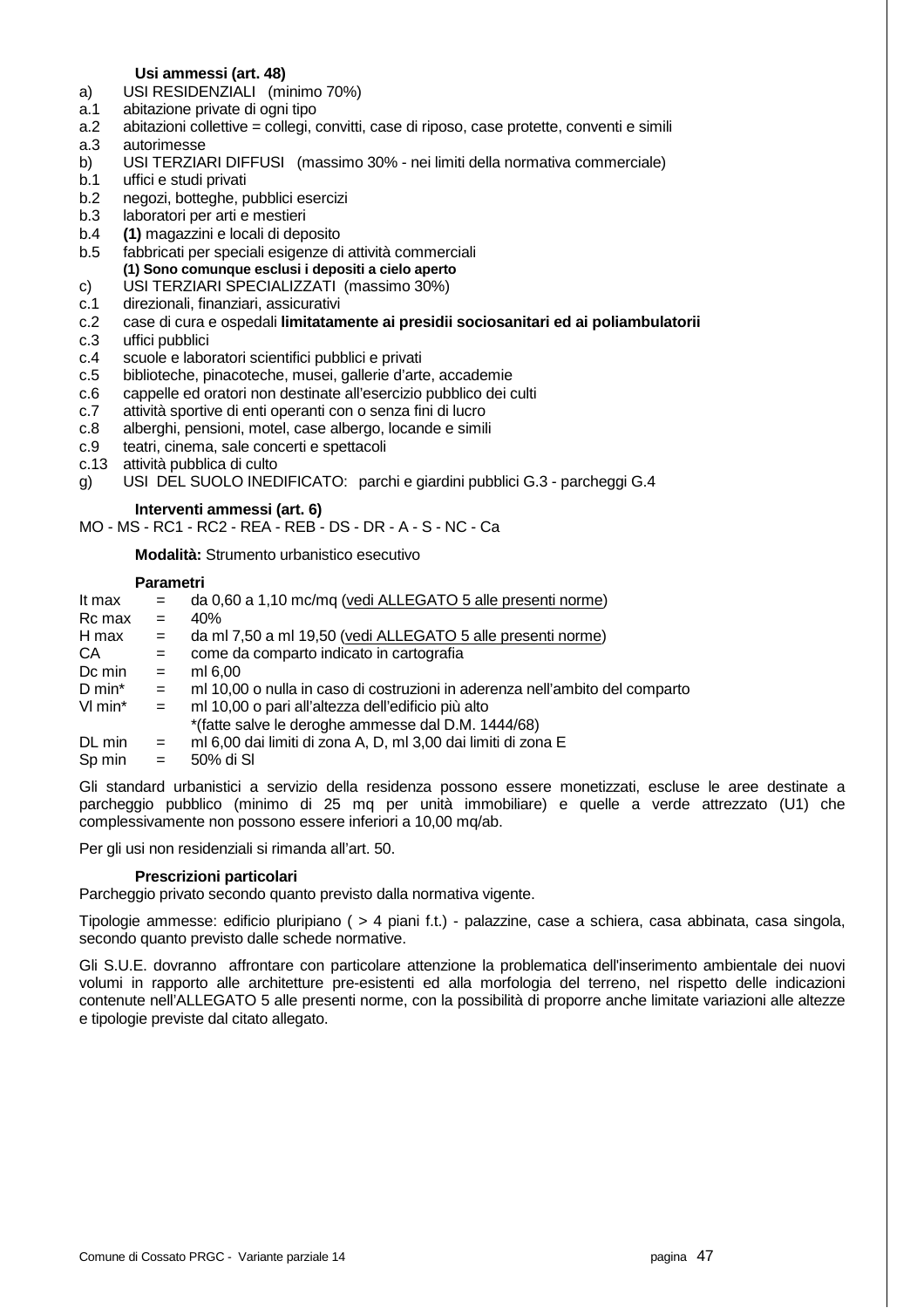## **ART. 63 - AREE CON IMPIANTI PRODUTTIVI CHE SI CONFERMANO - D1**

## **Destinazione prevalente:** ARTIGIANALE-INDUSTRIALE

## **Usi ammessi (art. 48)**

- d) USI PRODUDUTTIVI (minimo 70%)
- d.1 attività produttive di tipo manifatturiero: opifici
	- fabbricati per speciali esigenze industriali
- d.2 magazzini e locali di deposito
- d.3 depositi a cielo libero se connessi all'attività produttiva
- b.3 laboratori per arti e mestieri (compresi i servizi-auto)
- a) USI RESIDENZIALI
- a.1-a.3 limitatamente ad alloggio proprietà e/o custode
- b) USI TERZIARI DIFFUSI (nei limiti della normativa commerciale) **(1)**
- b.1 uffici e studi privati quando non complementari all'attività insediata ma connessi direttamente ad attività produttive (massimo 20%)
- b.2 negozi, botteghe, pubblici esercizi (massimo 30%)
- c) USI TERZIARI SPECIALIZZATI (massimo 30%) **(1)**
- c.3 uffici pubblici
- c.6 cappelle ed oratori non destinate all'esercizio pubblico dei culti  **(1) Per il cambio di destinazione d'uso di immobili inclusi in addensamenti o localizzazioni commerciali si rimanda a quanto previsto dal punto 2 dell'allegato 6 alle presenti norme.**
- g) USI DEL SUOLO INEDIFICATO: parchi e giardini pubblici G.3 parcheggi G.4

Gli insediamenti esistenti o in progetto che risultino, in base a relazione dell'autorità competente (A.R.P.A o A.S.L.), pericolosi, nocivi e/o non conformi a norme di legge, devono adottare tutti i provvedimenti necessari, sulla base delle vigenti normative, alla messa in sicurezza degli impianti ed all'eliminazione dei fattori inquinanti.

Quanto gli insediamenti di cui al punto precedente sono contigui ad aree edificate prevalentemente residenziali l'impianto viene classificato, fino al completo adeguamento, quale impianto in sede impropria ai sensi e con gli effetti dell'art. 26, comma 1°, sub. e) della L.R. 56/1977 e soggetto ai soli interventi di manutenzione ordinaria e straordinaria. Nel caso di rilocalizzazione dell'insediamento non è ammesso l'utilizzo di tali immobili per la stessa o per altre attività pericolose o nocive.

## **Interventi ammessi (art. 6)**

MO - MS - RC1 - RC2 - REA - REB - DS - DR - A - S - NC - Ca

## **Modalità**

Intervento edilizio diretto semplice o convenzionato

## **Parametri**

| 150 mg di Sul residenziale per ogni azienda insediata con superficie produttiva di almeno 200 mg; |
|---------------------------------------------------------------------------------------------------|
| 200 mq per quelle con superficie produttiva superiore a 600 mq.                                   |

- Rc max = 66% nel caso di attività esistenti che già superano tale limite sono comunque ammessi interventi per vani o volumi tecnici
- H max = ml 12,00 salvo altezze maggiori adiacenti o per parti tecnologicamente indispensabili
- Dc min = ml 6,00 nulla o minore previo accordo registrato e trascritto fra le parti confinanti
- D min = ml 10,00; ml 6,00 nell'ambito del lotto produttivo, sono ammesse inoltre costruzioni in aderenza o distanze inferiori dal fabbricato principale per la costruzione di volumi tecnici a servizio dello stesso
- $Vl$  min  $=$  ml 10.00 DL min = ml 5,00 dai limiti di zona A, B, C
- Sp min = 20% di Sl salvo esigenze particolari legate al tipo di attività insediata.

Standard urbanistici = si rimanda all'art. 50.

## **Prescrizioni particolari**

Sono escluse dalla verifica del rapporto di copertura le pensiline aperte, a protezione di mezzi meccanici, di attrezzature, di prodotti stoccati saltuariamente, a condizione che la sporgenza sia contenuta in ml 3,00, che la distanza del filo esterno dell'aggetto dai confini sia superiore o pari a ml 3,00 e che non affaccino su strade pubbliche o di uso pubblico.

Le nuove costruzioni (NC) su lotti liberi non appartenenti all'impianto preesistente dovranno rispettare i parametri riferiti ai nuovi impianti produttivi (D2) di cui al successivo art. 64.

Eventuali interventi edilizi, a servizio degli impianti produttivi inseriti nelle aree contraddistinte dalla sigla D1.A, sono subordinati ad un attento esame delle caratteristiche architettoniche originarie in rapporto a quanto previsto dal Regolamento Edilizio.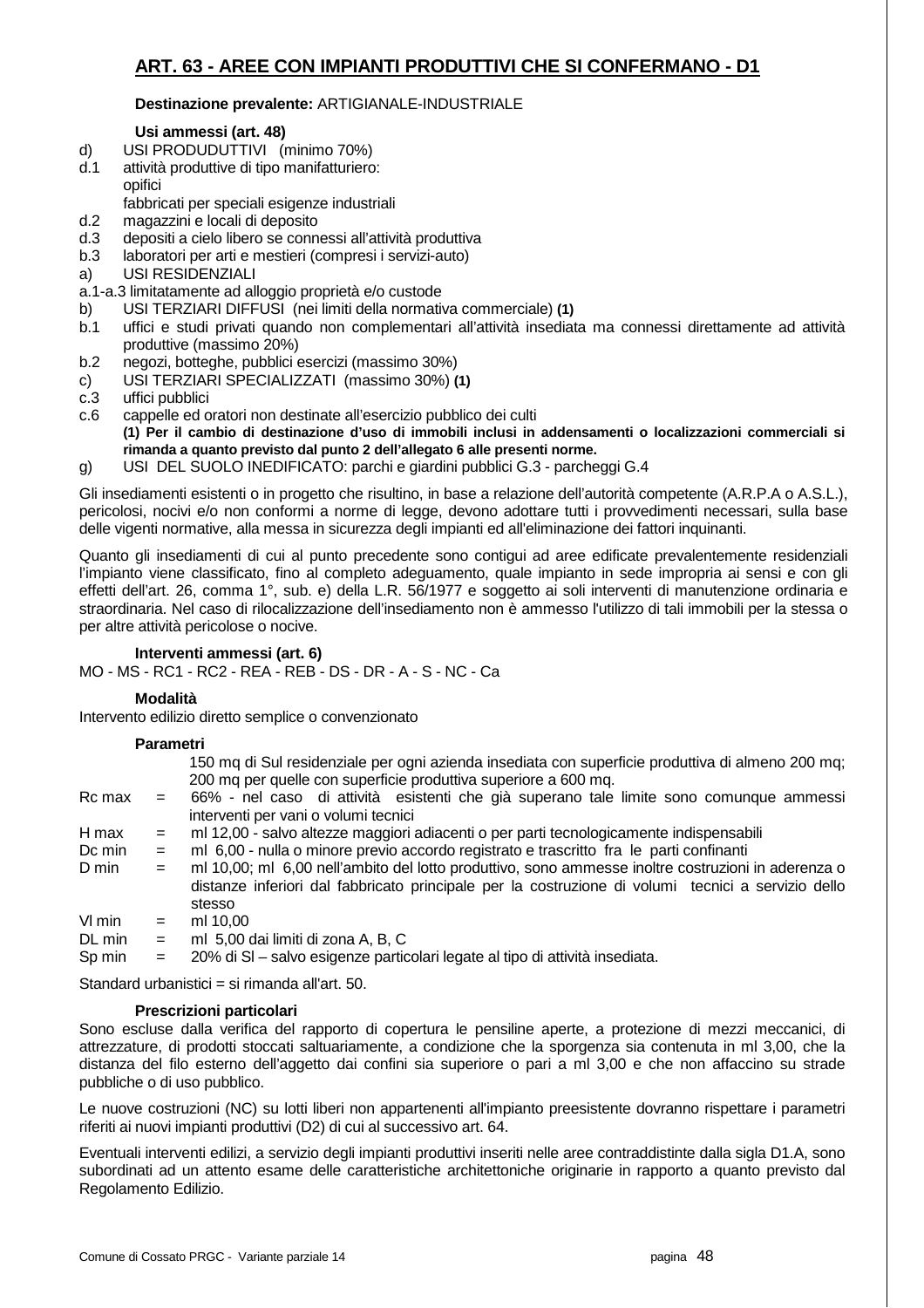Per quanto concerne l'inserimento ambientale ed architettonico degli interventi ammessi, si rimanda a quanto previsto dall'articolo 32 del vigente Regolamento Edilizio.

Per le Sul residenziali esistenti e non connesse all'attività produttiva sono ammessi i seguenti interventi: MO-MS-RC1-RC2-REA-REB-DS.

Lotto D1.1 – Gli interventi eccedenti la REA sono ammessi se funzionali all'attività già insediata all'adozione del Progetto Preliminare e previa valutazione circa la possibilità di attuare, da parte del richiedente, opere migliorative sulla viabilità di accesso all'insediamento.

Lotto D1.2 – per gli interventi di REA – REB è comunque prescritto il rispetto delle prescrizioni e delle indicazioni di sostenibilità ambientale indicate all'art. 27 bis delle presenti norme,

## **ART. 64 - AREE PER NUOVI IMPIANTI PRODUTTIVI - D2**

#### **Destinazione prevalente:** ARTIGIANALE-INDUSTRIALE

## **Usi ammessi (art. 48)**

- d) USI PRODUDUTTIVI (minimo 70%)
- d.1 attività produttive di tipo manifatturiero: opifici
	- fabbricati per speciali esigenze industriali
- d.2 magazzini e locali di deposito
- d.3 depositi a cielo libero
- b.3 laboratori per arti e mestieri (compresi i servizi-auto)
- a) USI RESIDENZIALI
- a.1-a.3 limitatamente ad alloggio proprietà e/o custode
- b) USI TERZIARI DIFFUSI (nei limiti della normativa commerciale)
- b.1 uffici e studi privati quando non complementari all'attività insediata ma connessi direttamente ad attività produttive (massimo 20%)
- b.2 negozi, botteghe, pubblici esercizi (massimo 30%)
- c) USI TERZIARI SPECIALIZZATI (massimo 30%)
- c.3 uffici pubblici
- c.6 cappelle ed oratori non destinate all'esercizio pubblico dei culti
- g) USI DEL SUOLO INEDIFICATO: parchi e giardini pubblici G.3 parcheggi G.4

 **Interventi ammessi (art. 6)**

MO - MS - REA - REB - DS - DR - A - S - NC - Ca

## **Modalità**

Intervento edilizio diretto semplice o convenzionato

#### **Parametri**

|                    |     | 150 mq di Sul residenziale per ogni azienda insediata con superficie produttiva di almeno 200 mq;<br>200 mq per quelle con superficie produttiva superiore a 600 mq.                  |
|--------------------|-----|---------------------------------------------------------------------------------------------------------------------------------------------------------------------------------------|
| Sm                 | $=$ | come da comparto indicato in cartografia quando individuato                                                                                                                           |
| $Rc$ max $=$       |     | 50% - sono comunque ammessi interventi per vani o volumi tecnici anche in eccedenza a tale<br>limite                                                                                  |
| H max              | $=$ | ml 12,00 salvo altezze maggiori per parti tecnologicamente indispensabili                                                                                                             |
| Dc min             | $=$ | ml 6,00 - nulla o minore previo accordo registrato e trascritto fra le parti confinanti                                                                                               |
| D min              | $=$ | ml 10,00 - nell'area di proprietà sono ammesse costruzioni in aderenza o distanze inferiori dal<br>fabbricato principale per la costruzione di volumi tecnici a servizio dello stesso |
| VI min             | $=$ | ml 10,00 o pari all'altezza del fabbricato più alto                                                                                                                                   |
| $DL \text{ min}$ = |     | ml 6,00 dai limiti di zona A, B, C, E                                                                                                                                                 |
| Sp min             |     | 40% di SI – salvo esigenze particolari legate al tipo di attività insediata                                                                                                           |

Standard urbanistici = si rimanda all'art. 50.

#### **Prescrizioni particolari**

Dotazione minima di parcheggio privato pari a 1mq/3,3 mq di Sul.

Sono escluse dalla verifica del rapporto di copertura, ma non dagli altri parametri, le pensiline aperte a protezione di mezzi meccanici, di attrezzature, di prodotti stoccati saltuariamente se la sporgenza è contenuta in ml 3,00, in una quota massima del 30% della SL.

Particolare attenzione dovrà essere posta alla definizione degli accessi dalla viabilità principale, in rapporto alla consistenza dell'intervento possono essere prescritte limitazioni nel numero e collegamenti a mezzo di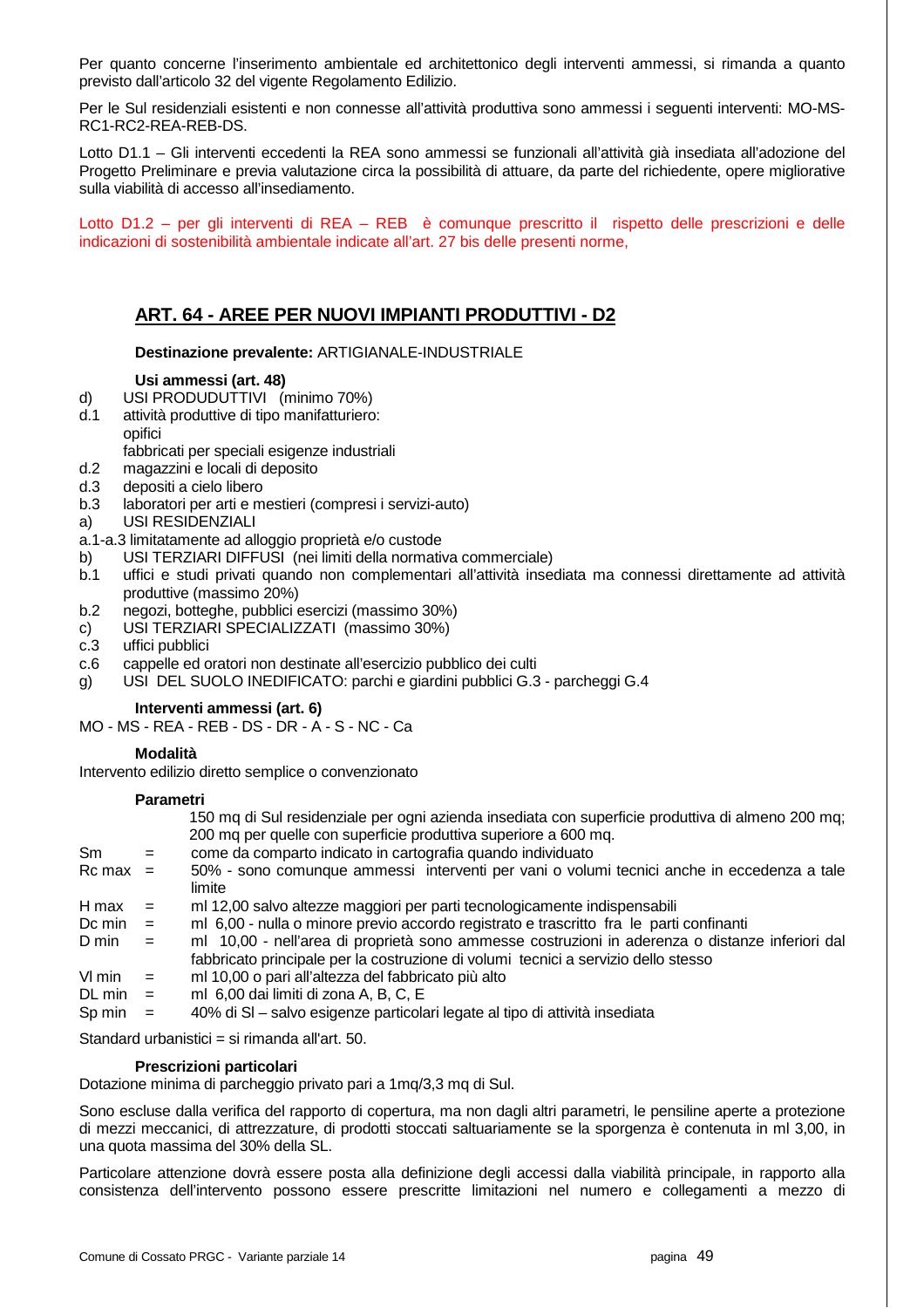canalizzazioni interne già predisposte per interventi su aree contigue; analoghe precauzioni dovranno essere previste per le aree a parcheggio pubblico. Per quanto concerne l'inserimento ambientale ed architettonico degli interventi ammessi, si rimanda a quanto previsto dall'articolo 32 del vigente Regolamento Edilizio.

## **ART. 65 - AREE DA ATTREZZARE PER NUOVI INSEDIAMENTI PRODUTTIVI - D3**

Le aree D3 sono soggette alla stessa normativa delle aree D2, con le seguenti integrazioni:

## **Usi ammessi (art. 48)**

- d) USI PRODUDUTTIVI (minimo 80%)
- d.1 attività produttive di tipo manifatturiero: opifici

fabbricati per speciali esigenze industriali

- d.2 magazzini e locali di deposito
- d.3 depositi a cielo libero
- b.3 l aboratori per arti e mestieri (compresi i servizi-auto)
- a) USI RESIDENZIALI
- a.1-a.3 limitatamente ad alloggio proprietà e/o custode
- b) USI TERZIARI DIFFUSI (nei limiti della normativa commerciale)
- b.1 uffici e studi privati quando non complementari all'attività insediata ma connessi direttamente ad attività produttive (massimo 20%)
- b.2 negozi, botteghe, pubblici esercizi (massimo 20%)
- c) USI TERZIARI SPECIALIZZATI (massimo 20%)
- c.3 uffici pubblici
- c.6 cappelle ed oratori non destinate all'esercizio pubblico dei culti
- c.7 e c.9 limitatamente alle attrezzature di natura ricreativa e sociale per gli addetti alle imprese
- g) USI DEL SUOLO INEDIFICATO parchi e giardini pubblici: G.3 parcheggi: G.4

## **Interventi ammessi (art. 6)**

#### MO - MS - REA - REB - DS - DR - A - S - NC - Ca

## **Modalità:**

Strumento urbanistico esecutivo

Intervento edilizio diretto semplice o convenzionato per interventi ammessi dallo S.U.E.

## **Parametri**

|                                        |     | 150 mg di Sul residenziale per ogni azienda insediata con superficie produttiva di almeno 200 mg;<br>200 mg per quelle con superficie produttiva superiore a 600 mg.                  |
|----------------------------------------|-----|---------------------------------------------------------------------------------------------------------------------------------------------------------------------------------------|
| Sm                                     | $=$ | come da perimetrazione cartografica o secondo comparti di intervento (vedi prescrizioni<br>particolari)                                                                               |
| $Rc$ max =                             |     | 50% (riferito alla S.T.) - per attività insediate sono comunque ammessi interventi per vani o volumi<br>tecnici anche in eccedenza a tale limite                                      |
| H max                                  | $=$ | ml 12.00<br>salvo altezze maggiori per parti tecnologicamente indispensabili                                                                                                          |
| Dc min                                 | $=$ | ml 6,00 - previo accordo scritto fra le parti confinanti è ammessa<br>l'assunzione di servitù per distanze inferiori                                                                  |
| D min                                  | $=$ | ml 10,00 - nell'area di proprietà sono ammesse costruzioni in aderenza o distanze inferiori dal<br>fabbricato principale per la costruzione di volumi tecnici a servizio dello stesso |
| VI min<br>$DL \text{ min}$ =<br>Sp min | $=$ | ml 10,00 o pari all'altezza del fabbricato più alto<br>ml 6,00 dai limiti di zona A, B, C, E<br>40% di SI - salvo esigenze particolari legate al tipo di attività insediata           |
|                                        |     |                                                                                                                                                                                       |

Standard urbanistici = si rimanda all'art. 50.

#### **Prescrizioni particolari**

Dotazione minima di parcheggio privato pari a 1mq/3,3 mq di Sul.

Sono escluse dalla verifica del rapporto di copertura, ma non dagli altri parametri, le pensiline aperte a protezione di mezzi meccanici, di attrezzature, di prodotti stoccati saltuariamente se la sporgenza è contenuta in ml 3,00, in una quota massima del 30% della Sl.

All'interno del perimetro degli ambiti territoriali individuati in cartografia, possono essere compresi i CA di più Piani esecutivi pubblici e/o privati; tale possibilità è subordinata alla preventiva approvazione di un elaborato di inquadramento generale (Piano Direttore PD), avente lo scopo di coordinare le previsioni dei diversi Piani esecutivi. I contenuti del PD sono tutti quelli necessari a stabilire gli elementi di coordinamento urbanistico e infrastrutturale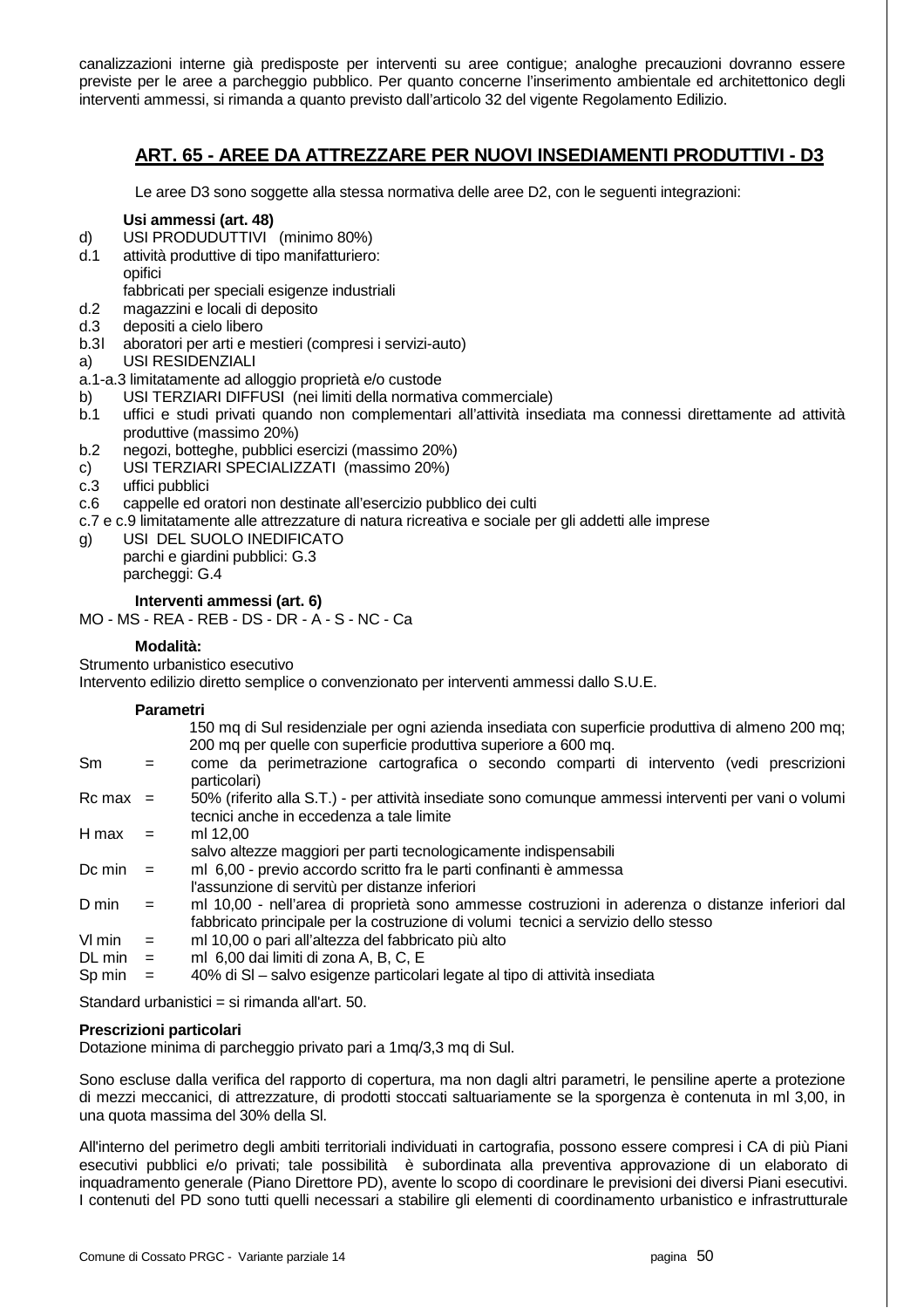propedeutici alle fasi di progettazione successiva, nel rispetto delle previsioni del P.R.G., mediante elaborati di indirizzo. Il PD può essere formato ad iniziativa del Comune, ovvero dei proprietari che intendano attuare un Piano Esecutivo compreso entro l'ambito del PD stesso, è poi approvato con la stessa procedura prevista per i Piani Esecutivi. Il Piano approvato ha valore di coordinamento e di indirizzo nei confronti dei singoli CA; qualora questi prevedano una modifica del PD, la loro approvazione costituisce approvazione della correlativa variante al PD stesso.

Particolare riguardo dovrà essere posto alla definizione progettuale degli interventi per servizi ed infrastrutture, che dovranno prevedere, per quanto possibile, una gestione unitaria degli impianti comuni; la rete di smaltimento delle acque bianche dovrà essere separata dalle acque nere e non dovrà essere convogliata agli impianti di depurazione. L'accesso agli insediamenti dalla viabilità principale dovrà essere limitata nel numero attraverso la predisposizione di canalizzazioni interne da estendere, se necessario, ad ambiti contigui già compromessi; analoghe precauzioni dovranno essere previste per le aree a parcheggio indicate dal piano e/o dagli strumenti esecutivi. . Per quanto concerne l'inserimento ambientale ed architettonico degli interventi ammessi, si rimanda a quanto previsto dall'articolo 32 del vigente Regolamento Edilizio.

## **ART. 66- AREE PER INSEDIAMENTI TERZIARI - D4**

## **Destinazione prevalente**

**TERZIARIA** 

## **Usi ammessi (art. 48)**

## a) USI RESIDENZIALI

- a.1-a.3 limitatamente ad alloggio proprietà e/o custode
- b) USI TERZIARI DIFFUSI (nei limiti della normativa commerciale)
- b.1 uffici e studi privati
- b.2 negozi, botteghe, pubblici esercizi
- b.3 laboratori per arti e mestieri
- b.4 **(1)** magazzini e locali di deposito
- b.5 fabbricati per speciali esigenze di attività commerciali
	- **1) Sono comunque esclusi i depositi a cielo aperto nell'ambito dell'addensamento A3**
- c) USI TERZIARI SPECIALIZZATI
- c.1 direzionali, finanziari, assicurativi
- c.3 uffici pubblici
- c.4 scuole e laboratori scientifici pubblici e privati
- c.5 biblioteche, pinacoteche, musei, gallerie d'arte, accademie
- c.6 cappelle ed oratori non destinate all'esercizio pubblico dei culti
- c.7 attività sportive di enti operanti con o senza fini di lucro
- c.8 alberghi, pensioni, motel, case albergo, locande e simili
- c.9 **(1)** teatri, cinema, sale concerti e spettacoli
- c.13 attività pubblica di culto

#### **(1) Nei limiti indicati per alcuni comparti (vedi)**

g) USI DEL SUOLO INEDIFICATO: parchi e giardini pubblici: G.3 - parcheggi G.4

## **Interventi ammessi (art. 6)**

MO - MS - RC1 - RC2 - REA - REB - DS - DR - A - S - RU - NC - Ca

 **Modalità:** Intervento edilizio diretto - Strumento urbanistico esecutivo

#### **Parametri**

|               |     | 150 mq di Sul residenziale per ogni azienda insediata (o preesistente) con<br>superficie pari ad almeno 200 mg;                                                              |
|---------------|-----|------------------------------------------------------------------------------------------------------------------------------------------------------------------------------|
| <sub>Sm</sub> | $=$ | come da comparto indicato in cartografia                                                                                                                                     |
| Ut max $=$    |     | $0,80$ mg/mg                                                                                                                                                                 |
| $Rc$ max =    |     | 60% per attività esistenti - 50% sui lotti liberi                                                                                                                            |
|               |     | per attività insediate sono comunque ammessi interventi anche in eccedenza a tale limite per vani<br>o volumi tecnici                                                        |
| H max         | $=$ | ml 12,50 o pari all'esistente se superiore                                                                                                                                   |
|               |     | salvo altezze maggiori per parti tecnologicamente indispensabili                                                                                                             |
| Dc min        | $=$ | ml 6,00 - previo accordo scritto fra le parti confinanti è ammessa l'assunzione di servitù per<br>distanze inferiori o la costruzione in aderenza a pareti cieche su confine |
| D min         | $=$ | ml 10,00 - nell'area di proprietà sono ammesse costruzioni in aderenza o distanze inferiori dal                                                                              |
|               |     | fabbricato principale per la costruzione di volumi tecnici a servizio dello stesso                                                                                           |
| DL min        | $=$ | ml 5,00 dai limiti di zona E per interventi di tipo NC                                                                                                                       |
| VI min        | $=$ | ml 10,00 o pari all'altezza del fabbricato più alto                                                                                                                          |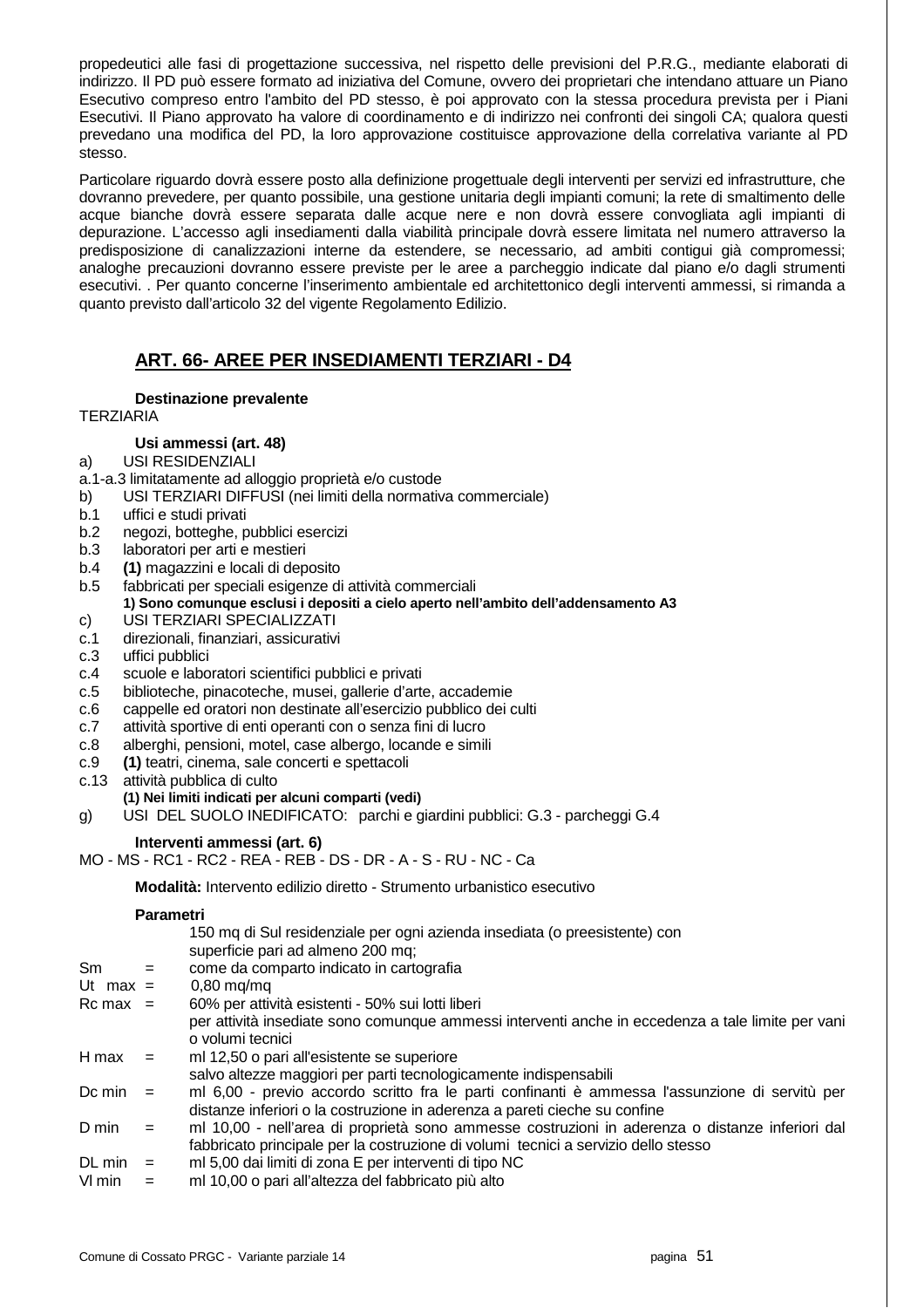Sp min = 50% di Sl – 40% per insediamenti esistenti – anche minore per esigenze particolari legate al tipo di attività insediata.

Standard urbanistici = si rimanda all'art. 50.

## **Prescrizioni particolari**

Dotazione minima di parcheggio privato pari a 1mq/3,3 mq di Sul.

Gli interventi di tipo A-S sono da assoggettare a intervento edilizio diretto semplice o convenzionato, mentre per gli interventi di tipo DR-RU-NC è necessaria la predisposizione di uno strumento urbanistico esecutivo.

Per detti interventi, la progettazione urbanistica deve sempre avvenire in modo unitario in rapporto alle eventuali OO.UU. da realizzare, con particolare riguardo alle opere inerenti l'accessibilità all'insediamento e le aree a parcheggio, dal punto di vista della sicurezza, delle norme sulle barriere architettoniche nonchè dell'inserimento ambientale (si rimanda a quanto previsto dall'articolo 32 del vigente Regolamento Edilizio).

Per il comparto contraddistinto dalla sigla D4.1 sono ammessi esclusivamente gli usi b1 -b2 - b3 -b4 seconnessi all'attività cimiteriale purchè : gli interventi edilizi, dalla manutenzione ordinaria alla ristrutturazione , le finiture, le coloriture, i decori, la sistemazione delle aree scoperte, le insegne e/o cartelli pubblicitari, le attività presentino elementi, caratteri e tratti distintivi coerenti con il decoro dovuto alla vicinanza con il cimitero e con la sacralità dei luoghi deputati al culto dei defunti.

Il comparto identificato dalla sigla D4.2 sulla cartografia del PRG (tavola PR.3 foglio 3), comprende al suo interno l'indicazione della dotazione minima di aree di uso pubblico a servizio specifico delle attività insediabili, localizzate in posizione tale da permettere il collegamento con le aree standard contigue (quelle previste dal P.R.G. e/o quelle collegate al primo lotto del progetto " MOVICENTRO ").

Il comparto identificato dalla sigla D4.3 sulla cartografia del PRG (tavola PR.3 foglio 3), è regolato da quanto previsto dal P.E.C. adottato ai sensi del PRG vigente; previa variante allo S.U.E. sono ammesse le seguenti modifiche:

- Sul massima a destinazione terziaria: mq 2.900
- volumetria massima a destinazione residenziale: mc 3.900
- altezza massima: ml 12,50.

Nel comparto identificato dalla sigla D4.4 sulla cartografia del PRG (tavola 4P3), è ammesso il cambio di destinazione ad uso residenziale delle unità immobiliari esistenti di superficie inferiore a mq 200 caduna, attualmente destinate a uffici.

#### $\Omega$

## **ART. 67 - AREE PER SERVIZI DI INTERESSE GENERALE - D5**

## **Destinazione prevalente**

## SERVIZI DI INTERESSE GENERALE

#### **Usi ammessi (art. 48)**

- a) USI RESIDENZIALI
- a.1- a.3 limitatamente ad alloggio proprietà e/o custode
- c) USI TERZIARI SPECIALIZZATI E ABITAZIONI COLLETTIVE minimo 80%:
- a.2 abitazioni collettive = collegi, convitti, case di riposo, case protette, conventi e simili
- c.2 case di cura e ospedali
- c.3 uffici pubblici
- c.4 scuole e laboratori scientifici pubblici e privati
- c.5 biblioteche, pinacoteche, musei, gallerie d'arte, accademie
- c.6 cappelle ed oratori non destinate all'esercizio pubblico dei culti massimo 20%:
- c.1 direzionali, finanziari, assicurativi
- c.7 attività sportive di enti operanti con o senza fini di lucro
- c.8 alberghi, pensioni, motel, case albergo, locande e simili
- b) USI TERZIARI DIFFUSI (massimo 20% nei limiti della normativa commerciale)
- b.1 uffici e studi privati
- b.2 negozi, botteghe, pubblici esercizi
- b.3 **(1)** laboratori per arti e mestieri
	- **(1) Sono comunque esclusi i depositi a cielo aperto**
- g) USI DEL SUOLO INEDIFICATO: parchi e giardini pubblici G.3 parcheggi G.4

 **Interventi ammessi (art. 6):** MO - MS - RC1 - RC2 - REA - REB - DS - DR - A - S - NC - Ca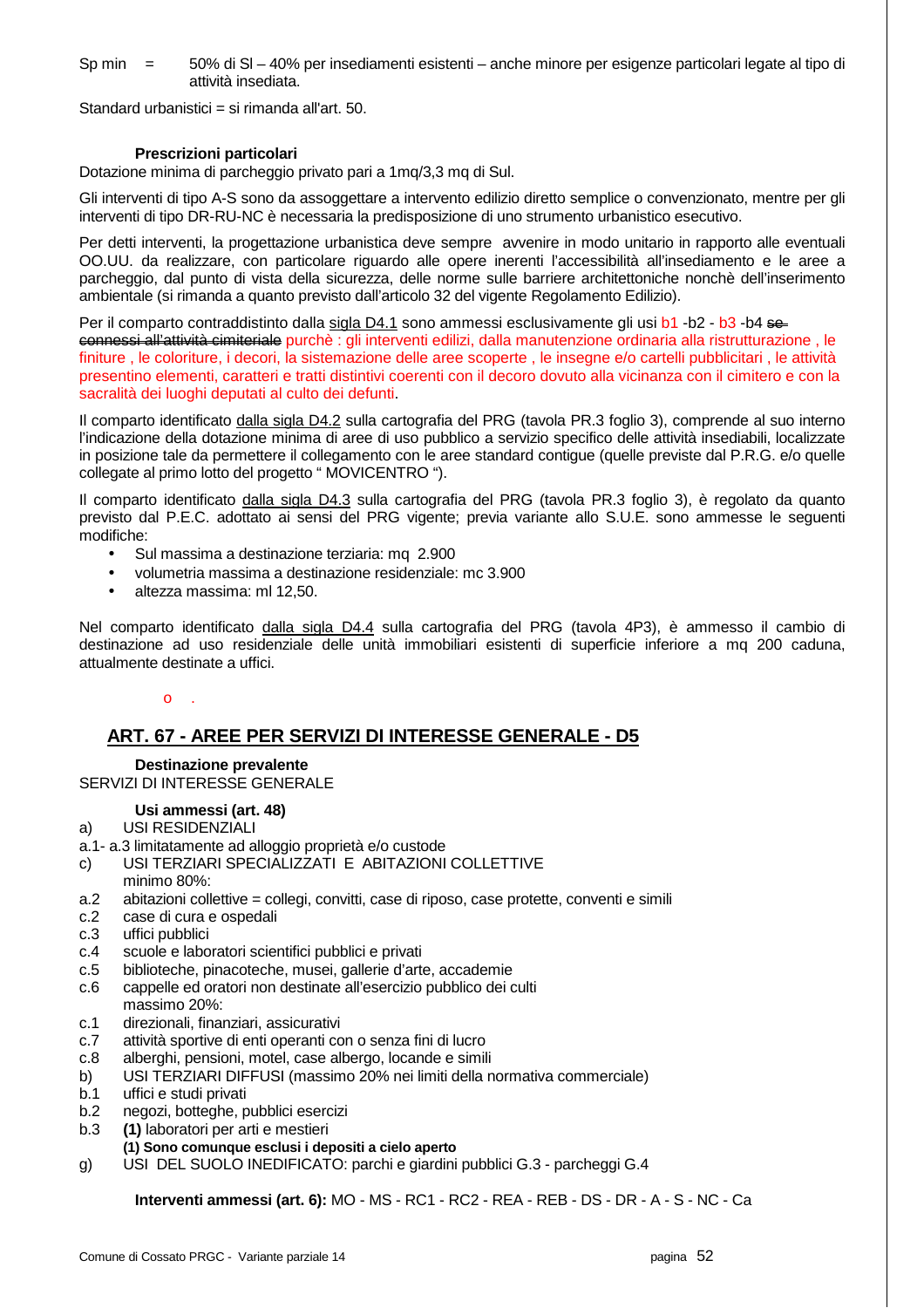#### **Modalità**: Intervento edilizio diretto semplice o convenzionato

|              | Parametri |                                                                                                                                                                                       |
|--------------|-----------|---------------------------------------------------------------------------------------------------------------------------------------------------------------------------------------|
| If max       | $=$       | $1,50$ mc/mq                                                                                                                                                                          |
|              |           | 150 mq di Sul residenziale per struttura;                                                                                                                                             |
| <b>Sm</b>    | $=$       | come da comparto indicato in cartografia                                                                                                                                              |
| $Rc$ max $=$ |           | 50% - sono comunque ammessi interventi anche in eccedenza a tale limite per vani o volumi<br>tecnici                                                                                  |
| H max        | $=$       | ml 12,50 o pari all'esistente se superiore                                                                                                                                            |
|              |           | salvo altezze maggiori per parti tecnologicamente indispensabili                                                                                                                      |
| Dc min       | $=$       | ml 6,00 - previo accordo scritto fra le parti confinanti è ammessa l'assunzione di servitù per<br>distanze inferiori o la costruzione in aderenza a pareti cieche su confine          |
| D min        | $=$       | ml 10,00 - nell'area di proprietà sono ammesse costruzioni in aderenza o distanze inferiori dal<br>fabbricato principale per la costruzione di volumi tecnici a servizio dello stesso |
| VI min       | $=$       | ml 10,00 o pari all'altezza del fabbricato più alto                                                                                                                                   |
| Sp min       | $=$       | 30% di SI                                                                                                                                                                             |

Standard urbanistici = si rimanda all'art. 50.

## **Prescrizioni particolari**

Dotazione minima di parcheggio privato secondo la vigente normativa.

Le tensostrutture o strutture similari partecipano al computo della superficie coperta ma non della volumetria.

Gli interventi di tipo A-S-DR-NC sono da assoggettare a intervento edilizio diretto convenzionato.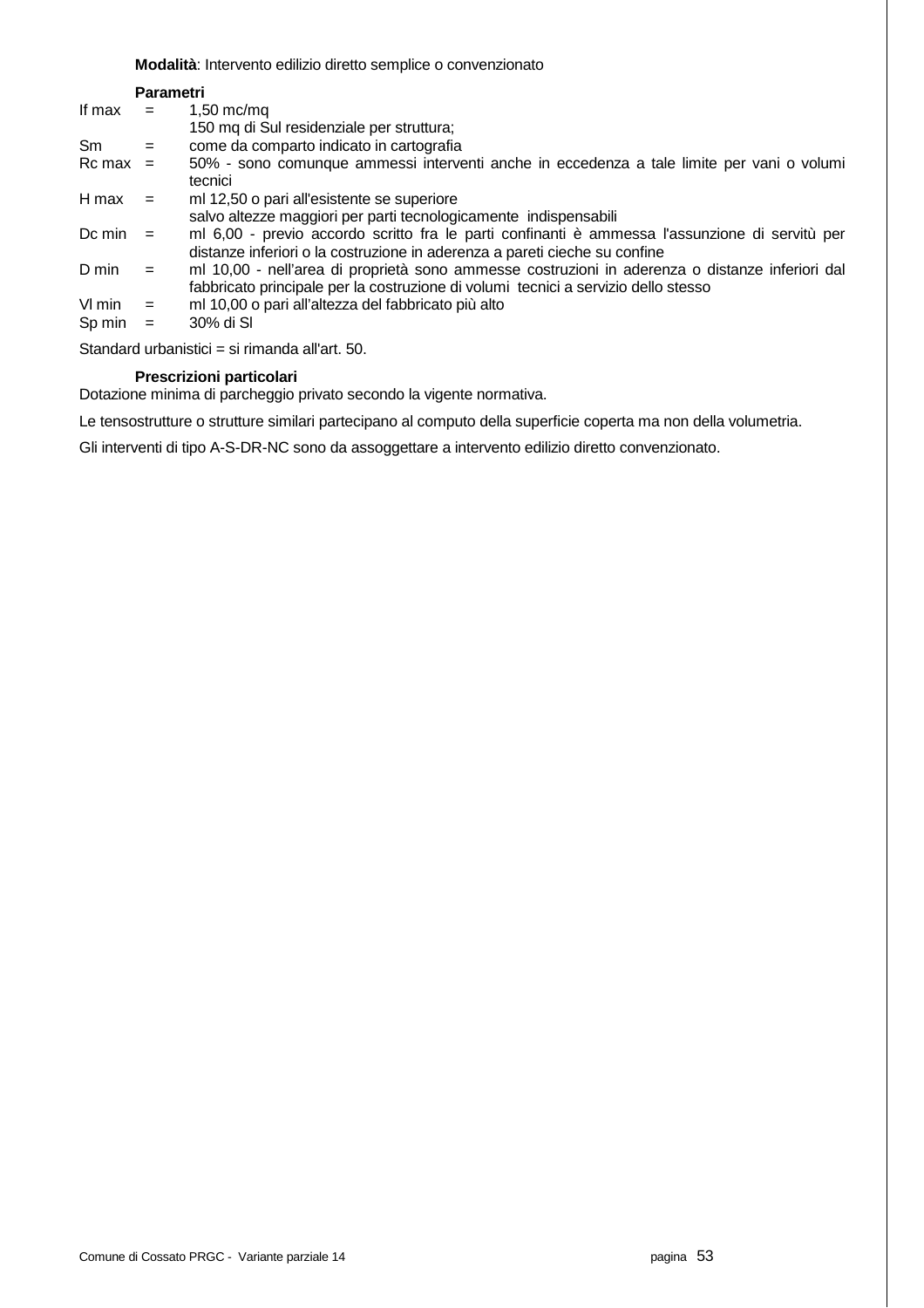## **ART. 68 - AREE PER IMPIANTI RICREATIVI DI INTERESSE GENERALE - D6**

## **Destinazione prevalente:** IMPIANTI RICREATIVI PER IL TEMPO LIBERO

## **Usi ammessi (art. 48)**

## **Fatte salve le limitazioni o le integrazioni previste per i singoli comparti di intervento**

- a) USI RESIDENZIALI
- a.1-a.3 limitatamente ad alloggio proprietà e/o custode
- c) USI TERZIARI SPECIALIZZATI E ABITAZIONI COLLETTIVE
- minimo 70%:
- c.7 attività sportive di enti operanti con o senza fini di lucro
- c.5 biblioteche, pinacoteche, musei, gallerie d'arte, accademie
- c.8 alberghi, pensioni, motel, case albergo, locande e simili
- c.9 teatri, cinema, sale concerti e spettacoli massimo 30%:
- a.2 abitazioni collettive = collegi, convitti, case di riposo, case protette, conventi e simili
- c.3 uffici pubblici
- c.4 scuole e laboratori scientifici pubblici e privati
- c.6 cappelle ed oratori non destinate all'esercizio pubblico dei culti
- c.13 attività pubblica di culto
- b) USI TERZIARI DIFFUSI (massimo 30% nei limiti della normativa commerciale)
- b.1 uffici e studi privati
- b.2 negozi, botteghe, pubblici esercizi
- g) USI DEL SUOLO INEDIFICATO: parchi e giardini pubblici G.3 parcheggi G.4

 **Interventi ammessi (art. 6):** MO - MS - RC1 - RC2 - REA - REB - DS - DR - A - S - NC - Ca

 **Modalità:** Intervento edilizio diretto - Strumento urbanistico esecutivo

## **Modalità e parametri specifici per i vari comparti**

## **COMPARTO D6.1**

Si rimanda a quanto previsto dallo S.U.E. elaborato ai sensi del PRG vigente.

Saranno ammessi, ad esaurimento di tutte le previsioni (anche di tipo infrastrutturale) dello S.U.E., interventi funzionali alle attività insediate nei limiti di un incremento del 10% della Sul esistente.

## **COMPARTO D6.2**

#### **Usi non ammessi: a1-a2-a3-b1-b2 (ammessi i pubblici esercizi) - c2-c3-c4-c5-c8**

- Ut max  $=$  0.35 mg/mg
- $Rc$  max = 40%
- ml 7,50 salvo altezze maggiori per parti tecnologicamente indispensabili  $H$  max = ml 7,50<br>Dc min = ml 5,00
- 
- 
- $D \text{ min}$  = ml 6,00<br>VI min = ml 10,0 ml 10,00 o pari all'altezza del fabbricato più alto
- $Sp \, min = 40\% \, di \, SI$

## **COMPARTO D6.3a – D6.3b – D6.3c**

**Usi non ammessi per il comparto D6.3a: a2-b1-b2 (ammessi i pubblici esercizi) -c2-c3-c4-c5-c8** 

- Ut max  $=$  3a: 0.15 mg/mg 3b e 3c: 0.25 mg/mg
- 150 mq di Sul residenziale per ogni unità locale insediata  $Rc$  max = 3a:  $25\%$  3b e 3c:  $30\%$  $H$  max = 3a: ml 7.50 3b e 3c: ml 9.00 salvo altezze maggiori per parti tecnologicamente indispensabili Dc min  $=$  ml 6,00  $D \text{ min} = \text{ m} 6,00$ <br>  $V1 \text{ min} = \text{ m} 10.00$ ml 10,00 o pari all'altezza del fabbricato più alto
- $Sp \, min = 60\% \, di \, SI$

Gli interventi sui fabbricati esistenti ed i nuovi interventi per strutture connesse direttamente con le attività insediate sono soggetti ad intervento edilizio diretto semplice o convenzionato. Negli altri casi è obbligatoria la predisposizione di uno S.U.E. Per i comparti D6.3b e D6.3c deve essere previsto un unico accesso veicolare dalla viabilità pubblica.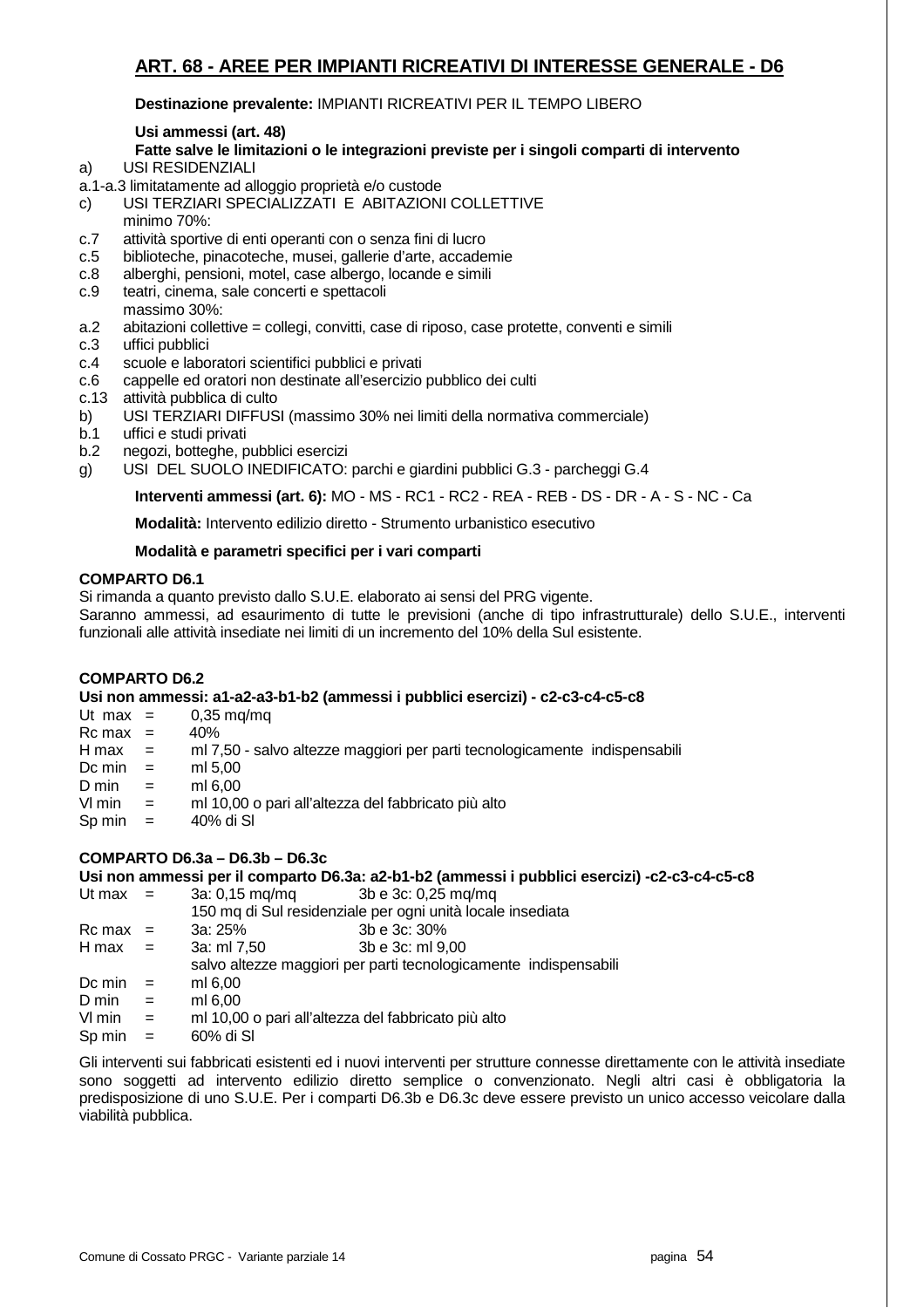## **COMPARTO D6.4 - D6.5 - D6.6 - D6.7**

| Ut max       |     | $0,12 \text{ mg/mq}$                                                      |
|--------------|-----|---------------------------------------------------------------------------|
|              |     | 150 mq di Sul residenziale (fatta salva la Sul residenziale preesistente) |
| Sm           | $=$ | come indicato in cartografia                                              |
| $Rc$ max $=$ |     | 20 <sub>%</sub>                                                           |
| H max        | $=$ | ml 7,50 o preesistenti                                                    |
|              |     | salvo altezze maggiori per parti tecnologicamente indispensabili          |
| Dc min       | $=$ | ml 5,00                                                                   |
| D min        | $=$ | ml 6,00                                                                   |
| VI min       | $=$ | ml 10,00 o pari all'altezza del fabbricato più alto                       |
| Sp min       | $=$ | 80% di SI                                                                 |
|              |     |                                                                           |

Gli interventi sui fabbricati esistenti ed i nuovi interventi per strutture connesse direttamente con le attività insediate sono soggetti ad intervento edilizio diretto semplice o convenzionato. Negli altri casi è obbligatoria la predisposizione di uno S.U.E.

## **COMPARTO D6.8**

**Usi ammessi** 

- 1. Mantenimento e/o integrazione di attività sportive (c.7) che possono svolgersi all'aperto; sono strutture tecniche a servizio di tali attività sportive (gradinate e simili…..) e fabbricati di servizio (spogliatoi depositi - servizi igienici - locali per esercizi pubblici da attivare solo contestualmente allo svolgimento di manifestazioni sportive e/o ricreative).
- 2. Mantenimento e adeguamento dell'esistente struttura destinata a esercizio pubblico.

#### Ut max = 400 mg di Sul per i fabbricati di servizio di cui al punto 1.

|               |              | Sul esistente con un incremento massimo del 20% per la struttura di cui al punto 2. |
|---------------|--------------|-------------------------------------------------------------------------------------|
| $Rc$ max $=$  |              | 10%                                                                                 |
| $H$ max =     |              | ml 4.50                                                                             |
|               |              | salvo altezze maggiori per le strutture tecniche                                    |
| Dc min        | $\alpha = 1$ | ml 6,00 sono inoltre ammesse costruzioni in aderenza                                |
| D min         | $=$          | ml 6.00                                                                             |
| VI min        | $=$          | ml 10,00 o pari all'altezza del fabbricato più alto                                 |
| $Sp \, min =$ |              | 80% di SI                                                                           |

#### **COMPARTO D6.10**

| Ut max $=$   |                           | $0,10 \text{ mg}/\text{mg}$                                      |
|--------------|---------------------------|------------------------------------------------------------------|
| Sm           | $=$                       | come indicato in cartografia                                     |
| $Rc$ max $=$ |                           | <b>20%</b>                                                       |
| H max        | $\mathbf{r} = \mathbf{r}$ | ml 7,50 o preesistenti                                           |
|              |                           | salvo altezze maggiori per parti tecnologicamente indispensabili |
| Dc min       | $=$                       | ml 5,00                                                          |
| D min        | $=$                       | ml 6.00                                                          |
| VI min       | $=$                       | ml 10,00 o pari all'altezza del fabbricato più alto              |
| Sp min       | $=$                       | 80% di SI                                                        |
|              |                           |                                                                  |

I nuovi interventi per strutture connesse direttamente con le attività insediate sono soggetti ad intervento edilizio diretto semplice o convenzionato.

#### **Prescrizioni particolari**

Standard urbanistici = si rimanda all'art. 50 con le seguenti ulteriori prescrizioni:

la dotazione va sempre rapportata al 100% della nuova Sul insediata; per le attività non comportanti la realizzazione di Sc, la dotazione minima non può essere inferiore al 10% dell'area di insediamento (Al). Tale dotazione, se ritenuto necessario, può essere aumentata sino al 20% in sede di convenzionamento.

Dotazione minima di parcheggio privato pari a 1mq/3,3 mq di Sul.

Le tensostrutture o strutture similari partecipano al computo della superficie coperta ma non della Sul.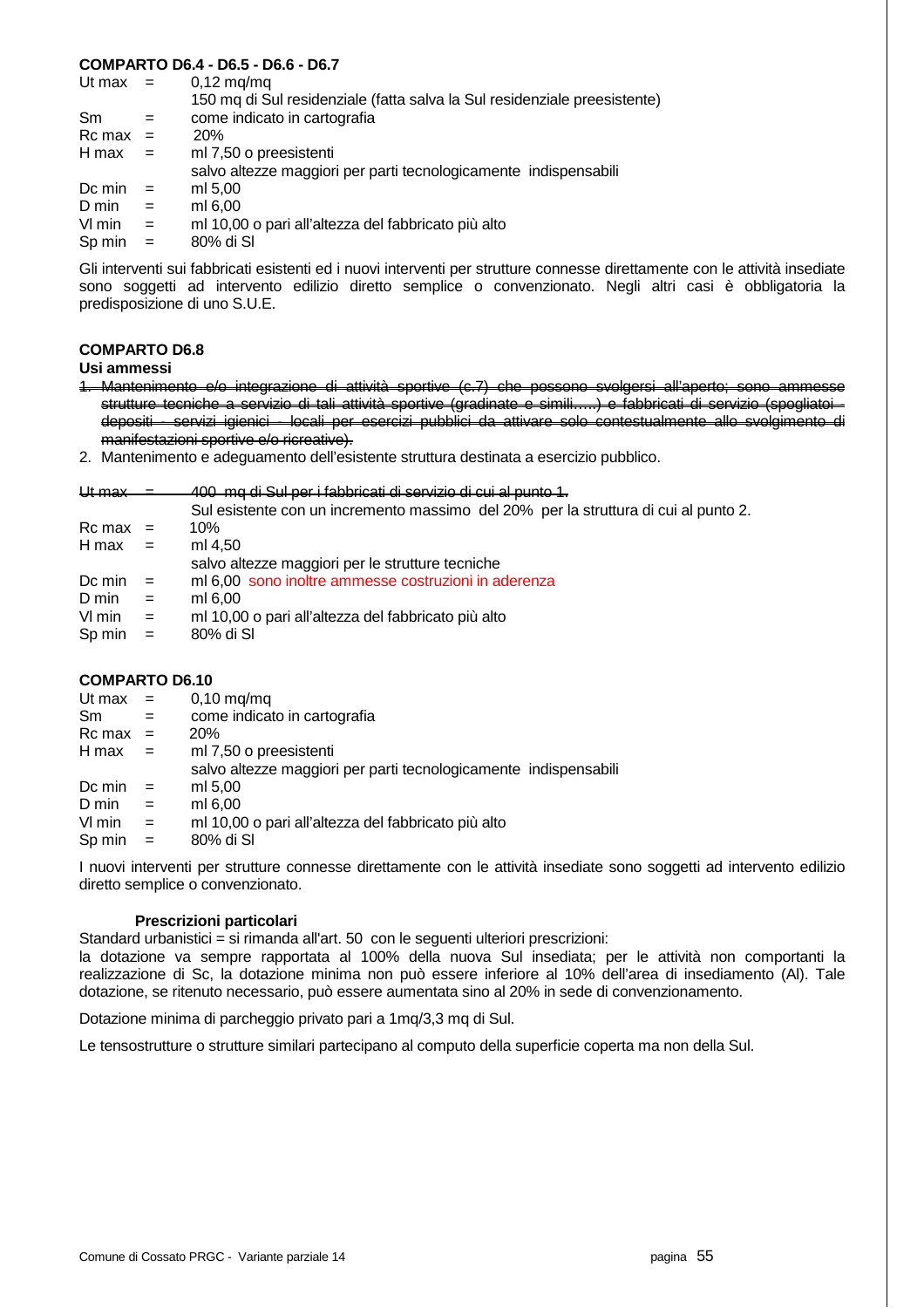## **ART. 69 - AREE PER ATTREZZATURE DI INTERESSE COMUNE - D7**

#### **Destinazione prevalente**

## **COMPARTI D7.A**

• ATTREZZATURE TECNICHE E TECNOLOGICHE PER LO STOCCAGGIO E LA LAVORAZIONE DI MATERIALE INERTE PROVENIENTE DA SCAVI O DEMOLIZIONI.

## **COMPARTO D7.B**

ATTREZZATURE TECNICHE E TECNOLOGICHE PER LA RACCOLTA E IL TRASPORTO DI RIFIUTI NON **PERICOLOSI** (Art. 33 D.L. 05.02.1997, n° 22).

## **Usi ammessi se a servizio della destinazione prevalente**

d.2 magazzini e locali di deposito; d.3 depositi a cielo libero

## **Modalità**

Intervento edilizio diretto semplice o convenzionato nel rispetto della normativa di settore provinciale regionale e nazionale.

## **Parametri**

| If max             | $\mathbf{r} = \mathbf{r}$ | Comparto D7.A: 0,05 mg/mg - Comparto D7.B: 0,20 mg/mg                      |
|--------------------|---------------------------|----------------------------------------------------------------------------|
| $Rc$ max $=$       |                           | Comparto D7.A: 10% - Comparto D7.B: 30%                                    |
| $H$ max $=$        |                           | ml 7,50 - salvo altezze maggiori per parti tecnologicamente indispensabili |
| $Dc \text{ min}$ = |                           | ml 6.00                                                                    |
| $D \text{ min}$ =  |                           | ml 10.00                                                                   |
|                    |                           |                                                                            |

## **Prescrizioni particolari**

La destinazione prevalente è vincolante per la funzione principale, nel qual caso tutta la Sul dovrà essere destinata a quella funzione e relative attrezzature, infrastrutture e servizi necessari al suo svolgimento.

Dovrà essere predisposta una schermatura verde sui lati perimetrali degli insediamenti.

## **ART. 70 – ZONE FUNZIONALI MISTE - D8**

## **Destinazione prevalente**

AREE PER ATTIVITA' ECONOMICHE CON O SENZA PRESENZA DI RESIDENZA

## **COMPARTO D8.1**

DESTINAZIONE PRODUTTIVA CON POSSIBILITA' DI RICONVERSIONE FUNZIONALE

## **Usi ammessi (art. 48)**

- a) USI RESIDENZIALI
- a.1-a.3 limitatamente ad alloggio proprietà e/o custode
- b) USI TERZIARI DIFFUSI **(nei limiti della normativa commerciale comparto non incluso in addensamenti e/o localizzazioni commerciali)**
- b.1 uffici e studi privati
- b.2 negozi, botteghe, pubblici esercizi
- b.3 laboratori per arti e mestieri (compresi i servizi-auto)
- b.4 magazzini e locali di deposito
- b.5 fabbricati per speciali esigenze di attività commerciali
- c) USI TERZIARI SPECIALIZZATI
- c.1 direzionali, finanziari, assicurativi
- c.3 uffici pubblici
- c.7 attività sportive di enti operanti con o senza fini di lucro
- c.8 **(1)** alberghi, pensioni, motel, case albergo, locande e simili
- c.9 **(1)** teatri, cinema, sale concerti e spettacoli  **(1) solo in caso di dismissione completa delle attività produttive con riconversione ad usi terziari**
- d) USI PRODUTTIVI
- d.1 attività produttive di tipo manifatturiero: opifici
- fabbricati per speciali esigenze industriali
- d.2 magazzini e locali di deposito
- d.3 depositi a cielo libero se connessi all'attività produttiva
- g) USI DEL SUOLO INEDIFICATO
- parchi e giardini pubblici G.3 parcheggi G.4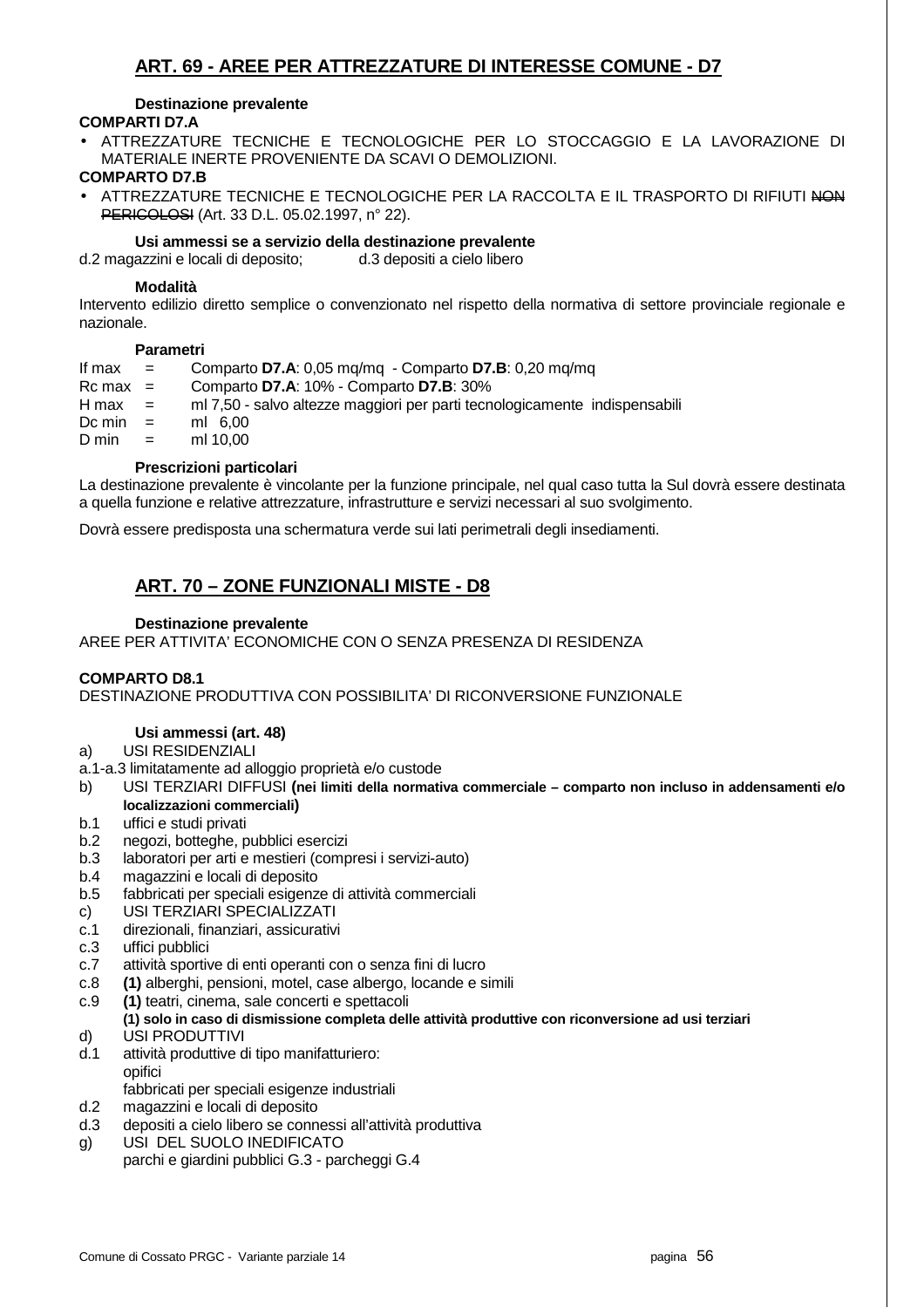## **Interventi ammessi (art. 6)**

MO - MS - RC1 - RC2 - REA - REB - DS - DR - A - S - RU - NC - Ca

#### **Modalità**

Intervento edilizio diretto semplice per interventi che non comportano il cambio di destinazione d'uso (destinazioni di tipo produttivo), con esclusione della DR e della RU;

Intervento edilizio diretto semplice o convenzionato per interventi che comportano il cambio di destinazione d'uso, con esclusione della DR e della RU;

Strumento urbanistico esecutivo per interventi di tipo DR e RU.

#### **Parametri per interventi a destinazione produttiva**

|        |     | 150 mq di Sul residenziale per ogni azienda insediata con superficie produttiva di almeno 200 mq;<br>200 mq per quelle con superficie produttiva superiore a 600 mq.                                                |
|--------|-----|---------------------------------------------------------------------------------------------------------------------------------------------------------------------------------------------------------------------|
| Rc max | $=$ | 66% - nel caso di attività esistenti che già superano tale limite sono comunque ammessi<br>interventi per vani o volumi tecnici                                                                                     |
| H max  | $=$ | ml 12.00                                                                                                                                                                                                            |
|        |     | salvo altezze maggiori adiacenti o per parti tecnologicamente indispensabili                                                                                                                                        |
| Dc min | $=$ | ml 6,00 - nulla o minore previo accordo registrato e trascritto fra le parti confinanti                                                                                                                             |
| D min  | $=$ | ml 10,00 - ml 6,00 nell'ambito del lotto produttivo, sono ammesse inoltre costruzioni in aderenza o<br>distanze inferiori dal fabbricato principale per la costruzione di volumi tecnici a servizio dello<br>stesso |
| VL min | $=$ | ml 10.00                                                                                                                                                                                                            |
| DL min | $=$ | ml 5,00 dai limiti di zona A, B, C, E                                                                                                                                                                               |
| Sp min | $=$ | 40% di SI - salvo esigenze particolari legate al tipo di attività insediata.                                                                                                                                        |

Standard urbanistici = si rimanda all'art. 50.

Dotazione minima di parcheggio privato, quando richiesta, pari a 1mq/3,3 mq di Sul

#### **Parametri per interventi di cambio di destinazione d'uso eccedenti l'intervento di tipo REA**

|                        | 150 mq di Sul residenziale per ogni azienda insediata (o preesistente) con<br>superficie pari ad almeno 200 mq;             |
|------------------------|-----------------------------------------------------------------------------------------------------------------------------|
| $=$                    | come da perimetrazione cartografica o secondo comparti di intervento (vedi prescrizioni<br>particolari)                     |
| UT max $=$             | $1,00 \text{ mg}/\text{mg}$                                                                                                 |
| $Rc$ max $=$           | 50% - per attività insediate sono comunque ammessi interventi anche in eccedenza a tale limite<br>per vani o volumi tecnici |
| $=$                    | ml 12.50<br>salvo altezze maggiori per parti tecnologicamente indispensabili                                                |
| $=$                    | ml 6.00                                                                                                                     |
| $=$                    | ml 10.00                                                                                                                    |
| $=$                    | ml 5,00 dai limiti di zona E per interventi di tipo NC                                                                      |
| $V \cdot \text{min}$ = | ml 10,00 o pari all'altezza del fabbricato più alto                                                                         |
| $=$                    | 50% di SI                                                                                                                   |
|                        |                                                                                                                             |

Standard urbanistici = si rimanda all'art. 50 ed all'art. 44 comma 2 anche per interventi REA convenzionati. Dotazione minima di parcheggio privato pari a 1mq/3,3 mq di Sul

#### **Prescrizioni particolari**

Gli interventi indicati sono ammessi nel rispetto di quanto previsto dall'art. 39 delle presenti N.di A. per quanto concerne la fascia di rispetto dei corsi d'acqua.

La progettazione urbanistica (necessaria per interventi soggetti a convenzionamento) deve avvenire in modo unitario in rapporto alle OO.UU. da realizzare per garantire l'accessibilità all'intero ambito territoriale individuato in cartografia, con particolare attenzione dal punto di vista della sicurezza, delle norme sulle barriere architettoniche nonchè dell'inserimento ambientale. Analoghe precauzioni dovranno essere previste per le aree a parcheggio indicate dal piano e/o dagli strumenti esecutivi

Nel rispetto di quanto previsto dal presente articolo, all'interno del perimetro dell'ambito territoriale individuato in cartografia possono essere compresi i CA di più Piani esecutivi.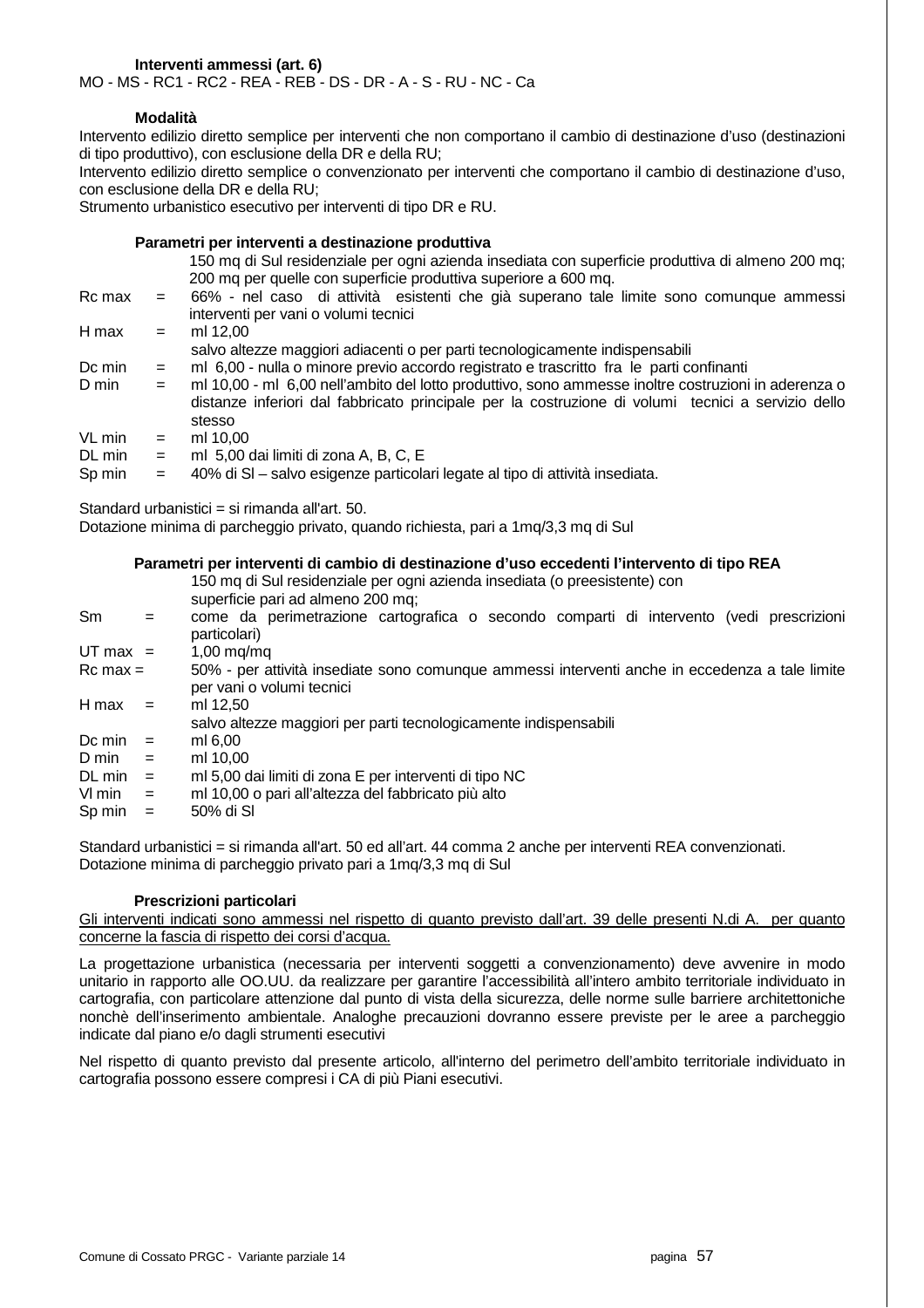### **COMPARTO D8.2**  DESTINAZIONE PRODUTTIVA CON POSSIBILITA' DI RICONVERSIONE FUNZIONALE

## **Usi ammessi (art. 48)**

- a) USI RESIDENZIALI
- a.1-a.3 limitatamente ad alloggio proprietà e/o custode
- b) USI TERZIARI DIFFUSI (**nei limiti della normativa commerciale comparto incluso in localizzazioni L1)**
- b.1 uffici e studi privati
- b.2 negozi, botteghe, pubblici esercizi
- b.3 laboratori per arti e mestieri (compresi i servizi-auto)
- b.4 magazzini e locali di deposito
- b.5 fabbricati per speciali esigenze di attività commerciali
- c) USI TERZIARI SPECIALIZZATI
- c.1 direzionali, finanziari, assicurativi
- c.3 uffici pubblici
- c.7 attività sportive di enti operanti con o senza fini di lucro
- d) USI PRODUTTIVI
- d.1 attività produttive di tipo manifatturiero: opifici
	- fabbricati per speciali esigenze industriali
- d.2 magazzini e locali di deposito
- d.3 depositi a cielo libero se connessi all'attività produttiva
- g) USI DEL SUOLO INEDIFICATO
	- parchi e giardini pubblici: G.3 parcheggi G.4

## **Interventi ammessi (art. 6)**

In assenza di un progetto che comprenda l'esecuzione degli interventi previsti per l'insediamento in questione dal Cronoprogramma (inclusa la verifica idraulica in rapporto alla permanenza della porzione di fabbricato a un piano fuori terra posto in classe III B4), ed il rispetto di quanto previsto dall'articolo 39 delle N. di A. (fascia di rispetto dei corsi d'acqua), sono ammessi esclusivamente interventi di tipo MO – MS - DS.

REA - REB - DR - A - S - RU - Ca, se comprensivi degli interventi sopracitati.

Per la porzione della palazzina uffici inclusa in classe III B3 è comunque ammesso l'intervento di tipo REA e sono consentiti gli usi terziari anche in assenza degli interventi sopracitati.

## **Modalità**

Intervento edilizio diretto per MO – MS – DS.

Intervento edilizio diretto semplice o convenzionato per interventi di tipo REA – REB – A – S - che non comportano il cambio di destinazione d'uso e per interventi di tipo REA con cambio di destinazione d'uso.

Strumento urbanistico per interventi eccedenti la REA comportanti cambio di destinazione d'uso, e comunque per gli interventi di tipo DR e RU.

|               | Parametri per interventi a destinazione produttiva                                                  |
|---------------|-----------------------------------------------------------------------------------------------------|
|               | 150 mq di Sul residenziale per ogni azienda insediata con superficie produttiva di almeno 200 mq;   |
|               | 200 mg per quelle con superficie produttiva superiore a 600 mg.                                     |
| Rc max<br>$=$ | 66% - nel caso di attività esistenti che già superano tale limite sono comunque ammessi             |
|               | interventi per vani o volumi tecnici                                                                |
| $=$           | ml 12.00                                                                                            |
|               | salvo altezze maggiori adiacenti o per parti tecnologicamente indispensabili                        |
| $=$           | ml 6,00 - nulla o minore previo accordo registrato e trascritto fra le parti confinanti             |
| $=$           | ml 10,00 - ml 6,00 nell'ambito del lotto produttivo, sono ammesse inoltre costruzioni in aderenza o |
|               | distanze inferiori dal fabbricato principale per la costruzione di volumi tecnici a servizio dello  |
|               | stesso                                                                                              |
| $=$           | ml 10.00                                                                                            |
| $=$           | ml 5,00 dai limiti di zona A, B, C, E                                                               |
| $=$           | 40% di SI - salvo esigenze particolari legate al tipo di attività insediata.                        |
|               |                                                                                                     |

Standard urbanistici = si rimanda all'art. 50.

Dotazione minima di parcheggio privato, quando richiesta, pari a 1mq/3,3 mq di Sul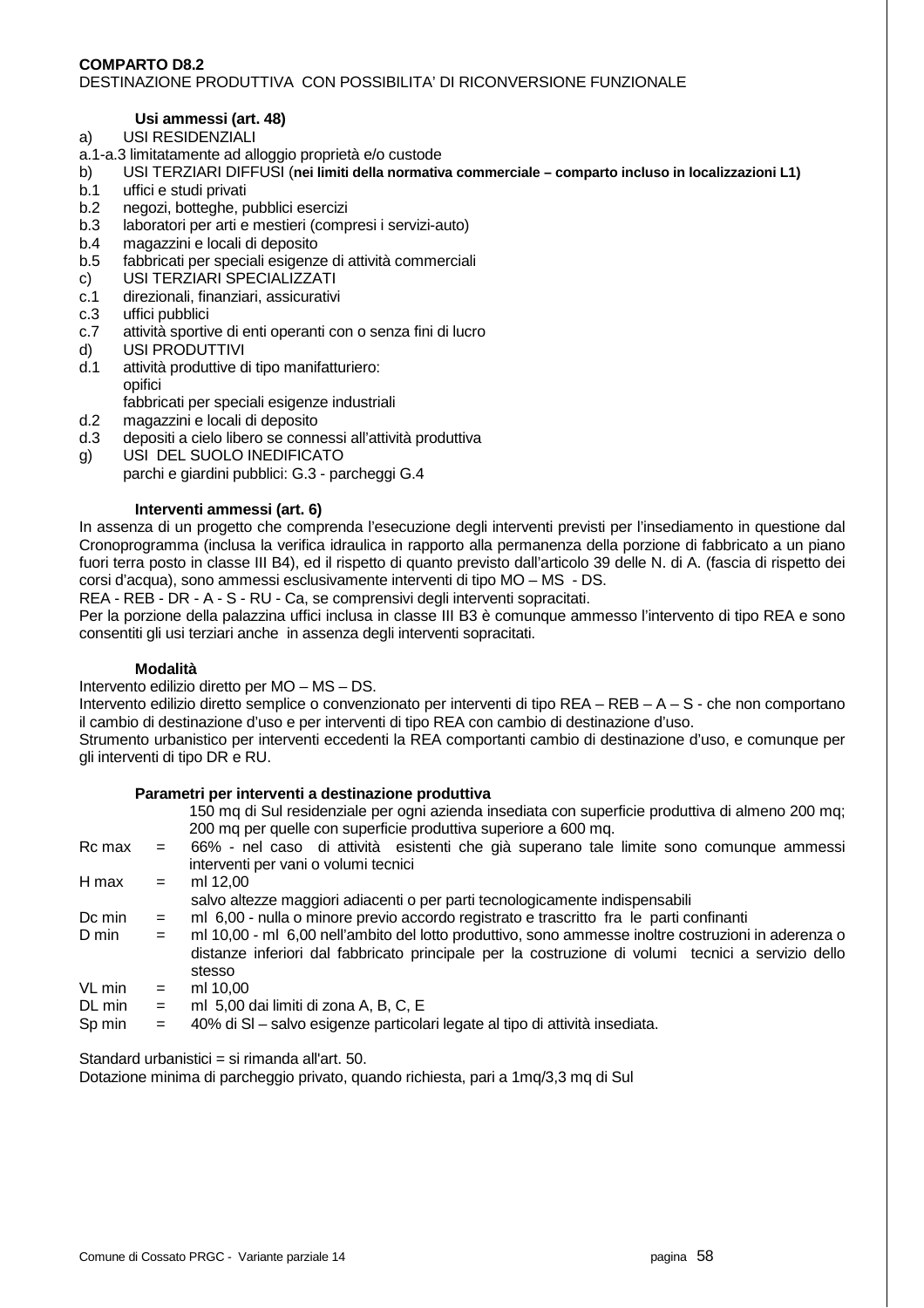### **Parametri per interventi di cambio di destinazione d'uso eccedenti l'intervento di tipo REA**

150 mq di Sul residenziale per ogni azienda insediata (o preesistente) con

superficie pari ad almeno 200 mq;

Sm = come da perimetrazione cartografica o secondo comparti di intervento (vedi prescrizioni particolari)  $UT$  max =  $1,00$  mg/mg Rc max = 50% - per attività insediate sono comunque ammessi interventi anche in eccedenza a tale limite per vani o volumi tecnici  $H$  max = ml 12,50 salvo altezze maggiori per parti tecnologicamente indispensabili Dc min  $=$  ml 6,00  $D \text{ min}$  = ml 10.00 DL min = ml 5,00 dai limiti di zona E per interventi di tipo NC Vl min = ml 10,00 o pari all'altezza del fabbricato più alto  $Sp \, min = 50\% \, di \, SI$ 

Standard urbanistici = si rimanda all'art. 50 ed all'art. 44 comma 2 anche per interventi REA convenzionati. Dotazione minima di parcheggio privato pari a 1mg/3,3 mg di Sul

## **Prescrizioni particolari**

La progettazione urbanistica (necessaria per interventi soggetti a convenzionamento) deve avvenire in modo unitario in rapporto alle OO.UU. da realizzare per garantire l'accessibilità all'intero ambito territoriale individuato in cartografia, con particolare attenzione dal punto di vista della sicurezza, delle norme sulle barriere architettoniche nonchè dell'inserimento ambientale. Analoghe precauzioni dovranno essere previste per le aree a parcheggio indicate dal piano e/o dagli strumenti esecutivi

Nel rispetto di quanto previsto dal presente articolo, all'interno del perimetro dell'ambito territoriale individuato in cartografia possono essere compresi i CA di più Piani esecutivi.

## **COMPARTO D8.3**

DESTINAZIONE PRODUTTIVA CON POSSIBILITA' DI RICONVERSIONE FUNZIONALE

## **Usi ammessi (art. 48)**

## a) USI RESIDENZIALI

- a.1-a.3 limitatamente ad alloggio proprietà e/o custode
- b) USI TERZIARI DIFFUSI (**nei limiti della normativa commerciale comparto incluso in localizzazioni L1)**
- b.1 uffici e studi privati
- b.2 negozi, botteghe, pubblici esercizi
- b.3 laboratori per arti e mestieri (compresi i servizi-auto)
- b.4 magazzini e locali di deposito
- b.5 fabbricati per speciali esigenze di attività commerciali
- c) USI TERZIARI SPECIALIZZATI
- c.1 direzionali, finanziari, assicurativi
- c.3 uffici pubblici
- c.7 attività sportive di enti operanti con o senza fini di lucro
- c.8 **(1)** alberghi, pensioni, motel, case albergo, locande e simili
- c.9 **(1)** teatri, cinema, sale concerti e spettacoli  **(1) alle seguenti condizioni: realizzazione delle opere di riassetto e sistemazione idraulica e dismissione completa delle attività produttive con riconversione ad usi terziari.**
- d) USI PRODUTTIVI
- d.1 attività produttive di tipo manifatturiero: opifici fabbricati per speciali esigenze industriali
	-
- d.2 magazzini e locali di deposito
- d.3 depositi a cielo libero se connessi all'attività produttiva
- g) USI DEL SUOLO INEDIFICATO: parchi e giardini pubblici G.3 parcheggi G.4

## **Interventi ammessi (art. 6)**

In assenza di un progetto di intervento unitario, che preveda il rispetto di quanto previsto dall'articolo 39 delle N. di A. (fascia di rispetto dei corsi d'acqua) e delle prescrizioni di cui alla classe IIIB3 (art. 43) per la parte interessata, sono ammessi esclusivamente interventi di tipo MO - MS - REA senza cambio di destinazione d'uso o di tipo DS. REA - REB - DR - A - S - RU - Ca, nel rispetto delle prescrizioni di cui all'art. 43 delle N.di A. per la relativa classe di appartenenza.

#### **Modalità**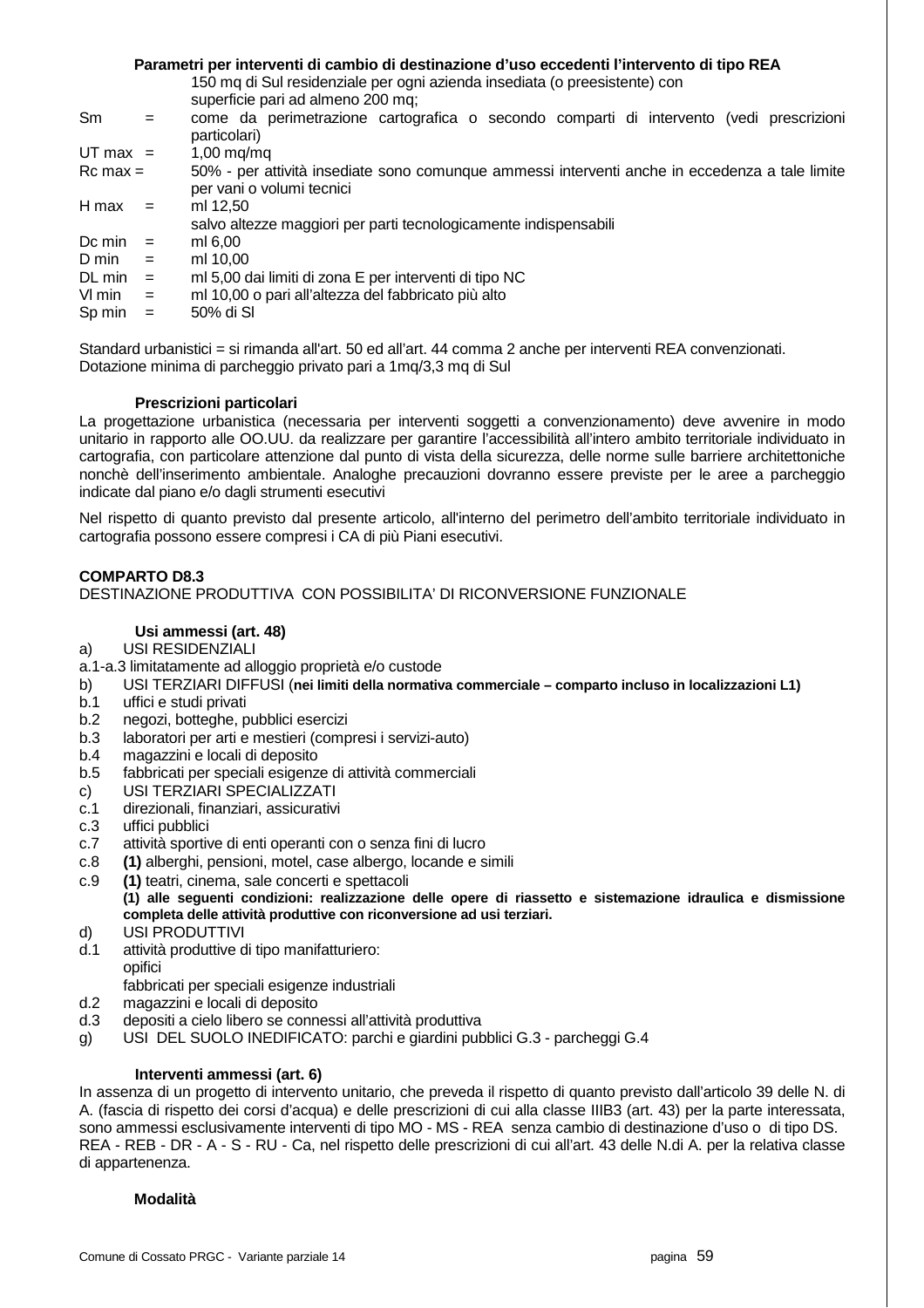Intervento edilizio diretto per MO – MS – DS.

Intervento edilizio diretto semplice o convenzionato per interventi di tipo REA – REB – A – S - che non comportano il cambio di destinazione d'uso e per interventi di tipo REA con cambio di destinazione d'uso.

Strumento urbanistico per interventi eccedenti la REA comportanti cambio di destinazione d'uso, e comunque per gli interventi di tipo DR e RU.

#### **Parametri per interventi a destinazione produttiva**

| 150 mq di Sul residenziale per ogni azienda insediata con superficie produttiva di almeno 200 mq; |
|---------------------------------------------------------------------------------------------------|
| 200 mq per quelle con superficie produttiva superiore a 600 mq.                                   |

| Rc max | $=$ | 66% - nel caso di attività esistenti che già superano tale limite sono comunque ammessi |
|--------|-----|-----------------------------------------------------------------------------------------|
| H max  | $=$ | interventi per vani o volumi tecnici<br>ml 12.00                                        |
|        |     | salvo altezze maggiori adiacenti o per parti tecnologicamente indispensabili            |

Dc min = ml 6,00 - nulla o minore previo accordo registrato e trascritto fra le parti confinanti

D min = ml 10,00 - ml 6,00 nell'ambito del lotto produttivo, sono ammesse inoltre costruzioni in aderenza o distanze inferiori dal fabbricato principale per la costruzione di volumi tecnici a servizio dello stesso

 $VL min = ml 10.00$ 

- DL min  $=$  ml 5,00 dai limiti di zona A, B, C, E
- Sp min  $=$  40% di SI salvo esigenze particolari legate al tipo di attività insediata.

Standard urbanistici = si rimanda all'art. 50.

Dotazione minima di parcheggio privato, quando richiesta, pari a 1mq/3,3 mq di Sul

#### **Parametri per interventi di cambio di destinazione d'uso eccedenti l'intervento di tipo REA**

|              |     | 150 mq di Sul residenziale per ogni azienda insediata (o preesistente) con<br>superficie pari ad almeno 200 mq;             |
|--------------|-----|-----------------------------------------------------------------------------------------------------------------------------|
| Sm           | $=$ | come da perimetrazione cartografica o secondo comparti di intervento (vedi prescrizioni<br>particolari)                     |
| UT max $=$   |     | $1,00 \text{ mg}/\text{mg}$                                                                                                 |
| $Rc$ max $=$ |     | 50% - per attività insediate sono comunque ammessi interventi anche in eccedenza a tale limite<br>per vani o volumi tecnici |
| H max        | $=$ | ml 12.50<br>salvo altezze maggiori per parti tecnologicamente indispensabili                                                |
| Dc min       | $=$ | ml 6,00                                                                                                                     |
| D min        | $=$ | ml 10.00                                                                                                                    |
| DL min       | $=$ | ml 5,00 dai limiti di zona E per interventi di tipo NC                                                                      |
| $Vlmin =$    |     | ml 10,00 o pari all'altezza del fabbricato più alto                                                                         |
| Sp min       |     | 50% di SI                                                                                                                   |

Standard urbanistici = si rimanda all'art. 50 ed all'art. 44 comma 2 anche per interventi REA convenzionati. Dotazione minima di parcheggio privato pari a 1mq/3,3 mq di Sul

#### **Prescrizioni particolari**

La progettazione urbanistica (necessaria per interventi soggetti a convenzionamento) deve avvenire in modo unitario in rapporto alle OO.UU. da realizzare per garantire l'accessibilità all'intero ambito territoriale individuato in cartografia, con particolare attenzione dal punto di vista della sicurezza, delle norme sulle barriere architettoniche nonchè dell'inserimento ambientale. Analoghe precauzioni dovranno essere previste per le aree a parcheggio indicate dal piano e/o dagli strumenti esecutivi

Nel rispetto di quanto previsto dal presente articolo, all'interno del perimetro dell'ambito territoriale individuato in cartografia possono essere compresi i CA di più Piani esecutivi.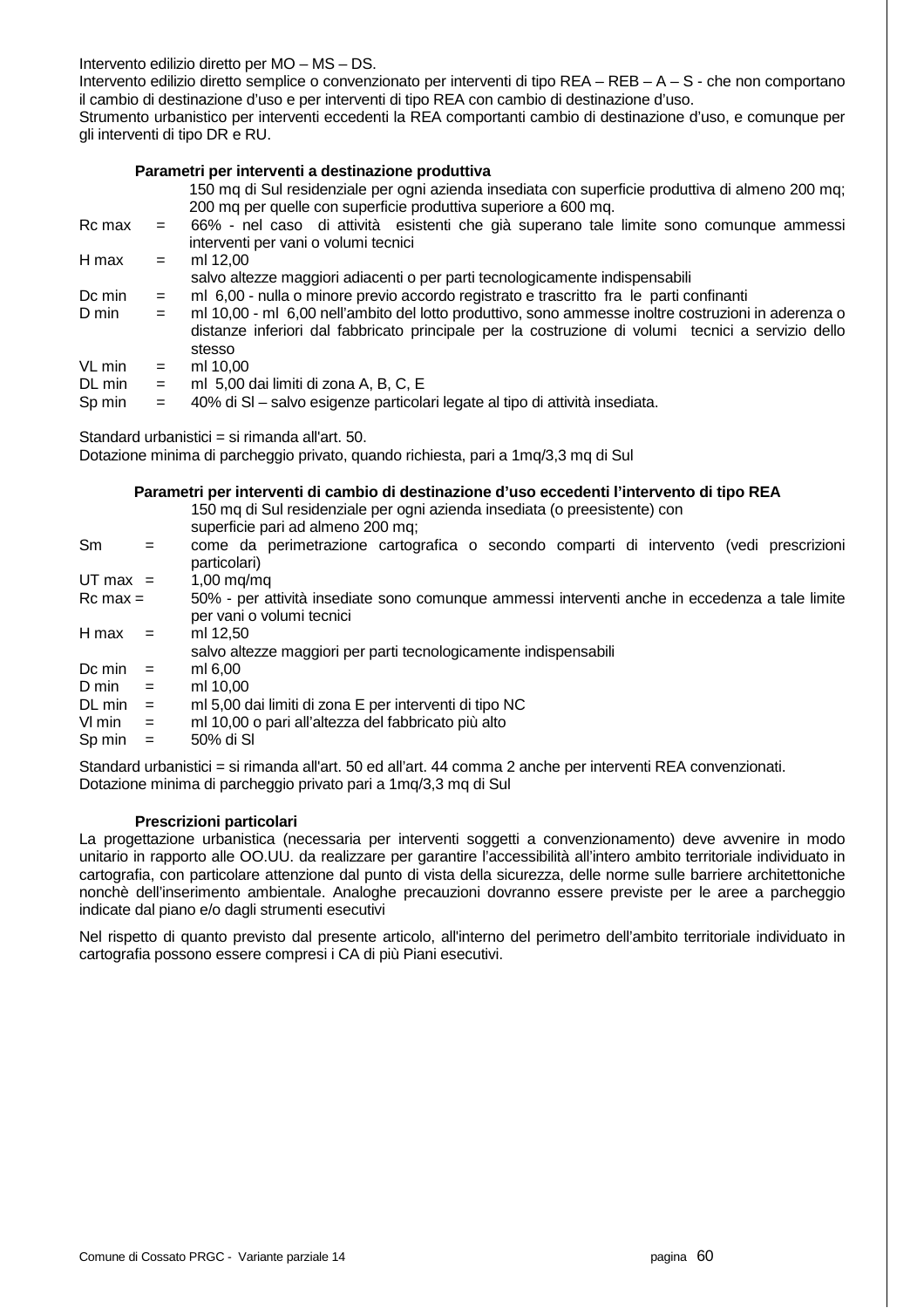#### **COMPARTO D8.4**  DESTINAZIONE PRODUTTIVA CON POSSIBILITA' DI RICONVERSIONE FUNZIONALE

## **Usi ammessi (art. 48)**

- a) USI RESIDENZIALI
- a.1-a.3 limitatamente ad alloggio proprietà e/o custode
- b) USI TERZIARI DIFFUSI **(nei limiti della normativa commerciale comparto non incluso in addensamenti e/o localizzazioni commerciali)**
- b.1 uffici e studi privati
- b.2 negozi, botteghe, pubblici esercizi
- b.3 laboratori per arti e mestieri (esclusi i servizi-auto)
- b.4 magazzini e locali di deposito
- b.5 fabbricati per speciali esigenze di attività commerciali
- c) USI TERZIARI SPECIALIZZATI
- c.1 direzionali, finanziari, assicurativi
- c.3 uffici pubblici
- c.7 attività sportive di enti operanti con o senza fini di lucro
- c.8 **(1)** alberghi, pensioni, motel, case albergo, locande e simili
- c.9 **(1)** teatri, cinema, sale concerti e spettacoli  **(1) alle seguenti condizioni: realizzazione delle opere di riassetto e sistemazione idraulica e dismissione completa delle attività produttive con riconversione ad usi terziari.**
- d) USI PRODUTTIVI
- d.1 attività produttive di tipo manifatturiero: opifici fabbricati per speciali esigenze industriali
- d.2 magazzini e locali di deposito
- d.3 depositi a cielo libero se connessi all'attività produttiva
- g) USI DEL SUOLO INEDIFICATO: parchi e giardini pubblici G.3 parcheggi G.4

## **Interventi ammessi (art. 6)**

Per le porzioni incluse nelle classi IIIB4 di cui all'articolo 43 delle N. di A., in assenza di un progetto di intervento unitario che preveda il rispetto di quanto previsto dagli articoli citati, sono ammessi esclusivamente interventi di tipo MO – MS o di tipo DS.

REA – RC1 – RC2 - REB - DR - A - S - RU - Ca, nel rispetto delle prescrizioni di cui all'art. 43 delle N.di A. per le relative classi di appartenenza. Ad avvenuta realizzazione delle opere di riassetto e sistemazione idraulica previste dal Cronoprogramma, in caso di intervento unitario che preveda la demolizione dei fabbricati inclusi nelle classi IIIB4 di cui all'articolo 43 delle N. di A., è concesso il recupero di dette superfici nell'ambito delle aree incluse nella categoria IIIB2.B in aggiunta alla possibilità edificatoria di cui al punto parametri.

#### **Modalità**

Intervento edilizio diretto per MO – MS – DS – REA (quando ammessa) senza cambio di destinazione d'uso.

Intervento edilizio diretto semplice o convenzionato per interventi di tipo REB - A - S - che non comportano il cambio di destinazione d'uso e per interventi di tipo RE con cambio di destinazione d'uso.

Strumento urbanistico esecutivo per interventi eccedenti la RE comportanti cambio di destinazione d'uso, e comunque per gli interventi di tipo DR e RU.

## **Parametri per interventi a destinazione produttiva**

150 mq di Sul residenziale per ogni azienda insediata con superficie produttiva di almeno 200 mq; 200 mq per quelle con superficie produttiva superiore a 600 mq.

| Rc max | <b>Service</b> | 66% - nel caso di attività esistenti che già superano tale limite sono comunque ammessi             |
|--------|----------------|-----------------------------------------------------------------------------------------------------|
|        |                | interventi per vani o volumi tecnici                                                                |
| H max  | $=$            | ml 12.00                                                                                            |
|        |                | salvo altezze maggiori adiacenti o per parti tecnologicamente indispensabili                        |
| Dc min | $=$            | ml 6,00 - nulla o minore previo accordo registrato e trascritto fra le parti confinanti             |
| D min  | $=$            | ml 10,00 - ml 6,00 nell'ambito del lotto produttivo, sono ammesse inoltre costruzioni in aderenza o |

- distanze inferiori dal fabbricato principale per la costruzione di volumi tecnici a servizio dello stesso
- $VL min = ml 10,00$
- DL min  $=$  ml 5,00 dai limiti di zona A, B, C, E
- Sp min = 40% di SI salvo esigenze particolari legate al tipo di attività insediata.

Standard urbanistici = si rimanda all'art. 50.

Dotazione minima di parcheggio privato, quando richiesta, pari a 1mq/3,3 mq di Sul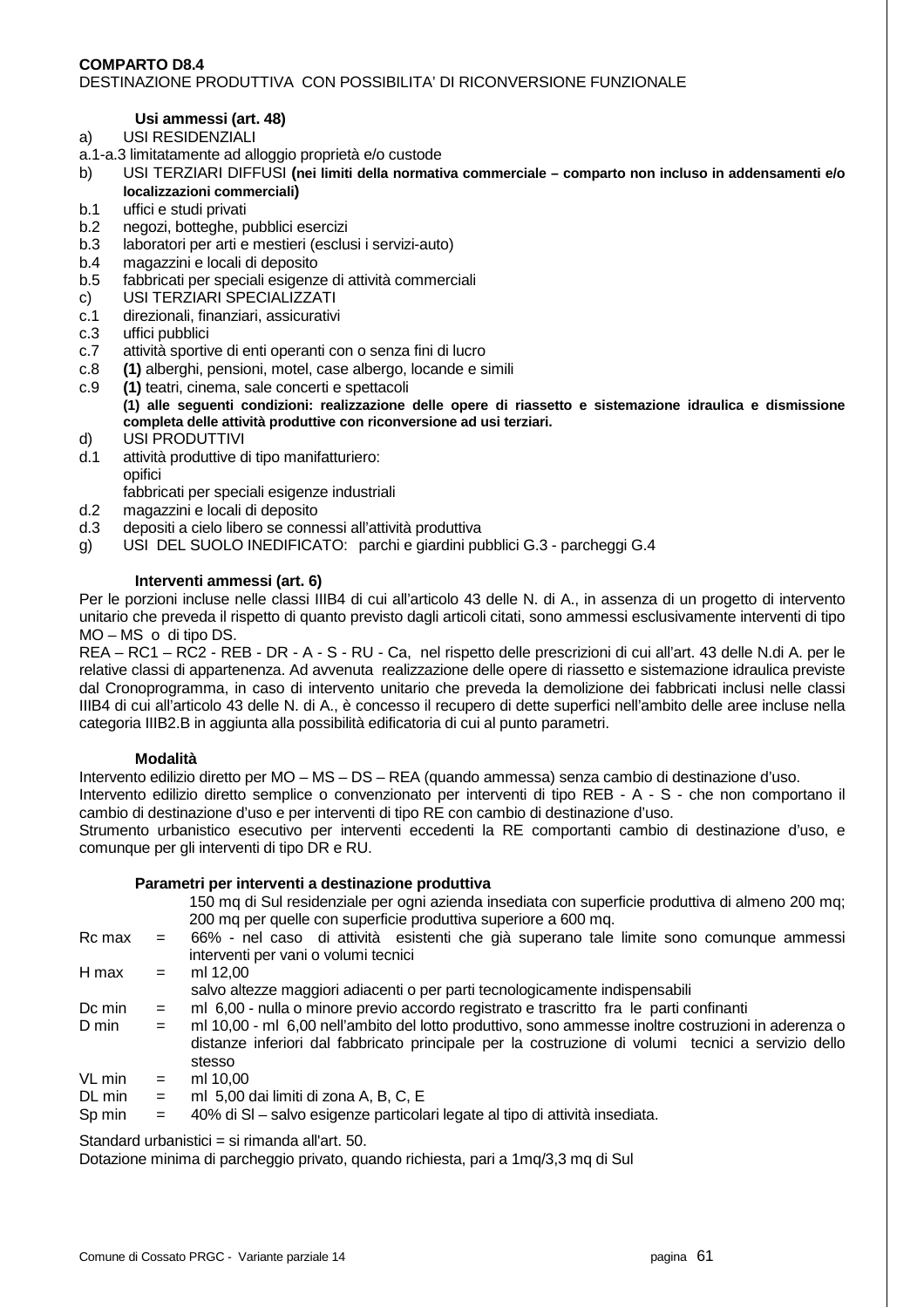## **Parametri per interventi di cambio di destinazione d'uso eccedenti l'intervento di tipo REA**

150 mq di Sul residenziale per ogni azienda insediata (o preesistente) con

superficie pari ad almeno 200 mq;

- Sm = come da perimetrazione cartografica o secondo comparti di intervento (vedi prescrizioni particolari)
- $UT$  max = 1,00 mq/mq (salvo quanto previsto al punto interventi ammessi)
- Rc max = 50% per attività insediate sono comunque ammessi interventi anche in eccedenza a tale limite per vani o volumi tecnici
- $H$  max = ml 16,50
	- salvo altezze maggiori per parti tecnologicamente indispensabili
- Dc min  $=$  ml 6,00
- $D \text{ min}$  = ml 10.00
- DL min = ml 5,00 dai limiti di zona E per interventi di tipo NC
- Vl min = ml 10,00 o pari all'altezza del fabbricato più alto
- $Sp \, min = 50\% \, di \, SI$

Standard urbanistici = si rimanda all'art. 50 ed all'art. 44 comma 2 anche per interventi REA convenzionati, con le precisazioni di cui alle prescrizioni particolari.

Dotazione minima di parcheggio privato pari a 1mg/3,3 mg di Sul

## **Prescrizioni particolari**

Gli interventi indicati sono ammessi nel rispetto di quanto previsto dall'art. 39 delle presenti N.di A. per quanto concerne la fascia di rispetto dei corsi d'acqua.

La progettazione urbanistica (necessaria per interventi soggetti a convenzionamento) deve avvenire in modo unitario in rapporto alle OO.UU. da realizzare per garantire l'accessibilità all'intero ambito territoriale individuato in cartografia, con particolare attenzione dal punto di vista della sicurezza, delle norme sulle barriere architettoniche nonchè dell'inserimento ambientale. Analoghe precauzioni dovranno essere previste per le aree a parcheggio indicate dal piano e/o dagli strumenti esecutivi

In caso di intervento soggetto al reperimento di aree a standard di uso pubblico dovranno essere cedute gratuitamente (con riferimento allo standard dovuto), la fascia SP posta lungo la via Garibaldi ed aree a parcheggio pubblico, secondo quanto indicato dall'Amministrazione (è ammessa la monetizzazione, parziale o totale in relazione all'entità dell'intervento ed alla sua localizzazione).

Nel rispetto di quanto previsto dal presente articolo, all'interno del perimetro dell'ambito territoriale individuato in cartografia possono essere compresi i CA di più Piani esecutivi.

## **COMPARTO D8.5**  DESTINAZIONE PRODUTTIVA CON POSSIBILITA' DI RICONVERSIONE FUNZIONALE

## **Usi ammessi (art. 48)**

- a) USI RESIDENZIALI
- a.1-a.3 limitatamente ad alloggio proprietà e/o custode
- b) USI TERZIARI DIFFUSI **(nei limiti della normativa commerciale comparto non incluso in addensamenti e/o localizzazioni commerciali)**
- b.1 uffici e studi privati
- b.2 negozi, botteghe, pubblici esercizi
- b.3 laboratori per arti e mestieri (compresi i servizi-auto)

b.4 magazzini e locali di deposito

- b.5 fabbricati per speciali esigenze di attività commerciali
- c) USI TERZIARI SPECIALIZZATI
- c.1 direzionali, finanziari, assicurativi
- c.3 uffici pubblici
- c.7 attività sportive di enti operanti con o senza fini di lucro
- d) USI PRODUTTIVI
- d.1 attività produttive di tipo manifatturiero:
- opifici e fabbricati per speciali esigenze industriali

d.2 magazzini e locali di deposito

d.3 depositi a cielo libero se connessi all'attività produttiva

g) USI DEL SUOLO INEDIFICATO: parchi e giardini pubblici G.3 - parcheggi G.4

## **Interventi ammessi (art. 6)**

MO - MS - RC1 - RC2 - REA – DS

REB - DR - A - S - RU - NC – Ca, nel rispetto di quanto previsto dall'art. 43 per la classe di appartenenza.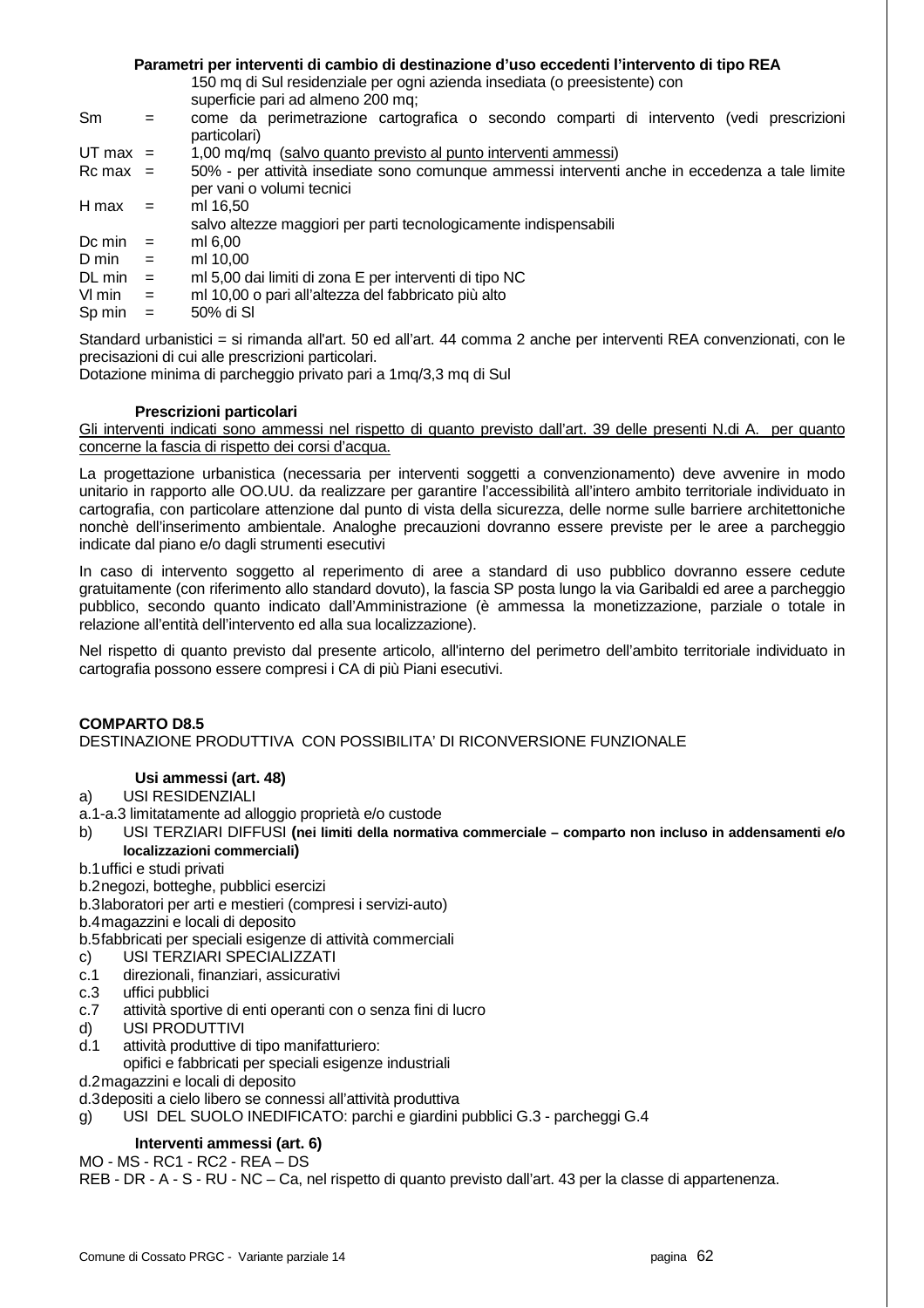#### **Modalità**

Intervento edilizio diretto per MO – MS – DS – REA (quando ammessa) senza cambio di destinazione d'uso. Intervento edilizio diretto semplice o convenzionato per interventi di tipo REB - A - S - che non comportano il cambio di destinazione d'uso e per interventi di tipo RE con cambio di destinazione d'uso. Strumento urbanistico esecutivo per interventi eccedenti la RE comportanti cambio di destinazione d'uso, e comunque per gli interventi di tipo DR e RU.

#### **Parametri per interventi a destinazione produttiva**

150 mq di Sul residenziale per ogni azienda insediata con superficie produttiva di almeno 200 mq; 200 mq per quelle con superficie produttiva superiore a 600 mq.

| Rc max | $=$ | 66% - nel caso di attività esistenti che già superano tale limite sono comunque ammessi             |
|--------|-----|-----------------------------------------------------------------------------------------------------|
|        |     | interventi per vani o volumi tecnici                                                                |
| H max  | $=$ | ml 12.00                                                                                            |
|        |     | salvo altezze maggiori adiacenti o per parti tecnologicamente indispensabili                        |
| Dc min | $=$ | ml 6,00 - nulla o minore previo accordo registrato e trascritto fra le parti confinanti             |
| D min  | $=$ | ml 10,00 - ml 6,00 nell'ambito del lotto produttivo, sono ammesse inoltre costruzioni in aderenza o |
|        |     | distanze inferiori dal fabbricato principale per la costruzione di volumi tecnici a servizio dello  |
|        |     | stesso                                                                                              |
| VL min | $=$ | ml 10.00                                                                                            |
| DL min | $=$ | ml 5,00 dai limiti di zona A, B, C, E                                                               |
| Sp min |     | 40% di SI - salvo esigenze particolari legate al tipo di attività insediata.                        |

Standard urbanistici = si rimanda all'art. 50.

Dotazione minima di parcheggio privato, quando richiesta, pari a 1mq/3,3 mq di Sul

#### **Parametri per interventi di cambio di destinazione d'uso eccedenti l'intervento di tipo REA**

150 mq di Sul residenziale per ogni azienda insediata (o preesistente) con

superficie pari ad almeno 200 mq;

Sm = come da perimetrazione cartografica o secondo comparti di intervento (vedi prescrizioni particolari)  $UT$  max = 1,00 mg/mg Rc max = 50% - per attività insediate sono comunque ammessi interventi anche in eccedenza a tale limite per vani o volumi tecnici  $H$  max = ml 12,50 salvo altezze maggiori per parti tecnologicamente indispensabili  $Dc \text{ min} = \text{ m1 } 6,00$ <br> $D \text{ min} = \text{ m1 } 10,00$  $=$  ml 10,00 DL min = ml 5,00 dai limiti di zona E per interventi di tipo NC VI min  $=$  ml 10,00 o pari all'altezza del fabbricato più alto  $Sp \, min = 50\% \, di \, SI$ 

Standard urbanistici = si rimanda all'art. 50 ed all'art. 44 comma 2 anche per interventi REA convenzionati, con le precisazioni di cui alle prescrizioni particolari.

Dotazione minima di parcheggio privato pari a 1mq/3,3 mq di Sul

#### **Prescrizioni particolari**

Gli interventi indicati sono ammessi nel rispetto di quanto previsto dall'art. 39 e 43 delle presenti N.di A..

La progettazione urbanistica (necessaria per interventi soggetti a convenzionamento) deve avvenire in modo unitario in rapporto alle OO.UU. da realizzare per garantire l'accessibilità all'intero ambito territoriale individuato in cartografia, con particolare attenzione dal punto di vista della sicurezza, delle norme sulle barriere architettoniche nonchè dell'inserimento ambientale. Analoghe precauzioni dovranno essere previste per le aree a parcheggio indicate dal piano e/o dagli strumenti esecutivi

In caso di intervento soggetto al reperimento di aree a standard di uso pubblico dovranno essere cedute gratuitamente (con riferimento allo standard dovuto) le aree destinate dal PRG alla viabilità (collegamento con P.zza Croce Rossa), la fascia SP posta lungo la via Garibaldi ed aree a parcheggio pubblico, secondo quanto indicato dall'Amministrazione (è ammessa la monetizzazione, parziale o totale in relazione all'entità dell'intervento ed alla sua localizzazione).

Nel rispetto di quanto previsto dal presente articolo, all'interno del perimetro dell'ambito territoriale individuato in cartografia possono essere compresi i CA di più Piani esecutivi.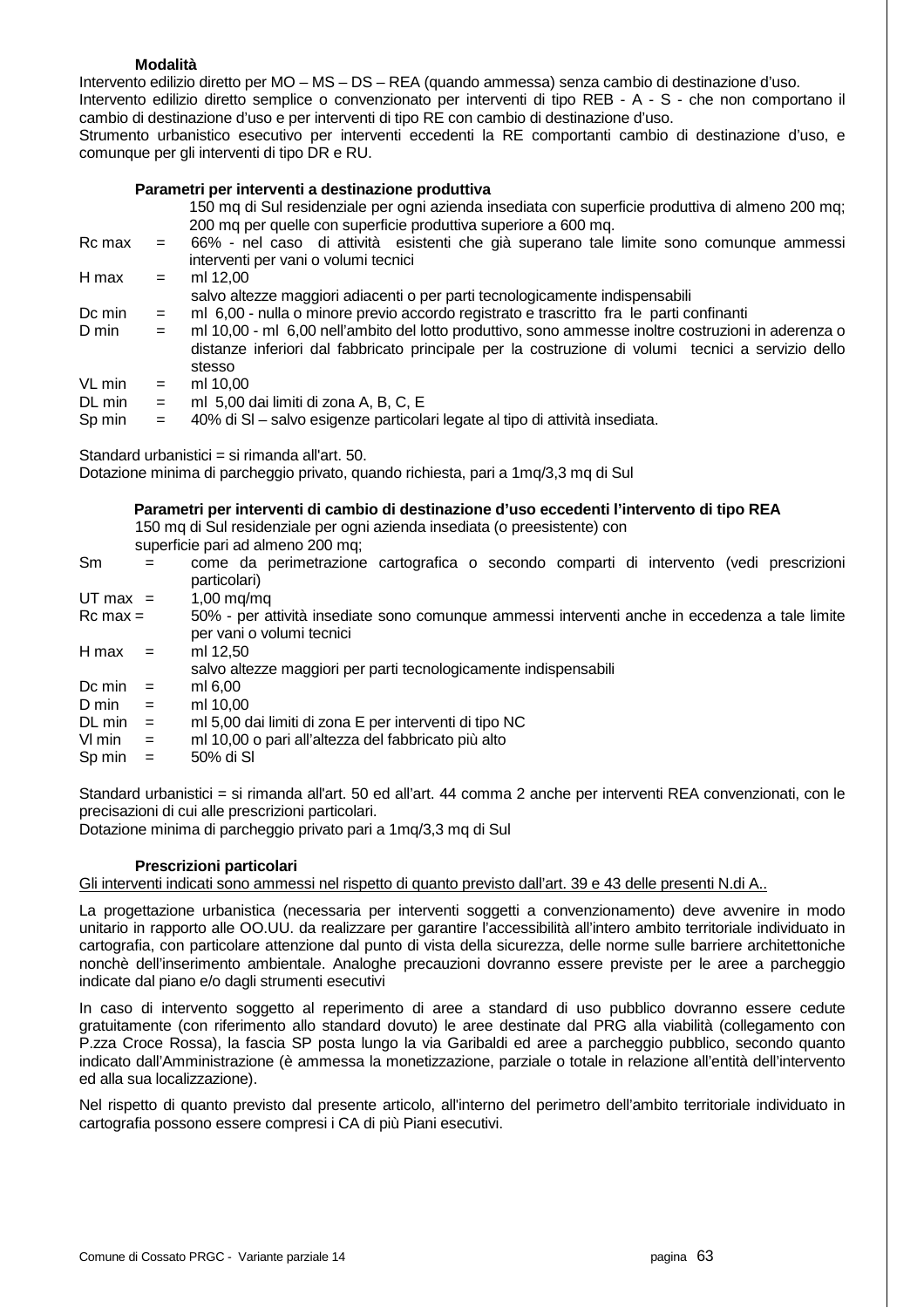#### **COMPARTO D8.6**  DESTINAZIONE PRODUTTIVA CON POSSIBILITA' DI RICONVERSIONE FUNZIONALE

## **Usi ammessi (art. 48)**

- a) USI RESIDENZIALI minimo 50%
- a.1 **(1)** abitazione private di ogni tipo
- a.2 **(1)** abitazioni collettive = collegi, convitti, case di riposo, case protette, conventi e simili
- a.3 autorimesse
- b) USI TERZIARI DIFFUSI massimo 50% (**nei limiti della normativa commerciale – comparto incluso nell'addensamento A3)**
- b.1 **(1)** uffici e studi privati
- b.2 **(1)** negozi, botteghe, pubblici esercizi
- b.3 laboratori per arti e mestieri (esclusi i servizi-auto)
- b.4 **(2)** magazzini e locali di deposito
- b.5 **(1)** fabbricati per speciali esigenze di attività commerciali  **(2) Sono comunque esclusi i depositi a cielo aperto**
- c) USI TERZIARI SPECIALIZZATI massimo 50%
- c.1 **(1)** direzionali, finanziari, assicurativi
- c.2 **(1)** case di cura e ospedali: **limitatamente ai presidii sociosanitari ed ai poliambulatorii**
- c.3 **(1)** uffici pubblici
- c.5 **(1)** biblioteche, pinacoteche, musei, gallerie d'arte, accademie
- c.6 **(1)** cappelle ed oratori non destinate all'esercizio pubblico dei culti
- c.7 **(1)** attività sportive di enti operanti con o senza fini di lucro
- c.8 **(1)** alberghi, pensioni, motel, case albergo, locande e simili
- c.13 **(1)** attività pubblica di culto
	- **(1) alle seguenti condizioni: realizzazione delle opere di riassetto e sistemazione idraulica e riconversione totale agli usi terziari e residenziali ammessi**
- d) USI PRODUTTIVI nei limiti dell'intervento di tipo REA per attività diverse da quella in essere al momento dell'adozione del progetto preliminare
- d.1 attività produttive di tipo manifatturiero:
- opifici e fabbricati per speciali esigenze industriali
- g) USI DEL SUOLO INEDIFICATO: parchi e giardini pubblici G.3 parcheggi G.4

## **Interventi ammessi (art. 6)**

MO - MS - RC1 - RC2 - REA – DS

REB - DR - A - S - RU - NC – Ca nel rispetto di quanto previsto dall'art. 43 per la classe di appartenenza.

## **Modalità**

Intervento edilizio diretto semplice per interventi che non comportano il cambio di destinazione d'uso (destinazioni di tipo produttivo), con esclusione della DR e della RU;

Intervento edilizio diretto semplice o convenzionato per interventi che comportano il cambio di destinazione d'uso, con esclusione della DR e della RU;

Strumento urbanistico esecutivo per interventi di tipo DR e RU.

## **Parametri per interventi a destinazione produttiva eccedenti l'intervento di tipo REA**

- 150 mq di Sul residenziale per ogni azienda insediata con superficie produttiva di almeno 200 mq; 200 mq per quelle con superficie produttiva superiore a 600 mq.
- Rc max = 66% nel caso di attività esistenti che già superano tale limite sono comunque ammessi interventi per vani o volumi tecnici  $H$  max  $=$  ml 12,00

salvo altezze maggiori adiacenti o per parti tecnologicamente indispensabili

- Dc min = ml 6,00 nulla o minore previo accordo registrato e trascritto fra le parti confinanti
- D min = ml 10,00 ml 6,00 nell'ambito del lotto produttivo, sono ammesse inoltre costruzioni in aderenza o distanze inferiori dal fabbricato principale per la costruzione di volumi tecnici a servizio dello stesso
- $VL min = ml 10,00$
- $DL \text{ min}$  = ml 5,00 dai limiti di zona A, B, C, E
- Sp min = 40% di Sl salvo esigenze particolari legate al tipo di attività insediata.

Standard urbanistici = si rimanda all'art. 50.

Dotazione minima di parcheggio privato, quando richiesta, pari a 1mq/3,3 mq di Sul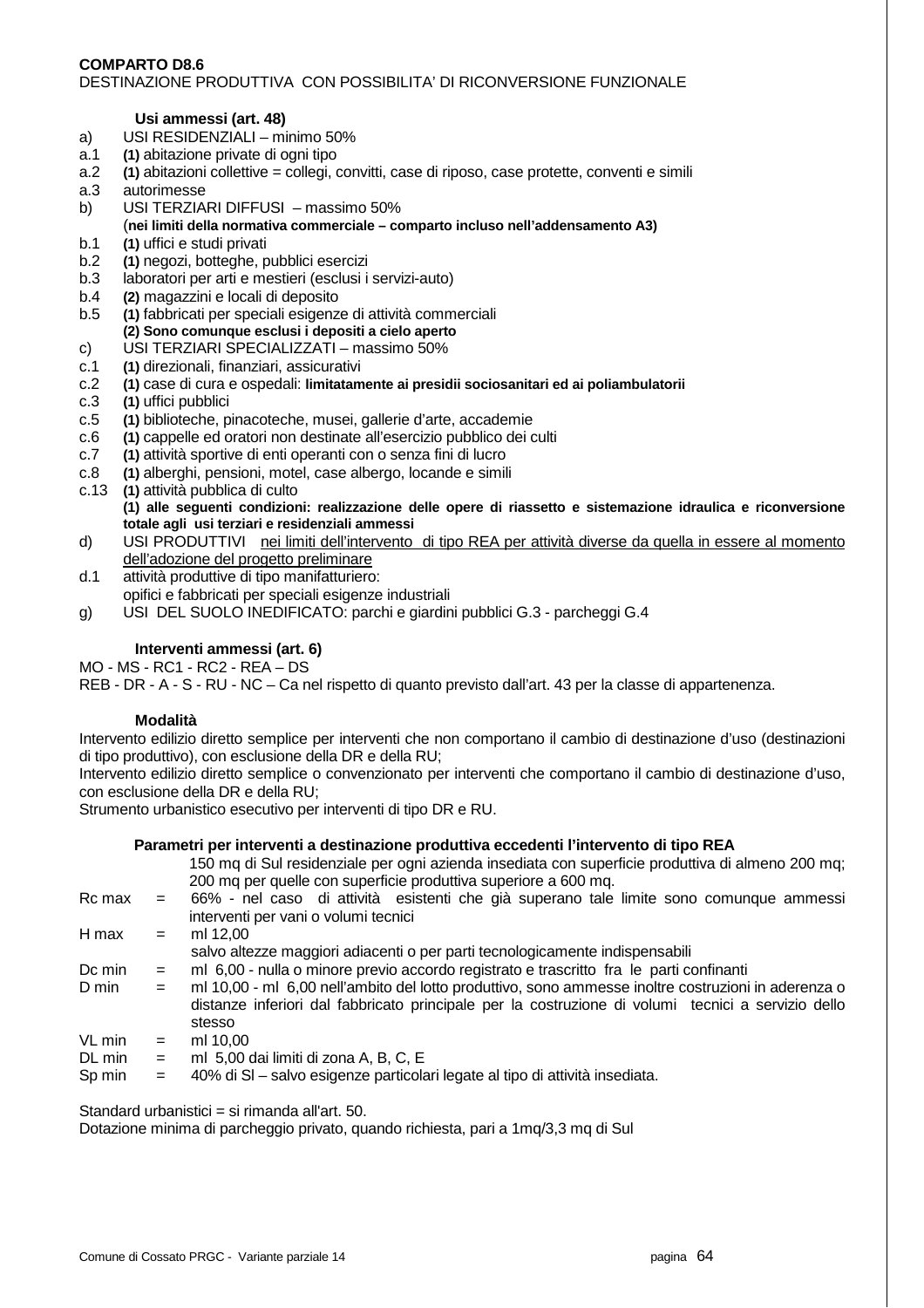**Parametri per interventi di cambio di destinazione d'uso eccedenti l'intervento di tipo REA** 

|              | come da perimetrazione cartografica o secondo comparti di intervento (vedi prescrizioni<br>particolari) |
|--------------|---------------------------------------------------------------------------------------------------------|
| $=$          | $1,20 \text{ mc/mq}$                                                                                    |
| $Rc$ max $=$ | 50% - per attività insediate sono comunque ammessi interventi anche in eccedenza a tale limite          |
|              | per vani o volumi tecnici                                                                               |
| $=$          | ml 12.50                                                                                                |
|              | salvo altezze maggiori per parti tecnologicamente indispensabili                                        |
| $=$          | ml 6.00                                                                                                 |
| $=$          | ml 10.00                                                                                                |
| $=$          | ml 5,00 dai limiti di zona E per interventi di tipo NC                                                  |
| $=$          | ml 10,00 o pari all'altezza del fabbricato più alto                                                     |
| $=$          | 50% di SI                                                                                               |
|              |                                                                                                         |

Standard urbanistici = si rimanda all'art. 50 ed all'art. 44 comma 2 anche per interventi REA convenzionati. Dotazione minima di parcheggio privato pari a 1mq/3,3 mq di Sul

## **Prescrizioni particolari**

## Gli interventi indicati sono ammessi nel rispetto di quanto previsto dall'art. 43 delle presenti N.di A..

La progettazione urbanistica (necessaria per interventi soggetti a convenzionamento) deve avvenire in modo unitario in rapporto alle OO.UU. da realizzare per garantire l'accessibilità all'intero ambito territoriale individuato in cartografia, con particolare attenzione dal punto di vista della sicurezza, delle norme sulle barriere architettoniche nonchè dell'inserimento ambientale. Analoghe precauzioni dovranno essere previste per le aree a parcheggio indicate dal piano e/o dagli strumenti esecutivi

Particolare riguardo dovrà essere posto per integrare le aree pubbliche o di uso pubblico a servizio dell'ambito con quelle esistenti ed a servizio del mercato coperto, privilegiando le aree adiacenti alla viabilità di accesso alla P.za Croce Rossa.

Nel rispetto di quanto previsto dal presente articolo, all'interno del perimetro dell'ambito territoriale individuato in cartografia possono essere compresi i CA di più Piani esecutivi.

## **COMPARTO D8.7**

#### DESTINAZIONE PRODUTTIVA CON POSSIBILITA' DI RICONVERSIONE FUNZIONALE

#### **Usi ammessi (art. 48)**

- a) USI RESIDENZIALI
- a.1 **(1)** abitazione private di ogni tipo
- a.2 **(1)** abitazioni collettive = collegi, convitti, case di riposo, case protette, conventi e simili
- a.3 autorimesse
- b) USI TERZIARI DIFFUSI **(nei limiti della normativa commerciale comparto non incluso in addensamenti e/o localizzazioni commerciali)**
- b.1 uffici e studi privati
- b.2 negozi, botteghe, pubblici esercizi
- b.3 laboratori per arti e mestieri (esclusi i servizi-auto)
- b.4 **(2)** magazzini e locali di deposito
- b.5 fabbricati per speciali esigenze di attività commerciali  **(2) Sono comunque esclusi i depositi a cielo aperto**
- c) USI TERZIARI SPECIALIZZATI
- c.1 direzionali, finanziari, assicurativi
- c.2 **(1)** case di cura e ospedali: **limitatamente ai presidii sociosanitari ed ai poliambulatorii**
- c.3 uffici pubblici
- c.5 **(1)** biblioteche, pinacoteche, musei, gallerie d'arte, accademie
- c.6 cappelle ed oratori non destinate all'esercizio pubblico dei culti
- c.7 attività sportive di enti operanti con o senza fini di lucro
- c.8 **(1)** alberghi, pensioni, motel, case albergo, locande e simili
- c.13 **(1)** attività pubblica di culto
- **(1) solo in caso di riconversione totale ad usi terziari e residenziali ammessi**
- d) USI PRODUTTIVI ammessi esclusivamente per i fabbricati in cui la destinazione produttiva è già insediata al momento dell'adozione del progetto preliminare; non sono ammessi nuovi insediamenti produttivi.
- d.1 attività produttive di tipo manifatturiero: opifici e fabbricati per speciali esigenze industriali
- g) USI DEL SUOLO INEDIFICATO: parchi e giardini pubblici G.3 parcheggi G.4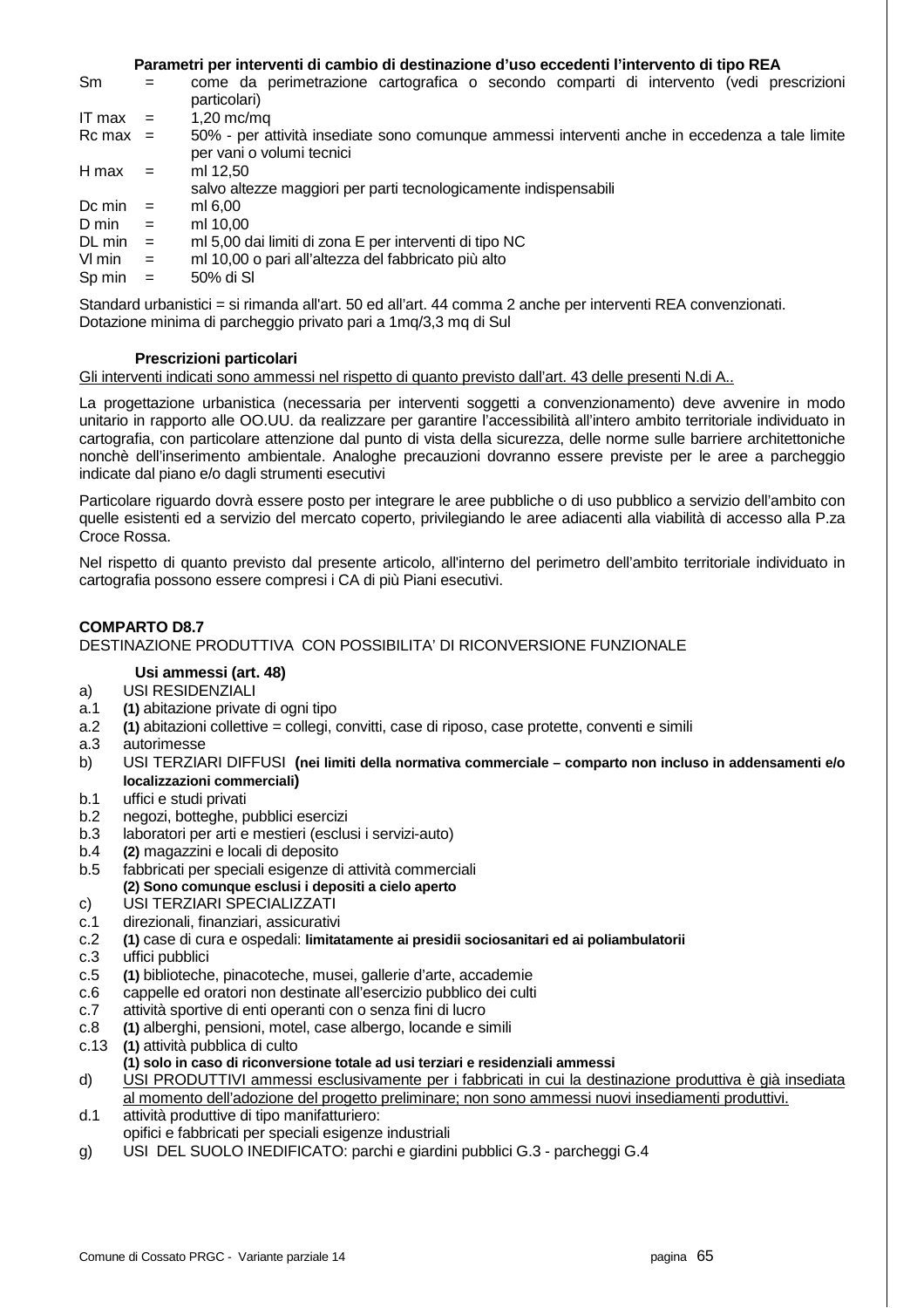## **Interventi ammessi (art. 6)**

MO - MS - RC1 - RC2 - REA – DS - REB - DR - A - S - RU - NC – Ca, nel rispetto di quanto previsto dall'art. 43 per la relativa classe di appartenenza.

#### **Modalità**

Intervento edilizio diretto semplice per interventi che non comportano il cambio di destinazione d'uso, con esclusione della DR e della RU;

Intervento edilizio diretto semplice o convenzionato per interventi che comportano il cambio di destinazione d'uso, con esclusione della DR e della RU;

Strumento urbanistico esecutivo per interventi di tipo DR e RU.

#### **Parametri per interventi a destinazione produttiva eccedenti l'intervento di tipo REA**

|        |     | 150 mq di Sul residenziale per ogni azienda insediata con superficie produttiva di almeno 200 mq;                                                                                                         |
|--------|-----|-----------------------------------------------------------------------------------------------------------------------------------------------------------------------------------------------------------|
|        |     | 200 mg per quelle con superficie produttiva superiore a 600 mg.                                                                                                                                           |
| Rc max | $=$ | 66% - nel caso di attività esistenti che già superano tale limite sono comunque ammessi                                                                                                                   |
|        |     | interventi per vani o volumi tecnici                                                                                                                                                                      |
| H max  | $=$ | ml 12.00                                                                                                                                                                                                  |
|        |     | salvo altezze maggiori adiacenti o per parti tecnologicamente indispensabili                                                                                                                              |
| Dc min | $=$ | ml 6,00 - nulla o minore previo accordo registrato e trascritto fra le parti confinanti                                                                                                                   |
| D min  | $=$ | ml 10,00 - ml 6,00 nell'ambito del lotto produttivo, sono ammesse inoltre costruzioni in aderenza o<br>distanze inferiori dal fabbricato principale per la costruzione di volumi tecnici a servizio dello |
|        |     | stesso                                                                                                                                                                                                    |
| VL min | $=$ | ml 10.00                                                                                                                                                                                                  |
| DL min | $=$ | ml 5,00 dai limiti di zona A, B, C, E                                                                                                                                                                     |
| Sp min | $=$ | 40% di SI - salvo esigenze particolari legate al tipo di attività insediata.                                                                                                                              |

Standard urbanistici = si rimanda all'art. 50.

Dotazione minima di parcheggio privato, quando richiesta, pari a 1mq/3,3 mq di Sul

#### **Parametri per interventi di cambio di destinazione d'uso eccedenti l'intervento di tipo REA**

IT max residenziale = massimo 14.824 mc

| Sm                 |     | come da perimetrazione cartografica o secondo comparti di intervento (vedi prescrizioni                                     |
|--------------------|-----|-----------------------------------------------------------------------------------------------------------------------------|
|                    |     | particolari)                                                                                                                |
| UT max $=$         |     | $1,00 \text{ mg/mol}$                                                                                                       |
| $Rc$ max $=$       |     | 50% - per attività insediate sono comunque ammessi interventi anche in eccedenza a tale limite<br>per vani o volumi tecnici |
| H max              | $=$ | ml 16,50 - salvo altezze maggiori per parti tecnologicamente indispensabili                                                 |
| Dc min             | $=$ | ml 6,00                                                                                                                     |
| D min              | $=$ | ml 10.00                                                                                                                    |
| $DL \text{ min}$ = |     | ml 5,00 dai limiti di zona E per interventi di tipo NC                                                                      |
| VI min             | $=$ | ml 10,00 o pari all'altezza del fabbricato più alto                                                                         |
| Sp min             | $=$ | 50% di SI                                                                                                                   |
|                    |     |                                                                                                                             |

Standard urbanistici = si rimanda all'art. 50 ed all'art. 44 comma 2 anche per interventi REA convenzionati. Dotazione minima di parcheggio privato pari a 1mq/3,3 mq di Sul

#### **Prescrizioni particolari**

Gli interventi indicati sono ammessi nel rispetto di quanto previsto dall'art. 43 delle presenti N.di A..

La progettazione urbanistica (necessaria per interventi soggetti a convenzionamento) deve avvenire in modo unitario in rapporto alle OO.UU. da realizzare per garantire l'accessibilità all'intero ambito territoriale individuato in cartografia, con particolare attenzione dal punto di vista della sicurezza, delle norme sulle barriere architettoniche nonchè dell'inserimento ambientale. Analoghe precauzioni dovranno essere previste per le aree a parcheggio indicate dal piano e/o dagli strumenti esecutivi

Particolare riguardo dovrà essere posto per integrare le aree pubbliche o di uso pubblico a servizio dell'ambito con quelle esistenti ed a servizio del contesto edificato compreso tra viale Paietta e via Amendola.

Nel rispetto di quanto previsto dal presente articolo, all'interno del perimetro dell'ambito territoriale individuato in cartografia possono essere compresi i CA di più Piani esecutivi.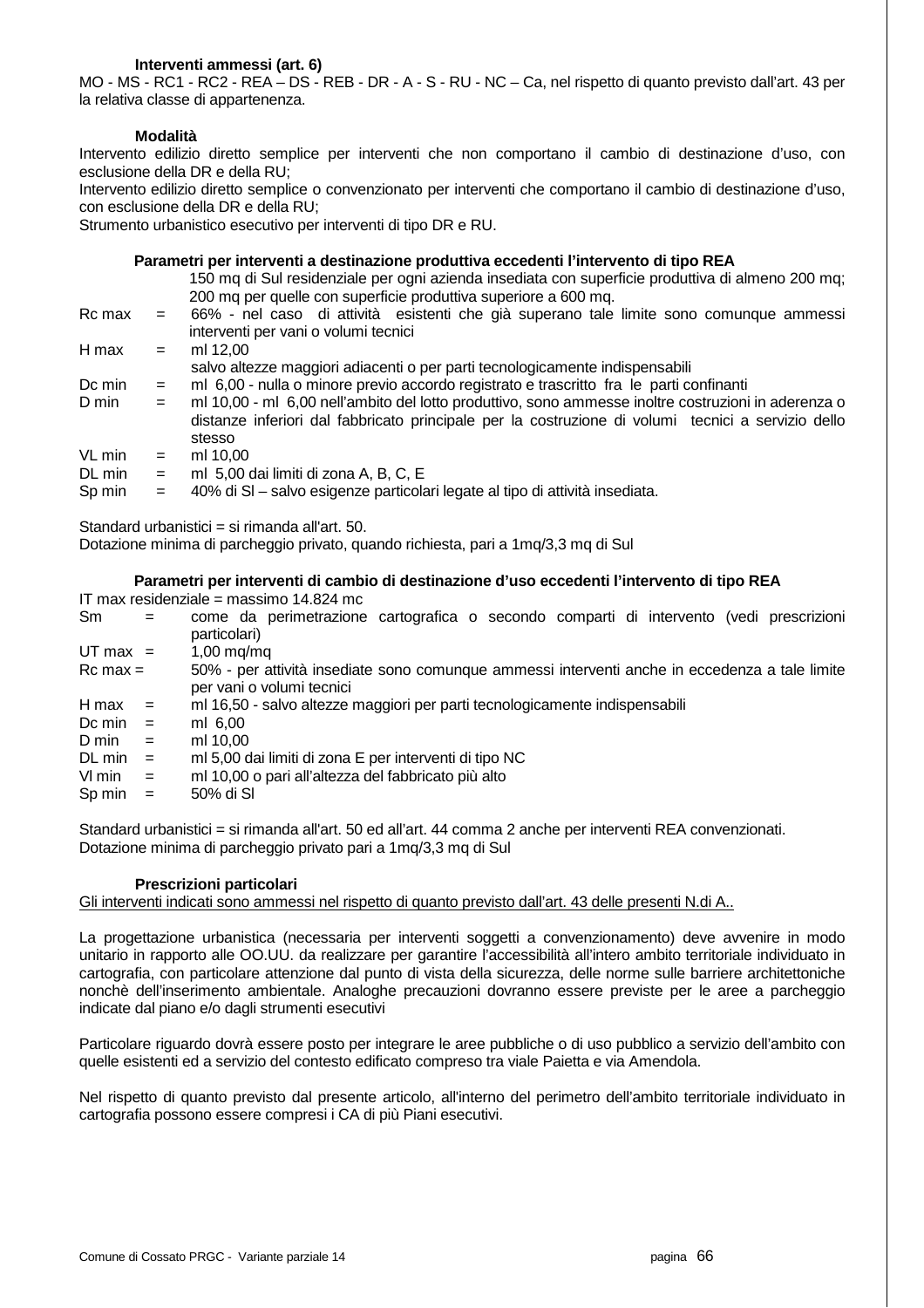#### **COMPARTO D8.8 (Ex Parco Tecnologico)**  DESTINAZIONE PRODUTTIVA AVANZATA - TERZIARIA

## **Usi ammessi (art. 48)**

- a) USI RESIDENZIALI
- a.1-a.3 limitatamente ad alloggio proprietà e/o custode
- b) USI TERZIARI DIFFUSI (nei limiti della normativa commerciale)
- b.1 uffici e studi privati
- b.2 negozi, botteghe, pubblici esercizi
- b.3 laboratori per arti e mestieri
- b.4 **1)** magazzini e locali di deposito
- b.5 fabbricati per speciali esigenze di attività commerciali  **(1) Sono comunque esclusi i depositi a cielo aperto**
- c) USI TERZIARI SPECIALIZZATI
- c.1 direzionali, finanziari, assicurativi
- c.3 uffici pubblici
- c.4 scuole e laboratori scientifici pubblici e privati
- c.7 attività sportive di enti operanti con o senza fini di lucro
- c.8 alberghi, pensioni, motel, case albergo, locande e simili
- c.9 teatri, cinema, sale concerti e spettacoli
- d) USI PRODUDUTTIVI
- d.1 limitatamente ai fabbricati per speciali esigenze industriali avanzate: questo uso comprende tutte le attività di servizio per le imprese dei vari settori produttivi, per lo svolgimento di funzioni tecniche e tecnologiche non direttamente produttive, bensì di amministrazione, gestione, promozione, sviluppo, informazione, elaborazione dati, ricerca, innovazione, ecc..
- g) USI DEL SUOLO INEDIFICATO parchi e giardini pubblici: G.3 parcheggi: G.4

## **Interventi ammessi (art. 6)**

MO - MS - REA - REB - DS - DR - A - S - NC - Ca

## **Modalità**

Strumento urbanistico esecutivo

Intervento edilizio diretto semplice o convenzionato per interventi ammessi dallo S.U.E.

## **Parametri**

|                                                                 |     | 150 mg di Sul residenziale per ogni azienda insediata (o preesistente) con<br>superficie pari ad almeno 200 mg;             |
|-----------------------------------------------------------------|-----|-----------------------------------------------------------------------------------------------------------------------------|
| <b>Sm</b>                                                       | $=$ | come da perimetrazione cartografica o secondo comparti di intervento (vedi prescrizioni<br>particolari)                     |
| Ut max $=$                                                      |     | $0,80 \text{ mg}/\text{mg}$                                                                                                 |
| $Rc$ max $=$                                                    |     | 40% - per attività insediate sono comunque ammessi interventi anche in eccedenza a tale limite<br>per vani o volumi tecnici |
| H max                                                           | $=$ | ml 12.50                                                                                                                    |
|                                                                 |     | salvo altezze maggiori per parti tecnologicamente indispensabili                                                            |
| Dc min                                                          | $=$ | ml 6.00                                                                                                                     |
| D min<br>$\equiv$                                               |     | ml 10.00                                                                                                                    |
| DL min = ml 5,00 dai limiti di zona E per interventi di tipo NC |     |                                                                                                                             |
| $V1 \text{ min}$ =                                              |     | ml 10,00 o pari all'altezza del fabbricato più alto                                                                         |
| Sp min                                                          | $=$ | 60% di SI                                                                                                                   |

Standard urbanistici = si rimanda all'art. 50 con le seguenti ulteriori prescrizioni: la dotazione va sempre rapportata al 100% della nuova Sul insediata; per le attività non comportanti la realizzazione di Sc la dotazione minima non può essere inferiore al 10% dell'area di insediamento (Al). Tale dotazione, se ritenuto necessario, può essere aumentata sino al 20% in sede di convenzionamento.

Dotazione minima di parcheggio privato pari a 1mg/3,3 mg di Sul

Le tensostrutture o strutture similari partecipano al computo della superficie coperta ma non della Sa.

#### **Prescrizioni particolari**

La progettazione urbanistica deve avvenire in modo unitario in rapporto alle OO.UU. da realizzare per garantire l'accessibilità all'intero ambito territoriale individuato in cartografia, con particolare attenzione dal punto di vista della sicurezza, delle norme sulle barriere architettoniche nonchè dell'inserimento ambientale.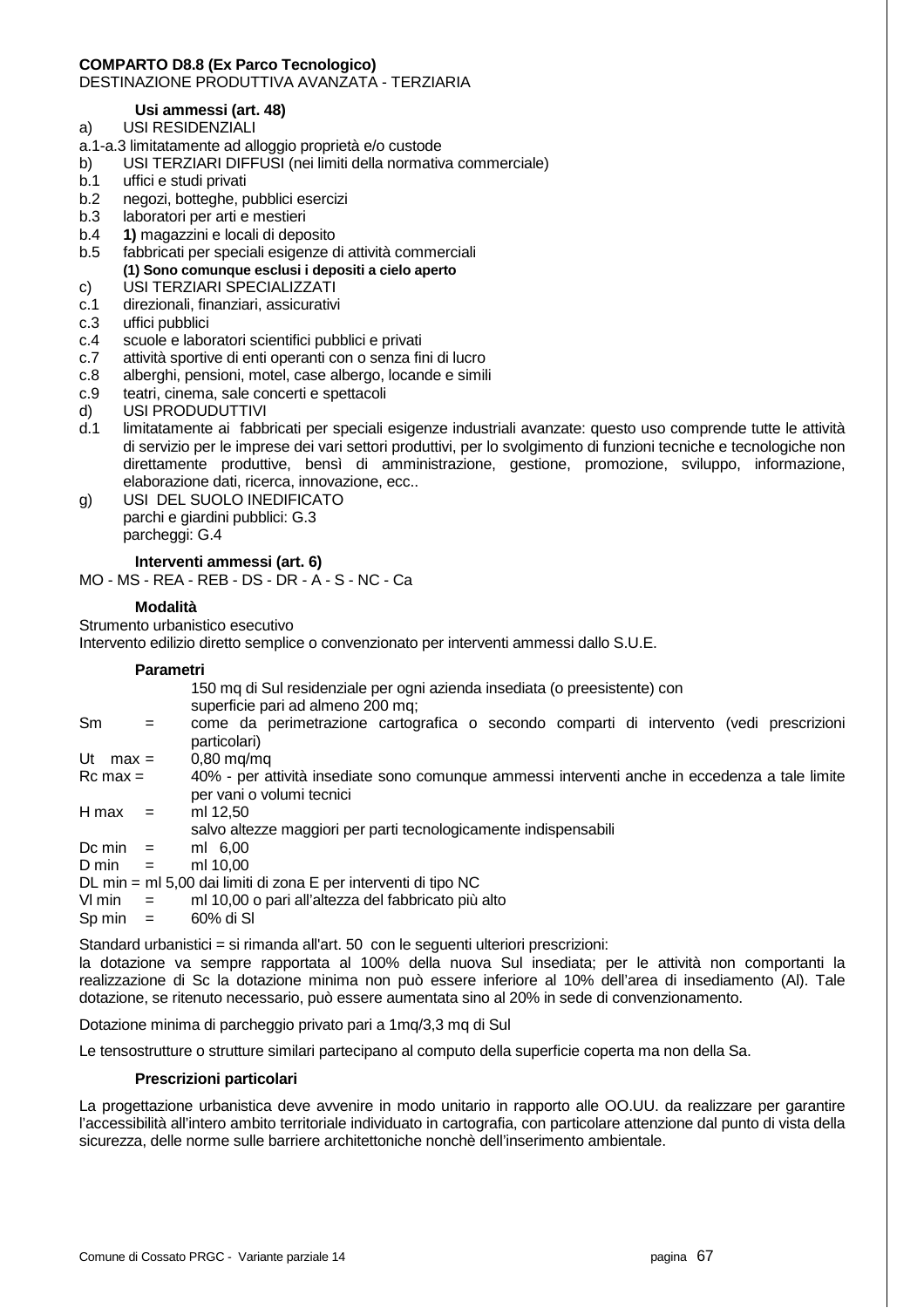Particolare riguardo dovrà essere posto alla definizione progettuale degli interventi per servizi ed infrastrutture, che dovranno prevedere, per quanto possibile, una gestione unitaria degli impianti comuni; la rete di smaltimento delle acque bianche dovrà essere separata dalle acque nere e non dovrà essere (verificandone la fattibilità) convogliata agli impianti di depurazione. L'accesso agli insediamenti dalla viabilità principale dovrà essere unica, analoghe precauzioni dovranno essere previste per le aree a parcheggio indicate dal piano e/o dagli strumenti esecutivi.

Nel rispetto di quanto previsto ai punti precedenti, all'interno del perimetro dell'ambito territoriale individuato in cartografia possono essere compresi i CA di più Piani esecutivi.

## **COMPARTO D8.9**

#### DESTINAZIONE PRODUTTIVA CON RICONVERSIONE FUNZIONALE

#### **Usi ammessi (art. 48)**

- a) USI RESIDENZIALI minimo 70%
- a.1 **(1)** abitazione private di ogni tipo
- a.2 **(1)** abitazioni collettive = collegi, convitti, case di riposo, case protette, conventi e simili
- a.3 autorimesse
- b) USI TERZIARI DIFFUSI massimo 30% (**nei limiti della normativa commerciale)**
- b.1 **(1)** uffici e studi privati
- b.2 **(1)** negozi, botteghe, pubblici esercizi
- b.3 laboratori per arti e mestieri (esclusi i servizi-auto)
- b.4 **(2)** magazzini e locali di deposito
- b.5 **(1)** fabbricati per speciali esigenze di attività commerciali  **(2) Sono comunque esclusi i depositi a cielo aperto**
- c) USI TERZIARI SPECIALIZZATI massimo 30%
- c.1 **(1)** direzionali, finanziari, assicurativi
- c.2 **(1)** case di cura e ospedali: **limitatamente ai presidii sociosanitari ed ai poliambulatorii**
- c.3 **(1)** uffici pubblici
- c.5 **(1)** biblioteche, pinacoteche, musei, gallerie d'arte, accademie
- c.6 **(1)** cappelle ed oratori non destinate all'esercizio pubblico dei culti
- c.7 **(1)** attività sportive di enti operanti con o senza fini di lucro
- c.8 **(1)** alberghi, pensioni, motel, case albergo, locande e simili
- c.13 **(1)** attività pubblica di culto
- **(1) solo in caso di riconversione totale ad usi terziari e residenziali ammessi**
- d) USI PRODUTTIVI non sono ammessi nuovi insediamenti produttivi sino alla riconversione è ammesso l'uso attualmente insediato (deposito a servizio di attività produttiva).
- g) USI DEL SUOLO INEDIFICATO: parchi e giardini pubblici G.3 parcheggi G.4

#### **Interventi ammessi (art. 6)**

MO - MS - DS per l'attività attualmente insediata.

REA - REB - DR - A - S - RU - NC

#### **Modalità**

Intervento edilizio diretto semplice per interventi di tipo MS – DS Strumento urbanistico esecutivo per interventi che comportano il cambio di destinazione d'uso.

#### **Parametri per interventi di riconversione**

Sm = come da perimetrazione cartografica IT max = 1,20 mc/mq - volumetria massima a destinazione residenziale: mc 8.297  $Rc$  max =  $50\%$  $H$  max = ml 10,50  $Dc \text{ min } =$  ml 6.00  $D \text{ min}$  = ml 10,00 Vl min = ml 10,00 o pari all'altezza del fabbricato più alto  $\text{Sp min} = 50\% \text{ di SI}$ 

Standard urbanistici = si rimanda all'art. 50 ed all'art. 44 comma 2. Dotazione minima di parcheggio privato pari a 1mq/3,3 mq di Sul

#### **Prescrizioni particolari**

La progettazione urbanistica (necessaria per interventi soggetti a convenzionamento) deve avvenire in modo unitario in rapporto alle OO.UU. da realizzare per garantire l'accessibilità all'intero ambito territoriale individuato in cartografia, con particolare attenzione dal punto di vista della sicurezza, delle norme sulle barriere architettoniche nonchè dell'inserimento ambientale. Analoghe precauzioni dovranno essere previste per le aree a parcheggio indicate dal piano e/o dagli strumenti esecutivi.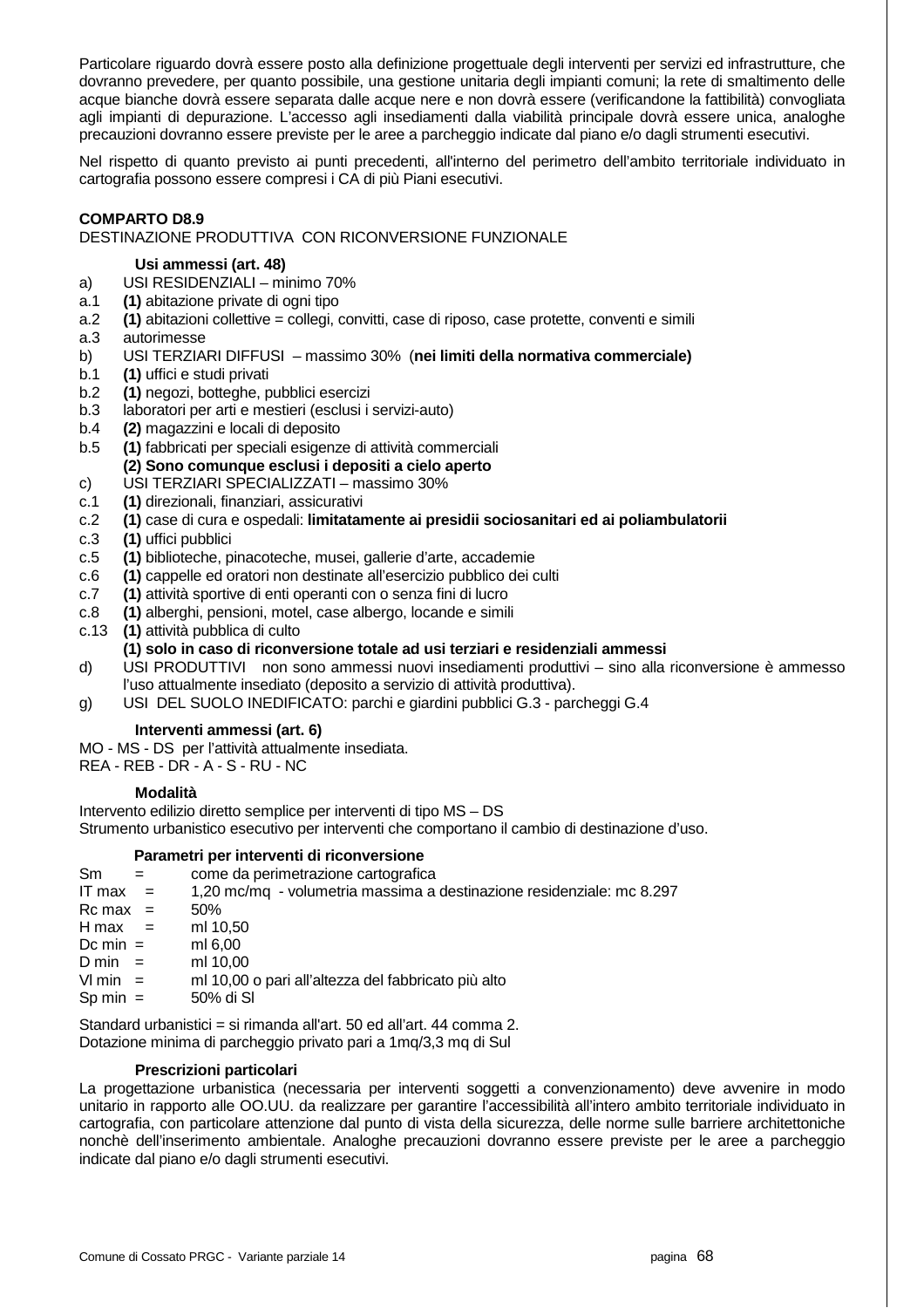## **ART. 71 - AREE A PARCO PRIVATO - H**

 Parti del territorio che presentano un elevato valore botanico, ambientale, paesaggistico, storico e ricreazionale, caratterizzate dalla presenza di impianti colturali, attrezzature ed essenze vegetali da salvaguardare.

## **Destinazioni prevalente:** PARCO

## **Interventi ammessi**

Gli interventi relativi a:

- abbattimento di alberi e alberature e modificazione degli impianti colturali;
- messa a dimora di elementi arbustivi e/o arborei che dovranno appartenere alle specie ritenute idonee all'habitat;
- posa in opera di elementi di arredo urbano quali panchine, fontane, gazebi ecc;
- costruzione di serre fisse leggere con i seguenti parametri:

Rc max = 10% della superficie libera del lotto - H max = ml 2,5 - struttura in ferro con tamponamento in vetro, copertura a doppia falda se isolata, a falda unica se addossata a recinzione in muratura;

• interventi sul patrimonio edilizio esistente (secondo le indicazioni di cui ai punti seguenti);

sono ammessi nel rispetto di quanto previsto dal Regolamento del verde previa relazione di un tecnico esperto nel settore; nel caso di interventi che incidono sulla composizione e su disegno complessivo del parco, è necessario presentare un progetto di riqualificazione da sottoporre ai tecnici comunali.

## **Usi ammessi nei fabbricati esistenti**

- a) USI RESIDENZIALI
- a.1 abitazione private di ogni tipo
- a.2 abitazioni collettive = collegi, convitti, case di riposo, case protette, conventi e simili
- a.3 autorimesse
- b) USI TERZIARI DIFFUSI (nei limiti della normativa commerciale)
- b.1 uffici e studi privati
- b.2 negozi, botteghe, pubblici esercizi
- c) USI TERZIARI SPECIALIZZATI
- c.3 uffici pubblici
- c.5 biblioteche, pinacoteche, musei, gallerie d'arte, accademie
- c.6 cappelle ed oratori non destinate all'esercizio pubblico dei culti
- c.8 alberghi, pensioni, motel, case albergo, locande e simili
- c.9 limitatamente a sale concerti e spettacoli
- f) USI AGRICOLI: casa di abitazione attività agrituristiche

## **Interventi ammessi sui fabbricati esistenti (art. 6)**

## **Nel rispetto delle prescrizioni cartografiche sulle singole unità edilizie**

MO - MS - RC1 - RC2 - REA - REB - DS - DR - A - S - Ca sono ammesse esclusivamente se interrate oppure se ricavate in volumi esistenti o derivanti da interventi del tipo REB-DR-A. Per l'esecuzione degli interventi sopra elencati, ad eccezione degli interventi di manutenzione ordinaria, dovrà essere presentata, oltre agli elaborati previsti dal Regolamento Edilizio, una relazione illustrativa delle tecniche e dei materiali che si intendono adottare.

## **Parametri**

La densità fondiaria è pari all'esistente, eventuali incrementi connessi ad interventi del tipo DR-A-S non potranno essere superiori al 50% del volume esistente, con un massimo di 300 mc. e nel rispetto dei seguenti parametri:

- H max = preesistente
- Dc min  $=$  ml 6.00
- $D \text{ min}$  = ml 10.00
- Vl min = ml 10,00 o pari all'altezza del fabbricato più alto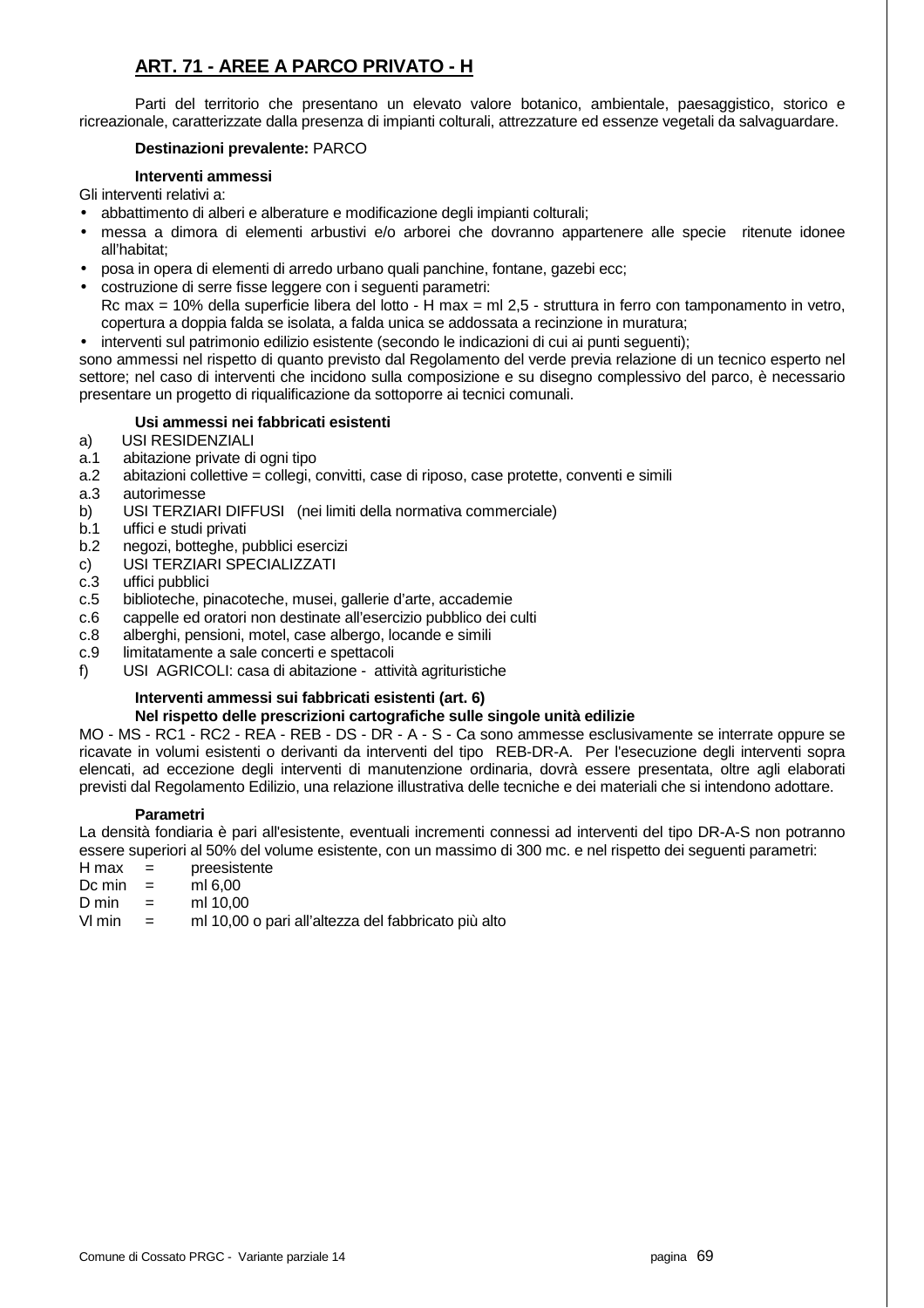# **CAPO M - IL TERRITORIO EXTRAURBANO**

## **ART. 72 - GENERALITÀ**

E' definito territorio extraurbano la parte di territorio comunale interessato dagli azzonamenti di tipo E, come definiti al precedente art. 49 ed individuati nella cartografia di Piano relativa (Elaborato 3P1 e serie elaborati 4P).

In base alla citata suddivisione il P.R.G. prescrive diverse modalità di intervento, che vengono dettagliatamente descritte negli articoli seguenti.

Nell'esecuzione degli interventi ammessi sono sempre da rispettare:

- le indicazioni contenute nel Regolamento Edilizio e relativi allegati e nel Regolamento di Igiene;
- le prescrizioni di cui al Capo E Vincoli e zone di rispetto e al Capo F Tutela idrogeologica;
- le prescrizioni contenute nell'indagine Geologico-Tecnica (allegato G1);
- le prescrizioni contenute nell'art. 27 a tutela di particolari elementi ed ambiti;
- le prescrizioni previste dall'azzonamento acustico del territorio.

Per quanto non normato e/o in contrasto prevalgono le norme dell'art. 25 della L.R. 56/77.

## **ART. 73 - AREE AGRICOLE PRODUTTIVE - E1**

 Parti del territorio per le quali viene previsto un uso agricolo inteso non solo in funzione produttiva, ma anche a tutela dell'equilibrio ecologico, naturale ed idrogeologico.

## **Prescrizioni generali**

Tutti gli interventi sul territorio dovranno essere attuati nel rispetto dell'ambiente ed attentamente valutati da un punto di vista ecologico-paesaggistico, sono consentite ovunque opere di bonifica del suolo e di urbanizzazione a rete.

Qualora una porzione di territorio azzonata come area boscata abbia le caratteristiche di area agricola, secondo i disposti del D.Lgs. 18.05.01 n° 227, tale superficie, senza che questo comporti variante al P.R.G., si intende automaticamente azzonata come area agricola (E1) purché l'esistenza di tali caratteristiche risulti confermata da specifico parere dell'Ufficio Ambiente.

Qualora una porzione di territorio, azzonata come area agricola, venga invasa da bosco di neoformazione per una copertura non superiore al 20% della superficie a causa di un temporaneo sottoutilizzo, è possibile ripristinare la sua destinazione d'uso agricolo senza procedere alla richiesta di svincolo ai sensi della normativa vigente.

Il volume edificabile per le abitazioni rurali è computato per ogni azienda agricola al netto dei terreni incolti ed al lordo degli edifici esistenti. E' ammessa l'utilizzazione di tutti gli appezzamenti componenti l'azienda, anche se non contigui ed in Comuni diversi entro la distanza dal centro aziendale di km. 10, con un limite di volume per la cubatura residenziale di mc. 1500.

Il trasferimento della cubatura edilizia ai fini edificatori ai sensi del comma 17 dell'art.25 L.R.56/77 non è ammesso tra aziende diverse. Tutte le aree la cui cubatura è stata utilizzata ai fini edificatori sono destinate a "non aedificandi" ed oggetto di atto di impegno unilaterale registrato e trascritto.

Per le nuove attrezzature agricole e zootecniche è ammesso l'utilizzo di strutture prefabbricate (cemento o legno lamellare) purché le linee architettoniche, l'aspetto esteriore e la finitura superficiale (le strutture grezze vanno trattate e/o tinteggiate), non siano in contrasto con l'ambiente circostante; sono ammessi rivestimenti esterni in pietra e/o legno.

L'esercizio dell'agriturismo è consentito nei limiti e con le modalità di cui alla vigente legislazione nazionale e regionale.

Il mutamento di destinazione d'uso di edifici rurali e/o annessi zootecnici esistenti nel fondo e non più necessari alla conduzione dello stesso è permesso purché:

- la data di edificazione di tali edifici e/o annessi sia antecedente di almeno 10 anni dalla data di adozione del P.R.G. vigente;
- la loro dismissione in quanto obsoleti e/o non più a servizio dell'attività agricola sia certificata mediante dichiarazione asseverata di un tecnico iscritto al proprio albo professionale;
- siano serviti da adeguato accesso veicolare e la loro consistenza edilizia sia verificata ai sensi dell'art. 4 delle presenti norme;il loro recupero o l'adeguamento di edifici già recuperati avvenga nel rispetto delle seguenti prescrizioni:

usi ammessi a) USI RESIDENZIALI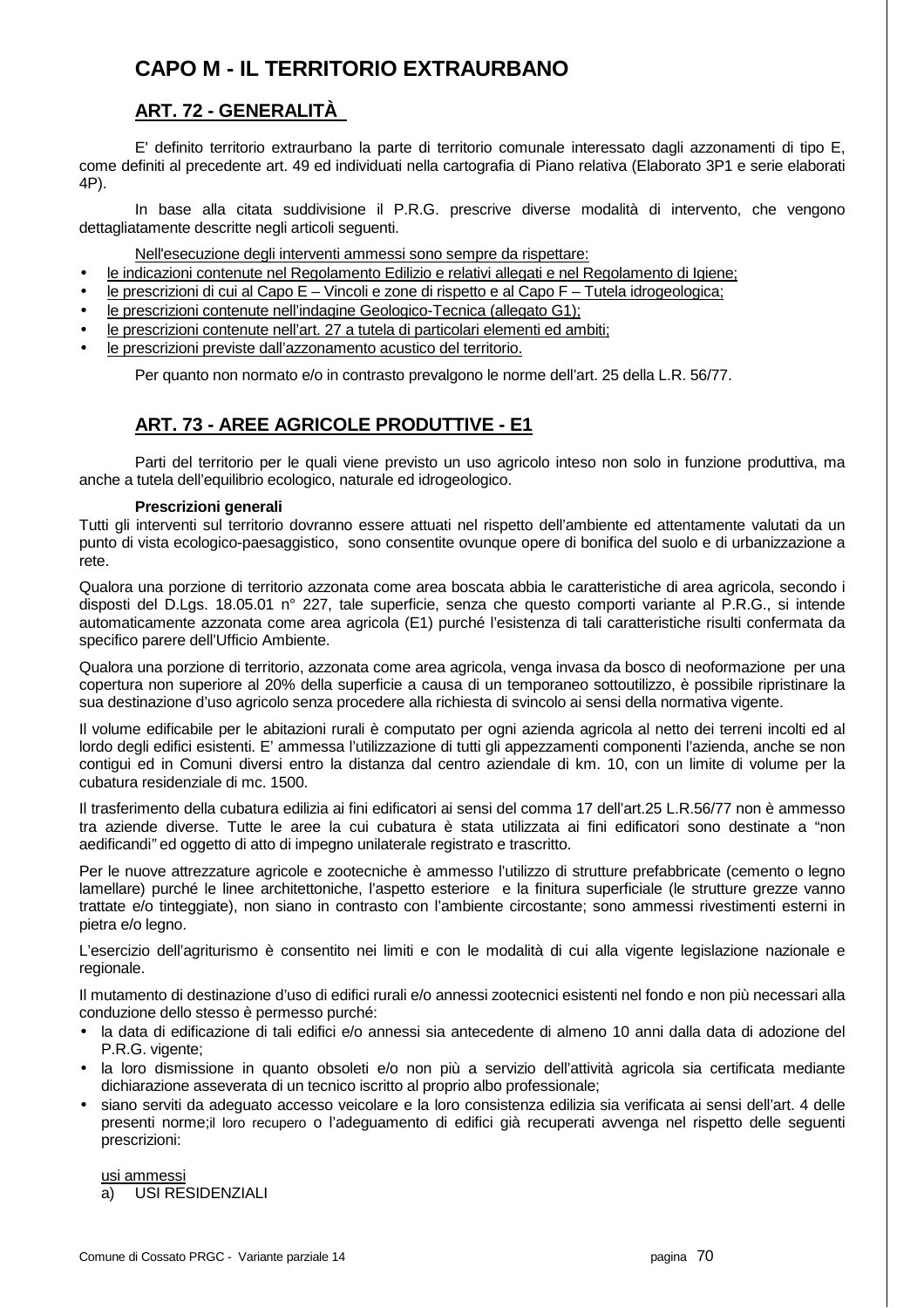- a.1 abitazione private di ogni tipo
- a.2 abitazioni collettive = collegi, convitti, case di riposo, case protette, conventi e simili
- a.3 autorimesse
- b) USI TERZIARI DIFFUSI (nei limiti della normativa commerciale)
- b.1 uffici e studi privati
- b.2 negozi, botteghe, pubblici esercizi
- b.4 magazzini e locali di deposito (sono comunque esclusi i depositi a cielo aperto).

#### parametri

Per esigenze igienico funzionali è ammesso un incremento volumetrico pari al 20% della volumetria esistente, 25 mq di Sul sono sempre ammessi; eventuali nuove costruzioni accessorie (Ca) a servizio saranno da edificare preferibilmente in aderenza ai fabbricati preesistenti e comunque nella misura massima di mq 25,00 di Sul per ogni unità immobiliare residenziale, nel rispetto delle norme del Codice Civile e dei seguenti parametri:

- D min = ml 6,00 o in aderenza a pareti cieche su confine; inferiore preesistente nel caso di intervento di tipo REB senza aumento della quota di gronda e/o modifiche planimetriche
- Vl min = ml 10,00; pari alla D preesistente, se inferiore, per interventi di tipo REB senza aumento della quota di gronda e/o modifiche planimetriche

Per l'esecuzione degli interventi sopra elencati, ad eccezione degli interventi di manutenzione ordinaria, dovrà essere presentata, oltre agli elaborati previsti dal Regolamento Edilizio, una relazione illustrativa delle tecniche e dei materiali che si intendono adottare.

Gli interventi sugli edifici dovranno mantenere le forme ed i materiali originari e precisamente:

- i paramenti esterni, con esclusione di quelli faccia a vista, dovranno essere intonacati e tinteggiati;
- per il manto di copertura si dovranno utilizzare coppi, tegole portoghesi o simil coppo o altre tipologie se preesistenti e non in contrasto;
- i canali di gronda ed i pluviali dovranno essere in rame o lamiera preverniciata bruno scura;
- i serramenti dovranno essere in legno;
- i balconi dovranno essere realizzati con lastre e modiglioni in pietra, con tavolato e mensole in legno o con soletta sottile in cls su modiglioni;
- per modesti interventi su edifici esistenti sono ammessi materiali o tipologie difformi, quando questi siano prevalenti nell'edificio e non in netto contrasto con l'ambiente.

Per quanto non contenuto e/o in contrasto si intendono richiamati i contenuti dell'art. 25 della L.R. 56/77 e delle leggi e dei regolamenti di settore.

#### **Destinazioni**

- a) attività agricola produttiva, con le attrezzature e le infrastrutture per lo stoccaggio, le lavorazioni e trasformazioni dei prodotti agricoli-zootecnici e per gli inerenti macchinari ed impianti, e per il ricovero del bestiame;
- b) residenza rurale;
- c) quelle previste dalle prescrizioni generali.

# **Interventi ammessi**

MO - MS - RC1 - RC2 - REA - REB - DS - DR - A - S - Ca

Nuova costruzione (NC) di abitazioni rurali e di fabbricati a destinazione produttiva per i soggetti e con le procedure dell'art.25 L.R. 56/77.

# **Parametri**

# 1- PER LE ATTREZZATURE AGRICOLE E ZOOTECNICHE

- $H$  max  $=$  ml 7.50 salvo attrezzature tecnologiche particolari (silos, serbatoi, ecc.)
- $Rc$  max  $= 1/2$  dell'area oggetto dell'intervento
- $Dc \text{ min} = m15.00$
- Distanza delle nuove strutture di allevamento a carattere industriale da ogni più vicina area residenziale esterna (come tale delimitata dal P.R.G.)=

ml 300 per suini

ml 200 per avicunicoli (pollame, conigli, colombi ecc.)

ml 100 per ogni altro animale (bovini, ovicaprini, equini ed allevamenti non primari)

gli interventi per il mantenimento e la ristrutturazione delle strutture esistenti non sono soggetti alla verifica di dette distanze, in caso di ampliamento sono ammesse distanze inferiori previo parere A.S.L..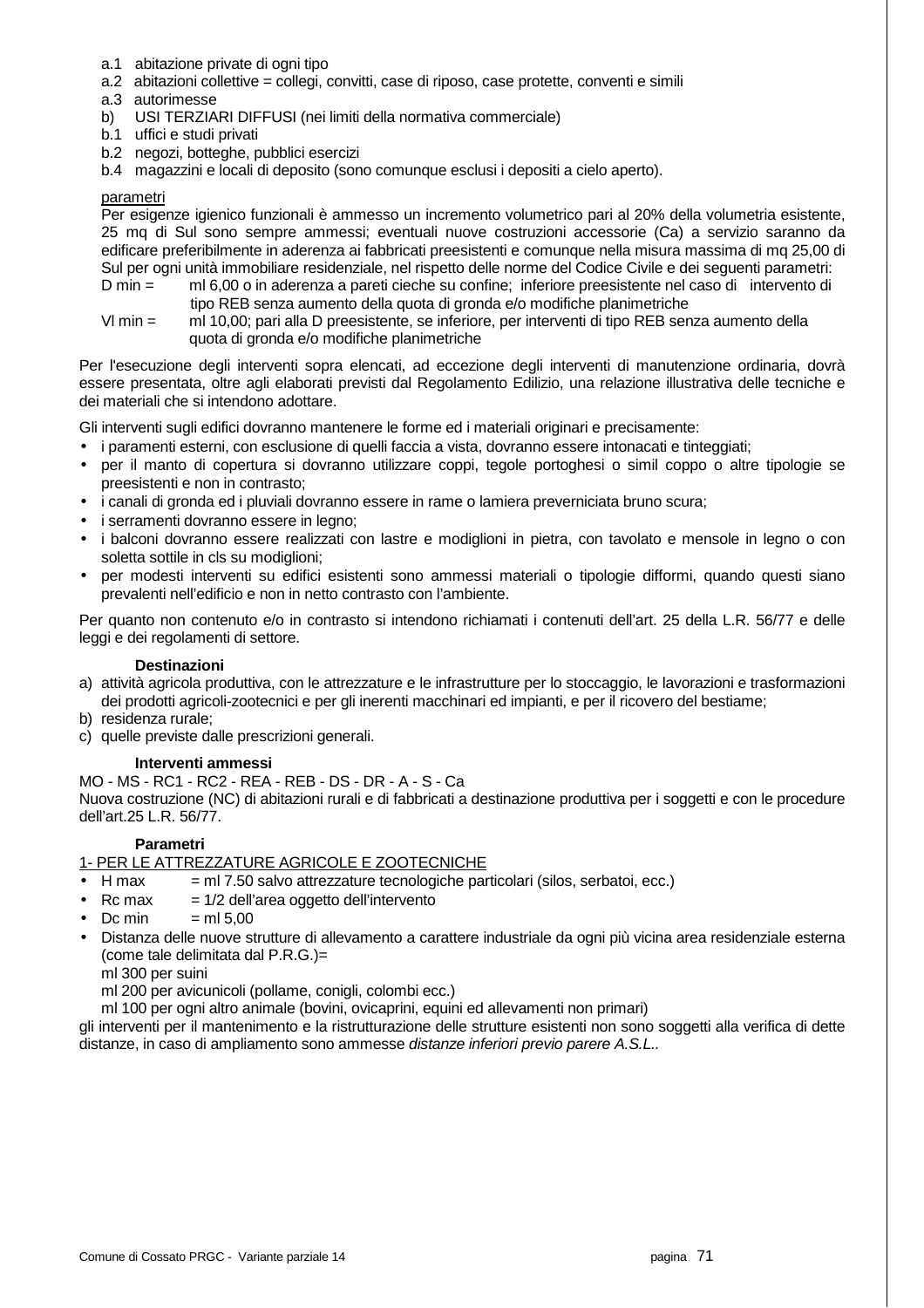# 1a - Serre

- Rc max = 50% con strutture murarie fuori terra, 70% senza strutture murarie fuori terra
- $Dc$  min  $=$  ml 3.00 o pari all'altezza della serra se questa è superiore
- Distanza delle nuove strutture di coltivazione a carattere industriale da ogni più vicina area residenziale esterna (come tale delimitata dal P.R.G.) = ml. 5 o pari all'altezza della serra se questa è superiore.

1b - Costruzione di concimaie o strutture atte al contenimento e stoccaggio delle deiezioni

- Distanza da ogni più vicina area residenziale esterna (come tale delimitata dal P.R.G.C.) come indicato nel punto 1.
- Distanza minima fra le abitazioni rurali e le nuove strutture di stoccaggio e deposito delle deiezioni = 20 ml

1c - Costruzione di strutture di allevamento a carattere di azienda agricola famigliare

- La distanza dalle aree residenziali esterne dovrà essere almeno di ml 50 se contenute nei seguenti limiti:
- bovini, equini: fino ad un massimo di 3 U.G.B. (Unità di Grosso Bestiame corrispondente a 600 kg. di peso vivo) corrispondenti a n° 6 capi
- avicuniculi (120 kg di peso vivo max) corrispondenti a n° 30 capi
- suini (200 kg di peso vivo max) corrispondenti a n° 3 capi
- ovicaprini (300 kg di peso vivo max) corrispondenti a n° 10 capi
- allevamenti non primari (selvaggina, cani, gatti, pesci ecc. fino a 120 kg di peso vivo max) con finalità diverse dal puro diletto.

# 2 - PER LE ABITAZIONI RURALI:

- If max  $=$  da 0.01 a 0.06 mc/mq (comma 12 art. 25 L.R. 56/77 e ss. mm. ed ii.); con un massimo di 1.500 mc per ogni azienda
- $H$  max  $=$  ml 7.50
- $Dc$  min  $=$  ml 5.00  $\degree$  o in aderenza a pareti cieche
- $D \text{ min} = m16.00 \text{ o in aderenza a pareti cieche}$
- $Vl$  min  $=$  ml 10.00
- Per esigenze igienico funzionali è ammesso, anche in deroga all'indice fondiario (comma 14 art. 25 L.R. 56/77 e ss. mm. ed ii.), un ampliamento pari al 20% della Sul esistente; 25 mq di Sul sono sempre ammessi
- Distanza minima fra le abitazioni rurali e le attrezzature destinate a ricovero animali = 10 ml ; distanze inferiori sono ammesse previo parere favorevole della competente ASL.
- Distanza minima fra le abitazioni rurali e le nuove strutture di stoccaggio e deposito delle deiezioni = 20 ml
- 2a Nuove costruzioni accessorie ed interventi sugli edifici esistenti
- vedere le prescrizioni generali del presente art. 73.

# **Insediamento agricolo E1.1 (Cascina Aurora)**

Per l'insediamento in oggetto le prescrizioni generali di cui al presente articolo vengono così integrate:

- è ammessa per destinazione d'uso di tipo a.2 un incremento di Sul. pari a 600 mq, realizzabili con interventi sugli edifici esistenti e/o con interventi di nuova costruzione;
- per la strada di tipo rurale inclusa nell'insediamento ed il cui tracciato termina nel suo ambito, l'arretramento dal confine stradale può essere ridotto a ml 3,00 (come ammesso dall'art. 52 delle presenti norme).

# **Insediamento agricolo E1.2 (Zona Margherita)**

Per l'insediamento in oggetto le prescrizioni generali di cui al presente articolo vengono così integrate:

• per i due fabbricati esistenti, attualmente dismessi, non è più ammessa la destinazione d'uso di tipo zootecnico.

# **Prescrizioni particolari**

Sono consentiti allevamenti ittici con la realizzazione dei relativi impianti; la richiesta di concessione deve essere accompagnata da uno studio idrogeologico e geotecnico dettagliato.

Il mutamento di destinazione d'uso di edifici rurali e/o annessi zootecnici esistenti nel fondo e non più necessari alla conduzione dello stesso è soggetto alla stipula un atto d'impegno unilaterale con allegato un piano di miglioramento ambientale e paesaggistico dei terreni agricoli di pertinenza, sulla base delle seguenti indicazioni:

- piantumazione di alberature a filare;
- piantumazione, tra gli appezzamenti, di siepe miste di piante autoctone;
- va evitata la monocoltura;
- deve essere previsto il recupero dei terreni incolti;
- sono ammesse solo recinzioni in legno del tipo a staccionata, costituita da montanti di altezza non superiore a ml 1 uniti fra loro da traverse orizzontali e/o siepe viva di specie autoctona.

nel rispetto delle prescrizioni del Regolamento di Polizia Rurale.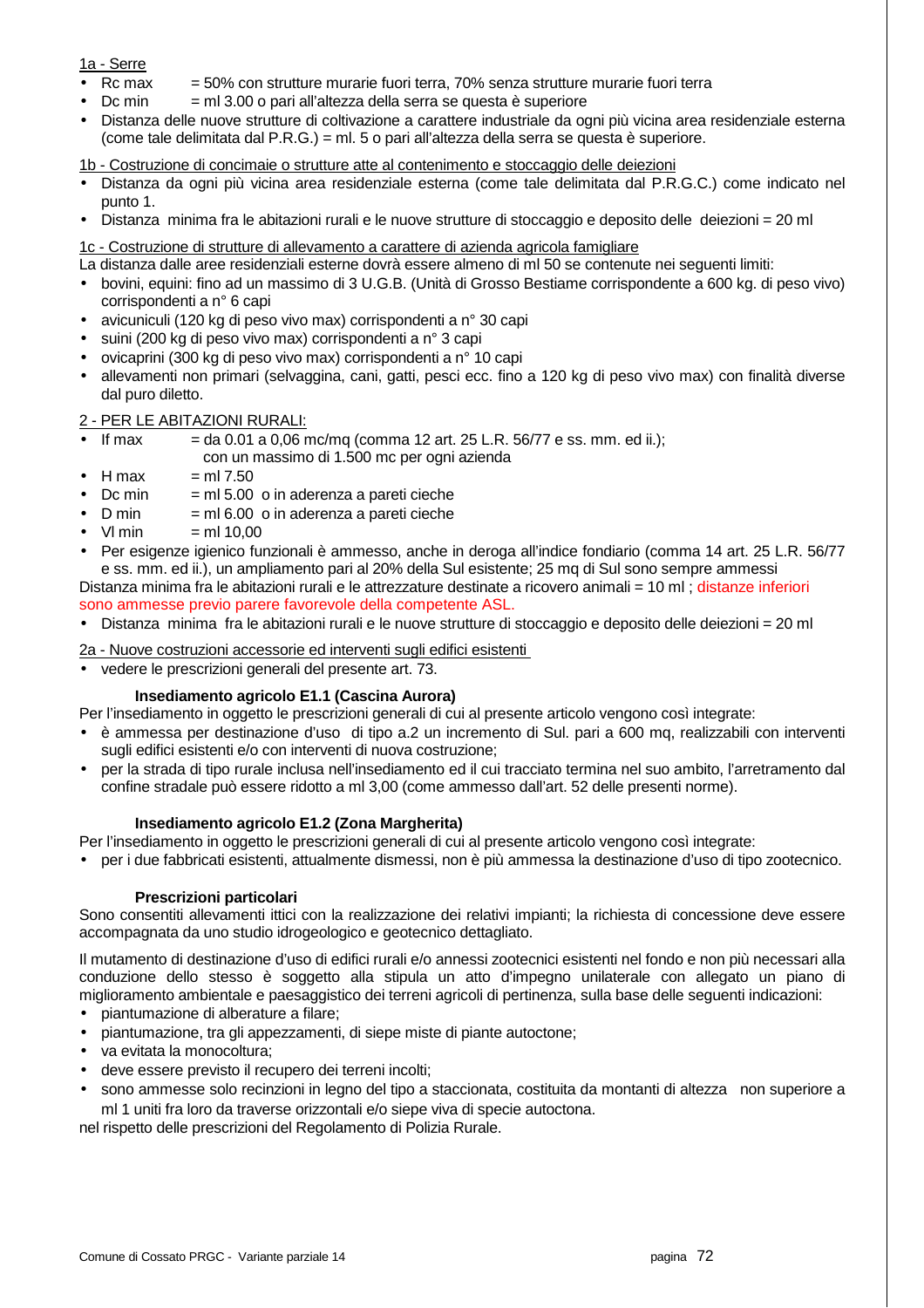# **ART. 74 - AREE AGRICOLE MARGINALI - E2**

 Trattasi di aree, lotti ed appezzamenti compresi o limitrofi rispetto al territorio urbano, attualmente sgombri da costruzioni e liberi da usi residenziali, produttivi, terziari o pubblici, esistenti o previsti. Per dette aree si rimanda alla normativa prevista per le aree E1 (con esclusione degli allevamenti eccedenti il carattere di azienda agricola familiare), con le seguenti integrazioni normative.

#### **Destinazioni**

Destinazioni comunque ammesse: giardino, orto, prato, frutteto

#### **Interventi**

Tali aree hanno possibilità edificatoria (nel rispetto dei vincoli idrogeologici) limitata alle costruzioni di depositi per attrezzi agricoli secondo le condizioni, le modalità ed i parametri previsti dall'art. 17 (la distanza dal confine stradale dovrà comunque essere quella indicata dalla tabella di cui all'art. 52) con un massimo di Sc di mq 15,00 per ogni proprietà della superficie fondiaria di almeno 400 mq. In ogni ambito unitario interessato dall'azzonamento in oggetto l'intervento può essere ammesso una sola volta per ogni proprietario (anche se le aree non sono contigue).

#### **Prescrizioni particolari**

Le costruzioni ammesse devono essere improntata a grande semplicità, con coperture a doppia falda e con l'impiego di materiali tradizionali (muratura piena intonacata e mattoni facciavista fatti a mano con eventuali parti in legno, serramenti e strutture del tetto in legno, coperture in coppi o tegole di laterizio).

Sono consentite esclusivamente recinzioni in legno del tipo a staccionata, costituita da montanti di altezza non superiore a ml 1 uniti fra loro da traverse orizzontali e/o rete metallica con siepe viva di specie autoctona; le altre tipologie previste dal Regolamento Edilizio sono ammesse solo nel caso di interventi di completamento di esistenti recinzioni pertinenziali alla residenza su lotti contigui (per porzioni minoritarie). Nelle aree indicate in cartografia con specifica delimitazione l'edificazione non è consentita.

# **ART. 75 - AREE FORESTALI-BOSCATE - E3**

 Aree a bosco caratterizzate da vegetazione forestale, sia naturale sia derivante da rimboschimenti (impianti artificiali). Entrano in tale azzonamento anche le aree con temporanea mancanza della copertura arborea dovuta ad eventi calamitosi naturali e non, compresi gli incendi. Rientrano nell'area normativa E3 tutte le superfici boscate come definite precedentemente, ad esclusione delle aree di particolare pregio e valenza ambientale rientranti nell'area normativa E4.

#### **Destinazioni**

Destinazioni d'uso proprie: bosco ceduo e/o fustaia Destinazioni d'uso ammesse: coltivazione industriale del legno

#### **Interventi**

In tali aree è consentita esclusivamente l'effettuazione di interventi selvicolturali ordinari e straordinari nell'osservanza di quanto previsto dal R.D. 30/12/1923 n° 3267 e dalla L.R. 09/08/89 n° 45 e secondo le indicazioni contenute nel Regolamento di Polizia Rurale; rientra in questi interventi anche l'apertura di piste forestali e viali tagliafuoco. Sono inoltre consentite opere di ripristino ambientale e di urbanizzazione a rete.

#### **Parametri**

- Le porzioni di territorio comprese in questo azzonamento sono utilizzabili ai fini della determinazione degli indici di densità fondiaria di cui all'art. 25 commi 12-18 L.R. 56/77. A tali aree è attribuito un indice fondiario pari a 0.01 mc/mg in misura non superiore a 5 ettari per azienda, da utilizzarsi in accorpamento ad altre aree agricole, ai fini del raggiungimento di una volumetria computabile per nuove costruzioni di abitazioni rurali.
- Le nuove costruzioni non potranno in ogni caso sorgere nelle aree boscate, ma solo nelle altre aree a destinazione agricola ove le nuove abitazioni rurali siano ammesse.

#### **Interventi ammessi sui fabbricati esistenti**

MO - MS - RC1 - RC2 - REA - REB - DS

ll mutamento di destinazione d'uso di edifici rurali e/o annessi zootecnici esistenti nel fondo e non più necessari alla conduzione dello stesso è permesso purché :

- la data di edificazione di tali edifici e/o annessi sia antecedente di almeno 10 anni dalla data di adozione del P.R.G.;
- la loro dismissione in quanto obsoleti e/o non più idonei alle necessità dell'agricoltura sia certificata mediante dichiarazione asseverata di un tecnico iscritto al proprio albo professionale;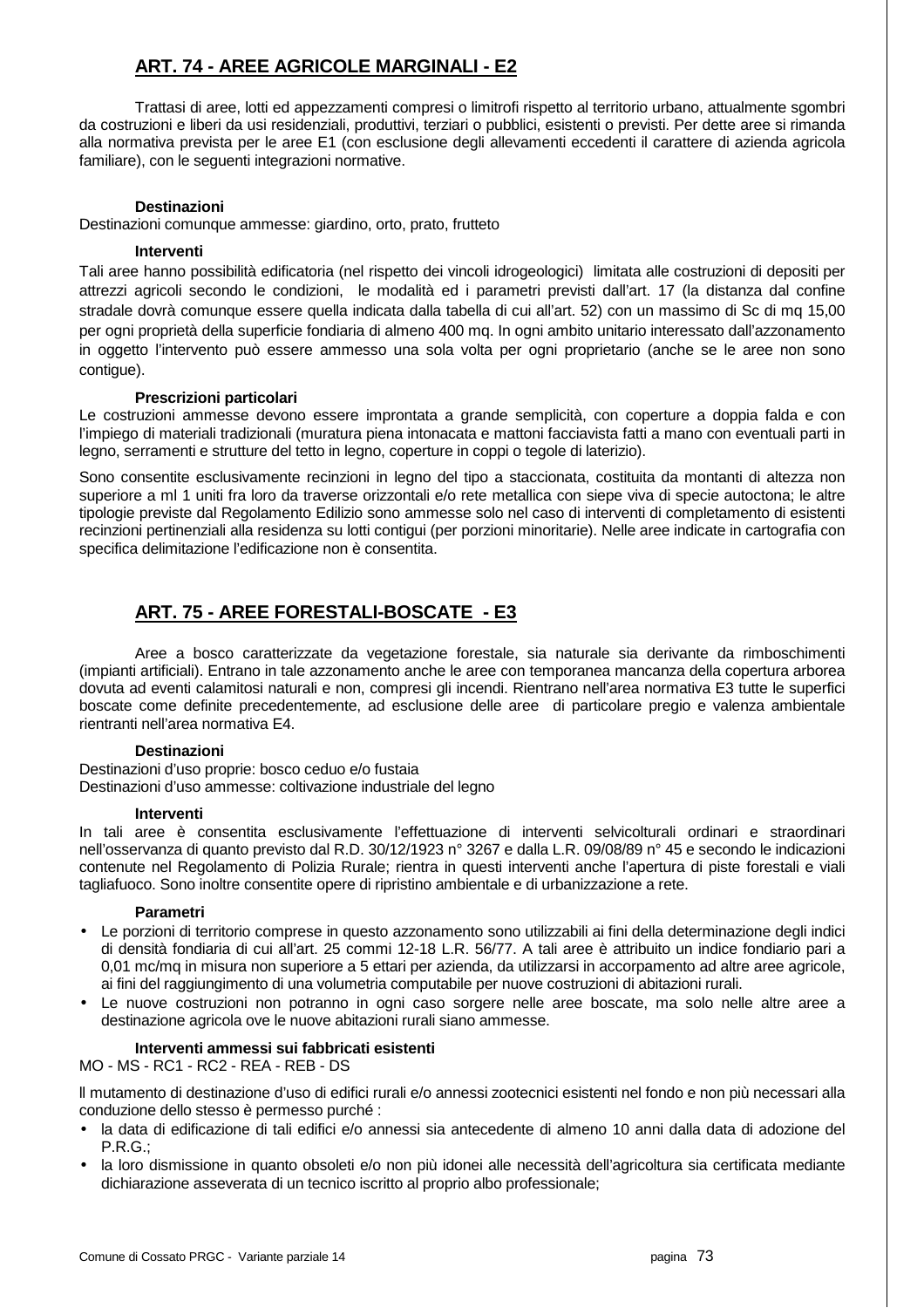- siano serviti da adeguato accesso veicolare e la loro consistenza edilizia sia verificata ai sensi dell'art. 5 delle presenti norme
- usi ammessi:
- a) USI RESIDENZIALI
	- a.1 abitazione private di ogni tipo a.3 autorimesse

# **Prescrizioni particolari**

Queste aree, come meglio specificato all'art. 38 sono assoggettate alla disciplina della Legge 431/85. Le zone boscate percorse da incendio non possono subire la trasformazione della loro classe di destinazione e su di esse vi è assoluto divieto di compiere qualsiasi intervento al di fuori del rimboschimento e del ripristino vegetazionale.

Qualora una porzione di territorio azzonata come area boscata abbia caratteristiche di area agricola secondo i disposti del D.Lgs. 18.05.01 n° 227, tale superficie, senza che questo comporti variante al P.R.G., si intende automaticamente azzonata come area agricola (E1), purché l'esistenza di tali caratteristiche risulti confermata da specifico parere dell'Ufficio Ambiente.

Appartengono al presente azzonamento (senza che ciò costituisca variante al P.R.G.) anche quelle porzioni di territorio, azzonate come area agricola alla data di adozione del P.R.G. o ai sensi del precedente comma e che, per intervento di modificazione del suolo o per abbandono della coltivazione in atto vengano ad assumere, attraverso una copertura superiore al 20% della superficie, le caratteristiche di area boscata.

Gli interventi sugli edifici dovranno mantenere le forme ed i materiali originari e precisamente:

- i paramenti esterni, esclusi quelli faccia a vista, dovranno essere intonacati e tinteggiati;
- per il manto di copertura si dovranno utilizzare coppi, tegole portoghesi o simil coppo o altre tipologie se preesistenti e non in contrasto;
- i canali di gronda ed i pluviali dovranno essere in rame o lamiera preverniciata bruno scura;
- i serramenti dovranno essere, di norma, in legno;
- i balconi dovranno essere realizzati con lastre e modiglioni in pietra, con tavolato e mensole in legno o con soletta sottile in cls su modiglioni;
- sono ammessi materiali difformi su giudizio di compatibilità della C.I.E.

# **ART. 76 - AREE DI TUTELA NATURALISTICA - E4**

 Aree caratterizzate da vegetazione forestale e no di particolare pregio, con valenze ambientali tali da essere tutelate.

# **Destinazioni**

Destinazioni d'uso propria ed ammessa: fustaia

# **Interventi ammessi sui fabbricati esistenti e prescrizioni particolari**

In tali aree viene applicata la stessa normativa delle aree E3 con le seguenti limitazioni:

- è vietata l'apertura di nuove piste forestali in quanto deve essere privilegiato il recupero dei tracciati esistenti;
- è consentito aprire nuovi sentieri pedonali per migliorare l'accessibilità in aree adatte ad ospitare attività di educazione ambientale.

# **Prescrizioni particolari**

Valgono le stesse prescrizioni delle aree E3 con le seguenti integrazioni:

- alcune specie forestali esistenti all'interno di tali aree, di particolare interesse botanico, quali Fagus sylvatica, Fraxinus ornus, Quercus cerris, sono da considerarsi protette e pertanto non utilizzabili.
- tutti gli interventi sull'ambiente, compresi quelli di natura selvicolturale, fatta eccezione per gli interventi di normale manutenzione, dovranno essere sempre approvati previa dichiarazione asseverata di un tecnico (Dottore agronomo o forestale, perito agrario), che certifichi la correttezza dell'intervento che dovrà essere sempre finalizzato al miglioramento del popolamento forestale o dell'ambiente in genere;
- sono ammessi gli interventi finalizzati allo sviluppo dell'attività turistico ricreativa (cartellonistica indicativa ed esplicativa, aree pic-nic, piste ciclabili, parchi giochi, recinzioni, percorsi vita, chioschi per servizi igienici e punti di ristoro) purché i materiali impiegati siano tipici del luogo (pietra e legno) e siano ben integrati con l'ambiente circostante;
- le strutture ed apparecchiature, a carattere temporaneo, finalizzate alla ricerca scientifica (stazioni meteorologiche, gabbie di esclusione, capanni di osservazione ecc.), purché siano ben integrati con l'ambiente circostante, previa richiesta documentata e motivata di Enti o Associazioni di ricerca;
- in queste aree sono consentite esclusivamente recinzioni in legno del tipo a staccionata, costituita da montanti di altezza non superiore a ml 1,00 uniti fra loro da traverse orizzontali; la realizzazione delle recinzioni non dovrà determinare una privatizzazione completa delle aree, per cui negli ambiti oggetto di intervento dovranno comunque essere mantenuti percorsi pubblici di tipo pedonale, ciclabile, ippico, completi di aree per la sosta o l'osservazione naturalistica.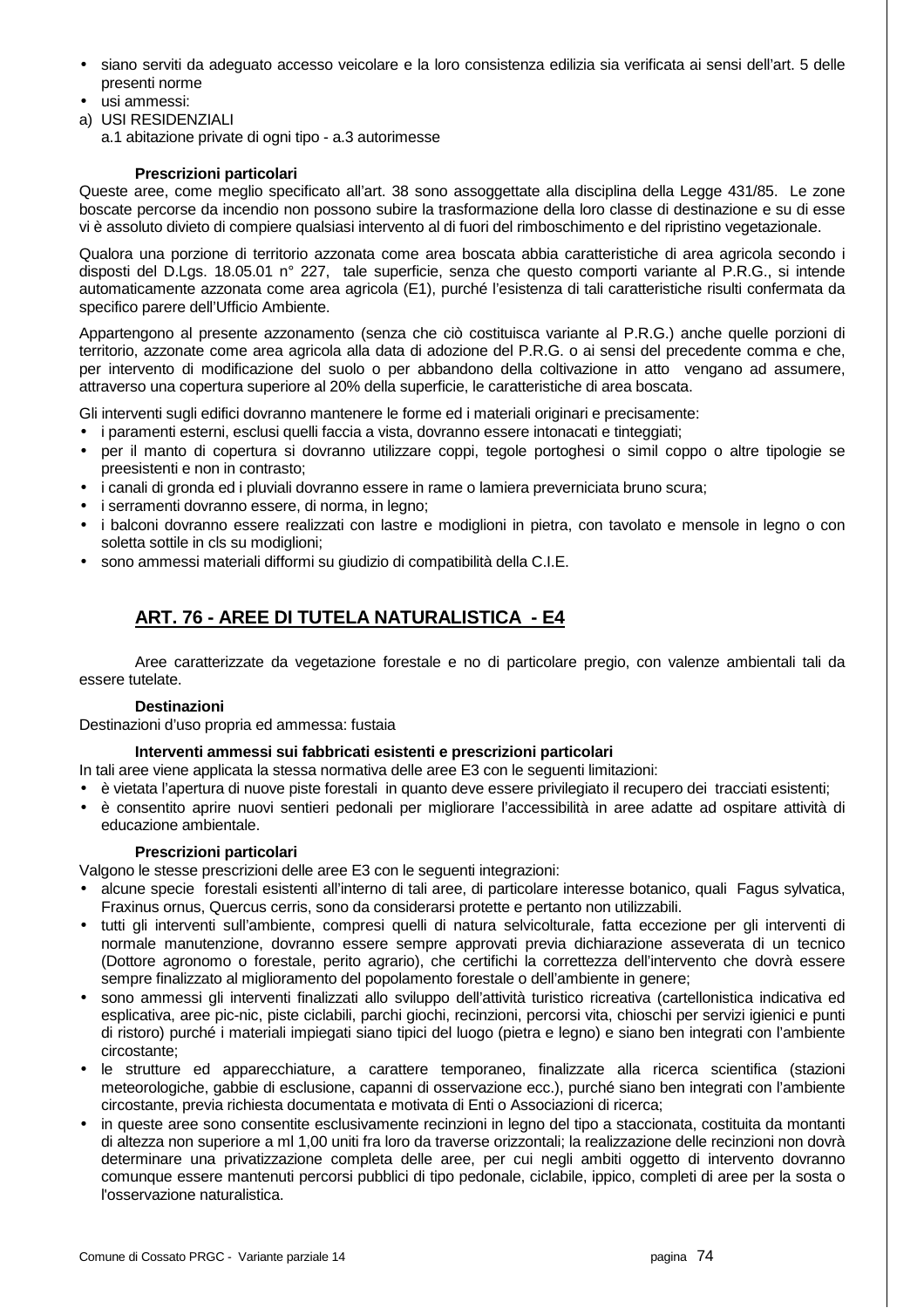• è vietata l'installazione di ripetitori all'interno di tali aree, le stesse devono anche essere esenti dal passaggio di nuovi elettrodotti, gasdotti, fognature; per la regimazione delle acque superficiali è obbligatorio utilizzare esclusivamente tecniche di bioingegneria naturalistica.

# **CAPO N - NORME TRANSITORIE E SPECIALI**

# **ART. 78 - ALLEGATI**

# **ALLEGATO 1 - PRESCRIZIONI INERENTI IL POZZO DELL'ACQUEDOTTO COMUNALE UBICATO IN VIA CESARE BATTISTI**

In merito al pozzo ubicato in via Cesare Battisti si prevede quanto segue:

- La zona di tutela assoluta deve essere adeguatamente protetta ed adibita esclusivamente ad opere di captazione o presa e ad infrastrutture di servizio; nella stessa non possono essere autorizzate servitù che non siano direttamente connesse alla gestione del servizio di acquedotto.
- Nelle zone di rispetto ristretta ed allargata (area di salvaguardia) sono vietati gli insediamenti e le attività di cui all'art. 21, comma 5, lettera a), b), c), d), e), f), g), h), i), l), m), n) del Decreto Legislativo 11 maggio 1999, n.152 e ss.mm.ii..
- All'interno dell'area di salvaguardia è vietato l'insediamento di nuove attività produttive ed artigianali, per quelle esistenti gli interventi edilizi ammessi saranno di tipo MO e MS, senza che ciò comporti aumento del carico inquinante; ogni intervento di MS dovrà prevedere la presentazione di idonea relazione tecnica che attesti che le opere favoriscono la riduzione del potenziale carico inquinante.
- All'interno della zona di rispetto ristretta è vietato l'insediamento di nuovi fabbricati (NC) a qualsiasi uso destinati; gli interventi edilizi su fabbricati preesistenti, ad esclusione delle attività produttive ed artigianali sopra normate, potranno essere di tipo MO, MS, RC1, RC2, RE di tipo A e B, A, S, D che non comportino aumento del carico inquinante e non determinino il ricavo di nuove unità abitative; ogni intervento eccedente la MO dovrà prevedere la presentazione di idonea relazione tecnica che attesti che le opere favoriscono la riduzione del potenziale carico inquinante.
- All'interno della zona di rispetto allargata è consentita la realizzazione di fognature a condizione che vengano adottati accorgimenti tecnici in grado di evitare la diffusione nel sottosuolo di liquami derivanti da eventuali perdite della rete fognaria, le soluzioni tecniche adottate dovranno essere concordate con l'Agenzia Regionale per la Protezione Ambientale territorialmente competente; per gli interventi ammessi le istanze dovranno essere corredate da idonea relazione tecnica con indicazione precisa delle modalità e delle tecniche di intervento e di allacciamento.
- All'interno della zona di rispetto allargata le attività agricole possono essere consentite purché siano praticate in conformità del codice di buona pratica agricola, approvato con il D.M. 19 aprile 1999; in tal caso il conduttore del fondo comunica al Dipartimento dell'A.R.P.A. competente per territorio e al Comune di Cossato, il programma di rotazione agraria indicando le colture che ogni anno dovranno succedersi nel rispetto del codice di buona pratica agricola.
- Si richiama infine quanto previsto della Determinazione della Direzione Pianificazione Delle Risorse Idriche n° 158 del 28.02.200, è comunque fatto salvo il rispetto di ulteriori normative regionali nel momento in cui venissero emesse.

# **ALLEGATO 2 – GRAFICO NORMATIVO RICHIAMATO DALL'ARTICOLO 17, 2^ COMMA**

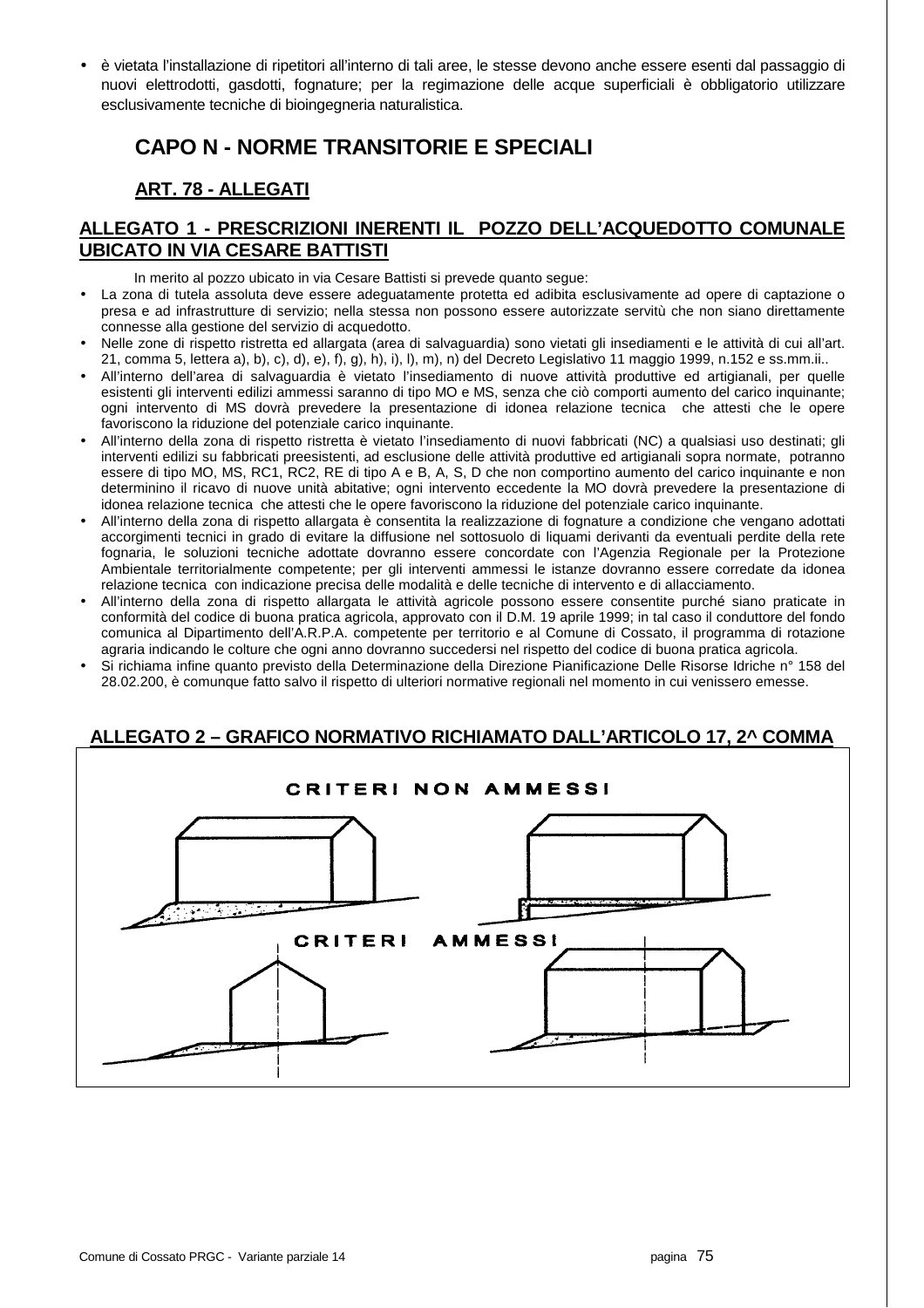# **ALLEGATO 3**

AZZONAMENTI DI TIPO A e B SCHEDE NORMATIVE PER LA DISCIPLINA PARTICOLAREGGIATA DI AMBITI UNITARI SOGGETTI A INTERVENTO EDILIZIO DIRETTO CONVENZIONATO O S.U.E.

Per quanto non precisato dalle schede e dalle tavole normative valgono le Norme di attuazione delle singole aree normative in cui gli ambiti sono inclusi.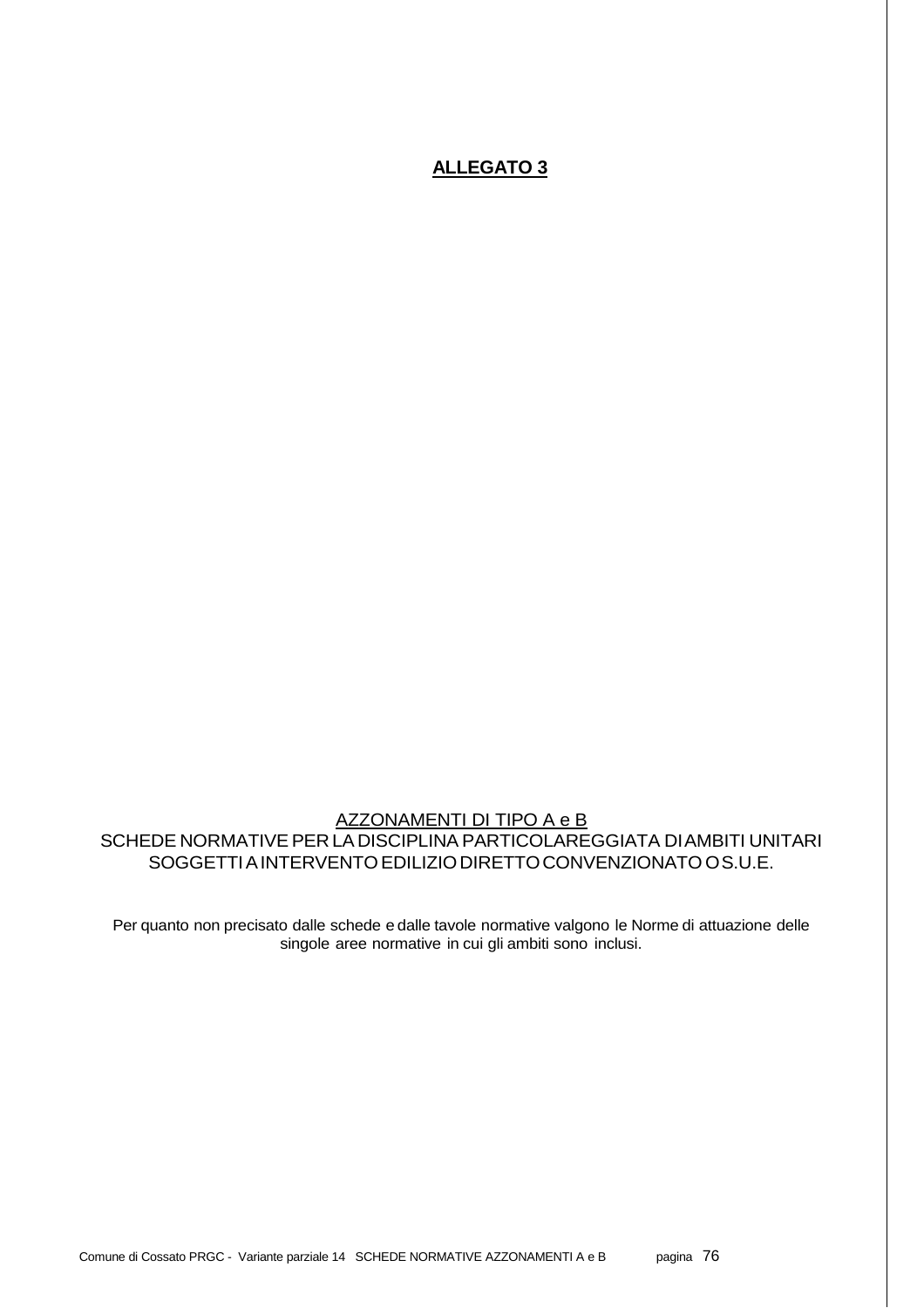# **AREA NORMATIVA A1 - CASTELLAZZO e LAVINO SCHEDA NORMATIVA AMBITO DI INTERVENTO UNITARIO AU.1**

#### **Destinazione prevalente**

RESIDENZIALE

# **Usi ammessi**

- a) USI RESIDENZIALI
- a.1 abitazione private di ogni tipo: A.1/A.9
- a.3 autorimesse: C.6
- b) USI TERZIARI DIFFUSI -massimo 30%<br>b.2 negozi.botteghe. pubblici esercizi : C.
- negozi, botteghe, pubblici esercizi : C.1 (nei limiti della normativa commerciale) esclusivamente al piano terreno
- c) USI TERZIARI SPECIALIZZATI -massimo 30%
- c.3 uffici pubblici: B.4
- g) USI DEL SUOLO INEDIFICATO parchi e giardini pubblici: G..3 parcheggi: G.4

# **Interventi ammessi**

MO - MS - per interventi su singole unità edilizie Come da indicazioni cartografiche per l'intervento di tipo unitario.

# **Modalità**

Intervento edilizio diretto- Intervento edilizio diretto convenzionato

#### **Parametri (art. 54 - Area normativa A1)**

Quelli per gli interventi soggetti a S.U.E con le seguenti integrazioni relativamente a:

VI min  $\equiv$  ml 10,00 o ml 6,00 se derivante dalla sagoma limite indicata nella tavola normativa.

#### **Prescrizioni particolari**

Le aree pubbliche o di uso pubblico sono individuate nella tavola normativa; le aree a parcheggio privato devono essere garantire nella misura minima di 25/mq per ogni unità immobiliare a destinazione residenziale.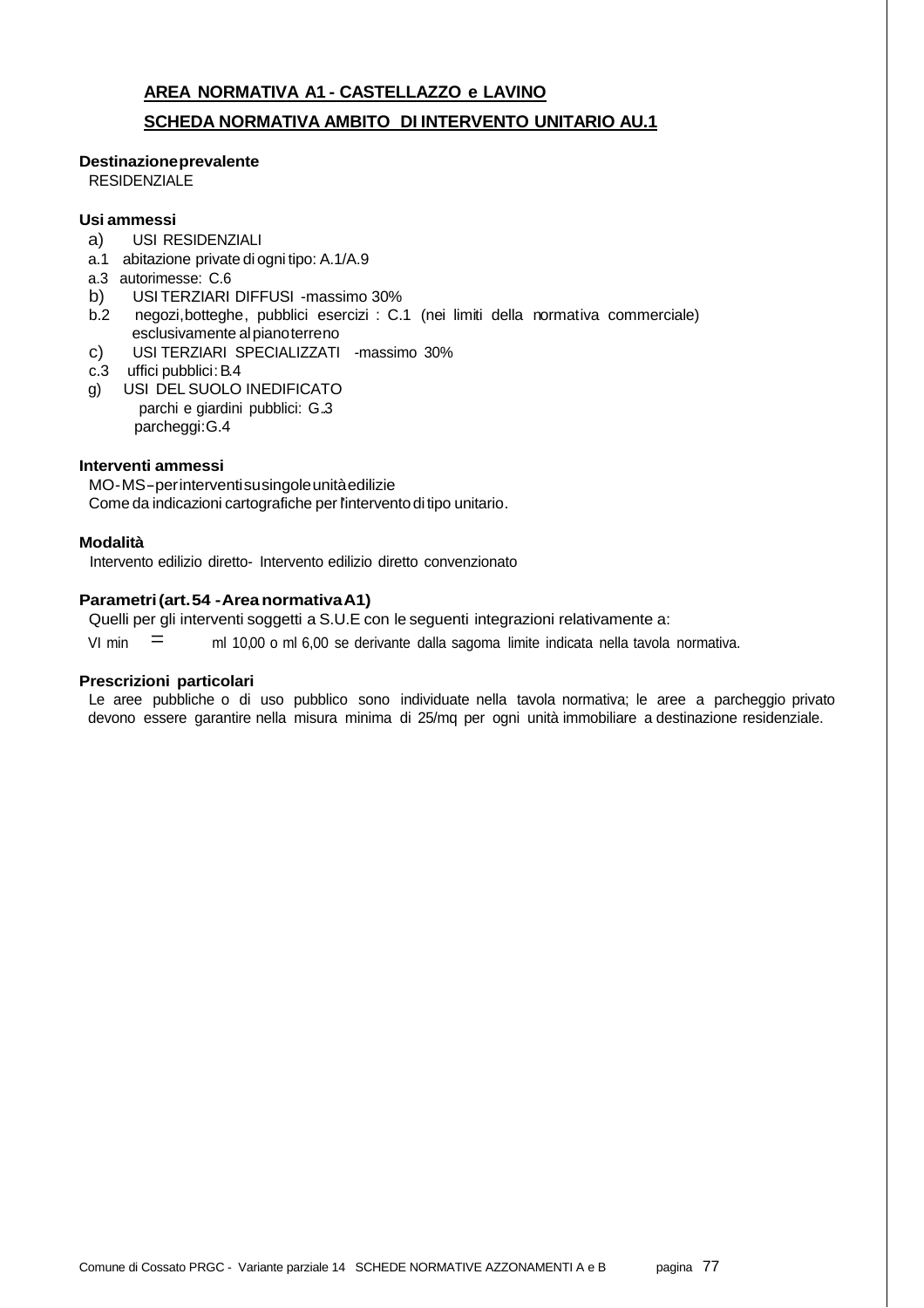# **AREA NORMATIVA A1 - CASTELLAZZO e LAVINO SCHEDA NORMATIVA AMBITO DI INTERVENTO UNITARIO AU.2**

# **Destinazione prevalente**

RESIDENZIALE

# **Usi ammessi**

- a) USI RESIDENZIALI
- a.1 abitazione private di ogni tipo: A.1/A.9
- a.3 autorimesse: C.6
- b) USI TERZIARI DIFFUSI -massimo 30%
- b.2 negozi,botteghe, pubblici esercizi : C.1 (nei limiti della normativa commerciale) esclusivamente al piano terreno
- c) USI TERZIARI SPECIALIZZATI- massimo 30%
- c.3 uffici pubblici: 8.4
- g) USI DEL SUOLO INEDIFICATO parchi e giardini pubblici: G.3 parcheggi: G.4

# **Interventi ammessi**

MO - MS - per interventi su singole unità edilizie Come da indicazioni cartografiche per l'intervento di tipo unitario.

# **Modalità**

Intervento edilizio diretto- Intervento edilizio diretto convenzionato

# **Parametri (art. 54- Area normativa A1)**

Quelli per gli interventi soggetti a S.U.E con le seguenti integrazioni relativamente a:

VI min = ml 10,00 o ml 6,00 se derivante dalla sagoma limite indicata nella tavola normativa.

# **Prescrizioni particolari**

Le aree pubbliche o di uso pubblico sono individuate nella tavola normativa; le aree a parcheggio privato devono essere garantire nella misura minima di 25/mq per ogni unità immobiliare a destinazione residenziale.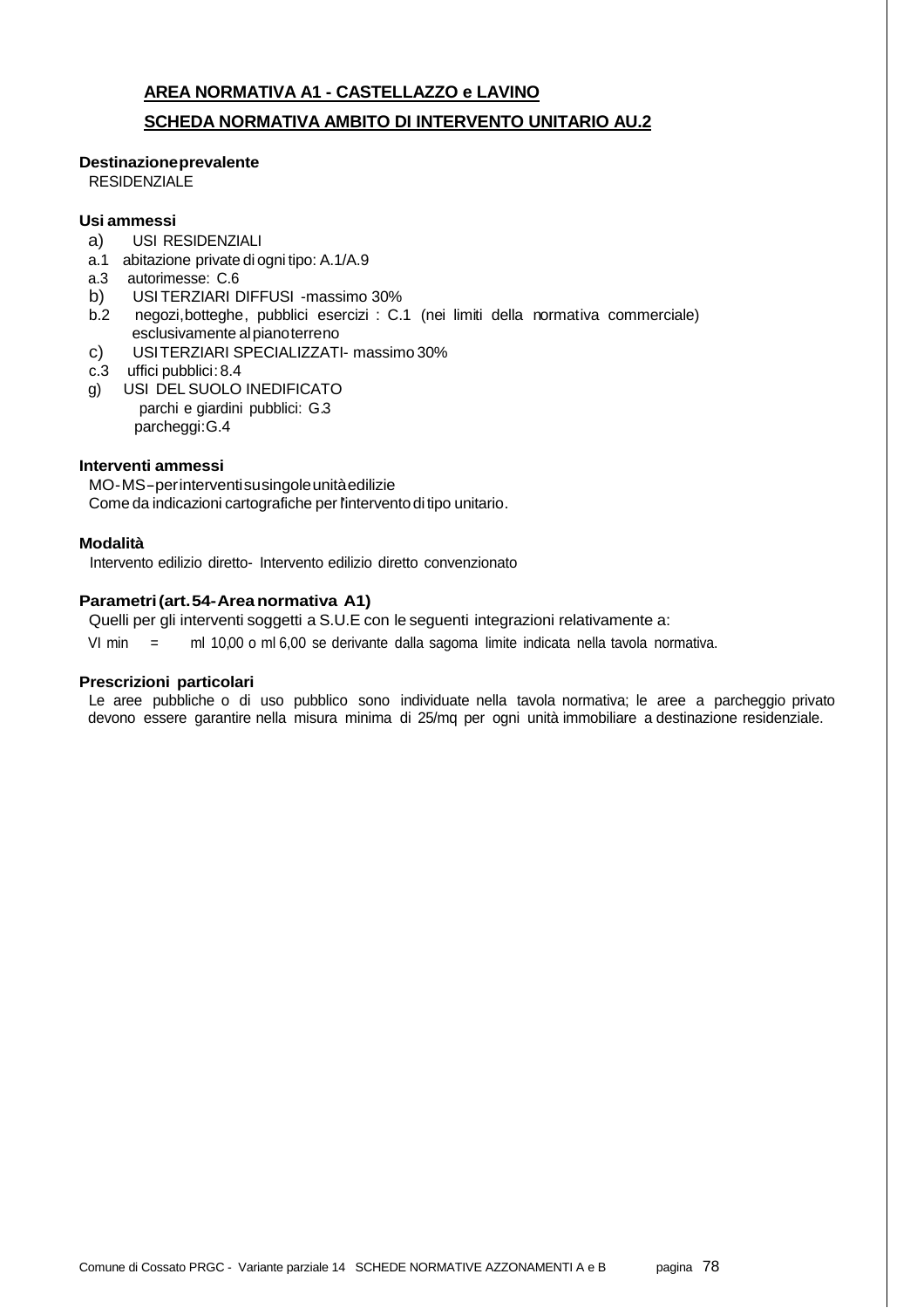# **AREA NORMATIVA A1 - CHIESA SCHEDA NORMATIVA AMBITO DI INTERVENTO UNITARIO AU.3**

### **Destinazione prevalente**: RESIDENZIALE MISTA

#### **Usi ammessi**

- a) USI RESIDENZIALI minimo 50%
- a.1 abitazione private di ogni tipo: A.1/A.9
- a.3 autorimesse: C.6
- b) USI TERZIARI DIFFUSI
- b.1 uffici e studi privati:A.10 (D5)
- b.2 negozi,botteghe, pubblici esercizi : C.1 (nei limiti della normativa commerciale)
- b.3 laboratori per arti e mestieri: C.3 (di norma solo a P.T.)
- c) USI TERZIARI SPECIALIZZATI
- c.3 uffici pubblici: B.4
- c.8 alberghi, pensioni, motel,case albergo, locande e simili: D.2
- g) USI DEL SUOLO INEDIFICATO: parchi e giardini pubblici: G.3- parcheggi: G.4

#### **Interventi ammessi**:

MO - MS - per interventi su singole unità edilizie Come da indicazioni cartografiche per l'intervento di tipo unitario.

#### **Modalità**:

Intervento edilizio diretto- Strumento urbanistico esecutivo

#### **Parametri (art. 54- Area normativa A1)**

Quelli per gli interventi soggetti a S.U.E con le seguenti integrazioni relativamente a: IF max = è ammessa una volumetria massima pari a 2200 mc.

#### **Prescrizioni particolari**

L'intervento in oggetto, finalizzato alla necessaria riqualificazione di un'area contigua al comparto pubblico di Villa Ranzoni, viene ammesso nel rispetto di quanto previsto dall'art.43 delle N.di A. per la sottoclasse IIIB2.A.

Le aree pubbliche o di uso pubblico sono individuate nella tavola normativa, va comunque garantito lo standard minimo per le funzioni non residenziali, tramite monetizzazione della differenza; le aree a parcheggio privato devono essere reperite nella misura minima di legge.

L'allineamento edificabile sul lato nord della Pzza Croce Rossa, fatta salva la realizzazione di un marciapiede di uso pubblico, non è soggetto ad arretramenti.

La convenzione dovrà regolare la realizzazione diretta di opere di OO.UU. in luogo del pagamento dei relativi oneri, in particolare, in coerenza con quanto stabilito dal progetto generale di riuso ad uso pubblico di Villa Ranzoni, si dovrà procedere ad un primo intervento di recupero strutturale ed architettonico del fabbricato posto a confine del comparto.

L'intervento deve essere finalizzato alla ricostituzione del tessuto edilizio nel suo insieme, secondo regole di coerenza tipologica con il contesto di appartenenza; le opere devono comportare la ricostruzione nella sua forma più coerente con il tessuto edilizio circostante, secondo caratteri tipologici accertati e ripresi negli allegati A e B al Regolamento Edilizio.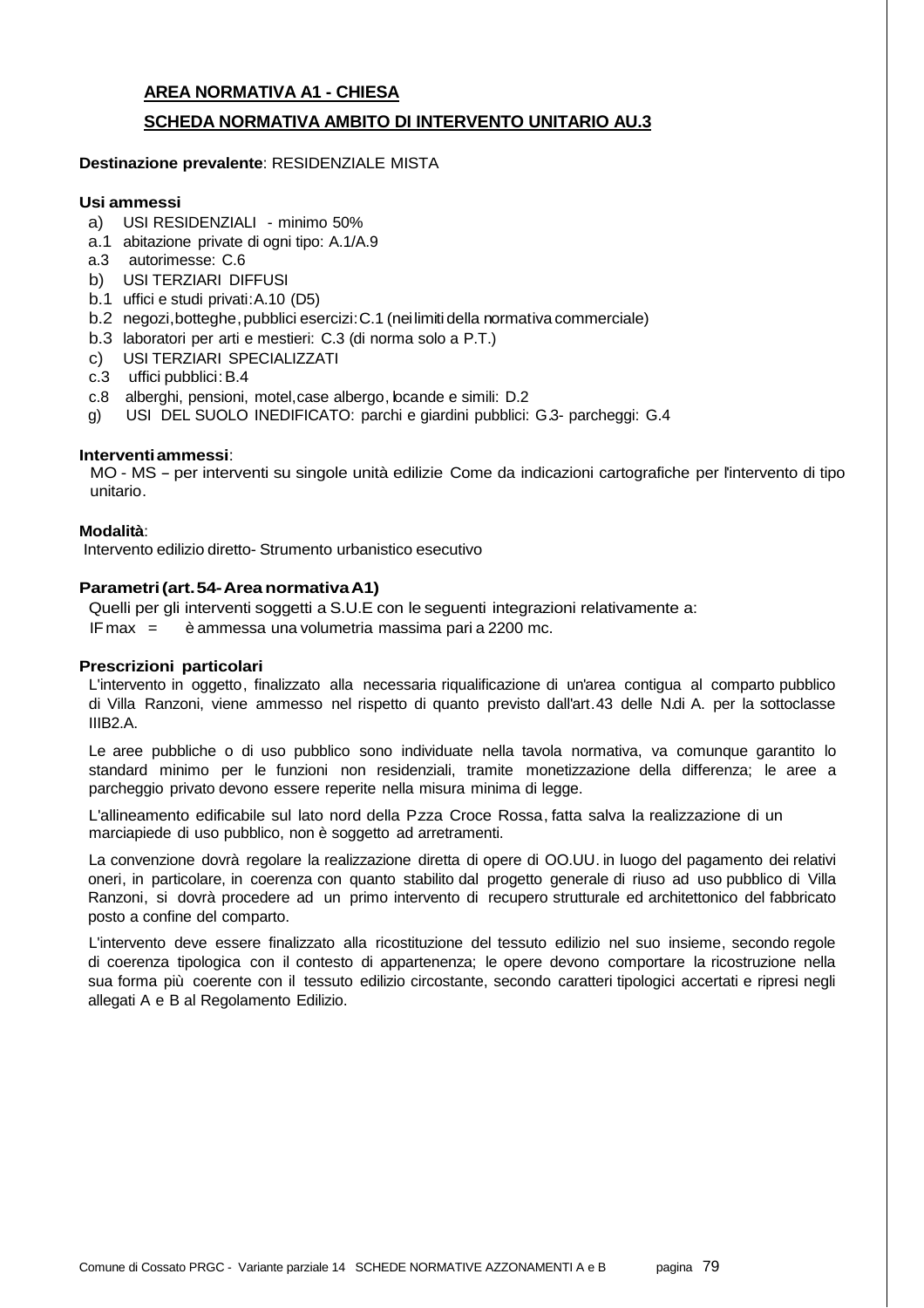# **AREA NORMATIVA A1 - CHIESA**

# **SCHEDA NORMATIVA AMBITO DI INTERVENTO UNITARIO AU.4**

### **Destinazione prevalente**

RESIDENZIALE

#### **Usi ammessi**

- a) USI RESIDENZIALI minimo 50%
- a.1 abitazione private di ogni tipo: A.1/A.9
- a.3 autorimesse: C.6
- b) USI TERZIARI DIFFUSI
- b.1 uffici e studi privati:A.1O (D5)
- b.2 negozi,botteghe, pubblici esercizi : C.1 (nei limiti della normativa commerciale)
- b.3 laboratori per arti e mestieri: C.3 (di norma solo a P.T.)
- c) USI TERZIARI SPECIALIZZATI
- c.3 uffici pubblici: B.4
- g) USI DEL SUOLO INEDIFICATO parchi e giardini pubblici: G.3 parcheggi: G.4

#### **Interventi ammessi**

MO - MS - per interventi su singole unità edilizie non residenziali - REA per il fabbricato civile Come da indicazioni cartografiche per l'intervento di tipo unitario.

#### **Modalità**

Intervento edilizio diretto convenzionato

### **Parametri (art. 54- Area normativa A1)**

Quelli per gli interventi soggetti a S.U.E con le seguenti integrazioni relativamente a:

IF max = è ammessa una volumetria massima pari a 3200 mc.

#### **Prescrizioni particolari**

L'intervento di ricostruzione dovrà uniformarsi alla esistente facciata di riferimento in rapporto a:

- altezza
- massima;

• elementi architettonici , tipologici e decorativi;

come già indicato nella relativa tavola normativa.

Le aree pubbliche o di uso pubblico sono individuate nella tavola normativa, va comunque garantito (se superiore) lo standard minimo per le funzioni non residenziali, tramite monetizzazione della differenza; le indicazjoni contenute in cartografia possono essere oggetto di modificazioni concordate in sede di convenzionamento. Le aree a parcheggio privato devono essere reperite nella misura minima di legge.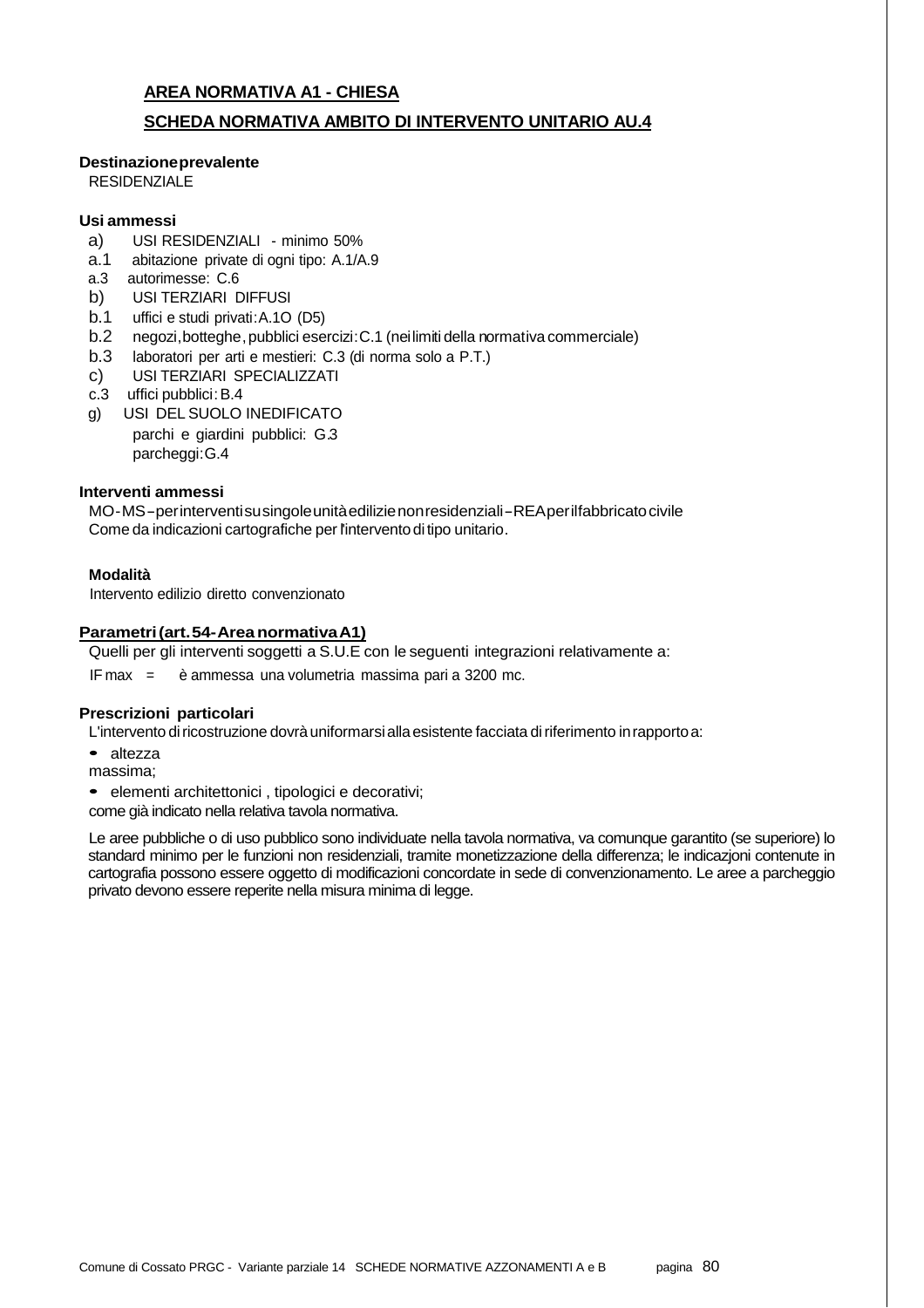# **AREA NORMATIVA A1 - CHIESA**

# **SCHEDA NORMATIVA AMBITO DI INTERVENTO UNITARIO AU.5**

#### **Destinazione prevalente**

**RESIDENZIALE** 

#### **Usi ammessi**

- a) USI RESIDENZIALI minimo 50%
- a.1 abitazione private di ogni tipo: A.1/A.9
- a.3 autorimesse: C.6
- b) USI TERZIARI DIFFUSI
- b.1 uffici e studi privati:A.1O (D5)
- b.2 negozi,botteghe, pubblici esercizi : C.1 (nei limiti della normativa commerciale)
- b.3 laboratori per arti e mestieri: C.3 (di norma solo a P.T.)
- c) USI TERZIARI SPECIALIZZATI
- c.3 uffici pubblici: B.4
- c.8 alberghi, pensioni, motel,case albergo, locande e simili: D.2
- g) USI DEL SUOLO INEDIFICATO parchi e giardini pubblici: G.3 parcheggi : G.4

#### **Interventi ammessi**

MO- MS- RC1 -REA- REB- per interventi su singole unità edilizie come da cartografia A- S - DR - per l'intervento di tipo unitario.

#### **Modalità**

Intervento edilizio diretto - Intervento edilizio diretto convenzionato Strumento urbanistico esecutivo per l'intervento unitario

### **Parametri (art. 54- Area normativa A1)**

Quelli per gli interventi soggetti a S.U.E

#### **Prescrizioni particolari**

Gli interventi in oggetto sono ammessi nel rispetto di quanto previsto dall'art. 43 delle N. di A. per la sottoclasse IIIB2.A.

Gli interventi dovranno comunque salvaguardare il fabbricato soggetto a RC2, integrandosi, dal punto di vista architettonico, con l'ambito circostante e con il fabbricato in oggetto.

Le aree a parcheggio privato devono essere reperite nella misura minima di legge.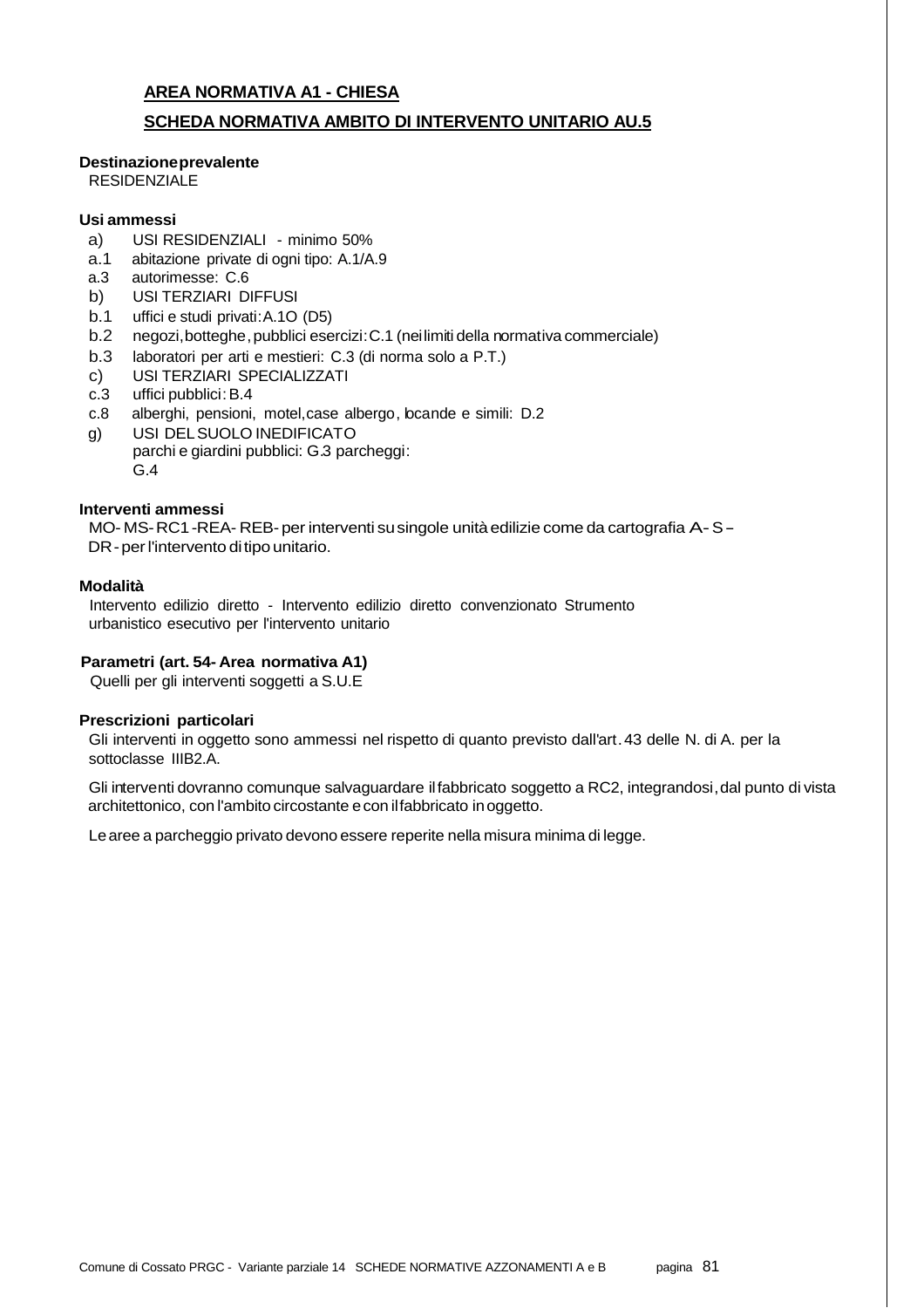# **AREA NORMATIVA A2 SCHEDA NORMATIVA AMBITO DI INTERVENTO UNITARIO A2.CRIDIS**

#### **Destinazione prevalente**: RESIDENZIALE E/0 MISTO TERZIARIA

#### **Usi ammessi**

- a) USI RESIDENZIALI
- a.1 abitazione private di ogni tipo: A.1/A.9
- a.2 abitazioni collettive =collegi, convitti, case di riposo, case protette, conventi e simili: 8.1
- a.3 autorimesse: C.6
- b) USI TERZIARI DIFFUSI
- b.1 uffici e studi privati:A.1O (D5)
- b.2 negozi,botteghe, pubblici esercizi : C.1 (nei limiti della normativa commerciale)
- b.3 laboratori per arti e mestieri: C.3 (di norma solo a P.T.)
- c) USI TERZIARI SPECIALIZZATI
- c.3 uffici pubblici: 8.4
- c.5 biblioteche, pinacoteche , musei, gallerie d'arte, accademie: 8.6
- c.6 cappelle ed oratori non destinate all'esercizio pubblico dei culti: 8.7
- c.8 alberghi, pensioni, motel,case albergo, locande e simili: D.2
- c.9 teatri, cinema, sale concerti e spettacoli: D.3
- g) USI DEL SUOLO INEDIFICATO: parchi e giardini pubblici: G.3- parcheggi: G.4

#### **Interventi ammessi**

MO - MS - RC2 - per interventi su singole unità edilizie Come da indicazioni cartografiche per l'intervento di tipo unitario.

#### **Modalità**

Intervento edilizio diretto semplice o convenzionato Strumento urbanistico esecutivo per l'intervento unitario

#### **Parametri per l'intervento di recupero conservativo**

IF max = è ammesso un incremento del 15% rispetto alla volumetria esistente esclusivamente a servizio del recupero funzionale del piano sottotetto (nel caso di utilizzo parziale dell'incremento ammesso, la quota residua può incrementare la volumetria massima di cui al punto seguente).

# **Parametri per l'intervento di ricostruzione**

Quelli per gli interventi soggetti a strumento urbanistico esecutivo (art. 55 - Area normativa A2) con le seguenti integrazioni relativamente a:

• IF max =è ammessa una volumetria massima pari a 6000 mc. complessivi, al netto dei vani scala (compresi i percorsi di sola connessione tra i vari corpi di fabbrica) e dei vani tecnici.

# **Prescrizioni particolari**

L'intervento di recupero conservativo è soggetto alle seguenti prescrizioni:

- risanamento conservativo delle facciate attraverso il restauro degli elementi architettonici, tipologici e decorativi ed il mantenimento delle quote degli orizzontamenti;
- mantenimento dell'impianto strutturale interno con scala e/o scale centrali;

per quanto non in contrasto si richiama quanto previsto dall'intervento di tipo RC2.

Le aree pubbliche o di uso pubblico sono individuate nella tavola normativa, va comunque garantito (se superiore) lo standard minimo per le funzioni non residenziali, tramite monetizzazione della differenza; le aree a parcheggio privato devono essere reperite nella misura minima di legge.

Lo S.U.E. dovrà affrontare con particolare attenzione la problematica dell'inserimento ambientale dei nuovi volumi in rapporto alle architetture pre-esistenti ed alla morfologia del terreno ; la sistemazione dell'area individuata come verde privato dovrà essere prevista nell'ambito del progetto unitario di intervento (con appositi elaborati) e dovrà tenere conto delle seguenti indicazioni:

- delimitazione con siepe e/o steccati in legno;
- il prato può essere arborato ma non invaso da una continua vegetazione arborea naturale o artificiale ;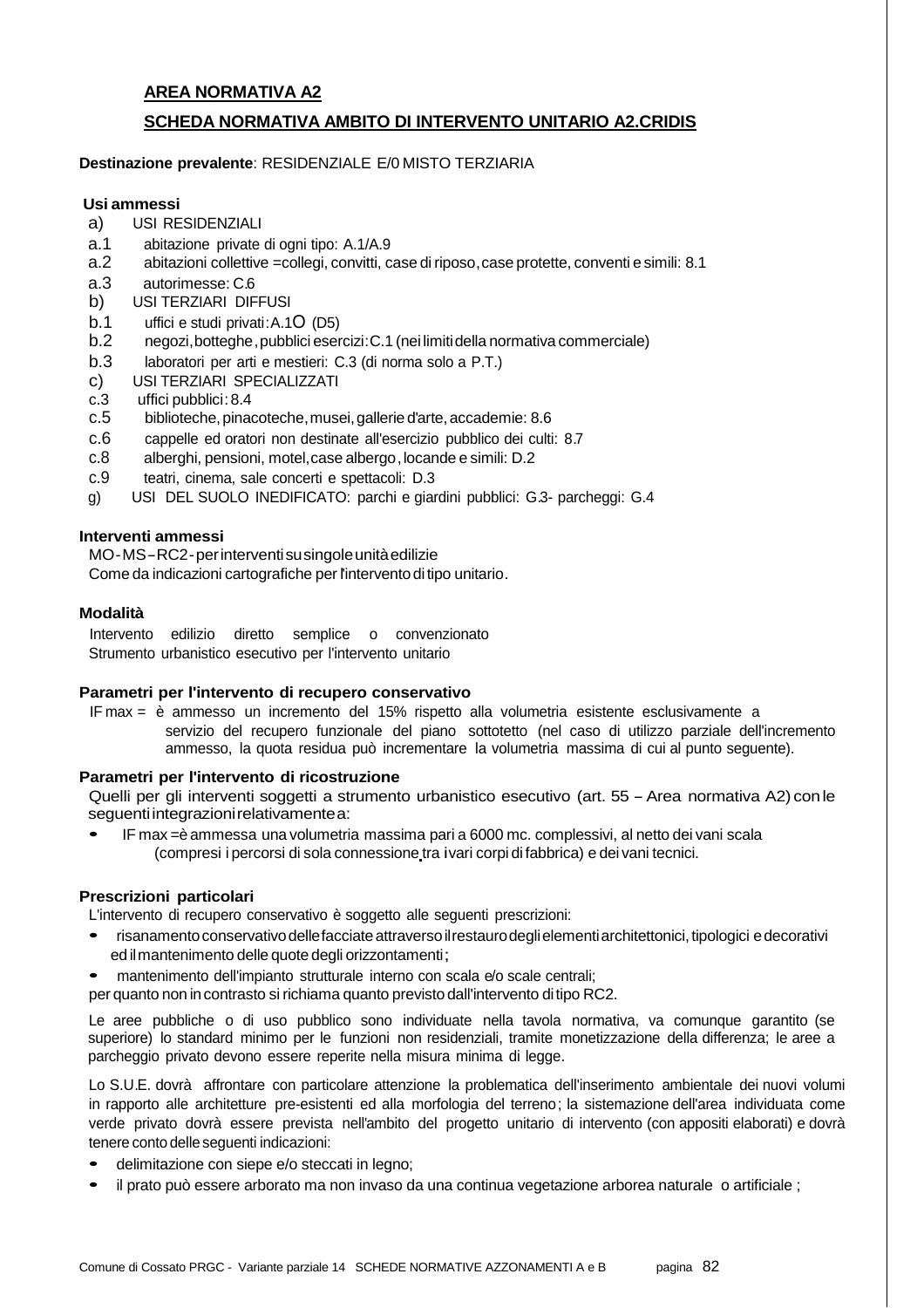- sono ammesse esclusivamente piccole strutture quali pergole, gazebo e simili;
- non sono ammessi movimenti terra né il permanere dell'area in stato di abbandono.

Le previsioni e le prescrizioni compositive contenute in cartografia possono essere oggetto di modificazioni , a condizione che sia mantenuta l'unitarietà dell'impianto complessivo.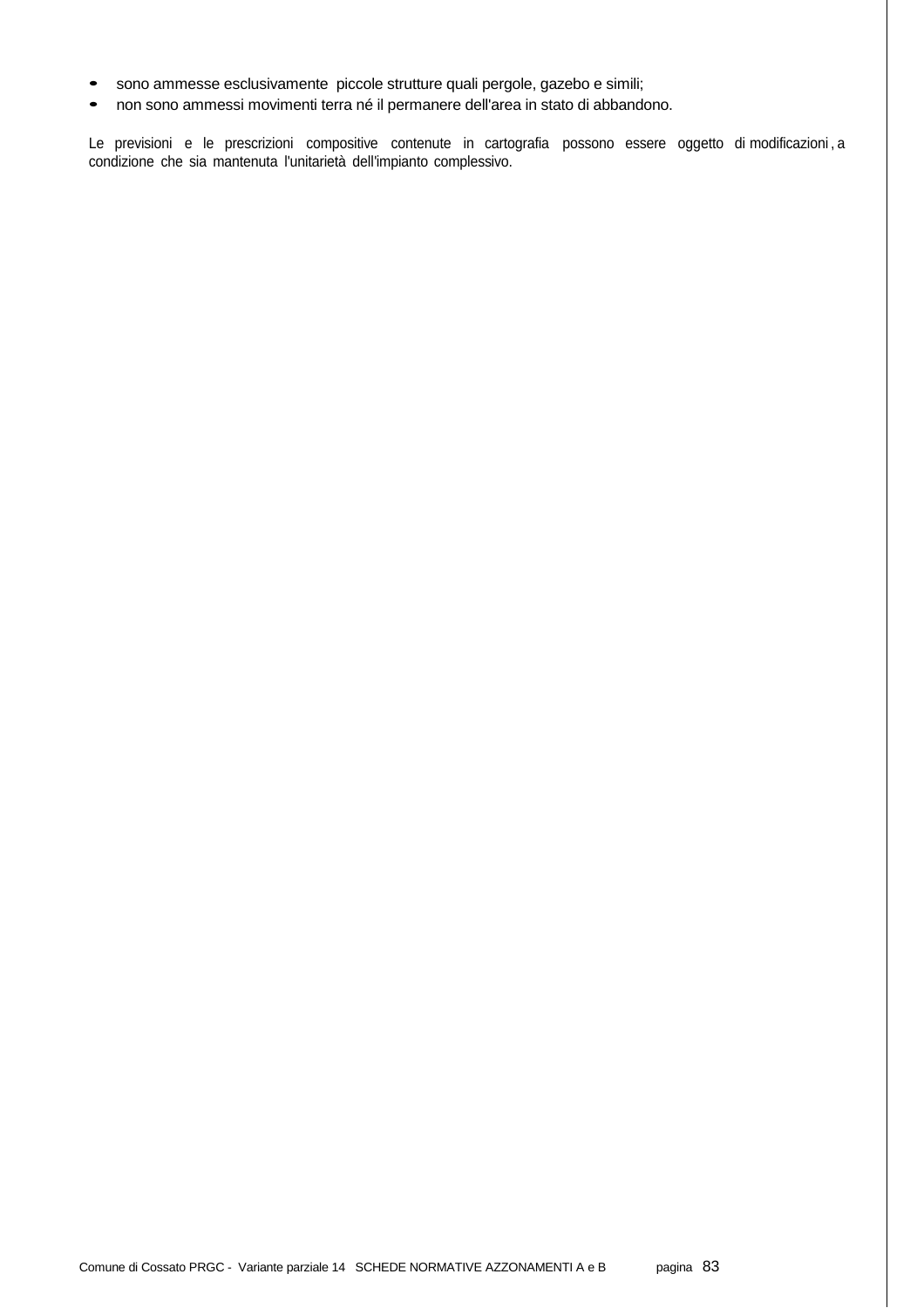# AREA NORMATIVA A2 SCHEDA NORMATIVA AMBITO DI INTERVENTO UNITARIO A2.TARINO

#### **Destinazione prevalente**: RESIDENZIALE

**Usi ammessi** per l'edificio soggetto a ristrutturazione tipologica

- a) USI RESIDENZIALI minimo 70%
- a.1 abitazione private di ogni tipo: A.1/A.9
- a.3 autorimesse: C.6
- b) USI TERZIARI DIFFUSI
- b.1 uffici e studi privati:A.1O (D5)
- c) USI TERZIARI SPECIALIZZATI
- c.3 uffici pubblici: 8.4
- g) USI DEL SUOLO INEDIFICATO parchi e giardini pubblici: G.3 parcheggi: G.4

#### **Interventi ammessi**

MO - MS - per interventi su singole unità edilizie Come da indicazioni cartografiche per l'intervento di tipo unitario.

#### **Modalità**

Intervento edilizio diretto - Intervento edilizio diretto convenzionato

#### **Prescrizioni particolari**

Le aree pubbliche o di uso pubblico sono individuate nella tavola normativa, va comunque garantito (se superiore) lo standard minimo per le funzioni non residenziali, tramite monetizzazione della differenza; le aree a parcheggio privato devono essere garantite nella misura minima di legge.

Le previsioni contenute in cartografia possono essere oggetto di modificazioni planimetriche e di sagoma, a condizione che sia mantenuta l'unitarietà dell'impianto complessivo .

L'intervento è comunque subordinato al parere della Commissione Regionale (ora Commissione Locale del Paesaggio\*) di cui all'art. 91/bis della L.R. 56/77.

\*cfr Circolare del Presidente della Giunta Regionale 12 ottobre 2011, n. 3/UOL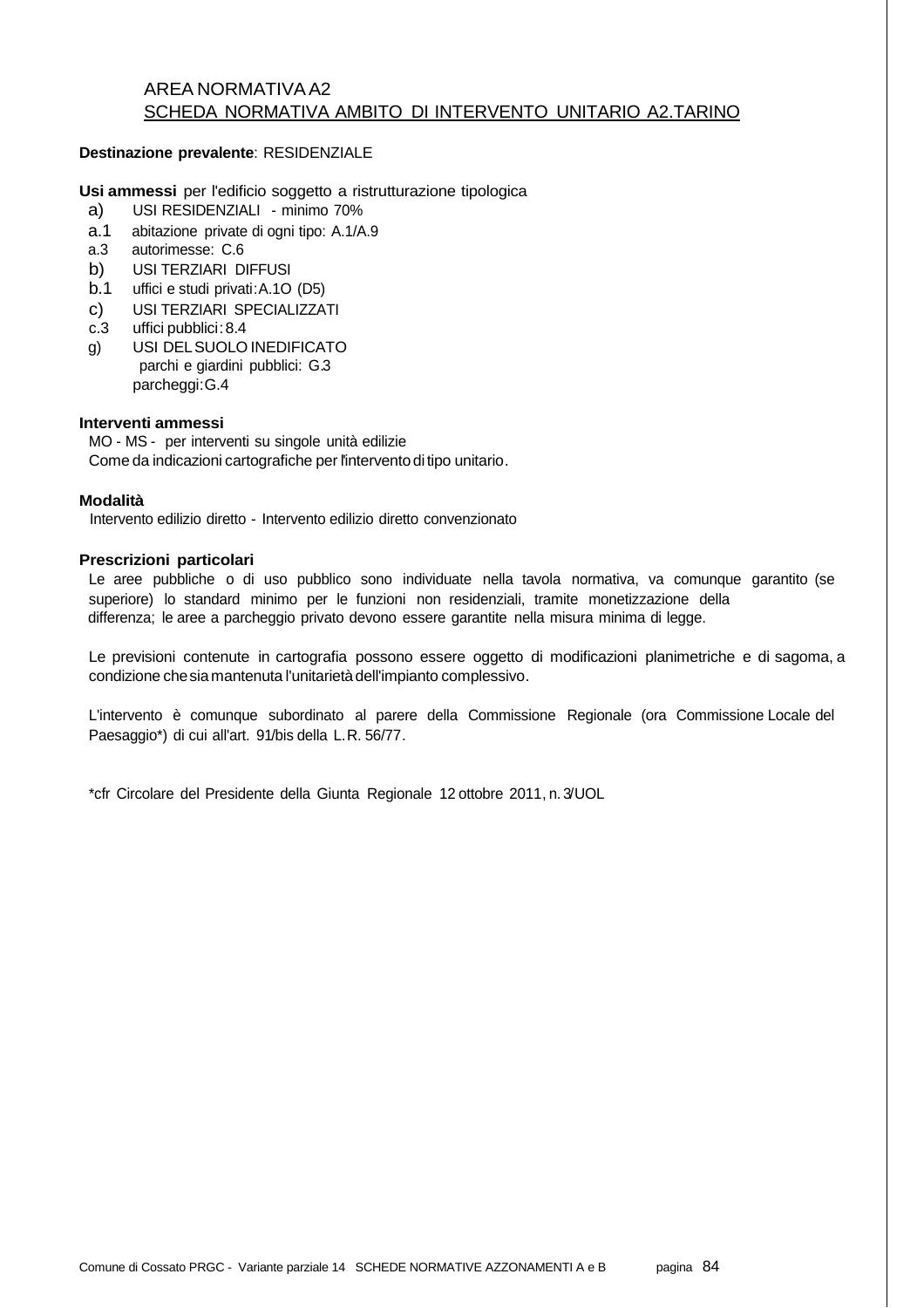# AREA NORMATIVA B3- VIA MILANO SCHEDA NORMATIVA AMBITO DI INTERVENTO UNITARIO B3.1

**Destinazione attuale** in sede impropria: deposito e rivendita di olii combustibili, incompatibile con l'attuale area normativa e quindi soggetta a cessazione e/o rilocalizzazione .

# **Usi ammessi** per la riconversione

- a) USI RESIDENZIALI<br>a.1 abitazione private di
- abitazione private di ogni tipo
- a.2 abitazioni collettive = collegi, convitti, case di riposo, case protette, conventi e simili
- a.3 autorimess
- e b) USI TERZIARI DIFFUSI (nei limiti della normativa commerciale)
- b.1 uffici e studi privati
- b.2 negozi,botteghe, pubblici esercizi
- b.3 laboratori per arti e mestieri (esclusi i servizi-auto)
- b.4 (1) magazzini e locali di deposito
- b.5 fabbricati per speciali esigenze di attività commerciali
- 1) Sono comunque esclusi i depositi a cielo aperto
- c) USI TERZIARI SPECIALIZZATI
- c.1 direzionali,finanziari, assicurativi
- c.2 case di cura e ospedali: limitatamente ai presidii sociosanitari ed ai poliambulatorii
- c.3 uffici
- pubblici
- c.4 scuole e laboratori scientifici pubblici e privati
- c.5 biblioteche, pinacoteche, musei, gallerie d'arte, accademie
- c.6 cappelle ed oratori non destinate all'esercizio pubblico dei culti
- c.7 attività sportive di enti operanti con o senza fini di lucro
- c.B alberghi, pensioni, motel,case albergo, locande e simili
- c.13 attività pubblica di culto
- g) USI DEL SUOLO INEDIFICATO
	- parchi e giardini pubblici: G.3- parcheggi: G.4

#### **Interventi ammessi**

Per la destinazione attuale: MO - MS (limitatamente agli interventi necessari ad evitare situazioni di rischio immediato).

Per nuove destinazioni d'uso compatibili in assenza di convenzionamento : MS.

In caso di convenzionamento: NC e tutti gli altri interventi ammessi per l'area normativa 83.

# **Modalità**

Intervento edilizio diretto - Intervento edilizio diretto convenzionato

#### **Parametri** (art. 58- Area normativa 83)

Quelli per gli interventi soggetti a S.U.E con le seguenti modifiche relativamente a: IT  $max = 1,20$  mc/mq

#### **Prescrizioni particolari**

In caso di intervento soggetto a convenzionamento dovrà essere aperto un accesso ciclo-pedonale verso via Milano; altre prescrizioni connesse alla viabilità veicolare saranno concordate con l'Amministrazione.

Per le aree pubbliche o di uso pubblico si rimanda al punto Parametri; le aree a parcheggio privato devono essere reperite nella misura minima di legge.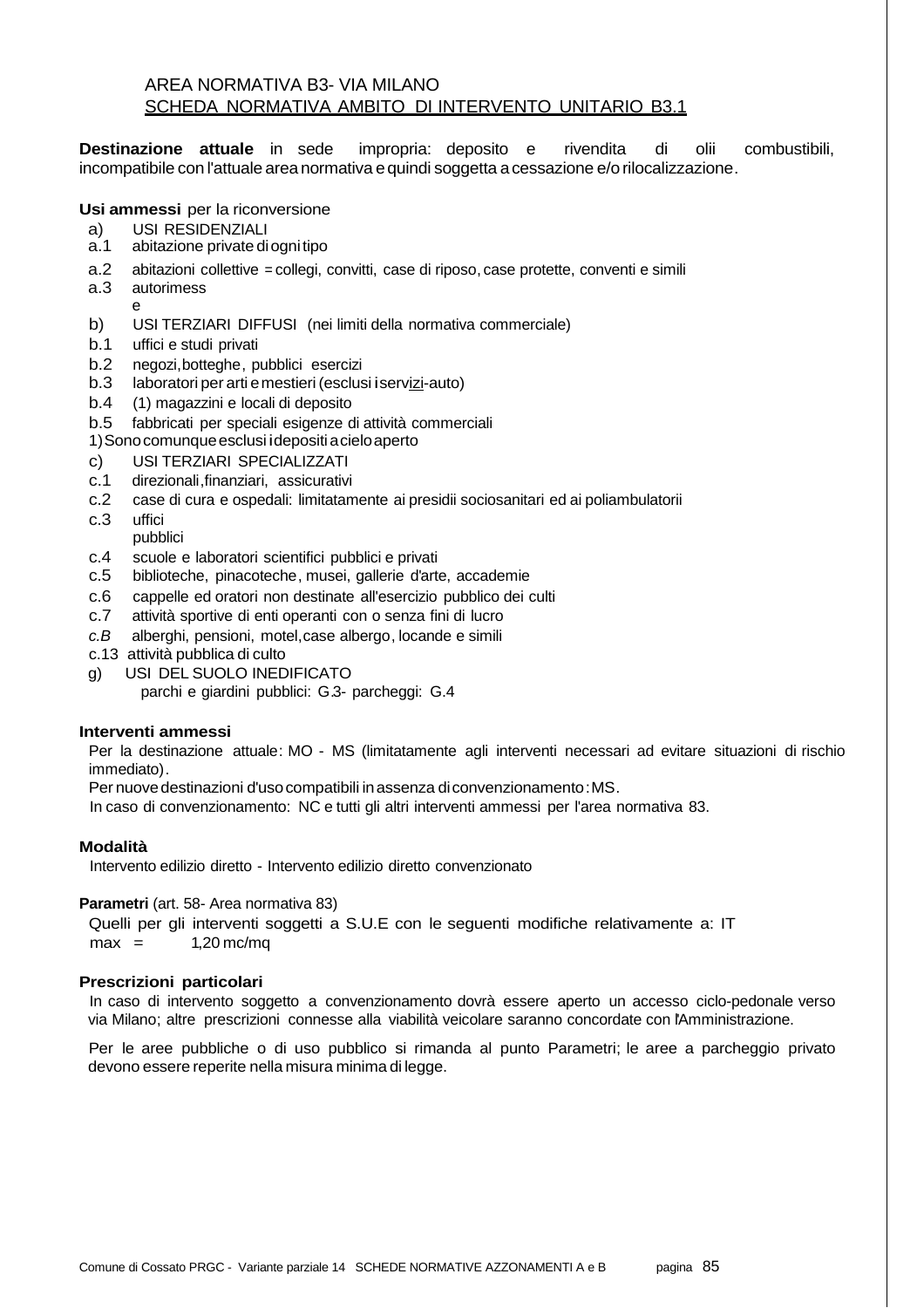# AREA NORMATIVA B3 - VIA CASTELLETTO SCHEDA NORMATIVA AMBITO DI INTERVENTO UNITARIO B3.2

**Destinazione attuale** in sede impropria: sede impresa escavazioni, incompatibile con l'attuale area normativa e quindi soggetta a rilocalizzazione o cessazione .

### **Usi ammessi** per la riconversione

- a) USI RESIDENZIALI<br>a.1 abitazione private di
- abitazione private di ogni tipo
- a.2 abitazioni collettive  $\equiv$  collegi, convitti, case di riposo, case protette, conventi e simili a.3 autorimesse
- a.3 autorimesse
- b) USI TERZIARI DIFFUSI (nei limiti della normativa commerciale)
- b.1 uffici e studi privati
- b.2 negozi,botteghe, pubblici esercizi
- b.3 laboratori per arti e mestieri (esclusi i servizi-auto)
- b.4 (1) magazzini e locali di deposito
- b.5 fabbricati per speciali esigenze di attività commerciali
- (1) Sono comunque esclusi i depositi a cielo aperto
- 
- c) USI TERZIARI SPECIALIZZATI<br>c.1 direzionali, finanziari, assicurativ c.1 direzionali,finanziari, assicurativi
- c.2 case di cura e ospedali: limitatamente ai presidii sociosanitari ed ai poliambulatorii
- c.3 uffici pubblici
- c.4 scuole e laboratori scientifici pubblici e privati
- c.5 biblioteche, pinacoteche , musei, gallerie d'arte, accademie
- c.6 cappelle ed oratori non destinate all'esercizio pubblico dei culti
- c.7 attività sportive di enti operanti con o senza fini di lucro
- c.B alberghi, pensioni, motel,case albergo, locande e simili
- c.13 attività pubblica di culto
- g) USI DEL SUOLO INEDIFICATO: parchi e giardini pubblici: G.3- parcheggi: G.4

#### **Interventi ammessi**

Per la destinazione attuale: MO - MS (limitatamente agli interventi necessari ad evitare situazioni di rischio immediato).

Tutti gli altri interventi ammessi per l'area normativa 83 sono soggetti a convenzionamento .

#### **Modalità**

Intervento edilizio diretto- Intervento edilizio diretto convenzionato

**Parametri** (art. 58- Area normativa 83): quelli per gli interventi soggetti a S.U.E

#### **Prescrizioni particolari**

In caso di intervento soggetto a convenzionamento dovranno essere cedute gratuitamente le aree

esterne al comparto destinate dal PRG alla viabilità (nuovo svincolo tra via Castelletto e via Martiri della Libertà); le aree in oggetto sono quelle in proprietà e/o utilizzate e legate all'attività presente nell'immobile alla data di adozione del progetto preliminare di revisione del PRG.

Per le aree pubbliche o di uso pubblico si rimanda al punto Parametri, tenendo conto che fatta salva la dotazione minima a parcheggio pubblico da reperire nell'ambito del comparto, le aree di cui al punto precedente possono concorrere alla copertura della quota di aree standard ancora da cedere; le aree a parcheggio privato devono essere reperite nella misura minima di legge.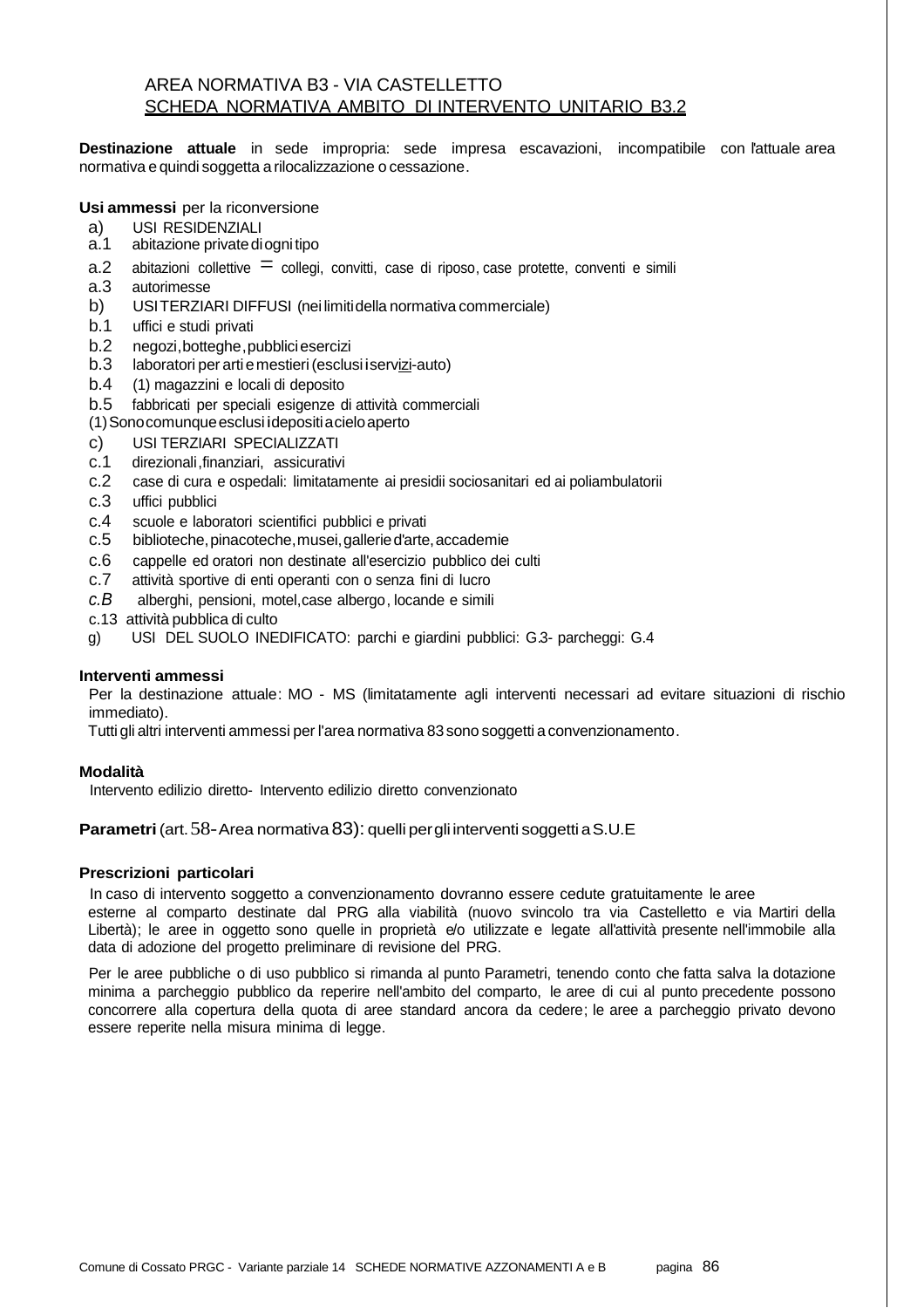# AREA NORMATIVA B3- CINECITTA' SCHEDA NORMATIVA AMBITO DI INTERVENTO UNITARIO B3.3

**Destinazioni attuali**: parte a destinazione artigianale (B3.3.a) e parte a locale sala da ballo e pubblico spettacolo (B3.3.b) (entrambe soggette a riconversione in caso di cessazione dell'attività esistente).

### **Usi ammessi per la riconversione**

- a) USI ESIDENZIALI<br>a.1 abitazione private
- abitazione private di ogni tipo
- a.2 abitazioni collettive = collegi, convitti, case di riposo, case protette, conventi e simili
- a.3 autorimese
- b) USI TERZIARI DIFFUSI (nei limiti della normativa commerciale)
- b.1 uffici e studi privati
- b.2 negozi,botteghe, pubblici esercizi
- b.3 laboratori per arti e mestieri (esclusi i servizi-auto)
- b.4 (1) magazzini e locali di deposito
- b.5 fabbricati per speciali esigenze di attività commerciali
- (1) Sono comunque esclusi i depositi a cielo aperto
- c) USI TERZIARI SPECIALIZZATI
- c.1 direzionali,finanziari, assicurativi
- c.2 case di cura e ospedali: limitatamente ai presidii sociosanitari ed ai poliambulatorii
- c.3 uffici pubblici
- c.4 scuole e laboratori scientifici pubblici e privati
- c.5 biblioteche, pinacoteche, musei, gallerie d'arte, accademie
- c.6 cappelle ed oratori non destinate all'esercizio pubblico dei culti
- c.7 attività sportive di enti operanti con o senza fini di lucro
- c.B alberghi, pensioni, motel,case albergo, locande e simili
- c.13 attività pubblica di culto
- g) USI DEL SUOLO INEDIFICATO: parchi e giardini pubblici: G.3- parcheggi: G.4

#### **Interventi ammessi**

Per le destinazione attuali: MO - MS

Tutti gli altri interventi ammessi per l'area normativa 83 sono soggetti a convenzionamento .

# **Modalità**

Intervento edilizio diretto - Intervento edilizio diretto convenzionato Strumento urbanistico esecutivo per interventi eccedenti la REA

#### **Parametri** (art. 58- Area normativa 83)

Quelli per gli interventi soggetti a S.U.E con le seguenti modifiche relativamente a: IT max = 2,0 mc/mq

# **Prescrizioni particolari** - Ambiti compresi nell'area urbana centrale (vedi art. 60)

La progettazione urbanistica deve garantire , per l'intero ambito o per ognuno dei due ambiti individuati in cartografia, accessibilità e fruibilità delle aree di uso pubblico, con particolare attenzione alla dotazione di parcheggi, alla sicurezza ed alle norme sulle barriere architettoniche .

Particolare riguardo dovrà essere posto per integrare le aree pubbliche o di uso pubblico a servizio dei due ambiti con quelle previste dal contiguo comparto 19.2 dell'area normativa C1; i nuovi fili di fabbricazione ed i nuovi allineamenti dovranno essere coerenti con gli esistenti allineamenti stradali (in particolare su via Matteotti) e con quelli previsti dal comparto contiguo sopracitato. Le aree a parcheggio privato devono essere reperite nella misura minima di legge.

Ambito compreso nell'area urbana centrale (vedi prescrizioni generali art. 60)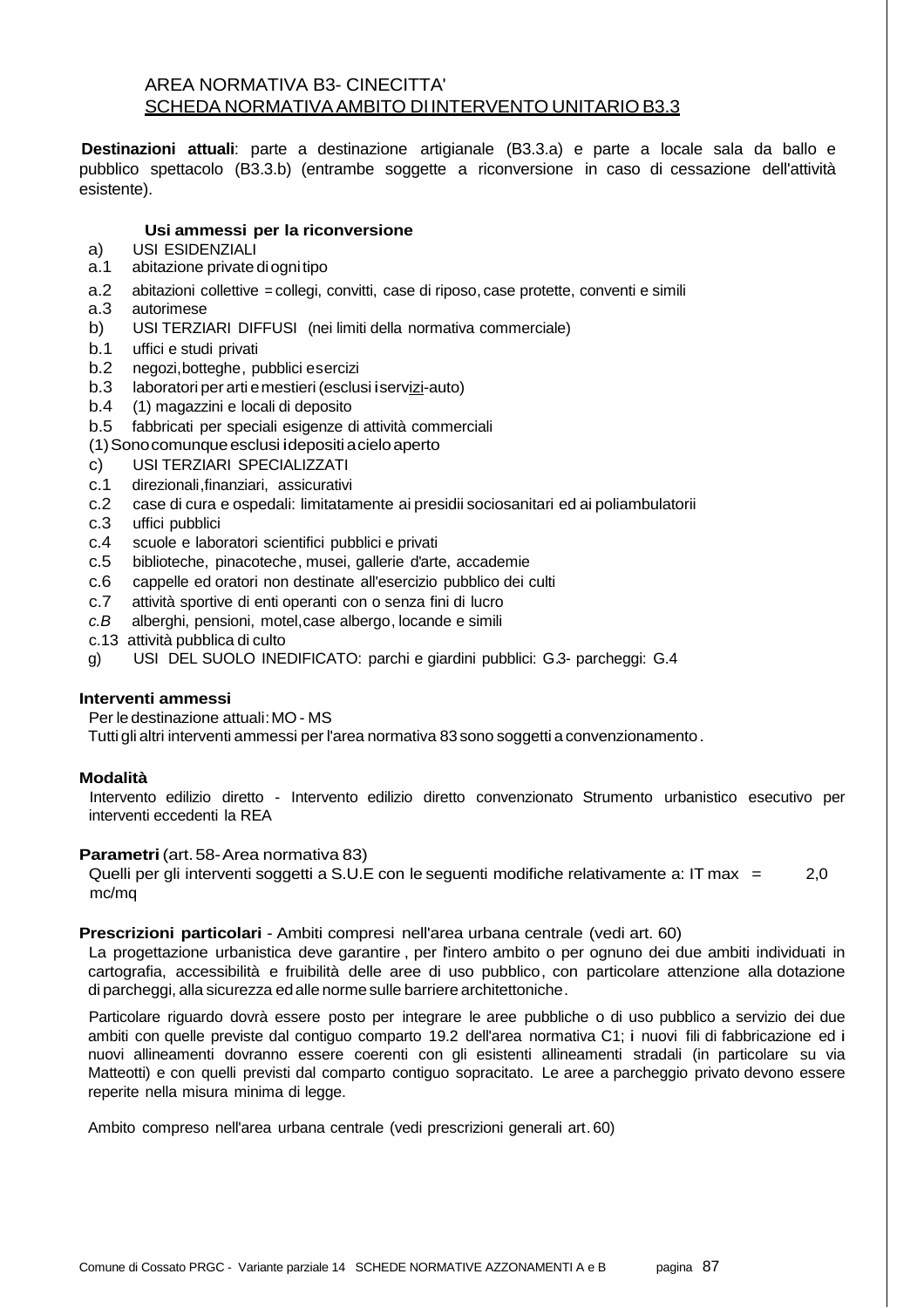# AREA NORMATIVA B3 SCHEDA NORMATIVA AMBITO DI INTERVENTO UNITARIO B3.7

**Destinazione attuale**: attività di tipo artigianale in contesto prettamente residenziale.

#### **Usi ammessi** per la riconversione

- a) USI RESIDENZIALI
- a.1 abitazione private di ogni tipo
- a.2 abitazioni collettive = collegi, convitti, case di riposo, case protette, conventi e simili
- a.3 autorimesse
- b) USI TERZIARI DIFFUSI (nei limiti della normativa commerciale)
- b.1 uffici e studi privati
- b.2 negozi,botteghe, pubblici esercizi
- b.3 laboratori per arti e mestieri (esclusi i servizi-auto)
- b.4 (1) magazzini e locali di deposito
- b.5 fabbricati per speciali esigenze di attività commerciali
- (1) Sono comunque esclusi i depositi a cielo aperto
- c) USI TERZIARI SPECIALIZZATI
- c.1 direzionali,finanziari, assicurativi
- c.2 case di cura e ospedali: limitatamente ai presidii sociosanitari ed ai poliambulatorii
- c.3 uffici pubblici
- c.4 scuole e laboratori scientifici pubblici e privati
- c.5 biblioteche, pinacoteche , musei, gallerie d'arte, accademie
- c.6 cappelle ed oratori non destinate all'esercizio pubblico dei culti
- c.7 attività sportive di enti operanti con o senza fini di lucro
- c.B alberghi, pensioni, motel,case albergo, locande e simili
- c.13 attività pubblica di culto
- g) USI DEL SUOLO INEDIFICATO: parchi e giardini pubblici: G.3- parcheggi: G.4

#### **Interventi ammessi**

Per la destinazione attuale: MO- MS.

Tutti gli altri interventi ammessi per l'area normativa 83 sono soggetti a convenzionamento .

#### **Modalità**

Intervento edilizio diretto- Intervento edilizio diretto convenzionato

**Parametri** (art. 58 - Area normativa 83) = quelli per gli interventi soggetti a S.U.E con le seguenti limitazioni: volumetria massima a destinazione residenziale mc 1.640.

#### **Prescrizioni particolari**

Gli standard urbanistici a servizio della residenza possono essere monetizzati, escluse le aree destinate a parcheggio pubblico (minimo di 25 mq per unità immobiliare escluse le aree di manovra). Per gli usi non residenziali si rimanda all'art. 50.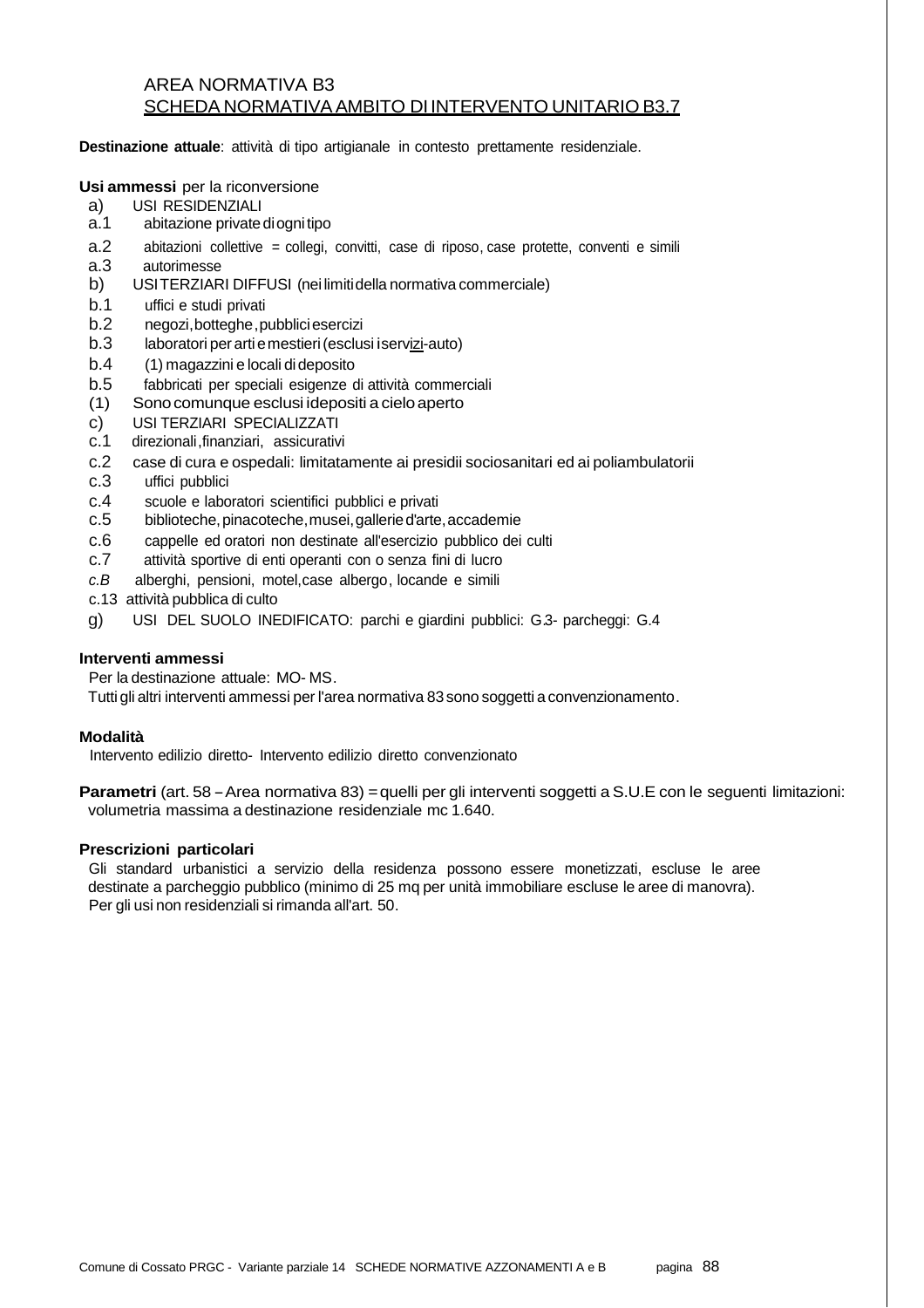# TABELLA AREE DI COMPLETAMENTO- B6

| <b>FOGLIO</b>  | <b>NUMERO</b>            | <b>SUPERFICIE</b> | <b>INDICE</b> | <b>VOLUMETRIA</b> | H max | Prescrizioni                   |
|----------------|--------------------------|-------------------|---------------|-------------------|-------|--------------------------------|
|                |                          | mq                | mc/mq         | mc                |       |                                |
| 5              | 1                        |                   | 0,6           |                   | 7,50  | Incluso in unità paesaggistica |
|                |                          |                   |               |                   |       |                                |
| <b>FOGLIO</b>  | <b>NUMERO</b>            | <b>SUPERFICIE</b> | <b>INDICE</b> | <b>VOLUMETRIA</b> | H max | Prescrizioni                   |
|                |                          | mq                | mc/mq         | mc                |       |                                |
| 5              | $\overline{2}$           |                   | 0,6           |                   | 7,50  | Incluso in unità paesaggistica |
|                |                          |                   |               |                   |       |                                |
| <b>FOGLIO</b>  | <b>NUMERO</b>            | <b>SUPERFICIE</b> | <b>INDICE</b> | <b>VOLUMETRIA</b> | H max | Prescrizioni                   |
|                |                          | mq                | mc/mq         | mc                |       |                                |
| $\,6$          | 1                        |                   | 0,6           |                   | 7,50  | Incluso in unità paesaggistica |
|                |                          |                   |               |                   |       |                                |
| <b>FOGLIO</b>  | <b>NUMERO</b>            | <b>SUPERFICIE</b> | <b>INDICE</b> | <b>VOLUMETRIA</b> | H max | Prescrizioni                   |
|                |                          | mq                | mc/mq         | mc                |       |                                |
| $\,6$          | $\overline{2}$           |                   | 0,6           |                   | 7,50  | Incluso in unità paesaggistica |
|                |                          |                   |               |                   |       |                                |
| <b>FOGLIO</b>  | <b>NUMERO</b>            | <b>SUPERFICIE</b> | <b>INDICE</b> | <b>VOLUMETRIA</b> | H max | Prescrizioni                   |
|                |                          | mq                | mc/mq         | mc                |       |                                |
| $\,6$          | 3                        |                   | 0,6           |                   | 7,50  | Incluso in unità paesaggistica |
|                |                          |                   |               |                   |       |                                |
| <b>FOGLIO</b>  | <b>NUMERO</b>            | <b>SUPERFICIE</b> | <b>INDICE</b> | <b>VOLUMETRIA</b> | H max | Prescrizioni                   |
|                |                          | mq                | mc/mq         | mc                |       |                                |
| $\,6$          | $\overline{\mathcal{A}}$ |                   | 0,6           |                   | 10 00 | Incluso in unità paesaggistica |
|                |                          |                   |               |                   |       |                                |
| <b>FOGLIO</b>  | <b>NUMERO</b>            | <b>SUPERFICIE</b> | <b>INDICE</b> | <b>VOLUMETRIA</b> | H max | Prescrizioni                   |
|                |                          | mq                | me/mq         | <b>me</b>         |       | <b>Stralciata</b>              |
| $\,6$          | $\overline{5}$           |                   | 0,6           |                   | 7.50  | Incluso in unità paesaggistica |
|                |                          |                   |               |                   |       |                                |
| <b>FOGLIO</b>  | <b>NUMERO</b>            | <b>SUPERFICIE</b> | <b>INDICE</b> | <b>VOLUMETRIA</b> | H max | Prescrizioni                   |
|                |                          | mq                | mc/mq         | mc                |       |                                |
| $\,6$          | $\,6$                    |                   | 0,6           |                   | 7,50  | Incluso in unità paesaggistica |
|                |                          |                   |               |                   |       |                                |
| <b>FOGLIO</b>  | <b>NUMERO</b>            | <b>SUPERFICIE</b> | <b>INDICE</b> | <b>VOLUMETRIA</b> | H max | Prescrizioni                   |
|                |                          | mq                | mc/mq         | mc                |       |                                |
| 7              | $\mathbf{1}$             |                   | 0,8           |                   | 7,50  | Incluso in unità paesaggistica |
|                |                          |                   |               |                   |       |                                |
| <b>FOGLIO</b>  | <b>NUMERO</b>            | <b>SUPERFICIE</b> | <b>INDICE</b> | <b>VOLUMETRIA</b> | H max | Prescrizioni                   |
|                |                          | mq                | mc/mq         | mc                |       |                                |
| $\overline{7}$ | $\overline{2}$           |                   | 0,6           |                   | 7,50  | Incluso in unità paesaggistica |
|                |                          |                   |               |                   |       |                                |
| <b>FOGLIO</b>  | <b>NUMERO</b>            | <b>SUPERFICIE</b> | <b>INDICE</b> | <b>VOLUMETRIA</b> | H max | Prescrizioni                   |
|                |                          |                   | mc/mq         | mc                |       |                                |
| $\overline{7}$ | $\mathfrak{B}$           |                   | 0,6           |                   | 7,50  | Incluso in unità paesaggistica |
|                |                          |                   |               |                   |       |                                |
| <b>FOGLIO</b>  | <b>NUMERO</b>            | <b>SUPERFICIE</b> | <b>INDICE</b> | <b>VOLUMETRIA</b> | H max | Prescrizioni                   |
|                |                          | mq                | mc/mq         | mc                |       |                                |
| $\overline{7}$ | $\overline{4}$           |                   | 0,8           |                   | 7,50  | Incluso in unità paesaggistica |
|                |                          |                   |               |                   |       |                                |
| <b>FOGLIO</b>  | <b>NUMERO</b>            | <b>SUPERFICIE</b> | <b>INDICE</b> | <b>VOLUMETRIA</b> | H max | Prescrizioni                   |
|                |                          | mq                | mc/mq         | mc                |       |                                |
| $\overline{7}$ | 5                        |                   | 0,6           |                   | 7,50  | Incluso in unità paesaggistica |
|                |                          |                   |               |                   |       |                                |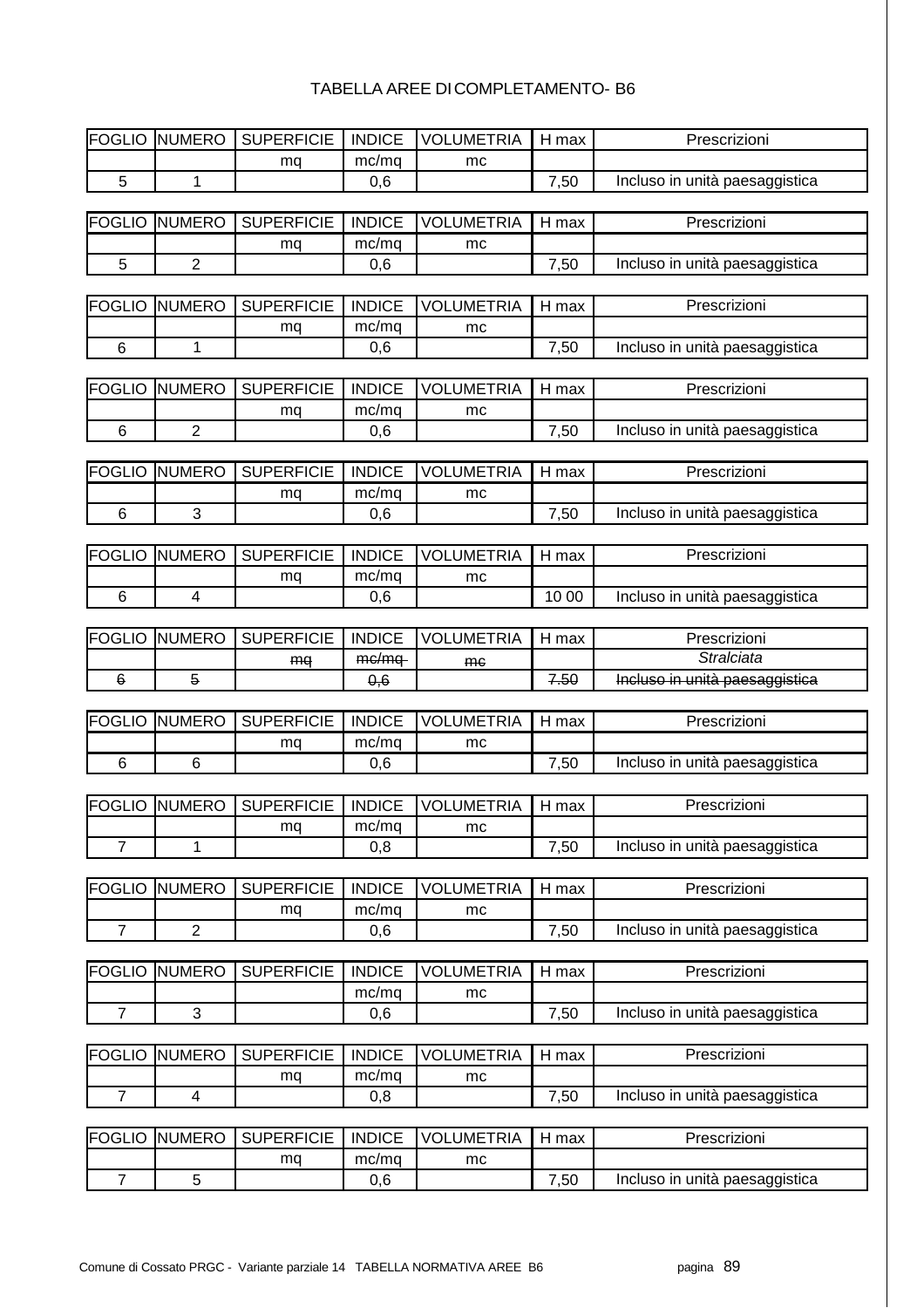| <b>FOGLIO</b>  | <b>NUMERO</b>  | <b>SUPERFICIE</b>               | <b>INDICE</b> | <b>VOLUMETRIA</b>                                | H max                    | Prescrizioni                   |
|----------------|----------------|---------------------------------|---------------|--------------------------------------------------|--------------------------|--------------------------------|
|                |                | mq                              | mc/mq         | mc                                               |                          |                                |
| $\overline{7}$ | 6              |                                 | 0,6           |                                                  | 7,50                     | Incluso in unità paesaggistica |
| <b>FOGLIO</b>  | <b>NUMERO</b>  | <b>SUPERFICIE</b>               | <b>INDICE</b> | <b>VOLUMETRIA</b>                                | H max                    | Prescrizioni                   |
|                |                | mq                              | mc/mq         | mc                                               |                          |                                |
| 8              | 1              |                                 | 0,8           |                                                  | 9,00                     |                                |
|                |                |                                 |               |                                                  |                          |                                |
| <b>FOGLIO</b>  | <b>NUMERO</b>  | <b>SUPERFICIE</b>               | <b>INDICE</b> | <b>VOLUMETRIA</b>                                | H max                    | Prescrizioni                   |
|                |                | mq                              | mc/mq         | mc                                               |                          |                                |
| 8              | $\overline{2}$ |                                 | 0,8           |                                                  | 9,00                     |                                |
| <b>FOGLIO</b>  | <b>NUMERO</b>  | <b>SUPERFICIE</b>               | <b>INDICE</b> | <b>VOLUMETRIA</b>                                | H max                    | Prescrizioni                   |
|                |                | mq                              | mc/mq         | mc                                               |                          |                                |
| 8              | $\mathbf{3}$   |                                 | 0,8           |                                                  | 9,00                     |                                |
|                | <b>NUMERO</b>  | <b>SUPERFICIE</b>               | <b>INDICE</b> | <b>VOLUMETRIA</b>                                |                          | Prescrizioni                   |
| <b>FOGLIO</b>  |                |                                 | mc/mq         |                                                  | H max                    |                                |
| 8              | $\overline{4}$ | mq                              | 0,8           | mc                                               | 9,00                     |                                |
|                |                |                                 |               |                                                  |                          |                                |
| <b>FOGLIO</b>  | <b>NUMERO</b>  | <b>SUPERFICIE</b>               | <b>INDICE</b> | <b>VOLUMETRIA</b>                                | H max                    | Prescrizioni                   |
|                |                | mq                              | mc/mq         | mc                                               |                          |                                |
| 8              | 5              |                                 | 0,6           |                                                  | 7,50                     |                                |
| <b>FOGLIO</b>  | <b>NUMERO</b>  | <b>SUPERFICIE</b>               | <b>INDICE</b> | <b>VOLUMETRIA</b>                                | H max                    | Prescrizioni                   |
|                |                | mq                              | mc/mq         | mc                                               |                          |                                |
| 8              | 6              |                                 | 0,6           |                                                  | 9,00                     |                                |
|                |                |                                 |               |                                                  |                          |                                |
| <b>FOGLIO</b>  | <b>NUMERO</b>  | <b>SUPERFICIE</b>               | <b>INDICE</b> | <b>VOLUMETRIA</b>                                | H max                    | Prescrizioni                   |
|                |                | mq                              | mc/mq         | mc                                               |                          |                                |
| 8              | $\overline{7}$ |                                 | 0,8           |                                                  | 9,00                     |                                |
|                |                | FOGLIO NUMERO SUPERFICIE INDICE |               | <b>VOLUMETRIA</b>                                | $\sqrt{\frac{1}{2}}$ max | Prescrizioni                   |
|                |                | mq                              | mc/mq         | mc                                               |                          |                                |
| 8              | 8              |                                 | 0,8           |                                                  | 9,00                     |                                |
|                |                |                                 |               |                                                  |                          |                                |
| <b>FOGLIO</b>  | <b>NUMERO</b>  | <b>SUPERFICIE</b>               | <b>INDICE</b> | <b>VOLUMETRIA</b>                                | H max                    | Prescrizioni                   |
|                |                | mq                              | mc/mq         | mc                                               |                          |                                |
| 8              | 9              |                                 | 0,6           |                                                  | 7,50                     |                                |
| <b>FOGLIO</b>  | <b>NUMERO</b>  | <b>SUPERFICIE</b>               | <b>INDICE</b> | <b>VOLUMETRIA</b>                                | H max                    | Prescrizioni                   |
|                |                | mq                              | mc/mq         | mc                                               |                          |                                |
| 8              | 10             |                                 | 0,6           |                                                  | 9,00                     |                                |
|                |                |                                 |               |                                                  |                          |                                |
| <b>FOGLIO</b>  | <b>NUMERO</b>  | <b>SUPERFICIE</b>               | <b>INDICE</b> | <b>VOLUMETRIA</b>                                | H max                    | Prescrizioni                   |
|                |                | mq                              | mc/mq         | mc                                               |                          |                                |
| 9              | $\mathbf{1}$   |                                 | 0,6           |                                                  | 7,50                     |                                |
|                |                |                                 |               |                                                  |                          |                                |
|                |                |                                 |               | FOGLIO NUMERO SUPERFICIE INDICE VOLUMETRIA H max |                          | Prescrizioni                   |

| <b>FOGLIO</b> | <b>UMERO</b><br>INI | <b>SUPERFICIE</b> | <b>INDICE</b> | UMETRIA<br><b>VOL</b> | max  | Prescrizioni |
|---------------|---------------------|-------------------|---------------|-----------------------|------|--------------|
|               |                     | ma                | mc/ma         | mc                    |      |              |
|               |                     |                   | 0,6           |                       | 7,50 |              |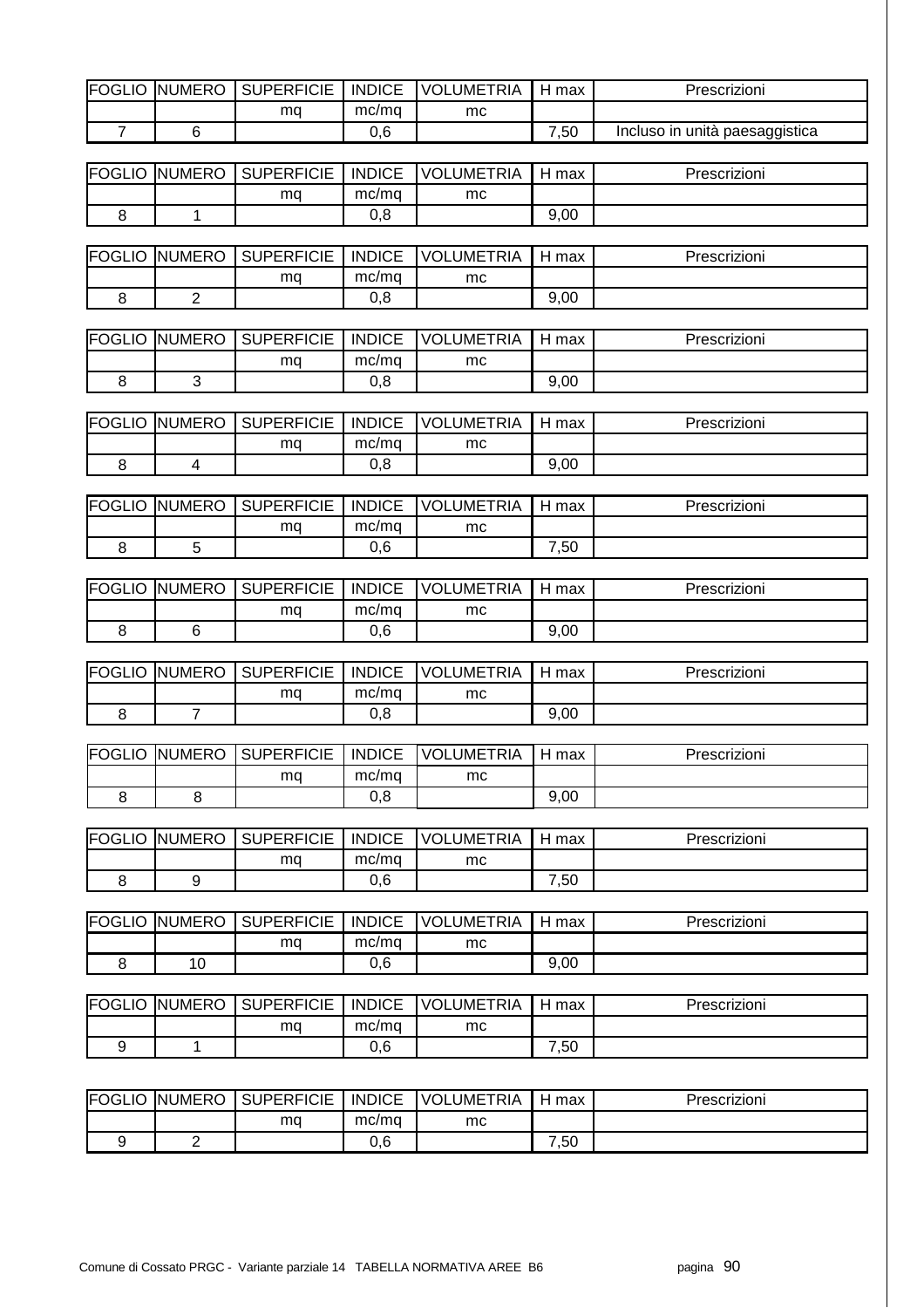| <b>FOGLIO</b>      | <b>NUMERO</b>  | <b>SUPERFICIE</b> | <b>INDICE</b>        | <b>VOLUMETRIA</b> | H max | Prescrizioni                   |
|--------------------|----------------|-------------------|----------------------|-------------------|-------|--------------------------------|
|                    |                |                   |                      |                   |       |                                |
|                    | 3              | mq                | mc/mq                | mc                |       |                                |
| 9<br><b>FOGLIO</b> | <b>NUMERO</b>  | <b>SUPERFICIE</b> | 0,8<br><b>INDICE</b> | <b>VOLUMETRIA</b> | 7,50  |                                |
|                    |                |                   |                      |                   | H max | Prescrizioni                   |
|                    |                | mq                | mc/mq                | mc                |       |                                |
| $\boldsymbol{9}$   | $\overline{4}$ |                   | 0,6                  |                   | 7,50  | Incluso in unità paesaggistica |
|                    |                |                   |                      |                   |       |                                |
| <b>FOGLIO</b>      | <b>NUMERO</b>  | <b>SUPERFICIE</b> | <b>INDICE</b>        | <b>VOLUMETRIA</b> | H max | Prescrizioni                   |
|                    |                | mq                | mc/mq                | mc                |       |                                |
| 9                  | $\sqrt{5}$     |                   | 0,8                  |                   | 9,00  | Incluso in unità paesaggistica |
|                    |                |                   |                      |                   |       |                                |
| <b>FOGLIO</b>      | <b>NUMERO</b>  | <b>SUPERFICIE</b> | <b>INDICE</b>        | <b>VOLUMETRIA</b> | H max | Prescrizioni                   |
|                    |                | mq                | mc/mq                | mc                |       |                                |
| 9                  | $\,6$          |                   | 0,8                  |                   | 7,50  |                                |
|                    |                |                   |                      |                   |       |                                |
| <b>FOGLIO</b>      | <b>NUMERO</b>  | <b>SUPERFICIE</b> | <b>INDICE</b>        | <b>VOLUMETRIA</b> | H max | Prescrizioni                   |
|                    |                | mq                | mc/mq                | mc                |       |                                |
| 9                  | $\overline{7}$ |                   | 0,6                  |                   | 9,00  |                                |
|                    |                |                   |                      |                   |       |                                |
| <b>FOGLIO</b>      | <b>NUMERO</b>  | <b>SUPERFICIE</b> | <b>INDICE</b>        | <b>VOLUMETRIA</b> | H max | Prescrizioni                   |
|                    |                | mq                | mc/mq                | mc                |       |                                |
| 9                  | 8              |                   | 0,8                  |                   | 7,50  |                                |
|                    |                |                   |                      |                   |       |                                |
| <b>FOGLIO</b>      | <b>NUMERO</b>  | <b>SUPERFICIE</b> | <b>INDICE</b>        | <b>VOLUMETRIA</b> | H max | Prescrizioni                   |
|                    |                | mq                | mc/mq                | mc                |       |                                |
| 10                 | $\mathbf{1}$   |                   | 0,6                  |                   | 7,50  | Incluso in unità paesaggistica |
|                    |                |                   |                      |                   |       |                                |
| <b>FOGLIO</b>      | <b>NUMERO</b>  | <b>SUPERFICIE</b> | <b>INDICE</b>        | <b>VOLUMETRIA</b> | H max | Prescrizioni                   |
|                    |                | mq                | mc/mq                | mc                |       |                                |
| 12                 | $\mathbf{1}$   |                   | 0,8                  |                   | 9,00  |                                |
|                    |                |                   |                      |                   |       |                                |
| <b>FOGLIO</b>      | <b>NUMERO</b>  | <b>SUPERFICIE</b> | <b>INDICE</b>        | <b>VOLUMETRIA</b> | H max | Prescrizioni                   |
|                    |                |                   |                      |                   |       |                                |
| 12                 |                |                   |                      |                   |       |                                |
|                    |                | mq                | mc/mq                | mc                |       |                                |
|                    | $\overline{2}$ |                   | 0,6                  |                   | 9,00  |                                |
|                    |                |                   |                      |                   |       |                                |
| <b>FOGLIO</b>      | <b>NUMERO</b>  | <b>SUPERFICIE</b> | <b>INDICE</b>        | <b>VOLUMETRIA</b> | H max | Prescrizioni                   |
|                    |                | mq                | mc/mq                | mc                |       |                                |
| 12                 | 3              |                   | 0,6                  |                   | 9,00  |                                |
|                    |                |                   |                      |                   |       |                                |
| <b>FOGLIO</b>      | <b>NUMERO</b>  | <b>SUPERFICIE</b> | <b>INDICE</b>        | <b>VOLUMETRIA</b> | H max | Prescrizioni                   |
|                    |                | mq                | mc/mq                | mc                |       |                                |
| 13                 | $\mathbf{1}$   |                   | 0,6                  |                   | 7,50  |                                |
|                    |                |                   |                      |                   |       |                                |
| <b>FOGLIO</b>      | <b>NUMERO</b>  | <b>SUPERFICIE</b> | <b>INDICE</b>        | <b>VOLUMETRIA</b> | H max | Prescrizioni                   |
|                    |                | mq                | mc/mq                | mc                |       |                                |
| 13                 | $\overline{2}$ |                   | 0,8                  |                   | 7,50  |                                |
|                    |                |                   |                      |                   |       |                                |
| <b>FOGLIO</b>      | <b>NUMERO</b>  | <b>SUPERFICIE</b> | <b>INDICE</b>        | <b>VOLUMETRIA</b> | H max | Prescrizioni                   |
|                    |                | mq                | mc/mq                | mc                |       |                                |
| 13                 | 3              |                   | $\prime$             | 1.000             | 7,50  | Incluso in unità paesaggistica |
|                    |                |                   |                      |                   |       |                                |
| <b>FOGLIO</b>      | <b>NUMERO</b>  | <b>SUPERFICIE</b> | <b>INDICE</b>        | <b>VOLUMETRIA</b> | H max | Prescrizioni                   |
| 13                 | $\overline{4}$ | mq                | mc/mq<br>0,6         | mc                | 7,50  |                                |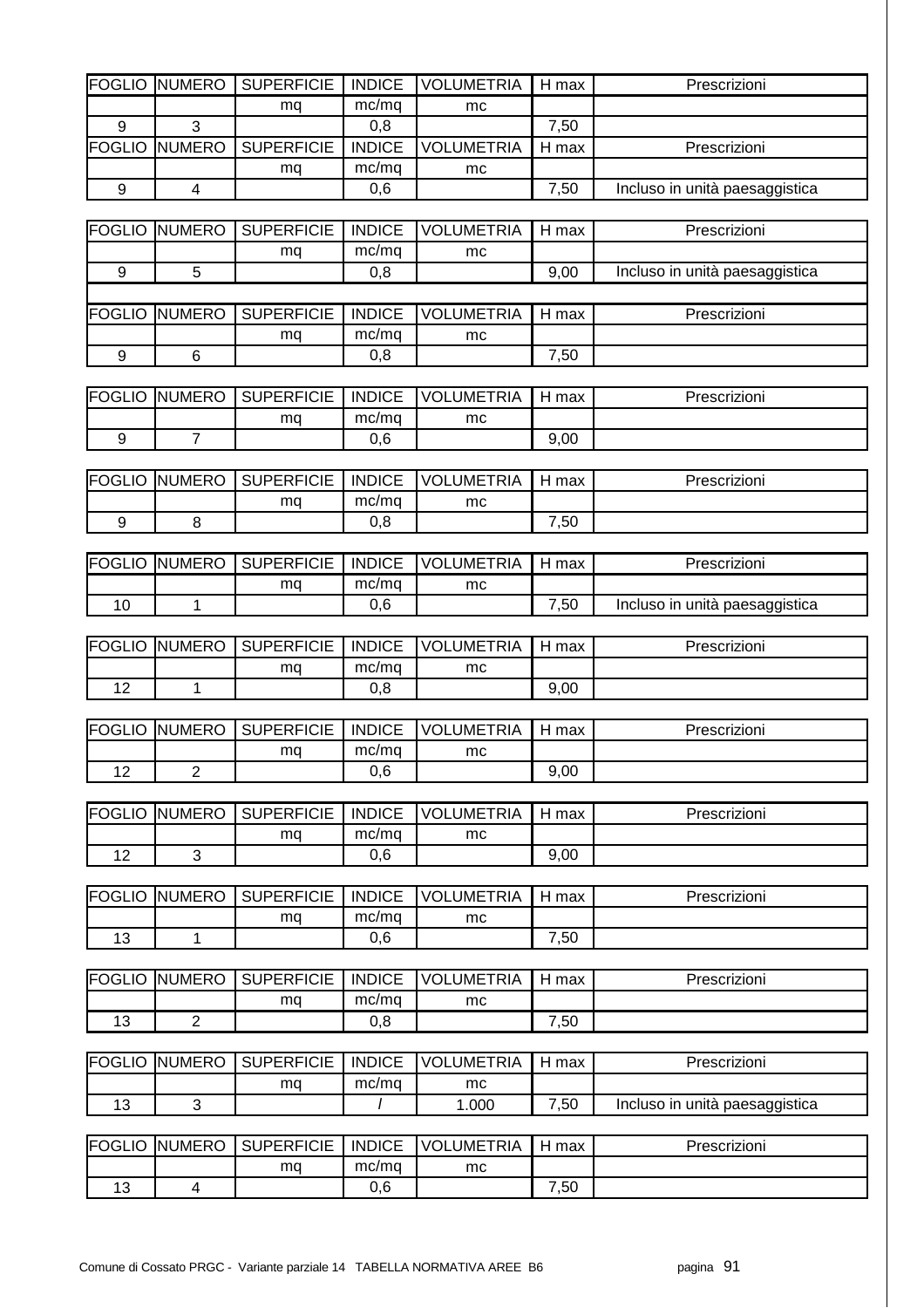| FOGLIO  | UMERO<br>INL | <b>SUPERFICIE</b> | <b>INDICE</b> | _UMETRIA<br>VOL. | max<br>┙ | Prescrizioni |
|---------|--------------|-------------------|---------------|------------------|----------|--------------|
|         |              | ma                | mc/ma         | mc               |          |              |
| າຕ<br>J |              |                   | 0,8           |                  | ,50      |              |

| FOGLIO              | <b>NUMERO</b> | <b>SUPERFICIE</b> | <b>INDICE</b> | UMETRIA.<br>VOL. | max           | Prescrizioni |
|---------------------|---------------|-------------------|---------------|------------------|---------------|--------------|
|                     |               | ma                | mc/mq         | mc               |               |              |
| $\overline{ }$<br>◡ |               |                   | v.o           |                  | $^{\cdot,50}$ |              |

| FOGLIO | <b>NUMERO</b> | <b>SUPERFICIE</b> | <b>INDICE</b> | <b>UMETRIA</b><br>VOL | max      | Prescrizioni |
|--------|---------------|-------------------|---------------|-----------------------|----------|--------------|
|        |               | ma                | mc/mg         | mc                    |          |              |
| J      |               |                   | 0,6           |                       | ,50<br>⇁ |              |

| <b>FOGLIO</b> | <b>NUMERO</b> | <b>SUPERFICIE</b> | <b>INDICE</b> | <b>JMETRIA</b><br>וחע | max      | Prescrizioni |
|---------------|---------------|-------------------|---------------|-----------------------|----------|--------------|
|               |               | ma                | mc/ma         | mc                    |          |              |
| J             |               |                   |               | 2.091                 | ,50<br>- |              |

| FOGLIO      | <b>INUMERO</b> | <b>SUPERFICIE</b> | <b>INDICE</b> | <b>VOLUMETRIA</b> | max | Prescrizioni |
|-------------|----------------|-------------------|---------------|-------------------|-----|--------------|
|             |                | ma                | mc/ma         | mc                |     |              |
| $\sim$<br>J |                |                   | 0,6           |                   | ,50 |              |

| FOGLIO              | <b>NUMERO</b>  | <b>SUPERFICIE</b> | <b>INDICE</b> | UMETRIA<br><b>VOL</b> | max      | Prescrizioni |
|---------------------|----------------|-------------------|---------------|-----------------------|----------|--------------|
|                     |                | mq                | mc/mg         | mc                    |          |              |
| $\overline{ }$<br>J | $\overline{1}$ |                   | 0,6           |                       | ,50<br>- |              |

|                | <b>FOGLIO NUMERO</b> | SUPERFICIE | <b>INDICE</b> | <b>VOLUMETRIA</b> | max  | Prescrizioni |
|----------------|----------------------|------------|---------------|-------------------|------|--------------|
|                |                      | ma         | mc/ma         | mc                |      |              |
| $\overline{a}$ |                      |            | 0,6           |                   | 9,00 |              |

| <b>FOGLIO NUMERO</b> | <b>SUPERFICIE</b> | <b>INDICE</b> | <b>VOLUMETRIA</b> | max  | Prescrizioni                   |
|----------------------|-------------------|---------------|-------------------|------|--------------------------------|
|                      | mq                | mc/ma         | mc                |      |                                |
| ' 4                  |                   | 0,6           |                   | 7,50 | Incluso in unità paesaggistica |

|                      | <b>FOGLIO NUMERO</b> | <b>SUPERFICIE</b> | <b>INDICE</b> | , VOLUMETRIA' | max  |  |
|----------------------|----------------------|-------------------|---------------|---------------|------|--|
|                      |                      | ma                | mc/mq         | mc            |      |  |
| $\overline{4}$<br>10 |                      |                   | 0.6           |               | 7,50 |  |

| FOGLIO         | <b>NUMERO</b> | <b>SUPERFICIE</b> | <b>INDICE</b> | <b>UMETRIA</b><br>VOL! | max<br>⊣ | Prescrizioni |
|----------------|---------------|-------------------|---------------|------------------------|----------|--------------|
|                |               | ma                | mc/mg         | mc                     |          |              |
| $\overline{a}$ |               |                   | 0,6           |                        | ,50      |              |

| <b>FOGLIO</b>  | <b>NUMERO</b> | <b>SUPERFICIE</b> | <b>INDICE</b> | <b>UMETRIA</b><br>VOL | max | Prescrizioni |
|----------------|---------------|-------------------|---------------|-----------------------|-----|--------------|
|                |               | ma                | mc/ma         | mc                    |     |              |
| $\overline{a}$ | -             |                   | 0,6           |                       | ,50 |              |

| <b>FOGLIO</b> | UMERO<br>INL. | <b>SUPERFICIE</b> | <b>INDICE</b> | <b>JMETRIA</b><br>VOL | max                | Prescrizioni |
|---------------|---------------|-------------------|---------------|-----------------------|--------------------|--------------|
|               |               | ma                | mc/mg         | mc                    |                    |              |
| 14            |               |                   | 06            |                       | $^{\cdot,50}$<br>- |              |

| <b>FOGLIO</b> | IUMERO<br>INI | <b>SUPERFICIE</b> | <b>INDICE</b> | <b>UMETRIA</b><br><b>VOL</b> | max           | Prescrizioni |
|---------------|---------------|-------------------|---------------|------------------------------|---------------|--------------|
|               |               | ma                | mc/mg         | mc                           |               |              |
| 14            |               |                   | 06            |                              | $^{\cdot,50}$ |              |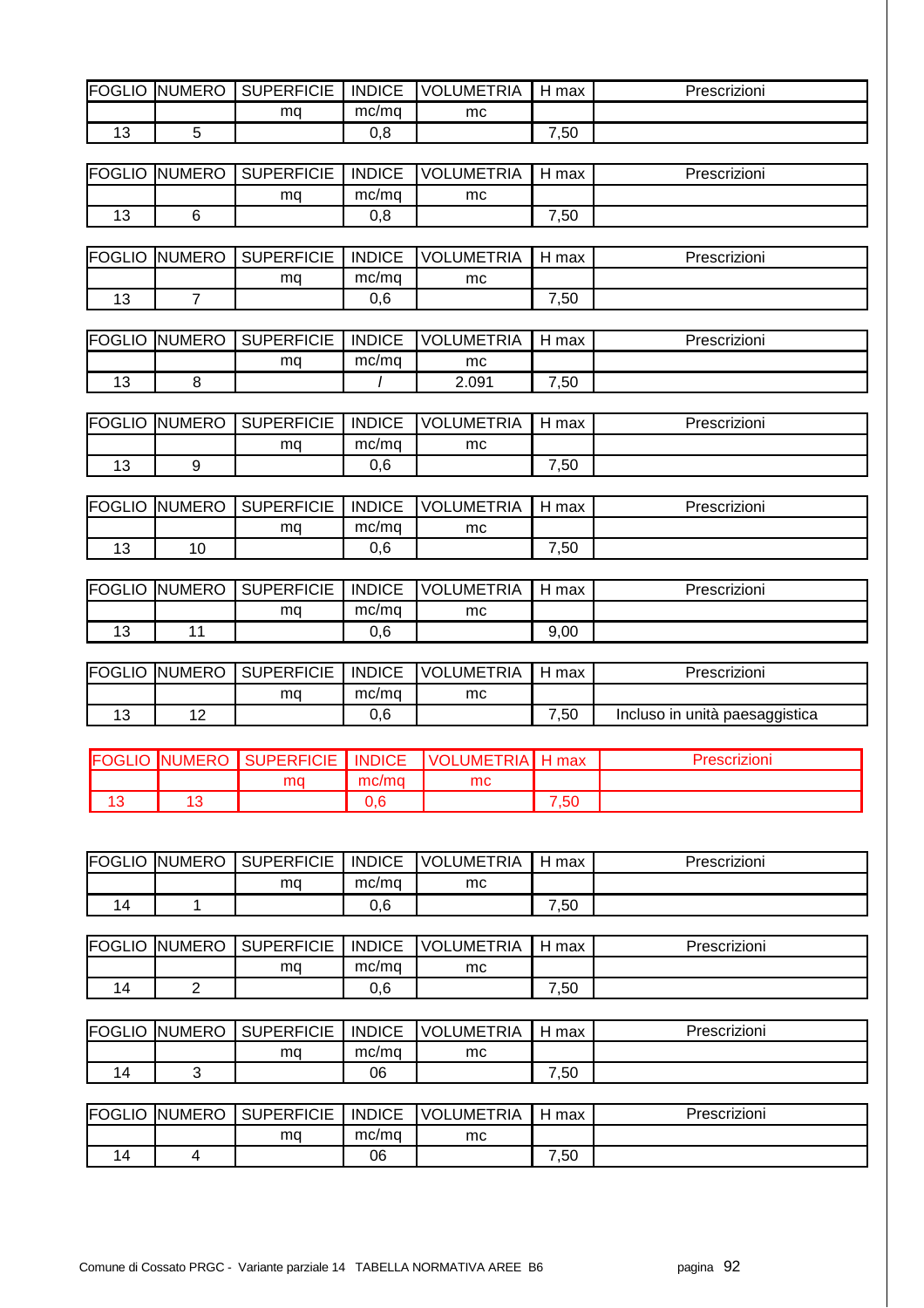| FOGLIO | <b>NUMERO</b> | <b>SUPERFICIE</b> | <b>INDICE</b> | UMETRIA. | max<br>- | <i>'</i> rescrizioni |
|--------|---------------|-------------------|---------------|----------|----------|----------------------|
|        |               | ma                | mc/mg         | mc       |          |                      |
| 4 ا    |               |                   | n e<br>J.O    |          | ,50      |                      |

|    |   | <b>FOGLIO NUMERO SUPERFICIE</b> |               | INDICE VOLUMETRIA | l H max | Prescrizioni |
|----|---|---------------------------------|---------------|-------------------|---------|--------------|
|    |   | ma                              | mc/ma         | mc                |         |              |
| 14 | 6 |                                 | 0.6           |                   | 7,50    |              |
|    |   | <b>FOGLIO NUMERO SUPERFICIE</b> | <b>INDICE</b> | <b>VOLUMETRIA</b> | H max   | Prescrizioni |
|    |   | ma                              | mc/ma         | mc.               |         |              |
| 14 |   |                                 | 0,6           |                   | 7,50    |              |

| <b>IFOGLIO</b> | <b>NUMERO</b> | <b>SUPERFICIE</b> | <b>INDICE</b> | <b>UMETRIA</b><br><b>VOL</b> | max | Prescrizioni |
|----------------|---------------|-------------------|---------------|------------------------------|-----|--------------|
|                |               | ma                | mc/ma         | mc                           |     |              |
| $\overline{a}$ |               |                   | 0,6           |                              | ,50 |              |

| FOGLIO         | <b>NUMERO</b> | <b>SUPERFICIE</b> | <b>INDICE</b> | <b>UMETRIA</b><br>VOL | max      | Prescrizioni |
|----------------|---------------|-------------------|---------------|-----------------------|----------|--------------|
|                |               | ma                | mc/mq         | mc                    |          |              |
| $\overline{a}$ |               |                   | 0,6           |                       | ,50<br>– |              |

| FOGLIO         | <b>NUMERO</b>  | <b>SUPERFICIE</b><br>ו⊃ | <b>INDICE</b> | <b>UMETRIA</b><br><b>VOL</b> | max | Prescrizioni |
|----------------|----------------|-------------------------|---------------|------------------------------|-----|--------------|
|                |                | ma                      | mc/mg         | mc                           |     |              |
| $\overline{a}$ | $\overline{A}$ |                         | 0,6           |                              | ,50 |              |

| FOGLIO | <b>INUMERO</b> | <b>SUPERFICIE</b> | <b>INDICE</b> | UMETRIA<br>VOL' | max | Prescrizioni |
|--------|----------------|-------------------|---------------|-----------------|-----|--------------|
|        |                | ma                | mc/ma         | mc              |     |              |
| 14     |                |                   | 0,6           |                 | ,50 |              |

| <b>IFOGLIO</b> | 'JMERC<br>-INI | <b>UPERFICIE</b> | <b>INDICE</b> | <b>JMETRIA</b><br>$\sqrt{C}$ | max  | rescrizioni |
|----------------|----------------|------------------|---------------|------------------------------|------|-------------|
|                |                | ma               | mc/mq         | mc                           |      |             |
|                | $\sim$         |                  | n e           |                              | ∪c,∶ |             |

| <b>IFOGLIO</b> | <b>INUMERO</b> | <b>SUPERFICIE</b> | <b>INDICE</b> | UMETRIA<br><b>VOL</b> | max<br>⊣ | Prescrizioni |
|----------------|----------------|-------------------|---------------|-----------------------|----------|--------------|
|                |                | ma                | mc/ma         | mc                    |          |              |
| 5 ا            |                |                   | 0,6           |                       | ,50      |              |

| FOGLIO        | <b>NUMERO</b> | <b>SUPERFICIE</b> | <b>INDICE</b> | <b>UMETRIA</b><br><b>VOL</b> | max                | Prescrizioni |
|---------------|---------------|-------------------|---------------|------------------------------|--------------------|--------------|
|               |               | ma                | mc/ma         | mc                           |                    |              |
| ໋<br><b>J</b> | -             |                   | 0.6           |                              | $^{\cdot,50}$<br>– |              |

| FOGLIO   | <b>NUMERO</b> | <b>SUPERFICIE</b> | <b>INDICE</b> | .UMETRIA<br>VOL | max<br>. . | Prescrizioni |
|----------|---------------|-------------------|---------------|-----------------|------------|--------------|
|          |               | ma                | mc/ma         | mc              |            |              |
| ໋<br>ں ا | ◡             |                   | 0,6           |                 | 9,00       |              |

| <b>FOGLIO</b> | <b>NUMERO</b> | <b>SUPERFICIE</b> | <b>INDICE</b> | LUMETRIA<br>VOL | max  | Prescrizioni |
|---------------|---------------|-------------------|---------------|-----------------|------|--------------|
|               |               | ma                | mc/mq         | mc              |      |              |
| 16            |               |                   | 0,6           |                 | ',50 |              |

| FOGLIO | <b>NUMERO</b> | <b>SUPERFICIE</b> | <b>INDICE</b> | <b>UMETRIA</b><br><b>VOL</b> | max | Prescrizioni |
|--------|---------------|-------------------|---------------|------------------------------|-----|--------------|
|        |               | ma                | mc/ma         | mc                           |     |              |
| 16     | -             |                   | 0,6           |                              | ,50 |              |

| FOGLIO | <b>NUMERO</b> | <b>SUPERFICIE</b> | <b>INDICE</b> | <b>UMETRIA</b><br>VOLI | max                | Prescrizioni |
|--------|---------------|-------------------|---------------|------------------------|--------------------|--------------|
|        |               | ma                | mc/mg         | mc                     |                    |              |
| 16     |               |                   | 0,6           |                        | $^{\cdot,50}$<br>- |              |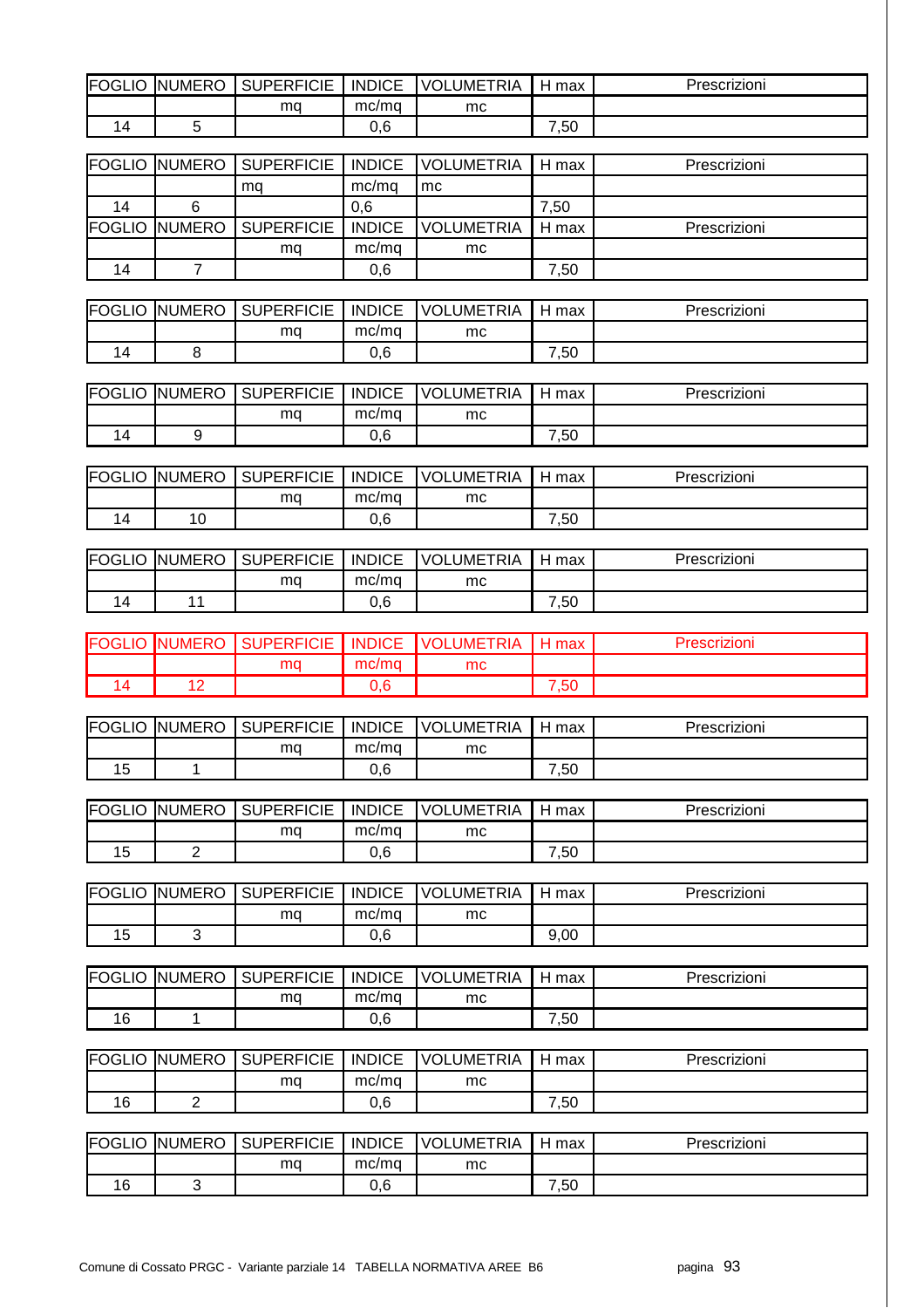| <b>FOGLIO</b> | <b>NUMERO</b>        | <b>SUPERFICIE</b> | <b>INDICE</b> | <b>VOLUMETRIA</b> | H max   | Prescrizioni                   |
|---------------|----------------------|-------------------|---------------|-------------------|---------|--------------------------------|
|               |                      | mq                | mc/mq         | mc                |         |                                |
| 17            | $\mathbf{1}$         |                   | 0,6           |                   | 7,50    |                                |
|               |                      |                   |               |                   |         |                                |
| <b>FOGLIO</b> | <b>NUMERO</b>        | <b>SUPERFICIE</b> | <b>INDICE</b> | <b>VOLUMETRIA</b> | H max   | Prescrizioni                   |
|               |                      | mq                | mc/mq         | mc                |         |                                |
| 17            | $\overline{2}$       |                   | 0,6           |                   | 7,50    |                                |
| <b>FOGLIO</b> | <b>NUMERO</b>        | <b>SUPERFICIE</b> | <b>INDICE</b> | <b>VOLUMETRIA</b> | H max   | Prescrizioni                   |
|               |                      | mq                | mc/mq         | mc                |         |                                |
| 17            | 3                    |                   |               | 858               | 7,50    |                                |
|               |                      |                   |               |                   |         |                                |
| <b>FOGLIO</b> | <b>NUMERO</b>        | <b>SUPERFICIE</b> | <b>INDICE</b> | <b>VOLUMETRIA</b> | H max   | Prescrizioni                   |
|               |                      | mq                | mc/mq         | mc                |         |                                |
| 17            | $\overline{4}$       |                   | 0,6           |                   | 7,50    |                                |
|               |                      |                   |               |                   |         |                                |
| <b>FOGLIO</b> | <b>NUMERO</b>        | <b>SUPERFICIE</b> | <b>INDICE</b> | <b>VOLUMETRIA</b> | H max   | Prescrizioni                   |
|               |                      | mq                | mc/mq         | mc                |         |                                |
| 19            | $\mathbf{1}$         |                   | 0,6           |                   | 7,50    |                                |
|               |                      |                   |               |                   |         |                                |
| <b>FOGLIO</b> | <b>NUMERO</b>        | <b>SUPERFICIE</b> | <b>INDICE</b> | <b>VOLUMETRIA</b> | H max   | Prescrizioni                   |
|               |                      | mq                | mc/mq         | mc                |         |                                |
| 19            | $\overline{2}$       |                   | 0,6           |                   | 9,00    |                                |
|               |                      |                   |               |                   |         |                                |
| <b>FOGLIO</b> | <b>NUMERO</b>        | <b>SUPERFICIE</b> | <b>INDICE</b> | <b>VOLUMETRIA</b> | H max   | Prescrizioni                   |
|               |                      | mq                | mc/mq         | mc                |         |                                |
| 19            | 3                    |                   | 0,6           |                   | 7,50    |                                |
|               |                      |                   |               |                   |         |                                |
| <b>FOGLIO</b> | <b>NUMERO</b>        | <b>SUPERFICIE</b> | <b>INDICE</b> | <b>VOLUMETRIA</b> | H max   | Prescrizioni                   |
|               |                      | mq                | mc/mq         | mc                |         |                                |
| 19            | $\overline{4}$       |                   | 0,6           |                   | 9,00    |                                |
|               |                      |                   |               |                   |         |                                |
|               | <b>FOGLIO NUMERO</b> | <b>SUPERFICIE</b> | <b>INDICE</b> | <b>VOLUMETRIA</b> | H max   | Prescrizioni                   |
|               |                      | mq                | mc/mq         | mc                |         |                                |
| 19            | 5                    |                   | 0,6           |                   | 9,00    |                                |
| <b>FOGLIO</b> | <b>NUMERO</b>        | <b>SUPERFICIE</b> | <b>INDICE</b> | <b>VOLUMETRIA</b> | $H$ max | Prescrizioni                   |
|               |                      |                   | mc/mq         |                   |         |                                |
| 19            | 6                    | mq                | 0,6           | mc                | 9,00    |                                |
|               |                      |                   |               |                   |         |                                |
| <b>FOGLIO</b> | <b>NUMERO</b>        | <b>SUPERFICIE</b> | <b>INDICE</b> | <b>VOLUMETRIA</b> | H max   | Prescrizioni                   |
|               |                      |                   | mc/mq         | mc                |         | Tipologia costruttiva coerente |
| 20            | 1                    |                   | 0,8           |                   | 7,50    | con il contesto B1             |
|               |                      |                   |               |                   |         |                                |
| <b>FOGLIO</b> | <b>NUMERO</b>        | <b>SUPERFICIE</b> | <b>INDICE</b> | <b>VOLUMETRIA</b> | H max   | Prescrizioni                   |
|               |                      | mq                | mc/mq         | mc                |         |                                |
| 21            | $\mathbf 1$          |                   | 0,6           |                   | 7,50    |                                |
|               |                      |                   |               |                   |         |                                |
| <b>FOGLIO</b> | <b>NUMERO</b>        | <b>SUPERFICIE</b> | <b>INDICE</b> | <b>VOLUMETRIA</b> | H max   | Prescrizioni                   |
|               |                      | mq                | mc/mq         | mc                |         |                                |
| 21            | $\overline{2}$       |                   | 0,6           |                   | 7,50    |                                |
|               |                      |                   |               |                   |         |                                |
|               | <b>FOGLIO NUMERO</b> | <b>SUPERFICIE</b> | <b>INDICE</b> | <b>VOLUMETRIA</b> | H max   | Prescrizioni                   |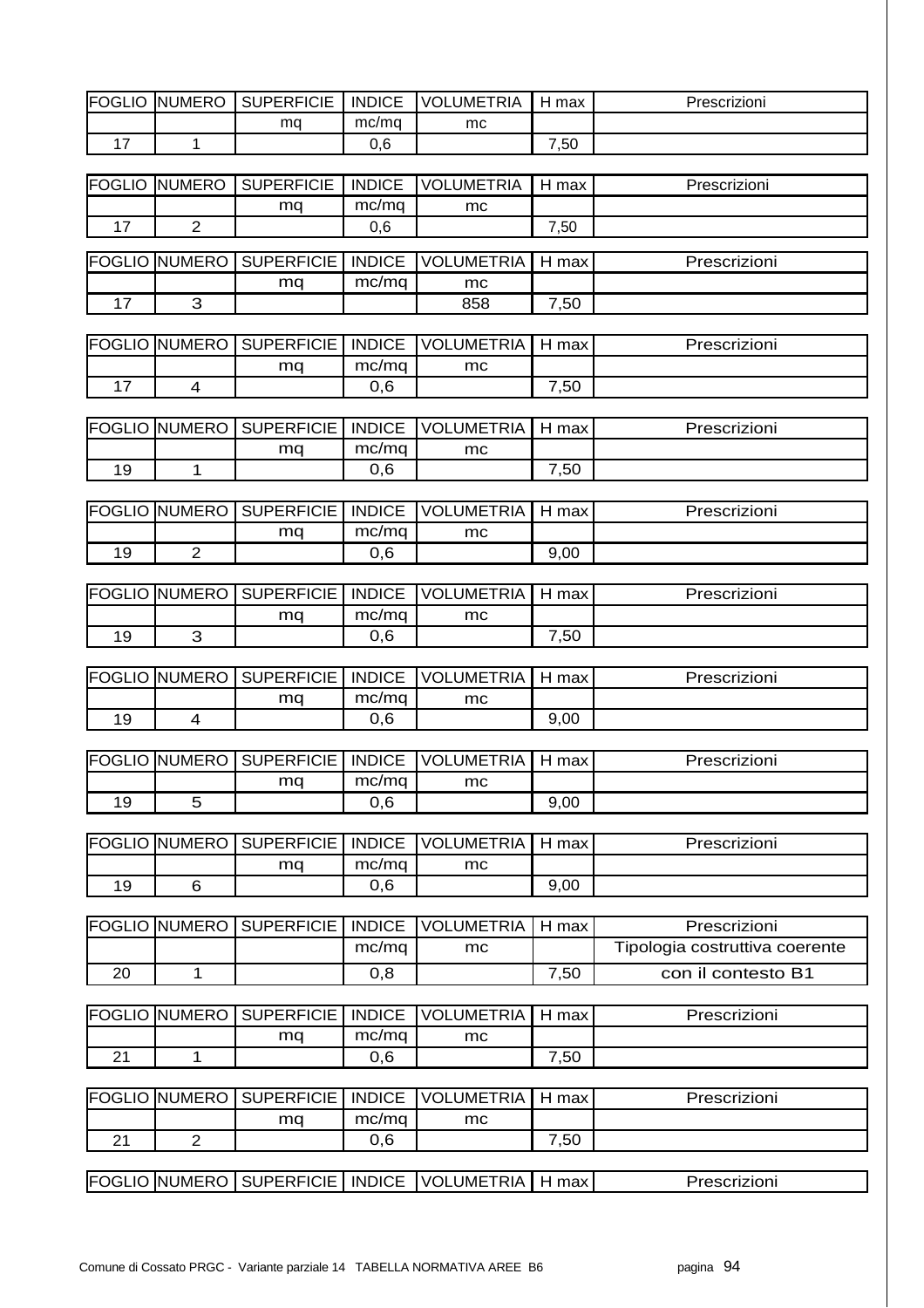|        | mq | $\sim$<br>$\sim$ | mc |                                            |  |
|--------|----|------------------|----|--------------------------------------------|--|
| -<br>- |    |                  |    | $\sim$<br>$\overline{\phantom{a}}$<br>ັ.ວເ |  |

| <b>FOGLIO</b> | <b>NUMERO</b>        | <b>SUPERFICIE</b> | <b>INDICE</b> | <b>VOLUMETRIA</b> | H max | Prescrizioni                   |
|---------------|----------------------|-------------------|---------------|-------------------|-------|--------------------------------|
|               |                      | mq                | mc/mq         | mc                |       |                                |
| 21            | $\overline{4}$       |                   | 0,6           |                   | 7,50  |                                |
|               |                      |                   |               |                   |       |                                |
| FOGLIO        | <b>NUMERO</b>        | <b>SUPERFICIE</b> | <b>INDICE</b> | <b>VOLUMETRIA</b> | H max | Prescrizioni                   |
|               |                      | mq                | mc/mq         | mc                |       |                                |
| 21            | 5                    |                   | 0,8           |                   | 7,50  |                                |
|               |                      |                   |               |                   |       |                                |
| <b>GOGLIO</b> | <b>NUMERO</b>        | <b>SUPERFICIE</b> | <b>INDICE</b> | <b>VOLUMETRIA</b> | H max | Prescrizioni                   |
|               |                      | mq                | mc/mq         | mc                |       |                                |
| 22            | $\mathbf{1}$         |                   | 0,6           |                   | 7,50  | Incluso in unità paesaggistica |
|               |                      |                   |               |                   |       |                                |
| <b>FOGLIO</b> | <b>NUMERO</b>        | <b>SUPERFICIE</b> | <b>INDICE</b> | <b>VOLUMETRIA</b> | H max | Prescrizioni                   |
|               |                      | mq                | mc/mq         | mc                |       |                                |
| 22            | $\overline{2}$       |                   | 0,6           |                   | 7,50  | Incluso in unità paesaggistica |
|               |                      |                   |               |                   |       |                                |
| <b>FOGLIO</b> | <b>NUMERO</b>        | <b>SUPERFICIE</b> | <b>INDICE</b> | <b>VOLUMETRIA</b> | H max | Prescrizioni                   |
|               |                      | mq                | mc/mq         | mc                |       |                                |
| 22            | 3                    |                   | 0,6           |                   | 7,50  | Incluso in unità paesaggistica |
|               |                      |                   |               |                   |       |                                |
| <b>FOGLIO</b> | <b>NUMERO</b>        | <b>SUPERFICIE</b> | <b>INDICE</b> | <b>VOLUMETRIA</b> | H max | Prescrizioni                   |
|               |                      | mq                | mc/mq         | mc                |       |                                |
| 22            | $\overline{4}$       |                   | 0,6           |                   | 7,50  | Incluso in unità paesaggistica |
|               |                      |                   |               |                   |       |                                |
| <b>FOGLIO</b> | <b>NUMERO</b>        | <b>SUPERFICIE</b> | <b>INDICE</b> | <b>VOLUMETRIA</b> | H max | Prescrizioni                   |
|               |                      |                   |               |                   |       |                                |
|               |                      | mq                | mc/mq         | mc                |       |                                |
| 22            | 5                    |                   | 0,6           |                   | 7,50  | Incluso in unità paesaggistica |
|               |                      |                   |               |                   |       |                                |
| <b>FOGLIO</b> | <b>NUMERO</b>        | <b>SUPERFICIE</b> | <b>INDICE</b> | <b>VOLUMETRIA</b> | H max | Prescrizioni                   |
|               |                      | mq                | mc/mq         | mc                |       |                                |
| 22            | 6                    |                   | 0,6           |                   | 7,50  | Incluso in unità paesaggistica |
|               |                      |                   |               |                   |       |                                |
|               | <b>FOGLIO NUMERO</b> | <b>SUPERFICIE</b> | <b>INDICE</b> | <b>VOLUMETRIA</b> | H max | Prescrizioni                   |
|               |                      | mq                | mc/mq         | mc                |       |                                |
| 22            | $\overline{7}$       |                   | 0,6           |                   | 7,50  |                                |
|               |                      |                   |               |                   |       |                                |
| <b>FOGLIO</b> | <b>NUMERO</b>        | <b>SUPERFICIE</b> | <b>INDICE</b> | <b>VOLUMETRIA</b> | H max | Prescrizioni                   |
|               |                      | mq                | mc/mq         | mc                |       |                                |
| 22            | 8                    |                   | 0,6           |                   | 7,50  | Incluso in unità paesaggistica |
|               |                      |                   |               |                   |       |                                |
| <b>FOGLIO</b> | <b>NUMERO</b>        | <b>SUPERFICIE</b> | <b>INDICE</b> | <b>VOLUMETRIA</b> | H max | Prescrizioni                   |
|               |                      | mq                | mc/mq         | mc                |       |                                |
| 22            | 9                    |                   | 0,6           |                   | 7,50  | Incluso in unità paesaggistica |
|               |                      |                   |               |                   |       |                                |
| <b>FOGLIO</b> | <b>NUMERO</b>        | <b>SUPERFICIE</b> | <b>INDICE</b> | <b>VOLUMETRIA</b> | H max | Prescrizioni                   |
|               |                      | mq                | mc/mq         | mc                |       |                                |
| 23            | $\mathbf{1}$         |                   | 0,6           |                   | 7,50  | Incluso in unità paesaggistica |
|               |                      |                   |               |                   |       |                                |
|               |                      |                   | <b>INDICE</b> |                   |       |                                |
| <b>FOGLIO</b> | <b>NUMERO</b>        | <b>SUPERFICIE</b> |               | <b>VOLUMETRIA</b> | H max | Prescrizioni                   |
|               |                      | mq                | mc/mq         | $mc\,$            |       |                                |

23 2 0,6 9,00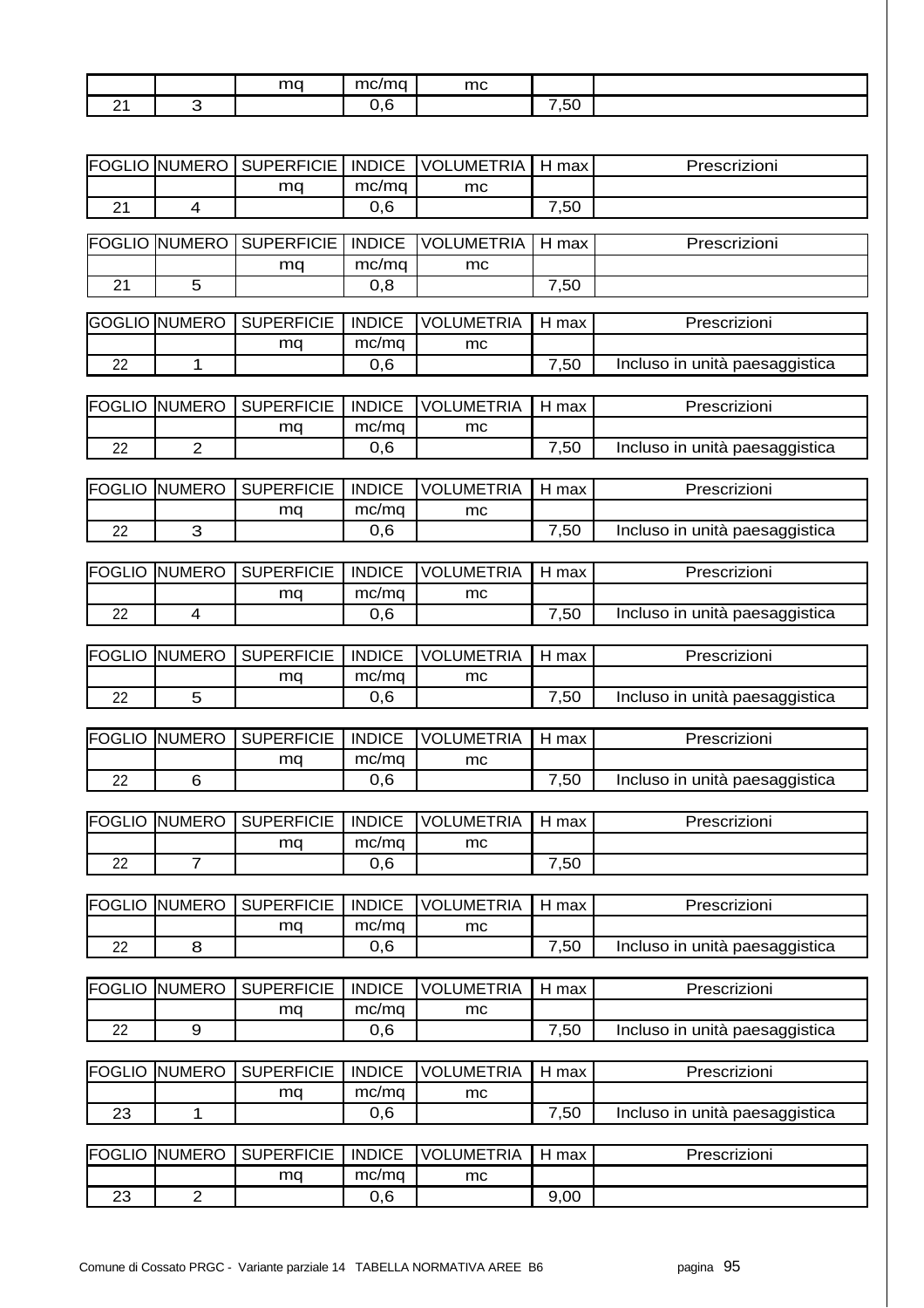| <b>FOGLIO</b> | <b>NUMERO</b>           | <b>SUPERFICIE</b> | <b>INDICE</b> | <b>VOLUMETRIA</b> | H max | Prescrizioni |
|---------------|-------------------------|-------------------|---------------|-------------------|-------|--------------|
|               |                         | mq                | mc/mq         | mc                |       |              |
| 23            | 3                       |                   | 0,6           |                   | 9,00  |              |
|               |                         |                   |               |                   |       |              |
| <b>FOGLIO</b> | <b>NUMERO</b>           | <b>SUPERFICIE</b> | <b>INDICE</b> | <b>VOLUMETRIA</b> | H max | Prescrizioni |
|               |                         | mq                | mc/mq         | mc                |       |              |
| 23            | $\overline{\mathbf{4}}$ |                   | 0,6           |                   | 9,00  |              |
|               |                         |                   |               |                   |       |              |
| <b>FOGLIO</b> | <b>NUMERO</b>           | <b>SUPERFICIE</b> | <b>INDICE</b> | <b>VOLUMETRIA</b> | H max | Prescrizioni |
|               |                         | mq                | mc/mq         | mc                |       |              |
| 23            | 5                       |                   | 0,6           |                   | 9,00  |              |
|               |                         |                   |               |                   |       |              |
| <b>FOGLIO</b> | <b>NUMERO</b>           | <b>SUPERFICIE</b> | <b>INDICE</b> | <b>VOLUMETRIA</b> | H max | Prescrizioni |
|               |                         | mq                | mc/mq         | mc                |       |              |
| 23            | 6                       |                   | 0,6           |                   | 7,50  |              |
|               |                         |                   |               |                   |       |              |
| <b>FOGLIO</b> | <b>NUMERO</b>           | <b>SUPERFICIE</b> | <b>INDICE</b> | <b>VOLUMETRIA</b> | H max | Prescrizioni |
|               |                         | mq                | mc/mq         | mc                |       |              |
| 23            | $\overline{7}$          |                   | 0,6           |                   | 7,50  |              |
| <b>FOGLIO</b> | <b>NUMERO</b>           | <b>SUPERFICIE</b> | <b>INDICE</b> | <b>VOLUMETRIA</b> | H max | Prescrizioni |
|               |                         |                   | mc/mq         |                   |       |              |
| 23            | 8                       | mq                |               | mc                | 7,50  |              |
|               |                         |                   | 0,6           |                   |       |              |
| <b>FOGLIO</b> | <b>NUMERO</b>           | <b>SUPERFICIE</b> | <b>INDICE</b> | <b>VOLUMETRIA</b> | H max | Prescrizioni |
|               |                         | mq                | mc/mq         | mc                |       |              |
| 24            | $\mathbf{1}$            |                   | 0,6           |                   | 7,50  |              |
|               |                         |                   |               |                   |       |              |
| <b>FOGLIO</b> | <b>NUMERO</b>           | <b>SUPERFICIE</b> | <b>INDICE</b> | <b>VOLUMETRIA</b> | H max | Prescrizioni |
|               |                         | mq                | mc/mq         | mc                |       |              |
| 24            | $\overline{2}$          |                   | 0,6           |                   | 9,00  |              |
|               |                         |                   |               |                   |       |              |
|               | <b>FOGLIO NUMERO</b>    | <b>SUPERFICIE</b> | <b>INDICE</b> | <b>VOLUMETRIA</b> | H max | Prescrizioni |
|               |                         | mq                | mc/mq         | mc                |       |              |
| 24            | 3                       |                   | 0,6           |                   | 7,50  |              |
|               |                         |                   |               |                   |       |              |
| <b>FOGLIO</b> | <b>NUMERO</b>           | <b>SUPERFICIE</b> | <b>INDICE</b> | <b>VOLUMETRIA</b> | H max | Prescrizioni |
|               |                         | mq                | mc/mq         | mc                |       |              |
| 24            | $\overline{4}$          |                   | 0,6           |                   | 7,50  |              |
|               |                         |                   |               |                   |       |              |
| <b>FOGLIO</b> | <b>NUMERO</b>           | <b>SUPERFICIE</b> | <b>INDICE</b> | <b>VOLUMETRIA</b> | H max | Prescrizioni |
|               |                         | mq                | mc/mq         | mc                |       |              |
| 24            | $\sqrt{5}$              |                   | 0,6           |                   | 7,50  |              |
|               |                         |                   |               |                   |       |              |
| <b>FOGLIO</b> | <b>NUMERO</b>           | <b>SUPERFICIE</b> | <b>INDICE</b> | <b>VOLUMETRIA</b> | H max | Prescrizioni |
|               |                         | mq                | mc/mq         | mc                |       |              |
| 24            | $\,6\,$                 |                   | 0,6           |                   | 9,00  |              |
|               |                         |                   |               |                   |       |              |
| <b>FOGLIO</b> | <b>NUMERO</b>           | <b>SUPERFICIE</b> | <b>INDICE</b> | <b>VOLUMETRIA</b> | H max | Prescrizioni |
|               |                         | mq                | mc/mq         | mc                |       |              |
| 24            | $\overline{7}$          |                   | 0,6           |                   | 7,50  |              |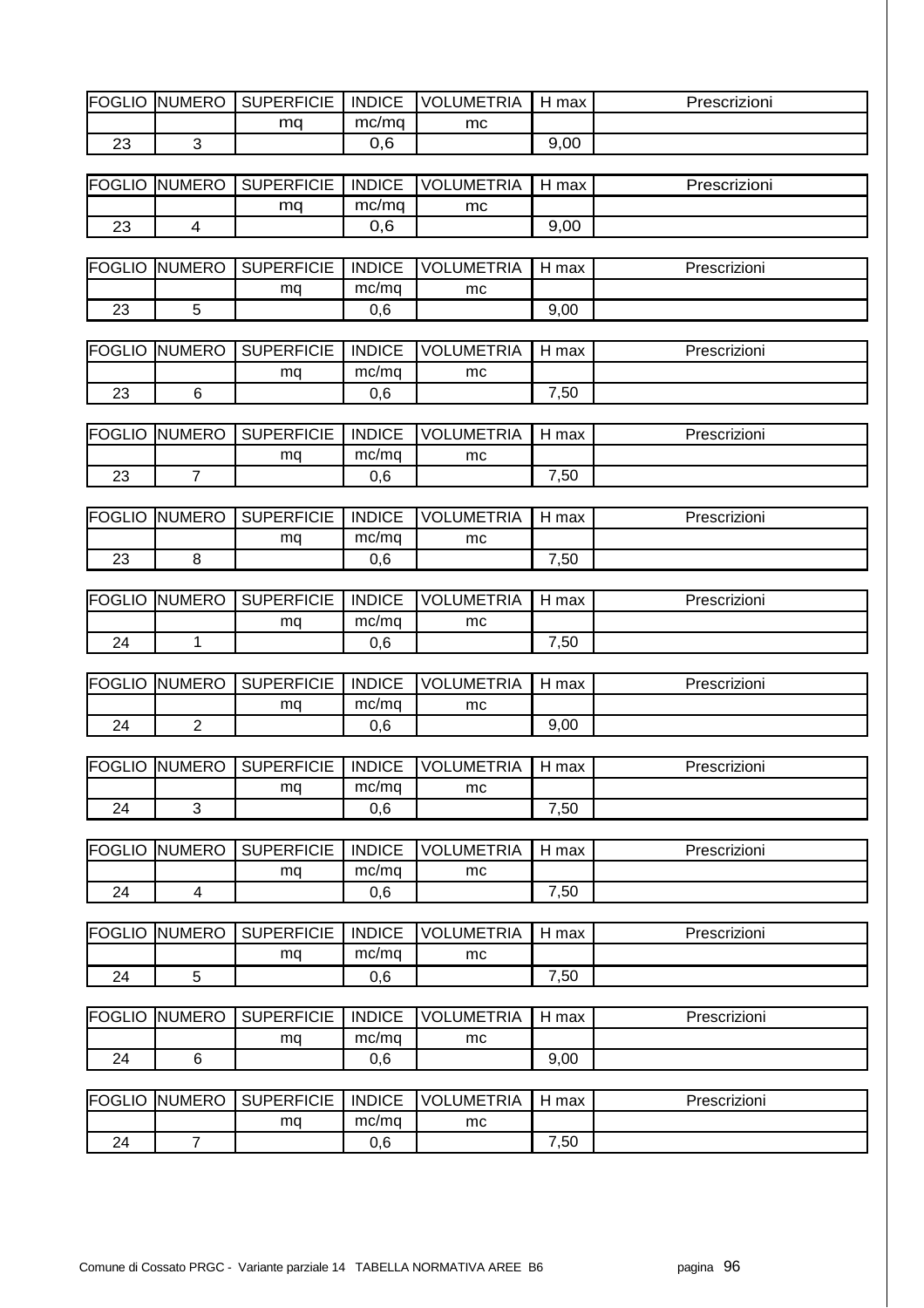| <b>FOGLIO</b> | UMERO<br>INI | <b>SUPERFICIE</b> | <b>INDICE</b> | <b>UMETRIA</b><br>VOL | H<br>max | Prescrizioni |
|---------------|--------------|-------------------|---------------|-----------------------|----------|--------------|
|               |              | ma                | mc/ma         | mc                    |          |              |
| 24            |              |                   | $\sim$<br>v.v |                       | ,50      |              |

| <b>IFOGLIO</b> | <b>NUMERO</b> | <b>SUPERFICIE</b> | <b>INDICE</b> | LUMETRIA<br>VOL | max<br>н | Prescrizioni |
|----------------|---------------|-------------------|---------------|-----------------|----------|--------------|
|                |               | ma                | mc/mq         | mc              |          |              |
| 24             |               |                   | ົ<br>v.v      |                 | 50,      |              |

| <b>FOGLIO</b> | <b>UMERO</b><br>INI | <b>SUPERFICIE</b> | <b>INDICE</b> | .UMETRIA<br><b>VOL</b> | max | Prescrizioni |
|---------------|---------------------|-------------------|---------------|------------------------|-----|--------------|
|               |                     | ma                | mc/ma         | mc                     |     |              |
| 24            | 1 C                 |                   | 0,6           |                        | ,50 |              |

| <b>IFOGL</b><br>$\mathsf{IC}$<br>◡੶੶੶ | UMERO<br>INĽ | <b>SUPERFICIE</b> | <b>INDICE</b> | <b>JMETRIA</b><br>וחע | max  | Prescrizioni |
|---------------------------------------|--------------|-------------------|---------------|-----------------------|------|--------------|
|                                       |              | ma                | mc/mq         | mc                    |      |              |
| 74                                    |              |                   | 0,6           |                       | 9,00 |              |

| FOGLIO | <b>NUMERO</b> | <b>SUPERFICIE</b> | <b>INDICE</b> | <b>VOLUMETRIA</b> | max | Prescrizioni |
|--------|---------------|-------------------|---------------|-------------------|-----|--------------|
|        |               | ma                | mc/ma         | mc                |     |              |
| 74     | 1 C<br>$-$    |                   | 0,6           |                   | ,50 |              |

| <b>FOGLIO</b> | <b>UMERO</b><br>INI   | <b>SUPERFICIE</b> | <b>INDICE</b> | .UMETRIA<br><b>VOL</b> | max | Prescrizioni |
|---------------|-----------------------|-------------------|---------------|------------------------|-----|--------------|
|               |                       | ma                | mc/mq         | mc                     |     |              |
| 24            | $\overline{A}$<br>. ب |                   | 0,6           |                        | ,50 |              |

| FOGLIO | <b>NUMERO</b>           | <b>SUPERFICIE</b> | <b>INDICE</b> | _UMETRIA<br>VOL. | max | Prescrizioni |
|--------|-------------------------|-------------------|---------------|------------------|-----|--------------|
|        |                         | ma                | mơ ma         | mc               |     |              |
| 24     | $\overline{\mathbf{r}}$ |                   |               | 660              | 750 |              |

| <b>IFOGLIO</b> | <b>NUMERO</b> | <b>SUPERFICIE</b> | <b>INDICE</b> | LUMETRIA<br>VOL | max            | Prescrizioni |
|----------------|---------------|-------------------|---------------|-----------------|----------------|--------------|
|                |               | ma                | mơ ma         | mc              |                |              |
| 24             | 1 E<br>◡      |                   | - 0<br>v.o    |                 | $^{\prime},50$ |              |

| <b>FOGLIO</b> | <b>UMERO</b><br>INL | <b>SUPERFICIE</b> | <b>INDICE</b> | UMETRIA.<br>VOL | max | Prescrizioni |
|---------------|---------------------|-------------------|---------------|-----------------|-----|--------------|
|               |                     | ma                | mc/ma         | mc              |     |              |
| 24            |                     |                   | 0,8           |                 | ,50 |              |

| <b>FOGLIO</b> | <b>NUMERO</b> | <b>SUPERFICIE</b> | <b>INDICE</b> | UMETRIA.<br>VOL | max      | Prescrizioni |
|---------------|---------------|-------------------|---------------|-----------------|----------|--------------|
|               |               | ma                | mc/ma         | mc              |          |              |
| 24            | 18            |                   | 8,0           |                 | ,50<br>– |              |

| <b>FOGLIO</b> | <b>NUMERO</b> | <b>SUPERFICIE</b> | <b>INDICE</b> | VOLUMETRIA | max           | Prescrizioni |
|---------------|---------------|-------------------|---------------|------------|---------------|--------------|
|               |               | ma                | mc/mg         | mc         |               |              |
| つに<br>ںے      |               |                   | 0,6           |            | $^{\cdot,50}$ |              |

| FOGLIO   | <b>NUMERO</b> | <b>SUPERFICIE</b> | <b>INDICE</b> | UMETRIA.<br><b>VOL</b> | max      | Prescrizioni |
|----------|---------------|-------------------|---------------|------------------------|----------|--------------|
|          |               | mq                | mc/mq         | mc                     |          |              |
| つに<br>دے | -             |                   | 0,6           |                        | ,50<br>– |              |

| <b>FOGLIO</b> | <b>UMERO</b><br>-INt | <b>SUPERFICIE</b> | <b>INDICE</b> | UMETRIA.<br><b>VOL</b> | max  | Prescrizioni |
|---------------|----------------------|-------------------|---------------|------------------------|------|--------------|
|               |                      | ma                | mc/mg         | mc                     |      |              |
| っに<br>ںے      |                      |                   | 0,6           |                        | 9,00 |              |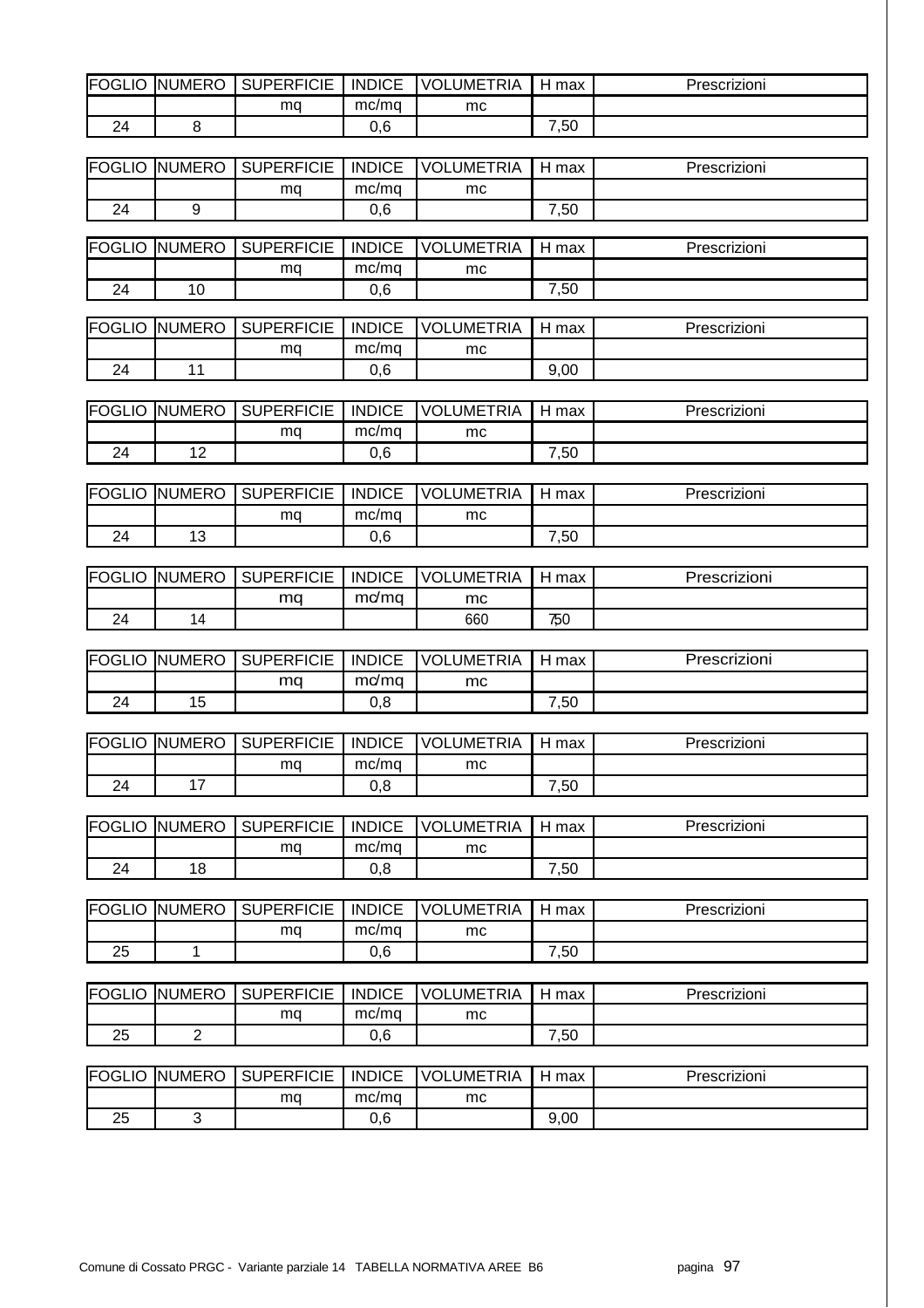| FOGLIO   | UMERO<br>INI. | <b>SUPERFICIE</b> | <b>INDICE</b> | LUMETRIA<br><b>VOL</b> | max<br>н | Prescrizioni |
|----------|---------------|-------------------|---------------|------------------------|----------|--------------|
|          |               | ma                | mc/ma         | mc                     |          |              |
| つに<br>دے |               |                   | 0,6           |                        | 9,00     |              |

| <b>IFOGLIO</b> | <b>NUMERO</b> | <b>SUPERFICIE</b> | <b>INDICE</b> | LUMETRIA<br>VOL | max           | Prescrizioni |
|----------------|---------------|-------------------|---------------|-----------------|---------------|--------------|
|                |               | ma                | mc/mq         | mc              |               |              |
| 26             |               |                   | $\sim$<br>v.v |                 | $^{\cdot,50}$ |              |

| FOGLIO | <b>NUMERO</b> | <b>SUPERFICIE</b> | <b>INDICE</b> | <b>VOLUMETRIA</b> | max      | Prescrizioni |
|--------|---------------|-------------------|---------------|-------------------|----------|--------------|
|        |               | ma                | mc/ma         | mc                |          |              |
| 26     | -             |                   | 0,6           |                   | ,50<br>- |              |

| <b>FOGLIO</b> | UMERO<br>INI | <b>SUPERFICIE</b> | <b>INDICE</b> | UMETRIA.<br>VOL. | max  | Prescrizioni |
|---------------|--------------|-------------------|---------------|------------------|------|--------------|
|               |              | ma                | mc/ma         | mc               |      |              |
| 26            |              |                   | 0,6           |                  | ',50 |              |

| <b>I</b> FOGL<br>GLIC | <b>NUMERO</b> | <b>SUPERFICIE</b> | <b>INDICE</b> | <b>UMETRIA</b><br>VOL | max | Prescrizioni |
|-----------------------|---------------|-------------------|---------------|-----------------------|-----|--------------|
|                       |               | ma                | mc/mg         | mc                    |     |              |
| 26                    |               |                   | 0,6           |                       | ,50 |              |

| <b>FOGLIO</b> | <b>NUMERO</b> | <b>SUPERFICIE</b> | <b>INDICE</b> | UMETRIA<br><b>VOL</b> | max      | Prescrizioni |
|---------------|---------------|-------------------|---------------|-----------------------|----------|--------------|
|               |               | ma                | mc/ma         | mc                    |          |              |
| 26            |               |                   | 0,6           |                       | ,50<br>- |              |

| <b>FOGLIO</b> | <b>NUMERO</b> | <b>SUPERFICIE</b> | <b>INDICE</b> | <b>JMETRIA</b><br>VOL | max      | Prescrizioni |
|---------------|---------------|-------------------|---------------|-----------------------|----------|--------------|
|               |               | ma                | mc/ma         | mc                    |          |              |
| 26            |               |                   | 0,6           |                       | ,50<br>- |              |

| <b>IFOGLIO</b> | <b>NUMERO</b> | <b>SUPERFICIE</b> | <b>INDICE</b> | <b>UMETRIA</b><br><b>VOLI</b> | max            | Prescrizioni |
|----------------|---------------|-------------------|---------------|-------------------------------|----------------|--------------|
|                |               | mq                | mc/mq         | mc                            |                |              |
| 26             |               |                   | 0,6           |                               | $^{\prime},50$ |              |

| <b>IFOGL</b><br>OGLIC | <b>NUMERO</b> | <b>SUPERFICIE</b> | <b>INDICE</b> | <b>UMETRIA</b><br><b>VOL</b> | max           | Prescrizioni |
|-----------------------|---------------|-------------------|---------------|------------------------------|---------------|--------------|
|                       |               | mq                | mc/mg         | mc                           |               |              |
|                       |               |                   | 0,6           |                              | $^{\cdot,50}$ |              |

| FOGLIO   | <b>NUMERO</b> | <b>SUPERFICIE</b> | <b>INDICE</b> | <b>UMETRIA</b><br>VOL | max      | Prescrizioni |
|----------|---------------|-------------------|---------------|-----------------------|----------|--------------|
|          |               | ma                | mc/ma         | mc                    |          |              |
| <u>.</u> | -             |                   | 0,6           |                       | ,50<br>- |              |

| <b>FOGLIO</b> | <b>NUMERO</b> | SUPERFICIE | <b>INDICE</b> | <b>VOLUMETRIA</b> | max  | Prescrizioni |
|---------------|---------------|------------|---------------|-------------------|------|--------------|
|               |               | ma         | mc/ma         | mc                |      |              |
| -             |               |            | 0.6           |                   | 7,50 |              |

| <b>FOGLIO</b> | <b>INUMERO</b> | <b>SUPERFICIE</b> | <b>INDICE</b> | UMETRIA<br>VOL' | max  | Prescrizioni |
|---------------|----------------|-------------------|---------------|-----------------|------|--------------|
|               |                | ma                | mc/mq         | mc              |      |              |
| <u>.</u>      |                |                   | 0,6           |                 | 9,00 |              |

| FOGLIO | <b>INUMERO</b> | <b>SUPERFICIE</b> | <b>INDICE</b> | UMETRIA<br>VOLI | max | Prescrizioni |
|--------|----------------|-------------------|---------------|-----------------|-----|--------------|
|        |                | ma                | mc/ma         | mc              |     |              |
| 28     |                |                   | 0,6           |                 | ,50 |              |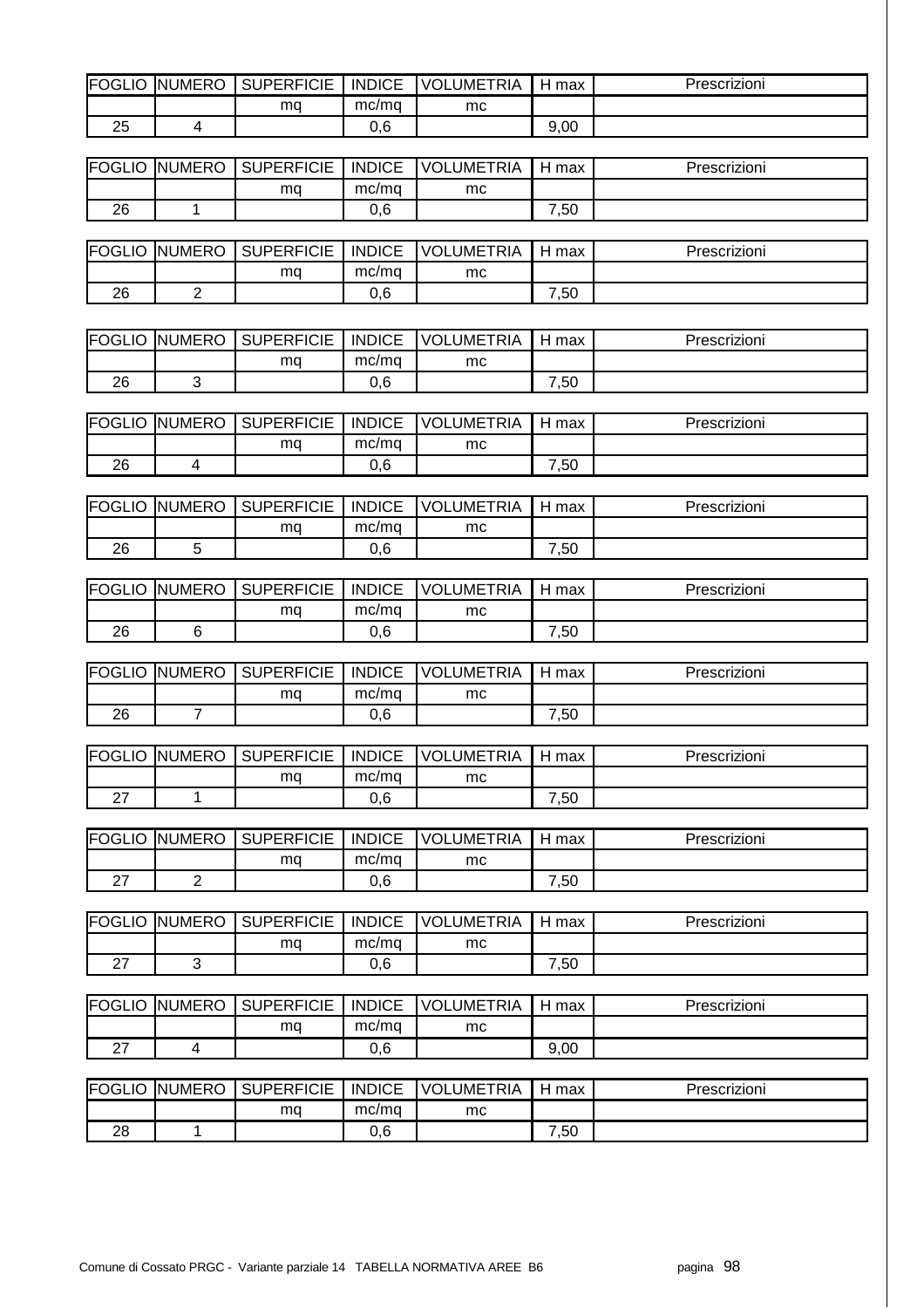| FOGLIO | UMERO<br>INl | <b>SUPERFICIE</b> | <b>INDICE</b> | _UMETRIA<br><b>VOL</b> | H<br>max       | Prescrizioni |
|--------|--------------|-------------------|---------------|------------------------|----------------|--------------|
|        |              | ma                | mc/mq         | mc                     |                |              |
| 28     | -            |                   | 0,6           |                        | $^{\prime},50$ |              |

| <b>FOGLIO</b> | <b>NUMERO</b> | <b>SUPERFICIE</b> | <b>INDICE</b>                        | LUMETRIA<br>VOL | н<br>max | <i>Prescrizioni</i> |
|---------------|---------------|-------------------|--------------------------------------|-----------------|----------|---------------------|
|               |               | ma                | $m \sim /m \sim$<br><del>monnu</del> | <b>me</b>       |          |                     |
| 28            | U             |                   | 0,6                                  |                 | 9,00     | Stralciata          |

| mc/ma<br>ma<br>mc |    | <b>FOGLIO NUMERO</b> | <b>SUPERFICIE</b> | <b>INDICE</b> | <b>VOLUMETRIA</b> | l max<br>⊣ | Prescrizioni |
|-------------------|----|----------------------|-------------------|---------------|-------------------|------------|--------------|
|                   |    |                      |                   |               |                   |            |              |
|                   | 28 |                      |                   | 0,6           |                   | ,50        |              |

| FOGLIO  | <b>UMERO</b><br>INI | <b>SUPERFICIE</b> | <b>INDICE</b> | UMETRIA.<br>-VOL | max           | Prescrizioni |
|---------|---------------------|-------------------|---------------|------------------|---------------|--------------|
|         |                     | ma                | mc/ma         | mc               |               |              |
| റ൦<br>د |                     |                   | 0.6           |                  | $^{\cdot,50}$ |              |

| <b>IFOGLIO</b> | <b>NUMERO</b> | <b>SUPERFICIE</b> | <b>INDICE</b> | UMETRIA<br><b>VOL</b> | max | Prescrizioni |
|----------------|---------------|-------------------|---------------|-----------------------|-----|--------------|
|                |               | ma                | mc/ma         | mc                    |     |              |
| 30             |               |                   | 0,6           |                       | ,50 |              |

| <b>FOGLIO</b> | <b>UMERO</b><br>INl | <b>SUPERFICIE</b> | <b>INDICE</b> | .UMETRIA<br><b>VOL</b> | max  | Prescrizioni |
|---------------|---------------------|-------------------|---------------|------------------------|------|--------------|
|               |                     | ma                | mc/ma         | mc                     |      |              |
| 30            | -                   |                   | 0,6           |                        | 9,00 |              |

| <b>FOGLIO</b> | <b>NUMERO</b> | <b>SUPERFICIE</b> | <b>INDICE</b> | <b>JMETRIA</b><br>VOL | max      | Prescrizioni |
|---------------|---------------|-------------------|---------------|-----------------------|----------|--------------|
|               |               | ma                | mc/ma         | mc                    |          |              |
| 30            |               |                   | 0,6           |                       | ,50<br>- |              |

| FOGLIO | IUMERO<br>INL | <b>SUPERFICIE</b> | <b>INDICE</b> | LUMETRIA<br>וחא | max  | Prescrizioni |
|--------|---------------|-------------------|---------------|-----------------|------|--------------|
|        |               | ma                | mc/ma         | mc              |      |              |
| 30     |               |                   | 0,6           |                 | ',50 |              |

| <b>FOGLIO</b> | <b>NUMERO</b> | <b>SUPERFICIE</b> | <b>INDICE</b> | <b>LUMETRIA</b><br><b>VOL</b> | max | Prescrizioni |
|---------------|---------------|-------------------|---------------|-------------------------------|-----|--------------|
|               |               | mq                | mc/ma         | mc                            |     |              |
| 30            |               |                   | 0,6           |                               | ,50 |              |

| <b>IFOGLIO</b> | <b>UMERO</b><br>INI | <b>SUPERFICIE</b> | <b>INDICE</b> | _UMETRIA<br><b>VOL</b> | max            | Prescrizioni |
|----------------|---------------------|-------------------|---------------|------------------------|----------------|--------------|
|                |                     | ma                | mc/ma         | mc                     |                |              |
| 30             |                     |                   | 0,6           |                        | $^{\prime},50$ |              |

| <b>FOGLIO</b> | <b>NUMERO</b> | <b>SUPERFICIE</b> | <b>INDICE</b> | <b>VOLUMETRIA</b> | max | Prescrizioni |
|---------------|---------------|-------------------|---------------|-------------------|-----|--------------|
|               |               | ma                | mc/ma         | mc                |     |              |
| 30            |               |                   | 0,6           |                   | ,50 |              |

| FOGLIO | <b>NUMERO</b> | <b>SUPERFICIE</b> | <b>INDICE</b> | <b>UMETRIA</b><br><b>VOL</b> | max  | Prescrizioni |
|--------|---------------|-------------------|---------------|------------------------------|------|--------------|
|        |               | ma                | mc/mq         | mc                           |      |              |
| 30     |               |                   | $_{0,8}$      |                              | 9,00 |              |

| <b>FOGLIO</b> | <b>UMERO</b><br>INI | <b>SUPERFICIE</b> | <b>INDICE</b> | UMETRIA<br>VOL | max  | Prescrizioni |
|---------------|---------------------|-------------------|---------------|----------------|------|--------------|
|               |                     | ma                | mc/ma         | mc             |      |              |
| 30            |                     |                   | 0,6           |                | 9,00 |              |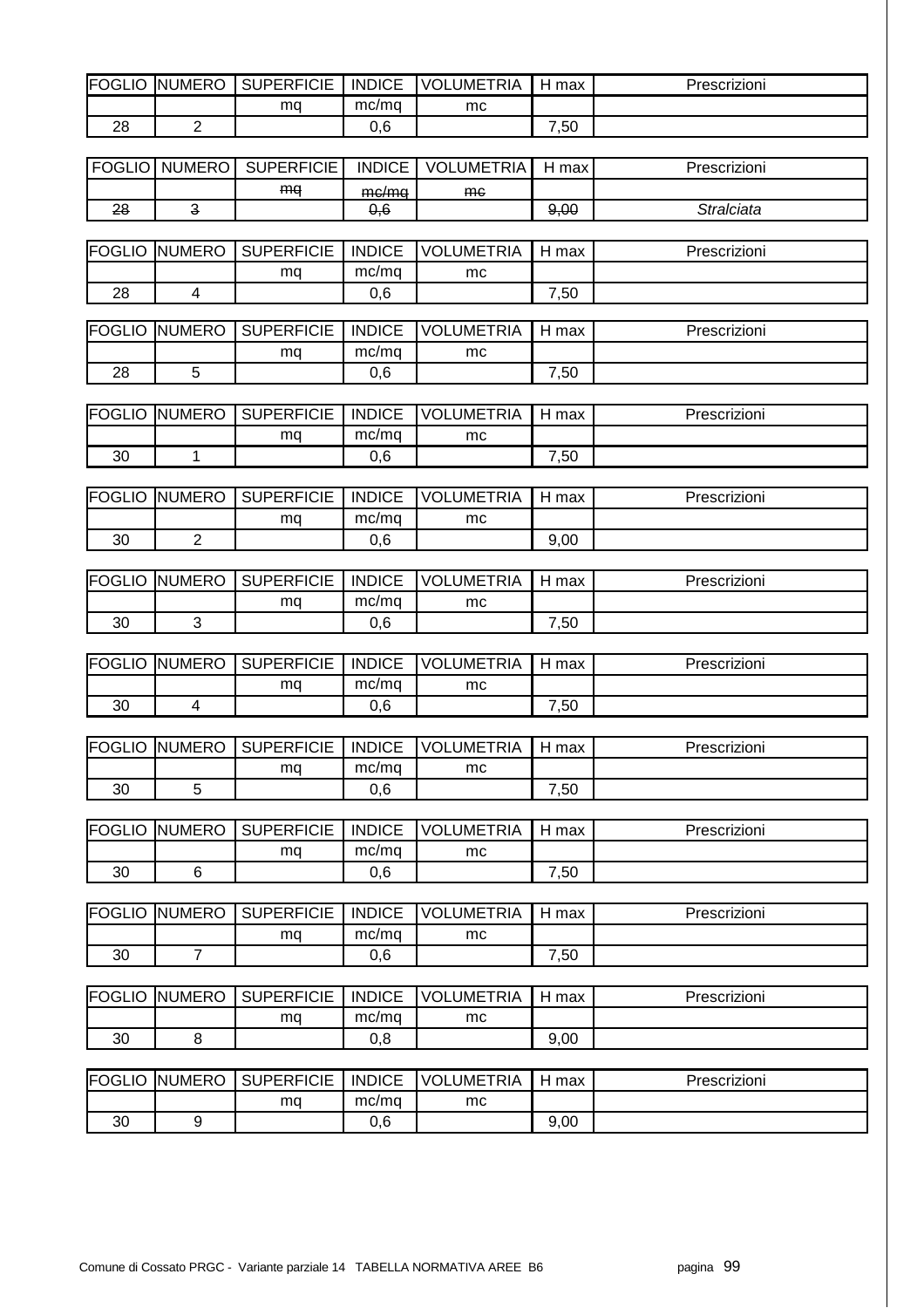| FOGLIO | <b>NUMERO</b> | <b>SUPERFICIE</b> | <b>INDICE</b> | UMETRIA. | max  | <i>'</i> rescrizioni |
|--------|---------------|-------------------|---------------|----------|------|----------------------|
|        |               | mq                | mc/ma         | mc       |      |                      |
| 30     | 10            |                   | ົ<br>U.b      |          | 9,00 |                      |

| FOGLIO | <b>INUMERO</b> | <b>SUPERFICIE</b> | <b>INDICE</b> | UMETRIA.<br>VOL | max  | Prescrizioni |
|--------|----------------|-------------------|---------------|-----------------|------|--------------|
|        |                | ma                | mc/ma         | mc              |      |              |
| 30     |                |                   | ົ<br>U.b      |                 | 9,00 |              |

| <b>IFOGLIO</b> | <b>NUMERO</b>        | <b>SUPERFICIE</b> | <b>INDICE</b> | UMETRIA.<br>VOL | max  | Prescrizioni |
|----------------|----------------------|-------------------|---------------|-----------------|------|--------------|
|                |                      | mq                | mc/ma         | mc              |      |              |
| 30             | $\sim$<br>. <u>.</u> |                   | 0,6           |                 | 9,00 |              |

| <b>FOGLIO</b> | JMERO.<br>-INI | <b>SUPERFICIE</b> | <b>INDICE</b> | LUMETRIA<br><b>VOL</b> | max | Prescrizioni           |
|---------------|----------------|-------------------|---------------|------------------------|-----|------------------------|
|               |                | ma                |               | mc                     |     | Comparto soggetto a    |
| 30            | $\sim$<br>. ب  |                   |               | 2057                   | ,50 | prescrizioni normativa |

| <b>FOGLIO</b> | UMERO<br>INI. | <b>SUPERFICIE</b> | <b>INDICE</b> | <b>JMETRIA</b><br>VOL | max  | Prescrizioni |
|---------------|---------------|-------------------|---------------|-----------------------|------|--------------|
|               |               | ma                | mc/mq         | mc                    |      |              |
| 30            | 4             |                   | 0,6           |                       | 9,00 |              |

| FOGLIO | <b>NUMERO</b>    | <b>SUPERFICIE</b> | <b>INDICE</b> | <b>UMETRIA</b><br><b>VOLI</b> | max<br>⊣ | Prescrizioni |
|--------|------------------|-------------------|---------------|-------------------------------|----------|--------------|
|        |                  | ma                | mc/ma         | mc                            |          |              |
| 30     | . .<br>1 L<br>∪י |                   | 0,6           |                               | 9,00     |              |

| <b>FOGLIO</b> | UMERO<br>INI. | <b>SUPERFICIE</b> | <b>INDICE</b> | <b>UMETRIA</b><br>VOL | max      | Prescrizioni |
|---------------|---------------|-------------------|---------------|-----------------------|----------|--------------|
|               |               | ma                | mc/ma         | mc                    |          |              |
| 30            | 16            |                   | 0,6           |                       | ,50<br>– |              |

| <b>IFOGLIO</b> | <b>NUMERO</b> | <b>SUPERFICIE</b> | <b>INDICE</b> | <b>VOLUMETRIA</b> | max            | Prescrizioni |
|----------------|---------------|-------------------|---------------|-------------------|----------------|--------------|
|                |               | mq                | mc/mq         | mc                |                |              |
| 30             |               |                   | 0,6           |                   | $^{\prime},50$ |              |

| FOGLIO | <b>INUMERO</b> | <b>SUPERFICIE</b> | <b>INDICE</b> | UMETRIA<br><b>VOL</b> | max  | Prescrizioni |
|--------|----------------|-------------------|---------------|-----------------------|------|--------------|
|        |                | ma                | mc/ma         | mc                    |      |              |
| 30     | 18             |                   | 0,6           |                       | 9,00 |              |

| <b>FOGLIO</b> | <b>NUMERO</b> | <b>SUPERFICIE</b> | <b>INDICE</b> | UMETRIA.<br>VOL | max      | Prescrizioni |
|---------------|---------------|-------------------|---------------|-----------------|----------|--------------|
|               |               | ma                | mc/ma         | mc              |          |              |
| 30            | 19            |                   | 0,6           |                 | ,50<br>- |              |

| <b>FOGLIO</b> | IUMERO<br>INL | <b>SUPERFICIE</b> | <b>INDICE</b> | UMETRIA<br>VOLI | max | Prescrizioni |
|---------------|---------------|-------------------|---------------|-----------------|-----|--------------|
|               |               | ma                | mc/mq         | mc              |     |              |
| 30            | ററ<br>∠∪      |                   | 0,6           |                 | ,50 |              |

| FOGLIO | IUMERO<br>INL | <b>SUPERFICIE</b><br>SL | <b>INDICE</b> | UMETRIA<br>VOL' | max | Prescrizioni |
|--------|---------------|-------------------------|---------------|-----------------|-----|--------------|
|        |               | mq                      | mc/mq         | mc              |     |              |
| 30     | ົ<br><u>_</u> |                         | 0,6           |                 | ,50 |              |

| FOGLIO | <b>NUMERO</b> | <b>SUPERFICIE</b><br>SI | <b>INDICE</b> | <b>UMETRIA</b><br>VOL | max | Prescrizioni |
|--------|---------------|-------------------------|---------------|-----------------------|-----|--------------|
|        |               | ma                      | mc/mq         | mc                    |     |              |
| 30     | nn<br>▵       |                         | 0,6           |                       | ,50 |              |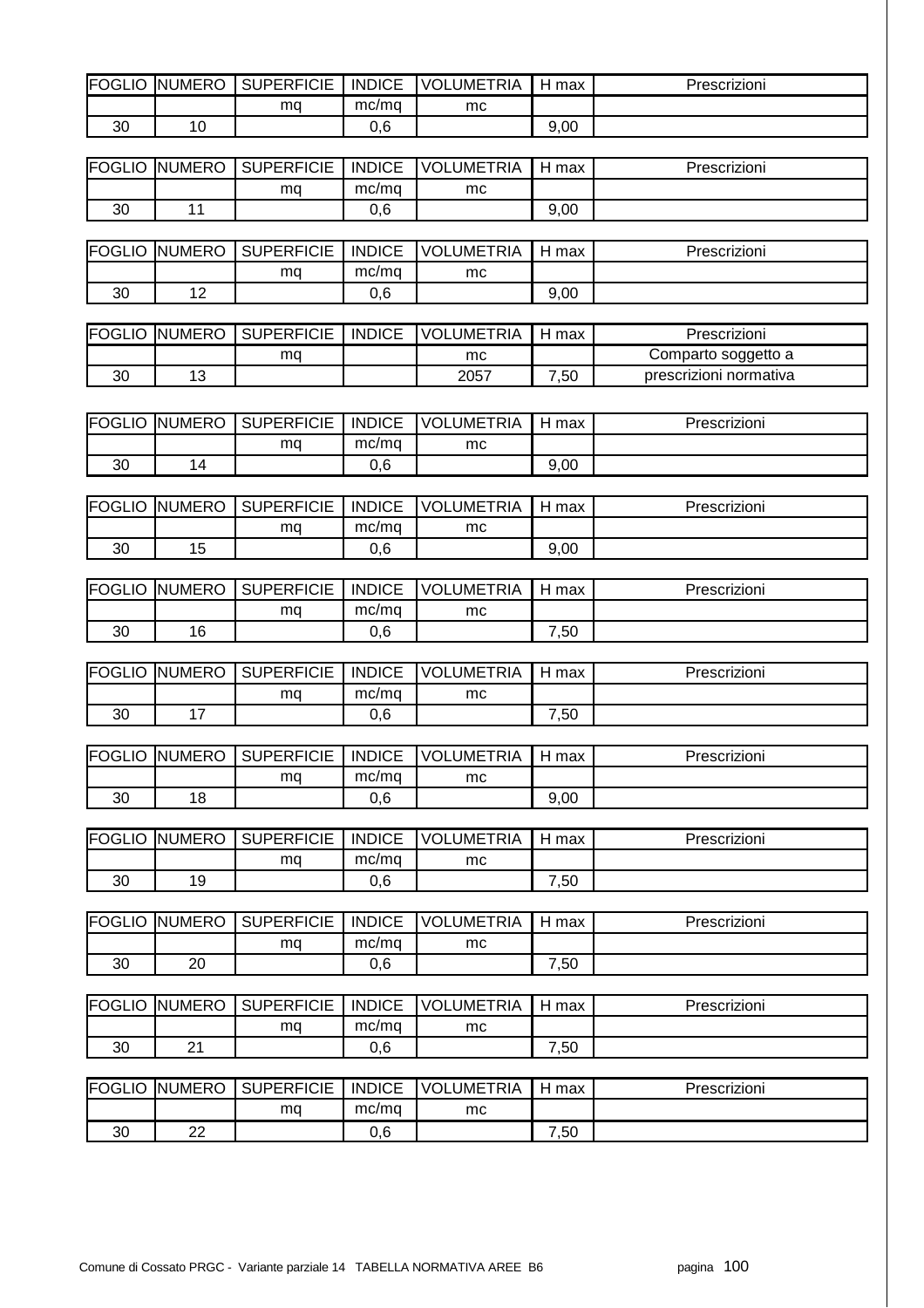| FOGLIO | UMERO<br>INI. | <b>SUPERFICIE</b> | <b>INDICE</b> | <b>UMETRIA</b><br>VC | H<br>max | Prescrizioni |
|--------|---------------|-------------------|---------------|----------------------|----------|--------------|
|        |               | ma                | mc/ma         | mc                   |          |              |
| 30     | $\sim$<br>້   |                   | ົ<br>v.v      |                      | ,50      |              |

| <b>IFOGLIO</b> | <b>NUMERO</b> | <b>SUPERFICIE</b> | <b>INDICE</b> | UMETRIA<br>VOL. | max | Prescrizioni |
|----------------|---------------|-------------------|---------------|-----------------|-----|--------------|
|                |               | ma                | mc/ma         | mc              |     |              |
| 30             | 24            |                   | $\sim$<br>v.v |                 | ,50 |              |

| <b>FOGLIO</b> | <b>NUMERO</b> | <b>SUPERFICIE</b> | <b>INDICE</b> | <b>VOLUMETRIA</b> | max      | Prescrizioni |
|---------------|---------------|-------------------|---------------|-------------------|----------|--------------|
|               |               | mq                | mc/ma         | mc                |          |              |
| 30            | つに<br>ںے      |                   | 0,6           |                   | ,50<br>– |              |

| <b>FOGLIO</b> | <b>NUMERO</b> | <b>SUPERFICIE</b> | <b>INDICE</b> | JMETRIA<br>וחורי | max           | Prescrizioni |
|---------------|---------------|-------------------|---------------|------------------|---------------|--------------|
|               |               | ma                | mc/mq         | mc               |               |              |
| 30            | 26            |                   | 0.6           |                  | $^{\cdot,50}$ |              |

| <b>IFOGL</b><br>◡└○ | UMERO<br>IN! | <b>SUPERFICIE</b> | <b>INDICE</b> | <b>JMETRIA</b><br>VOL | max                | Prescrizioni |
|---------------------|--------------|-------------------|---------------|-----------------------|--------------------|--------------|
|                     |              | ma                | mc/ma         | mc                    |                    |              |
| 30                  | $\sim$       |                   | 0.6           |                       | $^{\cdot,50}$<br>- |              |

| <b>FOGLIO</b> | <b>UMERO</b><br>INI | <b>SUPERFICIE</b> | <b>INDICE</b> | <b>UMETRIA</b><br>VOL | max      | Prescrizioni |
|---------------|---------------------|-------------------|---------------|-----------------------|----------|--------------|
|               |                     | mq                | mc/mq         | mc                    |          |              |
| 30            | 28                  |                   | 0,6           |                       | ,50<br>- |              |

| <b>IFOGLIO</b> | <b>NUMERO</b> | <b>SUPERFICIE</b> | <b>INDICE</b> | <b>UMETRIA</b><br>VOL | max      | Prescrizioni |
|----------------|---------------|-------------------|---------------|-----------------------|----------|--------------|
|                |               | ma                | mc/ma         | mc                    |          |              |
| 30             | 29            |                   | 0,6           |                       | ,50<br>– |              |

| FOGLIO | <b>NUMERO</b> | <b>SUPERFICIE</b> | <b>INDICE</b> | <b>VOLUMETRIA</b> | max       | Prescrizioni |
|--------|---------------|-------------------|---------------|-------------------|-----------|--------------|
|        |               | ma                | mc/ma         | mc                |           |              |
| 30     | 30            |                   | 0,6           |                   | -<br>7,50 |              |

| FOGLIO | <b>NUMERO</b> | <b>SUPERFICIE</b> | <b>INDICE</b> | .UMETRIA<br><b>VOL</b> | max      | Prescrizioni |
|--------|---------------|-------------------|---------------|------------------------|----------|--------------|
|        |               | ma                | mc/mg         | mc                     |          |              |
| 30     | 21<br>ັ       |                   | 0,6           |                        | ,50<br>- |              |

| <b>IFOGLIO</b> | UMERO<br>INl  | <b>SUPERFICIE</b> | <b>INDICE</b> | UMETRIA.<br><b>VOL</b> | max            | Prescrizioni |
|----------------|---------------|-------------------|---------------|------------------------|----------------|--------------|
|                |               | ma                | mc/mg         | mc                     |                |              |
| 30             | $\Omega$<br>ັ |                   | 0.6           |                        | $^{\prime},50$ |              |

| <b>FOGLIO</b> | <b>NUMERO</b> | <b>SUPERFICIE</b> | <b>INDICE</b> | <b>VOLUMETRIA</b> | max      | Prescrizioni |
|---------------|---------------|-------------------|---------------|-------------------|----------|--------------|
|               |               | ma                | mc/ma         | mc                |          |              |
| 30            | າາ<br>ບບ      |                   | 0,6           |                   | ,50<br>- |              |

| FOGLIO | <b>INUMERO</b> | <b>SUPERFICIE</b> | <b>INDICE</b> | <b>JMETRIA</b><br>VOL | max      | Prescrizioni |
|--------|----------------|-------------------|---------------|-----------------------|----------|--------------|
|        |                | ma                | mc/mq         | mc                    |          |              |
| 30     | 34             |                   | 0,6           |                       | ,50<br>- |              |

| <b>FOGLIO</b> | <b>UMERO</b><br>INI | <b>SUPERFICIE</b> | <b>INDICE</b> | LUMETRIA<br>VOL | max  | Prescrizioni |
|---------------|---------------------|-------------------|---------------|-----------------|------|--------------|
|               |                     | ma                | mc/ma         | mc              |      |              |
| 30            | つに<br>ິ             |                   | 0,6           |                 | ',50 |              |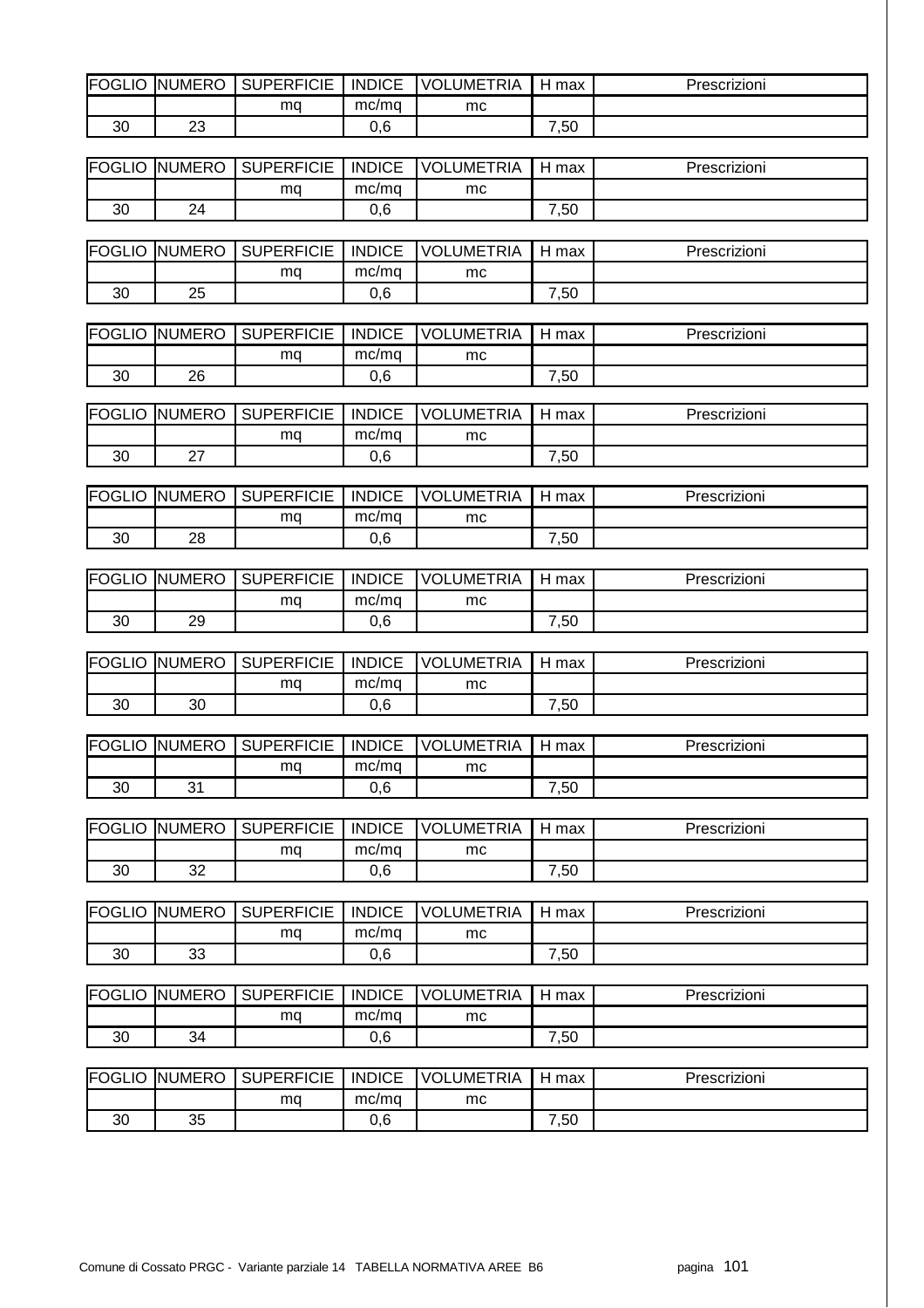| <b>FOGLIO</b> | <b>NUMERO</b>  | <b>SUPERFICIE</b> | <b>INDICE</b> | <b>VOLUMETRIA</b> | H max | Prescrizioni |
|---------------|----------------|-------------------|---------------|-------------------|-------|--------------|
|               |                | mq                | mc/mq         | mc                |       |              |
| 30            | 36             |                   | 0,8           |                   | 7,50  |              |
|               |                |                   |               |                   |       |              |
| <b>FOGLIO</b> | <b>NUMERO</b>  | <b>SUPERFICIE</b> | <b>INDICE</b> | <b>VOLUMETRIA</b> | H max | Prescrizioni |
|               |                | mq                | mc/mq         | mc                |       |              |
| 30            | 37             |                   | 0,8           |                   | 7,50  |              |
|               |                |                   |               |                   |       |              |
| <b>FOGLIO</b> | <b>NUMERO</b>  | <b>SUPERFICIE</b> | <b>INDICE</b> | <b>VOLUMETRIA</b> | H max | Prescrizioni |
|               |                | mq                | mc/mq         | mc                |       |              |
| 30            | 38             |                   | 0,6           |                   | 7,50  |              |
|               |                |                   |               |                   |       |              |
| <b>FOGLIO</b> | <b>NUMERO</b>  | <b>SUPERFICIE</b> | <b>INDICE</b> | <b>VOLUMETRIA</b> | H max | Prescrizioni |
|               |                | mq                | mc/mq         | mc                |       |              |
| 31            | 1              |                   | 0,6           |                   | 7,50  |              |
|               |                |                   |               |                   |       |              |
| <b>FOGLIO</b> | <b>NUMERO</b>  | <b>SUPERFICIE</b> | <b>INDICE</b> | <b>VOLUMETRIA</b> | H max | Prescrizioni |
|               |                | mQ                | mc/mQ         | mc                |       |              |
| 31            | $\overline{2}$ |                   | 0,6           |                   | 7,50  |              |
|               |                |                   |               |                   |       |              |
| <b>FOGLIO</b> | <b>NUMERO</b>  | <b>SUPERFICIE</b> | <b>INDICE</b> | <b>VOLUMETRIA</b> | H max | Prescrizioni |
|               |                | mQ                | mc/mQ         | mc                |       |              |
| 31            | 3              |                   | 0,6           |                   | 7,50  |              |
| <b>FOGLIO</b> | <b>NUMERO</b>  | <b>SUPERFICIE</b> | <b>INDICE</b> | <b>VOLUMETRIA</b> | H max | Prescrizioni |
|               |                | mq                | mc/mq         | mc                |       |              |
| 31            | $\overline{4}$ |                   | 0,6           |                   | 7,50  |              |
|               |                |                   |               |                   |       |              |
| <b>FOGLIO</b> | <b>NUMERO</b>  | <b>SUPERFICIE</b> | <b>INDICE</b> | <b>VOLUMETRIA</b> | H max | Prescrizioni |
|               |                | mq                | mc/mq         | mc                |       |              |
| 31            | 5              |                   | 0,6           |                   | 7,50  |              |
|               |                |                   |               |                   |       |              |
| <b>FOGLIO</b> | <b>NUMERO</b>  | <b>SUPERFICIE</b> | <b>INDICE</b> | <b>VOLUMETRIA</b> | H max | Prescrizioni |
|               |                | mq                | mc/mq         | mc                |       |              |
| 31            | 6              |                   | 0,6           |                   | 7,50  |              |
|               |                |                   |               |                   |       |              |
| <b>FOGLIO</b> |                |                   |               |                   |       |              |
|               | <b>NUMERO</b>  | <b>SUPERFICIE</b> | <b>INDICE</b> | <b>VOLUMETRIA</b> | H max | Prescrizioni |
|               |                |                   |               |                   |       |              |
| 31            | $\overline{7}$ | mq                | mc/mq         | mc                |       |              |
|               |                |                   | 0,6           |                   | 7,50  |              |
|               |                | <b>SUPERFICIE</b> | <b>INDICE</b> |                   |       |              |
| <b>FOGLIO</b> | <b>NUMERO</b>  |                   |               | <b>VOLUMETRIA</b> | H max | Prescrizioni |
|               |                | mq                | mc/mq         | mc                |       |              |
| 31            | 8              |                   | 0,6           |                   | 7,50  |              |
|               | <b>NUMERO</b>  | <b>SUPERFICIE</b> | <b>INDICE</b> | <b>VOLUMETRIA</b> |       | Prescrizioni |
| <b>FOGLIO</b> |                |                   |               |                   | H max |              |
|               | 9              | mq                | mc/mq         | mc                |       |              |
| 31            |                |                   | 0,6           |                   | 7,50  |              |
|               |                |                   |               |                   |       |              |
| <b>FOGLIO</b> | <b>NUMERO</b>  | <b>SUPERFICIE</b> | <b>INDICE</b> | <b>VOLUMETRIA</b> | H max | Prescrizioni |
|               |                | mq                | mc/mq         | mc                |       |              |
| 31            | 10             |                   | 0,6           |                   | 7,50  |              |
|               |                |                   |               |                   |       |              |
| <b>FOGLIO</b> | <b>NUMERO</b>  | <b>SUPERFICIE</b> | <b>INDICE</b> | <b>VOLUMETRIA</b> | H max | Prescrizioni |
| 31            | 11             | mq                | mc/mq<br>0,6  | mc                | 7,50  |              |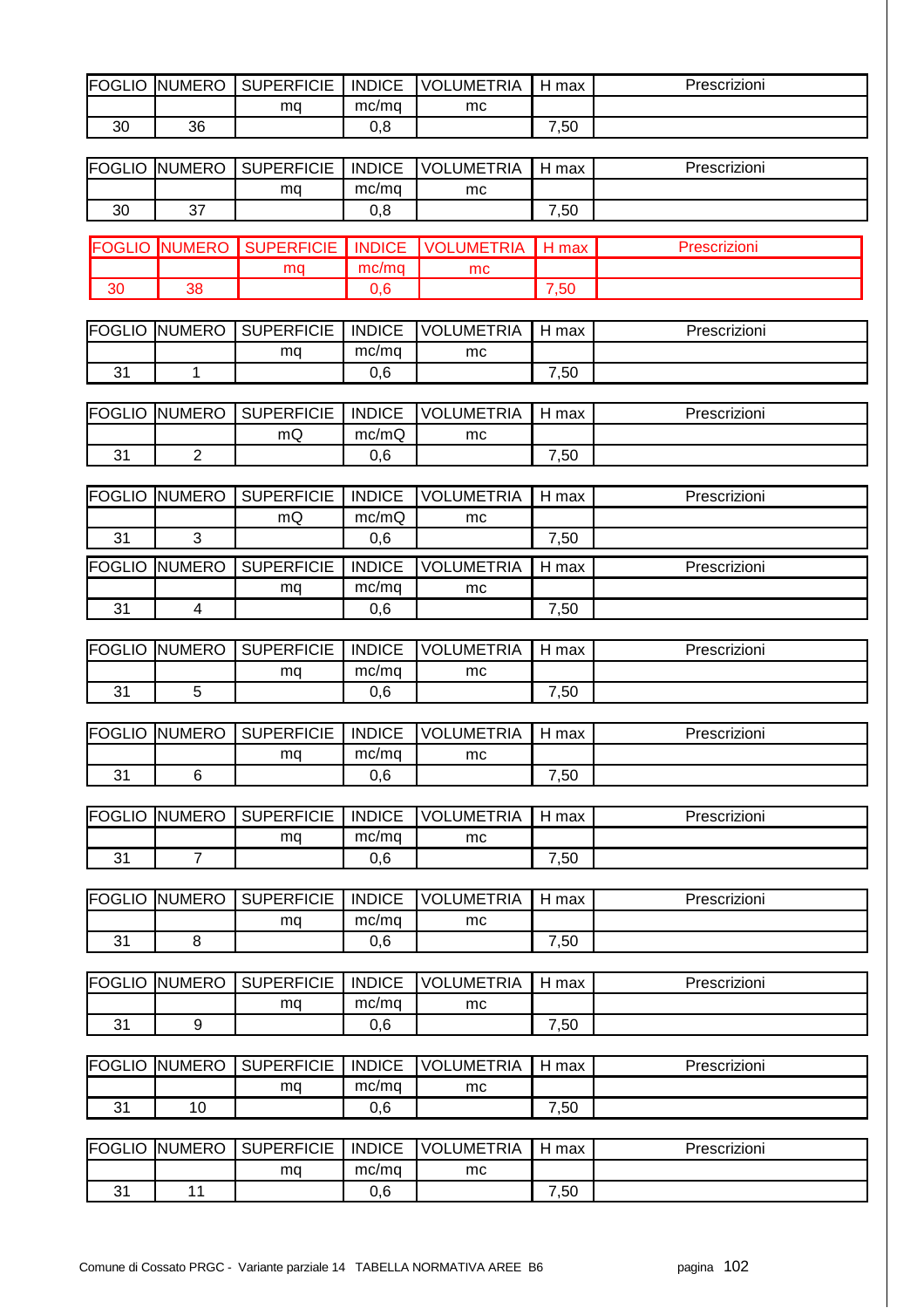| FOGLIO        | <b>NUMERO</b>        | <b>SUPERFICIE</b> | <b>INDICE</b> | <b>VOLUMETRIA</b> | H max | Prescrizioni |
|---------------|----------------------|-------------------|---------------|-------------------|-------|--------------|
|               |                      | mq                | mc/mq         | mc                |       |              |
| 31            | 12                   |                   | 0,6           |                   | 7,50  |              |
|               |                      |                   |               |                   |       |              |
| <b>FOGLIO</b> | <b>NUMERO</b>        | <b>SUPERFICIE</b> | <b>INDICE</b> | <b>VOLUMETRIA</b> | H max | Prescrizioni |
|               |                      | mq                | mc/mq         | mc                |       |              |
| 31            | 13                   |                   | 0,6           |                   | 7,50  |              |
|               |                      |                   |               |                   |       |              |
| <b>FOGLIO</b> | <b>NUMERO</b>        | <b>SUPERFICIE</b> | <b>INDICE</b> | <b>VOLUMETRIA</b> | H max | Prescrizioni |
|               |                      | mq                | mc/mq         | mc                |       |              |
| 31            | 14                   |                   | 0,6           |                   | 9,00  |              |
|               |                      |                   |               |                   |       |              |
| <b>FOGLIO</b> | <b>NUMERO</b>        | <b>SUPERFICIE</b> | <b>INDICE</b> | <b>VOLUMETRIA</b> | H max | Prescrizioni |
|               |                      | mq                | mc/mq         | mc                |       |              |
| 31            | 15                   |                   | 0,6           |                   | 7,50  |              |
|               |                      |                   |               |                   |       |              |
| <b>FOGLIO</b> | <b>NUMERO</b>        | <b>SUPERFICIE</b> | <b>INDICE</b> | <b>VOLUMETRIA</b> | H max | Prescrizioni |
|               |                      | mq                | mc/mq         | mc                |       |              |
| 31            | 16                   |                   | 0,6           |                   | 7,50  |              |
|               |                      |                   |               |                   |       |              |
| <b>FOGLIO</b> | <b>NUMERO</b>        | <b>SUPERFICIE</b> | <b>INDICE</b> | <b>VOLUMETRIA</b> | H max | Prescrizioni |
|               |                      | mq                | mc/mq         | mc                |       |              |
| 31            | 17                   |                   | 0,6           |                   | 7,50  |              |
|               |                      |                   |               |                   |       |              |
| <b>FOGLIO</b> | <b>NUMERO</b>        | <b>SUPERFICIE</b> | <b>INDICE</b> | <b>VOLUMETRIA</b> | H max | Prescrizioni |
|               |                      | mq                | mc/mq         | mc                |       |              |
| 31            | 18                   |                   | 0,6           |                   | 7,50  |              |
|               |                      |                   |               |                   |       |              |
| <b>FOGLIO</b> | <b>NUMERO</b>        | <b>SUPERFICIE</b> | <b>INDICE</b> | <b>VOLUMETRIA</b> | H max | Prescrizioni |
|               |                      | mq                | mc/mq         | mc                |       |              |
| 31            | 19                   |                   | 0,6           |                   | 7,50  |              |
| <b>FOGLIO</b> | <b>NUMERO</b>        | <b>SUPERFICIE</b> | <b>INDICE</b> | <b>VOLUMETRIA</b> | H max | Prescrizioni |
|               |                      |                   | mc/mq         |                   |       |              |
| 31            | 20                   | mq                | 0,6           | mc                | 7,50  |              |
|               |                      |                   |               |                   |       |              |
| <b>FOGLIO</b> | <b>NUMERO</b>        | <b>SUPERFICIE</b> | <b>INDICE</b> | <b>VOLUMETRIA</b> | H max | Prescrizioni |
|               |                      | mq                | mc/mq         | mc                |       |              |
| 31            | 21                   |                   | 0,6           |                   | 7,50  |              |
|               |                      |                   |               |                   |       |              |
| <b>FOGLIO</b> | <b>NUMERO</b>        | <b>SUPERFICIE</b> | <b>INDICE</b> | <b>VOLUMETRIA</b> | H max | Prescrizioni |
|               |                      | mq                | mc/mq         | mc                |       |              |
| 31            | 22                   |                   | 0,6           |                   | 7,50  |              |
|               |                      |                   |               |                   |       |              |
| <b>FOGLIO</b> | <b>NUMERO</b>        | <b>SUPERFICIE</b> | <b>INDICE</b> | <b>VOLUMETRIA</b> | H max | Prescrizioni |
|               |                      | mq                | mc/mq         | mc                |       |              |
| 31            | 23                   |                   | 0,6           |                   | 7,50  |              |
|               |                      |                   |               |                   |       |              |
|               |                      |                   |               |                   |       |              |
|               | <b>FOGLIO NUMERO</b> | <b>SUPERFICIE</b> | <b>INDICE</b> | <b>VOLUMETRIA</b> | H max | Prescrizioni |

| __<br>___   | ___ |              |    |                       | ____ |
|-------------|-----|--------------|----|-----------------------|------|
|             | ma  | mc/mq        | mc |                       |      |
| $\sim$<br>ັ |     | £<br><b></b> |    | E <sub>O</sub><br>.ou |      |
|             |     |              |    |                       |      |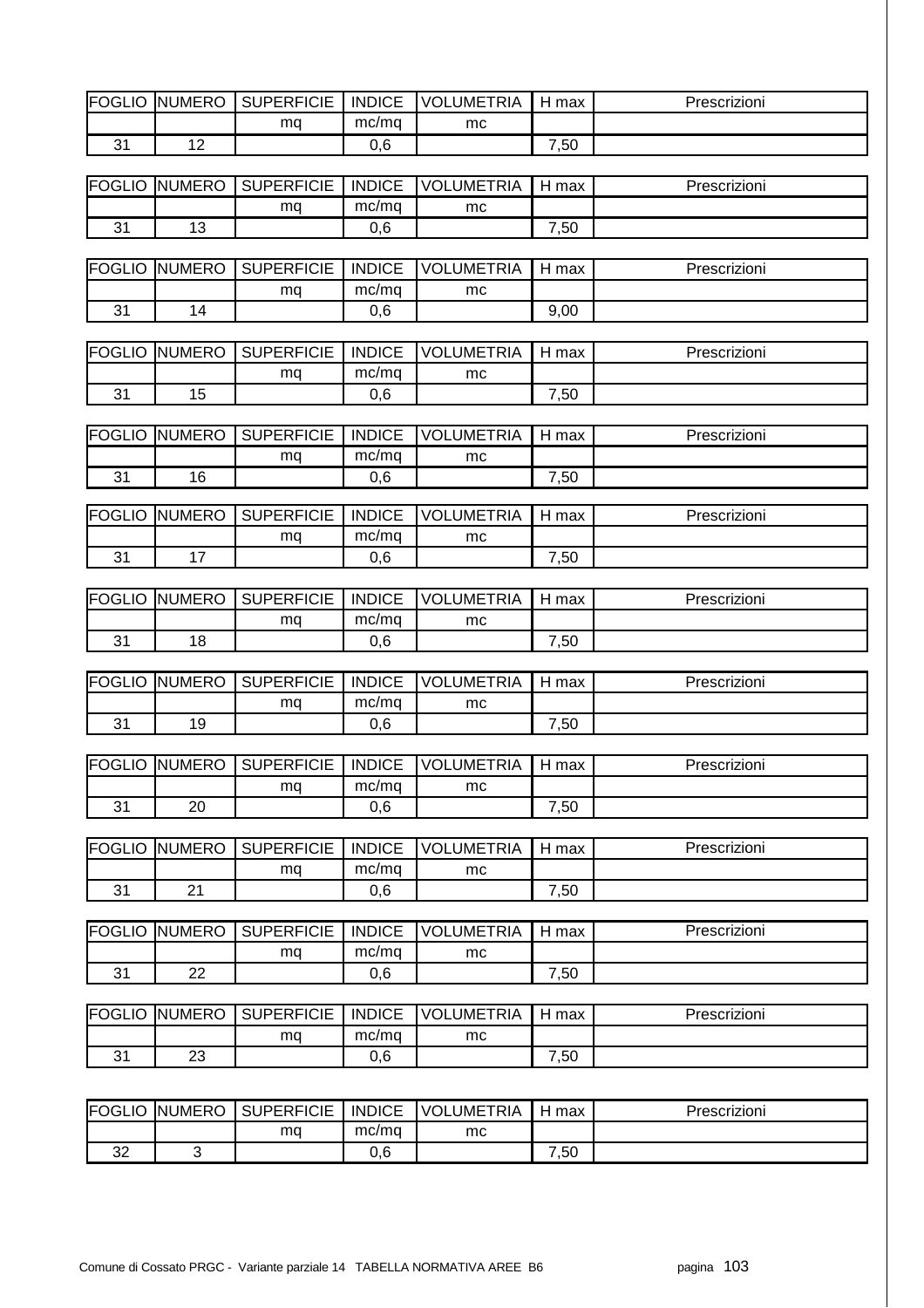| <b>IFOGLIO</b> | UMERO<br>INI | <b>SUPERFICIE</b> | <b>INDICE</b>                | UMETRIA.<br><b>VOL</b> | max         | rescrizioni |
|----------------|--------------|-------------------|------------------------------|------------------------|-------------|-------------|
|                |              | ma                | $mP$ /ma<br><del>mo/mu</del> | me                     |             | soppressa   |
| ົ<br>ᅠ         |              |                   | 0,6                          |                        | 50 '<br>᠇ᡕᡂ |             |

| <b>FOGLIO</b> | UMERO<br>INI | <b>SUPERFICIE</b> | <b>INDICE</b> | UMETRIA.<br><b>VOL</b> | max                | Prescrizioni |
|---------------|--------------|-------------------|---------------|------------------------|--------------------|--------------|
|               |              | ma                | mc/mg         | mc                     |                    |              |
| ົ<br>ັ້       |              |                   | 0,6           |                        | $^{\cdot,50}$<br>– |              |

| <b>IFOGLIO</b> | <b>NUMERO</b> | <b>SUPERFICIE</b> | <b>INDICE</b> | <b>UMETRIA</b><br>VOL | max                | Prescrizioni |
|----------------|---------------|-------------------|---------------|-----------------------|--------------------|--------------|
|                |               | mq                | mc/mq         | mc                    |                    |              |
| $\sim$<br>ےں   |               |                   | 0,6           |                       | $^{\cdot,50}$<br>- |              |

| FOGLIO   | <b>NUMERO</b> | <b>SUPERFICIE</b> | <b>INDICE</b> | UMETRIA<br><b>VOL</b> | max  | Prescrizioni |
|----------|---------------|-------------------|---------------|-----------------------|------|--------------|
|          |               | ma                | mc/mg         | mc                    |      |              |
| າດ<br>ບບ |               |                   | 0,6           |                       | 9,00 |              |

| FOGLIO  | <b>NUMERO</b> | <b>SUPERFICIE</b> | <b>INDICE</b> | <b>LUMETRIA</b><br>VOL | max  | Prescrizioni |
|---------|---------------|-------------------|---------------|------------------------|------|--------------|
|         |               | ma                | mc/mq         | mc                     |      |              |
| ົ<br>ບບ | -             |                   | ົ<br>U.b      |                        | ',50 |              |

| <b>FOGLIO</b> | UMERO<br>INI | UPERFICIE<br>ິ | <b>INDICE</b> | <b>UMETRIA</b><br>VOL | max           | Prescrizioni |
|---------------|--------------|----------------|---------------|-----------------------|---------------|--------------|
|               |              | ma             | mc/mg         | mc                    |               |              |
| າາ<br>UU      |              |                | 0,6           |                       | $^{\cdot,50}$ |              |

| IFO)         | JMERC<br>INI | <b>SUPERFICIE</b> | <b>INDICE</b> | TRIA<br><b>VOL</b><br>.UME | max |  |
|--------------|--------------|-------------------|---------------|----------------------------|-----|--|
|              |              | ma                | mc/ma         | mc                         |     |  |
| $\sim$<br>vu |              |                   | 0.6           |                            | .50 |  |

| <b>FOGLIO</b> | <b>UMERO</b><br>INt | <b>SUPERFICIE</b> | <b>INDICE</b> | <b>VOLUMETRIA</b> | H<br>max | Prescrizioni |
|---------------|---------------------|-------------------|---------------|-------------------|----------|--------------|
|               |                     | ma                | mc/ma         | mc                |          |              |
| 36            |                     |                   | ე,6           |                   | -<br>,50 |              |

| <b>FOGLIO</b> | <b>INUMERO</b> | <b>SUPERFICIE</b> | <b>INDICE</b> | UMETRIA<br><b>VOLI</b> | max | Prescrizioni |
|---------------|----------------|-------------------|---------------|------------------------|-----|--------------|
|               |                | ma                | mc/mq         | mc                     |     |              |
| 36            | -              |                   | 0,6           |                        | ,50 |              |

| FOGLIO | <b>NUMERO</b> | <b>SUPERFICIE</b> | <b>INDICE</b> | <b>UMETRIA</b><br>VOL | max<br>⊣ | Prescrizioni |
|--------|---------------|-------------------|---------------|-----------------------|----------|--------------|
|        |               | mq                | mc/mg         | mc                    |          |              |
| 36     |               |                   | 0,6           |                       | ,50      |              |

| <b>FOGLIO</b> | <b>NUMERO</b> | <b>SUPERFICIE</b> | <b>INDICE</b> | <b>JMETRIA</b><br>VOL | max      | Prescrizioni |
|---------------|---------------|-------------------|---------------|-----------------------|----------|--------------|
|               |               | ma                | mc/ma         | mc                    |          |              |
| 36            |               |                   | 0,6           |                       | ,50<br>– |              |

|    | <b>FOGLIO NUMERO</b> | <b>SUPERFICIE</b> | <b>INDICE</b> | <u>-</u> UMETRIA<br>VOLI | max      | Prescrizioni                   |
|----|----------------------|-------------------|---------------|--------------------------|----------|--------------------------------|
|    |                      | ma                | mc/ma         | mc                       |          |                                |
| 45 |                      |                   | 0.6           |                          | ,50<br>- | Incluso in unità paesaggistica |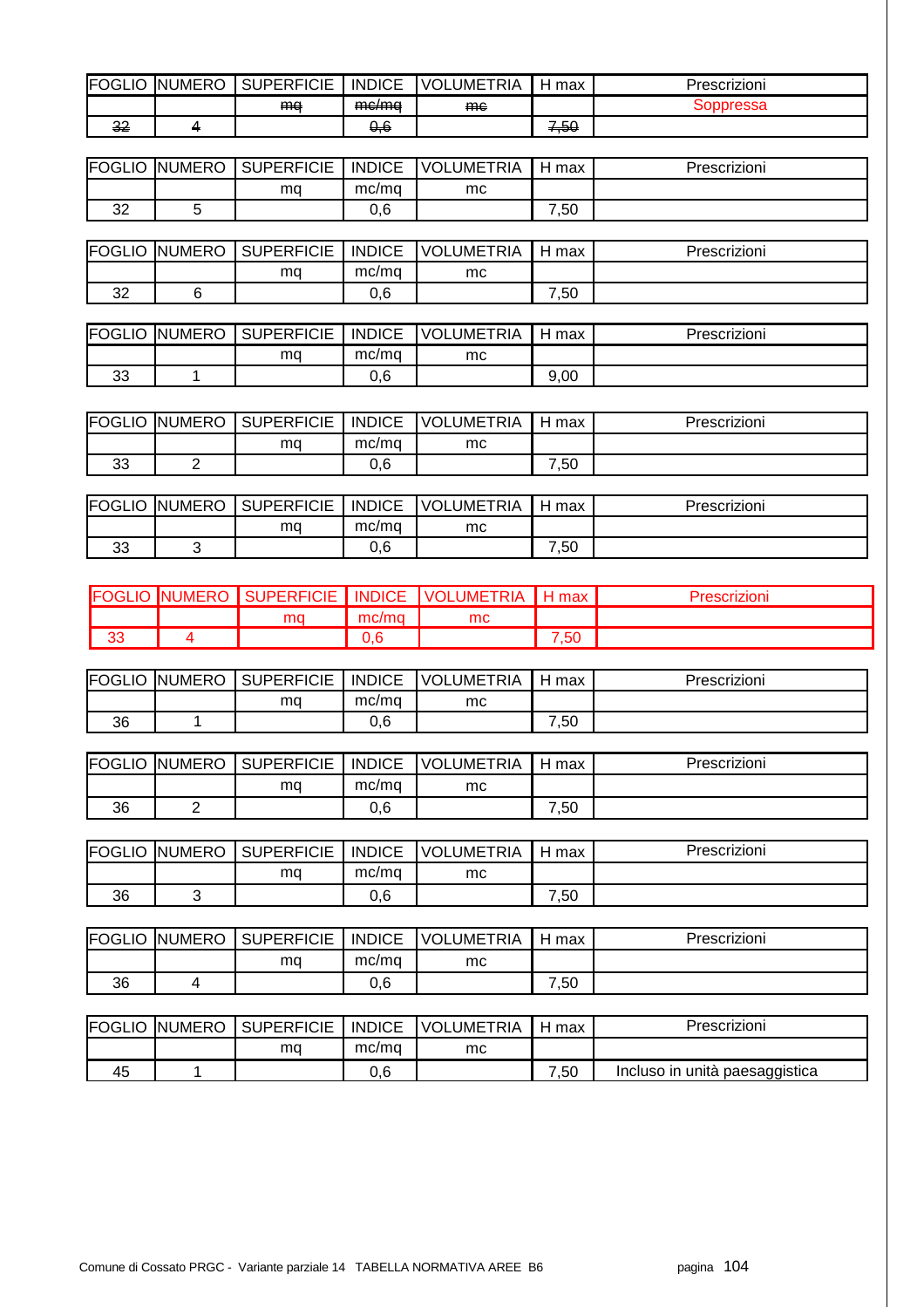# SCHEDE COMPARTI DI ATTUAZIONE AREE DI NUOVA EDIFICAZIONE- C1

Per quanto non indicato in scheda, relativamente a: usi e interventi ammessi - modalità - parametri e prescrizioni particolari, si rimanda a quanto previsto dall'art. 62

| FOGLIO                                                         | <b>NUMERO</b>                                                                                                                                                                                                                                                                                                                                                                       | <b>SUPERFICIE</b> | <b>INDICE</b> | <b>VOLUMETRIA</b>                                                                                                                                                                                                                                                                                                                                                                                                                                                               |  | H max | Unità         |  |  |  |
|----------------------------------------------------------------|-------------------------------------------------------------------------------------------------------------------------------------------------------------------------------------------------------------------------------------------------------------------------------------------------------------------------------------------------------------------------------------|-------------------|---------------|---------------------------------------------------------------------------------------------------------------------------------------------------------------------------------------------------------------------------------------------------------------------------------------------------------------------------------------------------------------------------------------------------------------------------------------------------------------------------------|--|-------|---------------|--|--|--|
| N.C.T.                                                         | <b>D'ORDINE</b>                                                                                                                                                                                                                                                                                                                                                                     | mq                | mc/mq         | mc.                                                                                                                                                                                                                                                                                                                                                                                                                                                                             |  | mi    | Paesaggistica |  |  |  |
| 11                                                             |                                                                                                                                                                                                                                                                                                                                                                                     |                   | 0,8           |                                                                                                                                                                                                                                                                                                                                                                                                                                                                                 |  | 9,00  | Si            |  |  |  |
| TIPOLOGIA- Casa uni o bifamiliare - Casa a schiera - Palazzina |                                                                                                                                                                                                                                                                                                                                                                                     |                   |               |                                                                                                                                                                                                                                                                                                                                                                                                                                                                                 |  |       |               |  |  |  |
|                                                                | PRESCRIZIONI PARTICOLARI                                                                                                                                                                                                                                                                                                                                                            |                   |               |                                                                                                                                                                                                                                                                                                                                                                                                                                                                                 |  |       |               |  |  |  |
|                                                                | Standard urbanistici secondo quanto previsto dalla normativa (articolo 44 comma 2 ed articolo 62 punte<br>parametri); le aree individuate cartograficamente nell'ambito del comparto sono soggette a quanto previsto dal<br>comma 3 dell'art. 44. Deve essere garantito, nell'ambito delle aree S.P. individuate, il collegamento verde ciclo-<br>pedonale indicato in cartografia, |                   |               |                                                                                                                                                                                                                                                                                                                                                                                                                                                                                 |  |       |               |  |  |  |
| punto 3.                                                       |                                                                                                                                                                                                                                                                                                                                                                                     |                   |               | La progettazione unitaria dell'intervento dovrà porre particolare riguardo alle opere inerenti l'accessibilità veicolare<br>e pedonale dalla viabilità pubblica dal punto di vista della sicurezza, delle norme sulle barriere architettoniche e<br>dell'impatto ambientale (eventuali opere di contenimento e movimento terra - vedi titolo IV del Regolamente<br>Edilizio). Comparto compreso in unità paesaggistica e soggetto pertanto alle prescrizioni di cui all'art. 27 |  |       |               |  |  |  |

| <b>FOGLIO</b>                                                                                                                                                                                                                                                                                                                                                                       | <b>NUMERO</b>   | <b>SUPERFICIE</b>                                              | <b>INDICE</b> | <b>VOLUMETRIA</b> |  | H max | Unità         |  |  |
|-------------------------------------------------------------------------------------------------------------------------------------------------------------------------------------------------------------------------------------------------------------------------------------------------------------------------------------------------------------------------------------|-----------------|----------------------------------------------------------------|---------------|-------------------|--|-------|---------------|--|--|
| N.C.T.                                                                                                                                                                                                                                                                                                                                                                              | <b>D'ORDINE</b> | mq                                                             | mc/mq         | mc.               |  | mi    | Paesaggistica |  |  |
| 11                                                                                                                                                                                                                                                                                                                                                                                  | 2               |                                                                | 0,8           |                   |  | 9,00  | Si            |  |  |
|                                                                                                                                                                                                                                                                                                                                                                                     |                 | TIPOLOGIA- Casa uni o bifamiliare - Casa a schiera - Palazzina |               |                   |  |       |               |  |  |
| PRESCRIZIONI PARTICOLARI                                                                                                                                                                                                                                                                                                                                                            |                 |                                                                |               |                   |  |       |               |  |  |
| Standard urbanistici secondo quanto previsto dalla normativa (articolo 44 comma 2 ed articolo 62 punte<br>parametri); le aree individuate cartograficamente nell'ambito del comparto sono soggette a quanto previsto dal<br>comma 3 dell'art. 44. Deve essere garantito, nell'ambito delle aree S.P. individuate, il collegamento verde ciclo-<br>pedonale indicato in cartografia, |                 |                                                                |               |                   |  |       |               |  |  |
| La progettazione unitaria dell'intervento dovrà porre particolare riguardo alle opere inerenti l'accessibilità veicolare e<br>pedonale dalla viabilità pubblica dal punto di vista della sicurezza, delle norme sulle barriere architettoniche e                                                                                                                                    |                 |                                                                |               |                   |  |       |               |  |  |

dell'impatto ambientale (eventuali opere di contenimento e movimento terra - vedi titolo IV del Regolamente

Edilizio).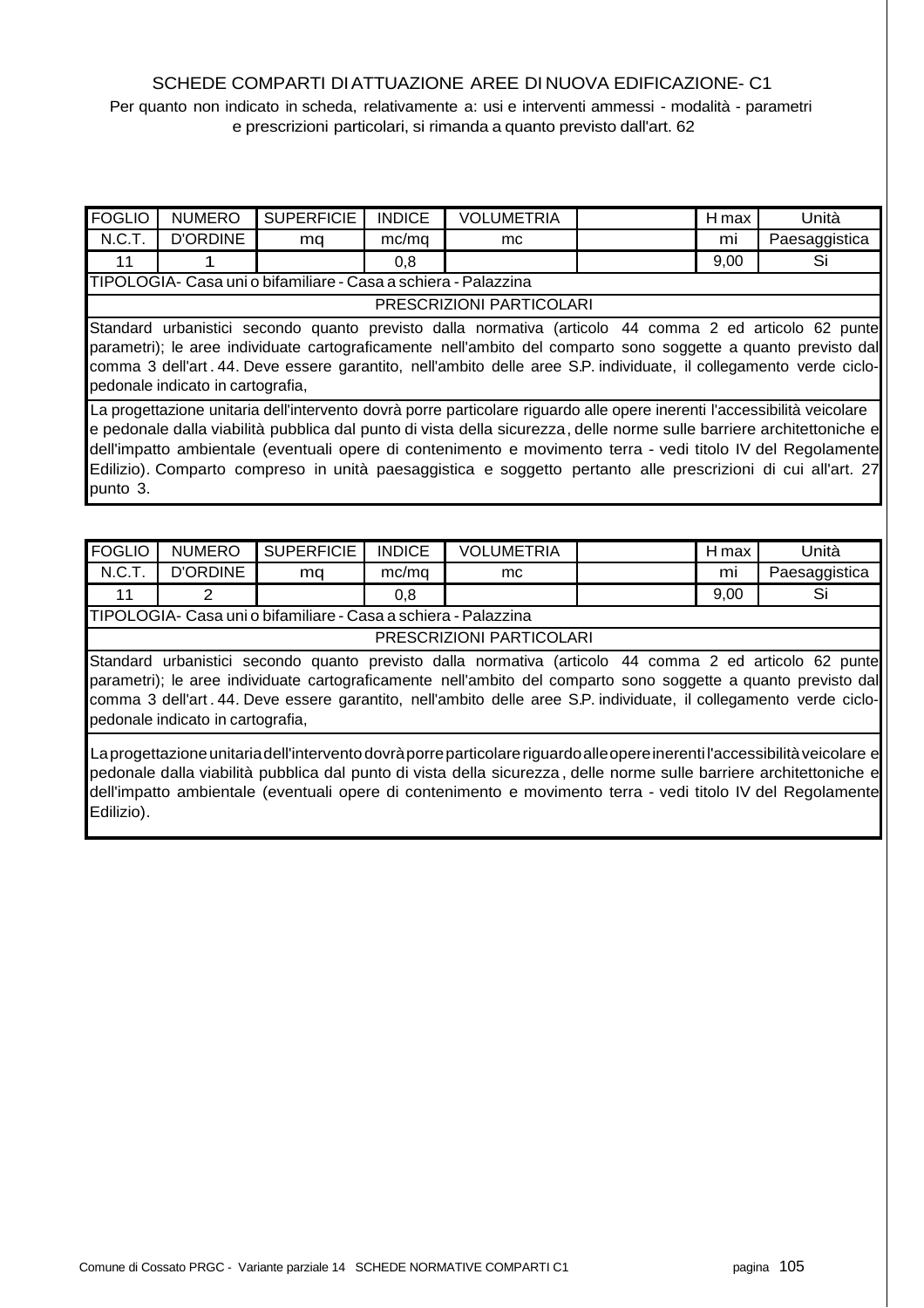| <b>FOGLIO</b>                                                                                                                             | <b>NUMERO</b>                                                                                                                                                                                                                                    | <b>SUPERFICIE</b> | <b>INDICE</b> | <b>VOLUMETRIA</b>                                                                                               |  | H max | Unità         |  |  |
|-------------------------------------------------------------------------------------------------------------------------------------------|--------------------------------------------------------------------------------------------------------------------------------------------------------------------------------------------------------------------------------------------------|-------------------|---------------|-----------------------------------------------------------------------------------------------------------------|--|-------|---------------|--|--|
| N.C.T.                                                                                                                                    | <b>D'ORDINE</b>                                                                                                                                                                                                                                  | mq                | mc/mq         | mc                                                                                                              |  | mı    | Paesaggistica |  |  |
| 12                                                                                                                                        |                                                                                                                                                                                                                                                  |                   | 0,8           |                                                                                                                 |  | 9,00  | No.           |  |  |
| TIPOLOGIA- Casa uni o bifamiliare - Casa a schiera - Palazzina                                                                            |                                                                                                                                                                                                                                                  |                   |               |                                                                                                                 |  |       |               |  |  |
| PRESCRIZIONI PARTICOLARI                                                                                                                  |                                                                                                                                                                                                                                                  |                   |               |                                                                                                                 |  |       |               |  |  |
|                                                                                                                                           |                                                                                                                                                                                                                                                  |                   |               | Standard urbanistici secondo quanto previsto in normativa (art. 44 comma 2 ed art. 62 punto parametri).         |  |       |               |  |  |
|                                                                                                                                           | Le altre prescrizioni sono quelle indicate dallo S.U.E. adottato e vigente.                                                                                                                                                                      |                   |               |                                                                                                                 |  |       |               |  |  |
| <b>FOGLIO</b>                                                                                                                             | <b>NUMERO</b>                                                                                                                                                                                                                                    | <b>SUPERFICIE</b> | <b>INDICE</b> | <b>VOLUMETRIA</b>                                                                                               |  | H max | Unità         |  |  |
| N.C.T.                                                                                                                                    | <b>D'ORDINE</b>                                                                                                                                                                                                                                  | mq                | mc/mq         | mc                                                                                                              |  | mi    | Paesaggistica |  |  |
| 12                                                                                                                                        | $\overline{2}$                                                                                                                                                                                                                                   |                   | 1             |                                                                                                                 |  | 12,00 | No.           |  |  |
|                                                                                                                                           |                                                                                                                                                                                                                                                  |                   |               | TIPOLOGIA- Casa uni o bifamiliare - Casa a schiera - Palazzina - Edificio pluripiano                            |  |       |               |  |  |
|                                                                                                                                           |                                                                                                                                                                                                                                                  |                   |               | PRESCRIZIONI PARTICOLARI                                                                                        |  |       |               |  |  |
|                                                                                                                                           |                                                                                                                                                                                                                                                  |                   |               | Standard urbanistici secondo quanto previsto in normativa (art. 44 comma 2 ed art. 62 punto parametri). Le aree |  |       |               |  |  |
|                                                                                                                                           |                                                                                                                                                                                                                                                  |                   |               |                                                                                                                 |  |       |               |  |  |
| standard potranno essere reperite nell'adiacente area destinata a parcheggio pubblico, qualora la stessa non sia<br>già stata realizzata. |                                                                                                                                                                                                                                                  |                   |               |                                                                                                                 |  |       |               |  |  |
|                                                                                                                                           | La progettazione unitaria dell'intervento dovrà porre particolare riguardo alle opere inerenti l'accessibilità veicolare<br>e pedonale dalla viabilità pubblica dal punto di vista della sicurezza e delle norme sulle barriere architettoniche. |                   |               |                                                                                                                 |  |       |               |  |  |

| <b>FOGLIO</b> | <b>NUMERO</b>            | <b>SUPERFICIE</b>                                              | <b>INDICE</b> | <b>VOLUMETRIA</b> |                                                                                                                                                                                                                                                                                                                                                                                                                                                                                                                                                                                         | Hmax | Unità         |  |  |
|---------------|--------------------------|----------------------------------------------------------------|---------------|-------------------|-----------------------------------------------------------------------------------------------------------------------------------------------------------------------------------------------------------------------------------------------------------------------------------------------------------------------------------------------------------------------------------------------------------------------------------------------------------------------------------------------------------------------------------------------------------------------------------------|------|---------------|--|--|
| N.C.T.        | <b>D'ORDINE</b>          | mq                                                             | mc/mq         | mc.               |                                                                                                                                                                                                                                                                                                                                                                                                                                                                                                                                                                                         | m/   | Paesaggistica |  |  |
| 16            |                          |                                                                | 0,6           |                   |                                                                                                                                                                                                                                                                                                                                                                                                                                                                                                                                                                                         | 9,00 | Si            |  |  |
|               |                          | TIPOLOGIA- Casa uni o bifamiliare - Casa a schiera - Palazzina |               |                   |                                                                                                                                                                                                                                                                                                                                                                                                                                                                                                                                                                                         |      |               |  |  |
|               | PRESCRIZIONI PARTICOLARI |                                                                |               |                   |                                                                                                                                                                                                                                                                                                                                                                                                                                                                                                                                                                                         |      |               |  |  |
|               |                          |                                                                |               |                   | Standard urbanistici secondo quanto previsto in normativa (art. 44 comma 2 ed art. 62 punto parametri).                                                                                                                                                                                                                                                                                                                                                                                                                                                                                 |      |               |  |  |
|               |                          | prescrizioni di cui all'art. 27 punto 3.                       |               |                   | La progettazione unitaria dell'intervento dovrà porre particolare riguardo alle opere inerenti l'accessibilità veicolare<br>e pedonale dalla viabilità pubblica dal punto di vista della sicurezza, delle norme sulle barriere architettoniche e<br>dell'impatto ambientale (eventuali opere di contenimento e movimento terra - vedi titolo IV del Regolamento<br>Edilizio). La realizzazione diretta di opere di OO.UU. primaria dovrà includere la sistemazione completa della<br>viabilità di accesso all'ambito. Comparto compreso in unità paesaggistica e soggetto pertanto alle |      |               |  |  |

| FOGLIO | <b>NUMERO</b>                                                                                                            | <b>SUPERFICIE</b> | <b>INDICE</b> | <b>VOLUMETRIA</b>        |  | H max | Unità         |  |  |
|--------|--------------------------------------------------------------------------------------------------------------------------|-------------------|---------------|--------------------------|--|-------|---------------|--|--|
| N.C.T. | <b>D'ORDINE</b>                                                                                                          | ma                | mc/mq         | mc.                      |  | mi    | Paesaggistica |  |  |
| 17     |                                                                                                                          |                   | 0.8           |                          |  | 9,00  | No.           |  |  |
|        | TIPOLOGIA- Casa uni o bifamiliare - Casa a schiera - Palazzina                                                           |                   |               |                          |  |       |               |  |  |
|        |                                                                                                                          |                   |               | PRESCRIZIONI PARTICOLARI |  |       |               |  |  |
|        | Standard urbanistici secondo quanto previsto in normativa (art. 44 comma 2 ed art. 62 punto parametri).                  |                   |               |                          |  |       |               |  |  |
|        | La progettazione unitaria dell'intervento dovrà porre particolare riguardo alle opere inerenti l'accessibilità veicolare |                   |               |                          |  |       |               |  |  |

e pedonale dalla viabilità pubblica dal punto di vista della sicurezza e delle norme sulle barriere architettoniche .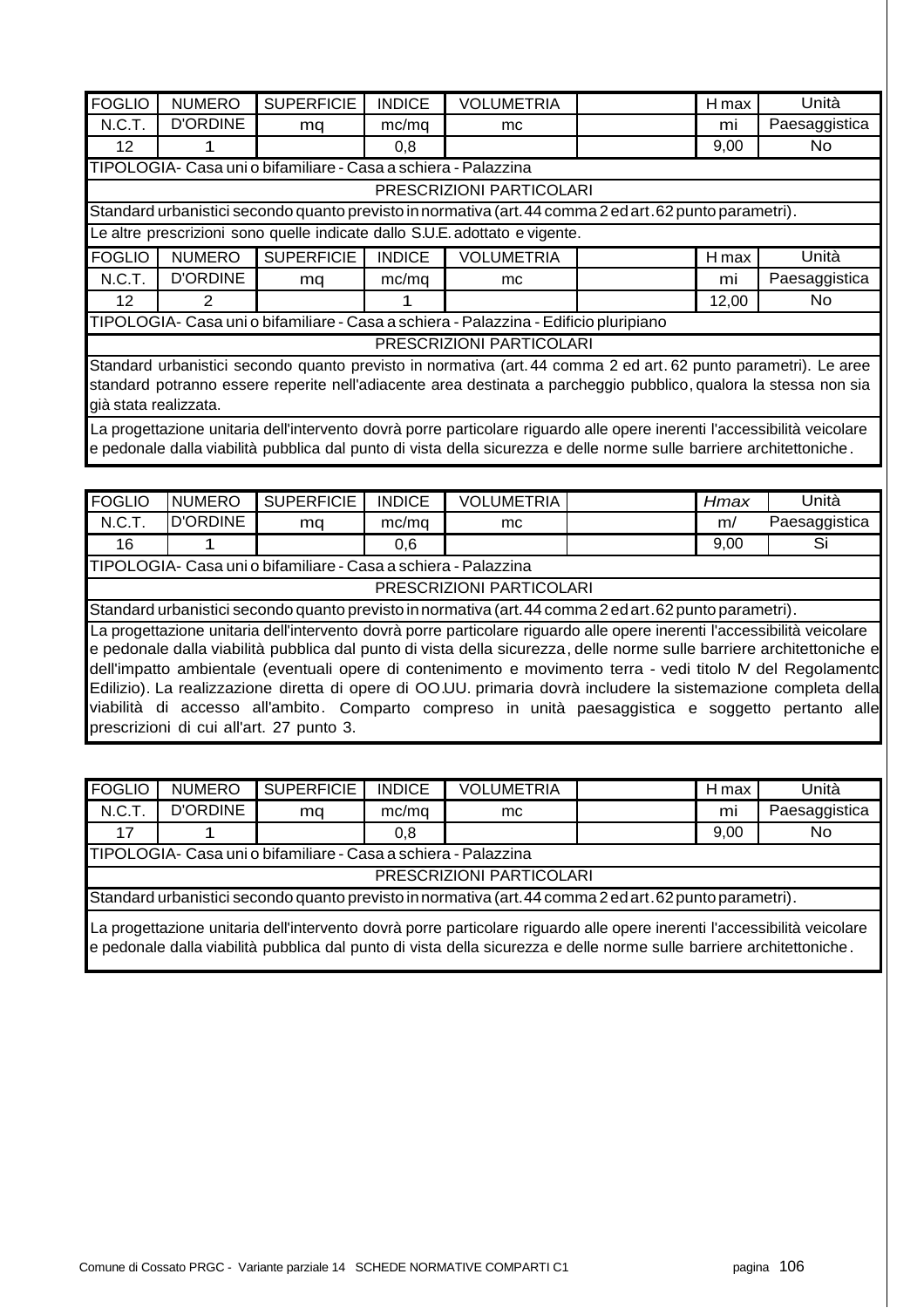| <b>FOGLIO</b>                                                                                                                                                                                                                                    | <b>NUMERO</b>                                                                                                                                                                                           | <b>SUPERFICIE</b> | <b>INDICE</b> | <b>VOLUMETRIA</b> |  | Hmax | Unità         |  |  |  |  |
|--------------------------------------------------------------------------------------------------------------------------------------------------------------------------------------------------------------------------------------------------|---------------------------------------------------------------------------------------------------------------------------------------------------------------------------------------------------------|-------------------|---------------|-------------------|--|------|---------------|--|--|--|--|
| N.C.T.                                                                                                                                                                                                                                           | <b>D'ORDINE</b>                                                                                                                                                                                         | mq                | mc/mg         | mc.               |  | mı   | Paesaggistica |  |  |  |  |
| 17                                                                                                                                                                                                                                               |                                                                                                                                                                                                         |                   | 0,9           |                   |  | 10,5 | No.           |  |  |  |  |
|                                                                                                                                                                                                                                                  | TIPOLOGIA- Casa uni o bifamiliare - Casa a schiera - Palazzina                                                                                                                                          |                   |               |                   |  |      |               |  |  |  |  |
|                                                                                                                                                                                                                                                  | PRESCRIZIONI PARTICOLARI                                                                                                                                                                                |                   |               |                   |  |      |               |  |  |  |  |
|                                                                                                                                                                                                                                                  | Standard urbanistici secondo quanto previsto in normativa (art. 44 comma 2 ed art. 62 punto parametri). Le aree<br>standard potranno essere reperite nell'adiacente area destinata a impianti sportivi. |                   |               |                   |  |      |               |  |  |  |  |
| La progettazione unitaria dell'intervento dovrà porre particolare riguardo alle opere inerenti l'accessibilità veicolare<br>e pedonale dalla viabilità pubblica dal punto di vista della sicurezza e delle norme sulle barriere architettoniche. |                                                                                                                                                                                                         |                   |               |                   |  |      |               |  |  |  |  |

| FOGLIO | <b>NUMERO</b>            | <b>SUPERFICIE</b> |  | <b>VOLUMETRIA</b>                                                                                                                   | <b>SUPERFICIE</b> | H max | Area     |  |  |  |
|--------|--------------------------|-------------------|--|-------------------------------------------------------------------------------------------------------------------------------------|-------------------|-------|----------|--|--|--|
| N.C.T. | D'ORDINE                 | ma                |  | <b>RESIDENZIALE</b>                                                                                                                 | LORDA UTILE       | mı    | Urbana   |  |  |  |
|        |                          |                   |  | mc                                                                                                                                  | TERZIARIA mg      |       | Centrale |  |  |  |
| 19     |                          |                   |  | 9350                                                                                                                                | 770               | 13,50 |          |  |  |  |
|        | PRESCRIZIONI PARTICOLARI |                   |  |                                                                                                                                     |                   |       |          |  |  |  |
|        |                          |                   |  | $\blacksquare$ Ldoti riportoti pollo procento tabello ripropdeno quelli contenuti pollo sebede pe E di qui el DDCC vigente (con una |                   |       |          |  |  |  |

l dati riportati nella presente tabella riprendono quelli contenuti nella scheda no 5 di cui al PRGC vigente (con una diversa ripartizione tra residenza e terziario). Per i fabbricati A e 8 B e C è ammesso il cambio di destinazione ad usc residenziale di unità immobiliari poste al piano terreno e di superficie pari e inferiore a mq 200 caduna, attualmente destinate a uffici.

Standard urbanistici minimi: parcheggio 1300 mq- verde 4200 mq.

| <b>FOGLIO</b> | <b>NUMERO</b> | I SUPERFICIE SUPERFI <sup>'</sup> |                | <b>VOLUMETRIA</b>   | <b>SUPERFICIE</b> | <b>H</b> max | Area     |
|---------------|---------------|-----------------------------------|----------------|---------------------|-------------------|--------------|----------|
| N.C.T.        | D'ORDINE      | ma                                | <b>COPERTI</b> | <b>RESIDENZIALE</b> | LORDA UTILE       | mi           | Urbana   |
|               |               |                                   | ma             | mc                  | TERZIARIA ma      |              | Centrale |
| 19            |               |                                   | 2000           | 12000               | 2400              | 19,50        |          |

| <b>FOGLIO</b>        | <b>NUMERO</b>                                                                                              | <b>SUPERFICIE</b> | <b>INDICE</b> | <b>VOLUMETRIA</b>                                                                                                                                                                                       | Intervento | $H$ max | Area     |  |  |
|----------------------|------------------------------------------------------------------------------------------------------------|-------------------|---------------|---------------------------------------------------------------------------------------------------------------------------------------------------------------------------------------------------------|------------|---------|----------|--|--|
| N.C.T.               | <b>D'ORDINE</b>                                                                                            | mq                | mc/mq         | mc.                                                                                                                                                                                                     | Ammesso    | mi      | Urbana   |  |  |
| 19                   | 3                                                                                                          |                   | 1,2           |                                                                                                                                                                                                         | DR         | 13,50   | Centrale |  |  |
|                      |                                                                                                            |                   |               | TIPOLOGIA-Allineamento planimetrico coerente con quello del comparto precedente.                                                                                                                        |            |         |          |  |  |
|                      |                                                                                                            |                   |               | <b>PRESCRIZIONI</b>                                                                                                                                                                                     |            |         |          |  |  |
|                      |                                                                                                            |                   |               | Standard urbanistici secondo quanto previsto in normativa (art. 44 comma 2 ed art. 62 punto parametri)                                                                                                  |            |         |          |  |  |
| <b>Icon</b>          | La progettazione unitaria dell'intervento, le cui aree standard devono trovare integrazione e collegamento |                   |               |                                                                                                                                                                                                         |            |         |          |  |  |
| <b>a</b> uelle<br>di |                                                                                                            |                   |               | cui al comparto 19.1 precedente, dovrà porre particolare riguardo alle opere inerenti<br>l'accessibilità veicolare e pedonale dalla viabilità pubblica dal punto di vista della sicurezza e delle norme |            |         |          |  |  |

| <b>FOGLIO</b>                                                                                                 | <b>NUMERO</b> | SUPERFICIE |  | <b>VOLUMETRIA</b>   | <b>SUPERFICIE</b> | H max | Area     |  |  |
|---------------------------------------------------------------------------------------------------------------|---------------|------------|--|---------------------|-------------------|-------|----------|--|--|
| N.C.T.                                                                                                        | D'ORDINE      | mq         |  | <b>RESIDENZIALE</b> | LORDA UTILE       | mi    | Urbana   |  |  |
|                                                                                                               |               |            |  | mc.                 | <b>TERZIARIA</b>  |       | Centrale |  |  |
| 19                                                                                                            |               | 1921       |  | 8000                | 2000              | 16,50 |          |  |  |
|                                                                                                               |               |            |  | <b>PRESCRIZIONI</b> |                   |       |          |  |  |
| I dati riportati nella presente tabella riprendono quelli contenuti nella scheda no 8 di cui al PRGC vigente. |               |            |  |                     |                   |       |          |  |  |
| Standard urbanistici minimi: parcheggio 1000 mq- verde 1000 mq.                                               |               |            |  |                     |                   |       |          |  |  |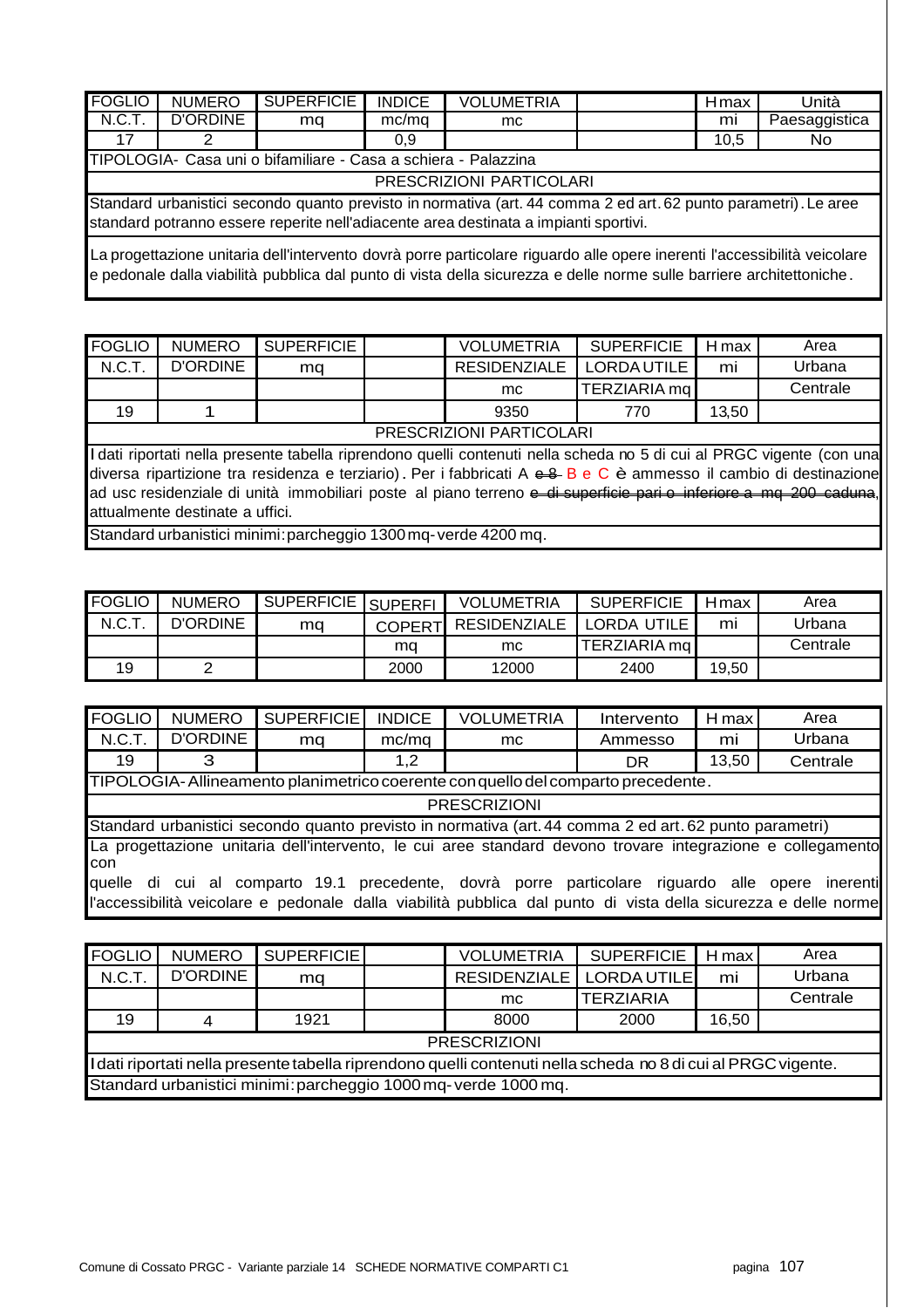| <b>FOGLIO</b>                                                                                                                                                                                                                   | <b>NUMERO</b>   | <b>SUPERFICIE</b> | <b>INDICE</b> | <b>VOLUMETRIA</b>                                                                                      |  | H max | Unità         |  |  |  |
|---------------------------------------------------------------------------------------------------------------------------------------------------------------------------------------------------------------------------------|-----------------|-------------------|---------------|--------------------------------------------------------------------------------------------------------|--|-------|---------------|--|--|--|
| N.C.T.                                                                                                                                                                                                                          | <b>D'ORDINE</b> | mq                | mc/mq         | mc.                                                                                                    |  | mi    | Paesaggistica |  |  |  |
| 19                                                                                                                                                                                                                              | 5               |                   |               |                                                                                                        |  | 9,00  | No            |  |  |  |
| TIPOLOGIA- Casa uni o bifamiliare - Casa a schiera - Palazzina                                                                                                                                                                  |                 |                   |               |                                                                                                        |  |       |               |  |  |  |
|                                                                                                                                                                                                                                 |                 |                   |               | <b>PRESCRIZIONI</b>                                                                                    |  |       |               |  |  |  |
|                                                                                                                                                                                                                                 |                 |                   |               | Standard urbanistici secondo quanto previsto in normativa (art. 44 comma 2 ed art. 62 punto parametri) |  |       |               |  |  |  |
| La progettazione unitaria dell'intervento dovrà porre particolare riguardo alle opere inerenti l'accessibilità<br>veicolare e pedonale dalla viabilità pubblica dal punto di vista della sicurezza e delle norme sulle barriere |                 |                   |               |                                                                                                        |  |       |               |  |  |  |

architettoniche .

| FOGLIO            | <b>NUMERO</b>                                                                                                                                                                                                               | <b>SUPERFICIE</b> | <b>INDICE</b> | <b>VOLUMETRIA</b>                                                                                                                                                                                                                                                                                                                            |  | H max | Area     |  |  |  |
|-------------------|-----------------------------------------------------------------------------------------------------------------------------------------------------------------------------------------------------------------------------|-------------------|---------------|----------------------------------------------------------------------------------------------------------------------------------------------------------------------------------------------------------------------------------------------------------------------------------------------------------------------------------------------|--|-------|----------|--|--|--|
| N.C.T.            | <b>D'ORDINE</b>                                                                                                                                                                                                             | ma                | mc/mq         | mc.                                                                                                                                                                                                                                                                                                                                          |  | mi    | Urbana   |  |  |  |
| 19                | 6                                                                                                                                                                                                                           |                   |               |                                                                                                                                                                                                                                                                                                                                              |  | 12,00 | Centrale |  |  |  |
|                   |                                                                                                                                                                                                                             |                   |               | TIPOLOGIA- Fino a fabbricato pluripiano con allineamento longitudinale sulla via Barazze                                                                                                                                                                                                                                                     |  |       |          |  |  |  |
|                   |                                                                                                                                                                                                                             |                   |               | <b>PRESCRIZIONI</b>                                                                                                                                                                                                                                                                                                                          |  |       |          |  |  |  |
| Standard<br>punte | urbanistici secondo quanto previsto dalla normativa (articolo 44 comma 2 ed articolo 62                                                                                                                                     |                   |               |                                                                                                                                                                                                                                                                                                                                              |  |       |          |  |  |  |
|                   | parametri); le aree individuate cartograficamente nell'ambito del comparto sono soggette a quanto previsto<br>dal comma 3 dell'art. 44. Deve essere garantito, nell'ambito delle aree S.P. individuate, il collegamento tra |                   |               |                                                                                                                                                                                                                                                                                                                                              |  |       |          |  |  |  |
|                   |                                                                                                                                                                                                                             |                   |               | La progettazione unitaria dell'intervento dovrà porre particolare riguardo alle opere inerenti l'accessibilità<br>veicolare e pedonale dalla viabilità pubblica dal punto di vista della sicurezza, delle norme sulle barriere<br>architettoniche e dell'impatto ambientale (eventuali opere di contenimento e movimento terra - vedi titolo |  |       |          |  |  |  |

IV del Regolamentc Edilizio).

architettoniche .

| <b>FOGLIO</b>                                                                                                                                                                                                                   | <b>NUMERO</b>   | <b>SUPERFICIE</b> | <b>INDICE</b> | <b>VOLUMETRIA</b>                                                                                      |  | H max | Unità         |  |  |
|---------------------------------------------------------------------------------------------------------------------------------------------------------------------------------------------------------------------------------|-----------------|-------------------|---------------|--------------------------------------------------------------------------------------------------------|--|-------|---------------|--|--|
| N.C.T.                                                                                                                                                                                                                          | <b>D'ORDINE</b> | mq                | mc/mq         | mc.                                                                                                    |  | mi    | Paesaggistica |  |  |
| 9,00<br>19<br><b>No</b>                                                                                                                                                                                                         |                 |                   |               |                                                                                                        |  |       |               |  |  |
| TIPOLOGIA- Casa uni o bifamiliare - Casa a schiera - Palazzina                                                                                                                                                                  |                 |                   |               |                                                                                                        |  |       |               |  |  |
|                                                                                                                                                                                                                                 |                 |                   |               | <b>PRESCRIZIONI</b>                                                                                    |  |       |               |  |  |
|                                                                                                                                                                                                                                 |                 |                   |               | Standard urbanistici secondo quanto previsto in normativa (art. 44 comma 2 ed art. 62 punto parametri) |  |       |               |  |  |
| La progettazione unitaria dell'intervento dovrà porre particolare riguardo alle opere inerenti l'accessibilità<br>veicolare e pedonale dalla viabilità pubblica dal punto di vista della sicurezza e delle norme sulle barriere |                 |                   |               |                                                                                                        |  |       |               |  |  |

Comune di Cossato PRGC - Variante parziale 14 SCHEDE NORMATIVE COMPARTI C1 pagina 108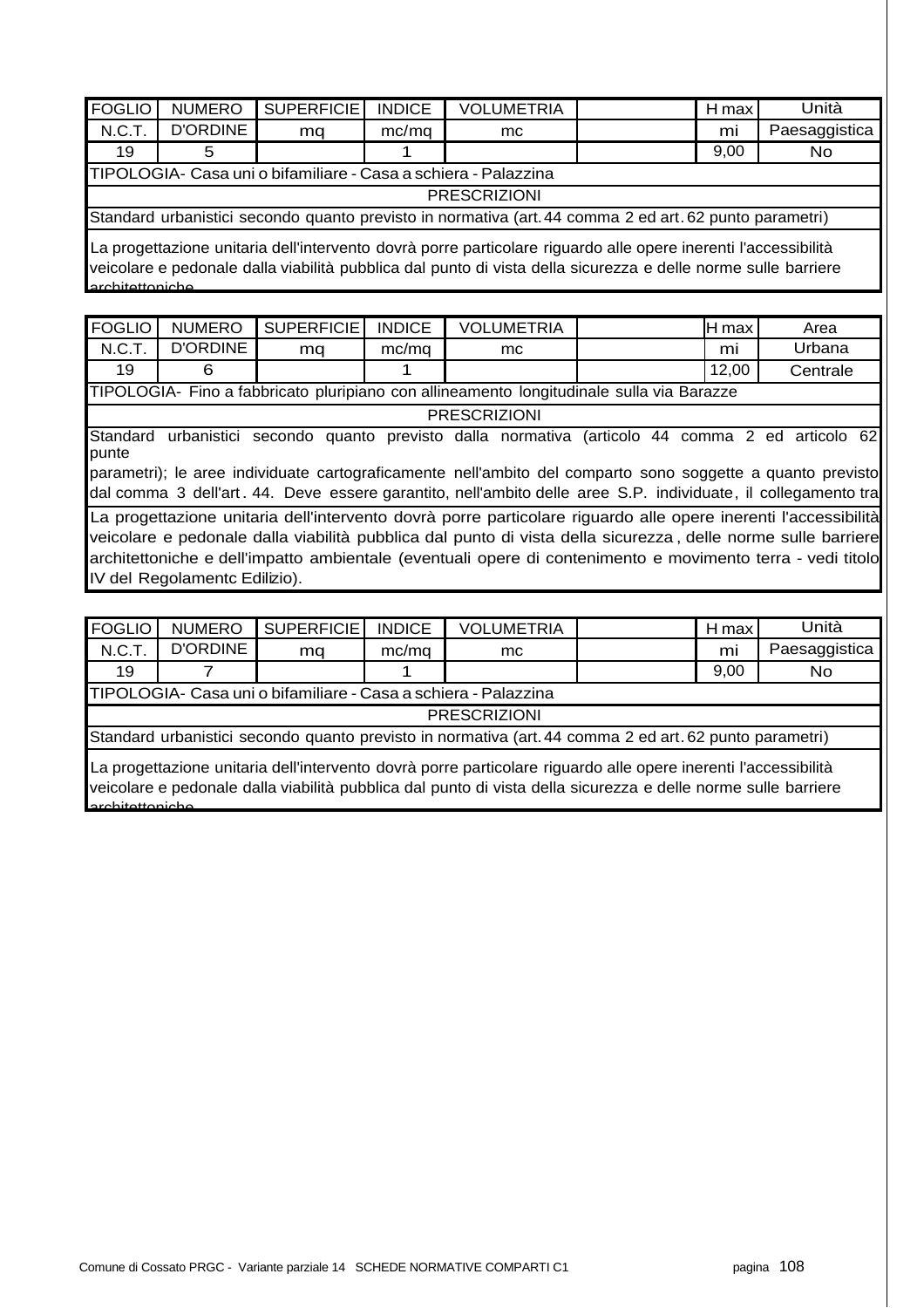| <b>FOGLIO</b>                                                                                                                                                                                                                                                                                                                                                                                                                                                                                                                                           | <b>NUMERO</b>   | <b>SUPERFICIE</b>                                | <b>INDICE</b> | <b>VOLUMETRIA</b>                                                                                        | max del frontE | Hmax | Unità         |  |  |  |
|---------------------------------------------------------------------------------------------------------------------------------------------------------------------------------------------------------------------------------------------------------------------------------------------------------------------------------------------------------------------------------------------------------------------------------------------------------------------------------------------------------------------------------------------------------|-----------------|--------------------------------------------------|---------------|----------------------------------------------------------------------------------------------------------|----------------|------|---------------|--|--|--|
| N.C.T.                                                                                                                                                                                                                                                                                                                                                                                                                                                                                                                                                  | <b>D'ORDINE</b> | ma                                               | mc/mq         | mc                                                                                                       |                | m/   | Paesaggistica |  |  |  |
| 23                                                                                                                                                                                                                                                                                                                                                                                                                                                                                                                                                      | 1.1             |                                                  | 0.6           |                                                                                                          | 7,5            | 9,00 | Si            |  |  |  |
| 23                                                                                                                                                                                                                                                                                                                                                                                                                                                                                                                                                      | 1.2             |                                                  | 0,6           |                                                                                                          | 7,50           | 9,00 | Si            |  |  |  |
|                                                                                                                                                                                                                                                                                                                                                                                                                                                                                                                                                         |                 |                                                  |               | TIPOLOGIA - Casa uni o bifamiliare - Casa a schiera - Palazzina; va contenuto lo sviluppo dei fabbricati |                |      |               |  |  |  |
|                                                                                                                                                                                                                                                                                                                                                                                                                                                                                                                                                         |                 | plurifamiliari e/o il numero di unità accorpate. |               |                                                                                                          |                |      |               |  |  |  |
|                                                                                                                                                                                                                                                                                                                                                                                                                                                                                                                                                         |                 |                                                  |               | PRESCRIZIONI PARTICOLARI                                                                                 |                |      |               |  |  |  |
| L'attuazione del comparto 23.1.2 è subordinata a Strumento Urbanistico Esecutivo di Iniziativa Pubblica - Piano<br>per l'Edilizia Economica Popolare (P.E.E.P.)                                                                                                                                                                                                                                                                                                                                                                                         |                 |                                                  |               |                                                                                                          |                |      |               |  |  |  |
| Standard urbanistici secondo quanto previsto dalla normativa (articolo 44 comma 2 ed articolo 62 punte<br>parametri); le aree individuate cartograficamente nell'ambito del comparto sono soggette a quanto previsto dal<br>comma 3 dell'art. 44. Deve essere garantita, nell'ambito delle aree S.P. individuate, la realizzazione di un<br>percorso verde ciclo-pedonale in accordo con l'Amministrazione Comunale.                                                                                                                                    |                 |                                                  |               |                                                                                                          |                |      |               |  |  |  |
| La progettazione unitaria dell'intervento dovrà porre particolare riguardo alle opere inerenti l'accessibilità veicolare<br>e pedonale dalla viabilità pubblica dal punto di vista della sicurezza e delle norme sulle barriere architettoniche.<br>La realizzazione diretta di opere di OO.UU. primaria dovrà includere la sistemazione completa della viabilità di<br>raccordo con la via Fecia, secondo quanto previsto in cartografia Comparto compreso in unità paesaggistica e<br>soggetto pertanto alle prescrizioni di cui all'art. 27 punto 3. |                 |                                                  |               |                                                                                                          |                |      |               |  |  |  |
| Il comparto 23.1.1 potrà essere suddiviso in più comparti attuativi (con S.T. minima pari ad almeno 4.500 mq) a<br>condizione che venga concordata con l'Amministrazione Comunale la realizzazione della viabilità già oggetto di<br>progettazione preliminare, comprensiva di pista ciclabile come da indicazione cartografica.                                                                                                                                                                                                                        |                 |                                                  |               |                                                                                                          |                |      |               |  |  |  |

| <b>FOGLIO</b>                                                                                                                                                                                                                                                                                         | <b>INUMERO</b>           | <b>SUPERFICIE</b>                                              | <b>INDICE</b> | <b>VOLUMETRIA</b> |  | H max | Unità         |  |  |  |
|-------------------------------------------------------------------------------------------------------------------------------------------------------------------------------------------------------------------------------------------------------------------------------------------------------|--------------------------|----------------------------------------------------------------|---------------|-------------------|--|-------|---------------|--|--|--|
| N.C.T.                                                                                                                                                                                                                                                                                                | D'ORDINE                 | ma                                                             | mc/mq         | mc.               |  | mi    | Paesaggistica |  |  |  |
| 23                                                                                                                                                                                                                                                                                                    | 2.1                      |                                                                | 0,8           |                   |  | 9,00  | No.           |  |  |  |
|                                                                                                                                                                                                                                                                                                       |                          | TIPOLOGIA- Casa uni o bifamiliare - Casa a schiera - Palazzina |               |                   |  |       |               |  |  |  |
|                                                                                                                                                                                                                                                                                                       | PRESCRIZIONI PARTICOLARI |                                                                |               |                   |  |       |               |  |  |  |
| Standard urbanistici secondo quanto previsto dalla normativa (articolo 44 comma 2 ed articolo 62 punte<br>parametri). Deve essere garantita, nell'ambito delle aree S.P., la realizzazione del collegamento verde ciclo-<br>pedonale tra via Paschetto e Frazione Conti come indicato in cartografia. |                          |                                                                |               |                   |  |       |               |  |  |  |
| La progettazione unitaria dell'intervento dovrà porre particolare riguardo alle opere inerenti l'accessibilità veicolare<br>e pedonale dalla viabilità pubblica dal punto di vista della sicurezza e delle norme sulle barriere architettoniche.                                                      |                          |                                                                |               |                   |  |       |               |  |  |  |

| <b>FOGLIO</b>                                                                                                                                                                                                                                                                                         | <b>NUMERO</b>            | <b>SUPERFICIE</b>                                              | <b>INDICE</b> | <b>VOLUMETRIA</b> |  | H max | Unità         |  |  |  |
|-------------------------------------------------------------------------------------------------------------------------------------------------------------------------------------------------------------------------------------------------------------------------------------------------------|--------------------------|----------------------------------------------------------------|---------------|-------------------|--|-------|---------------|--|--|--|
| N.C.T.                                                                                                                                                                                                                                                                                                | D'ORDINE                 | mq                                                             | mc/mq         | mc.               |  | mi    | Paesaggistica |  |  |  |
| 23                                                                                                                                                                                                                                                                                                    | 2.2                      |                                                                | 0,8           |                   |  | 9,00  | No.           |  |  |  |
|                                                                                                                                                                                                                                                                                                       |                          | TIPOLOGIA- Casa uni o bifamiliare - Casa a schiera - Palazzina |               |                   |  |       |               |  |  |  |
|                                                                                                                                                                                                                                                                                                       | PRESCRIZIONI PARTICOLARI |                                                                |               |                   |  |       |               |  |  |  |
| Standard urbanistici secondo quanto previsto dalla normativa (articolo 44 comma 2 ed articolo 62 punte<br>parametri). Deve essere garantita, nell'ambito delle aree S.P., la realizzazione del collegamento verde ciclo-<br>pedonale tra via Paschetto e Frazione Conti come indicato in cartografia. |                          |                                                                |               |                   |  |       |               |  |  |  |
| La progettazione unitaria dell'intervento dovrà porre particolare riguardo alle opere inerenti l'accessibilità veicolare<br>e pedonale dalla viabilità pubblica dal punto di vista della sicurezza e delle norme sulle barriere architettoniche.                                                      |                          |                                                                |               |                   |  |       |               |  |  |  |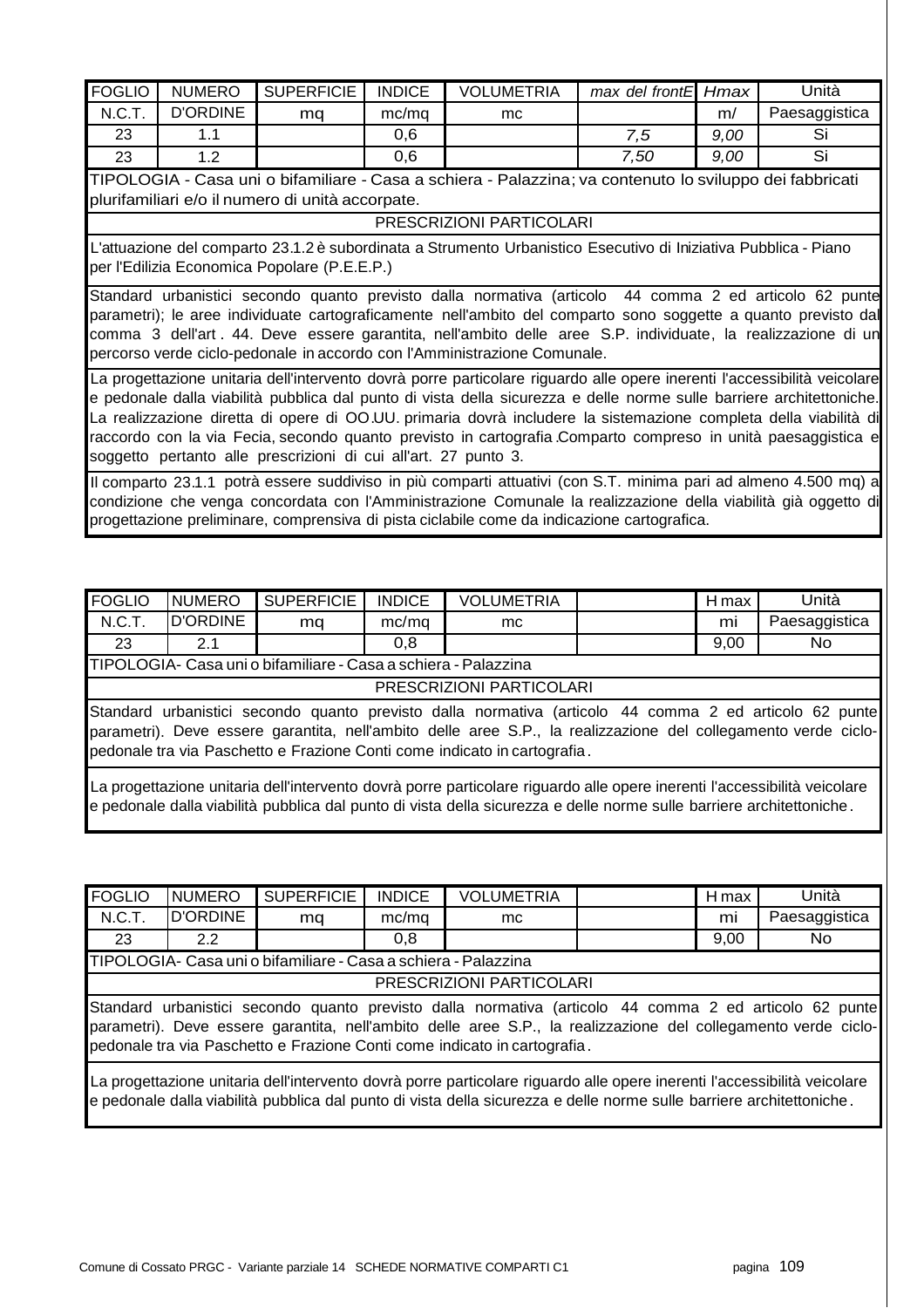| <b>FOGLIO</b>                                                                                                                                                                                                                                    | <b>NUMERO</b>                                                  | <b>SUPERFICIE</b> | <b>INDICE</b> | <b>VOLUMETRIA</b>                                                                                    |  | H max | Unità         |  |  |  |
|--------------------------------------------------------------------------------------------------------------------------------------------------------------------------------------------------------------------------------------------------|----------------------------------------------------------------|-------------------|---------------|------------------------------------------------------------------------------------------------------|--|-------|---------------|--|--|--|
| N.C.T.                                                                                                                                                                                                                                           | <b>D'ORDINE</b>                                                | ma                | mc/mq         | mc                                                                                                   |  | mi    | Paesaggistica |  |  |  |
| 24                                                                                                                                                                                                                                               |                                                                |                   |               |                                                                                                      |  | 10,50 | No.           |  |  |  |
|                                                                                                                                                                                                                                                  | TIPOLOGIA- Casa uni o bifamiliare - Casa a schiera - Palazzina |                   |               |                                                                                                      |  |       |               |  |  |  |
|                                                                                                                                                                                                                                                  | PRESCRIZIONI PARTICOLARI                                       |                   |               |                                                                                                      |  |       |               |  |  |  |
|                                                                                                                                                                                                                                                  |                                                                |                   |               | Standard urbanistici secondo quanto previsto in normativa (art.44 comma 2 ed art.62 punto parametri) |  |       |               |  |  |  |
| La progettazione unitaria dell'intervento dovrà porre particolare riguardo alle opere inerenti l'accessibilità veicolare<br>e pedonale dalla viabilità pubblica dal punto di vista della sicurezza e delle norme sulle barriere architettoniche. |                                                                |                   |               |                                                                                                      |  |       |               |  |  |  |

| <b>FOGLIO</b>                                                                                                                                                                                                                                    | <b>NUMERO</b>            | <b>SUPERFICIE</b> | <b>INDICE</b> | <b>VOLUMETRIA</b>                                                                                    |  | H max | Unità         |  |  |
|--------------------------------------------------------------------------------------------------------------------------------------------------------------------------------------------------------------------------------------------------|--------------------------|-------------------|---------------|------------------------------------------------------------------------------------------------------|--|-------|---------------|--|--|
| N.C.T.                                                                                                                                                                                                                                           | <b>D'ORDINE</b>          | mq                | mc/mq         | mc.                                                                                                  |  | mi    | Paesaggistica |  |  |
| 24                                                                                                                                                                                                                                               | 2                        |                   | 0,8           |                                                                                                      |  | 10,50 | No.           |  |  |
| TIPOLOGIA- Casa uni o bifamiliare - Casa a schiera - Palazzina                                                                                                                                                                                   |                          |                   |               |                                                                                                      |  |       |               |  |  |
|                                                                                                                                                                                                                                                  | PRESCRIZIONI PARTICOLARI |                   |               |                                                                                                      |  |       |               |  |  |
|                                                                                                                                                                                                                                                  |                          |                   |               | Standard urbanistici secondo quanto previsto in normativa (art.44 comma 2 ed art.62 punto parametri) |  |       |               |  |  |
| La progettazione unitaria dell'intervento dovrà porre particolare riguardo alle opere inerenti l'accessibilità veicolare<br>e pedonale dalla viabilità pubblica dal punto di vista della sicurezza e delle norme sulle barriere architettoniche. |                          |                   |               |                                                                                                      |  |       |               |  |  |

| <b>FOGLIO</b>                                                                                                                                                                                                                                                                                                                                                                                                                                     | <b>NUMERO</b>                                                  | <b>SUPERFICIE</b> | <b>INDICE</b> | <b>VOLUMETRIA</b>                                                                                    |  | H max | Unità         |  |  |  |
|---------------------------------------------------------------------------------------------------------------------------------------------------------------------------------------------------------------------------------------------------------------------------------------------------------------------------------------------------------------------------------------------------------------------------------------------------|----------------------------------------------------------------|-------------------|---------------|------------------------------------------------------------------------------------------------------|--|-------|---------------|--|--|--|
| N.C.T.                                                                                                                                                                                                                                                                                                                                                                                                                                            | <b>D'ORDINE</b>                                                | mq                | mc/mq         | mc.                                                                                                  |  | mi    | Paesaggistica |  |  |  |
| 28                                                                                                                                                                                                                                                                                                                                                                                                                                                |                                                                |                   | 0,8           |                                                                                                      |  | 9,00  | No.           |  |  |  |
|                                                                                                                                                                                                                                                                                                                                                                                                                                                   | TIPOLOGIA- Casa uni o bifamiliare - Casa a schiera - Palazzina |                   |               |                                                                                                      |  |       |               |  |  |  |
|                                                                                                                                                                                                                                                                                                                                                                                                                                                   | PRESCRIZIONI PARTICOLARI                                       |                   |               |                                                                                                      |  |       |               |  |  |  |
|                                                                                                                                                                                                                                                                                                                                                                                                                                                   |                                                                |                   |               | Standard urbanistici secondo quanto previsto in normativa (art.44 comma 2 ed art.62 punto parametri) |  |       |               |  |  |  |
| La progettazione unitaria dell'intervento dovrà porre particolare riguardo alle opere inerenti l'accessibilità veicolare<br>e pedonale dalla viabilità pubblica dal punto di vista della sicurezza e delle norme sulle barriere architettoniche.<br>La realizzazione diretta di opere di OO.UU. primaria dovrà includere la sistemazione completa della viabilità di<br>accesso dalla via Vercellotto (lato est), comprensiva di pista ciclabile. |                                                                |                   |               |                                                                                                      |  |       |               |  |  |  |

| FOGLIO                                                                                                                                                                                                                                                                                                                                                                                                                   | <b>NUMERO</b>                                                                                                            | <b>SUPERFICIE</b> | <b>INDICE</b> | <b>VOLUMETRIA</b> |  | H max | Unità         |  |  |
|--------------------------------------------------------------------------------------------------------------------------------------------------------------------------------------------------------------------------------------------------------------------------------------------------------------------------------------------------------------------------------------------------------------------------|--------------------------------------------------------------------------------------------------------------------------|-------------------|---------------|-------------------|--|-------|---------------|--|--|
| N.C.T.                                                                                                                                                                                                                                                                                                                                                                                                                   | <b>D'ORDINE</b>                                                                                                          | ma                | mc/mq         | mc.               |  | mi    | Paesaggistica |  |  |
| 28                                                                                                                                                                                                                                                                                                                                                                                                                       |                                                                                                                          |                   | 0,8           |                   |  | 9,00  | No.           |  |  |
| TIPOLOGIA- Casa uni o bifamiliare - Casa a schiera - Palazzina                                                                                                                                                                                                                                                                                                                                                           |                                                                                                                          |                   |               |                   |  |       |               |  |  |
| PRESCRIZIONI PARTICOLARI                                                                                                                                                                                                                                                                                                                                                                                                 |                                                                                                                          |                   |               |                   |  |       |               |  |  |
| Standard urbanistici secondo quanto previsto dalla normativa (articolo 44 comma 2 ed articolo 62 punte<br>parametri); le aree individuate cartograficamente nell'ambito del comparto sono soggette a quanto previsto dal<br>comma 3 dell'art. 44. Deve essere garantita, nell'ambito delle aree S.P. individuate, la realizzazione di un<br>collegamento verde ciclo-pedonale in accordo con l'Amministrazione Comunale. |                                                                                                                          |                   |               |                   |  |       |               |  |  |
|                                                                                                                                                                                                                                                                                                                                                                                                                          | La progettazione unitaria dell'intervento dovrà porre particolare riguardo alle opere inerenti l'accessibilità veicolare |                   |               |                   |  |       |               |  |  |

e pedonale dalla viabilità pubblica dal punto di vista della sicurezza e delle norme sulle barriere architettoniche. La realizzazione diretta di opere di OO.UU. primaria dovrà includere la sistemazione completa della viabilità di collegamento con la via Vercellotto (lato ovest), comprensiva di pista ciclabile.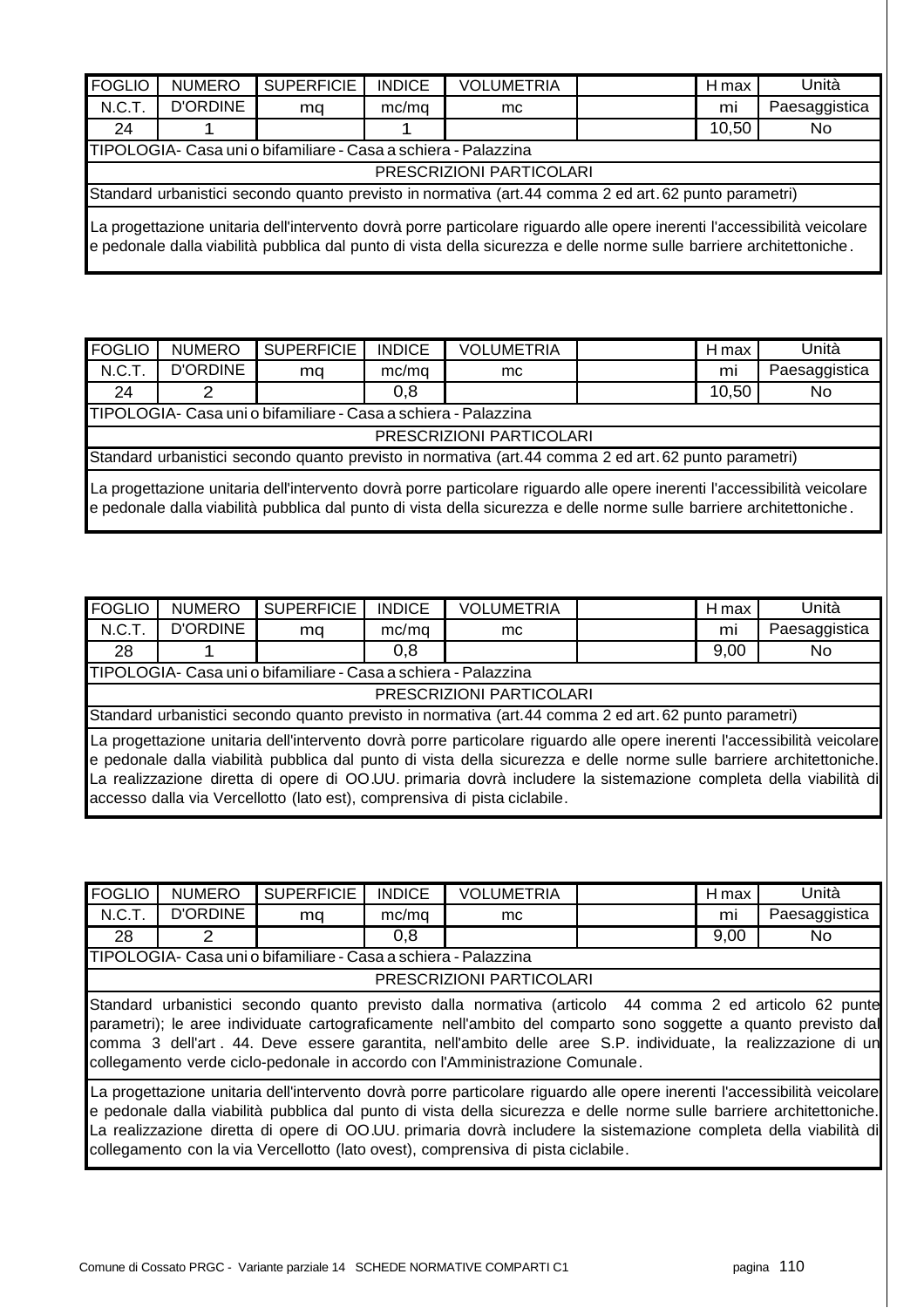| <b>FOGLIO</b> | <b>NUMERO</b>                                                                        | <b>SUPERFICIE</b> | <b>INDICE</b> | <b>VOLUMETRIA</b>                                                                                                                                                                                                                                                                                                                                                                                                                                                                                                                                                                                                                                                                    |  | H max | Unità         |  |  |
|---------------|--------------------------------------------------------------------------------------|-------------------|---------------|--------------------------------------------------------------------------------------------------------------------------------------------------------------------------------------------------------------------------------------------------------------------------------------------------------------------------------------------------------------------------------------------------------------------------------------------------------------------------------------------------------------------------------------------------------------------------------------------------------------------------------------------------------------------------------------|--|-------|---------------|--|--|
| N.C.T.        | <b>D'ORDINE</b>                                                                      | ma                | mc/mq         | mc                                                                                                                                                                                                                                                                                                                                                                                                                                                                                                                                                                                                                                                                                   |  | mi    | Paesaggistica |  |  |
| 30            |                                                                                      |                   | 1,1           |                                                                                                                                                                                                                                                                                                                                                                                                                                                                                                                                                                                                                                                                                      |  | 19,50 | No.           |  |  |
|               | TIPOLOGIA- Casa uni o bifamiliare - Casa a schiera - Palazzina - Edificio pluripiano |                   |               |                                                                                                                                                                                                                                                                                                                                                                                                                                                                                                                                                                                                                                                                                      |  |       |               |  |  |
|               | PRESCRIZIONI PARTICOLARI                                                             |                   |               |                                                                                                                                                                                                                                                                                                                                                                                                                                                                                                                                                                                                                                                                                      |  |       |               |  |  |
|               |                                                                                      |                   |               | Standard urbanistici secondo quanto previsto in normativa (art.44 comma 2 ed art.62 punto parametri)                                                                                                                                                                                                                                                                                                                                                                                                                                                                                                                                                                                 |  |       |               |  |  |
|               |                                                                                      |                   |               | La progettazione unitaria dell'intervento dovrà porreparticolare riguardo alle opere inerenti l'accessibilità veicolare e<br>pedonale dalla viabilità pubblica dal punto di vista della sicurezza e delle norme sulle barriere architettoniche. La<br>realizzazione diretta di opere di OO.UU. primaria dovrà includere, in accordo con l'Amministrazione, la<br>viabilità di collegamento con la via Castelletto come prevista in cartografia. La suddivisione in più comparti di<br>attuazione è ammessa a condizione che venga comunque realizzata la viabilità citata e che sia garantita<br>l'unitarietà dellla viabilià interna e degli allacciamenti inerenti tutte le OO.UU. |  |       |               |  |  |

| <b>FOGLIO</b> | <b>NUMERO</b>                                                                                                                                                                                                                                                                                                                                                                                                                                                                                                                                                                                                                                                       | SUPERFICIE | <b>INDICE</b> | <b>VOLUMETRIA</b>                                                                    |  | H max | Unità         |  |  |
|---------------|---------------------------------------------------------------------------------------------------------------------------------------------------------------------------------------------------------------------------------------------------------------------------------------------------------------------------------------------------------------------------------------------------------------------------------------------------------------------------------------------------------------------------------------------------------------------------------------------------------------------------------------------------------------------|------------|---------------|--------------------------------------------------------------------------------------|--|-------|---------------|--|--|
| N.C.T.        | <b>D'ORDINE</b>                                                                                                                                                                                                                                                                                                                                                                                                                                                                                                                                                                                                                                                     | ma         | mc/mq         | mc.                                                                                  |  | mi    | Paesaggistica |  |  |
| 30            | 2                                                                                                                                                                                                                                                                                                                                                                                                                                                                                                                                                                                                                                                                   |            | 4, 10, 773    |                                                                                      |  | 19,50 | No.           |  |  |
|               |                                                                                                                                                                                                                                                                                                                                                                                                                                                                                                                                                                                                                                                                     |            |               | TIPOLOGIA- Casa uni o bifamiliare - Casa a schiera - Palazzina - Edificio pluripiano |  |       |               |  |  |
|               | PRESCRIZIONI PARTICOLARI                                                                                                                                                                                                                                                                                                                                                                                                                                                                                                                                                                                                                                            |            |               |                                                                                      |  |       |               |  |  |
|               | Standard urbanistici secondo quanto previsto in normativa (art. 44 comma 2 ed art. 62 punto parametri)                                                                                                                                                                                                                                                                                                                                                                                                                                                                                                                                                              |            |               |                                                                                      |  |       |               |  |  |
|               | La progettazione unitaria dell'intervento dovrà porre particolare riguardo alle opere inerenti l'accessibilità veicolare<br>e pedonale dalla viabilità pubblica dal punto di vista della sicurezza e delle norme sulle barriere architettoniche.<br>La realizzazione diretta di opere di OO.UU. primaria potrà prevedere devrà includere, previa verifica<br>con l'Amministrazione dell'iter progettuale relativo al nuovo svincolo previsto dal PRG tra via Castelletto e via<br>L'Amministrazione potrà, a sua discrezione, valutare accessi alternativi al comparto, nel rispetto dei criteri general<br>indicati per la progettazione unitaria dell'intervento. |            |               |                                                                                      |  |       |               |  |  |

| <b>FOGLIO</b>                                                  | <b>NUMERO</b>                                                                                                                                                                                                                                                                                                                                                                                       | <b>SUPERFICIE</b> | <b>INDICE</b> | <b>VOLUMETRIA</b>                                                                                       |  | H max | Unità         |  |  |  |
|----------------------------------------------------------------|-----------------------------------------------------------------------------------------------------------------------------------------------------------------------------------------------------------------------------------------------------------------------------------------------------------------------------------------------------------------------------------------------------|-------------------|---------------|---------------------------------------------------------------------------------------------------------|--|-------|---------------|--|--|--|
| N.C.T.                                                         | <b>D'ORDINE</b>                                                                                                                                                                                                                                                                                                                                                                                     | mq                | mc/mq         | mc.                                                                                                     |  | mi    | Paesaggistica |  |  |  |
| 30                                                             | З                                                                                                                                                                                                                                                                                                                                                                                                   |                   | 0,8           |                                                                                                         |  | 10,50 | No.           |  |  |  |
| TIPOLOGIA- Casa uni o bifamiliare - Casa a schiera - Palazzina |                                                                                                                                                                                                                                                                                                                                                                                                     |                   |               |                                                                                                         |  |       |               |  |  |  |
|                                                                | PRESCRIZIONI PARTICOLARI                                                                                                                                                                                                                                                                                                                                                                            |                   |               |                                                                                                         |  |       |               |  |  |  |
|                                                                |                                                                                                                                                                                                                                                                                                                                                                                                     |                   |               | Standard urbanistici secondo quanto previsto in normativa (art. 44 comma 2 ed art. 62 punto parametri). |  |       |               |  |  |  |
|                                                                | La progettazione unitaria dell'intervento dovrà tenere conto, previa verifica con l'Amministrazione, della rotonda<br>prevista in adiacenza al comparto; particolare riguardo dovrà inoltre essere posto nella previsione delle opere<br>inerenti l'accessibilità veicolare e pedonale dalla viabilità pubblica dal punto di vista della sicurezza e delle norme<br>sulle barriere architettoniche. |                   |               |                                                                                                         |  |       |               |  |  |  |

| <b>FOGLIO</b>                                                                                                    | <b>NUMERO</b>                                                  | <b>SUPERFICIE</b> | <b>INDICE</b> | <b>VOLUMETRIA</b>        |  | H max | Unità         |  |  |
|------------------------------------------------------------------------------------------------------------------|----------------------------------------------------------------|-------------------|---------------|--------------------------|--|-------|---------------|--|--|
| N.C.T.                                                                                                           | <b>D'ORDINE</b>                                                | ma                | mc/ma         | mc.                      |  | mi    | Paesaggistica |  |  |
| 30                                                                                                               |                                                                |                   |               |                          |  | 10,50 | No            |  |  |
|                                                                                                                  | TIPOLOGIA- Casa uni o bifamiliare - Casa a schiera - Palazzina |                   |               |                          |  |       |               |  |  |
|                                                                                                                  |                                                                |                   |               | PRESCRIZIONI PARTICOLARI |  |       |               |  |  |
| Standard urbanistici, parametri e prescrizioni sono quelli indicati dalla S.U.E. adottato e vigente, la cubatura |                                                                |                   |               |                          |  |       |               |  |  |
| massima è quella prevista dalla presente tabella.                                                                |                                                                |                   |               |                          |  |       |               |  |  |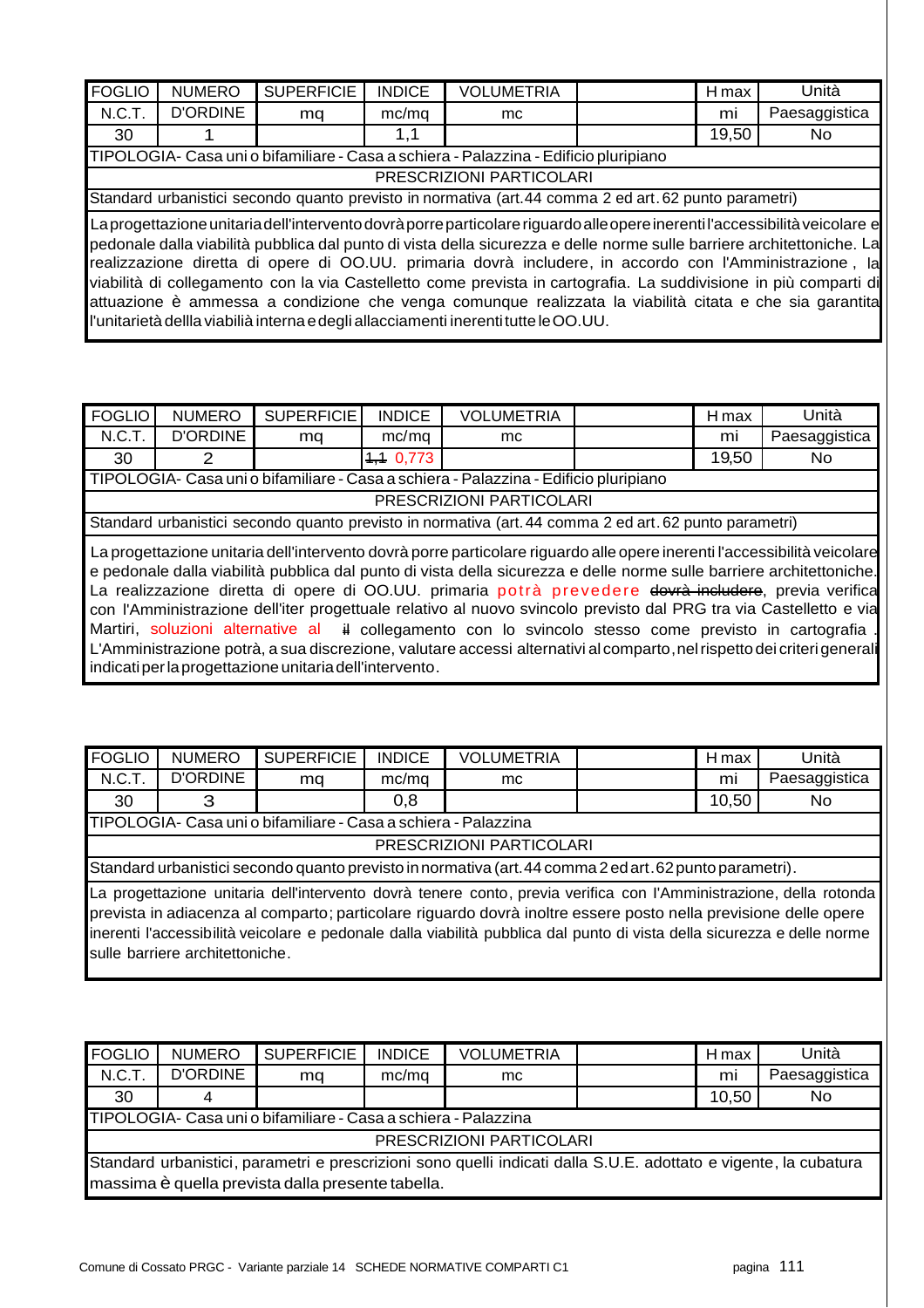| <b>FOGLIO</b>                                                                                                                                                                                                                                                                                                                                                                                                        | <b>NUMERO</b>   | <b>SUPERFICIE</b>                                              | <b>INDICE</b> | <b>VOLUMETRIA</b> |  | H max | Unità         |  |
|----------------------------------------------------------------------------------------------------------------------------------------------------------------------------------------------------------------------------------------------------------------------------------------------------------------------------------------------------------------------------------------------------------------------|-----------------|----------------------------------------------------------------|---------------|-------------------|--|-------|---------------|--|
| N.C.T.                                                                                                                                                                                                                                                                                                                                                                                                               | <b>D'ORDINE</b> | mq                                                             | mc/mq         | mc                |  | mi    | Paesaggistica |  |
| 30                                                                                                                                                                                                                                                                                                                                                                                                                   | 5               |                                                                |               |                   |  | 10,50 | No.           |  |
|                                                                                                                                                                                                                                                                                                                                                                                                                      |                 | TIPOLOGIA- Casa uni o bifamiliare - Casa a schiera - Palazzina |               |                   |  |       |               |  |
| PRESCRIZIONI PARTICOLARI                                                                                                                                                                                                                                                                                                                                                                                             |                 |                                                                |               |                   |  |       |               |  |
| Standard urbanistici secondo quanto previsto dalla normativa (articolo 44 comma 2 ed articolo 62 punte parametri);<br>le aree individuate cartograficamente nell'ambito del comparto sono soggette a quanto previsto dal comma 3<br>dell'art . 44. Deve essere garantita, nell'ambito delle aree S.P. individuate, la realizzazione del collegamento<br>verde ciclo-pedonale con il comparto 30.6 dalla via Paruzza. |                 |                                                                |               |                   |  |       |               |  |
| La progettazione unitaria dell'intervento dovrà porre particolare riguardo alle opere inerenti l'accessibilità veicolare e<br>pedonale dalla viabilità pubblica dal punto di vista della sicurezza e delle norme sulle barriere architettoniche.                                                                                                                                                                     |                 |                                                                |               |                   |  |       |               |  |

| <b>FOGLIO</b> | <b>NUMERO</b>                                                                        | <b>SUPERFICIE</b>                                                 | <b>INDICE</b> | <b>VOLUMETRIA</b>                                                                                                  |  | H max | Unità         |  |  |
|---------------|--------------------------------------------------------------------------------------|-------------------------------------------------------------------|---------------|--------------------------------------------------------------------------------------------------------------------|--|-------|---------------|--|--|
| N.C.T.        | <b>D'ORDINE</b>                                                                      | mq                                                                | mc/mq         | mc                                                                                                                 |  | mi    | Paesaggistica |  |  |
| 30            | 6                                                                                    |                                                                   |               |                                                                                                                    |  | 16,50 | No.           |  |  |
|               | TIPOLOGIA- Casa uni o bifamiliare - Casa a schiera - Palazzina - Edificio pluripiano |                                                                   |               |                                                                                                                    |  |       |               |  |  |
|               |                                                                                      |                                                                   |               | PRESCRIZIONI PARTICOLARI                                                                                           |  |       |               |  |  |
|               |                                                                                      |                                                                   |               | Standard urbanistici secondo quanto previsto dalla normativa (articolo 44 comma 2 ed articolo 62 punte parametri); |  |       |               |  |  |
|               |                                                                                      |                                                                   |               | le aree individuate cartograficamente nell'ambito del comparto sono soggette a quanto previsto dal comma 3         |  |       |               |  |  |
|               |                                                                                      |                                                                   |               | dell'art . 44. Deve essere garantita, nell'ambito delle aree S.P. individuate, la realizzazione del collegamento   |  |       |               |  |  |
|               |                                                                                      | verde ciclo-pedonale con il comparto 30.5 da via Cesare Battisti. |               |                                                                                                                    |  |       |               |  |  |

La progettazione unitaria dell'intervento dovrà porre particolare riguardo alle opere inerenti l'accessibilità veicolare e pedonale dalla viabilità pubblica dal punto di vista della sicurezza e delle norme sulle barriere architettoniche .

| <b>FOGLIO</b>                                                                                          | <b>NUMERO</b>                                                                                                              | <b>SUPERFICIE</b> | <b>INDICE</b> | <b>VOLUMETRIA</b>        |  | H max | Unità         |  |  |
|--------------------------------------------------------------------------------------------------------|----------------------------------------------------------------------------------------------------------------------------|-------------------|---------------|--------------------------|--|-------|---------------|--|--|
| N.C.T.                                                                                                 | D'ORDINE                                                                                                                   | mq                | mc/mq         | mc.                      |  | mi    | Paesaggistica |  |  |
| 30                                                                                                     | 8                                                                                                                          |                   | 0,8           |                          |  | 10,50 | No.           |  |  |
| TIPOLOGIA- Casa uni o bifamiliare - Casa a schiera - Palazzina                                         |                                                                                                                            |                   |               |                          |  |       |               |  |  |
|                                                                                                        |                                                                                                                            |                   |               | PRESCRIZIONI PARTICOLARI |  |       |               |  |  |
| Standard urbanistici secondo quanto previsto in normativa (art. 44 comma 2 ed art. 62 punto parametri) |                                                                                                                            |                   |               |                          |  |       |               |  |  |
|                                                                                                        | La progettazione unitaria dell'intervento dovrà porre particolare riguardo alle opere inerenti l'accessibilità veicolare e |                   |               |                          |  |       |               |  |  |

pedonale dalla viabilità pubblica dal punto di vista della sicurezza e delle norme sulle barriere architettoniche .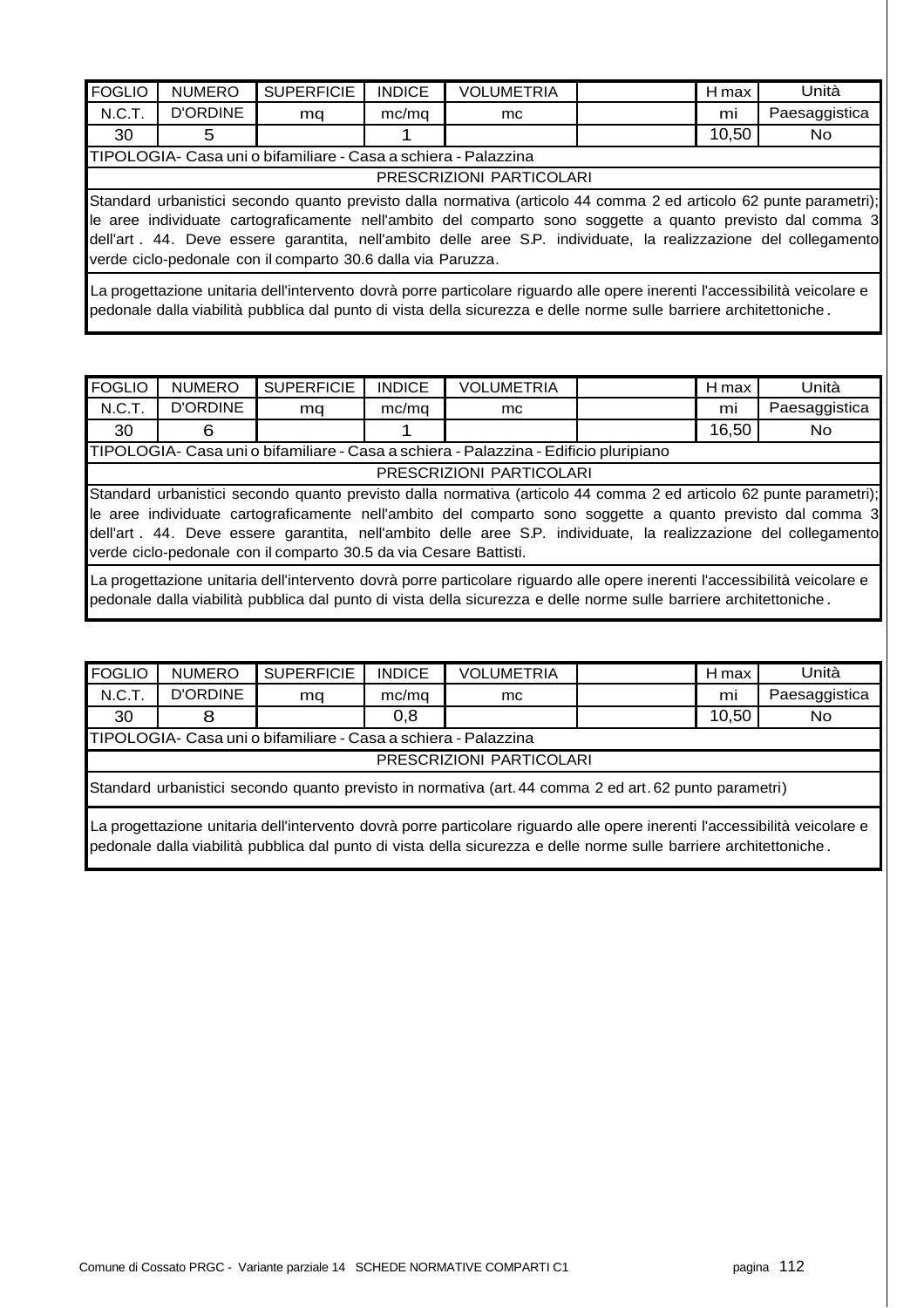#### **ALLEGATO 6- NORMATIVA SPECIFICA PER IL COMMERCIO AL DETTAGLIO**

## Punto 1) - NORME DI RIFERIMENTO

L'attività di commerc io al dettaglio, ai sensi della L.R. 28/99, della D.C.R. 563-13414/99 come modificata dalla D.C.R.24 marzo 2006 n.59-10831 e della D.G.R. 42-29532/2000, è ammessa , nel rispetto delle disposizioni previste dagli articoli 23, 25, 26, 27, 28 della D.C.R. citata, sul territorio comunale secondo la seguente classificazione.

Sulla base dei criteri adottati ai sensi dell'art.8 comma 3 del D.Lgs 114/98, il Piano Regolatore delimita le zone di addensamento e le localizzazioni commerciali, individuandole con perimetrazione. Non è ammesso il riconoscimento di altre localizzazioni in sede di procedimento per il rilascio delle autorizzazioni commerciali.

## VICINATO

E' ammesso su tutto il territorio comunale, nel rispetto delle limitazioni e delle incompatibilità indicate nei singoli azzonament i;

## MEDIE STRUTTURE

Sono ammesse nell'ambito delle zone di addensamento e nelle localizzazioni secondo quanto previsto dalla allegata tabella delle compatibilità territoriali dello sviluppo e se ubicate all'interno di aree a destinazione commerciale individuate cartograficamente o attraverso la normativa dei singoli azzonamenti .

L'insediamento di medie strutture, anche qualora avvenga per cambio di destinazione d'uso di edifici preesistenti, deve prevedere, nell'ambito delle modalità di intervento previste in normativa per i singoli azzonamenti, una valutazione degli impatti sull'ambiente, sulla mobilità e sulla rete dei servizi pubblici e privati preesistente.

#### GRANDI STRUTTURE

Sono ammesse nell'ambito delle zone di addensamento e nelle localizzazioni, secondo quanto previsto dalla allegata tabella delle compatibilità territoriali dello sviluppo e se ubicate all'interno di aree a destinazione commerciale individuate cartograficamente o attraverso la normativa dei singoli azzonamenti .

l progetti a corredo delle domande per grandi strutture dovranno contenere, anche qualora avvenga per cambio di destinazione d'uso di edifici preesistenti, idonee simulazioni dei prevedibili flussi generali/attratti nelle ore di punta dalla strutture commerciali, al fine di verificare la compatibilità degli stessi con la viabilità esistente e l'efficacia delle soluzioni proposte. Qualora la sostenibilità delle previsioni di traffico provocate da nuovi insediamenti commerciali, sia condizionata alla preventiva realizzazione o potenziamento di determinate infrastrutture , tali condizioni di subordinazione temporale devono essere esplicitate in sede diredazione degli strumenti urbanistici esecutivi.

## CARTOGRAFIA DEL PIANO REGOLATORE

Sull'elaborato 3P.5 della cartografia di piano sono stati delimitati :

#### A.1. ADDENSAMENTI STORICI RILEVANTI

• un unico addensamento nell'area urbana centrale diantica formazione.

## A.3. ADDENSAMENTI COMMERCIALI URBANI FORTI

• un unico addensamento nell'area urbana centrale di corona all'addensamento A 1.

## L.1. LOCALIZZAZIONI COMMERCIALI URBANE NON ADDENSATE

• 15 localizzazioni esterne all'addensamento A3;

## L.2. LOCALIZZAZIONI COMMERCIALI URBANO-PERIFERICHE NON ADDENSATE

• una localizzazione in via Maffei (a nord), località La Volpe .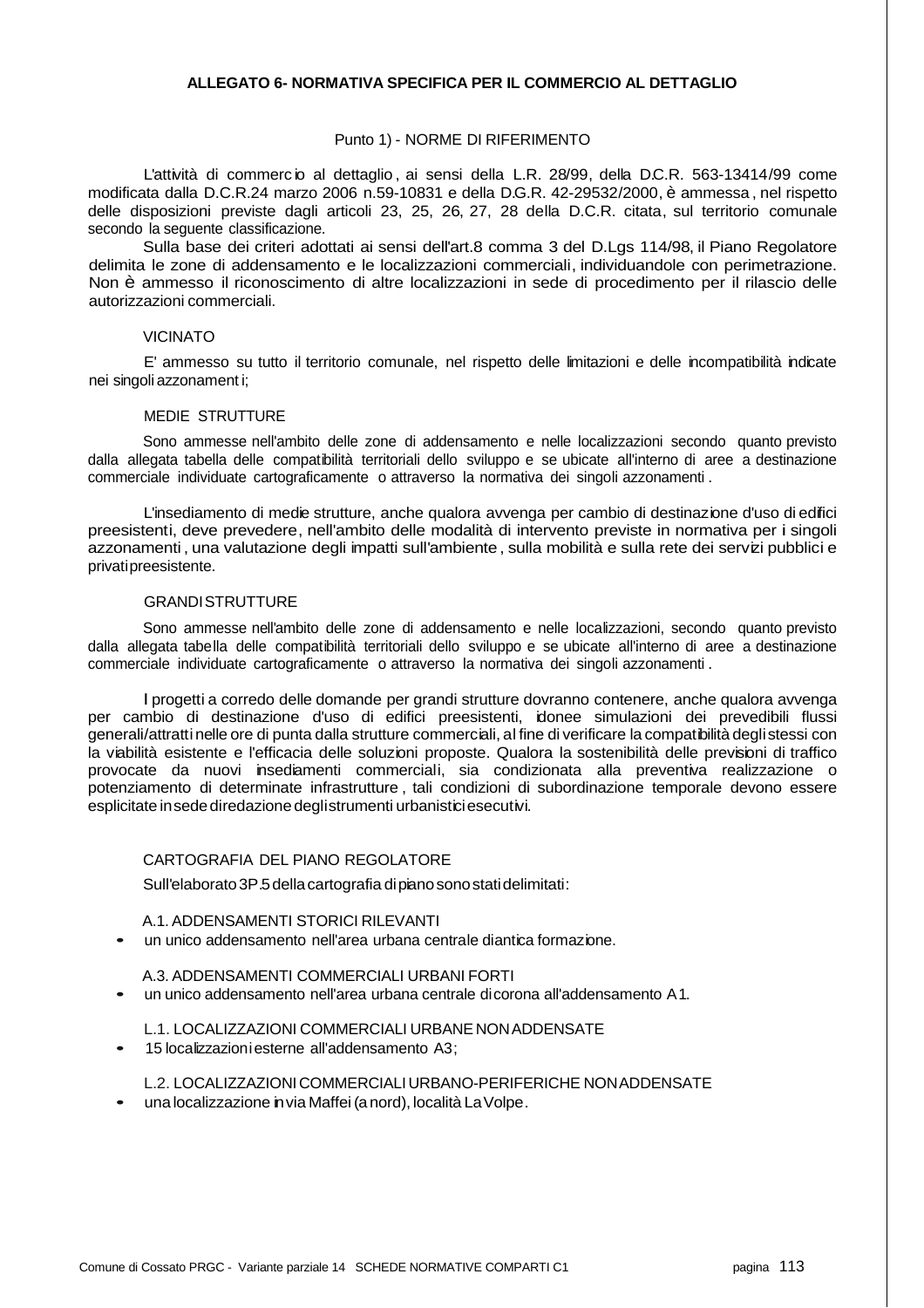## Punto 2) - NORME PARTICOLARI SUGLI INSEDIAMENTI PRODUTTIVI (AZZONAMENTO D1) INCLUSI IN ADDENSAMENTI O LOCALIZZAZIONI COMMERCIALI

Il cambio di destinazione d'uso finalizzato alla trasformazione in attività di commercio al dettaglio e/o terziario in genere è soggetto alle seguenti prescrizioni.

Usi ammessi : VEDI Art .66- AREE PER INSEDIAMENTI TERZIARI - D4

Interventi ammessi: MO- MS- RC1- RC2- REA- REB (solo per volumi o vanitecnici) - DS

Interventi ammessi nel rispetto dei parametri di cui all'ART. 66- AREE PER INSEDIAMENTI TERZIARI - 04: REB - DR - A - S - RU - NC - Ca

#### Modalità

- Intervento edilizio diretto;
- intervento edilizio convenzionato ;
- strumento urbanistico esecutivo:

in rapporto all'entità dell'intervento (di norma per Sul o superfici di vendita > a 900 mq), alle eventuali opere di OO.UU. da realizzare e/o cedere ed alle modalità di reperimento delle aree standard (se dovute).

Prescrizioni particolari

Vedi comma 1e 3 del punto prescrizioni particolari all'ART. 66-AREE PER INSEDIAMENTI TERZIARI.

# Punto 3)- NORME PARTICOLARI SUGLI STANDARD

Fatto salvo il rispetto di quanto prescritto al primo comma numero 3) dell'artcolo 21 della L.R. 56/77, per le attività commerciali al dettaglio di cui all'articolo 4 del D.Lgs.114/1998, con superficie di vendita superiore a mq.400 devono essere verificati gli standard relativi al fabbisogno di parcheggi pubblici stabiliti dall'art.25 della D.C.R.563-13414 del 29/10/1999, applicando il maggiore tra quelli previsti dall'art.25 della citata D.C.R. e quelli previsti all'art.21 comma 1, n.3) della L.R.56/77, questi ultimi calcolati nella misura del 50%.

La restante quota di standard pubblico può essere destinata ad altri servizi e attrezzature di interesse pubblico.

Gli standard possono essere reperiti con le seguenti modalità:

#### A.1. ADDENSAMENTI STORICI RILEVANTI

E' ammessa la monetizzazione sia per la attività esistenti, nel caso di aumento della superficie di vendita, che per l'insediamento di nuove attività.

#### A.3. ADDENSAMENTI COMMERCIALI URBANI FORTI

E' ammessa la monetizzazione (nel rispetto di guanto previsto dal 2° colllllla dell'art. 21 della L.R 56/77 e dall'art. 50 punto d 31\ comma delle N.di A. anche per interventi eccedenti i400 mq).

E' fatto salvo quanto previsto per le aree soggette a strumenti urbanistici esecutivi , per le quali si rimanda a quanto previsto dagli artt. 3 e 44 delle norme di attuazione .

#### L.1. LOCALIZZAZIONI COMMERCIALI URBANE NON ADDENSATE

E' ammessa la monetizzazione (nel rispetto di guanto previsto dall'art. 50 punto d comma 31\ delle N.di A.), nei seguenti casi:

- Per attività esistenti fino al raggiungimento della superficie di vendita di 400 mq; per la parte eccedente i 400 mq lo standard da reperire, relativamente alla quota minima per parcheggio e nella misura del 50%, è la differenza tra quello complessivo e quello dovuto fino a 400 mq; la quota residua può essere monetizzata.
- Per l'insediamento di nuove attività fino ad una superficie massima di vendita pari a 400 mq.; per superfici maggiori deve essere reperito lo standard globale, nella misura del 50% relativamente alla quota minima per parcheggio, la quota residua può essere monetizzata.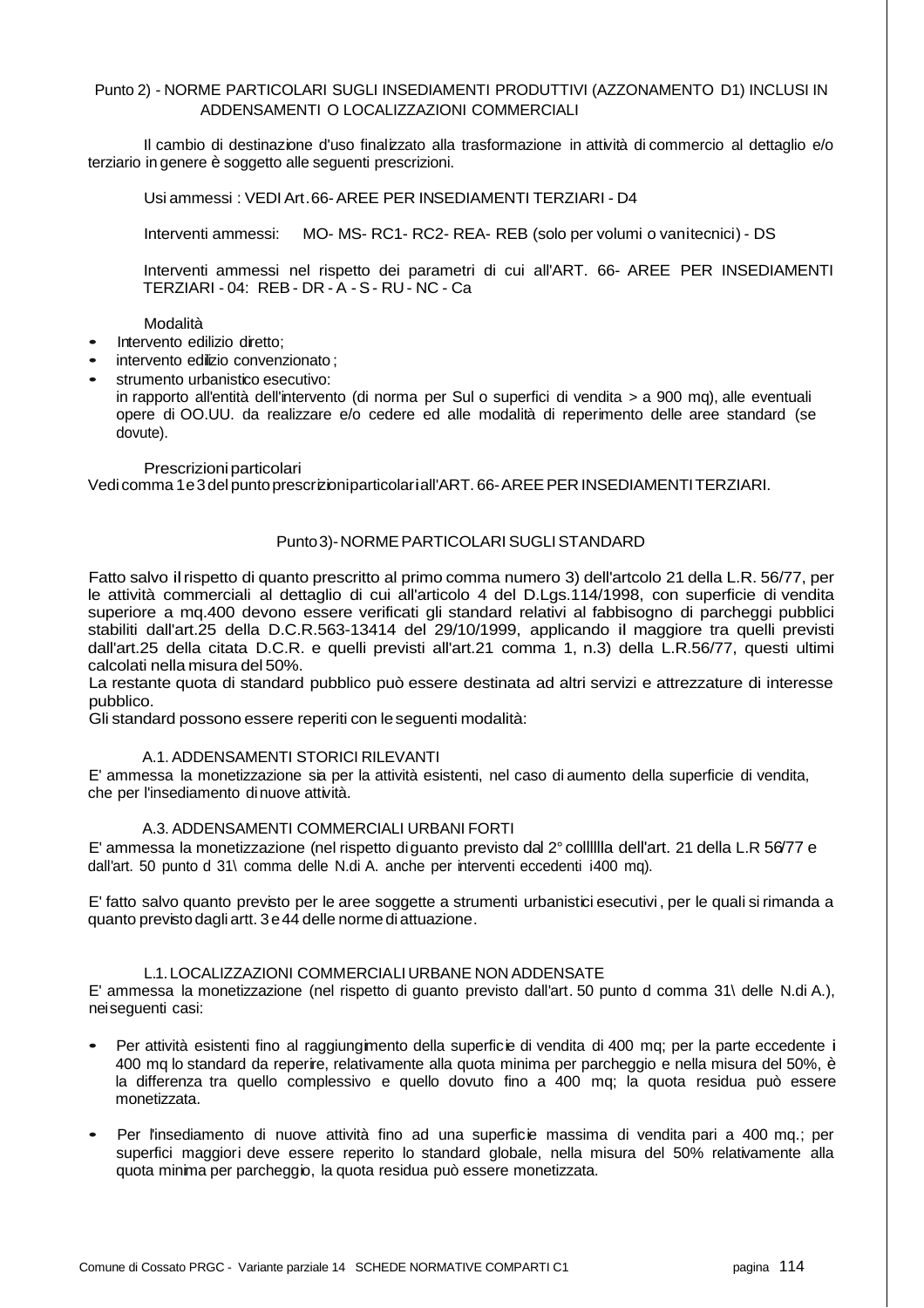E' fatto salvo quanto previsto per le aree soggette a strumenti urbanistici esecutivi , per le quali si rimanda a quanto previsto dagli artt. 3 e 44 delle norme di attuazione .

#### L.2. LOCALIZZAZIONI COMMERCIALI URBANO-PERIFERICHE NON ADDENSATE

La monetizzazione è ammessa, verificate le caratteristiche dell'area di insediamento e la tipologia dell'offerta commerciale, solo per attività contenute nella soglia del vicinato.

E' fatto salvo quanto previsto per le aree soggette a strumenti urbanistici esecutivi , per le quali si rimanda a quanto previsto dagli artt. 3 e 44 delle norme di attuazione .

## Punto 4) - PRESCRIZIONI PARTICOLARI PER LE LOCALIZZAZIONI L.2

Le localizzazioni L.2. sono sottoposte a progetto unitario di coordinamento di cui all'art.14,comma 4, lettera b) della D.C.R. 563-13414/99, il quale deve contenere apposita valutazione di compatibilità ambientale nel rispetto dei contenuti dell'articolo 27 della citata D.C.R. e ai sensi dell'art.20 della L.R. 40/1998, nonché ad obbligatorio strumento urbanistico esecutivo, esteso a tutta l'area, che può essere attuato per parti.

Il Piano di coordinamento dovrà recepire le prescrizioni indicate nei criteri adottati ai sensi dell'art.8 comma 3 del D.Lgs 114/98 nonché le eventuali prescrizioni dettate dalla Provincia.

## Punto 5) COMPATIBILITA' TERRITORIALE DELLO SVILUPPO

Per la compatibilità territoriale dello sviluppo di cui all'art.17 D.C.R. 563-13414 del 29/10/1999 e ss.mm.ii, si fa integrale richiamo alla tabella allegata alla delibera di Consiglio Comunale di approvazione dei criteri ai sensi dell'arta,comma 3 del D.Lgs.114/98.

Per l'insediamento delle attività commerciali, nell'ambito dei relativi procedimenti autorizzatori, dovranno essere rispettate le disposizioni di cui agli artt. 23, 25, 26, 27, 28 della D.C.R. 563-13414 del 29/10/1999 e ss.mm.ii.